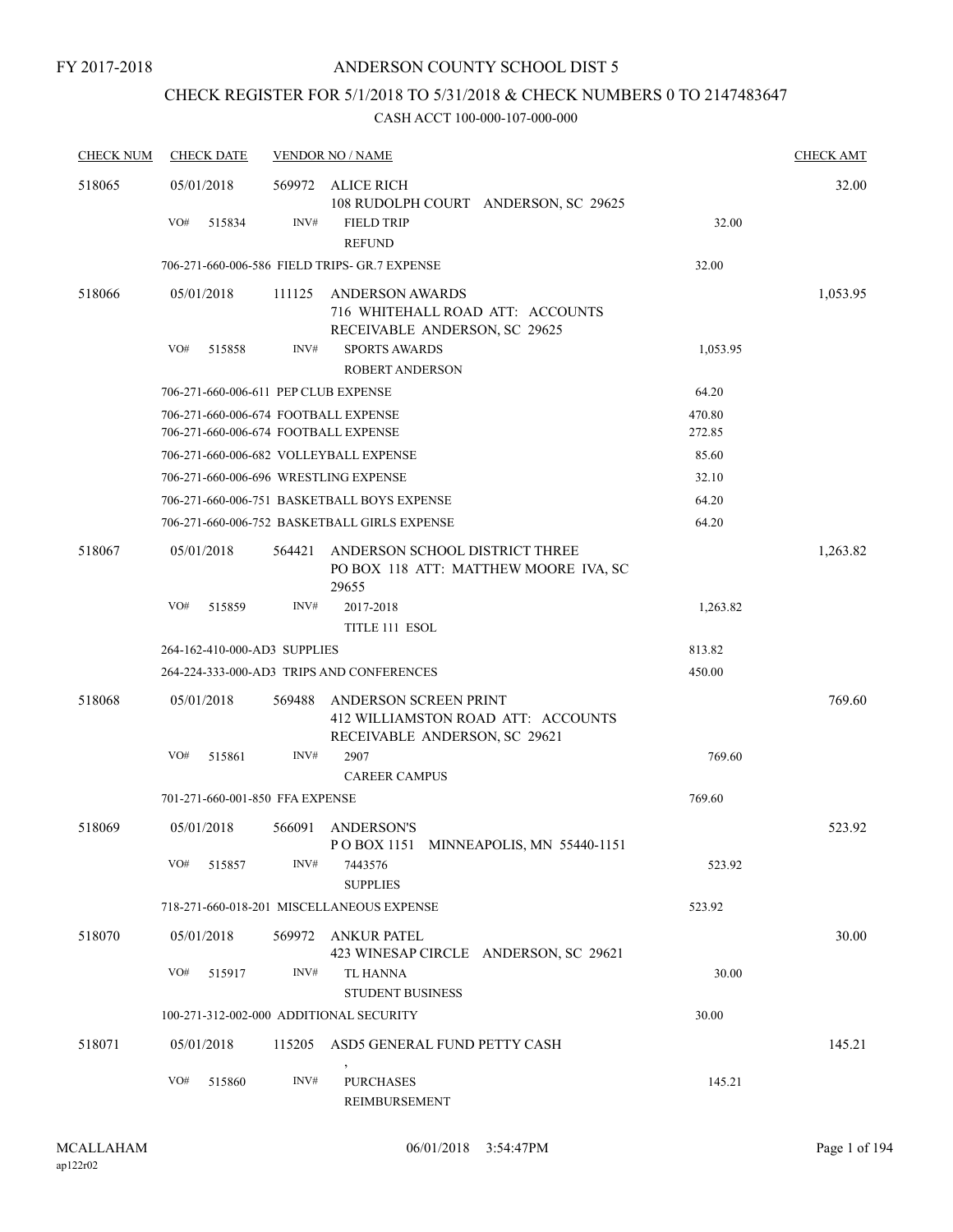## CHECK REGISTER FOR 5/1/2018 TO 5/31/2018 & CHECK NUMBERS 0 TO 2147483647

| <b>CHECK NUM</b> |            | <b>CHECK DATE</b>                       |             | <b>VENDOR NO / NAME</b>                                                               |          | <b>CHECK AMT</b> |
|------------------|------------|-----------------------------------------|-------------|---------------------------------------------------------------------------------------|----------|------------------|
|                  |            |                                         |             | 100-213-411-000-000 NURSING SERVICES - GASOLINE                                       | 20.00    |                  |
|                  |            |                                         |             | 100-221-312-000-ELE PURCHASED SERVICES                                                | 22.62    |                  |
|                  |            | 100-221-410-000-ELE SUPPLIES            |             |                                                                                       | 25.00    |                  |
|                  |            | 100-221-410-000-ELE SUPPLIES            |             |                                                                                       | 25.00    |                  |
|                  |            |                                         |             | 100-252-410-000-000 SUPPLIES AND MATERIALS                                            | 5.45     |                  |
|                  |            |                                         |             | 100-264-312-000-000 PURCHASED SERVICES                                                | 7.35     |                  |
|                  |            |                                         |             | 100-264-312-000-ERP EMPLOYEE RECOGNITION PROGRAM                                      | 24.61    |                  |
|                  |            |                                         |             | 326-111-410-000-000 SCIENCE KITS SUPPLIES                                             | 15.18    |                  |
| 518072           | 05/01/2018 |                                         | 570814 AT&T | $(864 M09-9122)$<br>PO BOX 105262 ATTN: ACCOUNTS RECEIVABLE<br>ATLANTA, GA 30348-5262 |          | 937.33           |
|                  | VO#        | 515862                                  | INV#        | 864 M09-9122<br>PHONE SERVICE                                                         | 937.33   |                  |
|                  |            | 100-266-340-000-000 TELEPHONE           |             |                                                                                       | 937.33   |                  |
|                  |            |                                         |             |                                                                                       |          |                  |
| 518073           | 05/01/2018 |                                         |             | 575289 BELK, JOSHUA <sup>^^</sup><br>232 MCGHEE AVE GREENWOOD, SC 29649               |          | 126.80           |
|                  | VO#        | 515933                                  | INV#        | 04/18/18                                                                              | 126.80   |                  |
|                  |            |                                         |             | <b>OFFICIAL</b>                                                                       |          |                  |
|                  |            |                                         |             | 100-271-312-002-000 ADDITIONAL SECURITY                                               | 126.80   |                  |
| 518074           | 05/01/2018 |                                         | 564662      | <b>BRADY'S SCREEN PRINTING</b><br>106 CONCORD ROAD ATT: ACCOUNTS                      |          | 1,079.63         |
|                  | VO#        | 515863                                  | INV#        | RECEIVABLE ANDERSON, SC 29621<br>32997<br><b>ROBERT ANDERSON</b>                      | 44.94    |                  |
|                  |            |                                         |             | 706-271-660-006-602 BETA CLUB EXPENSE                                                 | 44.94    |                  |
|                  | VO#        | 515864                                  | INV#        | 33118                                                                                 | 1,034.69 |                  |
|                  |            |                                         |             | <b>ROBERT ANDERSON</b>                                                                |          |                  |
|                  |            |                                         |             | 706-271-660-006-472 RELAY FOR LIFE EXPENSE                                            | 1,034.69 |                  |
| 518075           | 05/01/2018 |                                         |             | 570767 CAMPO, JAIRO.^^<br>505 PEACH GROVE PLACE MAULDIN, SC 29622                     |          | 117.80           |
|                  | VO#        | 515903                                  | INV#        | 4//19 TLH<br><b>OFFICIAL</b>                                                          | 117.80   |                  |
|                  |            |                                         |             | 100-271-312-002-000 ADDITIONAL SECURITY                                               | 117.80   |                  |
| 518076           | 05/01/2018 |                                         |             | 570751 CAWTHON, NED VANCE.^^<br>126 CENTURY OAKS DR EASLEY, SC 29642                  |          | 107.00           |
|                  | VO#        | 515910                                  | INV#        | 4/24 TLH<br><b>OFFICIAL</b>                                                           | 107.00   |                  |
|                  |            |                                         |             | 100-271-312-002-000 ADDITIONAL SECURITY                                               | 107.00   |                  |
| 518077           | 05/01/2018 |                                         |             | 569972 CIARA BRISLANE<br>110 WHISPERING PINES DR ANDERSON, SC 29621                   |          | 40.00            |
|                  | VO#        | 515928                                  | INV#        | TL HANNA<br><b>STUDENT BUSINESS</b>                                                   | 40.00    |                  |
|                  |            | 100-271-312-002-000 ADDITIONAL SECURITY |             | 40.00                                                                                 |          |                  |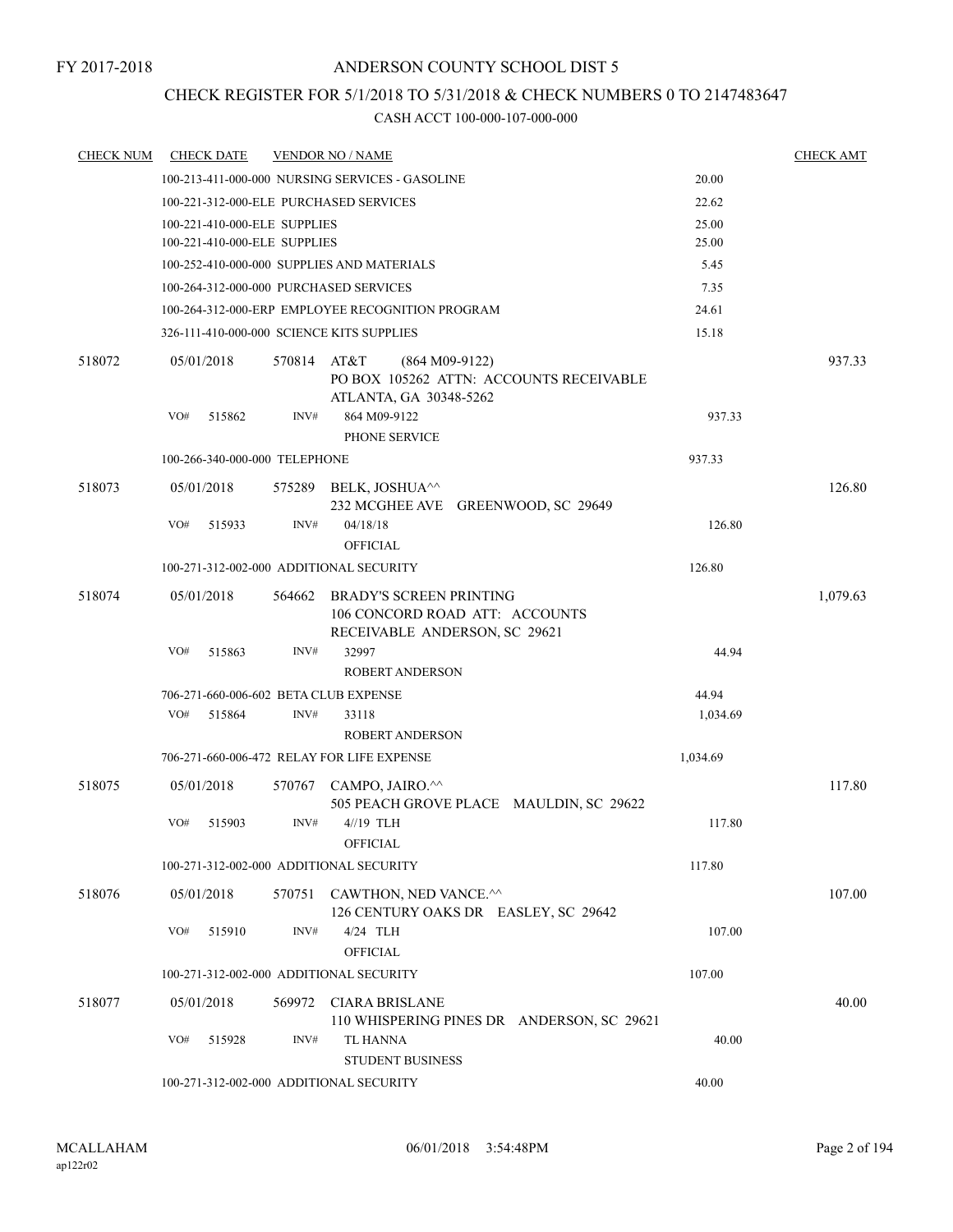## CHECK REGISTER FOR 5/1/2018 TO 5/31/2018 & CHECK NUMBERS 0 TO 2147483647

| <b>CHECK NUM</b> | <b>CHECK DATE</b>                        |        | <b>VENDOR NO / NAME</b>                                                                    |          | <b>CHECK AMT</b> |
|------------------|------------------------------------------|--------|--------------------------------------------------------------------------------------------|----------|------------------|
| 518078           | 05/01/2018                               | 174700 | <b>CLERK OF COURT</b><br>FAMILY COURT RECORD PO BOX 8002<br>ANDERSON, SC 29622             |          | 667.85           |
|                  | VO#<br>515843                            | INV#   | PAYROLL 4/30/18<br><b>DEDUCTIONS</b>                                                       | 667.85   |                  |
|                  |                                          |        | 100-000-435-000-000 WAGE GARNISH/CH SUPPORT                                                | 667.85   |                  |
| 518079           | 05/01/2018<br>VO#<br>515845              | INV#   | 573994 CLERK OF COURT<br>PO DRAWER 9000<br>ORANGEBURG, SC 29116<br>PAYROLL 4/30/18         | 155.61   | 155.61           |
|                  |                                          |        | <b>DEDUCTIONS</b>                                                                          |          |                  |
|                  |                                          |        | 100-000-435-000-000 WAGE GARNISH/CH SUPPORT                                                | 155.61   |                  |
| 518080           | 05/01/2018                               |        | 565014 COTHRAN, STEVE G.**<br>355 KNOLLWOOD DRIVE ANDERSON, SC 29625                       |          | 61.00            |
|                  | VO#<br>515925                            | INV#   | $4/11$ TLH<br><b>OFFICIAL</b>                                                              | 61.00    |                  |
|                  | 100-271-312-002-000 ADDITIONAL SECURITY  |        |                                                                                            | 61.00    |                  |
| 518081           | 05/01/2018                               |        | 572942 CROMER, AIMEE^^<br>1018 THORNEHILL DR ANDERSON, SC 29621                            |          | 32.10            |
|                  | VO#<br>515839                            | INV#   | <b>MCCANTS</b><br>TEACHER OF YEAR                                                          | 32.10    |                  |
|                  |                                          |        | 705-271-660-005-411 MISCELLANEOUS EXPENSE                                                  | 32.10    |                  |
| 518082           | 05/01/2018                               | 566946 | DATA NETWORK SOLUTIONS<br>629 LAKE TIDE DRIVE ATT: ACCOUNTS<br>RECEIVABLE CHAPIN, SC 29036 |          | 4,789.40         |
|                  | VO#<br>515865                            | INV#   | PO#<br>21506<br>98627<br><b>RENEWAL</b>                                                    | 4,789.40 |                  |
|                  |                                          |        | 100-266-445-000-000 SOFTWARE TECHNOLOGY                                                    | 4,789.40 |                  |
| 518083           | 05/01/2018                               | 563372 | DEHONDT, JEAN J.^^<br>4531 PINE LANE ANDERSON, SC 29621                                    |          | 98.00            |
|                  | VO#<br>515906                            | INV#   | 4/20 TLH<br><b>OFFICIAL</b>                                                                | 98.00    |                  |
|                  | 100-271-312-002-000 ADDITIONAL SECURITY  |        |                                                                                            | 98.00    |                  |
| 518084           | 05/01/2018                               | 198651 | DELL MARKETING LP<br>POBOX 534118 ATT: ACCOUNTS RECEIVABLE<br>ATLANTA, GA 30353-4118       |          | 385.18           |
|                  | VO#<br>515866                            | INV#   | PO#<br>10237268340<br>98555<br><b>FUSERS</b>                                               | 385.18   |                  |
|                  | 100-266-314-000-000 REPAIRS TO EQUIPMENT |        |                                                                                            | 385.18   |                  |
| 518085           | 05/01/2018                               | 573223 | DEPT OF ADMINISTRATION<br>SUITE 409 1200 SENATE STREET COLUMBIA, SC<br>29201               |          | 736.22           |
|                  | VO#<br>515867                            | INV#   | C124756<br>SAP 2000413671                                                                  | 736.22   |                  |
|                  | 100-266-340-000-000 TELEPHONE            |        | 736.22                                                                                     |          |                  |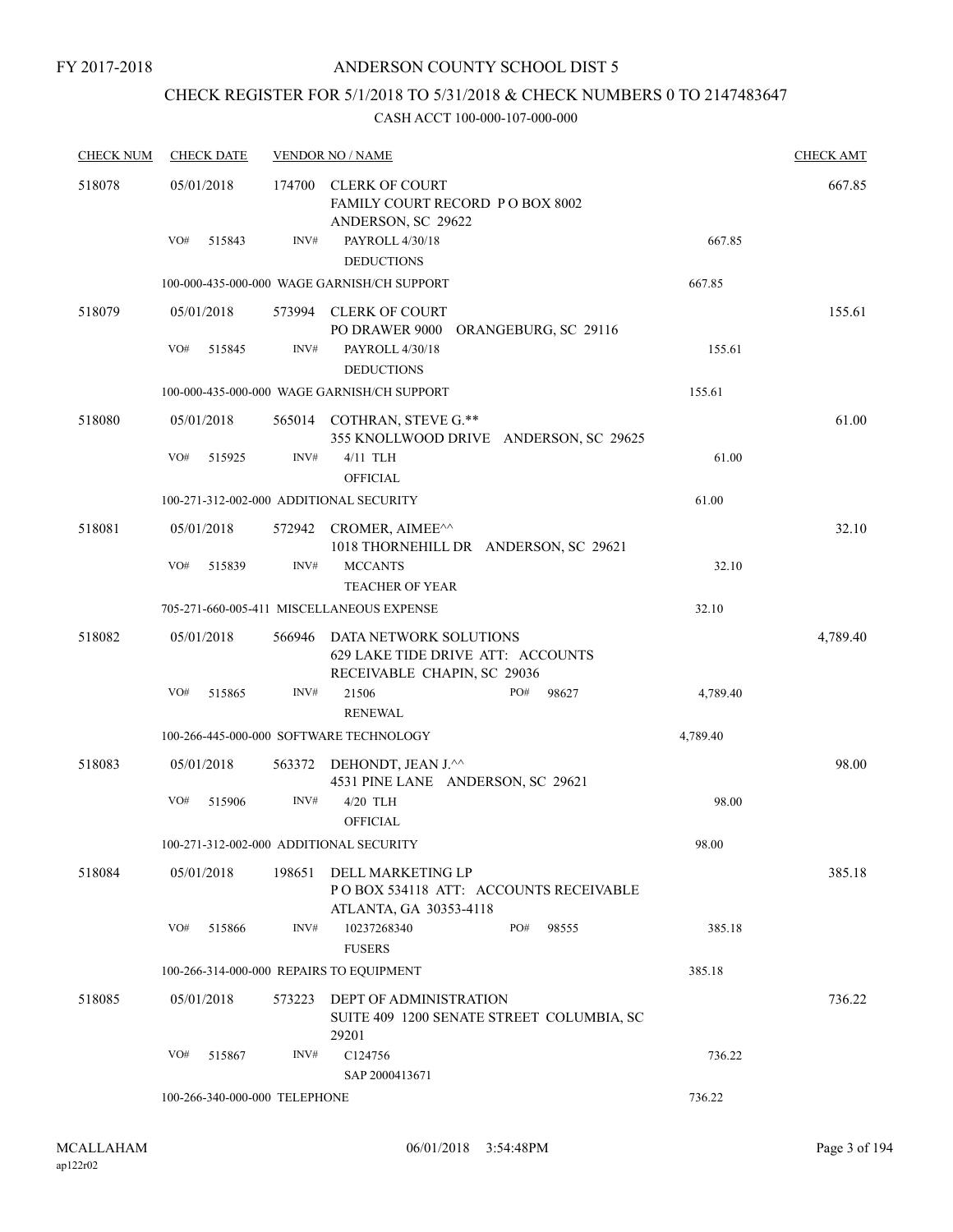## CHECK REGISTER FOR 5/1/2018 TO 5/31/2018 & CHECK NUMBERS 0 TO 2147483647

| <b>CHECK NUM</b> | <b>CHECK DATE</b>                                  |        | <b>VENDOR NO / NAME</b>                                                                             |           | <b>CHECK AMT</b> |
|------------------|----------------------------------------------------|--------|-----------------------------------------------------------------------------------------------------|-----------|------------------|
| 518086           | 05/01/2018                                         | 201550 | DICKERSON, DONALD R*<br>317 SHADOWMERE DRIVE PELZER, SC 29669                                       |           | 110.60           |
|                  | VO#<br>515901                                      | INV#   | $4/18$ TLH<br><b>OFFICIAL</b>                                                                       | 110.60    |                  |
|                  | 100-271-312-002-000 ADDITIONAL SECURITY            |        |                                                                                                     | 110.60    |                  |
| 518087           | 05/01/2018                                         | 202600 | <b>DILLARD'S SPORTS CENTER</b><br>708 WHITEHALL ROAD ATT: ACCOUNTS<br>RECEIVABLE ANDERSON, SC 29625 |           | 586.33           |
|                  | VO#<br>515868                                      | INV#   | 100600<br><b>BANNERS</b>                                                                            | 586.33    |                  |
|                  | 706-271-660-006-674 FOOTBALL EXPENSE               |        |                                                                                                     | 390.89    |                  |
|                  |                                                    |        | 706-271-660-006-752 BASKETBALL GIRLS EXPENSE                                                        | 195.44    |                  |
| 518088           | 05/01/2018                                         |        | 575217 EASY FUNDRAISING IDEAS, LLC<br>PO BOX 191051 ATLANTA, GA 31119                               |           | 320.00           |
|                  | VO#<br>515869                                      | INV#   | 33409<br><b>ROBERT ANDERSON</b>                                                                     | 320.00    |                  |
|                  |                                                    |        | 706-271-660-006-472 RELAY FOR LIFE EXPENSE                                                          | 320.00    |                  |
| 518089           | 05/01/2018                                         | 573962 | ECMC<br>LOCKBOX 7096 P.O. BOX 16478 ST. PAUL, MN<br>55116-0478                                      |           | 154.56           |
|                  | VO#<br>515853                                      | INV#   | PAYROLL 4/30/18<br><b>DEDUCTIONS</b>                                                                | 154.56    |                  |
|                  | 100-000-441-000-000 MISCELLANEOUS                  |        |                                                                                                     | 154.56    |                  |
| 518090           | 05/01/2018                                         | 571679 | ETA HAND2MIND<br>6642 EAGLE WAY CHICAGO, IL 60678-1066                                              |           | 13,619.96        |
|                  | VO#<br>515870                                      | INV#   | PO 98405<br>PO#<br>98405<br>CUSTOMER #16513                                                         | 13,619.96 |                  |
|                  |                                                    |        | 201-112-410-011-000 SUPPLIES AND MATERIALS                                                          | 12,972.13 |                  |
|                  |                                                    |        | 201-112-410-011-000 SUPPLIES AND MATERIALS                                                          | 587.00    |                  |
|                  |                                                    |        | 201-112-410-011-000 SUPPLIES AND MATERIALS                                                          | 60.83     |                  |
| 518091           | 05/01/2018                                         | 572196 | EZ FUND<br>PO BOX 306047 NASHVILLE, TN 37230-6047                                                   |           | 322.00           |
|                  | VO#<br>515871                                      | INV#   | 914315865<br>ACCT DZ-924951                                                                         | 322.00    |                  |
|                  | 707-190-660-007-288 LITERACY EXPENSE               |        |                                                                                                     | 322.00    |                  |
| 518092           | 05/01/2018                                         | 237555 | <b>FORMS &amp; SUPPLY</b><br>PO BOX 563953 ATT: ACCOUNTS RECEIVABLE<br>CHARLOTTE, NC 28256          |           | 751.13           |
|                  | VO#<br>515872                                      | INV#   | 4552148<br><b>SUPPLIES</b>                                                                          | 137.85    |                  |
|                  |                                                    |        | 719-271-660-019-201 MISCELLANEOUS EXPENSE                                                           | 137.85    |                  |
|                  | VO#<br>515873                                      | INV#   | 4526657<br><b>FABRIC</b>                                                                            | 403.39    |                  |
|                  | 100-113-410-020-VEN SUPPLY-ADDT'L FOR LOST VENDING | 403.39 |                                                                                                     |           |                  |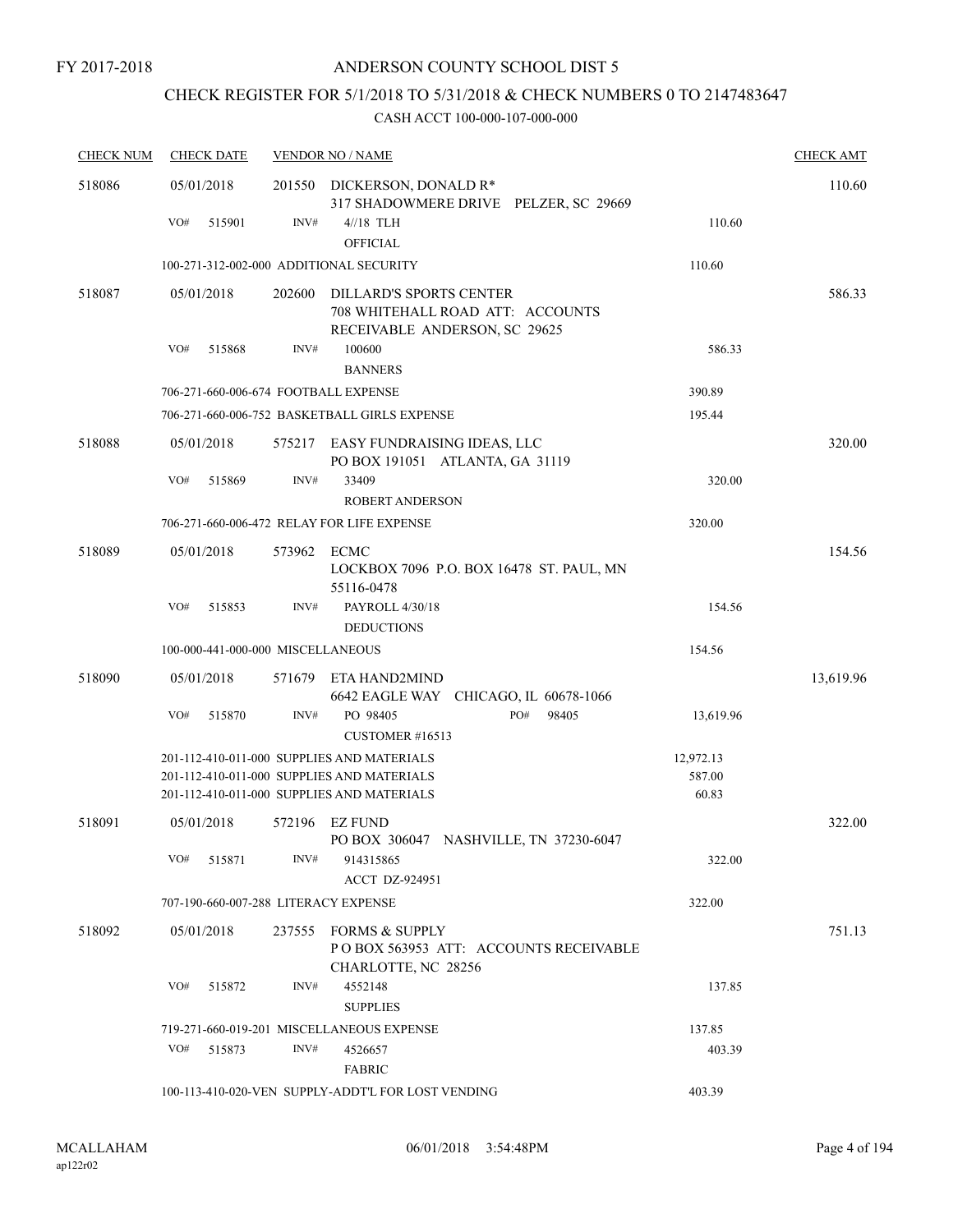## CHECK REGISTER FOR 5/1/2018 TO 5/31/2018 & CHECK NUMBERS 0 TO 2147483647

| <b>CHECK NUM</b> | <b>CHECK DATE</b>                       |                  | <b>VENDOR NO / NAME</b>                                                                                                     |     |       |          | <b>CHECK AMT</b> |
|------------------|-----------------------------------------|------------------|-----------------------------------------------------------------------------------------------------------------------------|-----|-------|----------|------------------|
|                  | VO#<br>515874                           | INV#             | 4557957<br><b>STAMP</b>                                                                                                     | PO# | 98521 | 28.89    |                  |
|                  | 100-264-410-000-000 SUPPLIES            |                  |                                                                                                                             |     |       | 28.89    |                  |
|                  | VO#<br>515875                           | INV#             | 4559870<br><b>SUPPLIES</b>                                                                                                  |     |       | 181.00   |                  |
|                  |                                         |                  | 715-271-660-015-201 MISCELLANEOUS EXPENSE                                                                                   |     |       | 181.00   |                  |
| 518093           | 05/01/2018                              |                  | 571892 GEORGIA AQUARIUM GROUP SALES<br>225 BAKER STREET NW ATLANTA, GA 30313                                                |     |       |          | 1,882.50         |
|                  | VO#<br>515876                           | $\mathrm{INV}\#$ | 147561<br><b>HOMELAND PARK</b>                                                                                              |     |       | 1,882.50 |                  |
|                  |                                         |                  | 711-271-660-011-352 FIELD TRIPS GRADE 2 EXPENSE                                                                             |     |       | 1,882.50 |                  |
|                  |                                         |                  |                                                                                                                             |     |       |          |                  |
| 518094           | 05/01/2018                              |                  | 250850 GOLDMAN, PAUL.**<br>472 BABB ROAD SENECA, SC 29678                                                                   |     |       |          | 72.20            |
|                  | VO#<br>515932                           | INV#             | 4/16 TLH<br><b>OFFICIAL</b>                                                                                                 |     |       | 72.20    |                  |
|                  | 100-271-312-002-000 ADDITIONAL SECURITY |                  |                                                                                                                             |     |       | 72.20    |                  |
| 518095           | 05/01/2018                              | 572552           | <b>GREAT LAKES HIGHER EDUC GUARANTY CORP</b><br>ADMINISTRATIVE WAGE GARNISHMENT UNIT PO<br>BOX 83230 CHICAGO, IL 60691-0230 |     |       |          | 221.53           |
|                  | VO#<br>515852                           | INV#             | PAYROLL 4/30/18<br><b>DEDUCTIONS</b>                                                                                        |     |       | 221.53   |                  |
|                  | 100-000-441-000-000 MISCELLANEOUS       |                  |                                                                                                                             |     |       | 221.53   |                  |
| 518096           | 05/01/2018                              |                  | 565599 GREENVILLE COUNTY FAMILY COURT                                                                                       |     |       |          | 401.25           |
|                  | VO#<br>515846                           | INV#             | PO BOX 757 GREENVILLE, SC 29602<br>PAYROLL 4/30/18                                                                          |     |       | 401.25   |                  |
|                  |                                         |                  | <b>DEDUCTIONS</b>                                                                                                           |     |       |          |                  |
|                  |                                         |                  | 100-000-435-000-000 WAGE GARNISH/CH SUPPORT                                                                                 |     |       | 401.25   |                  |
| 518097           | 05/01/2018                              |                  | 259175 HAMMOND, GORDON <sup>^^</sup><br>2014 EDGEWOOD AVENUE ANDERSON, SC 29625                                             |     |       |          | 61.00            |
|                  | VO#<br>515905                           | INV#             | 4/20 TLH<br><b>OFFICIAL</b>                                                                                                 |     |       | 61.00    |                  |
|                  | 100-271-312-002-000 ADDITIONAL SECURITY |                  |                                                                                                                             |     |       | 61.00    |                  |
| 518098           | 05/01/2018                              | 566044           | <b>HAWKINS, GREGORY **</b><br>1106 GILREATH ROAD ANDERSON, SC 29621                                                         |     |       |          | 61.00            |
|                  | VO#<br>515930                           | INV#             | 4/16 TLH                                                                                                                    |     |       | 61.00    |                  |
|                  | 100-271-312-002-000 ADDITIONAL SECURITY |                  | <b>OFFICIAL</b>                                                                                                             |     |       | 61.00    |                  |
|                  |                                         |                  |                                                                                                                             |     |       |          |                  |
| 518099           | 05/01/2018                              | 575269           | HEIJJER, CHRISTOPHER^^<br>214 WYCLIFFE DRIVE GREER, SC 29650                                                                |     |       |          | 105.20           |
|                  | VO#<br>515922                           | INV#             | $4/12$ TLH<br><b>OFFICIAL</b>                                                                                               |     |       | 105.20   |                  |
|                  | 100-271-312-002-000 ADDITIONAL SECURITY |                  |                                                                                                                             |     |       | 105.20   |                  |
| 518100           | 05/01/2018                              |                  | 264114 HEINEMANN                                                                                                            |     |       |          | 37,846.98        |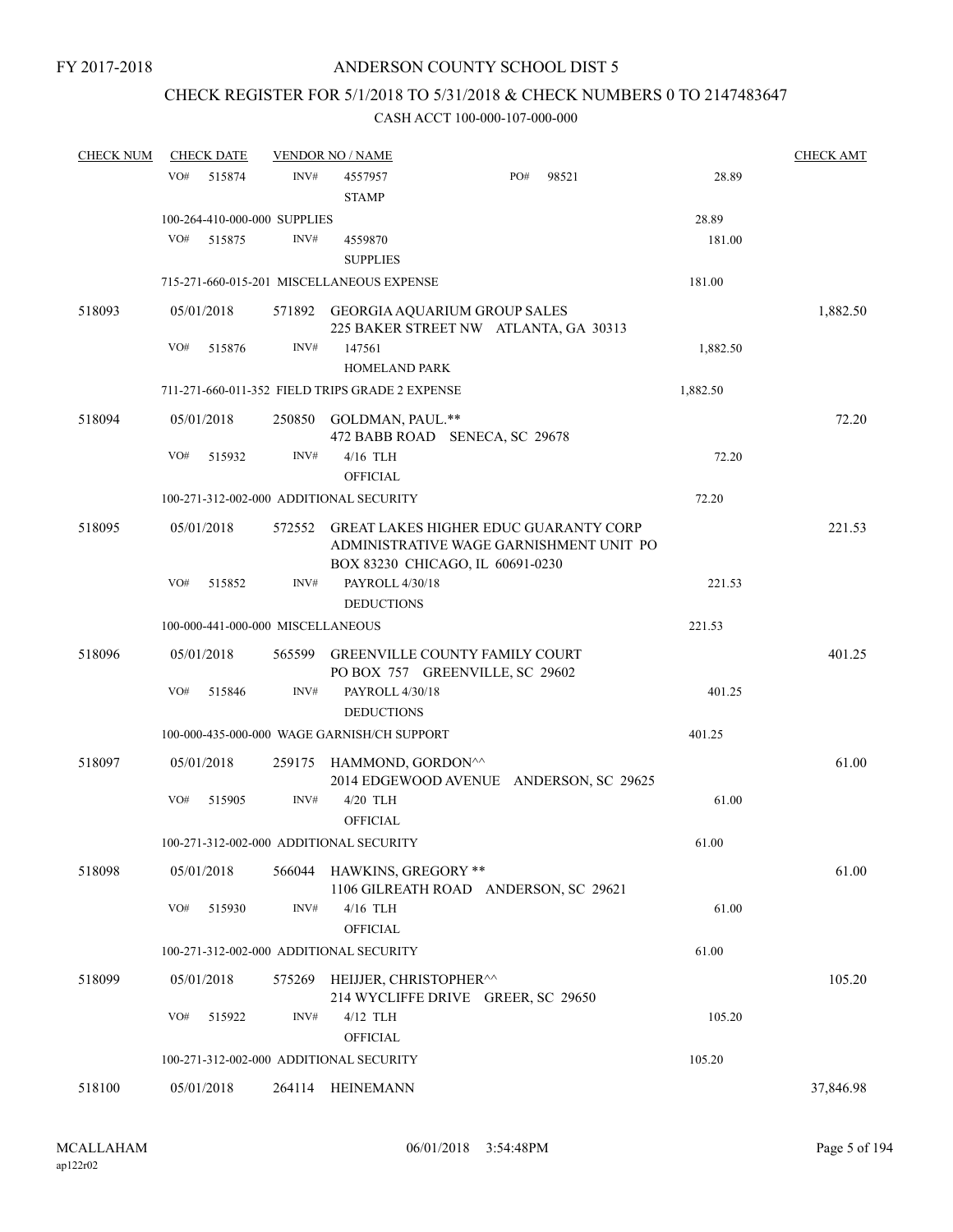## CHECK REGISTER FOR 5/1/2018 TO 5/31/2018 & CHECK NUMBERS 0 TO 2147483647

| <b>CHECK NUM</b> |            | <b>CHECK DATE</b>            |        | <b>VENDOR NO / NAME</b>                              |     |       |           | <b>CHECK AMT</b> |
|------------------|------------|------------------------------|--------|------------------------------------------------------|-----|-------|-----------|------------------|
|                  |            |                              |        | 15963 COLLECTIONS CENTER DRIVE ATT:                  |     |       |           |                  |
|                  |            |                              |        | ACCOUNTS RECEIVABLE CHICAGO, IL 60693                |     |       |           |                  |
|                  | VO#        | 515877                       | INV#   | 6889052                                              | PO# | 98441 | 5,395.50  |                  |
|                  |            |                              |        | <b>MATERIALS</b>                                     |     |       |           |                  |
|                  |            | 100-113-410-017-BUD LLI KITS |        |                                                      |     |       | 4,950.00  |                  |
|                  |            | 100-113-410-017-BUD LLI KITS |        |                                                      |     |       | 445.50    |                  |
|                  | VO#        | 515878                       | INV#   | 6889539                                              | PO# | 98442 | 10,791.00 |                  |
|                  |            |                              |        | <b>MATERIALS</b>                                     |     |       |           |                  |
|                  |            | 100-113-410-009-BUD LLI KITS |        |                                                      |     |       | 9,900.00  |                  |
|                  |            | 100-113-410-009-BUD LLI KITS |        |                                                      |     |       | 891.00    |                  |
|                  | VO#        | 515879                       | INV#   | 6889050                                              | PO# | 98443 | 10,869.48 |                  |
|                  |            |                              |        | <b>MATERIALS</b>                                     |     |       |           |                  |
|                  |            | 100-113-410-007-BUD LLI KITS |        |                                                      |     |       | 9,972.00  |                  |
|                  |            | 100-113-410-007-BUD LLI KITS |        |                                                      |     |       | 897.48    |                  |
|                  | VO#        | 515880                       | INV#   | 6889053                                              | PO# | 98445 | 10,791.00 |                  |
|                  |            |                              |        | <b>MATERIALS</b>                                     |     |       |           |                  |
|                  |            | 100-113-410-013-BUD LLI KITS |        |                                                      |     |       | 4,950.00  |                  |
|                  |            | 100-113-410-013-BUD LLI KITS |        |                                                      |     |       | 445.50    |                  |
|                  |            | 100-127-410-013-BUD LLI KITS |        |                                                      |     |       | 4,950.00  |                  |
|                  |            | 100-127-410-013-BUD LLI KITS |        |                                                      |     |       | 445.50    |                  |
| 518101           | 05/01/2018 |                              | 272800 | <b>HOUSE OF TROPHIES</b>                             |     |       |           | 247.44           |
|                  |            |                              |        | 616 NORTH MURRAY AVENUE ATT: ACCOUNTS                |     |       |           |                  |
|                  |            |                              |        | RECEIVABLE ANDERSON, SC 29625-4311                   |     |       |           |                  |
|                  | VO#        | 515881                       | INV#   | 32022                                                |     |       | 247.44    |                  |
|                  |            |                              |        | WHITEHALL ELEM                                       |     |       |           |                  |
|                  |            |                              |        | 719-271-660-019-201 MISCELLANEOUS EXPENSE            |     |       | 247.44    |                  |
| 518102           | 05/01/2018 |                              | 575213 | HURST, WILLIAM^^                                     |     |       |           | 116.20           |
|                  |            |                              |        | 106 CREEDMORE LAND EASLEY, SC 29642                  |     |       |           |                  |
|                  | VO#        | 515920                       | INV#   | 4/13 TLH                                             |     |       | 116.20    |                  |
|                  |            |                              |        | <b>OFFICIAL</b>                                      |     |       |           |                  |
|                  |            |                              |        | 100-271-312-002-000 ADDITIONAL SECURITY              |     |       | 116.20    |                  |
| 518103           | 05/01/2018 |                              | 282620 | <b>IONOSPHERE TOURS</b>                              |     |       |           | 1,800.00         |
|                  |            |                              |        | 307 N. MAIN STREET ANDERSON, SC 29621                |     |       |           |                  |
|                  | VO#        | 515882                       | INV#   | CHARTER 6085                                         |     |       | 1,800.00  |                  |
|                  |            |                              |        | <b>MCCANTS</b>                                       |     |       |           |                  |
|                  |            |                              |        | 705-271-660-005-601 BAND CLUB EXPENSE                |     |       | 900.00    |                  |
|                  |            |                              |        | 705-271-660-005-604 CHORUS CLUB EXPENSE              |     |       | 900.00    |                  |
|                  |            |                              |        |                                                      |     |       |           |                  |
| 518104           | 05/01/2018 |                              | 569972 | JAVONTAY BROWN<br>620 EAST ORR ST ANDERSON, SC 29624 |     |       |           | 35.00            |
|                  | VO#        | 515915                       | INV#   | <b>TL HANNA</b>                                      |     |       | 35.00     |                  |
|                  |            |                              |        | <b>STUDENT BUSINESS</b>                              |     |       |           |                  |
|                  |            |                              |        |                                                      |     |       |           |                  |
|                  |            |                              |        | 100-271-312-002-000 ADDITIONAL SECURITY              |     |       | 35.00     |                  |
| 518105           | 05/01/2018 |                              | 569972 | <b>JOSHUA CARON</b>                                  |     |       |           | 40.00            |
|                  |            |                              |        | 2801 LEFTWICH LANE ANDERSON, SC 29621                |     |       |           |                  |
|                  | VO#        | 515919                       | INV#   | TL HANNA                                             |     |       | 40.00     |                  |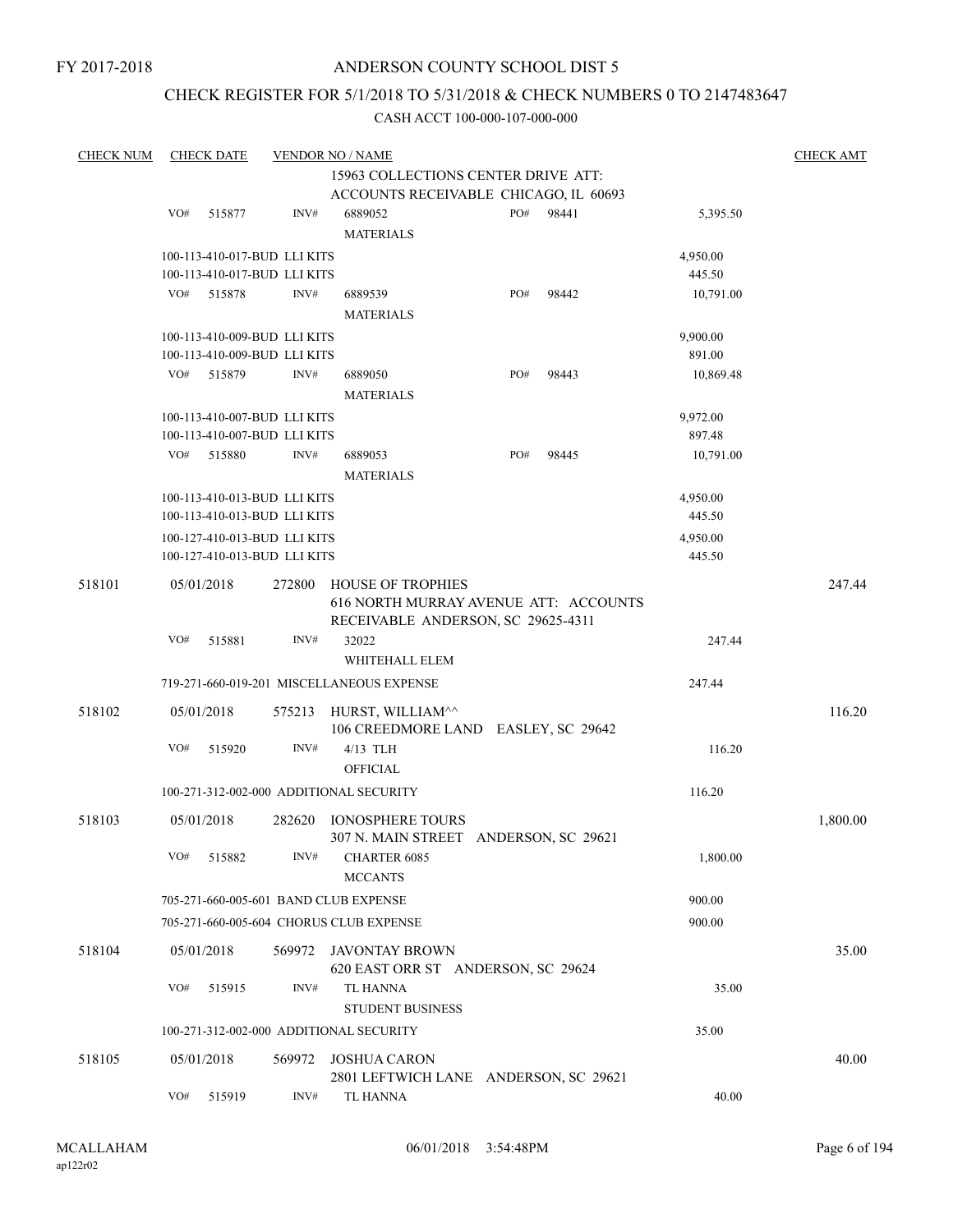## CHECK REGISTER FOR 5/1/2018 TO 5/31/2018 & CHECK NUMBERS 0 TO 2147483647

| <b>CHECK NUM</b> |            | <b>CHECK DATE</b> |                | <b>VENDOR NO / NAME</b>                                                      |        | <b>CHECK AMT</b> |
|------------------|------------|-------------------|----------------|------------------------------------------------------------------------------|--------|------------------|
|                  |            |                   |                | <b>STUDENT BUSINESS</b>                                                      |        |                  |
|                  |            |                   |                | 100-271-312-002-000 ADDITIONAL SECURITY                                      | 40.00  |                  |
| 518106           | 05/01/2018 |                   |                | 575158 KELLER, JEAN-PAUL^^<br>321 JOHNSON AVE ANDERSON, SC 29621             |        | 66.00            |
|                  | VO#        | 515929            | $\text{INV}\#$ | 4/16 TLH<br><b>OFFICIAL</b>                                                  | 66.00  |                  |
|                  |            |                   |                | 100-271-312-002-000 ADDITIONAL SECURITY                                      | 66.00  |                  |
| 518107           | 05/01/2018 |                   |                | 575288 KOSLOW, MICHAEL^^<br>204 SHADOWOOD DR SIMPSONVILLE, SC 29681          |        | 125.00           |
|                  | VO#        | 515934            | INV#           | 04/20/18<br><b>OFFICIAL</b>                                                  | 125.00 |                  |
|                  |            |                   |                | 100-271-312-003-000 ADDITIONAL SECURITY                                      | 125.00 |                  |
| 518108           | 05/01/2018 |                   |                | 569972 KRISTI CLARK<br>116 OLD WEBB RD ANDERSON, SC 29626                    |        | 100.00           |
|                  | VO#        | 515833            | INV#           | <b>FIELD TRIP</b><br><b>REFUND</b>                                           | 100.00 |                  |
|                  |            |                   |                | 721-190-660-021-642 CHORUS HIGH EXPENSE                                      | 100.00 |                  |
| 518109           | 05/01/2018 |                   |                | 574834 LEXINGTON COUNTY CLERK OF COURT<br>205 E. MAIN ST LEXINGTON, SC 29072 |        | 630.00           |
|                  | VO#        | 515842            | INV#           | PAYROLL 4/30/18<br><b>DEDUCTIONS</b>                                         | 630.00 |                  |
|                  |            |                   |                | 100-000-435-000-000 WAGE GARNISH/CH SUPPORT                                  | 630.00 |                  |
| 518110           | 05/01/2018 |                   | 575180         | LOCKYER, MARTIN^^<br>136 BELGIAN BLUE WAY FOUNTAIN INN, SC<br>29644          |        | 129.50           |
|                  | VO#        | 515923            | INV#           | $4/12$ TLH<br><b>OFFICIAL</b>                                                | 129.50 |                  |
|                  |            |                   |                | 100-271-312-002-000 ADDITIONAL SECURITY                                      | 129.50 |                  |
| 518111           | 05/01/2018 |                   |                | 575169 LUNA, CHRISTIAN <sup>^^</sup>                                         |        | 69.50            |
|                  | VO#        | 515911            | INV#           | 119 CHILD STREET CENTRAL, SC 29630<br>4/17 TLH<br><b>OFFICIAL</b>            | 69.50  |                  |
|                  |            |                   |                | 100-271-312-002-000 ADDITIONAL SECURITY                                      | 69.50  |                  |
| 518112           | 05/01/2018 |                   |                | 574346 MARTIN, DANIEL <sup>^^</sup>                                          |        | 227.00           |
|                  | VO#        | 515914            | INV#           | 112 STANCIL RD ANDERSON, SC 29625<br>4/17 TLH<br>OFFICIAL                    | 118.00 |                  |
|                  |            |                   |                | 100-271-312-002-000 ADDITIONAL SECURITY                                      | 118.00 |                  |
|                  | VO#        | 515926            | INV#           | 4/11 TLH                                                                     | 109.00 |                  |
|                  |            |                   |                | <b>OFFICIAL</b>                                                              |        |                  |
|                  |            |                   |                | 100-271-312-002-000 ADDITIONAL SECURITY                                      | 109.00 |                  |
| 518113           | 05/01/2018 |                   | 574336         | MAURER, MARK^^<br>413 ALLISON CIRCLE ANDERSON, SC 29625                      |        | 98.00            |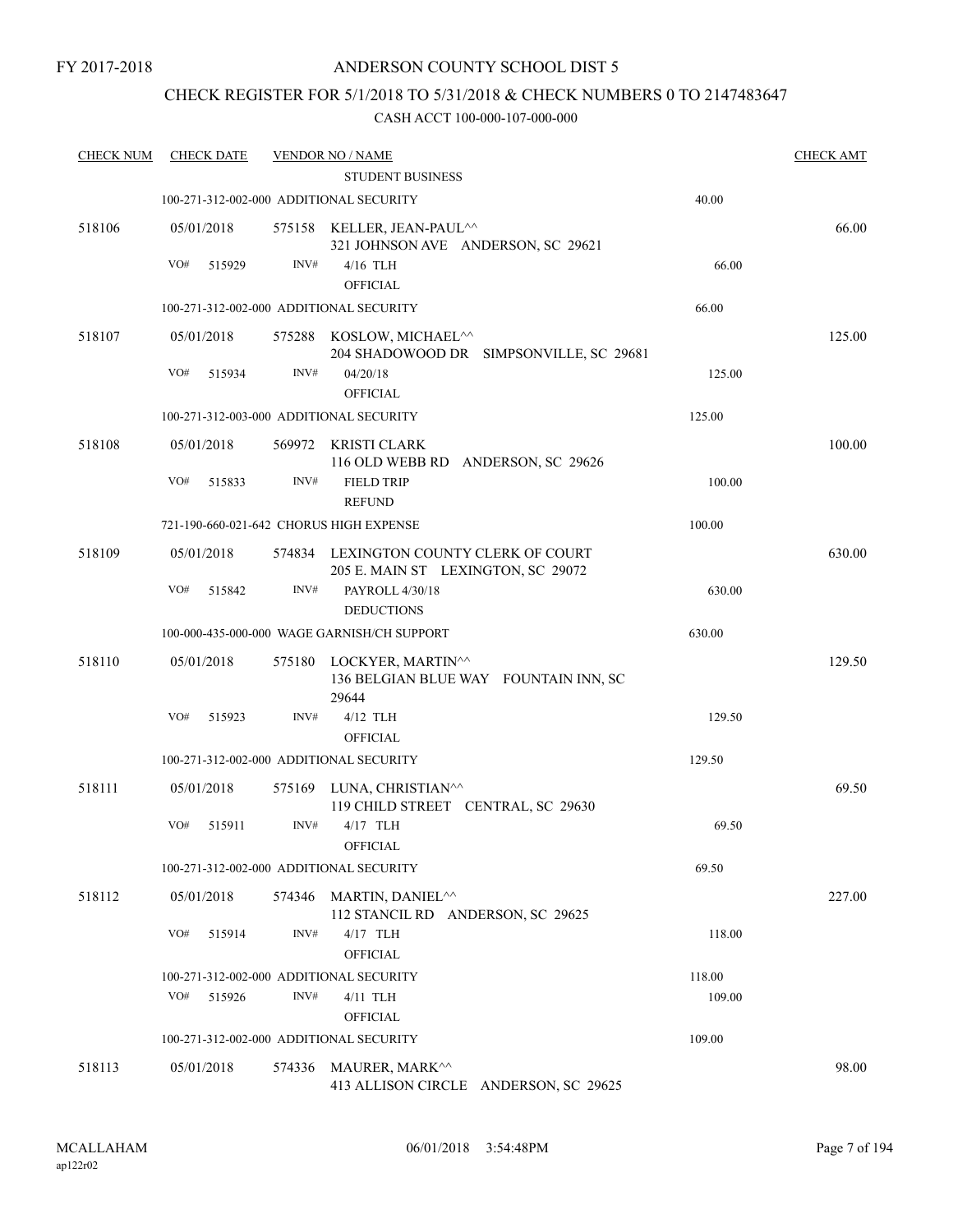# CHECK REGISTER FOR 5/1/2018 TO 5/31/2018 & CHECK NUMBERS 0 TO 2147483647

|   | <b>CHECK NUM</b> |     | <b>CHECK DATE</b> |                                  | <b>VENDOR NO / NAME</b>                                                                |        | <b>CHECK AMT</b> |
|---|------------------|-----|-------------------|----------------------------------|----------------------------------------------------------------------------------------|--------|------------------|
|   |                  |     | VO# 515900        | INV#                             | 4/20 WHS<br><b>OFFICIAL</b>                                                            | 98.00  |                  |
|   |                  |     |                   |                                  | 100-271-312-003-000 ADDITIONAL SECURITY                                                | 98.00  |                  |
|   | 518114           |     | 05/01/2018        |                                  | 574302 MCLAUGHLIN, RICHARD <sup>^^</sup><br>11 RIVERTN COURT GREER, SC 29650           |        | 117.80           |
|   |                  | VO# | 515902            | INV#                             | 4//19 TLH<br><b>OFFICIAL</b>                                                           | 117.80 |                  |
|   |                  |     |                   |                                  | 100-271-312-002-000 ADDITIONAL SECURITY                                                | 117.80 |                  |
| * | 518116           |     | 05/01/2018        |                                  | 570608 NATIONAL TECHNICAL HONOR SOCIETY<br>POBOX 1336 FLAT ROCK, NC 28731              |        | 130.00           |
|   |                  | VO# | 515883            | INV#                             | 02890-2018<br><b>MEMBERSHIP</b>                                                        | 130.00 |                  |
|   |                  |     |                   | 701-271-660-001-856 NTHS EXPENSE |                                                                                        | 130.00 |                  |
|   | 518117           |     | 05/01/2018        |                                  | 564010 NC CHILD SUPPORT CENTRALIZED COLLECTNS<br>P O BOX 900012 RALEIGH, NC 27675-9012 |        | 305.50           |
|   |                  | VO# | 515844            | INV#                             | PAYROLL 4/30/18<br><b>DEDUCTIONS</b>                                                   | 305.50 |                  |
|   |                  |     |                   |                                  | 100-000-435-000-000 WAGE GARNISH/CH SUPPORT                                            | 305.50 |                  |
|   | 518118           |     | 05/01/2018        |                                  | 569972 NOLAND SMITH<br>106 CONCORD AVE APT 19 ANDERSON, SC<br>29621                    |        | 20.00            |
|   |                  | VO# | 515918            | INV#                             | <b>TL HANNA</b><br><b>STUDENT BUSINESS</b>                                             | 20.00  |                  |
|   |                  |     |                   |                                  | 100-271-312-002-000 ADDITIONAL SECURITY                                                | 20.00  |                  |
|   | 518119           |     | 05/01/2018        |                                  | 575214 PATRICK, BRYCE^^<br>102 HUNTERS POND DRIVE COLUMBIA, SC 29229                   |        | 132.00           |
|   |                  | VO# | 515904            | INV#                             | $4//20$ TLH<br><b>OFFICIAL</b>                                                         | 66.00  |                  |
|   |                  |     |                   |                                  | 100-271-312-002-000 ADDITIONAL SECURITY                                                | 66.00  |                  |
|   |                  | VO# | 515924            | INV#                             | 4/11 TLH<br><b>OFFICIAL</b>                                                            | 66.00  |                  |
|   |                  |     |                   |                                  | 100-271-312-002-000 ADDITIONAL SECURITY                                                | 66.00  |                  |
|   | 518120           |     | 05/01/2018        | 572539                           | PICILLO, ROSS <sup>^^</sup><br>444 RIVER SUMMIT DRIVE SIMPSONVILLE, SC<br>29681        |        | 121.40           |
|   |                  | VO# | 515909            | INV#                             | 4/24 TLH<br><b>OFFICIAL</b>                                                            | 121.40 |                  |
|   |                  |     |                   |                                  | 100-271-312-002-000 ADDITIONAL SECURITY                                                | 121.40 |                  |
|   | $*$ 518122       |     | 05/01/2018        | 572961                           | PORTER, AUSTIN^^<br>103 OAK MEADOW DRIVE SIMPSONVILLE, SC<br>29681                     |        | 69.50            |
|   |                  | VO# | 515912            | INV#                             | 4/17 TLH<br>OFFICIAL                                                                   | 69.50  |                  |
|   |                  |     |                   |                                  | 100-271-312-002-000 ADDITIONAL SECURITY                                                | 69.50  |                  |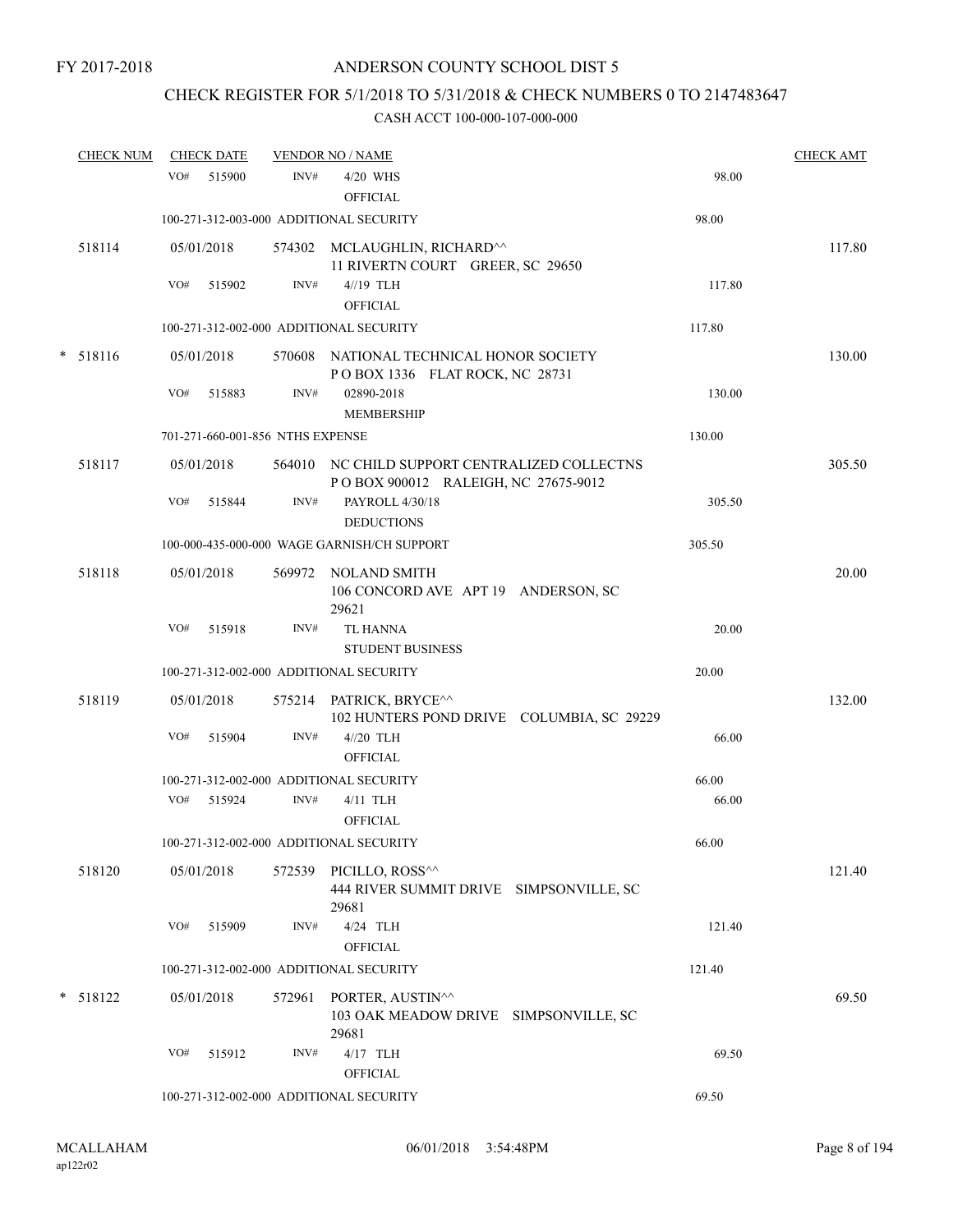## CHECK REGISTER FOR 5/1/2018 TO 5/31/2018 & CHECK NUMBERS 0 TO 2147483647

| <b>CHECK NUM</b> | <b>CHECK DATE</b>                       |        | <b>VENDOR NO / NAME</b>                                                                  |          | <b>CHECK AMT</b> |
|------------------|-----------------------------------------|--------|------------------------------------------------------------------------------------------|----------|------------------|
| 518123           | 05/01/2018                              | 573691 | POWERSCHOOL GROUP, LLC<br>PO BOX 398408 SAN FRANCISCO, CA 94139-8408                     |          | 1,545.00         |
|                  | VO#<br>515884                           | INV#   | PO# 98371<br>145822<br>2018-2019 FEE                                                     | 1,545.00 |                  |
|                  |                                         |        | 100-266-445-000-000 SOFTWARE TECHNOLOGY                                                  | 1,545.00 |                  |
| 518124           | 05/01/2018                              |        | 575285 RAMIREZ, CANDACE <sup>^^</sup><br>8 CHATHAM CT EASLEY, SC 29642                   |          | 500.00           |
|                  | VO#<br>515835                           | INV#   | <b>MUSICIAN</b><br>THE WIZ                                                               | 500.00   |                  |
|                  | 721-190-660-021-647 DRAMA HIGH EXPENSE  |        |                                                                                          | 500.00   |                  |
| 518125           | 05/01/2018                              | 431095 | REALLY GOOD STUFF, INC<br>PO BOX 386 ATT: ACCOUNTS RECEIVABLE<br>BOTSFORD, CT 06404-0386 |          | 461.37           |
|                  | VO#<br>515885                           | INV#   | 6388980<br>ACCT 0367435                                                                  | 461.37   |                  |
|                  | 100-112-410-010-000 SUPPLIES            |        |                                                                                          | 461.37   |                  |
| 518126           | 05/01/2018                              | 570955 | RIDDELL/ ALL AMERICAN SPORTS<br>PO BOX 71914 CHICAGO, IL 60694-1914                      |          | 4,770.14         |
|                  | VO#<br>515886                           | INV#   | 950579417<br><b>MCCANTS MIDDLE</b>                                                       | 4,770.14 |                  |
|                  | 705-271-660-005-674 FOOTBALL EXPENSE    |        |                                                                                          | 4,770.14 |                  |
| 518127           | 05/01/2018                              | 575287 | RIPLEY'S AQUARIUM<br>EDUCATION DEPARTMENT 88 RIVER ROAD<br>GATLINBURG, TN 37738          |          | 1,048.34         |
|                  | VO#<br>515887                           | INV#   | 5040029000<br><b>SOUTHWOOD</b>                                                           | 1,048.34 |                  |
|                  |                                         |        | 721-190-660-021-585 FIELD TRIPS- GR. 6 EXPENSE                                           | 1,048.34 |                  |
| 518128           | 05/01/2018                              | 575195 | ROBERTSON, VAN^^<br>101 BENT TREE DR SENECA, SC 29678                                    |          | 114.20           |
|                  | VO#<br>515908                           | INV#   | 4/20 TLH<br><b>OFFICIAL</b>                                                              | 114.20   |                  |
|                  | 100-271-312-002-000 ADDITIONAL SECURITY |        |                                                                                          | 114.20   |                  |
| 518129           | 05/01/2018                              |        | 575286 RODGERS, WENDI^^<br>116 HAWKESBURY ROAD<br>SIMPSONVILLE, SC<br>29681              |          | 200.00           |
|                  | VO#<br>515836                           | INV#   | PIT SINGER<br>THE WIZ                                                                    | 200.00   |                  |
|                  | 721-190-660-021-647 DRAMA HIGH EXPENSE  |        |                                                                                          | 200.00   |                  |
| 518130           | 05/01/2018                              | 574364 | RODRIGUEZ, EUDES M^^<br>143 COSMOS LANE GREER, SC 29651                                  |          | 88.10            |
|                  | VO#<br>515921                           | INV#   | $4/13$ TLH<br><b>OFFICIAL</b>                                                            | 88.10    |                  |
|                  | 100-271-312-002-000 ADDITIONAL SECURITY |        |                                                                                          | 88.10    |                  |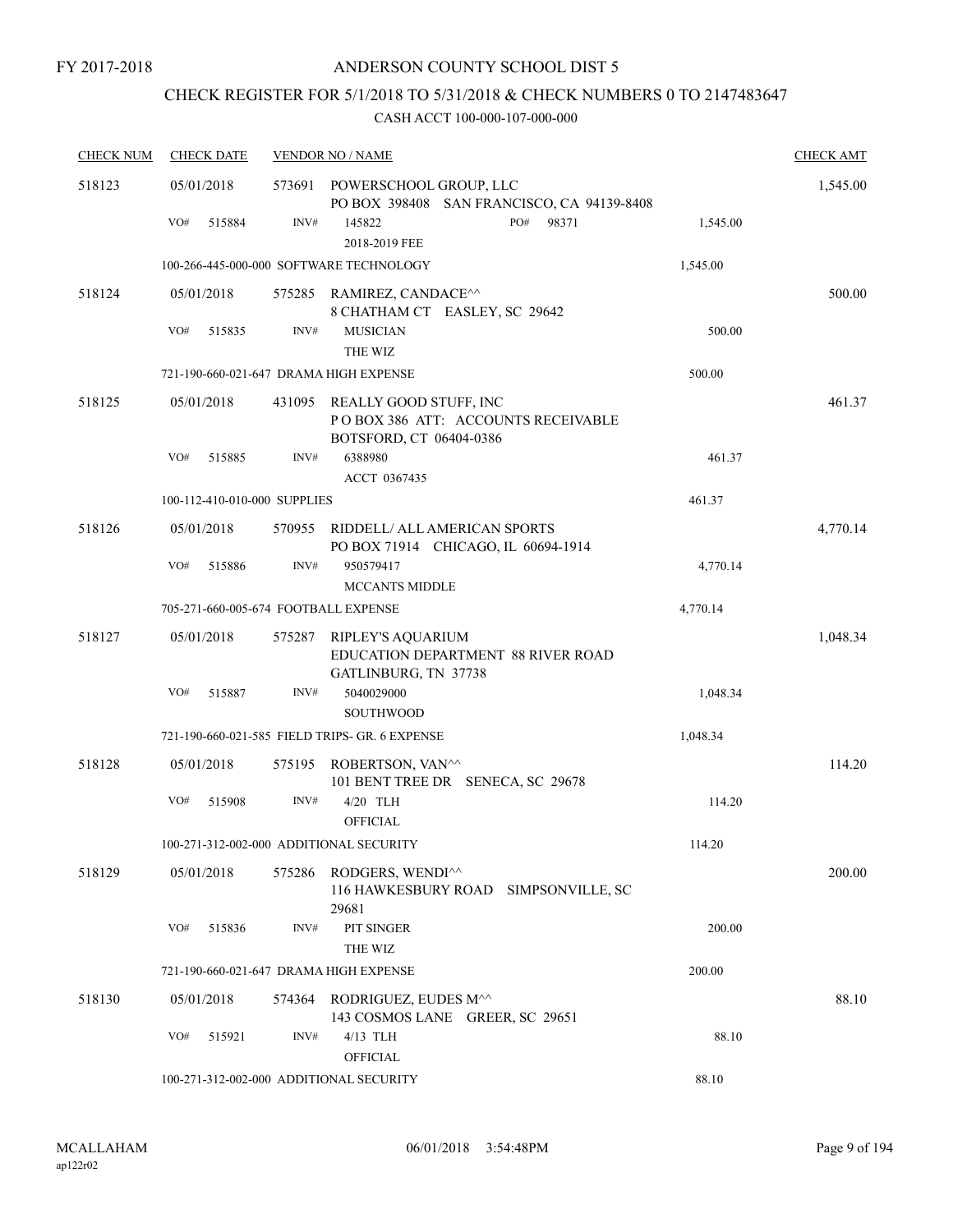FY 2017-2018

## ANDERSON COUNTY SCHOOL DIST 5

## CHECK REGISTER FOR 5/1/2018 TO 5/31/2018 & CHECK NUMBERS 0 TO 2147483647

| <b>CHECK NUM</b> |                                         | <b>CHECK DATE</b>                  |        | <b>VENDOR NO / NAME</b>                                                                                   |          | <b>CHECK AMT</b> |
|------------------|-----------------------------------------|------------------------------------|--------|-----------------------------------------------------------------------------------------------------------|----------|------------------|
| 518131           | 05/01/2018                              |                                    | 452202 | SC DEPT OF REVENUE<br>POBOX 125 301 GERVAIS STREET CENTRAL<br>LEVY UNIT COLUMBIA, SC 29214-0213           |          | 100.52           |
|                  | VO#                                     | 515847                             | INV#   | PAYROLL 4/30/18<br><b>DEDUCTIONS</b>                                                                      | 100.52   |                  |
|                  |                                         |                                    |        | 100-000-440-000-000 SC STATE TAX LEVY                                                                     | 100.52   |                  |
| 518132           | 05/01/2018                              |                                    |        | 563542 SC FFA ASSOCIATION<br>POBOX 23205 ATTN: BRENDA BALDWIN<br>COLUMBIA, SC 29224-3205                  |          | 20.00            |
|                  | VO#                                     | 515890                             | INV#   | <b>DUES</b><br><b>CAREER CAMPUS</b>                                                                       | 20.00    |                  |
|                  |                                         | 701-271-660-001-850 FFA EXPENSE    |        |                                                                                                           | 20.00    |                  |
| 518133           | 05/01/2018                              |                                    |        | 462725 SCHOLASTIC BOOK CLUBS, INC<br>POBOX 3745 ATT: ACCOUNTS RECEIVABLE<br>JEFFERSON CITY, MO 65102-3720 |          | 2,124.01         |
|                  | VO#                                     | 515889                             | INV#   | W3850118BF                                                                                                | 2,124.01 |                  |
|                  |                                         |                                    |        | <b>VARENNES ELEM</b><br>716-271-660-016-305 LIBRARY EXPENSE                                               |          |                  |
|                  |                                         |                                    |        |                                                                                                           | 2,124.01 |                  |
| 518134           | 05/01/2018                              |                                    |        | 450701 SC RETIREMENT SYSTEM (SPP)<br>POBOX 11960 CAPITOL STATION COLUMBIA, SC<br>29211                    |          | 283.27           |
|                  | VO#                                     | 515840                             | INV#   | PAYROLL 4/30/18<br><b>DEDUCTIONS</b>                                                                      | 283.27   |                  |
|                  |                                         |                                    |        | 100-000-438-000-000 RETIREMENT SERV PURCHASE                                                              | 283.27   |                  |
| 518135           | 05/01/2018                              |                                    | 570059 | SHARP BUSINESS SYSTEMS<br>DEPT 1216 PO BOX 121216 DALLAS, TX<br>75312-1216                                |          | 79.19            |
|                  | VO#                                     | 515888                             | INV#   | 9001033866<br><b>COPIES</b>                                                                               | 79.19    |                  |
|                  |                                         | 717-190-660-017-362 COPIER EXPENSE |        |                                                                                                           | 79.19    |                  |
| 518136           | 05/01/2018                              |                                    |        | 573455 SKEEN, CAROLINE ALDRIDGE <sup>^^</sup><br>128 NEWINGTON CIRCLE ANDERSON, SC 29621                  |          | 15.00            |
|                  | VO#                                     | 515907                             | INV#   | 4/20 TLH<br><b>JUMBOTRON</b>                                                                              | 15.00    |                  |
|                  |                                         |                                    |        | 100-271-312-002-000 ADDITIONAL SECURITY                                                                   | 15.00    |                  |
| 518137           | 05/01/2018                              |                                    | 475500 | SLAPPY, JAMES E^^<br>1035 GREENWOOD AVE ANDERSON, SC 29621                                                |          | 171.00           |
|                  | VO#                                     | 515927                             | INV#   | 4/11 TLH<br><b>OFFICIAL</b>                                                                               | 109.00   |                  |
|                  |                                         |                                    |        | 100-271-312-002-000 ADDITIONAL SECURITY                                                                   | 109.00   |                  |
|                  | VO#                                     | 515931                             | INV#   | 4/16 TLH<br><b>OFFICIAL</b>                                                                               | 62.00    |                  |
|                  | 100-271-312-002-000 ADDITIONAL SECURITY |                                    |        |                                                                                                           | 62.00    |                  |
| 518138           | 05/01/2018                              |                                    |        | 574516 SOCIAL SECURTIY ADMINISTRATION                                                                     |          | 135.11           |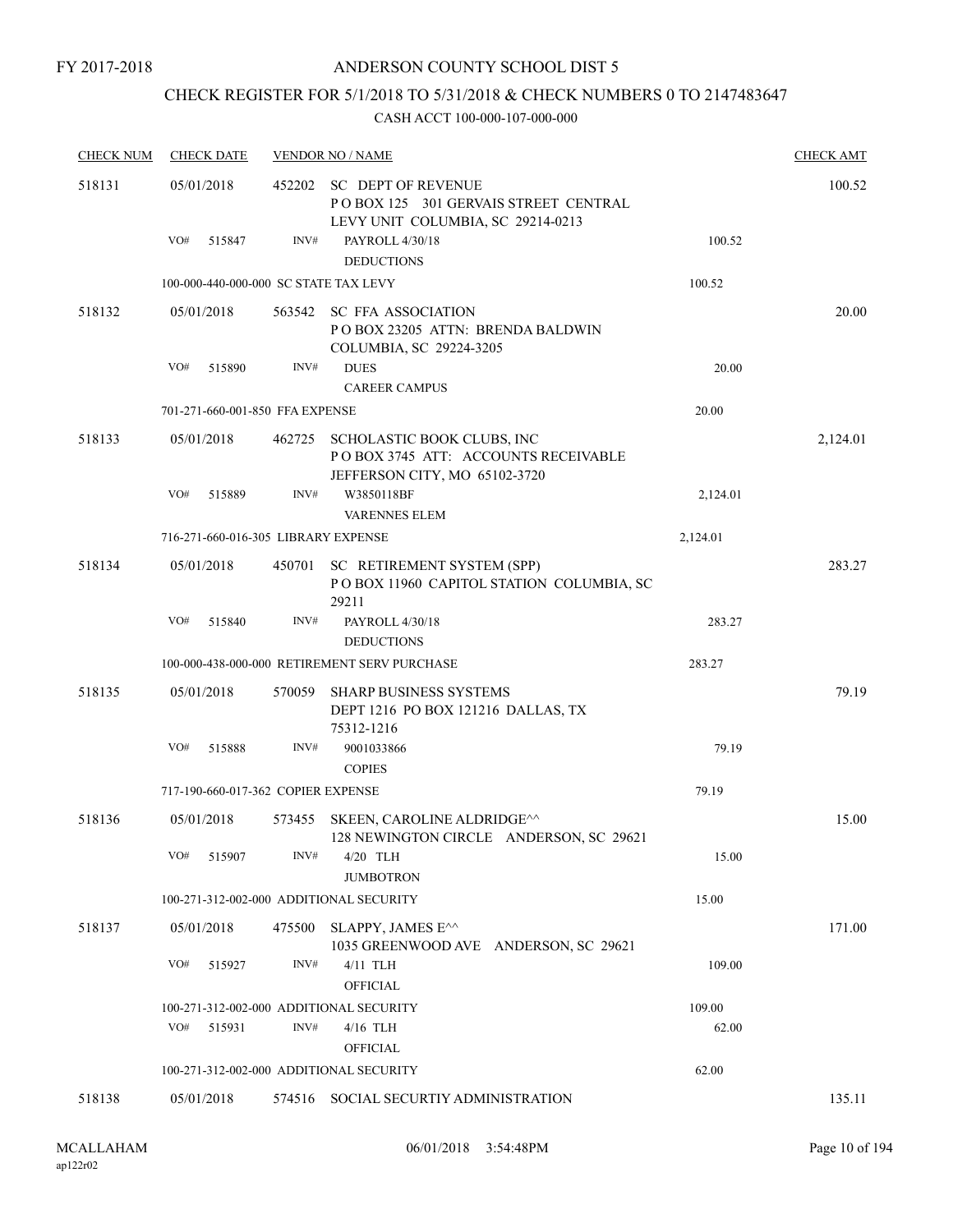## CHECK REGISTER FOR 5/1/2018 TO 5/31/2018 & CHECK NUMBERS 0 TO 2147483647

| <b>CHECK NUM</b> |     | <b>CHECK DATE</b> |                                   | <b>VENDOR NO / NAME</b>                                                                                                 |           | <b>CHECK AMT</b> |
|------------------|-----|-------------------|-----------------------------------|-------------------------------------------------------------------------------------------------------------------------|-----------|------------------|
|                  |     |                   |                                   | PO BOX 3430 PHILADELPHIA, PA 19122-9985                                                                                 |           |                  |
|                  | VO# | 515851            | INV#                              | PAYROLL 4/30/18<br><b>DEDUCTIONS</b>                                                                                    | 135.11    |                  |
|                  |     |                   | 100-000-441-000-000 MISCELLANEOUS |                                                                                                                         | 135.11    |                  |
|                  |     |                   |                                   |                                                                                                                         |           |                  |
| 518139           |     | 05/01/2018        |                                   | 574458 SOUTH FANT PETTY CASH                                                                                            |           | 46.99            |
|                  | VO# | 515891            | INV#                              | <b>PURCHASES</b>                                                                                                        | 46.99     |                  |
|                  |     |                   |                                   | REIMBURSEMENT                                                                                                           |           |                  |
|                  |     |                   |                                   | 715-271-660-015-201 MISCELLANEOUS EXPENSE                                                                               | 46.99     |                  |
| 518140           |     | 05/01/2018        | 482701                            | SOUTHWOOD PETTY CASH                                                                                                    |           | 200.00           |
|                  | VO# | 515892            | INV#                              | , ---<br>CASH                                                                                                           | 200.00    |                  |
|                  |     |                   |                                   | <b>DANCE RECITAL</b>                                                                                                    |           |                  |
|                  |     |                   | 721-190-660-021-607 DANCE EXPENSE |                                                                                                                         | 200.00    |                  |
| 518141           |     | 05/01/2018        |                                   | 570109 SPENCE, SCOTT^^                                                                                                  |           | 119.80           |
|                  |     |                   |                                   | 104 SOLIEL WAY PENDLETON, SC 29670-8929                                                                                 |           |                  |
|                  | VO# | 515913            | INV#                              | $4/17$ TLH                                                                                                              | 119.80    |                  |
|                  |     |                   |                                   | <b>OFFICIAL</b>                                                                                                         |           |                  |
|                  |     |                   |                                   | 100-271-312-002-000 ADDITIONAL SECURITY                                                                                 | 119.80    |                  |
| 518142           |     | 05/01/2018        |                                   | 573721 SSBT AS TTEE FOR SCORP MM61953-001-042<br>MASS MUTUAL RETIREMENT SERVICES PO BOX<br>219062 KANSAS CITY, MO 64121 |           | 18,643.23        |
|                  | VO# | 515854            | INV#                              | PAYROLL 4/30/18                                                                                                         | 18,643.23 |                  |
|                  |     |                   |                                   | <b>DEDUCTIONS</b>                                                                                                       |           |                  |
|                  |     |                   |                                   | 100-000-468-000-000 OPTIONAL RETIREMENT PLAN                                                                            | 11,984.93 |                  |
|                  |     |                   |                                   | 100-000-484-000-000 EMPLOYER RETIREMENT PAYABLE                                                                         | 6,658.30  |                  |
| 518143           |     | 05/01/2018        |                                   | 575279 STEPHENS, KHRISTIN <sup>^^</sup><br>701 GATEWOOD DRIVE ROEBUCK, SC 29376                                         |           | 200.00           |
|                  | VO# | 515837            | INV#                              | PIT SINGER                                                                                                              | 200.00    |                  |
|                  |     |                   |                                   | THE WIZ                                                                                                                 |           |                  |
|                  |     |                   |                                   | 721-190-660-021-647 DRAMA HIGH EXPENSE                                                                                  | 200.00    |                  |
| 518144           |     |                   |                                   | 05/01/2018 572932 SWEET TOOTH CAFE'                                                                                     |           | 477.00           |
|                  |     |                   |                                   | 1016 E. SHOCKLEY FERRY RD ANDERSON, SC<br>29624                                                                         |           |                  |
|                  | VO# | 515893            | INV#                              | 180564                                                                                                                  | 477.00    |                  |
|                  |     |                   |                                   | <b>SOUTHWOOD</b>                                                                                                        |           |                  |
|                  |     |                   |                                   | 721-190-660-021-502 STUDENT GOV/COUNCIL EXPENSE                                                                         | 477.00    |                  |
| 518145           |     | 05/01/2018        | 572503                            | TG<br>P O BOX 659601 SAN ANTONIO, TX 78265-9601                                                                         |           | 368.55           |
|                  | VO# | 515849            | INV#                              | PAYROLL 4/30/18                                                                                                         | 368.55    |                  |
|                  |     |                   |                                   | <b>DEDUCTIONS</b>                                                                                                       |           |                  |
|                  |     |                   | 100-000-441-000-000 MISCELLANEOUS |                                                                                                                         | 368.55    |                  |
| 518146           |     | 05/01/2018        | 563611                            | THE GREENVILLE ZOO                                                                                                      |           | 551.50           |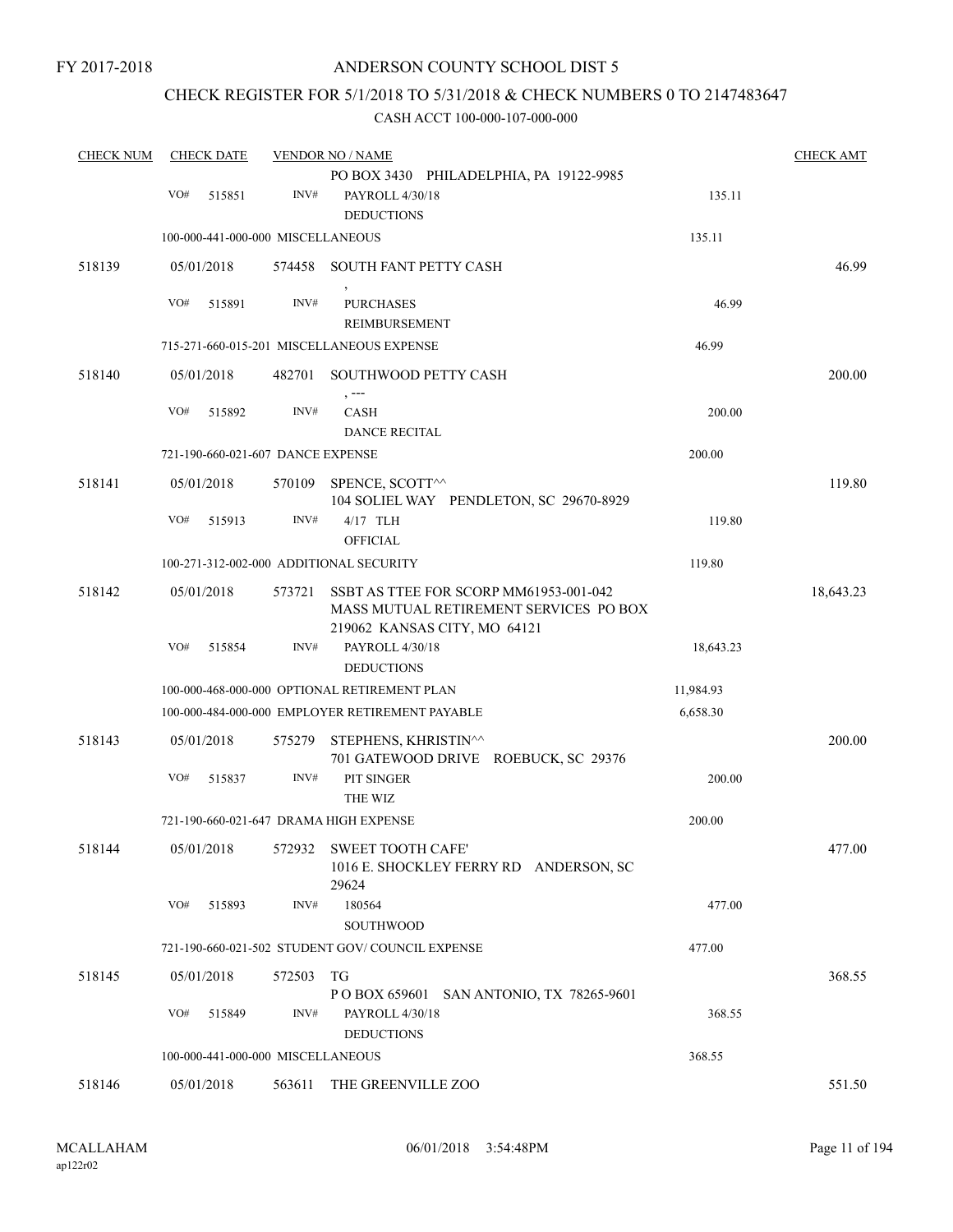FY 2017-2018

### ANDERSON COUNTY SCHOOL DIST 5

## CHECK REGISTER FOR 5/1/2018 TO 5/31/2018 & CHECK NUMBERS 0 TO 2147483647

| <b>CHECK NUM</b> |                                             | <b>CHECK DATE</b> |                                    | <b>VENDOR NO / NAME</b>                                                                       |           | <b>CHECK AMT</b> |  |
|------------------|---------------------------------------------|-------------------|------------------------------------|-----------------------------------------------------------------------------------------------|-----------|------------------|--|
|                  |                                             |                   |                                    | 150 CLEVELAND PARK DRIVE GREENVILLE, SC<br>29601                                              |           |                  |  |
|                  | VO#                                         | 515894            | INV#                               | <b>FIELD TRIP</b><br><b>CONCORD ELEM</b>                                                      | 551.50    |                  |  |
|                  |                                             |                   |                                    | 709-271-660-009-350 FIELD TRIPS KINDERGARTEN EXPENSE                                          | 551.50    |                  |  |
| 518147           |                                             | 05/01/2018        | 504890                             | <b>TIAA-CREF</b><br>POBOX 105316 ATLANTA, GA 30348-5316                                       |           | 17,812.56        |  |
|                  | VO#                                         | 515856            | INV#                               | PAYROLL 4/30/18<br><b>DEDUCTIONS</b>                                                          | 17,812.56 |                  |  |
|                  |                                             |                   |                                    | 100-000-468-000-000 OPTIONAL RETIREMENT PLAN                                                  | 11,450.95 |                  |  |
|                  |                                             |                   |                                    | 100-000-484-000-000 EMPLOYER RETIREMENT PAYABLE                                               | 6,361.61  |                  |  |
| 518148           |                                             | 05/01/2018        | 570937                             | TOSHIBA BUSINESS SOLUTIONS, USA<br>9201 J SOUTHERN PINE BOULEVARD<br>CHARLOTTE, NC 28273      |           | 464.58           |  |
|                  | VO#                                         | 515895            | INV#                               | 14461292<br><b>COPIES</b>                                                                     | 464.58    |                  |  |
|                  |                                             |                   | 100-114-410-021-000 SUPPLIES       |                                                                                               | 464.58    |                  |  |
| 518149           |                                             | 05/01/2018        | 574238                             | TRANSWORLD SYSTEMS, INC.<br>ATTN: 417 PO BOX 15110 WILMINGTON, DE 19850                       |           | 83.68            |  |
|                  | VO#                                         | 515850            | INV#                               | PAYROLL 4/30/18<br><b>DEDUCTIONS</b>                                                          | 83.68     |                  |  |
|                  |                                             |                   | 100-000-441-000-000 MISCELLANEOUS  |                                                                                               | 83.68     |                  |  |
| 518150           |                                             | 05/01/2018        | 572513                             | UNITED LASER<br>P.O. BOX 6889 FLORENCE, SC 29501                                              |           | 1,109.59         |  |
|                  | VO#                                         | 515896            | INV#                               | 158229<br><b>MCLEES</b>                                                                       | 138.03    |                  |  |
|                  |                                             |                   | 708-271-660-008-362 COPIER EXPENSE |                                                                                               | 138.03    |                  |  |
|                  | VO#                                         | 515897            | INV#                               | 155153<br><b>MIDWAY</b>                                                                       | 251.45    |                  |  |
|                  |                                             |                   |                                    | 717-190-660-017-201 MISCELLANEOUS EXPENSE                                                     | 251.45    |                  |  |
|                  | VO#                                         | 515898            | INV#                               | 159609<br><b>WESTSIDE</b>                                                                     | 720.11    |                  |  |
|                  |                                             |                   | 100-115-410-003-000 SUPPLIES       |                                                                                               | 720.11    |                  |  |
| 518151           |                                             | 05/01/2018        | 564298                             | UNITED WAY OF ANDERSON COUNTY<br>POBOX 2067 ANDERSON, SC 29622                                |           | 1,494.69         |  |
|                  | VO#                                         | 515841            | INV#                               | PAYROLL 4/30/18<br><b>DEDUCTIONS</b>                                                          | 1,494.69  |                  |  |
|                  |                                             |                   |                                    | 100-000-455-000-000 UNITED FUND - PAYABLE                                                     | 1,494.69  |                  |  |
| 518152           |                                             | 05/01/2018        | 572350                             | US DEPARTMENT OF EDUCATION<br>NATIONAL PAYMENT CENTER PO BOX 105081<br>ATLANTA, GA 30348-5081 |           | 514.02           |  |
|                  | VO#                                         | 515848            | INV#                               | PAYROLL 4/30/18<br><b>DEDUCTIONS</b>                                                          | 514.02    |                  |  |
|                  | 514.02<br>100-000-441-000-000 MISCELLANEOUS |                   |                                    |                                                                                               |           |                  |  |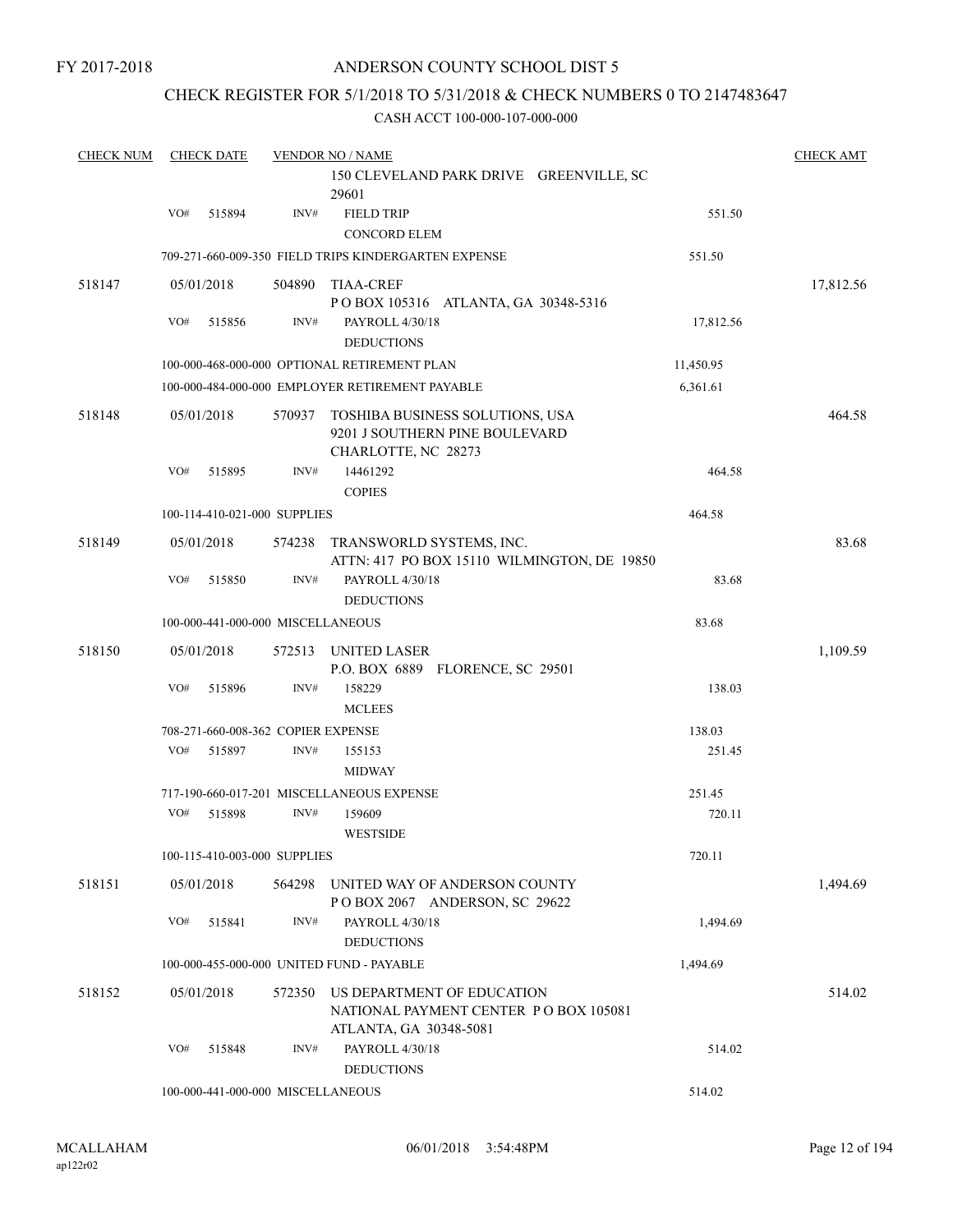## CHECK REGISTER FOR 5/1/2018 TO 5/31/2018 & CHECK NUMBERS 0 TO 2147483647

| <b>CHECK NUM</b> | <b>CHECK DATE</b>                                                |        | <b>VENDOR NO / NAME</b>                                                                  |                    | <b>CHECK AMT</b> |
|------------------|------------------------------------------------------------------|--------|------------------------------------------------------------------------------------------|--------------------|------------------|
| 518153           | 05/01/2018                                                       | 575086 | VALIC<br>C/O JP MORGAN CHASE PO BOX 301701<br>DALLAS, TX 75303-1701                      |                    | 41,186.08        |
|                  | VO#<br>515855                                                    | INV#   | PAYROLL 4/30/18<br><b>DEDUCTIONS</b>                                                     | 41,186.08          |                  |
|                  |                                                                  |        | 100-000-468-000-000 OPTIONAL RETIREMENT PLAN                                             | 26,476.80          |                  |
|                  |                                                                  |        | 100-000-484-000-000 EMPLOYER RETIREMENT PAYABLE                                          | 14,709.28          |                  |
| 518154           | 05/01/2018                                                       | 575280 | VARNER, KENNETH^^<br>200 SUMMERSTON PLACE MAULDIN, SC 29662                              |                    | 100.00           |
|                  | VO#<br>515838                                                    | INV#   | <b>MUSICIAN</b><br><b>GLENVIEW CHORUS</b>                                                | 100.00             |                  |
|                  | 720-271-660-020-604 CHORUS CLUB EXPENSE                          |        |                                                                                          | 100.00             |                  |
| 518155           | 05/01/2018                                                       | 531000 | WESTSIDE HIGH SCHOOL<br>806 PEARMAN DAIRY ROAD ANDERSON, SC<br>29625                     |                    | 30.00            |
|                  | VO#<br>515899                                                    | INV#   | T. HARDY<br><b>TECH FEE</b>                                                              | 30.00              |                  |
|                  |                                                                  |        | 900-188-313-000-006 HOMELESS STUDENT SERVICES/TUTORS                                     | 30.00              |                  |
| 518156           | 05/01/2018                                                       | 569972 | WILL NATION<br>202 FOREST HILL DR ANDERSON, SC 29621                                     |                    | 35.00            |
|                  | VO#<br>515916                                                    | INV#   | <b>TL HANNA</b><br><b>STUDENT BUSINESS</b>                                               | 35.00              |                  |
|                  | 100-271-312-002-000 ADDITIONAL SECURITY                          |        |                                                                                          | 35.00              |                  |
| 518157           | 05/01/2018                                                       | 568036 | PIEDMONT NATURAL GAS<br>PO BOX 1246 ATT: ACCOUNTS RECEIVABLE<br>CHARLOTTE, NC 28201-1246 |                    | 3,202.25         |
|                  | VO#<br>515936                                                    | INV#   | 04/17/18                                                                                 | 3,202.25           |                  |
|                  |                                                                  |        | <b>NATURAL GAS</b>                                                                       |                    |                  |
|                  | 100-254-472-000-000 ENERGY-GAS<br>100-254-472-000-000 ENERGY-GAS |        |                                                                                          | 120.15<br>42.60    |                  |
|                  | 100-254-472-003-000 ENERGY-GAS                                   |        |                                                                                          | 749.04             |                  |
|                  | 100-254-472-006-000 ENERGY-GAS                                   |        |                                                                                          | 741.46             |                  |
|                  | 100-254-472-007-000 ENERGY-GAS                                   |        |                                                                                          | 379.50             |                  |
|                  | 100-254-472-010-000 ENERGY-GAS                                   |        |                                                                                          | 422.62             |                  |
|                  | 600-256-470-003-000 ENERGY                                       |        |                                                                                          | 119.34             |                  |
|                  | 600-256-470-008-000 ENERGY                                       |        |                                                                                          | 168.33             |                  |
|                  | 600-256-470-010-000 ENERGY                                       |        |                                                                                          | 224.87             |                  |
|                  | 600-256-470-018-000 ENERGY                                       |        |                                                                                          | 234.34             |                  |
| 518158           | 05/04/2018                                                       | 573046 | <b>AG PARTS</b><br>220 HUFF AVE, SUITE 400 GREENSBURG, PA<br>15601                       |                    | 11,721.25        |
|                  | VO#<br>516016                                                    | INV#   | 1284353,1284277<br>PO#<br><b>TECH SUPPLIES</b>                                           | 98619<br>11,721.25 |                  |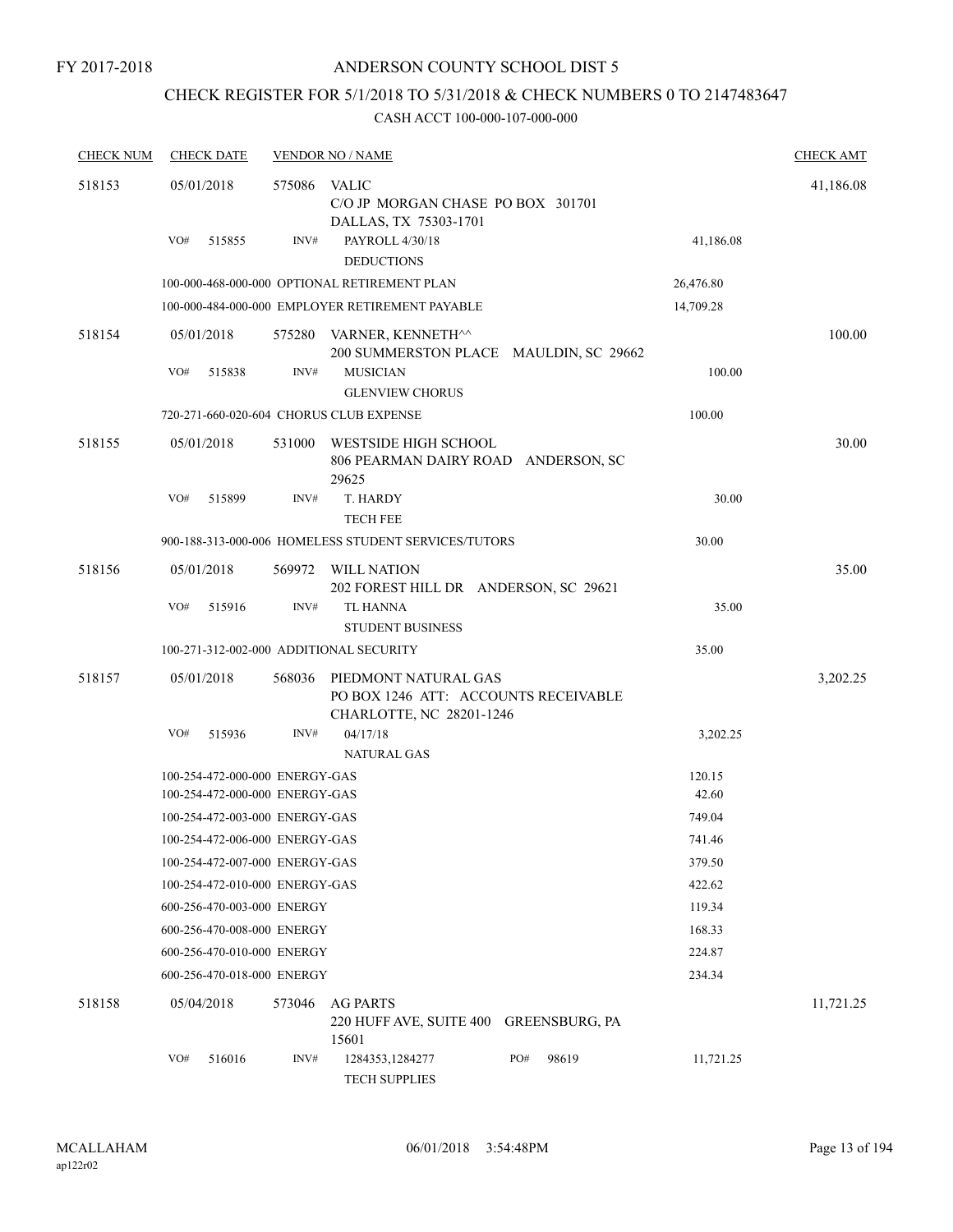## CHECK REGISTER FOR 5/1/2018 TO 5/31/2018 & CHECK NUMBERS 0 TO 2147483647

| <b>CHECK NUM</b> | <b>CHECK DATE</b> |                                      | <b>VENDOR NO / NAME</b>                            |           | <b>CHECK AMT</b> |
|------------------|-------------------|--------------------------------------|----------------------------------------------------|-----------|------------------|
|                  |                   |                                      | 100-266-312-000-TEC CHROME BOOK TECH FEE           | 855.00    |                  |
|                  |                   |                                      | 100-266-312-000-TEC CHROME BOOK TECH FEE           | 10,866.25 |                  |
| 518159           | 05/04/2018        | 111125                               | ANDERSON AWARDS                                    |           | 85.60            |
|                  |                   |                                      | 716 WHITEHALL ROAD ATT: ACCOUNTS                   |           |                  |
|                  |                   |                                      | RECEIVABLE ANDERSON, SC 29625                      |           |                  |
|                  | VO#<br>516024     | INV#                                 | <b>PLAQES</b>                                      | 85.60     |                  |
|                  |                   |                                      | <b>MCCANTS</b>                                     |           |                  |
|                  |                   |                                      | 705-271-660-005-411 MISCELLANEOUS EXPENSE          | 85.60     |                  |
| 518160           | 05/04/2018        | 570950                               | ANDERSON COUNTY SHERIFF'S OFFICE                   |           | 2,642.50         |
|                  |                   |                                      | ATTN: RICHARD BRYSON PO BOX 5497                   |           |                  |
|                  |                   |                                      | ANDERSON, SC 29623                                 |           |                  |
|                  | VO#<br>516027     | INV#                                 | <b>APRIL 10-28</b>                                 | 2,642.50  |                  |
|                  |                   |                                      | <b>SECURITY</b>                                    |           |                  |
|                  |                   |                                      | 100-271-312-002-000 ADDITIONAL SECURITY            | 2,082.50  |                  |
|                  |                   |                                      | 100-271-312-003-000 ADDITIONAL SECURITY            | 560.00    |                  |
| 518161           | 05/04/2018        | 113600                               | <b>ANDERSON FIRE &amp; SAFETY</b>                  |           | 270.70           |
|                  |                   |                                      | POBOX 1265 ATT: ACCOUNTS RECEIVABLE                |           |                  |
|                  |                   |                                      | ANDERSON, SC 29622                                 |           |                  |
|                  | VO#<br>515977     | INV#                                 | 88944                                              | 233.25    |                  |
|                  |                   |                                      | <b>SERVICE</b>                                     |           |                  |
|                  |                   |                                      | 100-254-323-017-400 CONTR SERV-HVAC/ELECT/PLUMBING | 28.00     |                  |
|                  |                   |                                      | 100-254-323-020-400 CONTR SERV-HVAC/ELECT/PLUMBING | 205.25    |                  |
|                  | VO#<br>515978     | INV#                                 | 88887                                              | 37.45     |                  |
|                  |                   |                                      | <b>SUPPLIES</b>                                    |           |                  |
|                  |                   |                                      |                                                    |           |                  |
|                  |                   |                                      | 100-254-410-023-400 SUPPLIES-HVAC/ELECT/PLUMBING   | 37.45     |                  |
| 518162           | 05/04/2018        | 571238                               | ARAMARK SERVICES, INC.                             |           | 667.95           |
|                  |                   |                                      | PO BOX 429 CLEMSON, SC 29634                       |           |                  |
|                  | VO#<br>515981     | INV#                                 | 58187                                              | 667.95    |                  |
|                  |                   |                                      | <b>MAY 26 GRADUATION</b>                           |           |                  |
|                  |                   | 100-221-410-000-GRA GRADUATION COSTS |                                                    | 667.95    |                  |
| 518163           | 05/04/2018        | 575063                               | BAYADA HOME HEALTH CARE, INC.                      |           | 525.00           |
|                  |                   |                                      | PO BOX 536446 PITTSBURGH, PA 15253-5906            |           |                  |
|                  | VO#<br>515982     | INV#                                 | PO#<br>13415817<br>98130                           | 525.00    |                  |
|                  |                   |                                      | <b>APRIL 12-13</b>                                 |           |                  |
|                  |                   |                                      | 283-126-312-000-000 CONTRACTED SERVICES            | 525.00    |                  |
| 518164           | 05/04/2018        | 563453                               | <b>B&amp;H PHOTO-VIDEO</b>                         |           | 18.90            |
|                  |                   |                                      | P.O. BOX 28072 REMITTANCE PROCESSING               |           |                  |
|                  |                   |                                      | CENTER NEW YORK, NY 10087-8072                     |           |                  |
|                  | VO#<br>515983     | INV#                                 | 139971707<br>PO#<br>98383                          | 18.90     |                  |
|                  |                   |                                      | CABLE                                              |           |                  |
|                  |                   |                                      | 100-266-314-000-000 REPAIRS TO EQUIPMENT           | 18.90     |                  |
| 518165           | 05/04/2018        | 572639                               | <b>BOJANGLES</b>                                   |           | 151.62           |
|                  |                   |                                      |                                                    |           |                  |
|                  | VO#<br>516032     | INV#                                 | CK 175785                                          | 151.62    |                  |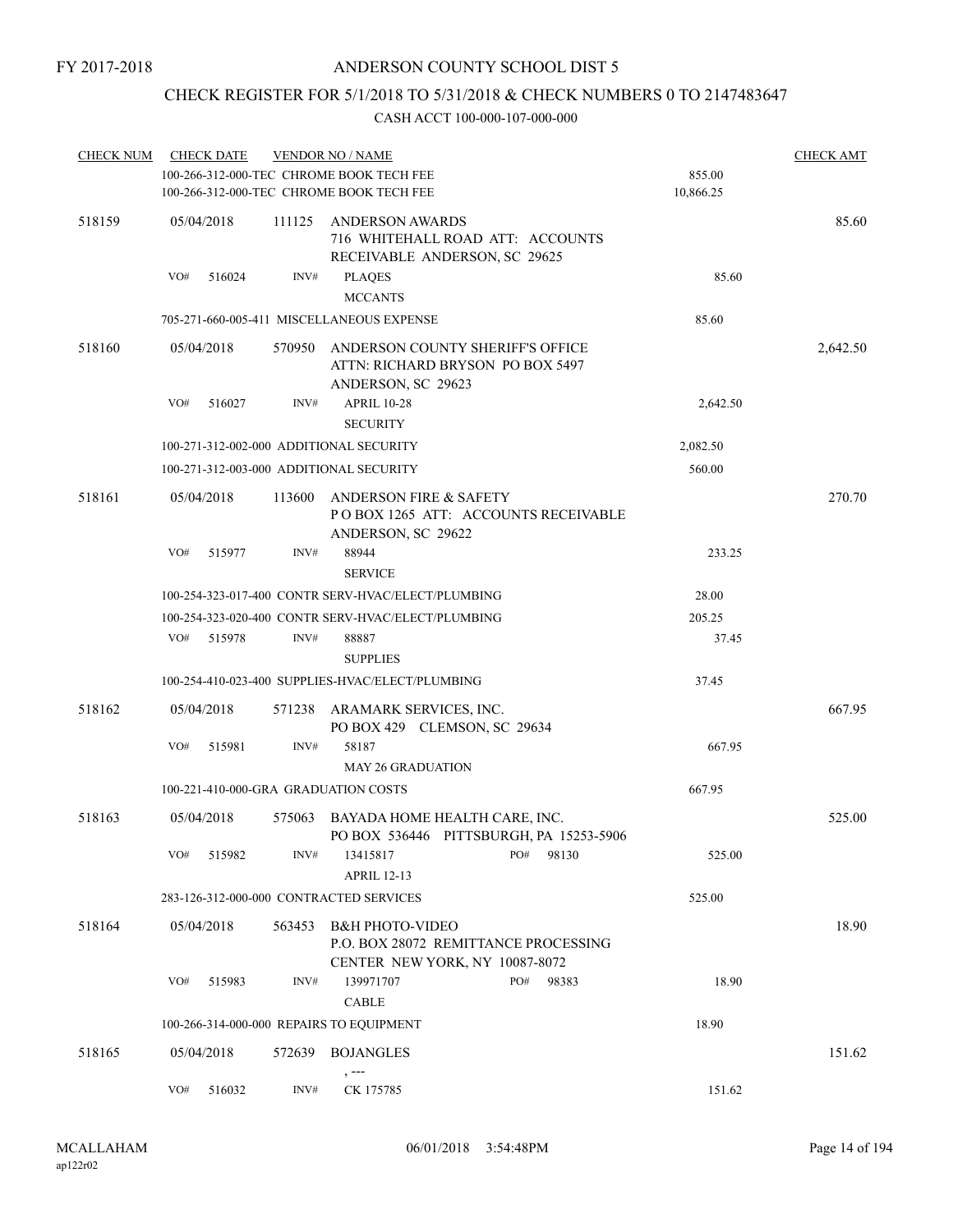## CHECK REGISTER FOR 5/1/2018 TO 5/31/2018 & CHECK NUMBERS 0 TO 2147483647

| <b>CHECK NUM</b> |     | <b>CHECK DATE</b> |        | <b>VENDOR NO / NAME</b>                                                          |     |       |           | <b>CHECK AMT</b> |
|------------------|-----|-------------------|--------|----------------------------------------------------------------------------------|-----|-------|-----------|------------------|
|                  |     |                   |        | <b>CENTERVILLE</b>                                                               |     |       |           |                  |
|                  |     |                   |        | 707-190-660-007-375 FACULTY EXPENSE                                              |     |       | 151.62    |                  |
| 518166           |     | 05/04/2018        |        | 575270 BOWMAN, CHUCK^^<br>530 WELLESLEY PLACE EASLEY, SC 29642                   |     |       |           | 71.30            |
|                  | VO# | 516093            | INV#   | 04/25/18                                                                         |     |       | 71.30     |                  |
|                  |     |                   |        | <b>OFFICIAL</b>                                                                  |     |       |           |                  |
|                  |     |                   |        | 100-271-312-003-000 ADDITIONAL SECURITY                                          |     |       | 71.30     |                  |
| 518167           |     | 05/04/2018        | 156910 | CAROLINA TESOL<br>PO BOX 6912 C/O REVAE BOSTWICK<br>STATESVILLE, NC 28687        |     |       |           | 3,445.00         |
|                  | VO# | 515984            | INV#   | 7409-7421                                                                        | PO# | 98626 | 3,445.00  |                  |
|                  |     |                   |        | <b>REGISTRATION</b>                                                              |     |       |           |                  |
|                  |     |                   |        | 264-224-333-000-000 TRIPS AND CONFERENCES                                        |     |       | 3,445.00  |                  |
| 518168           |     | 05/04/2018        | 572600 | CENERGISTIC, INC<br>DEPARTMENT 41160 PO BOX 650823 DALLAS, TX<br>75265           |     |       |           | 24,400.00        |
|                  | VO# | 515985            | INV#   | 128520<br><b>JUNE 2018 FEE</b>                                                   | PO# | 97277 | 24,400.00 |                  |
|                  |     |                   |        | 100-254-470-000-CEN CENERGISTIC CONTRACT                                         |     |       | 24,400.00 |                  |
| 518169           |     | 05/04/2018        | 574628 | CENTERVILLE PETTY CASH                                                           |     |       |           | 95.13            |
|                  | VO# | 516035            | INV#   | <b>PURCHASES</b><br>REIMBURSEMENT                                                |     |       | 95.13     |                  |
|                  |     |                   |        | 707-190-660-007-201 MISCELLANEOUS EXPENSE                                        |     |       | 95.13     |                  |
| 518170           |     | 05/04/2018        | 569972 | CHERYL STRICKLAND<br>2833 SUNSET FOREST ROAD ANDERSON, SC<br>29626               |     |       |           | 7.75             |
|                  | VO# | 516109            | INV#   | <b>REIMBURSEMENT</b><br><b>FIELD TRIP</b>                                        |     |       | 7.75      |                  |
|                  |     |                   |        | 724-271-660-024-593 FIELD TRIPS-MISC. EXPENSE                                    |     |       | 7.75      |                  |
| 518171           |     | 05/04/2018        | 570581 | CITY OF ANDERSON POLICE DEPT<br>401 SOUTH MAIN ST ANDERSON, SC 29624             |     |       |           | 97,825.05        |
|                  | VO# | 515994            | INV#   | <b>JAN-MAR 2018</b><br><b>RESOURCE OFFICERS</b>                                  | PO# | 97691 | 79,287.11 |                  |
|                  |     |                   |        | 100-258-312-000-000 CONTRACTED SERVICES - RESOURCE OFFR                          |     |       | 79,287.11 |                  |
|                  | VO# | 515995            | INV#   | <b>JAN-MAR 2018</b><br><b>CROSSING GUARDS</b>                                    | PO# | 97690 | 18,016.83 |                  |
|                  |     |                   |        | 100-258-690-000-000 CROSSING GUARDS                                              |     |       | 18,016.83 |                  |
|                  | VO# | 516036            | INV#   | <b>ADULT ED</b><br><b>SECURITY</b>                                               |     |       | 521.11    |                  |
|                  |     |                   |        | 100-181-312-000-000 PURCHASED SERVICES                                           |     |       | 521.11    |                  |
| 518172           |     | 05/04/2018        | 571748 | <b>COLONIAL LIFE</b><br>PREMIUM PROCESSING PO BOX 903 COLUMBIA,<br>SC 29202-0903 |     |       |           | 8,300.16         |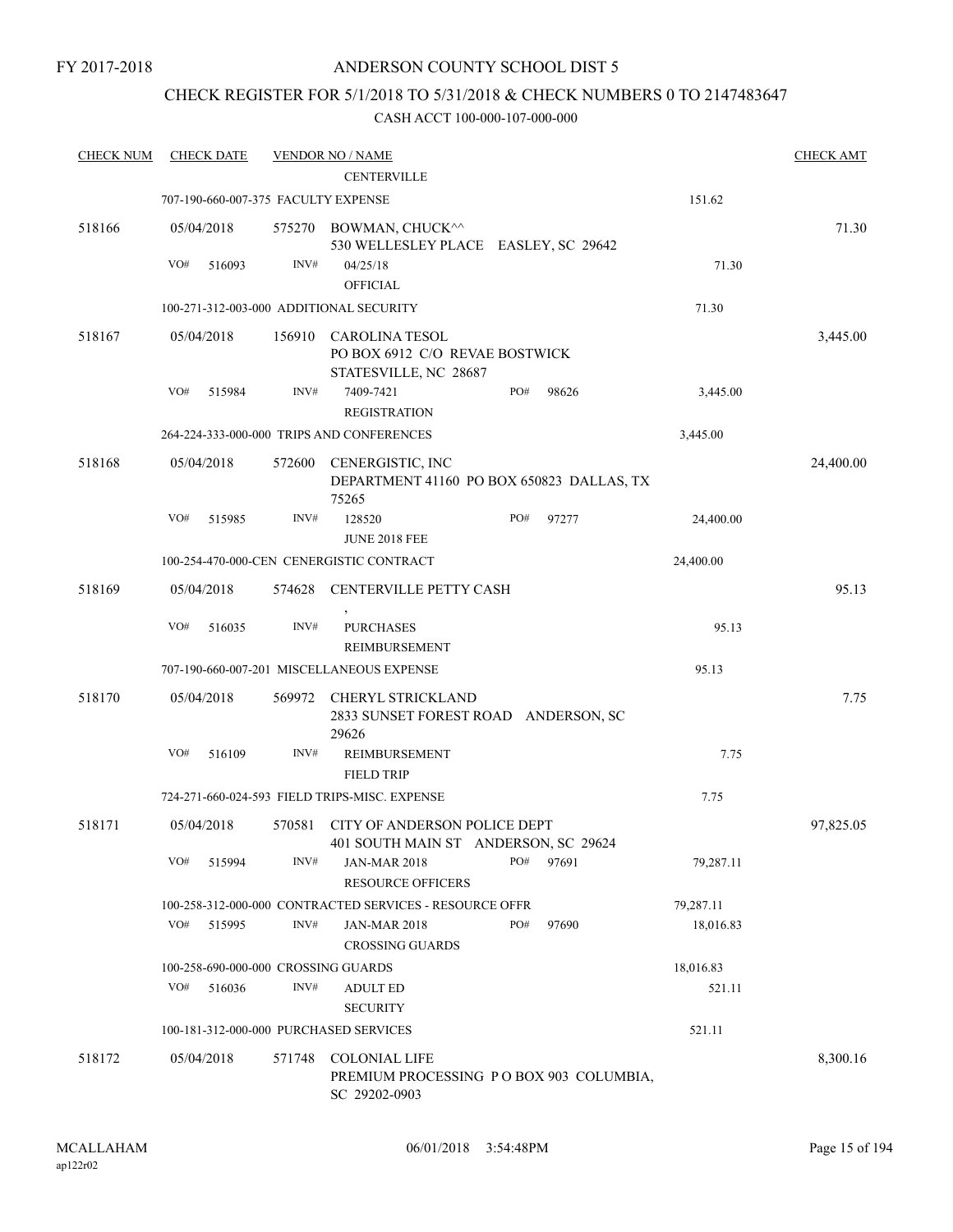# CHECK REGISTER FOR 5/1/2018 TO 5/31/2018 & CHECK NUMBERS 0 TO 2147483647

| <b>CHECK NUM</b> |     | <b>CHECK DATE</b>            |        | <b>VENDOR NO / NAME</b>                                                                                     |          | <b>CHECK AMT</b> |
|------------------|-----|------------------------------|--------|-------------------------------------------------------------------------------------------------------------|----------|------------------|
|                  | VO# | 515987                       | INV#   | APRIL 2018<br>#E4041711                                                                                     | 8,300.16 |                  |
|                  |     |                              |        | 100-000-469-000-000 LIFE INSURANCE PAYABLE                                                                  | 8,300.16 |                  |
| 518173           |     | 05/04/2018                   |        | 564987 COMPUTER ENGRAVING BY WALKER INC<br>1650 RED BARN ROAD ATT: ACCOUNTS<br>RECEIVABLE LIBERTY, SC 29657 |          | 1,926.00         |
|                  | VO# | 515959                       | INV#   | 1048                                                                                                        | 1,926.00 |                  |
|                  |     |                              |        | <b>MCCANTS</b>                                                                                              |          |                  |
|                  |     | 100-271-410-005-BUD SUPPLIES |        |                                                                                                             | 1,926.00 |                  |
| 518174           |     | 05/04/2018                   |        | 574394 CONESTEE FOUNDATION, INC<br>POBOX 9111 GREENVILLE, SC 29605                                          |          | 680.00           |
|                  | VO# | 516037                       | INV#   | <b>FIELD TRIP</b><br><b>CALHOUN</b>                                                                         | 680.00   |                  |
|                  |     |                              |        | 714-271-660-014-352 FIELD TRIPS GRADE 2 EXPENSE                                                             | 680.00   |                  |
| 518175           |     | 05/04/2018                   |        | 565205 COWAN, DARRON^^<br>200 BROOK FOREST DRIVE ANDERSON, SC 29621                                         |          | 400.00           |
|                  | VO# | 516098                       | INV#   | 05/05/18<br><b>TLH PROM</b>                                                                                 | 400.00   |                  |
|                  |     |                              |        | 100-271-312-002-000 ADDITIONAL SECURITY                                                                     | 400.00   |                  |
| 518176           |     | 05/04/2018                   |        | 569972 CRAIG CHASTEEN<br>214 TIMBER LANE ANDERSON, SC 29621                                                 |          | 45.00            |
|                  | VO# | 516103                       | INV#   | <b>REFUND</b><br><b>YEARBOOK</b>                                                                            | 45.00    |                  |
|                  |     |                              |        | 705-271-660-005-552 YEARBOOK EXPENSE                                                                        | 45.00    |                  |
| 518177           |     | 05/04/2018                   | 187300 | CRESCENT SUPPLY CO, INC<br>POBOX 8798 ATT: ACCOUNTS RECEIVABLE<br>GREENVILLE, SC 29604                      |          | 931.18           |
|                  | VO# | 515966                       | INV#   | 390070<br><b>SUPPLIES</b>                                                                                   | 270.81   |                  |
|                  |     |                              |        | 100-254-410-020-400 HVAC/ELECTRICAL/PLUMBING                                                                | 270.81   |                  |
|                  | VO# | 515967                       | INV#   | 390142<br><b>SUPPLIES</b>                                                                                   | 60.99    |                  |
|                  |     |                              |        | 100-254-410-020-400 HVAC/ELECTRICAL/PLUMBING                                                                | 60.99    |                  |
|                  | VO# | 515968                       | INV#   | 390156<br><b>SUPPLIES</b>                                                                                   | 45.15    |                  |
|                  |     |                              |        | 100-254-410-008-400 HVAC/ELECTRICAL/PLUMBING                                                                | 45.15    |                  |
|                  | VO# | 515969                       | INV#   | 390143<br><b>SUPPLIES</b>                                                                                   | 19.74    |                  |
|                  |     |                              |        | 100-254-410-002-400 HVAC/ELECTRICAL/PLUMBING                                                                | 19.74    |                  |
|                  | VO# | 515970                       | INV#   | 390151<br><b>CREDIT</b>                                                                                     | $-50.00$ |                  |
|                  |     |                              |        | 100-254-410-011-400 HVAC/ELECTRICAL/PLUMBING                                                                | $-50.00$ |                  |
|                  | VO# | 515971                       | INV#   | 390144<br><b>SUPPLIES</b>                                                                                   | 211.86   |                  |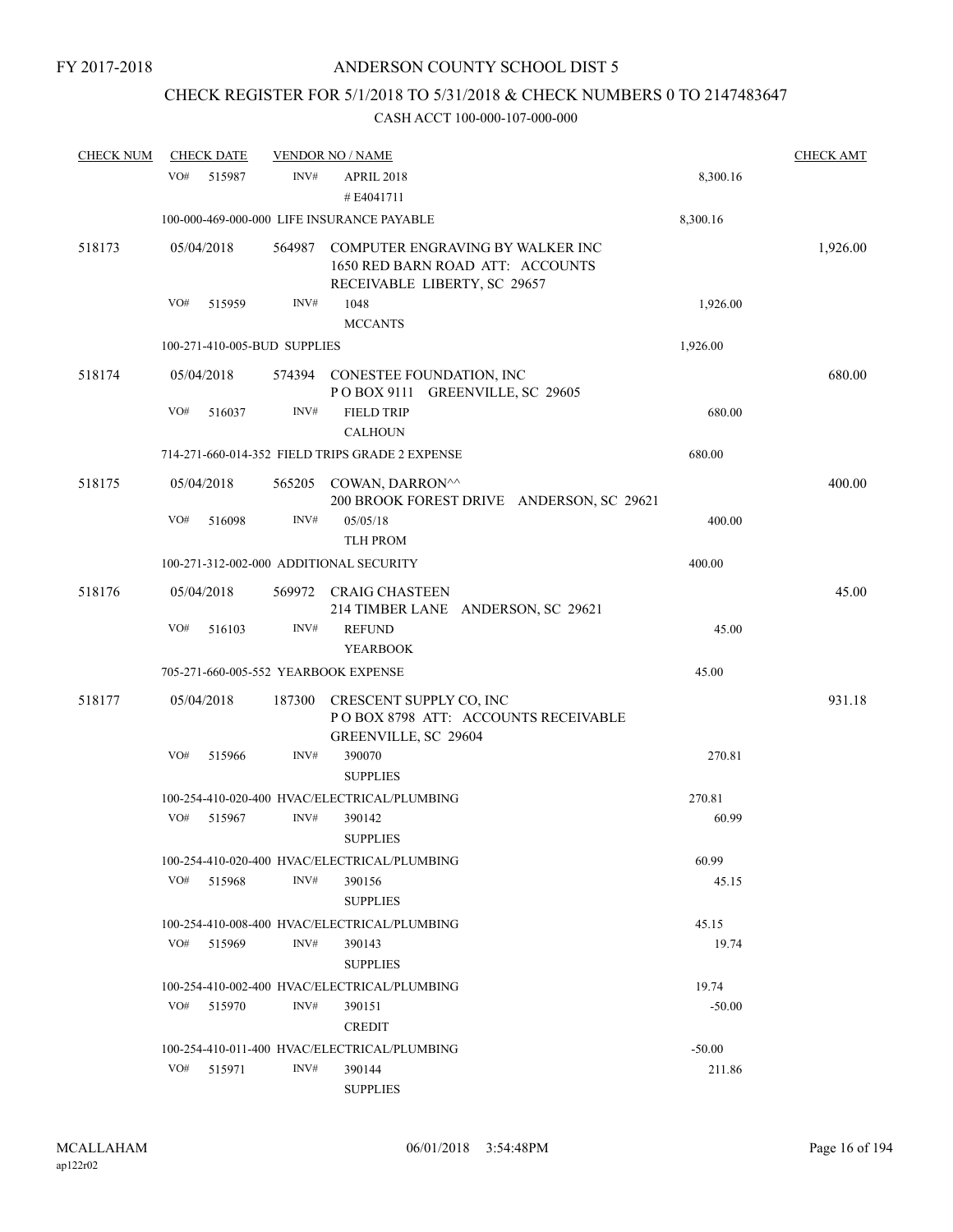## CHECK REGISTER FOR 5/1/2018 TO 5/31/2018 & CHECK NUMBERS 0 TO 2147483647

| <b>CHECK NUM</b> | <b>CHECK DATE</b><br><b>VENDOR NO / NAME</b> |                                 |        |                                                                                              |  |     |       |          | <b>CHECK AMT</b> |
|------------------|----------------------------------------------|---------------------------------|--------|----------------------------------------------------------------------------------------------|--|-----|-------|----------|------------------|
|                  |                                              |                                 |        | 100-254-410-011-400 HVAC/ELECTRICAL/PLUMBING                                                 |  |     |       | 211.86   |                  |
|                  | VO#                                          | 515972                          | INV#   | 390155                                                                                       |  |     |       | 5.19     |                  |
|                  |                                              |                                 |        | <b>SUPPLIES</b>                                                                              |  |     |       |          |                  |
|                  |                                              |                                 |        | 100-254-410-002-400 HVAC/ELECTRICAL/PLUMBING                                                 |  |     |       | 5.19     |                  |
|                  | VO#                                          | 515973                          | INV#   | 390074                                                                                       |  |     |       | 135.24   |                  |
|                  |                                              |                                 |        | <b>SUPPLIES</b>                                                                              |  |     |       |          |                  |
|                  |                                              |                                 |        | 100-254-410-020-400 HVAC/ELECTRICAL/PLUMBING                                                 |  |     |       | 135.24   |                  |
|                  | VO#                                          | 515974                          | INV#   | 390068                                                                                       |  |     |       | 123.05   |                  |
|                  |                                              |                                 |        | <b>SUPPLIES</b>                                                                              |  |     |       |          |                  |
|                  |                                              |                                 |        | 100-254-410-020-400 HVAC/ELECTRICAL/PLUMBING                                                 |  |     |       | 123.05   |                  |
|                  | VO#                                          | 515975                          | INV#   | 390075                                                                                       |  |     |       | 89.08    |                  |
|                  |                                              |                                 |        | <b>SUPPLIES</b>                                                                              |  |     |       |          |                  |
|                  |                                              |                                 |        | 100-254-410-014-400 HVAC/ELECTRICAL/PLUMBING                                                 |  |     |       | 89.08    |                  |
|                  | VO#                                          | 515976                          | INV#   | 390069                                                                                       |  |     |       | 20.07    |                  |
|                  |                                              |                                 |        | <b>SUPPLIES</b>                                                                              |  |     |       |          |                  |
|                  |                                              |                                 |        | 100-254-410-006-400 HVAC/ELECTRICAL/PLUMBING                                                 |  |     |       | 20.07    |                  |
| 518178           |                                              | 05/04/2018                      |        | 569462 CROSSROADS ENVIRONMENTAL, LLC<br>1258 BOILING SPRINGS ROAD SPARTANBURG, SC<br>29303   |  |     |       |          | 485.55           |
|                  | VO#                                          | 516040                          | INV#   | 6711                                                                                         |  |     |       | 485.55   |                  |
|                  |                                              |                                 |        | <b>INSPECTIONS</b>                                                                           |  |     |       |          |                  |
|                  |                                              |                                 |        | 515-256-323-005-FAN CONTRACTED SERVICES                                                      |  |     |       | 161.85   |                  |
|                  |                                              |                                 |        | 515-256-323-016-FAN CONTRACTED SERVICES                                                      |  |     |       | 161.85   |                  |
|                  |                                              |                                 |        |                                                                                              |  |     |       |          |                  |
|                  |                                              |                                 |        | 515-256-323-021-FAN CONTRACTED SERVICES                                                      |  |     |       | 161.85   |                  |
| 518179           |                                              | 05/04/2018                      | 196400 | DEAN HUNTER & COMPANY<br>1815 NORTH BOULEVARD ATT: ACCOUNTS<br>RECEIVABLE ANDERSON, SC 29621 |  |     |       |          | 1,175.00         |
|                  | VO#                                          | 515965                          | INV#   | 980402<br><b>WESTSIDE</b>                                                                    |  |     |       | 1,175.00 |                  |
|                  |                                              |                                 |        | 515-253-531-003-FAC Cooling Tower/Chiller/Top Units                                          |  |     |       | 1,175.00 |                  |
|                  |                                              |                                 |        |                                                                                              |  |     |       |          |                  |
| 518180           |                                              | 05/04/2018                      | 567489 | DE LAGE LANDEN<br>POBOX 41602 PHILADELPHIA, PA 19101-1602                                    |  |     |       |          | 775.26           |
|                  | VO#                                          | 516043                          | INV#   | 58962783<br><b>COPIES</b>                                                                    |  |     |       | 84.55    |                  |
|                  |                                              | 201-113-490-006-000 COPIER COST |        |                                                                                              |  |     |       | 84.55    |                  |
|                  | VO#                                          | 516125                          | INV#   | 58949501<br>WHITEHALL                                                                        |  | PO# | 97046 | 120.03   |                  |
|                  |                                              | 201-112-490-019-000 COPIER COST |        |                                                                                              |  |     |       | 120.03   |                  |
|                  | VO#                                          | 516126                          | INV#   | 58907252                                                                                     |  |     |       |          |                  |
|                  |                                              |                                 |        | <b>WESTSIDE</b>                                                                              |  |     |       | 86.63    |                  |
|                  |                                              | 100-115-410-003-000 SUPPLIES    |        |                                                                                              |  |     |       | 86.63    |                  |
|                  | VO#                                          | 516127                          | INV#   | 58907927                                                                                     |  | PO# | 97049 | 265.36   |                  |
|                  |                                              |                                 |        | <b>MIDWAY</b>                                                                                |  |     |       |          |                  |
|                  |                                              | 100-113-410-017-000 SUPPLIES    |        |                                                                                              |  |     |       | 265.36   |                  |
|                  |                                              |                                 |        |                                                                                              |  |     |       |          |                  |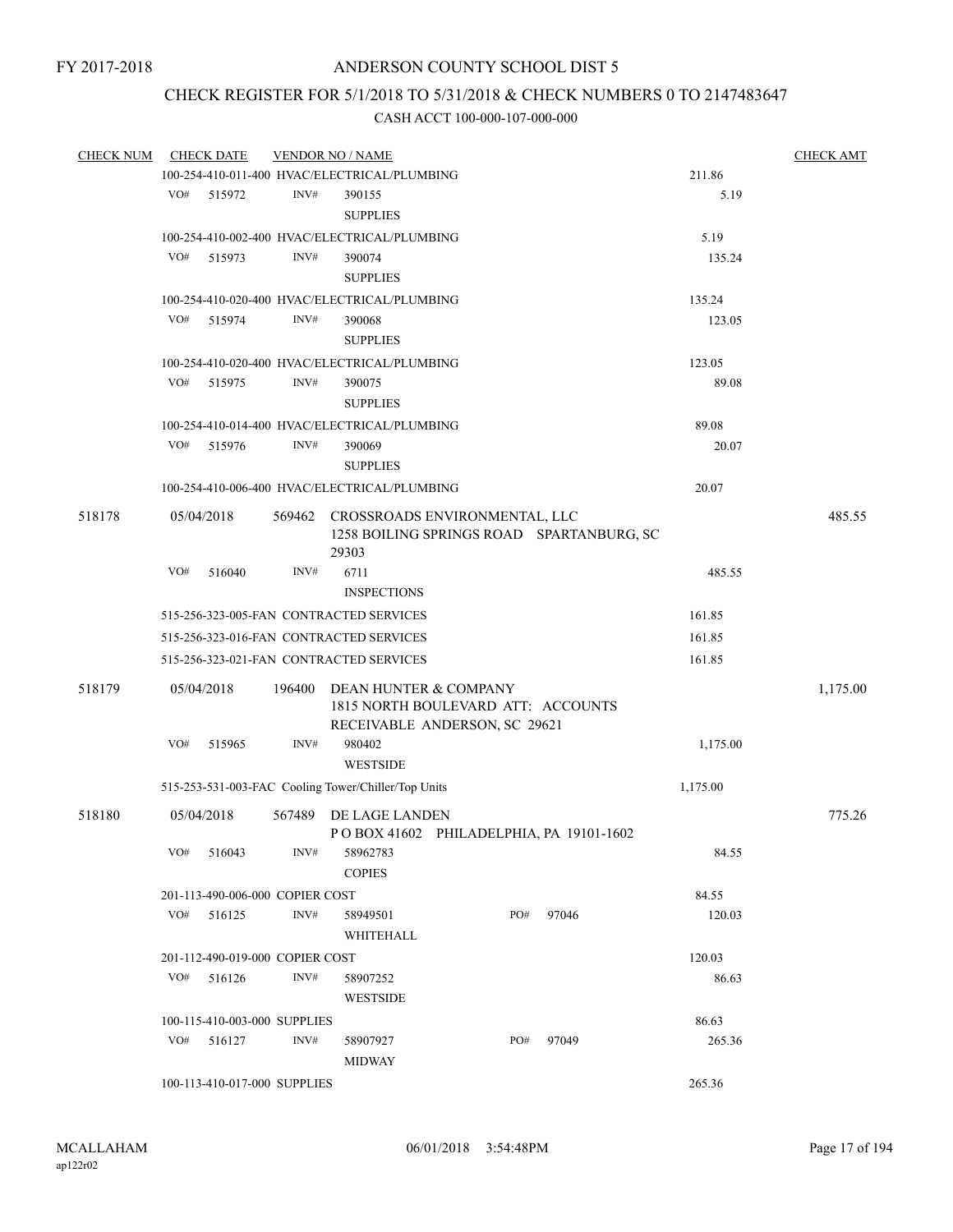# CHECK REGISTER FOR 5/1/2018 TO 5/31/2018 & CHECK NUMBERS 0 TO 2147483647

| <b>CHECK NUM</b> | <b>CHECK DATE</b>                        |        | <b>VENDOR NO / NAME</b>                                                                           |     |       |           | <b>CHECK AMT</b> |
|------------------|------------------------------------------|--------|---------------------------------------------------------------------------------------------------|-----|-------|-----------|------------------|
|                  | VO#<br>516128                            | INV#   | 58908824<br><b>CONCORD</b>                                                                        | PO# | 97047 | 218.69    |                  |
|                  | 100-113-410-009-000 SUPPLIES             |        |                                                                                                   |     |       | 218.69    |                  |
| 518181           | 05/04/2018                               | 198651 | DELL MARKETING LP<br>POBOX 534118 ATT: ACCOUNTS RECEIVABLE<br>ATLANTA, GA 30353-4118              |     |       |           | 681.88           |
|                  | VO#<br>515988                            | INV#   | 10238716111<br><b>TECHNOLOGY</b>                                                                  | PO# | 98589 | 373.40    |                  |
|                  |                                          |        | 100-266-345-000-000 TECHNOLOGY INFRASTRUCTURE                                                     |     |       | 373.40    |                  |
|                  | VO#<br>515990                            | INV#   | 10238427415<br><b>PRINTER</b>                                                                     | PO# | 98588 | 308.48    |                  |
|                  | 100-266-314-000-000 REPAIRS TO EQUIPMENT |        |                                                                                                   |     |       | 308.48    |                  |
| 518182           | 05/04/2018                               |        | 569972 DEVA HAYWOOD<br>314 BROOKFOREST DRIVE ANDERSON, SC 29621                                   |     |       |           | 7.75             |
|                  | VO#<br>516110                            | INV#   | REIMBURSEMENT<br><b>FIELD TRIP</b>                                                                |     |       | 7.75      |                  |
|                  |                                          |        | 724-271-660-024-593 FIELD TRIPS-MISC. EXPENSE                                                     |     |       | 7.75      |                  |
| 518183           | 05/04/2018                               | 564296 | <b>DIAMOND SPRINGS WATER</b><br>POBOX 667887 ATT: ACCOUNTS RECEIVABLE<br>CHARLOTTE, NC 28266-7887 |     |       |           | 76.72            |
|                  | VO#<br>516046                            | INV#   | ACCT 78503018<br><b>TRANSPORTATION</b>                                                            |     |       | 76.72     |                  |
|                  | 100-255-323-000-000 CONTRACTED SERVICES  |        |                                                                                                   |     |       | 76.72     |                  |
| 518184           | 05/04/2018                               | 211302 | DUKE ENERGY<br>POBOX 70516 ATT: ACCOUNTS RECEIVABLE<br>CHARLOTTE, NC 28272-0516                   |     |       |           | 26,272.75        |
|                  | VO#<br>516129                            | INV#   | 04/30/18<br><b>ELECTRICITY</b>                                                                    |     |       | 26,272.75 |                  |
|                  |                                          |        | 100-254-470-000-000 ENERGY-ELECTRICITY & WATER                                                    |     |       | 3,859.96  |                  |
|                  |                                          |        | 100-254-470-001-000 ENERGY-ELECTRICITY & WATER                                                    |     |       | 57.14     |                  |
|                  |                                          |        | 100-254-470-002-000 ENERGY-ELECTRICITY & WATER                                                    |     |       | 824.61    |                  |
|                  |                                          |        | 100-254-470-003-000 ENERGY-ELECTRICITY & WATER                                                    |     |       | 14,521.29 |                  |
|                  |                                          |        | 100-254-470-009-000 ENERGY-ELECTRICITY & WATER                                                    |     |       | 4,128.05  |                  |
|                  |                                          |        | 100-254-470-012-000 ENERGY-ELECTRICITY & WATER                                                    |     |       | 21.05     |                  |
|                  |                                          |        | 100-254-470-015-000 ENERGY-ELECTRICITY & WATER                                                    |     |       | 22.52     |                  |
|                  |                                          |        | 100-254-470-016-000 ENERGY-ELECTRICITY & WATER                                                    |     |       | 23.74     |                  |
|                  |                                          |        | 100-254-470-018-000 ENERGY-ELECTRICITY & WATER                                                    |     |       | 2,683.53  |                  |
|                  |                                          |        | 100-254-470-019-000 ENERGY-ELECTRICITY & WATER                                                    |     |       | 38.05     |                  |
|                  | 600-256-470-026-000 ENERGY               |        |                                                                                                   |     |       | 92.81     |                  |
| 518185           | 05/04/2018                               | 213300 | EBS, INC<br>615 EAST RIVER STREET ATT: ACCOUNTS<br>RECEIVABLE ANDERSON, SC 29624                  |     |       |           | 42.00            |
|                  | VO#<br>515963                            | INV#   | 103673<br><b>KEYS</b>                                                                             |     |       | 19.26     |                  |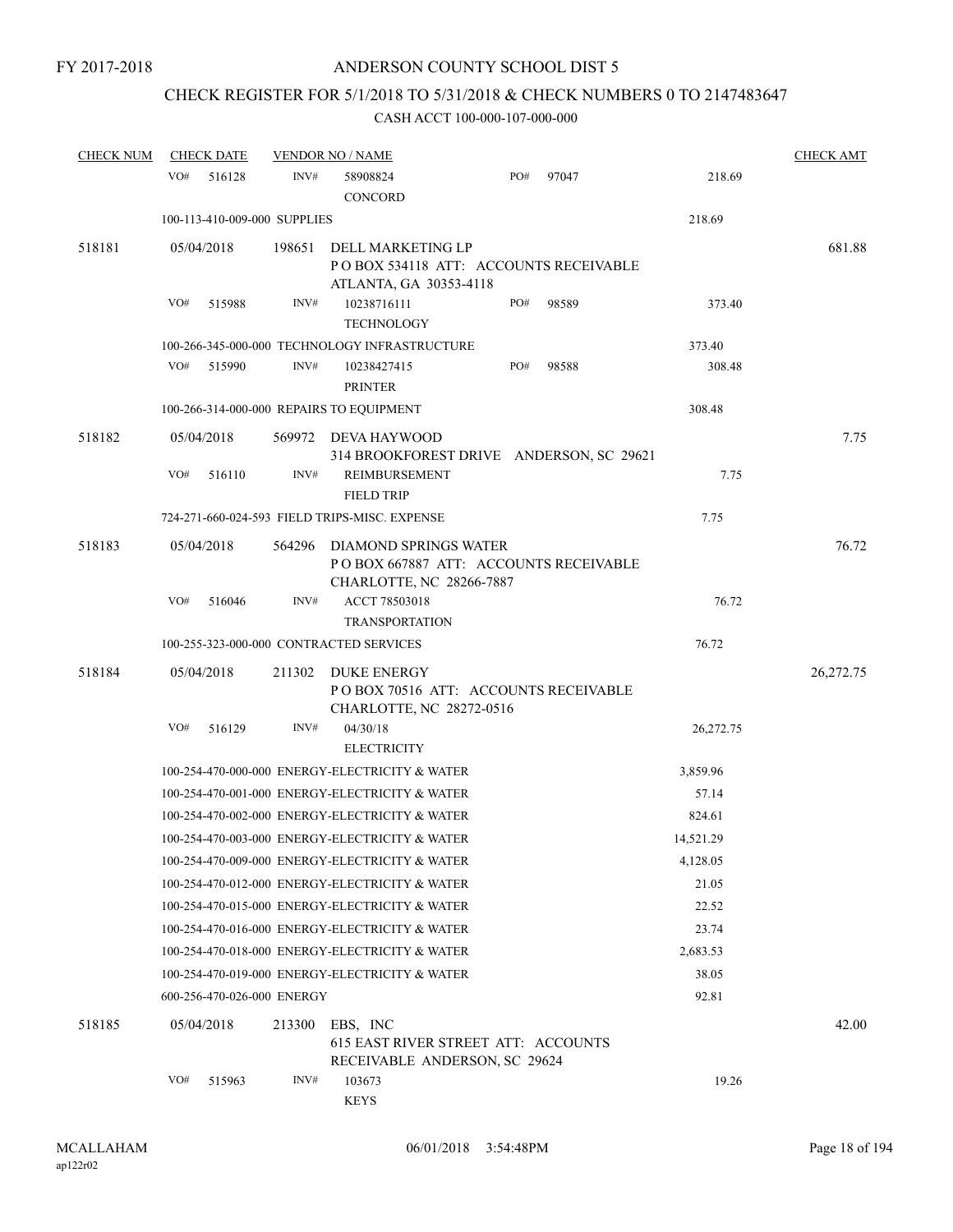## CHECK REGISTER FOR 5/1/2018 TO 5/31/2018 & CHECK NUMBERS 0 TO 2147483647

| <b>CHECK NUM</b> | <b>CHECK DATE</b>                                                                                                                                            |        | <b>VENDOR NO / NAME</b>                                                                   |                                                  | <b>CHECK AMT</b> |
|------------------|--------------------------------------------------------------------------------------------------------------------------------------------------------------|--------|-------------------------------------------------------------------------------------------|--------------------------------------------------|------------------|
|                  |                                                                                                                                                              |        | 100-254-410-014-001 SUPPLIES - MAINTENANCE                                                | 19.26                                            |                  |
|                  | VO#<br>515964                                                                                                                                                | INV#   | 103664<br><b>KEYS</b>                                                                     | 22.74                                            |                  |
|                  |                                                                                                                                                              |        | 100-254-410-002-001 SUPPLIES - MAINTENANCE                                                | 22.74                                            |                  |
| 518186           | 05/04/2018                                                                                                                                                   |        | 569972 ELIJAH UPTON<br>212 MANLEY DRIVE ANDERSON, SC 29626                                |                                                  | 10.00            |
|                  | VO#<br>516104                                                                                                                                                | INV#   | <b>REFUND</b><br>7TH GRADE TRIP                                                           | 10.00                                            |                  |
|                  |                                                                                                                                                              |        | 706-271-660-006-586 FIELD TRIPS- GR.7 EXPENSE                                             | 10.00                                            |                  |
| 518187           | 05/04/2018                                                                                                                                                   | 566171 | EMPLOYMENT SCREENING, INC<br>POBOX 410442 ATT: ACCOUNTS RECEIVABLE<br>CHARLOTTE, NC 28241 |                                                  | 265.50           |
|                  | VO#<br>516049                                                                                                                                                | INV#   | ANDER5050118<br><b>APRIL SERVICES</b>                                                     | 265.50                                           |                  |
|                  | 100-264-312-000-000 PURCHASED SERVICES                                                                                                                       |        |                                                                                           | 265.50                                           |                  |
| 518188           | 05/04/2018                                                                                                                                                   |        | 569972 ERIN STALLO<br>127 KILSPRINGS ROAD ANDERSON, SC 29621                              |                                                  | 7.75             |
|                  | VO#<br>516105                                                                                                                                                | INV#   | REIMBURSEMENT<br><b>FIELD TRIP</b>                                                        | 7.75                                             |                  |
|                  |                                                                                                                                                              |        | 724-271-660-024-593 FIELD TRIPS-MISC. EXPENSE                                             | 7.75                                             |                  |
| 518189           | 05/04/2018                                                                                                                                                   | 237555 | FORMS & SUPPLY<br>POBOX 563953 ATT: ACCOUNTS RECEIVABLE<br>CHARLOTTE, NC 28256            |                                                  | 196.11           |
|                  | VO#<br>516067                                                                                                                                                | INV#   | 4567126<br><b>SUPPLIES</b>                                                                | 196.11                                           |                  |
|                  |                                                                                                                                                              |        | 711-271-660-011-201 MISCELLANEOUS EXPENSE                                                 | 196.11                                           |                  |
| 518190           | 05/04/2018                                                                                                                                                   | 569509 | FROMUTH TENNIS-RUNNING-FITNESS<br>1100 ROCKY DRIVE WEST LAWN, PA 19609                    |                                                  | 1,772.21         |
|                  | VO#<br>515991                                                                                                                                                | INV#   | 265441<br><b>WESTSIDE HS</b>                                                              | 1,772.21                                         |                  |
|                  | 100-114-410-003-000 SUPPLIES<br>100-114-410-003-000 SUPPLIES<br>100-114-410-003-000 SUPPLIES<br>100-114-410-003-000 SUPPLIES<br>100-114-410-003-000 SUPPLIES |        |                                                                                           | 1,436.72<br>314.06<br>10.26<br>49.67<br>$-38.50$ |                  |
| 518191           | 05/04/2018                                                                                                                                                   | 573058 | FUENTES, JESUS^^<br>20 NOLIN DRIVE GREENVILLE, SC 29611                                   |                                                  | 116.90           |
|                  | VO#<br>516124                                                                                                                                                | INV#   | 04/26/18<br><b>OFFICIAL</b>                                                               | 116.90                                           |                  |
|                  | 100-271-312-003-000 ADDITIONAL SECURITY                                                                                                                      |        |                                                                                           | 116.90                                           |                  |
| 518192           | 05/04/2018                                                                                                                                                   | 574150 | <b>GRIFFIN LOGISTICS, LLC</b><br>1250 HARRIS BRIDGE RD<br>ANDERSON, SC 29621              |                                                  | 1,318.24         |
|                  | VO#<br>515992                                                                                                                                                | INV#   | PO#<br>95062<br>98346<br><b>TOURNIQUETS</b>                                               | 119.84                                           |                  |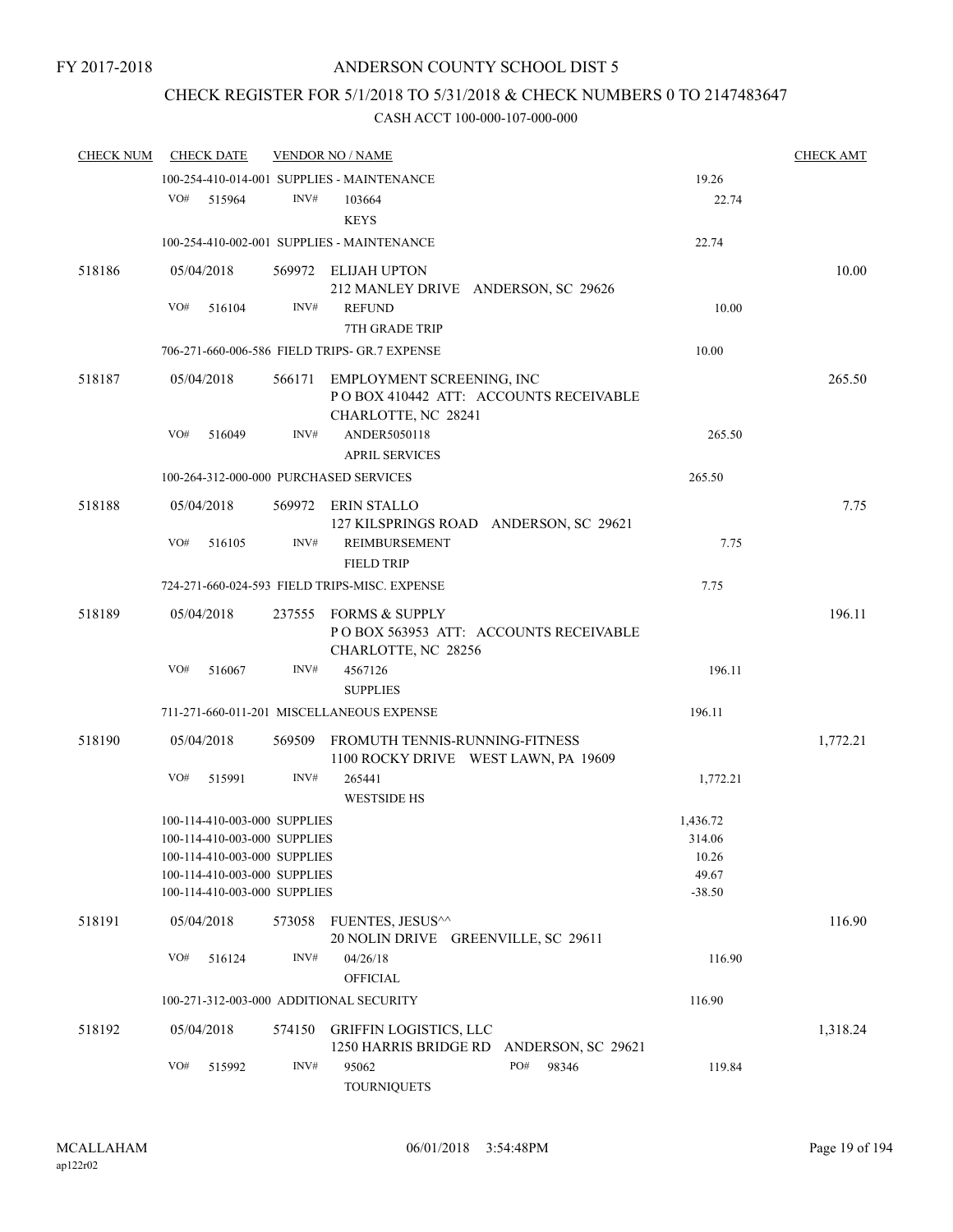## CHECK REGISTER FOR 5/1/2018 TO 5/31/2018 & CHECK NUMBERS 0 TO 2147483647

| <b>CHECK NUM</b> |     | <b>CHECK DATE</b>               |        | <b>VENDOR NO / NAME</b>                        |                                                                              |       |          | <b>CHECK AMT</b> |
|------------------|-----|---------------------------------|--------|------------------------------------------------|------------------------------------------------------------------------------|-------|----------|------------------|
|                  |     |                                 |        | 100-213-410-000-000 SUPPLIES AND MATERIALS     |                                                                              |       | 119.84   |                  |
|                  | VO# | 515993                          | INV#   | 95635<br><b>TOURNIQUETS</b>                    | PO#                                                                          | 98471 | 1,198.40 |                  |
|                  |     |                                 |        | 283-213-410-000-000 NURSING SUPPLIES           |                                                                              |       | 1,198.40 |                  |
| 518193           |     | 05/04/2018                      |        | 564380 HARCOURT OUTLINES, INC                  |                                                                              |       |          | 104.46           |
|                  |     |                                 |        |                                                | P.O. BOX 128 MILROY, IN 46156-0128                                           |       |          |                  |
|                  | VO# | 515996                          | INV#   | 014728<br><b>PENCILS</b>                       |                                                                              |       | 104.46   |                  |
|                  |     | 100-113-410-012-000 SUPPLIES    |        |                                                |                                                                              |       | 104.46   |                  |
| 518194           |     | 05/04/2018                      | 574071 | HEALTHIEST YOU                                 |                                                                              |       |          | 2,988.00         |
|                  |     |                                 |        | CA 91185-4542                                  | C/O TELADOC, INC DEPT LA 24542 PASADENA,                                     |       |          |                  |
|                  | VO# | 515997                          | INV#   | <b>MAY 2018</b>                                |                                                                              |       | 2,988.00 |                  |
|                  |     |                                 |        | ID HY2534                                      |                                                                              |       |          |                  |
|                  |     |                                 |        | 100-000-450-000-000 MISC. DEDUCTIONS           |                                                                              |       | 2,988.00 |                  |
| 518195           |     | 05/04/2018                      | 268000 | HOFFMAN & HOFFMAN, INC<br>CHARLOTTE, NC 28289  | PO BOX 896000 ATT: ACCOUNTS RECEIVABLE                                       |       |          | 691.83           |
|                  | VO# | 515962                          | INV#   | 442555<br><b>MOTORS</b>                        |                                                                              |       | 691.83   |                  |
|                  |     |                                 |        | 100-254-410-005-400 HVAC/ELECTRICAL/PLUMBING   |                                                                              |       | 691.83   |                  |
| 518196           |     | 05/04/2018                      | 270200 | ANDERSON, SC 29624-0001                        | HOMELAND PARK WATER & SEWER DISTRICT<br>POBOX 13003 ATT: ACCOUNTS RECEIVABLE |       |          | 20.89            |
|                  | VO# | 516131                          | INV#   | 030390                                         |                                                                              |       | 20.89    |                  |
|                  |     |                                 |        | <b>WATER/SEWER</b>                             |                                                                              |       |          |                  |
|                  |     |                                 |        | 100-254-470-011-000 ENERGY-ELECTRICITY & WATER |                                                                              |       | 20.89    |                  |
| 518197           |     | 05/04/2018                      | 571944 | <b>HONORS GRADUATION</b>                       | 50 CHURCH STREET AMERICAN FORK, UT 84003                                     |       |          | 160.01           |
|                  | VO# | 516068                          | INV#   | 91016,90720<br><b>HONOR CORDS</b>              |                                                                              |       | 160.01   |                  |
|                  |     | 701-271-660-001-850 FFA EXPENSE |        |                                                |                                                                              |       | 62.35    |                  |
|                  |     |                                 |        | 701-271-660-001-860 ALLIED HEALTH EXPENSE      |                                                                              |       | 97.66    |                  |
| 518198           |     | 05/04/2018                      | 575296 | <b>EMPLOYEE VENDOR</b>                         | 1302 JOHNS AVENUE BELTON, SC 29627                                           |       |          | 71.16            |
|                  | VO# | 516123                          | INV#   | 04/13/18<br><b>GREENVILLE</b>                  |                                                                              |       | 71.16    |                  |
|                  |     |                                 |        | 100-147-333-000-000 TRIPS AND CONFERENCES      |                                                                              |       | 71.16    |                  |
| 518199           |     | 05/04/2018                      | 113700 | INDEPENDENT MAIL                               | PO BOX 1411 CHARLOTTE, NC 28201-1411                                         |       |          | 396.00           |
|                  | VO# | 515998                          | INV#   | <b>ACCT 946871</b><br>AD 1972330               | PO#                                                                          | 98641 | 94.25    |                  |
|                  |     | 100-257-350-000-000 ADVERTISING |        |                                                |                                                                              |       | 94.25    |                  |
|                  | VO# | 515999                          | INV#   | <b>ACCT 946871</b>                             | PO#                                                                          | 98400 | 87.00    |                  |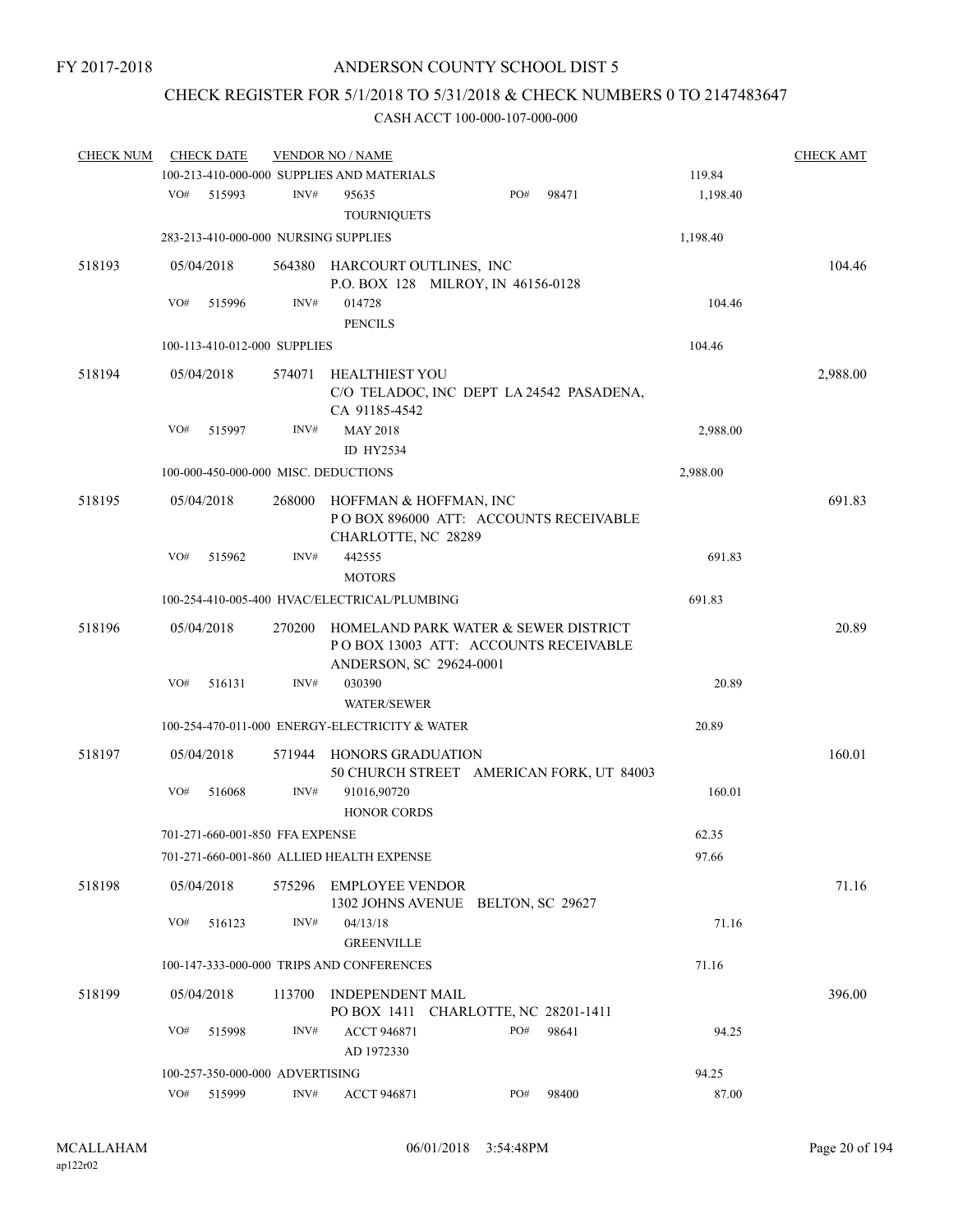## CHECK REGISTER FOR 5/1/2018 TO 5/31/2018 & CHECK NUMBERS 0 TO 2147483647

| <b>CHECK NUM</b> |     | <b>CHECK DATE</b> |                                   | <b>VENDOR NO / NAME</b>                                                                                                 |     |       |          | <b>CHECK AMT</b> |
|------------------|-----|-------------------|-----------------------------------|-------------------------------------------------------------------------------------------------------------------------|-----|-------|----------|------------------|
|                  |     |                   |                                   | AD 1958671                                                                                                              |     |       |          |                  |
|                  |     |                   | 515-253-520-031-CAR CAREER CENTER |                                                                                                                         |     |       | 87.00    |                  |
|                  | VO# | 516000            | INV#                              | <b>ACCT 946871</b>                                                                                                      | PO# | 98448 | 101.50   |                  |
|                  |     |                   |                                   | AD 1969298                                                                                                              |     |       |          |                  |
|                  |     |                   | 100-257-350-000-000 ADVERTISING   |                                                                                                                         |     |       | 101.50   |                  |
|                  | VO# | 516001            | INV#                              | <b>ACCT 946871</b>                                                                                                      | PO# | 98303 | 113.25   |                  |
|                  |     |                   |                                   | AD 1948963                                                                                                              |     |       |          |                  |
|                  |     |                   | 100-257-350-000-000 ADVERTISING   |                                                                                                                         |     |       | 113.25   |                  |
| 518200           |     | 05/04/2018        | 574294                            | <b>INDEPENDENT MAIL</b><br>SUBSCRIPTIONS PO BOX 742699 CINCINNATI, OH<br>45274-2699                                     |     |       |          | 12.26            |
|                  | VO# | 516014            | INV#                              | AI1936752<br><b>CONCORD</b>                                                                                             |     |       | 12.26    |                  |
|                  |     |                   |                                   | 709-271-660-009-305 LIBRARY EXPENSE                                                                                     |     |       | 12.26    |                  |
| 518201           |     | 05/04/2018        | 574548                            | <b>JENSEN LEARNING</b><br>PO BOX 291 MAUNALOA, HI 96770                                                                 |     |       |          | 4,900.50         |
|                  | VO# | 516002            | INV#                              | 22532<br><b>NEVITT FOREST</b>                                                                                           | PO# | 98544 | 2,227.50 |                  |
|                  |     |                   |                                   | 201-224-333-012-000 TRIPS AND CONFERENCES                                                                               |     |       | 2,227.50 |                  |
|                  | VO# | 516003            | INV#                              | 22526<br><b>NEVITT FOREST</b>                                                                                           | PO# | 98543 | 2,673.00 |                  |
|                  |     |                   |                                   | 201-224-333-012-000 TRIPS AND CONFERENCES                                                                               |     |       | 2,673.00 |                  |
| 518202           |     | 05/04/2018        | 300176                            | JOSTENS INC<br>21336 NETWORK PLACE ATT: ACCOUNTS<br>RECEIVABLE CHICAGO, IL 60673                                        |     |       |          | 2,550.00         |
|                  | VO# | 516070            | INV#                              | <b>JOB 43090</b><br><b>HOMELAND PARK</b>                                                                                |     |       | 2,550.00 |                  |
|                  |     |                   |                                   | 711-271-660-011-240 YEARBOOK EXPENSE                                                                                    |     |       | 2,550.00 |                  |
| 518203           |     | 05/04/2018        | 569972                            | <b>JULIE HESTER</b><br>305 REGENCY CIRCLE ANDERSON, SC 29625                                                            |     |       |          | 9.21             |
|                  | VO# | 516112            | INV#                              | <b>REFUND</b><br><b>LIBRARY BOOK</b>                                                                                    |     |       | 9.21     |                  |
|                  |     |                   |                                   | 707-190-660-007-305 LIBRARY EXPENSE                                                                                     |     |       | 9.21     |                  |
| 518204           |     | 05/04/2018        | 569972                            | KATIE CANTERBURY<br>320 W FREDERICKS STREET ANDERSON, SC<br>29625                                                       |     |       |          | 7.75             |
|                  | VO# | 516108            | INV#                              | <b>REIMBURSEMENT</b><br><b>FIELD TRIP</b>                                                                               |     |       | 7.75     |                  |
|                  |     |                   |                                   | 724-271-660-024-593 FIELD TRIPS-MISC. EXPENSE                                                                           |     |       | 7.75     |                  |
| 518205           |     | 05/04/2018        |                                   | 570272 L & L CONTAINER SALES AND RENTAL, INC<br>POBOX 2551 ATT: ACCOUNTS RECEIVABLE<br><b>GREENVILLE, SC 29602-2551</b> |     |       |          | 800.00           |
|                  | VO# | 515961            | INV#                              | 085189<br>TL HANNA                                                                                                      |     |       | 800.00   |                  |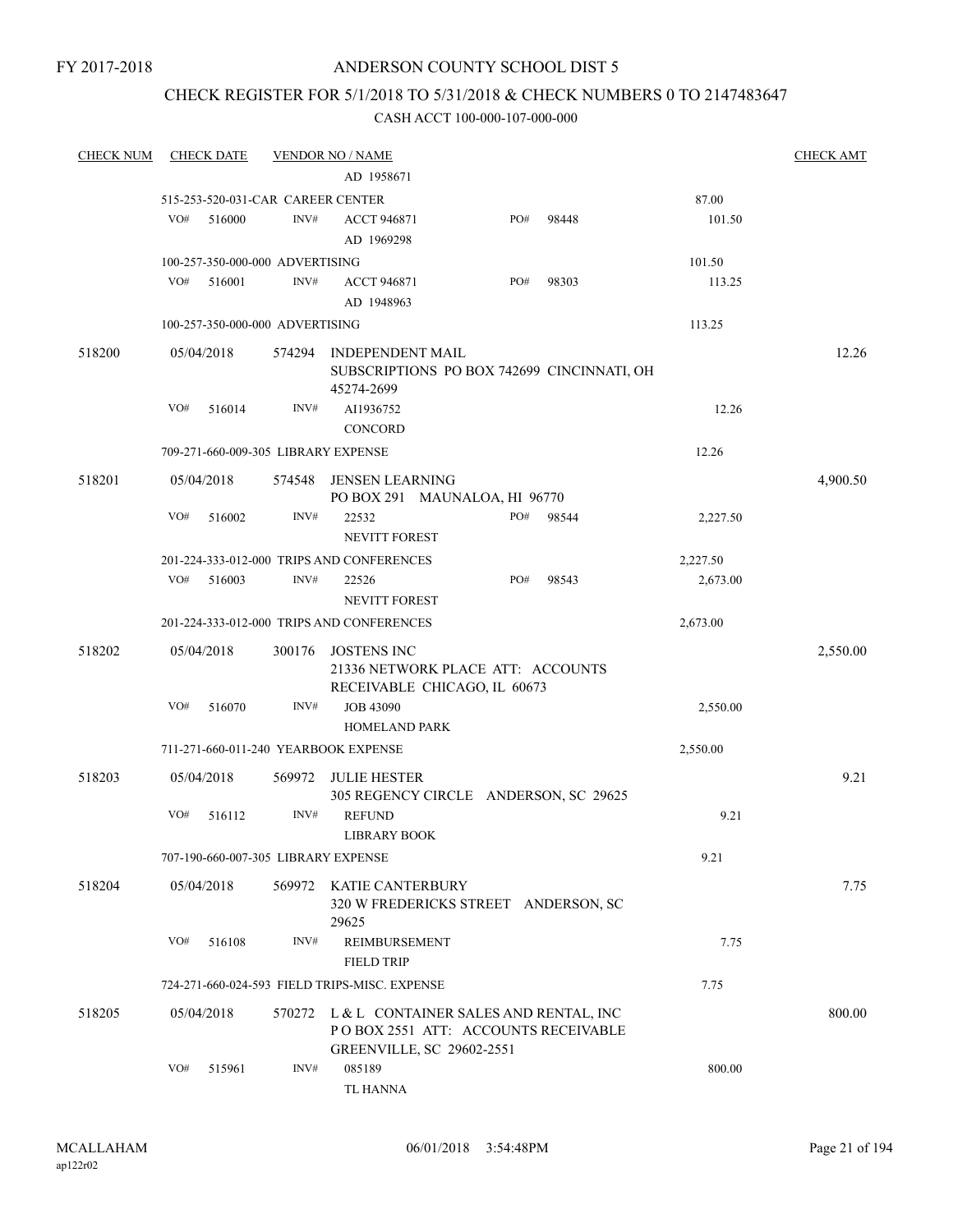## CHECK REGISTER FOR 5/1/2018 TO 5/31/2018 & CHECK NUMBERS 0 TO 2147483647

| <b>CHECK NUM</b> |     | <b>CHECK DATE</b>                   |        | <b>VENDOR NO / NAME</b><br>100-254-323-002-001 CONTRACTED SERVICES                                  | 800.00    | <b>CHECK AMT</b> |
|------------------|-----|-------------------------------------|--------|-----------------------------------------------------------------------------------------------------|-----------|------------------|
| 518206           |     | 05/04/2018                          | 566630 | LOVE CHEVROLET<br>PO BOX 8387 ATT: ACCOUNTS RECEIVABLE<br>COLUMBIA, SC 29202                        |           | 30,142.00        |
|                  | VO# | 515979                              | INV#   | 93906<br>PO#<br>98607<br><b>CARGO VAN</b>                                                           | 30,142.00 |                  |
|                  |     |                                     |        | 100-254-540-000-001 EQUIPMENT - MAINTENANCE                                                         | 30,142.00 |                  |
| 518207           |     | 05/04/2018                          | 569972 | MARTHA HERNANDEZ<br>110 HEATHERBROOK CT#B ANDERSON, SC<br>29625                                     |           | 11.00            |
|                  | VO# | 516113                              | INV#   | <b>REFUND</b>                                                                                       | 11.00     |                  |
|                  |     |                                     |        | <b>LIBRARY BOOK</b>                                                                                 |           |                  |
|                  |     | 707-190-660-007-305 LIBRARY EXPENSE |        |                                                                                                     | 11.00     |                  |
| 518208           |     | 05/04/2018                          | 352100 | MEREDITH BATTERY SERVICE<br>1802 WEST WHITNER STREET ATT: ACCOUNTS<br>RECEIVABLE ANDERSON, SC 29624 |           | 130.35           |
|                  | VO# | 515960                              | INV#   | 99345<br><b>BATTERY</b>                                                                             | 130.35    |                  |
|                  |     |                                     |        | 100-254-410-000-001 MAINT, SUPPLIES-STRUCTURES                                                      | 130.35    |                  |
| 518209           |     | 05/04/2018                          | 575066 | M&R METAL FABRICATION<br>1020 WILES ROAD ANDERSON, SC 29625                                         |           | 2,025.00         |
|                  | VO# | 515958                              | INV#   | 49525                                                                                               | 2,025.00  |                  |
|                  |     |                                     |        | <b>GLENVIEW</b>                                                                                     |           |                  |
|                  |     |                                     |        | 100-254-323-020-001 CONTRACTED SERVICES                                                             | 2,025.00  |                  |
| 518210           |     | 05/04/2018                          | 366700 | MUTUAL OF OMAHA<br>PO BOX 2147 OMAHA, NE 68103-2147                                                 |           | 26,627.56        |
|                  | VO# | 516004                              | INV#   | <b>MAY 2018</b><br>#G00018B5                                                                        | 26,627.56 |                  |
|                  |     |                                     |        | 100-000-450-000-000 MISC. DEDUCTIONS                                                                | 8,824.36  |                  |
|                  |     |                                     |        | 100-000-456-000-000 INSURANCE PAYABLE                                                               | 17,803.20 |                  |
| 518211           |     | 05/04/2018                          | 569972 | NAOMI BAKER<br>1200 AMITY ROAD ANDERSON, SC 29621                                                   |           | 7.75             |
|                  | VO# | 516111                              | INV#   | REIMBURSEMENT<br><b>FIELD TRIP</b>                                                                  | 7.75      |                  |
|                  |     |                                     |        | 724-271-660-024-593 FIELD TRIPS-MISC. EXPENSE                                                       | 7.75      |                  |
| 518212           |     | 05/04/2018                          | 575290 | NATIONS, MADISON^^<br>324 BISHOP BRANCH RD PENDLETON, SC 29670                                      |           | 150.00           |
|                  | VO# | 516101                              | INV#   | $\mathbf{1}$<br>PHOTOGRAPHY                                                                         | 150.00    |                  |
|                  |     |                                     |        | 721-190-660-021-502 STUDENT GOV/COUNCIL EXPENSE                                                     | 150.00    |                  |
| 518213           |     | 05/04/2018                          | 569877 | NATIONAL FFA ORGANIZATION<br>POBOX 631363 ATT: ACCOUNTS RECEIVABLE                                  |           | 496.50           |
|                  | VO# | 516075                              | INV#   | CINCINNATI, OH 45263-1363<br>MDS 130807                                                             | 496.50    |                  |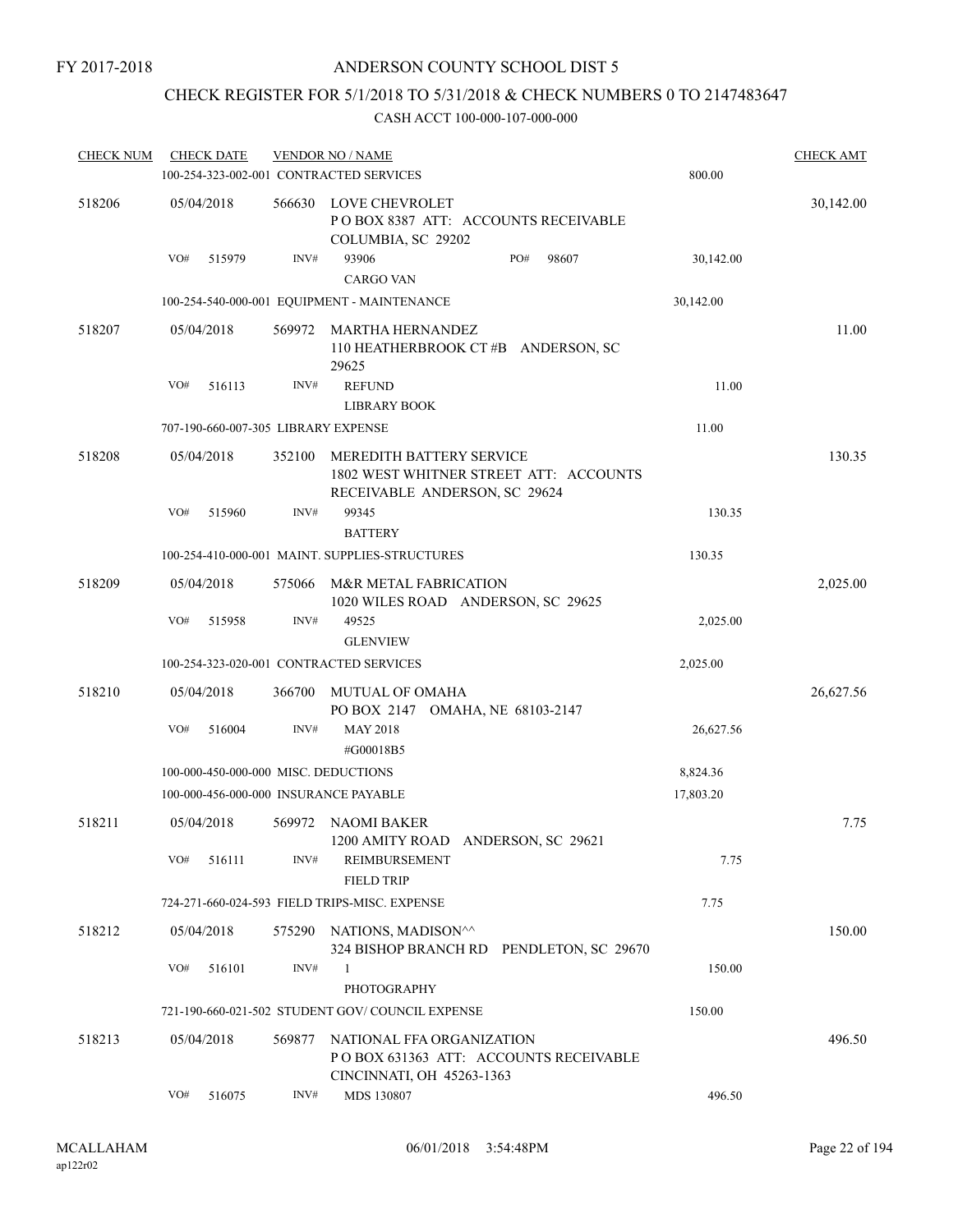FY 2017-2018

## ANDERSON COUNTY SCHOOL DIST 5

## CHECK REGISTER FOR 5/1/2018 TO 5/31/2018 & CHECK NUMBERS 0 TO 2147483647

| <b>CHECK NUM</b> | <b>CHECK DATE</b>                       |        | <b>VENDOR NO / NAME</b>                                                                           |        | <b>CHECK AMT</b> |
|------------------|-----------------------------------------|--------|---------------------------------------------------------------------------------------------------|--------|------------------|
|                  |                                         |        | <b>CUSTOMER 5226</b>                                                                              |        |                  |
|                  | 701-271-660-001-850 FFA EXPENSE         |        |                                                                                                   | 496.50 |                  |
| 518214           | 05/04/2018                              |        | 389900 OFFICE DEPOT<br>POBOX 1413 CHARLOTTE, NC 28201-1413                                        |        | 1,210.69         |
|                  | VO#<br>516005                           | INV#   | ACCT 34583363<br><b>SUPPLIES</b>                                                                  | 485.59 |                  |
|                  | 100-115-410-003-000 SUPPLIES            |        |                                                                                                   | 38.51  |                  |
|                  | 100-115-410-003-000 SUPPLIES            |        |                                                                                                   | 35.97  |                  |
|                  | 100-115-410-003-000 SUPPLIES            |        |                                                                                                   | 13.58  |                  |
|                  | 100-115-410-003-000 SUPPLIES            |        |                                                                                                   | 43.55  |                  |
|                  | 100-115-410-003-000 SUPPLIES            |        |                                                                                                   | 93.53  |                  |
|                  | 100-115-410-003-000 SUPPLIES            |        |                                                                                                   | 52.90  |                  |
|                  | 100-115-410-003-000 SUPPLIES            |        |                                                                                                   | 133.20 |                  |
|                  | 100-115-410-003-000 SUPPLIES            |        |                                                                                                   | 74.35  |                  |
|                  | 516079<br>VO#                           | INV#   | 939208077001<br><b>SUPPLIES</b>                                                                   | 444.24 |                  |
|                  | 100-221-410-000-ELE SUPPLIES            |        |                                                                                                   | 444.24 |                  |
|                  | VO#                                     | INV#   |                                                                                                   |        |                  |
|                  | 516081                                  |        | 939208550001<br><b>PRINTER</b>                                                                    | 280.86 |                  |
|                  | 100-221-410-000-ELE SUPPLIES            |        |                                                                                                   | 280.86 |                  |
| 518215           | 05/04/2018                              |        | 391100 OLD STONE TRACTOR CO, INC<br>PO BOX 13565 ATT: ACCOUNTS RECEIVABLE<br>ANDERSON, SC 29624   |        | 179.83           |
|                  | VO#<br>515957                           | INV#   | CT91674<br><b>BELTS</b>                                                                           | 179.83 |                  |
|                  |                                         |        | 100-254-410-000-001 MAINT. SUPPLIES-STRUCTURES                                                    | 179.83 |                  |
| 518216           | 05/04/2018                              |        | 565985 PANERA BREAD<br>103 ANDERSON STATION ANDERSON, SC 29621                                    |        | 826.32           |
|                  | VO#<br>516085                           | INV#   | 34590046<br><b>NEVITT FOREST</b>                                                                  | 826.32 |                  |
|                  |                                         |        | 712-271-660-012-201 MISCELLANEOUS EXPENSE                                                         | 826.32 |                  |
| 518217           | 05/04/2018                              |        | 569972 PATRICK OR PATRICIA COWAN<br>106 PERIDOT CIR ANDERSON, SC 29626                            |        | 50.00            |
|                  | VO#<br>516114                           | INV#   | <b>REFUND</b><br><b>FIELD TRIP</b>                                                                | 50.00  |                  |
|                  |                                         |        | 708-271-660-008-292 5th GRADE CELEBRATION EXPENSE                                                 | 50.00  |                  |
| 518218           | 05/04/2018                              | 572488 | PEASE, GREG^^<br>1308 ARDMORE SPRINGS CIRCLE<br><b>GREENVILLE,</b><br>SC 29615                    |        | 98.00            |
|                  | VO#<br>516096                           | INV#   | 04/26/18<br><b>OFFICIAL</b>                                                                       | 98.00  |                  |
|                  | 100-271-312-003-000 ADDITIONAL SECURITY |        |                                                                                                   | 98.00  |                  |
| 518219           | 05/04/2018                              | 574148 | PIONEER COLLEGE CATERERS<br>@ SOUTHERN WESLEYAN UNIVERSITY 120<br>CHILDS STREET CENTRAL, SC 29630 |        | 605.00           |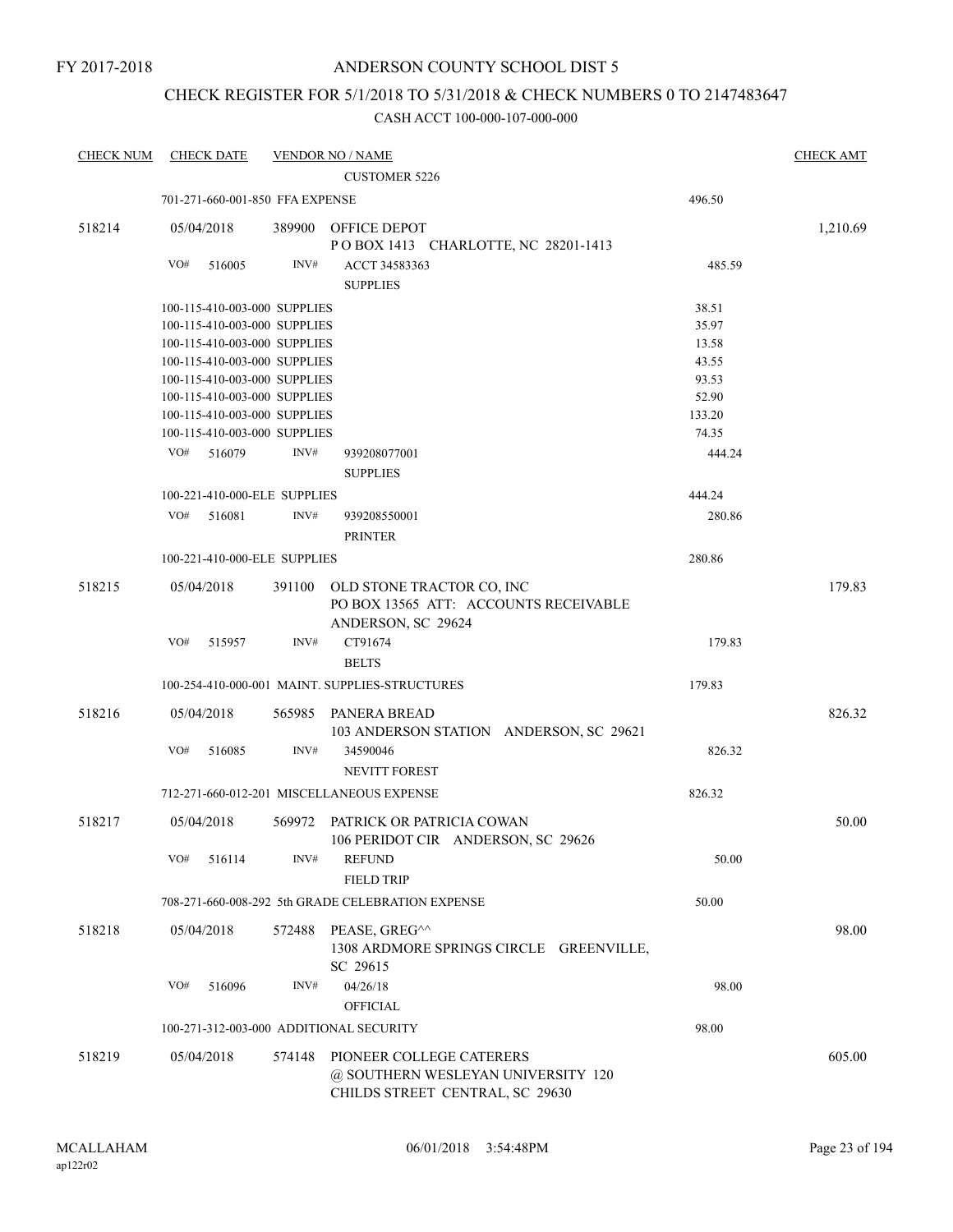## CHECK REGISTER FOR 5/1/2018 TO 5/31/2018 & CHECK NUMBERS 0 TO 2147483647

| <b>CHECK NUM</b> | <b>CHECK DATE</b>                    |        | <b>VENDOR NO / NAME</b>                                                                                     |                  | <b>CHECK AMT</b> |
|------------------|--------------------------------------|--------|-------------------------------------------------------------------------------------------------------------|------------------|------------------|
|                  | VO#<br>516091                        | INV#   | 2018-05012018<br><b>LUNCH</b>                                                                               | 605.00           |                  |
|                  |                                      |        | 706-271-660-006-481 AVID FUNDRAISER EXPENSE<br>706-271-660-006-481 AVID FUNDRAISER EXPENSE                  | 280.00<br>325.00 |                  |
| 518220           | 05/04/2018                           |        | 564232 POSITIVE PROMOTIONS<br>PO BOX 11537 ATT: ACCOUNTS RECEIVABLE<br>NEWARK, NJ 07101-4537                |                  | 402.99           |
|                  | VO#<br>516094                        | INV#   | 06009657<br>CUST #00844133                                                                                  | 402.99           |                  |
|                  |                                      |        | 712-271-660-012-201 MISCELLANEOUS EXPENSE                                                                   | 402.99           |                  |
| 518221           | 05/04/2018                           |        | 416350 PRESENTATION SYSTEMS SOUTH, INC<br>POBOX 3872 ATT: ACCOUNTS RECEIVABLE<br>MOORESVILLE, NC 28117      |                  | 233.03           |
|                  | VO#<br>516095                        | INV#   | 181180<br><b>PAPER</b>                                                                                      | 233.03           |                  |
|                  |                                      |        | 713-271-660-013-201 MISCELLANEOUS EXPENSE                                                                   | 233.03           |                  |
| 518222           | 05/04/2018                           | 575291 | PROFILE DISPLAY, INC<br>PO BOX 23780 CHARLOTTE, NC 28227                                                    |                  | 99.00            |
|                  | VO#<br>516152                        | INV#   | 66199<br><b>SUPPLIES</b>                                                                                    | 99.00            |                  |
|                  |                                      |        | 100-263-410-000-000 SUPPLIES AND MATERIALS                                                                  | 99.00            |                  |
| 518223           | 05/04/2018                           | 574425 | PROTECTIVE LIFE<br>ATHENE ANNUITY & LIFE INSURANCE COMPANY<br>PO BOX 2224 BIRMINGHAM, AL 35246-0030         |                  | 11.10            |
|                  | VO#<br>516006                        | INV#   | <b>MAY 2018</b><br>GROUP# 760014                                                                            | 11.10            |                  |
|                  | 100-000-450-000-000 MISC. DEDUCTIONS |        |                                                                                                             | 11.10            |                  |
| 518224           | 05/04/2018                           | 430400 | RAYMOND GEDDES & CO, INC<br>7110 BELAIR ROAD SUITE 200 ATT: ACCOUNTS<br>RECEIVABLE BALTIMORE, MD 21206-1147 |                  | 11.33            |
|                  | VO#<br>516097                        | INV#   | 664060<br><b>MIDWAY ELEM</b>                                                                                | 11.33            |                  |
|                  |                                      |        | 717-190-660-017-360 SCHOOL STORE/COUNCIL EXPENSE                                                            | 11.33            |                  |
| 518225           | 05/04/2018                           | 569972 | RENEE YORK<br>609 BOULEVARD ANDERSON, SC 29621                                                              |                  | 7.75             |
|                  | VO#<br>516107                        | INV#   | REIMBURSEMENT<br><b>FIELD TRIP</b>                                                                          | 7.75             |                  |
|                  |                                      |        | 724-271-660-024-593 FIELD TRIPS-MISC. EXPENSE                                                               | 7.75             |                  |
| 518226           | 05/04/2018                           | 572848 | <b>RISE VISION</b><br>PO BOX 505331<br>ST. LOUIS, MO 63150-5331                                             |                  | 821.76           |
|                  | VO#<br>516099                        | INV#   | 5689130767306<br>APRIL 2018-2019                                                                            | 821.76           |                  |
|                  |                                      |        | 100-266-445-000-000 SOFTWARE TECHNOLOGY                                                                     | 821.76           |                  |
| 518227           | 05/04/2018                           |        | 567525 ROWLAND MECHANICAL                                                                                   |                  | 10,544.57        |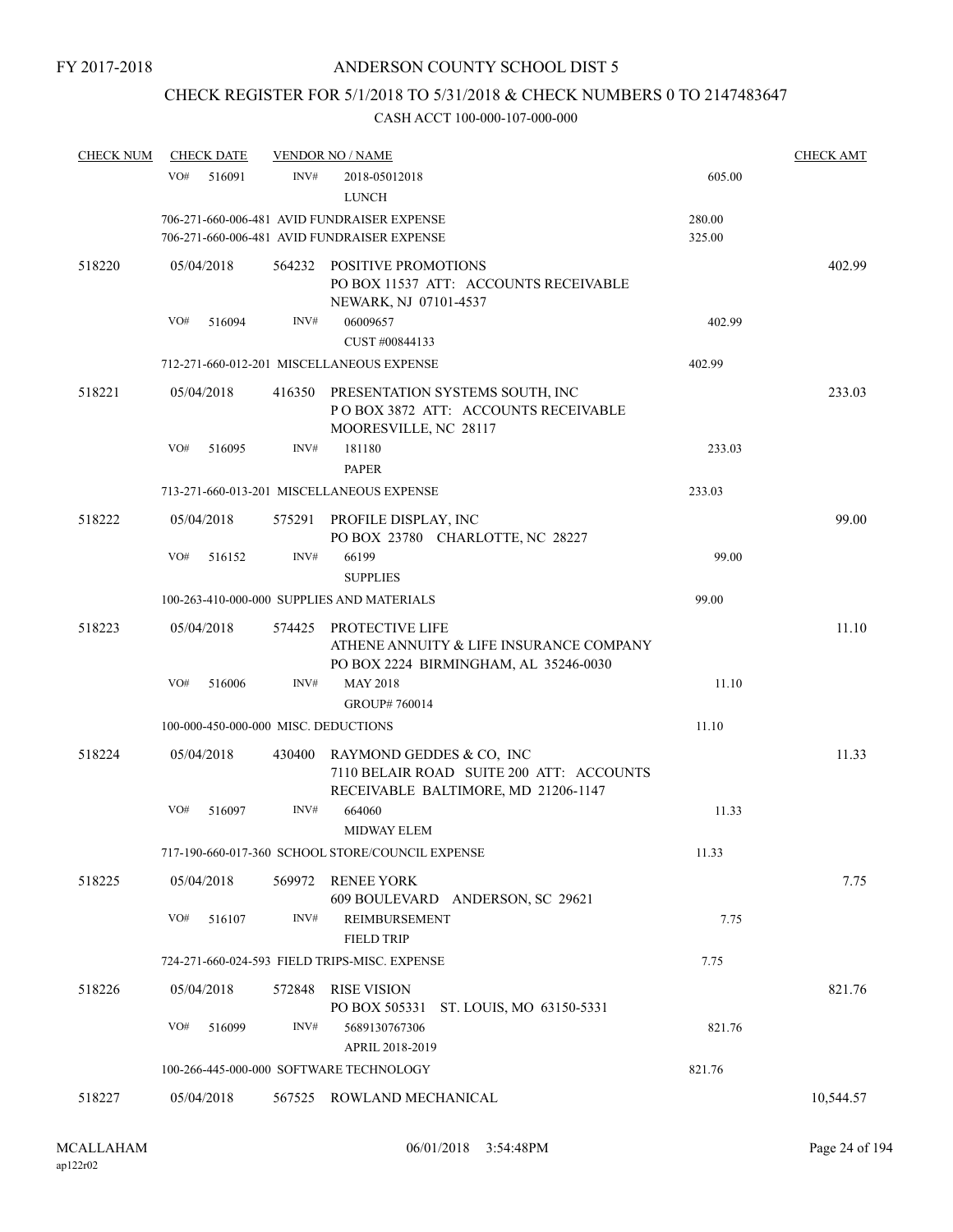## CHECK REGISTER FOR 5/1/2018 TO 5/31/2018 & CHECK NUMBERS 0 TO 2147483647

| <b>CHECK NUM</b> |     | <b>CHECK DATE</b> |                                   | <b>VENDOR NO / NAME</b>                              |     |       |          | <b>CHECK AMT</b> |
|------------------|-----|-------------------|-----------------------------------|------------------------------------------------------|-----|-------|----------|------------------|
|                  |     |                   |                                   | 206 SADDLE TRAIL ANDERSON, SC 29621                  |     |       |          |                  |
|                  | VO# | 516009            | INV#                              | 8413-8416                                            | PO# | 98126 | 1,864.38 |                  |
|                  |     |                   |                                   | <b>REPAIRS</b>                                       |     |       |          |                  |
|                  |     |                   |                                   | 100-255-323-000-ACT ACTIVITY BUS CONTRACTED SERVICES |     |       | 302.93   |                  |
|                  |     |                   |                                   |                                                      |     |       |          |                  |
|                  |     |                   |                                   | 100-255-323-000-ACT ACTIVITY BUS CONTRACTED SERVICES |     |       | 710.00   |                  |
|                  |     |                   |                                   | 100-255-323-000-ACT ACTIVITY BUS CONTRACTED SERVICES |     |       | 187.45   |                  |
|                  |     |                   |                                   | 100-255-323-000-ACT ACTIVITY BUS CONTRACTED SERVICES |     |       | 664.00   |                  |
|                  | VO# | 516100            | INV#                              | 8432                                                 | PO# | 98126 | 592.63   |                  |
|                  |     |                   |                                   | <b>BUS 12 REPAIR</b>                                 |     |       |          |                  |
|                  |     |                   |                                   | 100-255-323-000-ACT ACTIVITY BUS CONTRACTED SERVICES |     |       | 592.63   |                  |
|                  | VO# | 516130            | INV#                              | 8417-8431                                            | PO# | 98126 | 8,087.56 |                  |
|                  |     |                   |                                   | <b>BUS REPAIRS</b>                                   |     |       |          |                  |
|                  |     |                   |                                   | 100-255-323-000-ACT ACTIVITY BUS CONTRACTED SERVICES |     |       | 575.00   |                  |
|                  |     |                   |                                   |                                                      |     |       |          |                  |
|                  |     |                   |                                   | 100-255-323-000-ACT ACTIVITY BUS CONTRACTED SERVICES |     |       | 660.44   |                  |
|                  |     |                   |                                   | 100-255-323-000-ACT ACTIVITY BUS CONTRACTED SERVICES |     |       | 664.00   |                  |
|                  |     |                   |                                   | 100-255-323-000-ACT ACTIVITY BUS CONTRACTED SERVICES |     |       | 664.00   |                  |
|                  |     |                   |                                   | 100-255-323-000-ACT ACTIVITY BUS CONTRACTED SERVICES |     |       | 491.84   |                  |
|                  |     |                   |                                   | 100-255-323-000-ACT ACTIVITY BUS CONTRACTED SERVICES |     |       | 3,429.21 |                  |
|                  |     |                   |                                   | 100-255-323-000-ACT ACTIVITY BUS CONTRACTED SERVICES |     |       | 57.77    |                  |
|                  |     |                   |                                   | 100-255-323-000-ACT ACTIVITY BUS CONTRACTED SERVICES |     |       | 46.00    |                  |
|                  |     |                   |                                   | 100-255-323-000-ACT ACTIVITY BUS CONTRACTED SERVICES |     |       | 46.00    |                  |
|                  |     |                   |                                   | 100-255-323-000-ACT ACTIVITY BUS CONTRACTED SERVICES |     |       | 90.99    |                  |
|                  |     |                   |                                   | 100-255-323-000-ACT ACTIVITY BUS CONTRACTED SERVICES |     |       | 98.32    |                  |
|                  |     |                   |                                   | 100-255-323-000-ACT ACTIVITY BUS CONTRACTED SERVICES |     |       | 90.99    |                  |
|                  |     |                   |                                   | 100-255-323-000-ACT ACTIVITY BUS CONTRACTED SERVICES |     |       | 98.32    |                  |
|                  |     |                   |                                   | 100-255-323-000-ACT ACTIVITY BUS CONTRACTED SERVICES |     |       | 90.99    |                  |
|                  |     |                   |                                   | 100-255-323-000-ACT ACTIVITY BUS CONTRACTED SERVICES |     |       | 983.69   |                  |
| 518228           |     | 05/04/2018        | 455650                            | SAFETY KLEEN SYSTEMS, INC                            |     |       |          | 527.82           |
|                  |     |                   |                                   | POBOX 650509 ATT: ACCOUNTS RECEIVABLE                |     |       |          |                  |
|                  |     |                   |                                   |                                                      |     |       |          |                  |
|                  |     |                   |                                   | DALLAS, TX 75265-0509                                |     |       |          |                  |
|                  | VO# | 515956            | INV#                              | 76570787                                             |     |       | 527.82   |                  |
|                  |     |                   |                                   | <b>SUPPLIES</b>                                      |     |       |          |                  |
|                  |     |                   | 100-254-323-000-001 CONTRACT SRVS |                                                      |     |       | 527.82   |                  |
| 518229           |     | 05/04/2018        | 574110                            | <b>SAFEWARE</b>                                      |     |       |          | 21.77            |
|                  |     |                   |                                   | 5700 PERIMETER DRIVE SUITE E DUBLIN, OH              |     |       |          |                  |
|                  |     |                   |                                   | 43017                                                |     |       |          |                  |
|                  | VO# | 516010            | INV#                              | ACP 1018601                                          |     |       | 21.77    |                  |
|                  |     |                   |                                   | <b>TECH INSURANCE</b>                                |     |       |          |                  |
|                  |     |                   |                                   | 100-266-312-000-TEC CHROME BOOK TECH FEE             |     |       | 21.77    |                  |
| 518230           |     | 05/04/2018        | 462725                            | SCHOLASTIC BOOK CLUBS, INC                           |     |       |          | 3,680.29         |
|                  |     |                   |                                   | POBOX 3745 ATT: ACCOUNTS RECEIVABLE                  |     |       |          |                  |
|                  |     |                   |                                   | JEFFERSON CITY, MO 65102-3720                        |     |       |          |                  |
|                  | VO# | 516132            | INV#                              | 46136822                                             |     |       | 391.00   |                  |
|                  |     |                   |                                   | <b>MIDWAY ELEM</b>                                   |     |       |          |                  |
|                  |     |                   |                                   |                                                      |     |       |          |                  |
|                  |     |                   |                                   | 717-190-660-017-201 MISCELLANEOUS EXPENSE            |     |       | 391.00   |                  |
|                  | VO# | 516134            | INV#                              | W3830118BF                                           |     |       | 2,027.34 |                  |
|                  |     |                   |                                   | <b>MCCANTS</b>                                       |     |       |          |                  |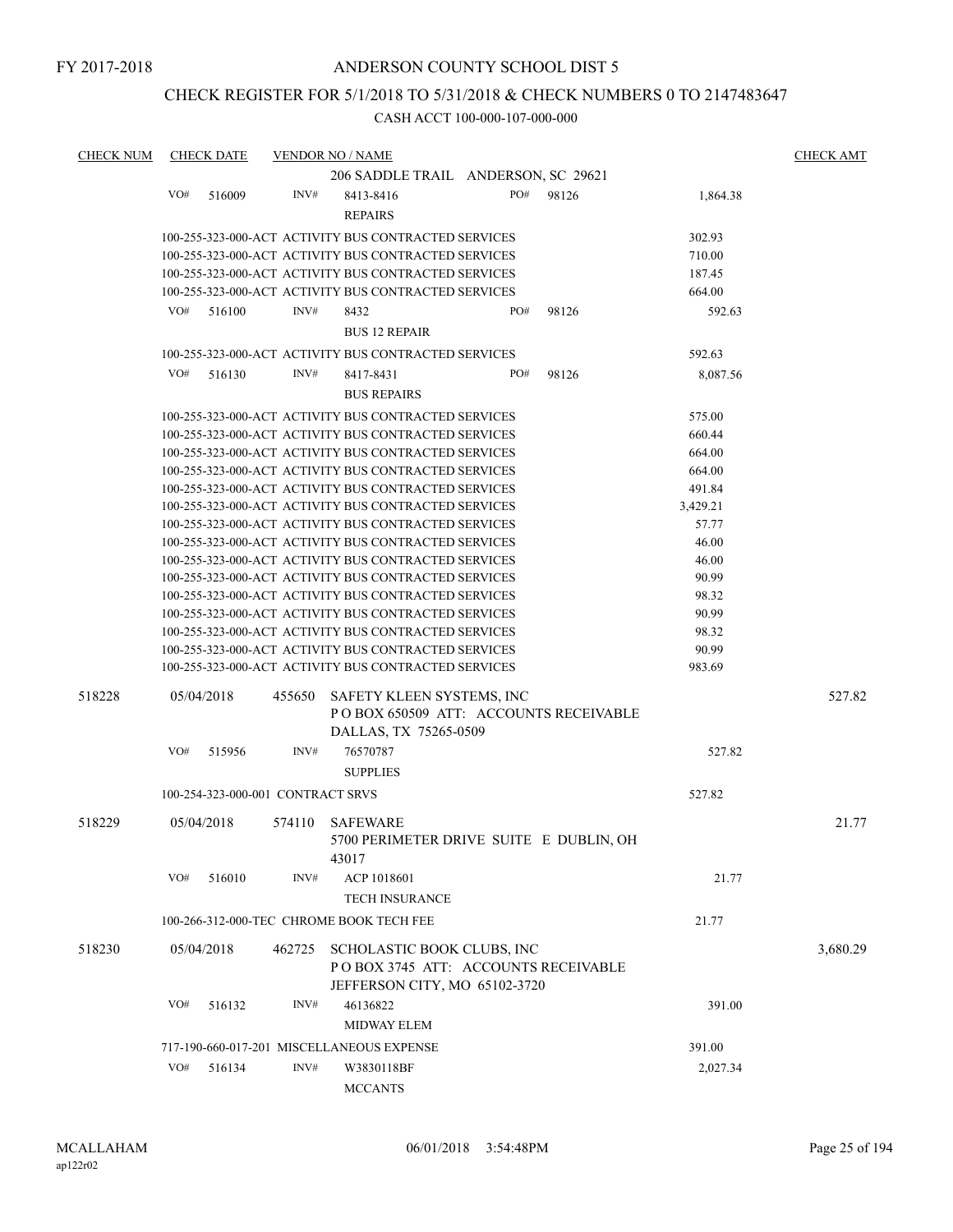## CHECK REGISTER FOR 5/1/2018 TO 5/31/2018 & CHECK NUMBERS 0 TO 2147483647

| <b>CHECK NUM</b> |     | <b>CHECK DATE</b>                   |        | <b>VENDOR NO / NAME</b>                                                        |              |          | <b>CHECK AMT</b> |
|------------------|-----|-------------------------------------|--------|--------------------------------------------------------------------------------|--------------|----------|------------------|
|                  |     | 705-271-660-005-519 LIBRARY EXPENSE |        |                                                                                |              | 2,027.34 |                  |
|                  | VO# | 516135                              | INV#   | W3836212BF<br><b>WEST MARKET</b>                                               |              | 1,261.95 |                  |
|                  |     |                                     |        | 718-271-660-018-326 CLASS BOOK SALES EXPENSE                                   |              | 1,261.95 |                  |
| 518231           |     | 05/04/2018                          | 567435 | <b>SCHOLASTIC INC</b>                                                          |              |          | 104.00           |
|                  |     |                                     |        | POBOX 3720 ATT: ACCOUNTS RECEIVABLE                                            |              |          |                  |
|                  |     |                                     |        | JEFFERSON CITY, MO 65102-3720                                                  |              |          |                  |
|                  | VO# | 516133                              | INV#   | DCK042018                                                                      |              | 104.00   |                  |
|                  |     |                                     |        | ACCT 29625004                                                                  |              |          |                  |
|                  |     |                                     |        | 900-112-416-010-DCB TEACHER GRANT - BROWN                                      |              | 4.00     |                  |
|                  |     |                                     |        | 900-112-416-010-DCB TEACHER GRANT - BROWN                                      |              | 5.00     |                  |
|                  |     |                                     |        | 900-112-416-010-DCB TEACHER GRANT - BROWN                                      |              | 5.00     |                  |
|                  |     |                                     |        | 900-112-416-010-DCB TEACHER GRANT - BROWN                                      |              | 8.00     |                  |
|                  |     |                                     |        | 900-112-416-010-DCB TEACHER GRANT - BROWN                                      |              | 21.00    |                  |
|                  |     |                                     |        | 900-112-416-010-DCB TEACHER GRANT - BROWN                                      |              | 22.00    |                  |
|                  |     |                                     |        | 900-112-416-010-DCB TEACHER GRANT - BROWN                                      |              | 4.00     |                  |
|                  |     |                                     |        | 900-112-416-010-DCB TEACHER GRANT - BROWN                                      |              | 15.00    |                  |
|                  |     |                                     |        | 900-112-416-010-DCB TEACHER GRANT - BROWN                                      |              | 20.00    |                  |
|                  |     |                                     |        |                                                                                |              |          |                  |
| 518232           |     | 05/04/2018                          | 565265 | SCHOOLDUDE.COM<br>POBOX 200236 ATT: ACCOUNTS RECEIVABLE                        |              |          | 4,787.41         |
|                  |     |                                     |        | PITTSBURGH, PA 15251-0236                                                      |              |          |                  |
|                  | VO# | 515980                              | INV#   | 20381<br><b>RENEWAL</b>                                                        | PO#<br>98576 | 4,787.41 |                  |
|                  |     |                                     |        | 100-254-323-000-600 MAINTENANCE SERVICES                                       |              | 4,787.41 |                  |
| 518233           |     | 05/04/2018                          | 463590 | <b>SCHOOLMATE.COM</b><br>PO BOX 2110 ATT: ACCOUNTS RECEIVABLE                  |              |          | 83.54            |
|                  | VO# | 516136                              | INV#   | KEARNEY, NE 68848-2110<br>487252<br><b>CALHOUN</b>                             |              | 83.54    |                  |
|                  |     |                                     |        | 714-271-660-014-201 MISCELLANEOUS EXPENSE                                      |              | 83.54    |                  |
| 518234           |     | 05/04/2018                          | 570099 | SCHOOL SPECIALTY, INC.                                                         |              |          | 522.59           |
|                  |     |                                     |        | 32656 COLLECTION CENTER DR. ATT:<br>ACCOUNTS RECEIVABLE CHICAGO, IL 60693-0656 |              |          |                  |
|                  |     | $\rm VO\#$ 516137                   | INV#   | 208120235586                                                                   |              | 522.59   |                  |
|                  |     |                                     |        | <b>SUPPLIES</b>                                                                |              |          |                  |
|                  |     | 713-271-660-013-228 ART EXPENSE     |        |                                                                                |              | 522.59   |                  |
| 518235           |     | 05/04/2018                          | 469775 | SEVEN OAKS DOORS & HARDWARE, INC<br>POBOX 280 ATT: ACCOUNTS RECEIVABLE         |              |          | 1,996.62         |
|                  | VO# | 515955                              | INV#   | OAKBORO, NC 28129<br>974637<br><b>LOCKS &amp; HINGES</b>                       |              | 1,996.62 |                  |
|                  |     |                                     |        |                                                                                |              | 353.10   |                  |
|                  |     |                                     |        | 100-254-410-003-001 SUPPLIES - MAINTENANCE                                     |              |          |                  |
|                  |     |                                     |        | 100-254-410-012-001 SUPPLIES - MAINTENANCE                                     |              | 1,615.70 |                  |
|                  |     |                                     |        | 100-254-410-014-001 SUPPLIES - MAINTENANCE                                     |              | 27.82    |                  |
| 518236           |     | 05/04/2018                          |        | 570059 SHARP BUSINESS SYSTEMS                                                  |              |          | 492.91           |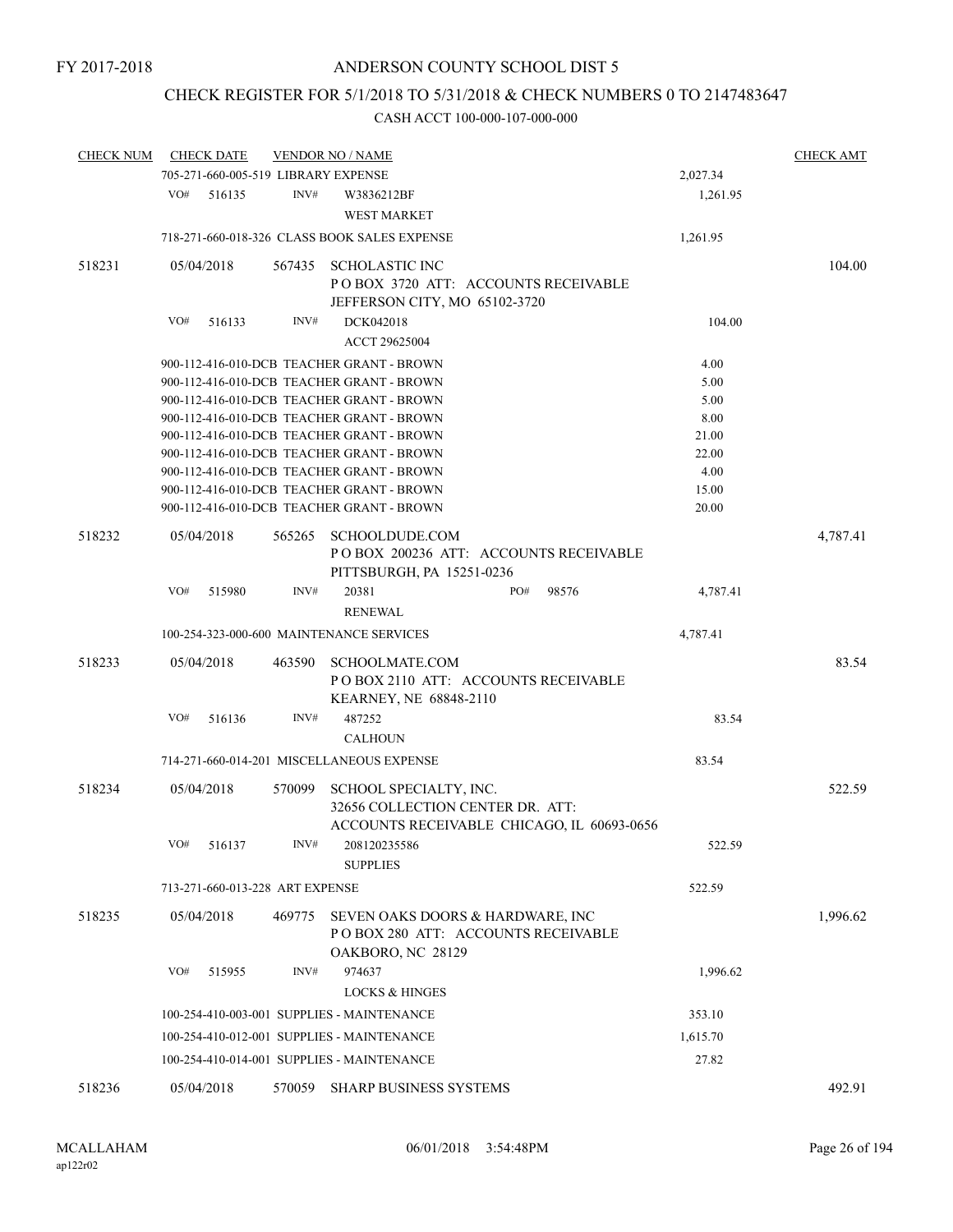## CHECK REGISTER FOR 5/1/2018 TO 5/31/2018 & CHECK NUMBERS 0 TO 2147483647

| <b>CHECK NUM</b> |     | <b>CHECK DATE</b>            |                                    | <b>VENDOR NO / NAME</b>                                                                                            |        | <b>CHECK AMT</b> |
|------------------|-----|------------------------------|------------------------------------|--------------------------------------------------------------------------------------------------------------------|--------|------------------|
|                  |     |                              |                                    | DEPT 1216 PO BOX 121216 DALLAS, TX                                                                                 |        |                  |
|                  |     |                              |                                    | 75312-1216                                                                                                         |        |                  |
|                  | VO# | 516138                       | INV#                               | 9001129309                                                                                                         | 11.11  |                  |
|                  |     |                              |                                    | <b>COPIES</b>                                                                                                      |        |                  |
|                  |     |                              | 717-190-660-017-362 COPIER EXPENSE |                                                                                                                    | 11.11  |                  |
|                  | VO# | 516139                       | INV#                               | 9001104061                                                                                                         | 107.91 |                  |
|                  |     |                              |                                    | <b>COPIES</b>                                                                                                      |        |                  |
|                  |     |                              | 201-112-490-012-000 COPIER COST    |                                                                                                                    | 107.91 |                  |
|                  | VO# | 516141                       | INV#                               | 9001123095                                                                                                         | 87.79  |                  |
|                  |     |                              |                                    | <b>COPIES</b>                                                                                                      |        |                  |
|                  |     |                              |                                    |                                                                                                                    |        |                  |
|                  |     |                              |                                    | 124-114-445-024-000 TECHNOLOGY SUPPLIES                                                                            | 87.79  |                  |
|                  | VO# | 516142                       | INV#                               | 9001133868                                                                                                         | 77.75  |                  |
|                  |     |                              |                                    | <b>COPIES</b>                                                                                                      |        |                  |
|                  |     | 100-139-410-018-000 Supplies |                                    |                                                                                                                    | 77.75  |                  |
|                  | VO# | 516143                       | INV#                               | 9001121804                                                                                                         | 208.35 |                  |
|                  |     |                              |                                    | 9001127737                                                                                                         |        |                  |
|                  |     |                              | 100-112-410-007-000 SUPPLIES       |                                                                                                                    | 19.26  |                  |
|                  |     |                              | 100-112-410-007-000 SUPPLIES       |                                                                                                                    | 189.09 |                  |
| 518237           |     | 05/04/2018                   | 472700                             | <b>SHERWIN WILLIAMS</b><br>613 NORTH MURRAY AVENUE ATT: ACCOUNTS<br>RECEIVABLE ANDERSON, SC 29625                  |        | 200.48           |
|                  | VO# | 515952                       | INV#                               | 1769                                                                                                               | 37.99  |                  |
|                  |     |                              |                                    | <b>SUPPLIES</b>                                                                                                    |        |                  |
|                  |     |                              |                                    | 100-254-410-003-001 SUPPLIES - MAINTENANCE                                                                         | 37.99  |                  |
|                  | VO# | 515953                       | INV#                               | 4994                                                                                                               | 92.08  |                  |
|                  |     |                              |                                    |                                                                                                                    |        |                  |
|                  |     |                              |                                    | <b>SUPPLIES</b>                                                                                                    |        |                  |
|                  |     |                              |                                    | 100-254-323-006-BUD CONTRACTED SERVICES                                                                            | 92.08  |                  |
|                  | VO# | 515954                       | INV#                               | 5029-4<br><b>SUPPLIES</b>                                                                                          | 70.41  |                  |
|                  |     |                              | 100-254-323-003-CAP DOORS          |                                                                                                                    | 70.41  |                  |
|                  |     |                              |                                    |                                                                                                                    |        |                  |
| 518238           |     | 05/04/2018                   | 571007                             | SIMPLIFIED OFFICE SYSTEMS<br>6220 BUSH RIVER ROAD COLUMBIA, SC 29212                                               |        | 170.81           |
|                  |     | $VO#$ 516145                 | INV#                               | 180409-0017<br><b>COPIES</b>                                                                                       | 170.81 |                  |
|                  |     |                              | 201-112-490-019-000 COPIER COST    |                                                                                                                    | 170.81 |                  |
| 518239           |     | 05/04/2018                   | 481650                             | SOUTHERN STATES #71029 - FARM PLAN<br>4010 SOUTH MURRAY AVENUE ATT: ACCOUNTS<br>RECEIVABLE ANDERSON, SC 02962-4429 |        | 51.90            |
|                  | VO# | 515951                       | INV#                               | A601395<br><b>SUPPLIES</b>                                                                                         | 51.90  |                  |
|                  |     |                              |                                    | 100-254-410-002-001 SUPPLIES - MAINTENANCE                                                                         | 25.95  |                  |
|                  |     |                              |                                    | 100-254-410-003-001 SUPPLIES - MAINTENANCE                                                                         | 25.95  |                  |
| 518240           |     | 05/04/2018                   | 569192                             | STC INCORPORATED<br>1904 WHITEHALL ROAD ATT: ACCOUNTS<br>RECEIVABLE ANDERSON, SC 29625                             |        | 188.95           |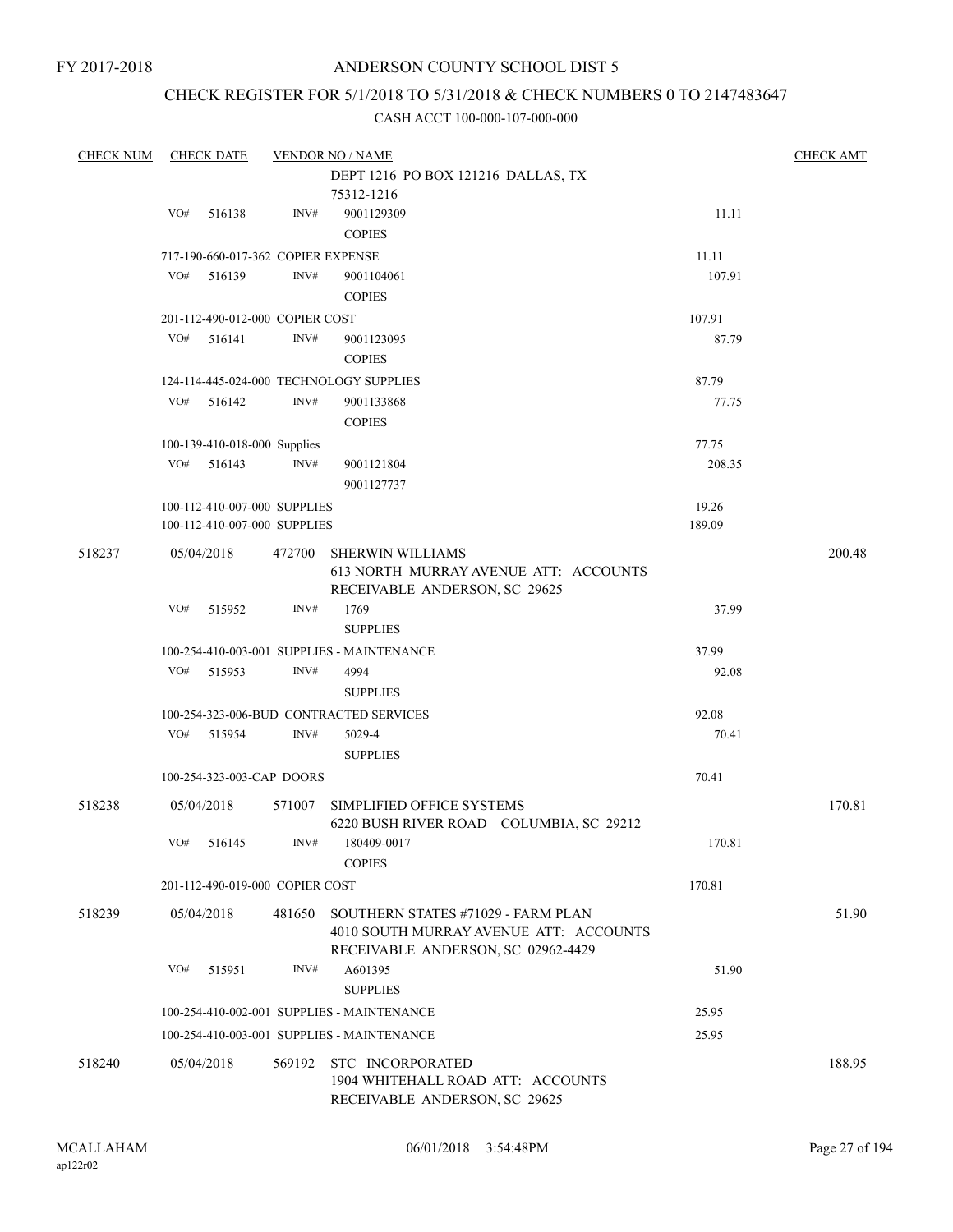# CHECK REGISTER FOR 5/1/2018 TO 5/31/2018 & CHECK NUMBERS 0 TO 2147483647

| CHECK NUM  | <b>CHECK DATE</b> |        |                                  | <b>VENDOR NO / NAME</b>                                                                        |     |           |                  | <b>CHECK AMT</b> |
|------------|-------------------|--------|----------------------------------|------------------------------------------------------------------------------------------------|-----|-----------|------------------|------------------|
|            | VO#               | 516011 | INV#                             | 3217<br><b>TL HANNA</b>                                                                        |     |           | 188.95           |                  |
|            |                   |        | 100-271-410-002-000 SUPPLIES     |                                                                                                |     |           | 188.95           |                  |
| 518241     | 05/04/2018        |        |                                  | 569972 STEPHANIE GILL<br>326 SMITHFIELD DR ANDERSON, SC 29621                                  |     |           |                  | 100.00           |
|            | VO#               | 516102 | INV#                             | <b>REFUND</b><br><b>CLASS</b>                                                                  |     |           | 100.00           |                  |
|            |                   |        |                                  | 100-221-312-000-DCC PS- DUAL CREDIT CLASS                                                      |     |           | 100.00           |                  |
| 518242     | 05/04/2018        |        |                                  | 572995 SUPPLYWORKS<br>PO BOX 742604 ATLANTA, GA 30374-2604                                     |     |           |                  | 3,316.50         |
|            | VO#               | 515949 | INV#                             | 436708697<br><b>WET VACS</b>                                                                   |     |           | 2,648.25         |                  |
|            |                   |        | 100-254-410-001-000 SUPPLIES     |                                                                                                |     |           | 529.65           |                  |
|            |                   |        | 100-254-410-006-000 SUPPLIES     |                                                                                                |     |           | 529.65           |                  |
|            |                   |        | 100-254-410-007-000 SUPPLIES     |                                                                                                |     |           | 529.65           |                  |
|            |                   |        | 100-254-410-012-000 SUPPLIES     |                                                                                                |     |           | 529.65           |                  |
|            |                   |        | 100-254-410-014-000 SUPPLIES     |                                                                                                |     |           | 529.65           |                  |
|            | VO# 515950        |        | INV#                             | 436876155<br><b>MATS</b>                                                                       |     |           | 668.25           |                  |
|            |                   |        | 100-254-410-001-BUD SUPPLIES     |                                                                                                |     |           | 668.25           |                  |
| $*$ 518244 | 05/04/2018        |        |                                  | 575297 TAYLOR, WILLIAM^^<br>211 CAMPBELL AVE GREER, SC 29651                                   |     |           |                  | 76.70            |
|            | VO#               | 516144 | INV#                             | 04/25/18<br><b>OFFICIAL</b>                                                                    |     |           | 76.70            |                  |
|            |                   |        |                                  | 100-271-312-003-000 ADDITIONAL SECURITY                                                        |     |           | 76.70            |                  |
| 518245     | 05/04/2018        |        | 568718                           | THE READING WAREHOUSE<br>POBOX 41328 ATT: ACCOUNTS RECEIVABLE<br>NORTH CHARLESTON, SC 29423    |     |           |                  | 442.09           |
|            | VO#               | 516007 | INV#                             | 1442497823<br><b>MCCANTS</b>                                                                   | PO# | 98532     | 120.97           |                  |
|            |                   |        | 338-175-410-000-EAR BAS SUPPLIES |                                                                                                |     |           | 120.97           |                  |
|            | VO#               | 516008 |                                  | INV# 0375869026<br><b>MCCANTS</b>                                                              |     | PO# 98526 | 321.12           |                  |
|            |                   |        | 338-175-410-000-EAR BAS SUPPLIES |                                                                                                |     |           | 321.12           |                  |
| 518246     | 05/04/2018        |        | 568632                           | THE RON CLARK ACADEMY<br>228 MARGARET STREET ATT: REGISTRATION<br>ATLANTA, GA 30315            |     |           |                  | 1,800.00         |
|            | VO#               | 516146 | INV#                             | 6248 & 6249<br><b>REGISTRATION</b>                                                             | PO# | 98677     | 1,800.00         |                  |
|            |                   |        |                                  | 201-224-333-019-000 TRIPS AND CONFERENCES<br>201-224-333-019-000 TRIPS AND CONFERENCES         |     |           | 900.00<br>900.00 |                  |
| 518247     | 05/04/2018        |        | 508675                           | TRI-COUNTY BATTERY SALES<br>1413 WHITEHALL ROAD ATT: ACCOUNTS<br>RECEIVABLE ANDERSON, SC 29625 |     |           |                  | 10.65            |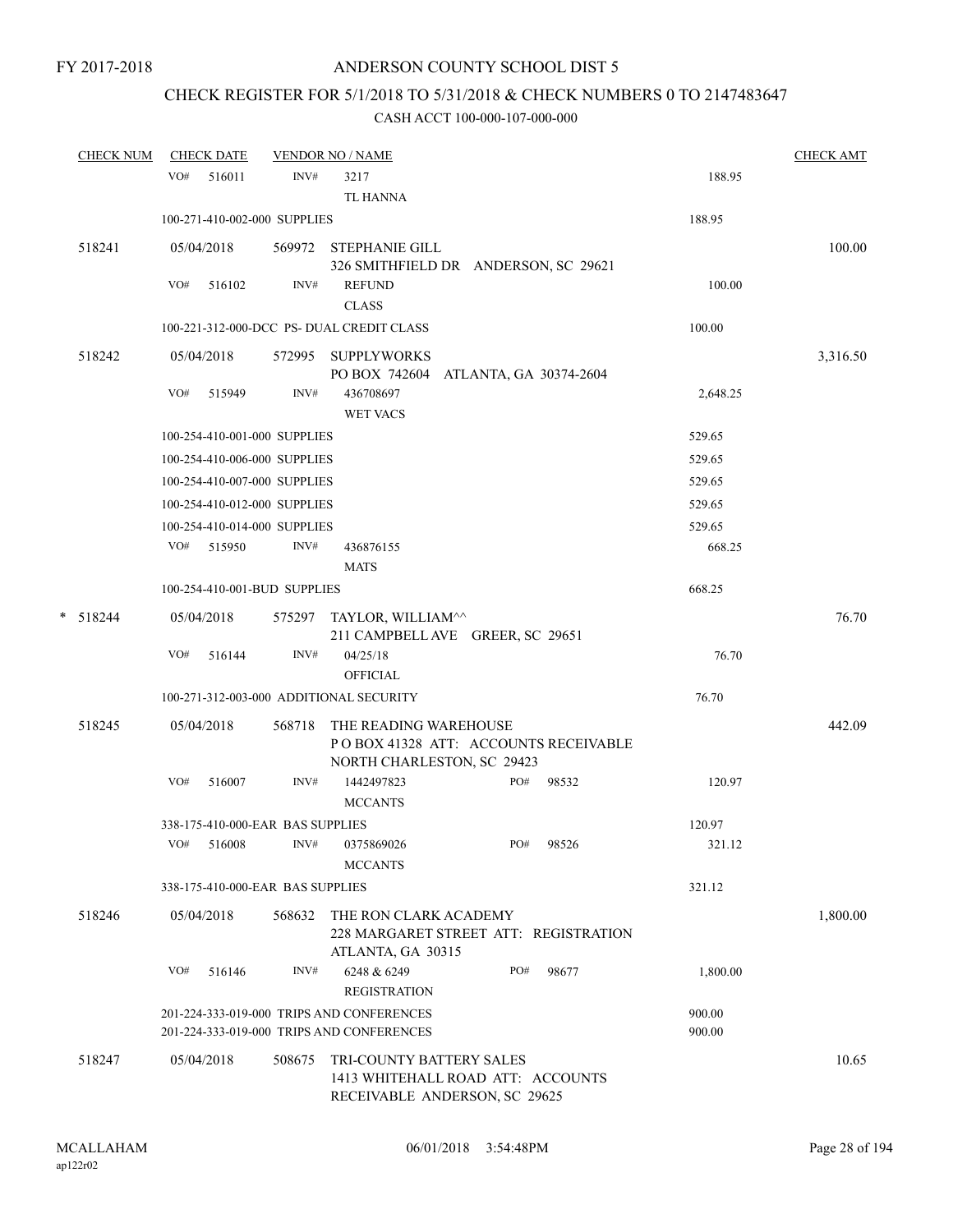## CHECK REGISTER FOR 5/1/2018 TO 5/31/2018 & CHECK NUMBERS 0 TO 2147483647

| <b>CHECK NUM</b> | <b>CHECK DATE</b>                    |        | <b>VENDOR NO / NAME</b>                                                                              |        | <b>CHECK AMT</b> |
|------------------|--------------------------------------|--------|------------------------------------------------------------------------------------------------------|--------|------------------|
|                  | VO#<br>515948                        | INV#   | 71891<br><b>BATTERY</b>                                                                              | 10.65  |                  |
|                  |                                      |        | 100-254-410-014-400 HVAC/ELECTRICAL/PLUMBING                                                         | 10.65  |                  |
| 518248           | 05/04/2018                           |        | 571546 TUCKER MATERIALS, INC<br>P.O. BOX 8 MAULDIN, SC 29662                                         |        | 130.12           |
|                  | VO#<br>515947                        | INV#   | 7180572<br><b>SUPPLIES</b>                                                                           | 130.12 |                  |
|                  |                                      |        | 100-254-410-007-001 SUPPLIES - MAINTENANCE                                                           | 130.12 |                  |
| 518249           | 05/04/2018                           | 524353 | WAL-MART COMMUNITY/GEMB<br>POBOX 530934 ATT: ACCOUNTS RECEIVABLE<br>ATLANTA, GA 30353-0934           |        | 792.71           |
|                  | VO#<br>516148                        | INV#   | 2017 8480<br><b>MCCANTS</b>                                                                          | 792.71 |                  |
|                  |                                      |        | 705-271-660-005-411 MISCELLANEOUS EXPENSE                                                            | 521.85 |                  |
|                  |                                      |        | 705-271-660-005-472 RELAY FOR LIFE EXPENSE                                                           | 123.40 |                  |
|                  |                                      |        | 705-271-660-005-584 NEW YORK TRIP EXPENSE                                                            | 108.70 |                  |
|                  | 705-271-660-005-611 PEP CLUB EXPENSE |        |                                                                                                      | 38.76  |                  |
| 518250           | 05/04/2018                           | 524353 | WAL-MART COMMUNITY/GEMB<br>PO BOX 530934 ATT: ACCOUNTS RECEIVABLE<br>ATLANTA, GA 30353-0934          |        | 524.46           |
|                  | VO#<br>516149                        | INV#   | 2022 8962<br><b>NORTH POINTE</b>                                                                     | 524.46 |                  |
|                  |                                      |        | 713-271-660-013-201 MISCELLANEOUS EXPENSE                                                            | 102.96 |                  |
|                  |                                      |        | 713-271-660-013-203 KINDERGARTEN SUPPLY FEE EXPENSE                                                  | 216.70 |                  |
|                  |                                      |        | 713-271-660-013-302 RELAY FOR LIFE EXPENSE                                                           | 204.80 |                  |
| 518251           | 05/04/2018                           | 524353 | WAL-MART COMMUNITY/GEMB<br>POBOX 530934 ATT: ACCOUNTS RECEIVABLE<br>ATLANTA, GA 30353-0934           |        | 173.30           |
|                  | VO#<br>516150                        | INV#   | 1013 3784                                                                                            | 173.30 |                  |
|                  | 100-113-410-016-000 SUPPLIES         |        | <b>VARENNES</b>                                                                                      | 173.30 |                  |
|                  |                                      |        |                                                                                                      |        |                  |
| 518252           | 05/04/2018                           | 529275 | <b>WESTAR TIRE</b><br>P O BOX 400<br>715 NORTH MURRAY ATT:<br>ACCOUNTS RECEIVABLE ANDERSON, SC 29622 |        | 795.98           |
|                  | VO#<br>515944                        | INV#   | 144083<br><b>TRAILER TIRES</b>                                                                       | 258.66 |                  |
|                  |                                      |        | 100-254-410-000-001 MAINT, SUPPLIES-STRUCTURES                                                       | 258.66 |                  |
|                  | VO#<br>515945                        | INV#   | 144072<br><b>TRAILER TIRES</b>                                                                       | 517.32 |                  |
|                  |                                      |        | 100-254-410-000-001 MAINT. SUPPLIES-STRUCTURES                                                       | 517.32 |                  |
|                  | VO#<br>515946                        | INV#   | 144147<br>REPAIR                                                                                     | 20.00  |                  |
|                  | 100-254-323-000-001 CONTRACT SRVS    |        |                                                                                                      | 20.00  |                  |
| 518253           | 05/04/2018                           |        | 531000 WESTSIDE HIGH SCHOOL                                                                          |        | 1,375.84         |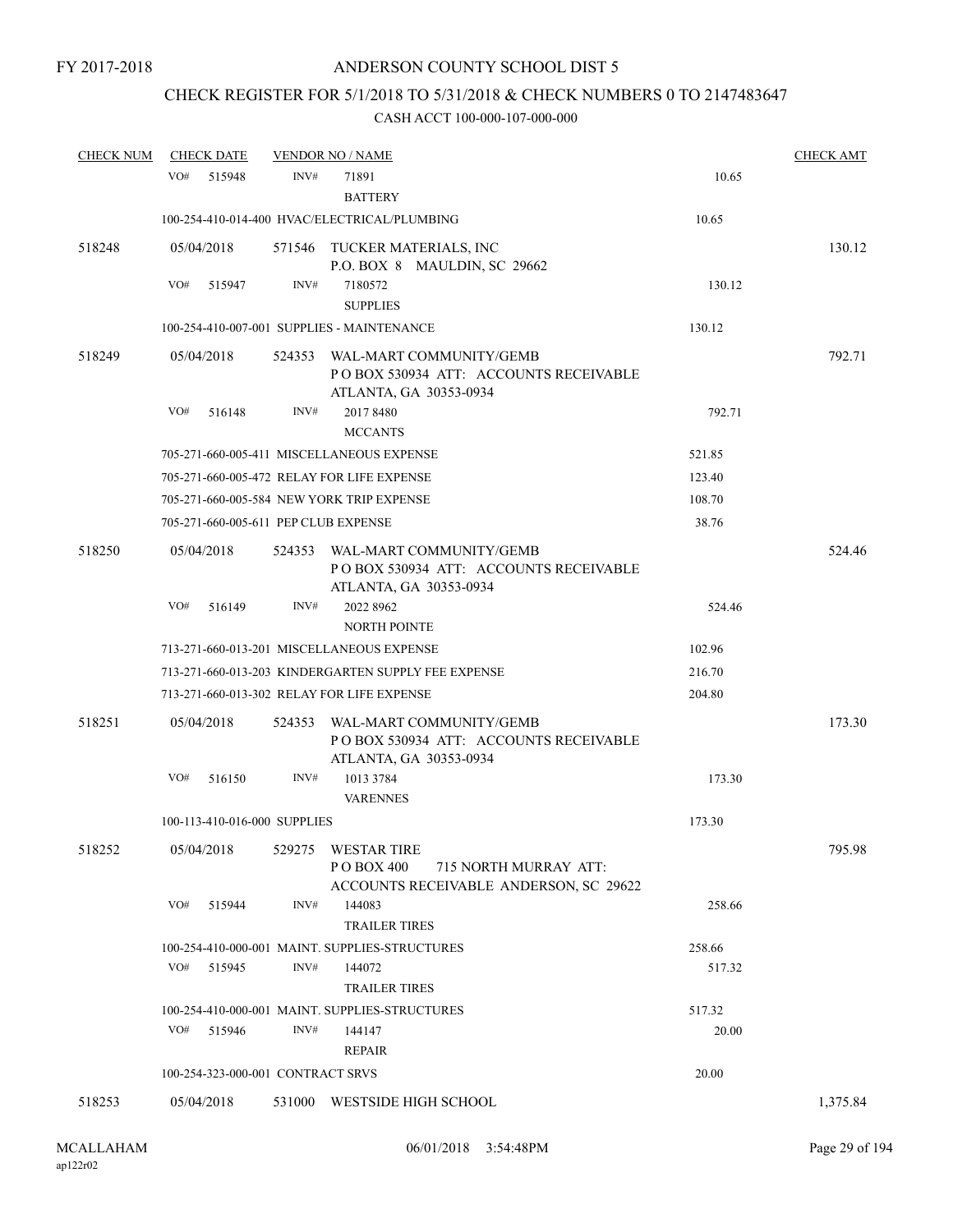## CHECK REGISTER FOR 5/1/2018 TO 5/31/2018 & CHECK NUMBERS 0 TO 2147483647

| <b>CHECK NUM</b> |     | <b>CHECK DATE</b>            |        | <b>VENDOR NO / NAME</b>                                                                               |          | <b>CHECK AMT</b> |
|------------------|-----|------------------------------|--------|-------------------------------------------------------------------------------------------------------|----------|------------------|
|                  |     |                              |        | 806 PEARMAN DAIRY ROAD ANDERSON, SC<br>29625                                                          |          |                  |
|                  | VO# | 516012                       | INV#   | CK 24353                                                                                              | 1,375.84 |                  |
|                  |     |                              |        | REIMBURSEMENT                                                                                         |          |                  |
|                  |     | 100-271-410-003-000 SUPPLIES |        |                                                                                                       | 1,375.84 |                  |
| 518254           |     | 05/04/2018                   | 532300 | WHITE JONES ACE HARDWARE<br>PO BOX 13012 ATT: ACCOUNTS RECEIVABLE<br>ANDERSON, SC 29624               |          | 184.04           |
|                  | VO# | 515937                       | INV#   | 391003<br><b>SUPPLIES</b>                                                                             | 47.53    |                  |
|                  |     |                              |        | 100-254-410-003-400 HVAC/ELECTRICAL/PLUMBING                                                          | 47.53    |                  |
|                  | VO# | 515938                       | INV#   | 871732                                                                                                | 10.20    |                  |
|                  |     |                              |        | <b>SUPPLIES</b>                                                                                       |          |                  |
|                  |     |                              |        | 100-254-410-012-001 SUPPLIES - MAINTENANCE                                                            | 10.20    |                  |
|                  | VO# | 515939                       | INV#   | 871690                                                                                                | 11.40    |                  |
|                  |     |                              |        | <b>SUPPLIES</b>                                                                                       |          |                  |
|                  |     |                              |        | 100-254-410-001-001 SUPPLIES - MAINTENANCE                                                            | 11.40    |                  |
|                  | VO# | 515940                       | INV#   | 391063                                                                                                | 16.70    |                  |
|                  |     |                              |        | <b>SUPPLIES</b>                                                                                       |          |                  |
|                  |     |                              |        | 100-254-410-000-500 PEST MANAGEMENT                                                                   | 16.70    |                  |
|                  | VO# | 515941                       | INV#   | 871590                                                                                                | 11.40    |                  |
|                  |     |                              |        | <b>SUPPLIES</b>                                                                                       |          |                  |
|                  |     |                              |        | 100-254-410-002-001 SUPPLIES - MAINTENANCE                                                            | 11.40    |                  |
|                  | VO# | 515942                       | INV#   | 391004                                                                                                | 25.34    |                  |
|                  |     |                              |        | <b>SUPPLIES</b>                                                                                       |          |                  |
|                  |     |                              |        | 100-254-410-003-001 SUPPLIES - MAINTENANCE                                                            | 25.34    |                  |
|                  | VO# | 515943                       | INV#   | 386659<br><b>SUPPLIES</b>                                                                             | 30.88    |                  |
|                  |     |                              |        | 100-254-410-000-001 MAINT, SUPPLIES-STRUCTURES                                                        | 30.88    |                  |
|                  | VO# | 516151                       | INV#   | <b>ACCT 10080</b><br><b>SUPPLIES</b>                                                                  | 30.59    |                  |
|                  |     |                              |        | 701-271-660-001-862 AUTO MECHANICS EXPENSE                                                            | 13.08    |                  |
|                  |     |                              |        | 701-271-660-001-881 MACHINE SHOP EXPENSE                                                              | 17.51    |                  |
| 518255           |     | 05/04/2018                   | 569972 | JANIE HANKS<br>308 MARLON AVE ANDERSON, SC 29624                                                      |          | 50.00            |
|                  | VO# | 516154                       | INV#   | <b>REFUND</b><br><b>FIELD TRIP</b>                                                                    | 50.00    |                  |
|                  |     |                              |        | 721-190-660-021-642 CHORUS HIGH EXPENSE                                                               | 50.00    |                  |
| 518256           |     | 05/04/2018                   | 575056 | WALKER, MONICA^^<br>I LOVE LUCY'S HOMECOOKING CATERING SERVI<br>311 ST PAUL STREET ANDERSON, SC 29624 |          | 1,500.00         |
|                  | VO# | 516153                       | INV#   | 100<br><b>ROBERT ANDERSON</b>                                                                         | 1,500.00 |                  |
|                  |     | 100-113-410-006-000 SUPPLIES |        |                                                                                                       | 1,500.00 |                  |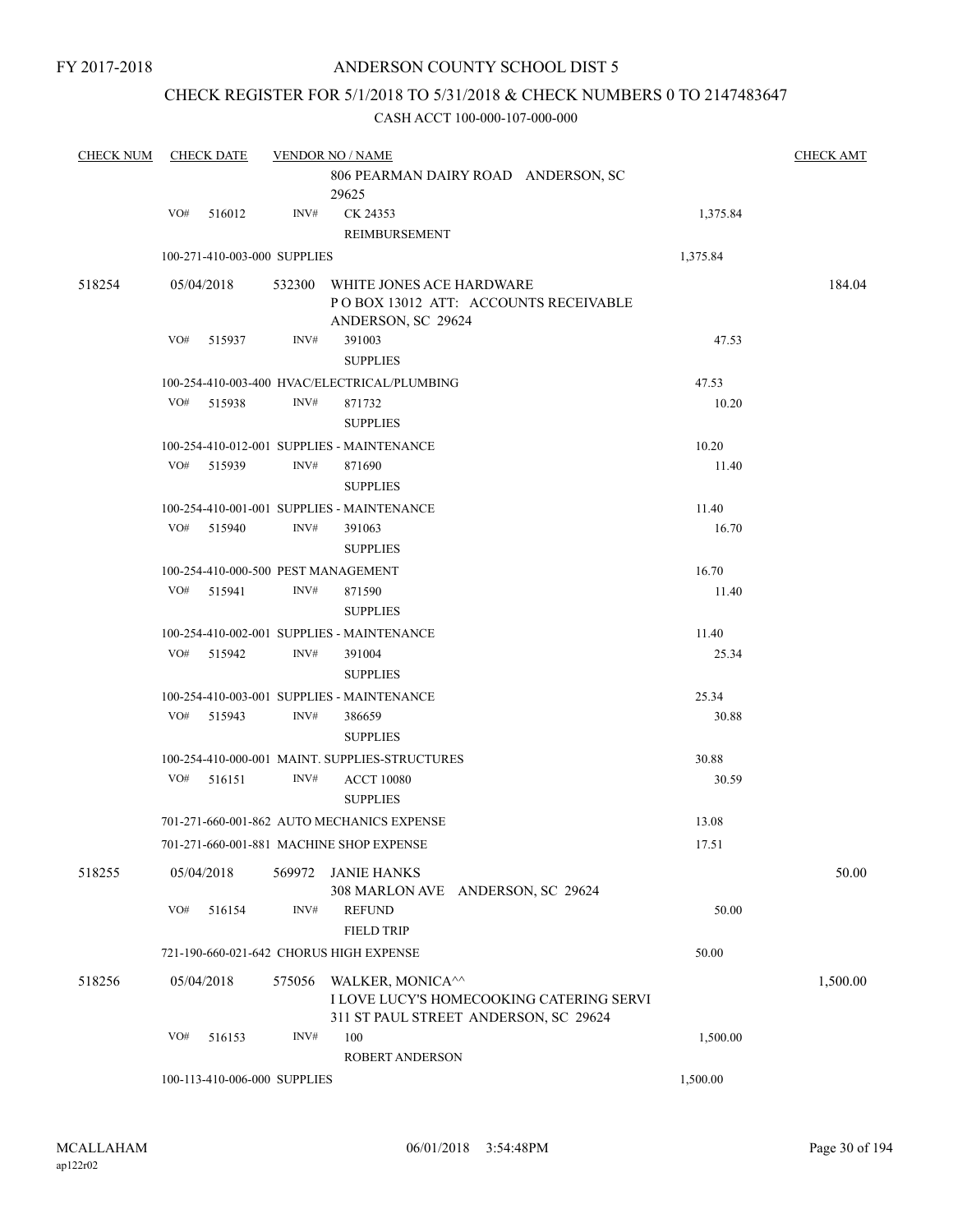FY 2017-2018

## ANDERSON COUNTY SCHOOL DIST 5

## CHECK REGISTER FOR 5/1/2018 TO 5/31/2018 & CHECK NUMBERS 0 TO 2147483647

| <b>CHECK NUM</b> |     | <b>CHECK DATE</b>            |        | <b>VENDOR NO / NAME</b>                                                                                   |              |           | <b>CHECK AMT</b> |
|------------------|-----|------------------------------|--------|-----------------------------------------------------------------------------------------------------------|--------------|-----------|------------------|
| 518257           |     | 05/08/2018                   | 573323 | ALUMINUM ATHLETIC EQUIPMENT CO.<br>1000 ENTERPRISE DRIVE ROYERSFORD, PA<br>19466-1299                     |              |           | 2,500.00         |
|                  | VO# | 516160                       | INV#   | 133727<br><b>HURDLES</b>                                                                                  |              | 2,500.00  |                  |
|                  |     | 100-271-410-002-000 SUPPLIES |        |                                                                                                           |              | 2,500.00  |                  |
| 518258           |     | 05/08/2018                   | 114225 | ANDERSON RESTAURANT EQUIPMENT<br>112 EAST MAULDIN STREET ATT: ACCOUNTS<br>RECEIVABLE ANDERSON, SC 29621   |              |           | 443.32           |
|                  | VO# | 516161                       | INV#   | 49978<br><b>SUPPLIES</b>                                                                                  |              | 404.83    |                  |
|                  |     | 600-256-410-000-000 SUPPLIES |        |                                                                                                           |              | 404.83    |                  |
|                  | VO# | 516162                       | INV#   | 48409<br><b>SUPPLIES</b>                                                                                  |              | 38.49     |                  |
|                  |     | 600-256-410-000-000 SUPPLIES |        |                                                                                                           |              | 38.49     |                  |
| 518259           |     | 05/08/2018                   |        | 571238 ARAMARK SERVICES, INC.<br>PO BOX 429 CLEMSON, SC 29634                                             |              |           | 369.77           |
|                  | VO# | 516219                       | INV#   | 500163300-010021<br>NEVITT FOREST                                                                         |              | 369.77    |                  |
|                  |     |                              |        | 712-271-660-012-355 FIELD TRIPS GRADE 5 EXPENSE                                                           |              | 369.77    |                  |
| 518260           |     | 05/08/2018                   | 575095 | BAYNE, CAROLYN <sup>^^</sup><br>12225 OLD WHITE HORSE RD TRAVELERS REST,                                  |              |           | 1,505.00         |
|                  |     |                              |        | SC 29690                                                                                                  |              |           |                  |
|                  | VO# | 516163                       | INV#   | 0003                                                                                                      |              | 1,505.00  |                  |
|                  |     |                              |        | <b>MAR 26-APR 27</b>                                                                                      |              |           |                  |
|                  |     |                              |        | 600-256-315-000-000 MANAGEMENT SERVICES                                                                   |              | 1,505.00  |                  |
| 518261           |     | 05/08/2018                   | 135175 | BENCHMARK EDUCATION CO<br>145 HUGUENOT ST. 8TH FLOOR ATT: ACCOUNTS<br>RECEIVABLE NEW ROCHELLE, NY 10801   |              |           | 12,507.00        |
|                  | VO# | 516164                       | INV#   | 342723<br><b>MATERIALS</b>                                                                                | PO#<br>98408 | 12,507.00 |                  |
|                  |     |                              |        | 358-221-410-000-000 SUPPLIES AND MATERIALS                                                                |              | 11,370.00 |                  |
|                  |     |                              |        | 358-221-410-000-000 SUPPLIES AND MATERIALS                                                                |              | 1,137.00  |                  |
| 518262           |     | 05/08/2018                   | 567918 | BERNHARDT HOUSE OF VIOLINS LLC<br>5 CATEECHEE AVE ATT: ACCOUNTS RECEIVABLE<br><b>GREENVILLE, SC 29605</b> |              |           | 114.48           |
|                  | VO# | 516165                       | INV#   | 145222<br><b>GLENVIEW</b>                                                                                 |              | 114.48    |                  |
|                  |     |                              |        | 720-271-660-020-616 STRINGS/ ORCHESTRA EXPENSE                                                            |              | 114.48    |                  |
| 518263           |     | 05/08/2018                   | 575202 | BOOK OUTLET<br>2321 KENMORE AVE BUFFALO, NY 14207                                                         |              |           | 1,193.06         |
|                  | VO# | 516220                       | INV#   | N832DPVB8MR<br><b>CALHOUN ELEM</b>                                                                        | PO#<br>98473 | 1,193.06  |                  |
|                  |     | 397-112-410-014-000 SUPPLIES |        |                                                                                                           |              | 1,193.06  |                  |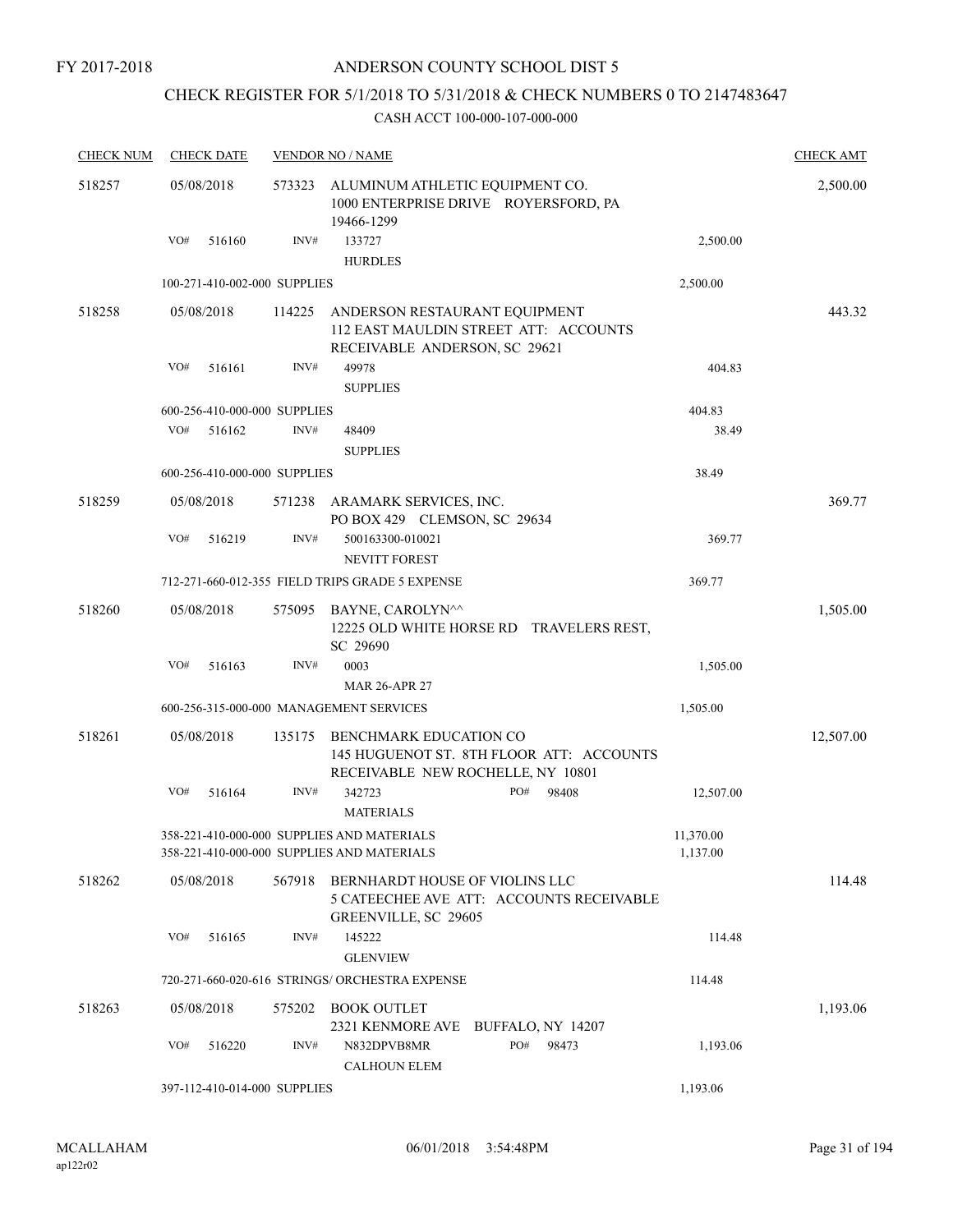# CHECK REGISTER FOR 5/1/2018 TO 5/31/2018 & CHECK NUMBERS 0 TO 2147483647

| <b>CHECK NUM</b> | <b>CHECK DATE</b>                       |        | <b>VENDOR NO / NAME</b>                                                                        |     |       |                  | <b>CHECK AMT</b> |
|------------------|-----------------------------------------|--------|------------------------------------------------------------------------------------------------|-----|-------|------------------|------------------|
| 518264           | 05/08/2018                              | 572113 | BULL'S EYE BRANDS, INC.                                                                        |     |       |                  | 13,837.80        |
|                  | VO#<br>516166                           | INV#   | P.O. BOX 638286 CINCINNATI, OH 45263-8286<br>15043,15245<br><b>GLENVIEW MS</b>                 | PO# | 97238 | 2,400.94         |                  |
|                  | 600-256-410-020-000 SUPPLIES            |        |                                                                                                |     |       | 206.15           |                  |
|                  | 600-256-460-020-000 FOOD                |        |                                                                                                |     |       | 2,194.79         |                  |
|                  | VO#<br>516167                           | INV#   | 15015,15233<br><b>ROBERT ANDERSON</b>                                                          | PO# | 97240 | 3,319.88         |                  |
|                  | 600-256-410-006-000 SUPPLIES            |        |                                                                                                |     |       | 494.76           |                  |
|                  | 600-256-460-006-000 FOOD                |        |                                                                                                |     |       | 2,825.12         |                  |
|                  | VO#<br>516168                           | INV#   | 14904,15124<br><b>MCCANTS</b>                                                                  | PO# | 97237 | 3,547.84         |                  |
|                  | 600-256-410-005-000 SUPPLIES            |        |                                                                                                |     |       | 618.45           |                  |
|                  | 600-256-460-005-000 FOOD                |        |                                                                                                |     |       | 2,929.39         |                  |
|                  | VO#<br>516169                           | INV#   | 15012<br><b>WESTSIDE</b>                                                                       | PO# | 97236 | 1,497.28         |                  |
|                  | 600-256-410-003-000 SUPPLIES            |        |                                                                                                |     |       | 206.15           |                  |
|                  | 600-256-460-003-000 FOOD                |        |                                                                                                |     |       | 1,291.13         |                  |
|                  | VO#<br>516170                           | INV#   | 14889,15147<br><b>TL HANNA</b>                                                                 | PO# | 97235 | 3,071.86         |                  |
|                  | 600-256-410-002-000 SUPPLIES            |        |                                                                                                |     |       | 451.07           |                  |
|                  | 600-256-460-002-000 FOOD                |        |                                                                                                |     |       | 2,620.79         |                  |
| 518265           | 05/08/2018                              | 575300 | CAMERON, AVERY BROOKS^^<br>2306 COBBS WAY ANDERSON, SC 29621                                   |     |       |                  | 15.00            |
|                  | VO#<br>516218                           | INV#   | APRIL 20 TLH<br><b>JUMBOTRON</b>                                                               |     |       | 15.00            |                  |
|                  | 100-271-312-002-000 ADDITIONAL SECURITY |        |                                                                                                |     |       | 15.00            |                  |
| 518266           | 05/08/2018                              | 574149 | <b>CAMP JEKYLL</b><br>550 S. BEACHVIEW DR JEKYLL ISLAND, GA                                    |     |       |                  | 13,650.00        |
|                  | VO#<br>516221                           | INV#   | 31527<br><b>MCCANTS MS</b><br><b>FIELD TRIP</b>                                                |     |       | 13,650.00        |                  |
|                  |                                         |        | 705-271-660-005-582 JEKYLL ISLAND TRIP EXPENSE                                                 |     |       | 13,650.00        |                  |
| 518267           | 05/08/2018                              | 572778 | CAROLINA CAMPUS SUPPLY, INC<br>PO BOX 172573 SPARTANBURG, SC 29301                             |     |       |                  | 2,140.00         |
|                  | VO#<br>516171                           | INV#   | 2587<br><b>WATCHES</b>                                                                         |     |       | 2,140.00         |                  |
|                  |                                         |        | 100-263-410-000-000 SUPPLIES AND MATERIALS                                                     |     |       | 2,140.00         |                  |
| 518268           | 05/08/2018                              | 574109 | CAROLINA FLORIST SUPPLY LLC<br>1131 PLANTATION ROAD ANDERSON, SC 29621                         |     |       |                  | 249.50           |
|                  | VO#<br>516172                           | INV#   | 4161, 42633<br><b>CAREER CAMPUS</b>                                                            |     |       | 249.50           |                  |
|                  |                                         |        | 329-115-410-000-000 SUPPLIES- STATE EQUIPMENT<br>329-115-410-000-000 SUPPLIES- STATE EQUIPMENT |     |       | 107.26<br>142.24 |                  |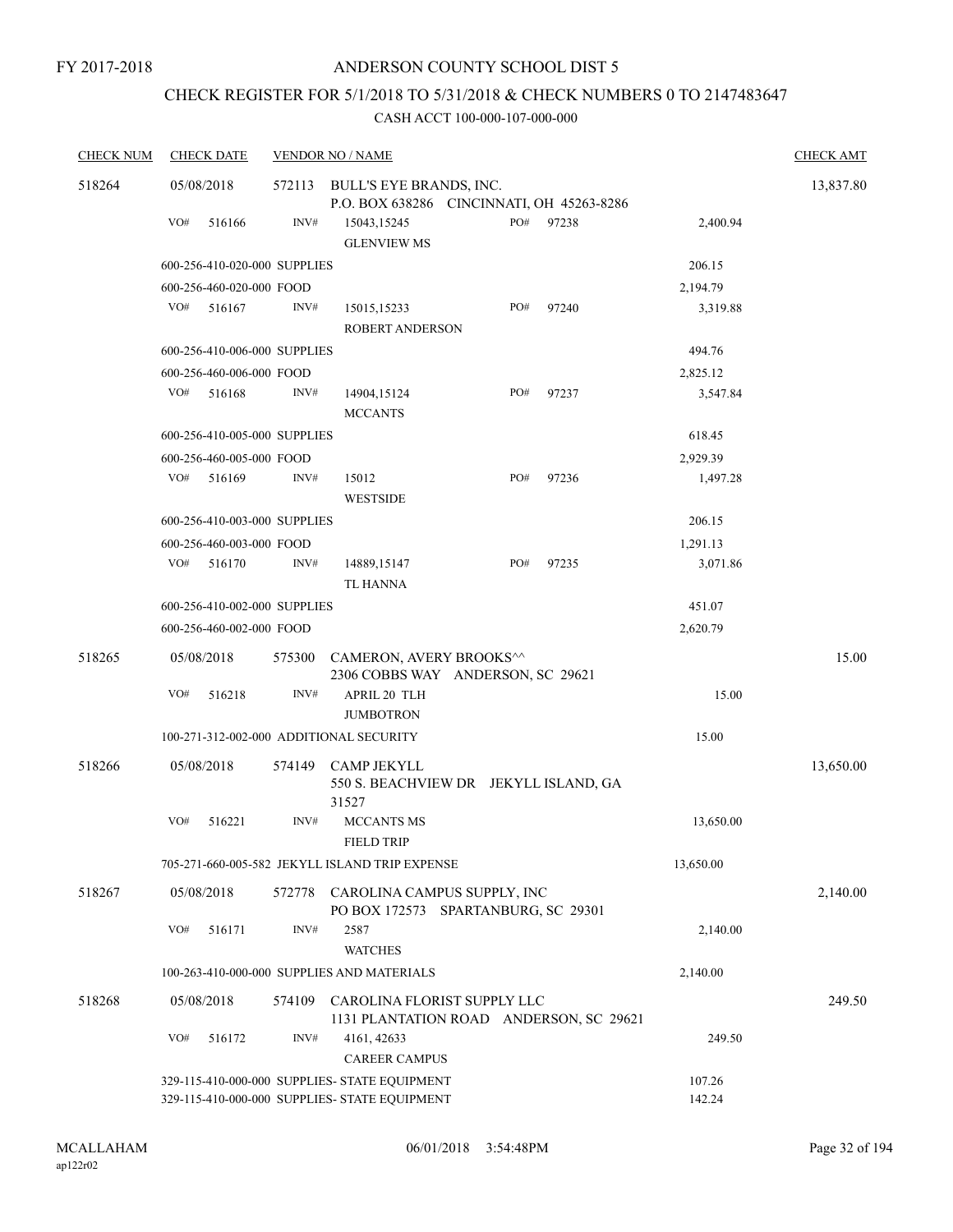FY 2017-2018

## ANDERSON COUNTY SCHOOL DIST 5

# CHECK REGISTER FOR 5/1/2018 TO 5/31/2018 & CHECK NUMBERS 0 TO 2147483647

| <b>CHECK NUM</b> | <b>CHECK DATE</b>                 |        | <b>VENDOR NO / NAME</b>                                                                         |                                          |          | <b>CHECK AMT</b> |
|------------------|-----------------------------------|--------|-------------------------------------------------------------------------------------------------|------------------------------------------|----------|------------------|
| 518269           | 05/08/2018                        | 156900 | CAROLINA PRODUCE COMPANY<br>ANDERSON, SC 29622                                                  | POBOX 3849 ATT: ACCOUNTS RECEIVABLE      |          | 1,714.75         |
|                  | VO#<br>516173                     | INV#   | 752980                                                                                          |                                          | 248.00   |                  |
|                  |                                   |        | HOMELAND PARK                                                                                   |                                          |          |                  |
|                  | 600-256-460-011-000 FOOD          |        |                                                                                                 |                                          | 248.00   |                  |
|                  | VO#<br>516174                     | INV#   | 752798                                                                                          |                                          | 53.00    |                  |
|                  |                                   |        | <b>ROBERT ANDERSON</b>                                                                          |                                          |          |                  |
|                  | 600-256-460-006-000 FOOD          |        |                                                                                                 |                                          | 53.00    |                  |
|                  | VO#<br>516175                     | INV#   | 752390                                                                                          |                                          | 107.00   |                  |
|                  |                                   |        | <b>WESTSIDE</b>                                                                                 |                                          |          |                  |
|                  | 600-256-460-003-000 FOOD          |        |                                                                                                 |                                          | 107.00   |                  |
|                  | VO#<br>516176                     | INV#   | 753063                                                                                          |                                          | 53.00    |                  |
|                  |                                   |        | <b>TL HANNA</b>                                                                                 |                                          |          |                  |
|                  | 600-256-460-002-000 FOOD          |        |                                                                                                 |                                          | 53.00    |                  |
|                  | VO#<br>516177                     | INV#   | 47435 FFV<br><b>HOMELAND PARK</b>                                                               |                                          | 1,253.75 |                  |
|                  | 600-256-460-011-FFV FOOD- FFVP    |        |                                                                                                 |                                          | 1,253.75 |                  |
| 518270           | 05/08/2018                        |        | 572787 CC&I SERVICES LLC<br>29376                                                               | 4795 S CHURCH ST EXT SUITE 2 ROEBUCK, SC |          | 6,082.00         |
|                  | VO#<br>516178                     | INV#   | 3722<br><b>AIT PROJECT</b>                                                                      | PO#<br>96454                             | 6,082.00 |                  |
|                  | 515-253-520-031-CAR CAREER CENTER |        |                                                                                                 |                                          | 6,082.00 |                  |
|                  |                                   |        |                                                                                                 |                                          |          |                  |
| 518271           | 05/08/2018                        | 566154 | CHICK-FIL-A ANDERSON PAVILION<br>1641 EAST GREENVILLE STREET ATT:                               | ACCOUNTS RECEIVABLE ANDERSON, SC 29621   |          | 1,620.00         |
|                  | VO#<br>516181                     | INV#   | <b>APRIL 2018</b><br><b>TL HANNA</b>                                                            | PO#<br>97234                             | 1,620.00 |                  |
|                  | 600-256-460-002-000 FOOD          |        |                                                                                                 |                                          | 1,620.00 |                  |
| 518272           | 05/08/2018                        | 568320 | CHICK-FIL-A ANDERSON MALL<br>3131 N. MAIN STREET ATT: ACCOUNTS<br>RECEIVABLE ANDERSON, SC 29621 |                                          |          | 148.00           |
|                  | VO#<br>516180                     | INV#   | APRIL 2018<br><b>WESTSIDE HS</b>                                                                | PO#<br>97233                             | 148.00   |                  |
|                  | 600-256-460-003-000 FOOD          |        |                                                                                                 |                                          | 148.00   |                  |
| 518273           | 05/08/2018                        | 574473 | CHICK-FIL-A                                                                                     | 901 HARDEN STREET COLUMBIA, SC 29205     |          | 256.15           |
|                  | VO#<br>516179                     | INV#   | 5807748                                                                                         |                                          | 256.15   |                  |
|                  |                                   |        | MCCANTS MAY 23RD                                                                                |                                          |          |                  |
|                  |                                   |        | 705-271-660-005-582 JEKYLL ISLAND TRIP EXPENSE                                                  |                                          | 256.15   |                  |
| 518274           | 05/08/2018                        | 568759 | CRESTLINE SPECIALITIES, INC<br>CINCINNATI, OH 45271-2144                                        | PO BOX 712144 ATT: ACCOUNTS RECEIVABLE   |          | 1,548.01         |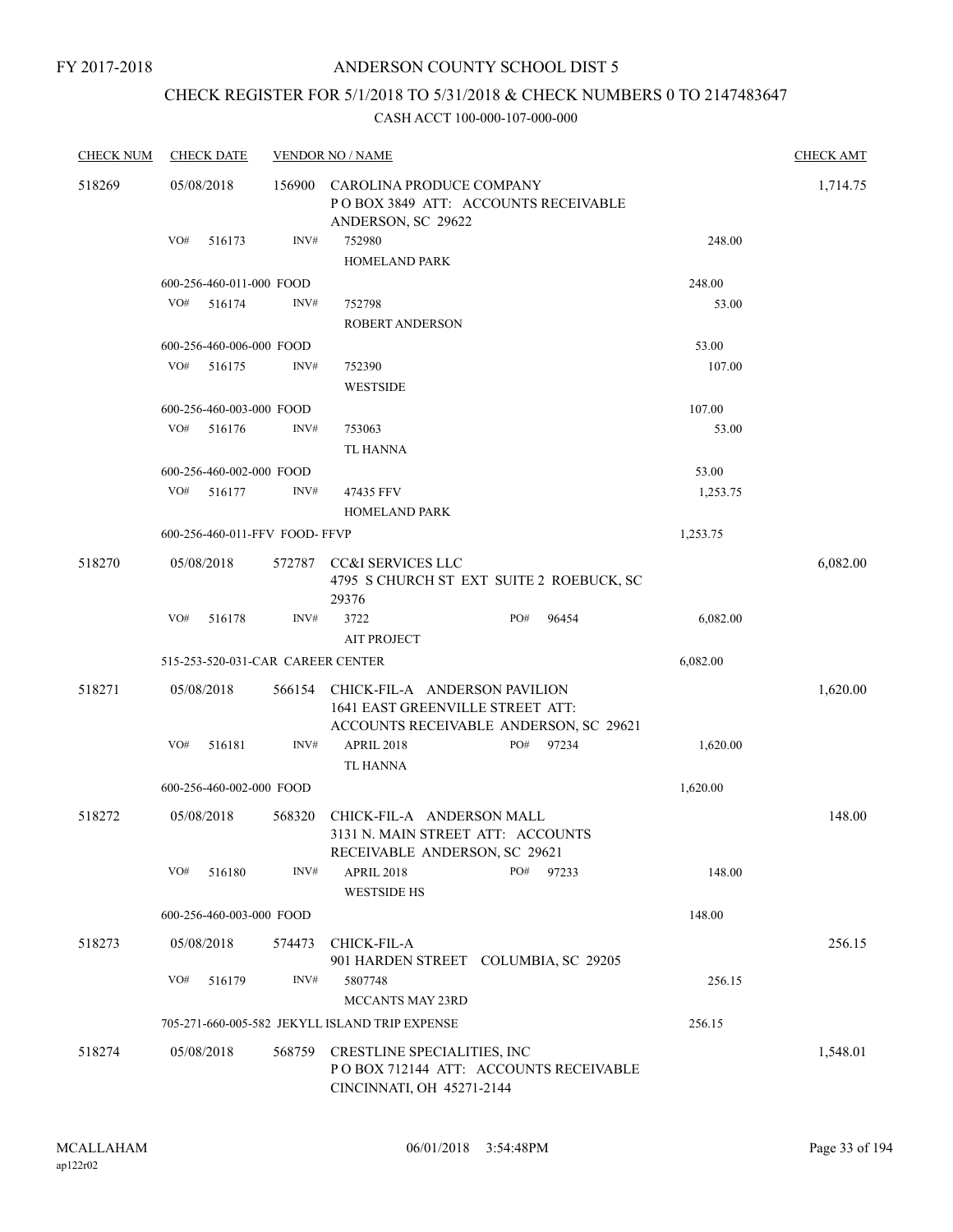# CHECK REGISTER FOR 5/1/2018 TO 5/31/2018 & CHECK NUMBERS 0 TO 2147483647

| <b>CHECK NUM</b> | <b>CHECK DATE</b> |                                                                                  | <b>VENDOR NO / NAME</b>                                                                             |     |       |                    | <b>CHECK AMT</b> |
|------------------|-------------------|----------------------------------------------------------------------------------|-----------------------------------------------------------------------------------------------------|-----|-------|--------------------|------------------|
|                  | VO#<br>516222     | INV#                                                                             | 3576649<br>ACCT #1566753                                                                            |     |       | 1,548.01           |                  |
|                  |                   | 100-113-410-006-000 SUPPLIES                                                     |                                                                                                     |     |       | 1,548.01           |                  |
| 518275           | 05/08/2018        | 569972                                                                           | DEANNE BURDETTE<br>333 MARTIN SAUSAGE RD LIBERTY, SC 29657                                          |     |       |                    | 30.00            |
|                  | VO#<br>516156     | INV#                                                                             | <b>GLENVIEW</b>                                                                                     |     |       | 30.00              |                  |
|                  |                   |                                                                                  | <b>CHEER JUDGE</b>                                                                                  |     |       |                    |                  |
|                  |                   | 720-271-660-020-611 PEP CLUB EXPENSE                                             |                                                                                                     |     |       | 30.00              |                  |
| 518276           | 05/08/2018        | 202600                                                                           | <b>DILLARD'S SPORTS CENTER</b><br>708 WHITEHALL ROAD ATT: ACCOUNTS<br>RECEIVABLE ANDERSON, SC 29625 |     |       |                    | 1,011.15         |
|                  | VO#<br>516182     | INV#                                                                             | 99723,100319<br><b>GLENVIEW</b>                                                                     |     |       | 1,011.15           |                  |
|                  |                   |                                                                                  | 720-271-660-020-587 FIELD TRIPS- GR. 8 EXPENSE                                                      |     |       | 391.62             |                  |
|                  |                   |                                                                                  | 720-271-660-020-663 ATHLETIC GENERAL EXPENSE                                                        |     |       | 244.92             |                  |
|                  |                   |                                                                                  | 720-271-660-020-751 BASKETBALL BOYS EXPENSE                                                         |     |       | 374.61             |                  |
| 518277           | 05/08/2018        | 202625                                                                           | DILLARD'S TROPHY SHOPPE<br>116 EAST SHOCKLEY FERRY RD ANDERSON, SC<br>29624                         |     |       |                    | 28.89            |
|                  | VO#<br>516183     | INV#                                                                             | 142574                                                                                              |     |       | 28.89              |                  |
|                  |                   |                                                                                  | <b>TL HANNA</b>                                                                                     |     |       |                    |                  |
|                  |                   | 100-271-410-002-000 SUPPLIES                                                     |                                                                                                     |     |       | 28.89              |                  |
| 518278           | 05/08/2018        | 573048                                                                           | <b>EXPLORE LEARNING</b><br>110 AVON STREET, SUITE 300<br>CHARLOTTESVILLE, VA 22902                  |     |       |                    | 3,172.55         |
|                  | VO#<br>516184     | INV#                                                                             | 1940244<br>CUST #1414044                                                                            |     |       | 3,172.55           |                  |
|                  |                   |                                                                                  | 720-271-660-020-411 MISCELLANEOUS EXPENSE                                                           |     |       | 3,172.55           |                  |
| 518279           | 05/08/2018        | 564904                                                                           | FAMILY VISION<br>2808 E NORTH AVE ANDERSON, SC 29625                                                |     |       |                    | 124.00           |
|                  | VO#<br>516185     | INV#                                                                             | 148292<br><b>PATIENT #49703</b>                                                                     |     |       | 124.00             |                  |
|                  |                   |                                                                                  | 712-271-660-012-244 SCHOOL/CLASS DONATIONS EXPENSE                                                  |     |       | 124.00             |                  |
| 518280           | 05/08/2018        | 235200                                                                           | FLAGHOUSE, INC<br>POBOX 159 ATT: ACCOUNTS RECEIVABLE<br>HASBROUCK HEIGHTS, NJ 07604                 |     |       |                    | 1,839.76         |
|                  | VO#<br>516223     | INV#                                                                             | V01671301010<br>V016871301028                                                                       | PO# | 98392 | 1,839.76           |                  |
|                  |                   | 283-127-410-000-000 SUPPLIES-LD/DD/OHI<br>283-127-410-000-000 SUPPLIES-LD/DD/OHI |                                                                                                     |     |       | 459.36<br>1,380.40 |                  |
| 518281           | 05/08/2018        | 237555                                                                           | <b>FORMS &amp; SUPPLY</b><br>PO BOX 563953 ATT: ACCOUNTS RECEIVABLE<br>CHARLOTTE, NC 28256          |     |       |                    | 596.46           |
|                  | VO#<br>516224     | INV#                                                                             | 4574069                                                                                             | PO# | 98645 | 513.27             |                  |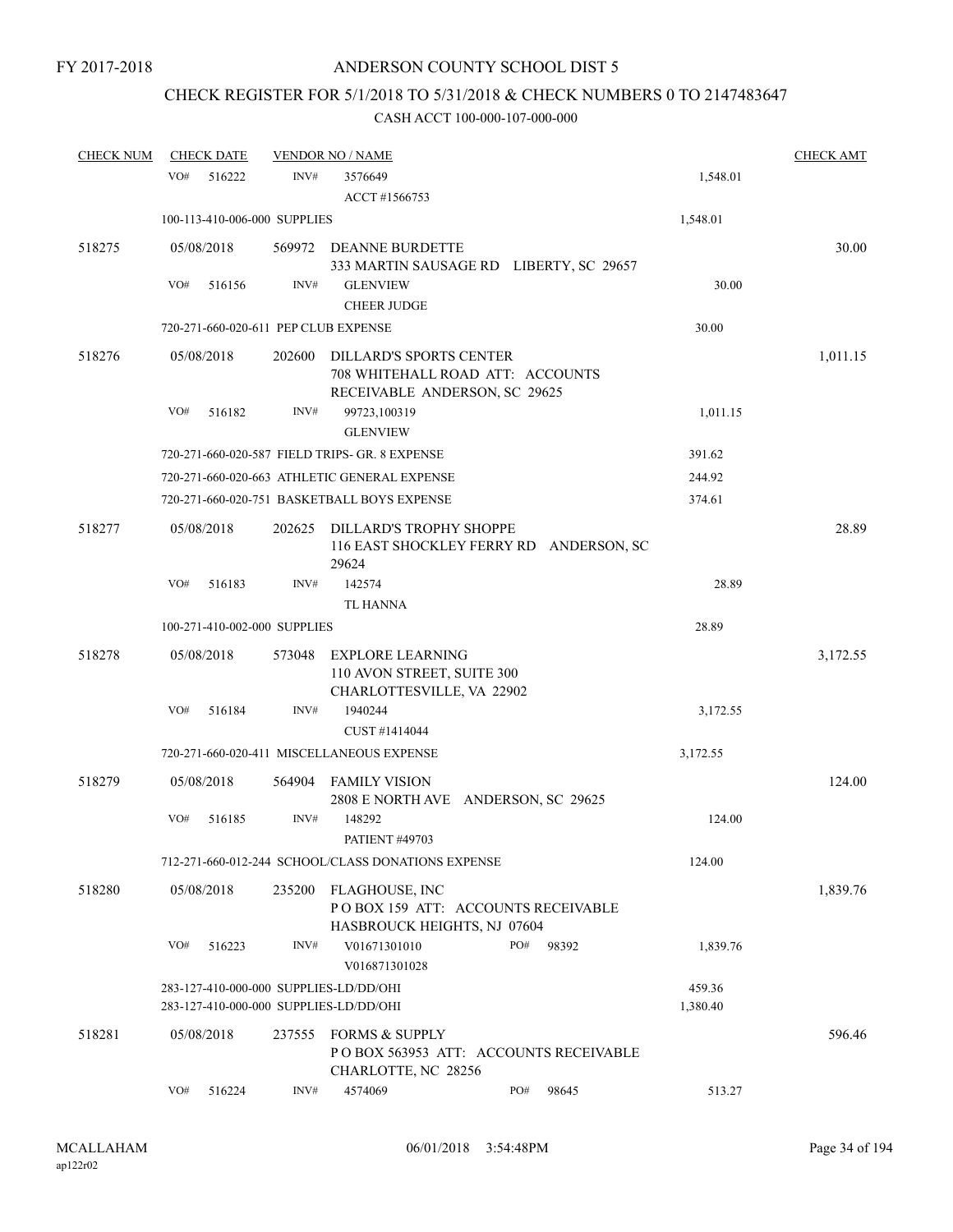### FY 2017-2018

## ANDERSON COUNTY SCHOOL DIST 5

## CHECK REGISTER FOR 5/1/2018 TO 5/31/2018 & CHECK NUMBERS 0 TO 2147483647

| <b>CHECK NUM</b> |     | <b>CHECK DATE</b> |                              | <b>VENDOR NO / NAME</b>                                                                   |     |       |              | <b>CHECK AMT</b> |
|------------------|-----|-------------------|------------------------------|-------------------------------------------------------------------------------------------|-----|-------|--------------|------------------|
|                  |     |                   |                              | <b>SUPPLIES</b>                                                                           |     |       |              |                  |
|                  |     |                   | 100-211-410-005-000 SUPPLIES |                                                                                           |     |       | 513.27       |                  |
|                  | VO# | 516225            | INV#                         | 4577846                                                                                   | PO# | 98661 | 67.54        |                  |
|                  |     |                   |                              | <b>SUPPLIES</b>                                                                           |     |       |              |                  |
|                  |     |                   | 100-233-410-005-000 SUPPLIES |                                                                                           |     |       | 67.54        |                  |
|                  | VO# | 516226            | INV#                         | 4570550                                                                                   | PO# | 98630 | 15.65        |                  |
|                  |     |                   |                              | <b>SUPPLIES</b>                                                                           |     |       |              |                  |
|                  |     |                   |                              | 100-252-410-000-000 SUPPLIES AND MATERIALS                                                |     |       | 15.65        |                  |
| 518282           |     | 05/08/2018        |                              | 574453 GEORGIA SEA TURTLE CENTER<br>214 STABLE ROAD JEKYLL ISLAND, GA 31527               |     |       |              | 789.66           |
|                  | VO# | 516186            | INV#                         | <b>MCCANTS</b><br>FOR MAY 24TH                                                            |     |       | 789.66       |                  |
|                  |     |                   |                              | 705-271-660-005-582 JEKYLL ISLAND TRIP EXPENSE                                            |     |       | 789.66       |                  |
| 518283           |     | 05/08/2018        |                              | 569972 GIBSON BURDETTE<br>333 MARTIN SAUSAGE RD LIBERTY, SC 29657                         |     |       |              | 30.00            |
|                  | VO# | 516157            | INV#                         | <b>GLENVIEW</b><br><b>CHEER JUDGE</b>                                                     |     |       | 30.00        |                  |
|                  |     |                   |                              | 720-271-660-020-611 PEP CLUB EXPENSE                                                      |     |       | 30.00        |                  |
|                  |     |                   |                              |                                                                                           |     |       |              |                  |
| 518284           |     | 05/08/2018        | 573097                       | HEALTHMASTER<br>2655 OAKLEY PARK RD. SUITE 100 WALLED<br>LAKE, MI 48390-1645              |     |       |              | 2,348.69         |
|                  | VO# | 516227            | INV#                         | 0019881<br><b>CLAIMS FEE</b>                                                              | PO# | 97113 | 2,348.69     |                  |
|                  |     |                   |                              | 283-213-316-000-000 HEALTHMASTER DATA PROCESSING                                          |     |       | 2,348.69     |                  |
|                  |     |                   |                              |                                                                                           |     |       |              |                  |
| 518285           |     | 05/08/2018        | 264114                       | HEINEMANN<br>15963 COLLECTIONS CENTER DRIVE ATT:<br>ACCOUNTS RECEIVABLE CHICAGO, IL 60693 |     |       |              | 1,909.05         |
|                  | VO# | 516188            | INV#                         | ACCT# 63606<br><b>NORTH POINTE</b>                                                        | PO# | 98491 | 1,909.05     |                  |
|                  |     |                   | 387-224-410-000-ELA SUPPLIES |                                                                                           |     |       | 638.00       |                  |
|                  |     |                   | 387-224-410-000-ELA SUPPLIES |                                                                                           |     |       | 63.80        |                  |
|                  |     |                   | 387-224-410-000-ELA SUPPLIES |                                                                                           |     |       | 1,097.50     |                  |
|                  |     |                   | 387-224-410-000-ELA SUPPLIES |                                                                                           |     |       | 109.75       |                  |
| 518286           |     | 05/08/2018        | 574572                       | HG REYNOLDS COMPANY INC<br>113 CONTRACT DRIVE AIKEN, SC 29801                             |     |       |              | 1,235,663.20     |
|                  | VO# | 516187            | INV#                         | APP <sub>11</sub><br>PROJ# 5-5124                                                         |     |       | 1,235,663.20 |                  |
|                  |     |                   |                              | 515-253-520-031-CAR CAREER CENTER                                                         |     |       | 1,235,663.20 |                  |
| 518287           |     | 05/08/2018        | 267486                       | HILTON MYRTLE BEACH RESORT<br>10000 BEACH CLUB DRIVE ATT: RESERVATIONS                    |     |       |              | 1,431.36         |
|                  |     |                   |                              | MYRTLE BEACH, SC 29572                                                                    |     |       |              |                  |
|                  | VO# | 516189            | INV#                         | 3422582265<br>3418980583                                                                  | PO# | 98707 | 1,431.36     |                  |
|                  |     |                   |                              | 201-224-333-016-000 TRIPS AND CONFERENCES                                                 |     |       | 715.68       |                  |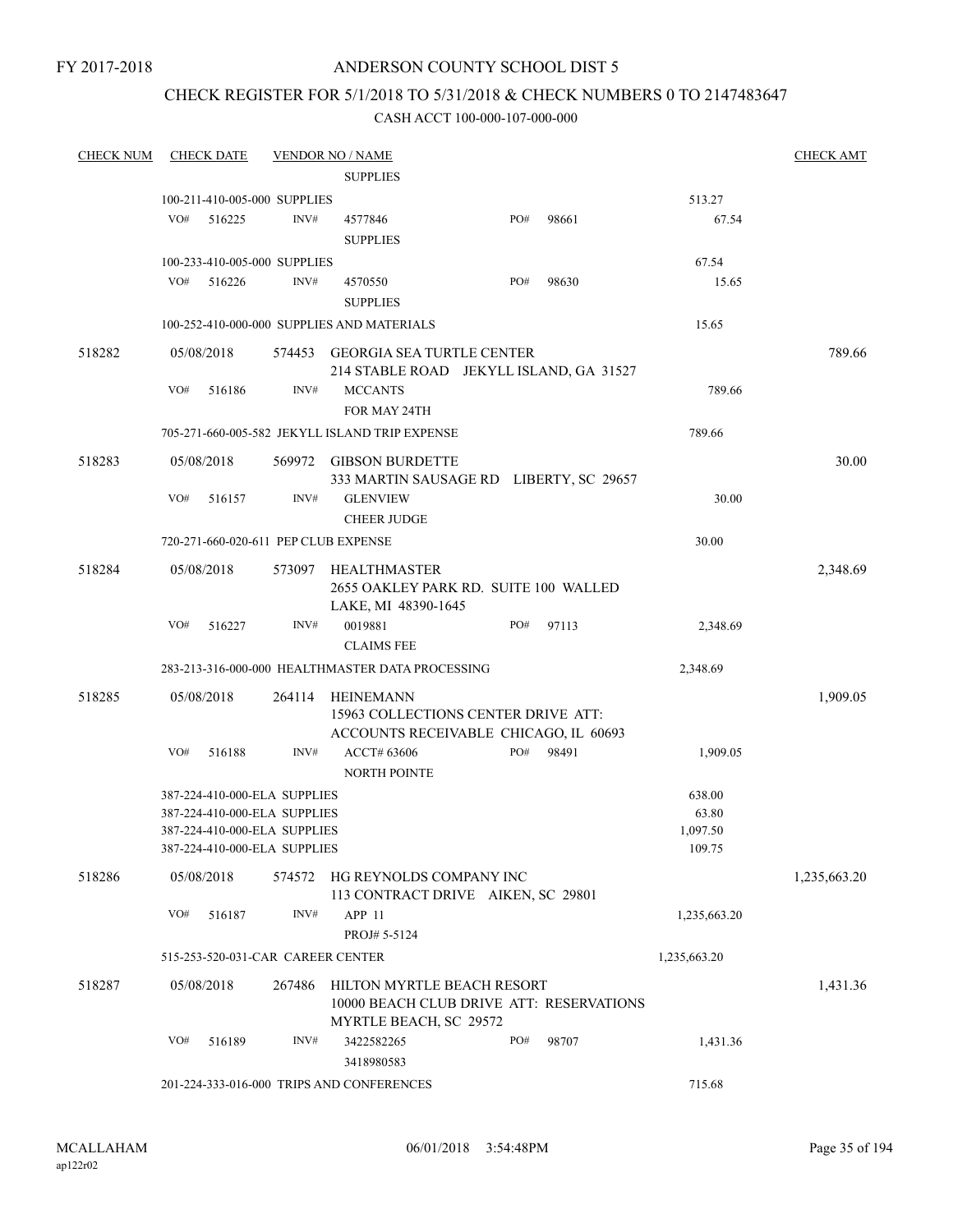## CHECK REGISTER FOR 5/1/2018 TO 5/31/2018 & CHECK NUMBERS 0 TO 2147483647

| <b>CHECK NUM</b> |     | <b>CHECK DATE</b>            |        | <b>VENDOR NO / NAME</b>                                                                                        |     |       |          | <b>CHECK AMT</b> |
|------------------|-----|------------------------------|--------|----------------------------------------------------------------------------------------------------------------|-----|-------|----------|------------------|
|                  |     |                              |        | 201-224-333-016-000 TRIPS AND CONFERENCES                                                                      |     |       | 715.68   |                  |
| 518288           |     | 05/08/2018                   | 564024 | INTERNATIONAL CTR FOR LDRSHIP IN EDUCATI<br>1587 ROUTE 146 ATT: REGISTRATION REXFORD,<br>NY 12148              |     |       |          | 595.00           |
|                  | VO# | 516190                       | INV#   | FQNDBL6B6X2<br>T. OSBORNE                                                                                      | PO# | 98601 | 595.00   |                  |
|                  |     |                              |        | 201-224-333-006-000 TRIPS AND CONFERENCES                                                                      |     |       | 595.00   |                  |
| 518289           |     | 05/08/2018                   | 304900 | KAPLAN EARLY LEARNING COMPANY<br>PO BOX 890575 ATT: ACCOUNTS RECEIVABLE<br>CHARLOTTE, NC 28289-0575            |     |       |          | 122.74           |
|                  | VO# | 516191                       | INV#   | 4748445<br><b>BUTTONS</b>                                                                                      |     |       | 122.74   |                  |
|                  |     | 924-147-410-018-000 SUPPLIES |        |                                                                                                                |     |       | 122.74   |                  |
| 518290           |     | 05/08/2018                   |        | 569972 KHANG HOANG<br>111 GOLDEN EAGLE LANE ANDERSON, SC 29621                                                 |     |       |          | 164.80           |
|                  | VO# | 516159                       | INV#   | MIDWAY ELEM<br>LUNCH REFUND                                                                                    |     |       | 164.80   |                  |
|                  |     |                              |        | 600-000-474-017-000 REVENUES COLLECTED IN ADVANCE                                                              |     |       | 164.80   |                  |
| 518291           |     | 05/08/2018                   | 310550 | KINGSTON PLANTATION RESORT<br>9800 QUEENSWAY BOULEVARD ATTN:<br>RESERVATIONS MYRTLE BEACH, SC 29572            |     |       |          | 2,103.36         |
|                  | VO# | 516192                       | INV#   | 80520635<br>82879483                                                                                           | PO# | 98706 | 2,103.36 |                  |
|                  |     |                              |        | 201-224-333-016-000 TRIPS AND CONFERENCES                                                                      |     |       | 1,051.68 |                  |
|                  |     |                              |        | 201-224-333-016-000 TRIPS AND CONFERENCES                                                                      |     |       | 1,051.68 |                  |
| 518292           |     | 05/08/2018                   | 574122 | LAKE HARTWELL COUNTRY<br>ELLEN HARRISON 101 PRINCESS CAROLINE ST<br>CLEMSON, SC 29631                          |     |       |          | 899.00           |
|                  | VO# | 516193                       | INV#   | FOR MAY 2ND<br>WHITEHALL ELEM                                                                                  |     |       | 899.00   |                  |
|                  |     |                              |        | 719-271-660-019-353 FIELD TRIPS GRADE 3 EXPENSE                                                                |     |       | 899.00   |                  |
| 518293           |     | 05/08/2018                   |        | 313476 LAKESHORE LEARNING MATERIALS<br>2695 EAST DOMINGUEZ STREET ATT: ACCOUNTS<br>RECEIVABLE CARSON, CA 90895 |     |       |          | 2,871.60         |
|                  | VO# | 516194                       | INV#   | 4353160418<br><b>SUPPLIES</b>                                                                                  | PO# | 98487 | 2,633.88 |                  |
|                  |     |                              |        | 201-112-410-011-000 SUPPLIES AND MATERIALS                                                                     |     |       | 2,633.88 |                  |
|                  | VO# | 516195                       | INV#   | 4601270418                                                                                                     |     |       | 237.72   |                  |
|                  |     |                              |        | <b>PUZZLES</b>                                                                                                 |     |       |          |                  |
|                  |     | 924-147-410-015-000 SUPPLIES |        |                                                                                                                |     |       | 237.72   |                  |
| 518294           |     | 05/08/2018                   | 573943 | LOCKE DESIGN<br>118 HAMMETT ACRES ANDERSON, SC 29621                                                           |     |       |          | 2,618.90         |
|                  | VO# | 516196                       | INV#   | 3/26B/18<br>FOOD SERVICE                                                                                       |     |       | 1,400.00 |                  |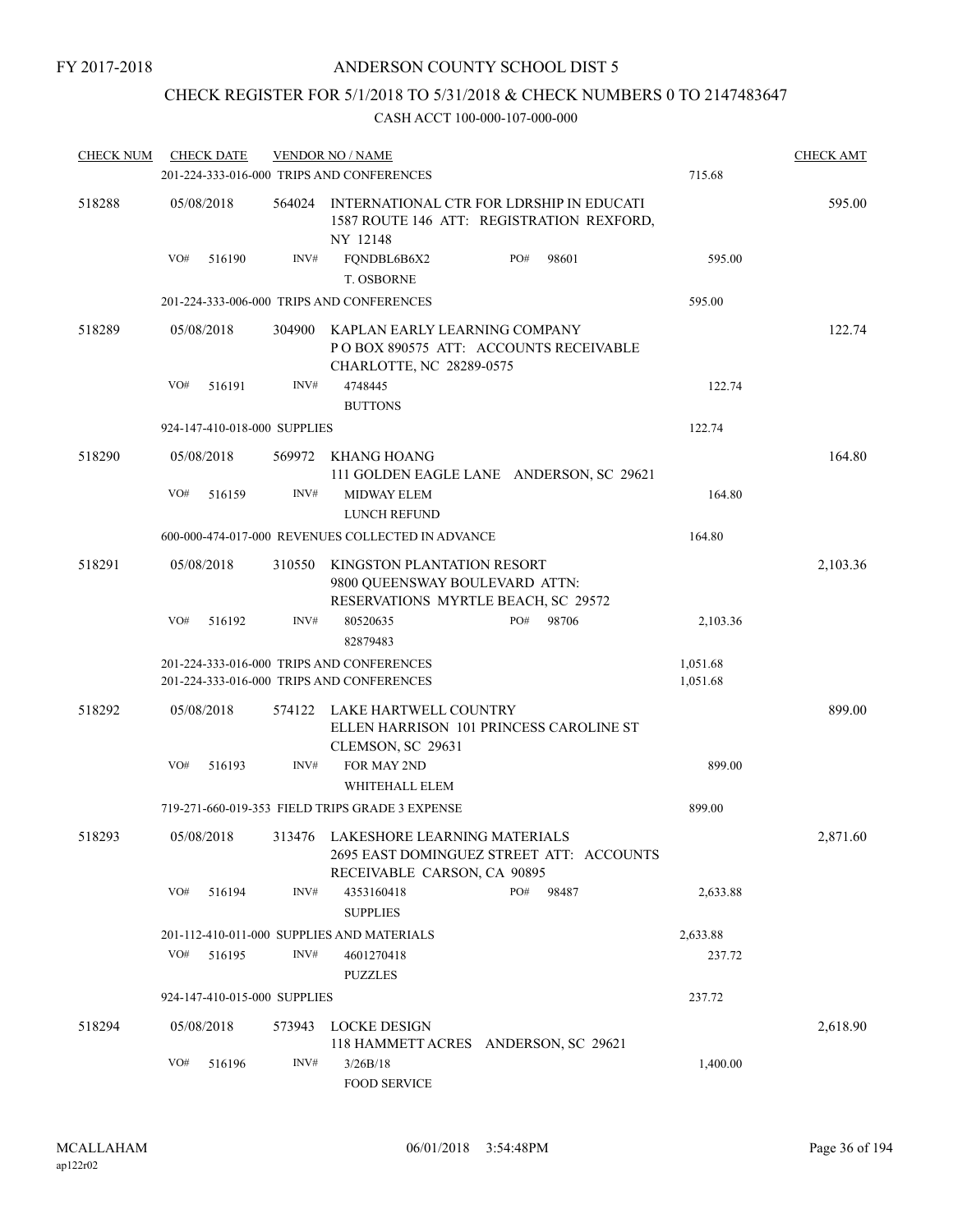# CHECK REGISTER FOR 5/1/2018 TO 5/31/2018 & CHECK NUMBERS 0 TO 2147483647

| <b>CHECK NUM</b> | <b>CHECK DATE</b> |                                        | <b>VENDOR NO / NAME</b>                                                                              |            | <b>CHECK AMT</b> |
|------------------|-------------------|----------------------------------------|------------------------------------------------------------------------------------------------------|------------|------------------|
|                  |                   | 600-256-410-000-REF SUPPLIES/ UNIFORMS |                                                                                                      | 1,400.00   |                  |
|                  | VO#<br>516197     | INV#                                   | 3/26C/18<br><b>FOOD SERVICE</b>                                                                      | 1,218.90   |                  |
|                  |                   | 600-256-410-000-REF SUPPLIES/ UNIFORMS |                                                                                                      | 1,218.90   |                  |
| 518295           | 05/08/2018        | 564723                                 | MATRIX CONSTRUCTION CO, INC<br>POBOX 1807 ATT: ACCOUNTS RECEIVABLE<br>ANDERSON, SC 29622-1807        |            | 112,177.38       |
|                  | VO#               | INV#<br>516198                         | 170013-005<br><b>WESTSIDE HS</b>                                                                     | 112,177.38 |                  |
|                  |                   |                                        | 515-253-529-003-FAC STADIUM BATHROOM RENOVATIONS                                                     | 112,177.38 |                  |
| 518296           | 05/08/2018        |                                        | 574440 MCCANTS PETTY CASH                                                                            |            | 250.00           |
|                  | VO#               | 516199<br>INV#                         | CASH<br><b>JEKYLL ISLAND</b>                                                                         | 250.00     |                  |
|                  |                   |                                        | 705-271-660-005-582 JEKYLL ISLAND TRIP EXPENSE                                                       | 250.00     |                  |
| 518297           | 05/08/2018        |                                        | 571502 MCCARTER MECHANICAL<br>685 JOHN DODD ROAD SPARTANBURG, SC 29303                               |            | 2,799.46         |
|                  | VO#               | INV#<br>516200                         | APP <sub>5</sub><br>TL HANNA HVAC                                                                    | 2,799.46   |                  |
|                  |                   |                                        | 515-253-531-002-FAC COOLING TOWER/CHILLER                                                            | 2,799.46   |                  |
| 518298           | 05/08/2018        | 358500                                 | <b>MINUTEMAN PRESS</b><br>3308 NORTH MAIN STREET ATT: ACCOUNTS<br>RECEIVABLE ANDERSON, SC 29621-4108 |            | 158.22           |
|                  | VO#               | INV#<br>516201                         | 83923<br><b>SIGNS</b>                                                                                | 158.22     |                  |
|                  |                   | 600-256-410-000-000 SUPPLIES           |                                                                                                      | 158.22     |                  |
| 518299           | 05/08/2018        | 573740                                 | MONKER JUMPERS, LLC<br>813 LIBERTY DRIVE EASLEY, SC 29640                                            |            | 639.00           |
|                  | VO#               | INV#<br>516202                         | 5789<br><b>NEVITT FOREST</b>                                                                         | 639.00     |                  |
|                  |                   |                                        | 712-271-660-012-324 POSTIVE BEHAVIOR I.S. EXPENSE                                                    | 639.00     |                  |
| 518300           | 05/08/2018        |                                        | 573801 MUSICAL INNOVATIONS<br>150-G TANNER RD AT BUTLER GREENVILLE, SC<br>29607-5917                 |            | 15.00            |
|                  | VO#               | INV#<br>516203                         | 281542<br><b>MCCANTS</b>                                                                             | 15.00      |                  |
|                  |                   |                                        | 100-113-410-005-COB CHORUS, ORCHESTRA & BAND                                                         | 15.00      |                  |
| 518301           | 05/08/2018        | 574051                                 | NEWTEK, INC                                                                                          |            | 1,995.00         |
|                  | VO#               | INV#<br>516228                         | 5131 BECKWITH BLVD SAN ANTONIO, TX 78249<br>PO#<br>98485<br>SI1113965<br>PROTEK RENEWAL              | 1,995.00   |                  |
|                  |                   | 100-271-410-003-000 SUPPLIES           |                                                                                                      | 1,995.00   |                  |
| 518302           | 05/08/2018        | 389900                                 | OFFICE DEPOT<br>POBOX 1413 CHARLOTTE, NC 28201-1413                                                  |            | 3,400.99         |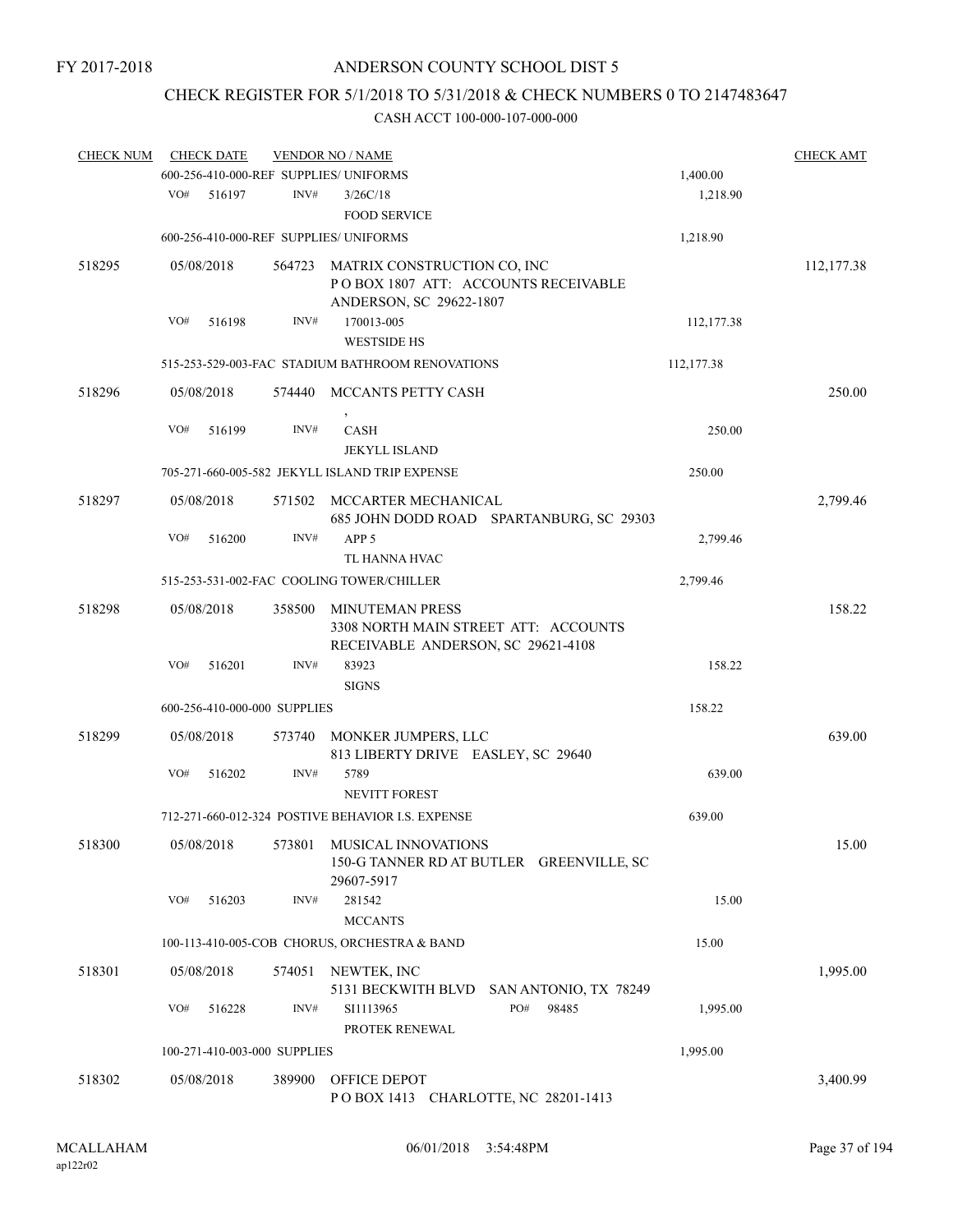# CHECK REGISTER FOR 5/1/2018 TO 5/31/2018 & CHECK NUMBERS 0 TO 2147483647

| <b>CHECK NUM</b> | <b>CHECK DATE</b> |        |                                    | <b>VENDOR NO / NAME</b>                                                                            |     |       |          | <b>CHECK AMT</b> |
|------------------|-------------------|--------|------------------------------------|----------------------------------------------------------------------------------------------------|-----|-------|----------|------------------|
|                  | VO#               | 516229 | INV#                               | 129544309001                                                                                       |     |       | 583.10   |                  |
|                  |                   |        |                                    | <b>CALCULATORS</b>                                                                                 |     |       |          |                  |
|                  |                   |        | 100-113-410-021-EXT EXTRA SUPPLIES |                                                                                                    |     |       | 583.10   |                  |
|                  | VO#               | 516230 | INV#                               | 132257055001                                                                                       |     |       | 287.17   |                  |
|                  |                   |        |                                    | 132259978001                                                                                       |     |       |          |                  |
|                  |                   |        |                                    | 723-190-660-023-911 MISCELLANEOUS- ADULT ED EXPENSE                                                |     |       | 10.68    |                  |
|                  |                   |        |                                    | 723-190-660-023-911 MISCELLANEOUS- ADULT ED EXPENSE                                                |     |       | 276.49   |                  |
|                  | VO#               | 516231 | INV#                               | 2181124561<br><b>SUPPLIES</b>                                                                      | PO# | 98581 | 50.07    |                  |
|                  |                   |        |                                    | 100-233-410-000-SMT SUPPLIES-STUDENT MGMT                                                          |     |       | 50.07    |                  |
|                  | VO#               | 516232 | INV#                               | 131180868001<br><b>SUPPLIES</b>                                                                    | PO# | 98618 | 2,480.65 |                  |
|                  |                   |        | 397-114-410-003-000 SUPPLIES       |                                                                                                    |     |       | 2,480.65 |                  |
| 518303           | 05/08/2018        |        |                                    | 574430 ORANGE SKY TRAVEL, LLC                                                                      |     |       |          | 6,903.78         |
|                  |                   |        |                                    | PO BOX 1802 SIMPSONVILLE, SC 29681                                                                 |     |       |          |                  |
|                  | VO#               | 516204 | INV#                               | 10160<br>NEW PROSPECT                                                                              |     |       | 6,903.78 |                  |
|                  |                   |        |                                    | 710-271-660-010-355 FIELD TRIPS GRADE 5 EXPENSE                                                    |     |       | 6,903.78 |                  |
|                  |                   |        |                                    |                                                                                                    |     |       |          |                  |
| 518304           | 05/08/2018        |        |                                    | 397310 PAPER DIRECT<br>POBOX 1151 ATT: ACCOUNTS RECEIVABLE<br>MINNEAPOLIS, MN 55440-1151           |     |       |          | 542.85           |
|                  | VO#               | 516205 | INV#                               | 9167255<br><b>SUPPLIES</b>                                                                         |     |       | 542.85   |                  |
|                  |                   |        |                                    | 100-113-410-020-VEN SUPPLY-ADDT'L FOR LOST VENDING                                                 |     |       | 542.85   |                  |
| 518305           | 05/08/2018        |        |                                    | 569972 QUENNA PATTERSON                                                                            |     |       |          | 38.25            |
|                  |                   |        |                                    | 102 HUNTERS LANE ANDERSON, SC 29625                                                                |     |       |          |                  |
|                  | VO#               | 516158 | INV#                               | <b>WESTSIDE</b>                                                                                    |     |       | 38.25    |                  |
|                  |                   |        |                                    | LUNCH REFUND                                                                                       |     |       |          |                  |
|                  |                   |        |                                    | 600-000-474-003-000 REVENUES COLLECTED IN ADVANCE                                                  |     |       | 38.25    |                  |
| 518306           | 05/08/2018        |        |                                    | 575074 REVELATION PERCUSSION INC.<br>108 WEST LOCKMAN STREET FORT MILL, SC<br>29715                |     |       |          | 2,081.15         |
|                  | VO#               | 516233 | INV#                               | 1800025<br><b>SYNTH CART</b>                                                                       | PO# | 98170 | 2,081.15 |                  |
|                  |                   |        | 397-114-410-003-000 SUPPLIES       |                                                                                                    |     |       | 2,081.15 |                  |
| 518307           | 05/08/2018        |        | 462710                             | SCHOLASTIC BOOK CLUBS, INC.                                                                        |     |       |          | 700.00           |
|                  | VO#               |        | INV#                               | PO BOX 7503 JEFFERSON CITY, MO 65102-7503                                                          |     |       |          |                  |
|                  |                   | 516207 |                                    | 51771343<br><b>MCLEES ELEM</b>                                                                     |     |       | 700.00   |                  |
|                  |                   |        | 397-112-410-008-000 SUPPLIES       |                                                                                                    |     |       | 700.00   |                  |
|                  |                   |        |                                    |                                                                                                    |     |       |          |                  |
| 518308           | 05/08/2018        |        | 462725                             | SCHOLASTIC BOOK CLUBS, INC<br>POBOX 3745 ATT: ACCOUNTS RECEIVABLE<br>JEFFERSON CITY, MO 65102-3720 |     |       |          | 2,389.68         |
|                  | VO#               | 516206 | INV#                               | W3824838BF                                                                                         |     |       | 2,389.68 |                  |
|                  |                   |        |                                    |                                                                                                    |     |       |          |                  |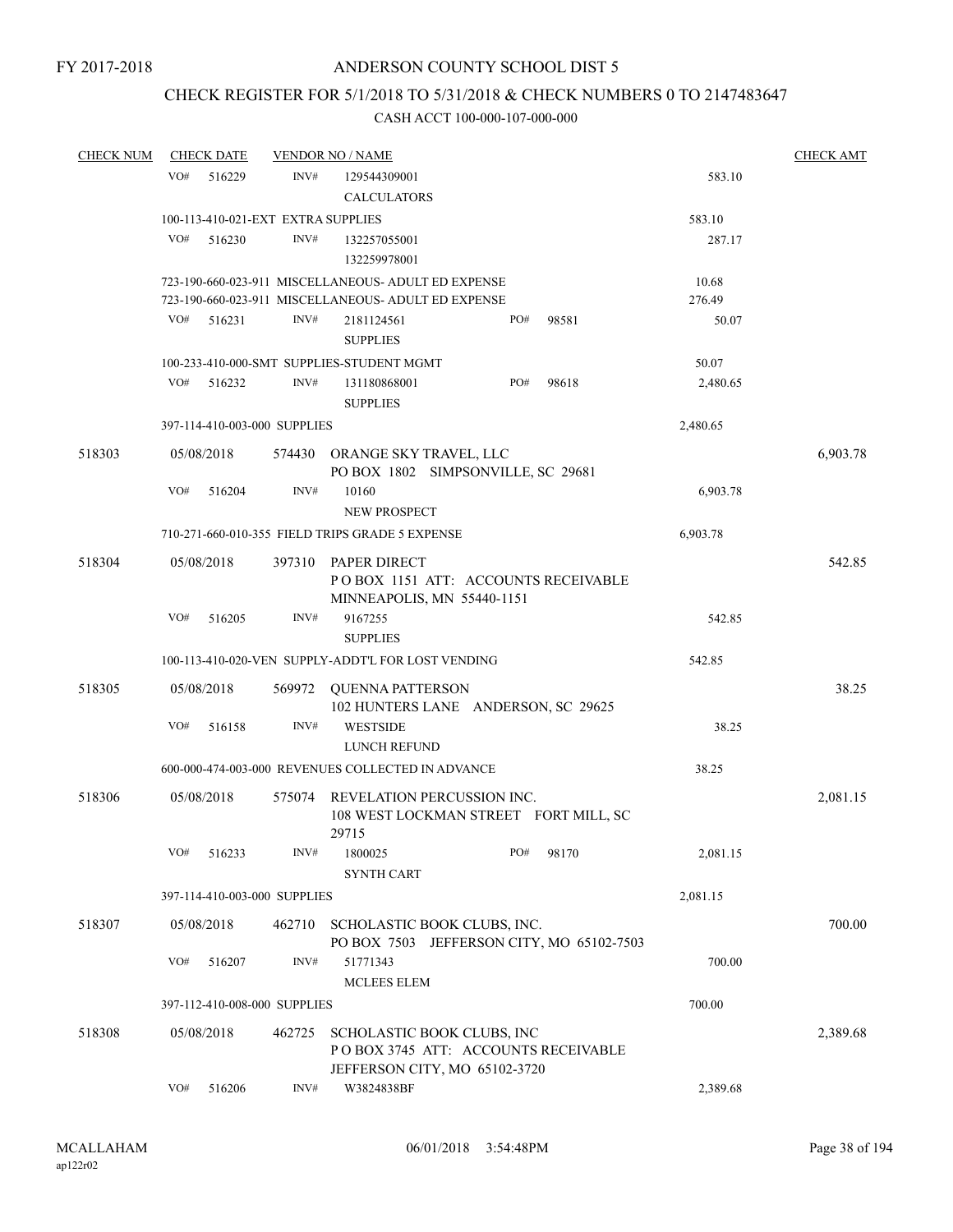# CHECK REGISTER FOR 5/1/2018 TO 5/31/2018 & CHECK NUMBERS 0 TO 2147483647

| <b>CHECK NUM</b> | <b>CHECK DATE</b> |                                        | <b>VENDOR NO / NAME</b>                                                                                     |     |       |                       | <b>CHECK AMT</b> |
|------------------|-------------------|----------------------------------------|-------------------------------------------------------------------------------------------------------------|-----|-------|-----------------------|------------------|
|                  |                   |                                        | <b>SOUTHWOOD</b>                                                                                            |     |       |                       |                  |
|                  |                   | 721-190-660-021-519 LIBRARY EXPENSE    |                                                                                                             |     |       | 2,389.68              |                  |
| 518309           | 05/08/2018        | 463000                                 | SCHOLASTIC INC/SCHOLASTIC MAGAZINES<br>POBOX 3725 ATT: ACCOUNTS RECEIVABLE<br>JEFFERSON CITY, MO 65102-3725 |     |       |                       | 31,119.28        |
|                  | VO#<br>516208     | INV#                                   | 16759036<br><b>SUPPLIES</b>                                                                                 | PO# | 98368 | 31,119.28             |                  |
|                  |                   |                                        | 201-112-410-000-000 SUPPLIES- MINI GRANT<br>201-112-410-000-000 SUPPLIES- MINI GRANT                        |     |       | 28,549.80<br>2,569.48 |                  |
| 518310           | 05/08/2018        | 570099                                 | SCHOOL SPECIALTY, INC.<br>32656 COLLECTION CENTER DR. ATT:<br>ACCOUNTS RECEIVABLE CHICAGO, IL 60693-0656    |     |       |                       | 2,510.64         |
|                  | VO#<br>516209     | INV#                                   | 208120145384<br><b>SUPPLIES</b>                                                                             |     |       | 11.29                 |                  |
|                  |                   | 924-147-410-013-000 SUPPLIES           |                                                                                                             |     |       | 11.29                 |                  |
|                  | VO#<br>516234     | INV#                                   | 208120286050<br>208120292357                                                                                | PO# | 98537 | 2,499.35              |                  |
|                  |                   | 397-112-410-010-000 SUPPLIES           |                                                                                                             |     |       | 2,171.37              |                  |
|                  |                   | 397-112-410-010-000 SUPPLIES           |                                                                                                             |     |       | 327.98                |                  |
| 518311           | 05/08/2018        | 570059                                 | <b>SHARP BUSINESS SYSTEMS</b><br>DEPT 1216 PO BOX 121216 DALLAS, TX<br>75312-1216                           |     |       |                       | 1,101.41         |
|                  | VO#<br>516210     | INV#                                   | 9001111915<br><b>COPIES</b>                                                                                 |     |       | 500.32                |                  |
|                  |                   | 201-112-490-010-000 COPIER COST        |                                                                                                             |     |       | 500.32                |                  |
|                  | VO#<br>516211     | INV#                                   | 9001126224<br><b>COPIES</b>                                                                                 |     |       | 131.30                |                  |
|                  |                   | 100-113-410-020-000 SUPPLIES           |                                                                                                             |     |       | 131.30                |                  |
|                  | VO#<br>516212     | INV#                                   | 9001133861<br>9001123093                                                                                    |     |       | 125.81                |                  |
|                  |                   | 723-190-660-023-913 COPIER EXPENSE     |                                                                                                             |     |       | 58.24                 |                  |
|                  |                   | 723-190-660-023-913 COPIER EXPENSE     |                                                                                                             |     |       | 67.57                 |                  |
|                  | VO#<br>516213     | INV#                                   | 9001104056<br><b>COPIES</b>                                                                                 |     |       | 19.26                 |                  |
|                  |                   | 100-114-410-002-000 SUPPLIES           |                                                                                                             |     |       | 19.26                 |                  |
|                  | VO#<br>516236     | INV#                                   | 9001149504<br><b>COPIES</b>                                                                                 |     |       | 324.72                |                  |
|                  |                   |                                        | 100-113-410-005-VEN SUPPLY-ADDT'L FOR LOST VENDING                                                          |     |       | 324.72                |                  |
| 518312           | 05/08/2018        | 574710                                 | <b>SOLIANT HEALTH</b><br>DEPT. CH 14430 PALATINE, IL 60055-4330                                             |     |       |                       | 4,875.00         |
|                  | VO#<br>516237     | INV#                                   | 9596314<br><b>APRIL 16-20</b>                                                                               | PO# | 97427 | 2,437.50              |                  |
|                  |                   | 100-126-312-000-000 PURCHASED SERVICES |                                                                                                             |     |       | 2,437.50              |                  |
|                  | VO#<br>516238     | INV#                                   | 9613345<br><b>APRIL 23-27</b>                                                                               | PO# | 97427 | 2,437.50              |                  |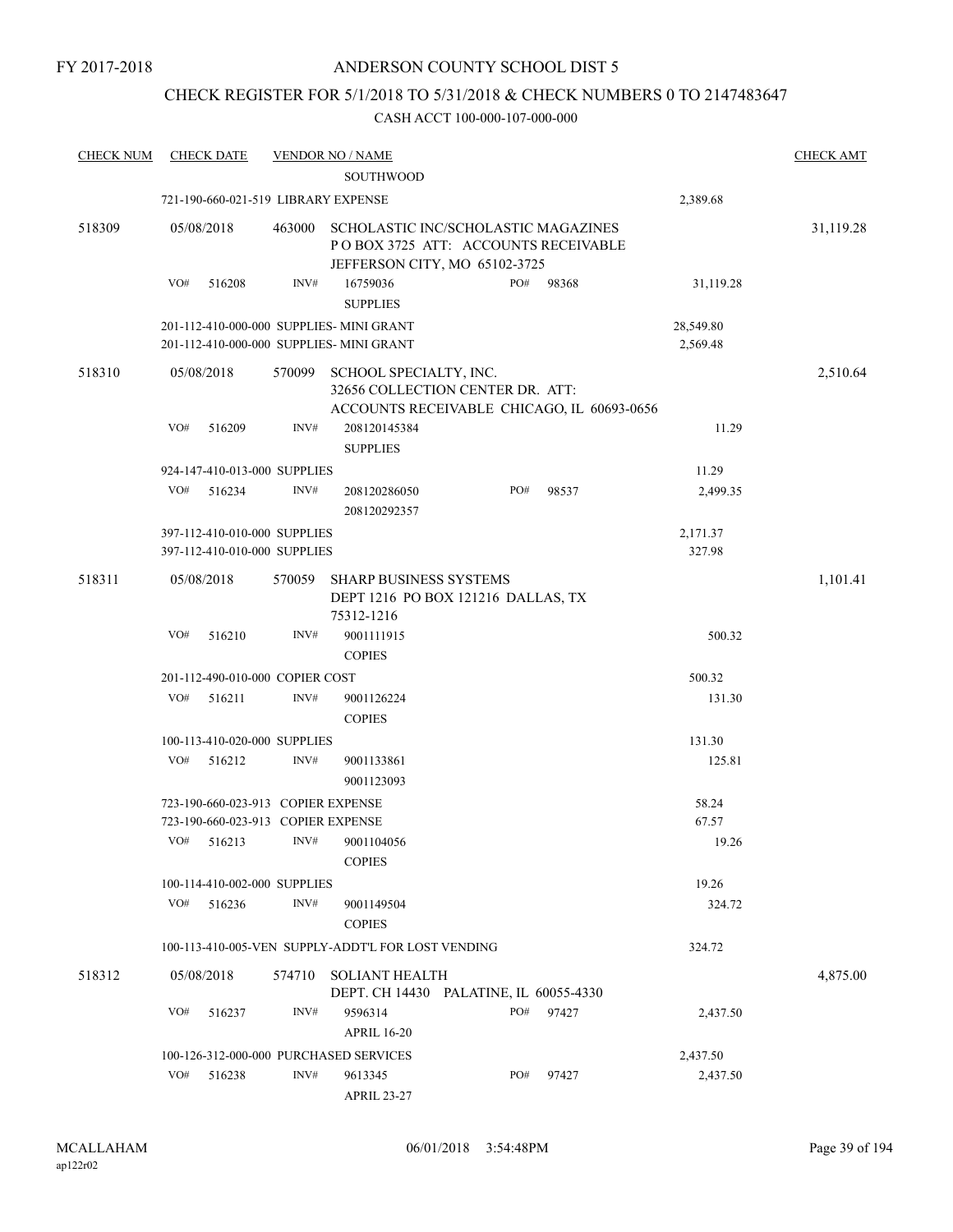# CHECK REGISTER FOR 5/1/2018 TO 5/31/2018 & CHECK NUMBERS 0 TO 2147483647

| <b>CHECK NUM</b> | <b>CHECK DATE</b>                       |        | <b>VENDOR NO / NAME</b>                                                                     |          | <b>CHECK AMT</b> |
|------------------|-----------------------------------------|--------|---------------------------------------------------------------------------------------------|----------|------------------|
|                  | 100-126-312-000-000 PURCHASED SERVICES  |        |                                                                                             | 2,437.50 |                  |
| 518313           | 05/08/2018                              | 564836 | <b>SPIRIT TELECOM</b><br>PO BOX 603030 ATT: ACCOUNTS RECEIVABLE<br>CHARLOTTE, NC 28260-3030 |          | 123.70           |
|                  | VO#<br>516235                           | INV#   | 1324096<br>PHONE SERVICE                                                                    | 123.70   |                  |
|                  | 100-266-340-000-000 TELEPHONE           |        |                                                                                             | 1.57     |                  |
|                  | 100-266-340-000-000 TELEPHONE           |        |                                                                                             | 0.74     |                  |
|                  | 100-266-340-000-000 TELEPHONE           |        |                                                                                             | 53.86    |                  |
|                  | 100-266-340-001-000 TELEPHONE           |        |                                                                                             | 6.79     |                  |
|                  | 100-266-340-002-000 TELEPHONE           |        |                                                                                             | 12.84    |                  |
|                  | 100-266-340-003-000 TELEPHONE           |        |                                                                                             | 10.22    |                  |
|                  | 100-266-340-007-000 TELEPHONE           |        |                                                                                             | 2.73     |                  |
|                  | 100-266-340-008-000 TELEPHONE           |        |                                                                                             | 4.70     |                  |
|                  | 100-266-340-009-000 TELEPHONE           |        |                                                                                             | 3.10     |                  |
|                  | 100-266-340-010-000 TELEPHONE           |        |                                                                                             | 5.97     |                  |
|                  | 100-266-340-011-000 TELEPHONE           |        |                                                                                             | 1.75     |                  |
|                  | 100-266-340-012-000 TELEPHONE           |        |                                                                                             | 1.41     |                  |
|                  | 100-266-340-014-000 TELEPHONE           |        | 2.70                                                                                        |          |                  |
|                  | 100-266-340-015-000 TELEPHONE           |        |                                                                                             | 4.37     |                  |
|                  | 100-266-340-016-000 TELEPHONE           |        |                                                                                             | 1.17     |                  |
|                  | 100-266-340-017-000 TELEPHONE           |        |                                                                                             | 4.65     |                  |
|                  | 100-266-340-018-000 TELEPHONE           |        |                                                                                             | 0.04     |                  |
|                  | 100-266-340-019-000 TELEPHONE           |        |                                                                                             | 3.65     |                  |
|                  | 100-266-340-021-000 TELEPHONE           |        |                                                                                             | 1.35     |                  |
|                  | 124-266-340-024-000 TELEPHONE           |        |                                                                                             | 0.09     |                  |
| 518314           | 05/08/2018                              | 569972 | <b>TEKELIA WHITE</b><br>105 POCALLA WAY ANDERSON, SC 29621                                  |          | 35.00            |
|                  | VO#<br>516155                           | INV#   | <b>CAROWINDS</b><br><b>REFUND</b>                                                           | 35.00    |                  |
|                  | 705-271-660-005-604 CHORUS CLUB EXPENSE |        |                                                                                             | 35.00    |                  |
| 518315           | 05/08/2018                              | 570649 | THE CHILDREN'S MUSEUM<br>300 COLLEGE STREET GREENVILLE, SC 29601                            |          | 1,072.00         |
|                  | VO#<br>516214                           | INV#   | 10561161<br><b>HOMELAND PARK</b>                                                            | 1,072.00 |                  |
|                  |                                         |        | 711-271-660-011-350 FIELD TRIPS KINDERGARTEN EXPENSE                                        | 1,072.00 |                  |
| 518316           | 05/08/2018                              | 568718 | THE READING WAREHOUSE<br>POBOX 41328 ATT: ACCOUNTS RECEIVABLE<br>NORTH CHARLESTON, SC 29423 |          | 106.69           |
|                  | VO#<br>516215                           | INV#   | 180204<br>PO#<br>98455                                                                      | 106.69   |                  |
|                  | 100-139-410-019-000 SUPPLIES            |        | WHITEHALL ELEM                                                                              | 106.69   |                  |
|                  |                                         |        |                                                                                             |          |                  |
| 518317           | 05/08/2018                              | 497150 | T L HANNA HIGH SCHOOL                                                                       |          | 60.00            |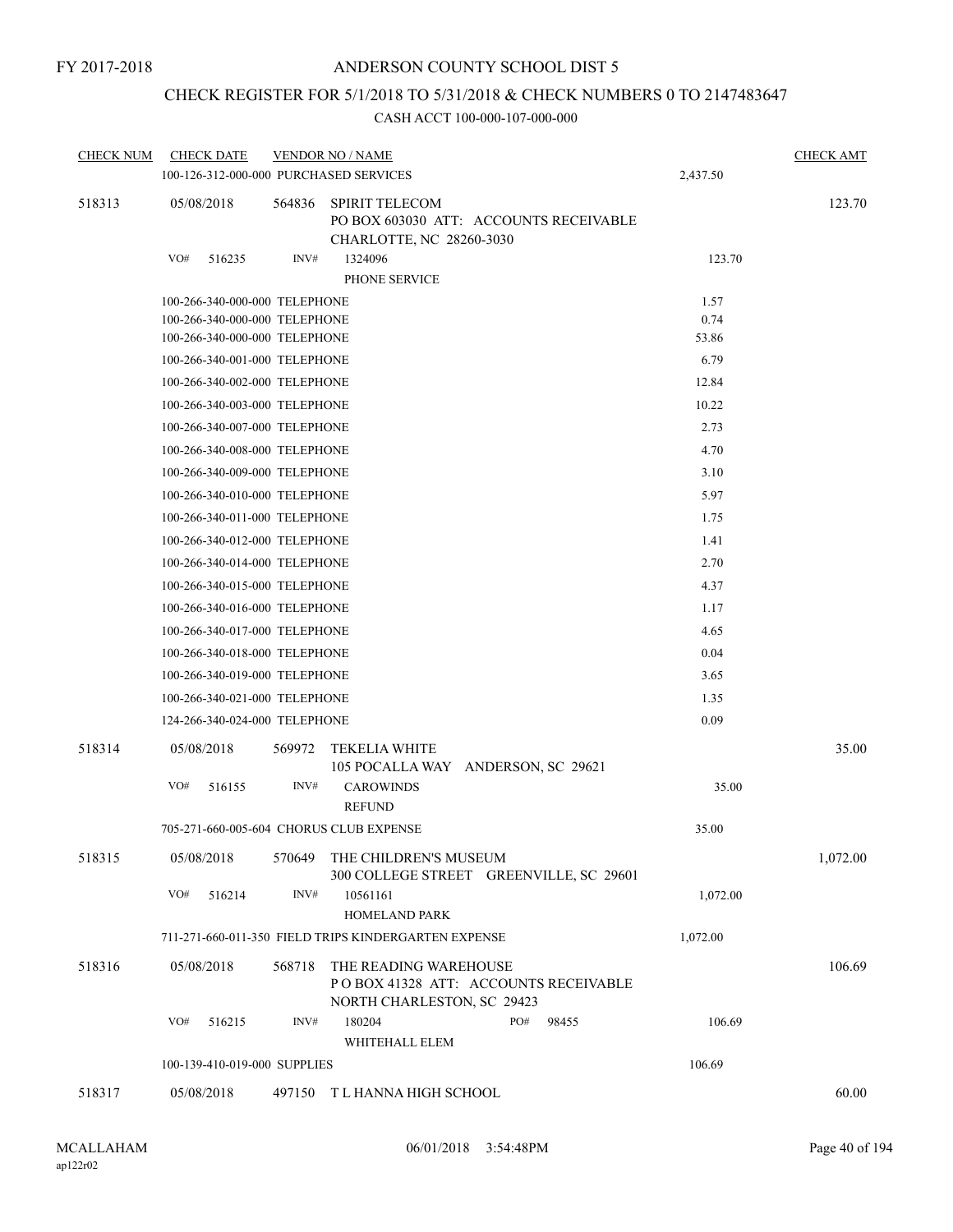# CHECK REGISTER FOR 5/1/2018 TO 5/31/2018 & CHECK NUMBERS 0 TO 2147483647

| <b>CHECK NUM</b> |     | <b>CHECK DATE</b> |                              | <b>VENDOR NO / NAME</b>                                           |          | <b>CHECK AMT</b> |
|------------------|-----|-------------------|------------------------------|-------------------------------------------------------------------|----------|------------------|
|                  |     |                   |                              | 2600 HWY 81 NORTH ANDERSON, SC 29621                              |          |                  |
|                  | VO# | 516216            | INV#                         | <b>TRACK PMT</b>                                                  | 60.00    |                  |
|                  |     |                   |                              | <b>JAMES ISLAND</b>                                               |          |                  |
|                  |     |                   |                              | 705-271-660-005-411 MISCELLANEOUS EXPENSE                         | 60.00    |                  |
| 518318           |     | 05/08/2018        | 573280                       | WORLD'S FINEST CHOCOLATE, INC                                     |          | 2,345.00         |
|                  |     |                   |                              | 8264 SOLUTIONS CENTER CHICAGO, IL                                 |          |                  |
|                  |     |                   |                              | 60677-8002                                                        |          |                  |
|                  | VO# | 516217            | INV#                         | 91116520                                                          | 2,345.00 |                  |
|                  |     |                   |                              | <b>GLENVIEW MS</b>                                                |          |                  |
|                  |     |                   |                              | 705-271-660-005-616 STRINGS/ ORCHESTRA EXPENSE                    | 1,050.00 |                  |
|                  |     |                   |                              | 720-271-660-020-616 STRINGS/ ORCHESTRA EXPENSE                    | 1,295.00 |                  |
| 518319           |     | 05/11/2018        |                              | 573978 AAA SUPPLY INC                                             |          | 180.34           |
|                  |     |                   |                              | PO BOX 17769 GREENVILLE, SC 29606                                 |          |                  |
|                  | VO# | 516294            | INV#                         | 04-467580                                                         | 180.34   |                  |
|                  |     |                   |                              | <b>SUPPLIES</b>                                                   |          |                  |
|                  |     |                   |                              | 100-254-410-007-400 HVAC/ELECTRICAL/PLUMBING                      | 180.34   |                  |
| 518320           |     | 05/11/2018        | 105500                       | ALL PHASE ELECTRIC SUPPLY                                         |          | 73.15            |
|                  |     |                   |                              | PO BOX 936240 ATLANTA, GA 31193-6240                              |          |                  |
|                  | VO# | 516293            | INV#                         | 0184-568495                                                       | 73.15    |                  |
|                  |     |                   |                              | <b>SUPPLIES</b>                                                   |          |                  |
|                  |     |                   |                              | 600-256-323-005-000 REPAIRS TO EQUIPMENT                          | 73.15    |                  |
|                  |     |                   |                              |                                                                   |          |                  |
| 518321           |     | 05/11/2018        | 564507                       | AMERICAN CANCER SOCIETY<br>154 MILESTONE WAY GREENVILLE, SC 29615 |          | 1,157.16         |
|                  | VO# | 516346            | INV#                         | <b>MCLEES ELEM</b>                                                | 1,157.16 |                  |
|                  |     |                   |                              | <b>RELAY FOR LIFE</b>                                             |          |                  |
|                  |     |                   |                              |                                                                   |          |                  |
|                  |     |                   |                              | 708-271-660-008-302 RELAY FOR LIFE EXPENSE                        | 1,157.16 |                  |
| 518322           |     | 05/11/2018        | 564507                       | AMERICAN CANCER SOCIETY                                           |          | 1,960.33         |
|                  |     |                   |                              | 154 MILESTONE WAY GREENVILLE, SC 29615                            |          |                  |
|                  | VO# | 516347            | INV#                         | <b>R. ANDERSON</b>                                                | 1,960.33 |                  |
|                  |     |                   |                              | <b>RELAY FOR LIFE</b>                                             |          |                  |
|                  |     |                   |                              | 706-271-660-006-472 RELAY FOR LIFE EXPENSE                        | 1,960.33 |                  |
| 518323           |     |                   |                              | 05/11/2018 111125 ANDERSON AWARDS                                 |          | 38.52            |
|                  |     |                   |                              | 716 WHITEHALL ROAD ATT: ACCOUNTS                                  |          |                  |
|                  |     |                   |                              | RECEIVABLE ANDERSON, SC 29625                                     |          |                  |
|                  | VO# | 516298            | INV#                         | <b>NAME BADGES</b>                                                | 38.52    |                  |
|                  |     |                   |                              | <b>FOOD SERVICE</b>                                               |          |                  |
|                  |     |                   | 600-256-410-000-000 SUPPLIES |                                                                   | 38.52    |                  |
| 518324           |     | 05/11/2018        | 566562                       | ANDERSON OUTDOOR POWER EQUIPMENT                                  |          | 103.73           |
|                  |     |                   |                              | 110 MIRACLE MILE DRIVE ATT: ACCOUNTS                              |          |                  |
|                  |     |                   |                              | RECEIVABLE ANDERSON, SC 29621                                     |          |                  |
|                  | VO# | 516291            | INV#                         | 193391                                                            | 53.07    |                  |
|                  |     |                   |                              | <b>SUPPLIES</b>                                                   |          |                  |
|                  |     |                   |                              | 100-254-410-000-001 MAINT. SUPPLIES-STRUCTURES                    | 53.07    |                  |
|                  | VO# | 516292            | INV#                         | 193674                                                            | 50.66    |                  |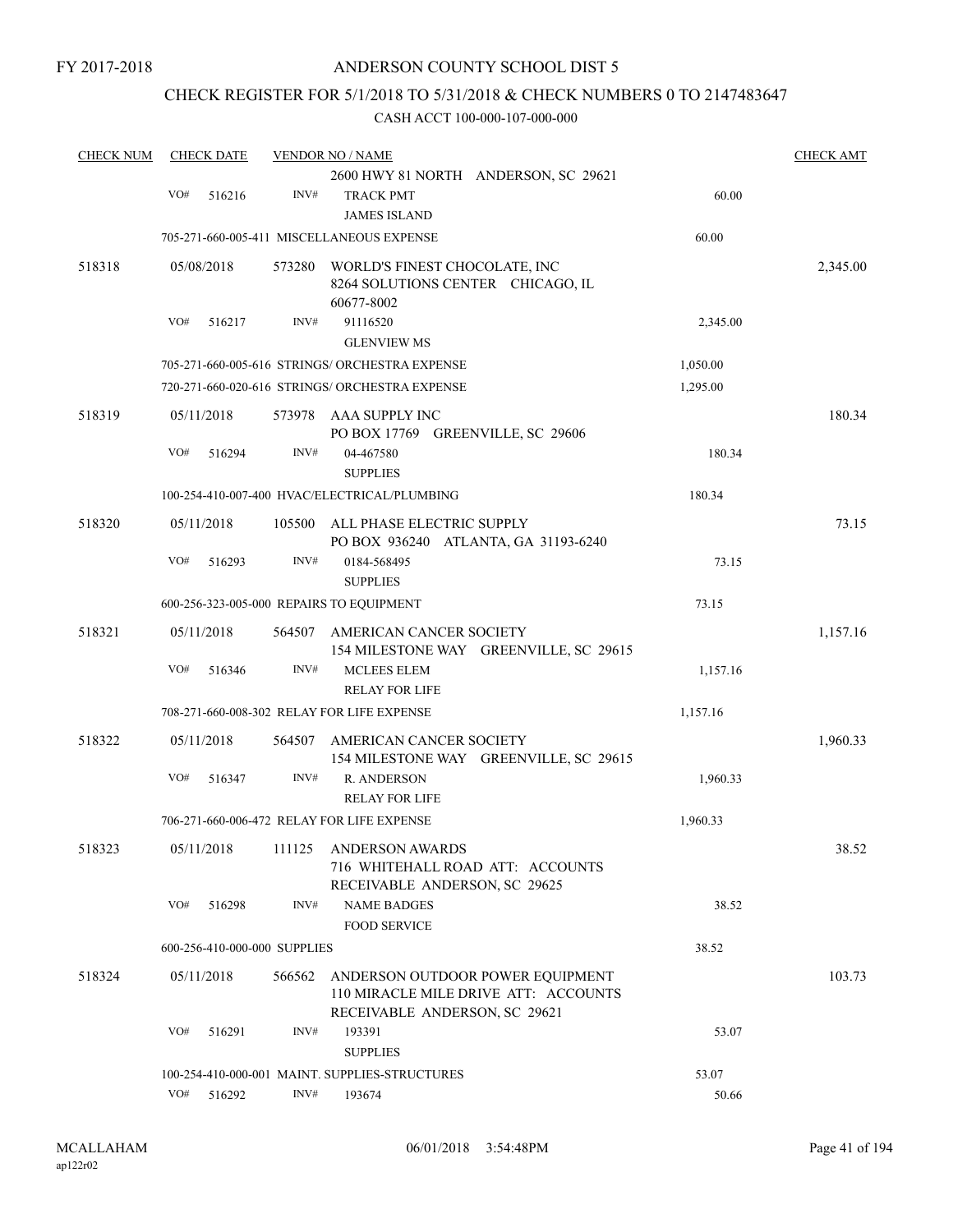# CHECK REGISTER FOR 5/1/2018 TO 5/31/2018 & CHECK NUMBERS 0 TO 2147483647

| <b>CHECK NUM</b> | <b>CHECK DATE</b>                        |        | <b>VENDOR NO / NAME</b>                            |                                          |          | <b>CHECK AMT</b> |
|------------------|------------------------------------------|--------|----------------------------------------------------|------------------------------------------|----------|------------------|
|                  |                                          |        | <b>SUPPLIES</b>                                    |                                          |          |                  |
|                  |                                          |        | 100-254-410-000-001 MAINT, SUPPLIES-STRUCTURES     |                                          | 50.66    |                  |
| 518325           | 05/11/2018                               | 563865 | ANDERSON WINNELSON CO<br>ANDERSON, SC 29622        | POBOX 1446 ATT: ACCOUNTS RECEIVABLE      |          | 1,595.80         |
|                  | VO#<br>516286                            | INV#   | 213142<br><b>SUPPLIES</b>                          |                                          | 422.13   |                  |
|                  | 100-254-410-014-BUD SUPPLIES             |        |                                                    |                                          | 422.13   |                  |
|                  | VO#<br>516287                            | INV#   | 213144<br><b>SUPPLIES</b>                          |                                          | 422.13   |                  |
|                  |                                          |        | 100-254-410-020-400 HVAC/ELECTRICAL/PLUMBING       |                                          | 422.13   |                  |
|                  | VO#<br>516288                            | INV#   | 212277<br><b>SUPPLIES</b>                          |                                          | 549.02   |                  |
|                  | 600-256-323-016-000 REPAIRS TO EQUIPMENT |        |                                                    |                                          | 549.02   |                  |
|                  | VO#<br>516289                            | INV#   | 212983<br><b>FILTERS</b>                           |                                          | 33.00    |                  |
|                  |                                          |        | 100-254-410-023-400 SUPPLIES-HVAC/ELECT/PLUMBING   |                                          | 33.00    |                  |
|                  | VO#<br>516290                            | INV#   | 212908<br><b>SUPPLIES</b>                          |                                          | 169.52   |                  |
|                  |                                          |        | 100-254-410-003-400 HVAC/ELECTRICAL/PLUMBING       |                                          | 68.65    |                  |
|                  |                                          |        | 100-254-410-013-400 HVAC/ELECTRICAL/PLUMBING       |                                          | 35.77    |                  |
|                  |                                          |        | 100-254-410-019-400 HVAC/ELECTRICAL/PLUMBING       |                                          | 65.10    |                  |
| 518326           | 05/11/2018                               | 569593 | ANMED HEALTH                                       | 800 NORTH FANT STREET ANDERSON, SC 29621 |          | 56.00            |
|                  | VO#<br>516348                            | INV#   | <b>NURSING DEV</b><br><b>CAREER CAMPUS</b>         |                                          | 56.00    |                  |
|                  | 701-271-660-001-891 BIOMED 2 EXPENSE     |        |                                                    |                                          | 56.00    |                  |
| 518327           | 05/11/2018                               | 567907 | AT&T<br>$(864 M10-0346)$<br>ATLANTA, GA 30348-5503 | PO BOX 105503 ATT: ACCOUNTS RECEIVABLE   |          | 4,327.89         |
|                  | VO#<br>516299                            | INV#   | 864 M10-0346<br>PHONE SERVICES                     |                                          | 4,327.89 |                  |
|                  | 100-266-340-000-000 TELEPHONE            |        |                                                    |                                          | 1,608.50 |                  |
|                  | 100-266-340-000-000 TELEPHONE            |        |                                                    |                                          | 118.01   |                  |
|                  | 100-266-340-001-000 TELEPHONE            |        |                                                    |                                          | 69.53    |                  |
|                  | 100-266-340-002-000 TELEPHONE            |        |                                                    |                                          | 377.55   |                  |
|                  | 100-266-340-003-000 TELEPHONE            |        |                                                    |                                          | 381.94   |                  |
|                  | 100-266-340-005-000 TELEPHONE            |        |                                                    |                                          | 96.27    |                  |
|                  | 100-266-340-006-000 TELEPHONE            |        |                                                    |                                          | 82.33    |                  |
|                  | 100-266-340-007-000 TELEPHONE            |        |                                                    |                                          | 64.84    |                  |
|                  | 100-266-340-008-000 TELEPHONE            |        |                                                    |                                          | 56.28    |                  |
|                  | 100-266-340-009-000 TELEPHONE            |        |                                                    |                                          | 78.54    |                  |
|                  | 100-266-340-010-000 TELEPHONE            |        |                                                    |                                          | 69.31    |                  |
|                  | 100-266-340-011-000 TELEPHONE            |        |                                                    |                                          | 298.37   |                  |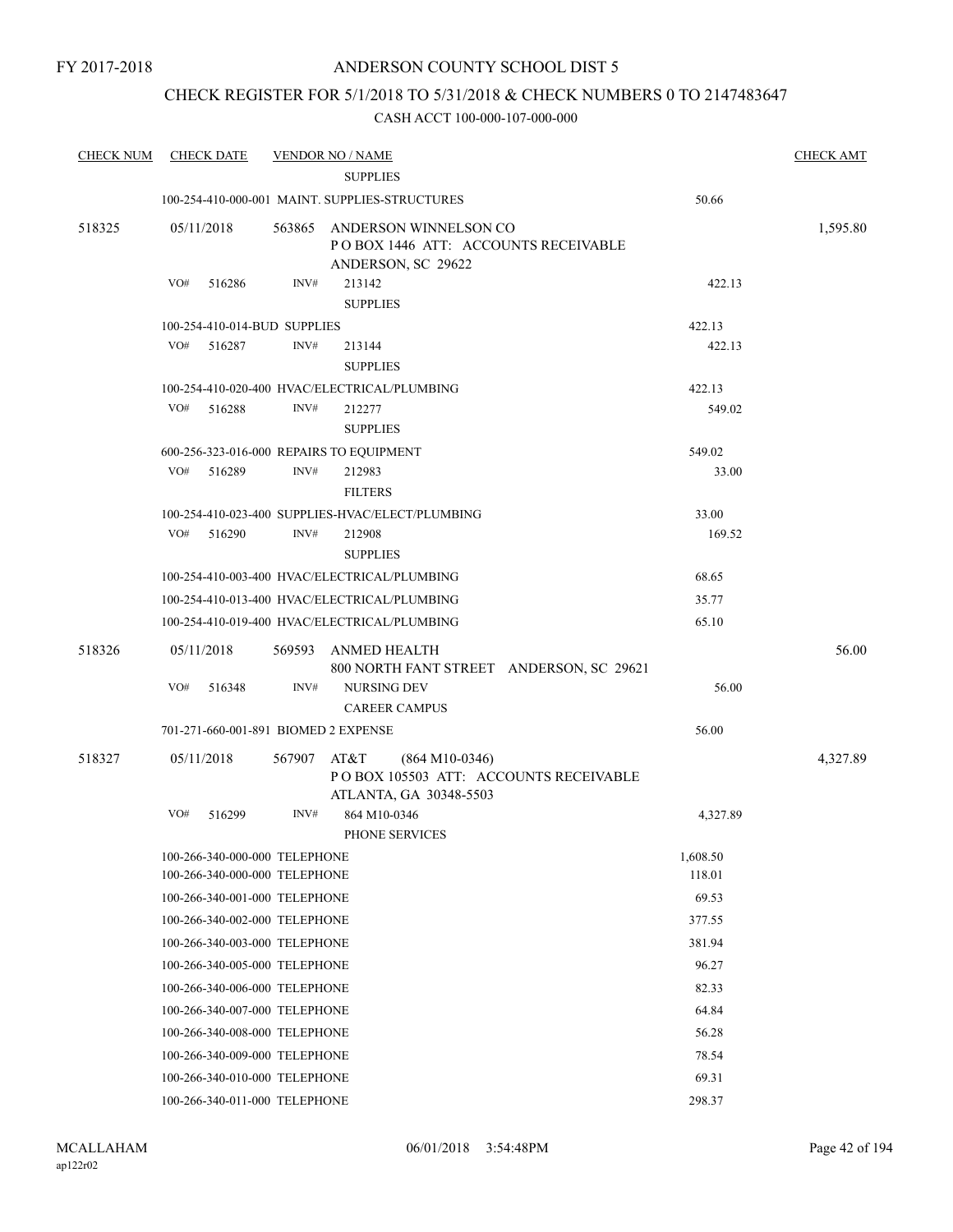# CHECK REGISTER FOR 5/1/2018 TO 5/31/2018 & CHECK NUMBERS 0 TO 2147483647

| <b>CHECK NUM</b> |     | <b>CHECK DATE</b>             |        | <b>VENDOR NO / NAME</b>                                                            |                  |       |                  | <b>CHECK AMT</b> |
|------------------|-----|-------------------------------|--------|------------------------------------------------------------------------------------|------------------|-------|------------------|------------------|
|                  |     | 100-266-340-012-000 TELEPHONE |        |                                                                                    |                  |       | 96.24            |                  |
|                  |     | 100-266-340-013-000 TELEPHONE |        |                                                                                    |                  |       | 82.33            |                  |
|                  |     | 100-266-340-014-000 TELEPHONE |        |                                                                                    |                  |       | 83.11            |                  |
|                  |     | 100-266-340-015-000 TELEPHONE |        |                                                                                    |                  |       | 69.96            |                  |
|                  |     | 100-266-340-016-000 TELEPHONE |        |                                                                                    |                  |       | 90.84            |                  |
|                  |     | 100-266-340-017-000 TELEPHONE |        |                                                                                    |                  |       | 95.36            |                  |
|                  |     | 100-266-340-018-000 TELEPHONE |        |                                                                                    |                  |       | 82.33            |                  |
|                  |     | 100-266-340-019-000 TELEPHONE |        |                                                                                    |                  |       | 65.40            |                  |
|                  |     | 100-266-340-020-000 TELEPHONE |        |                                                                                    |                  |       | 69.31            |                  |
|                  |     | 100-266-340-021-000 TELEPHONE |        |                                                                                    |                  |       | 83.11            |                  |
|                  |     | 100-266-340-023-000 TELEPHONE |        |                                                                                    |                  |       | 43.64            |                  |
|                  |     | 124-266-340-024-000 TELEPHONE |        |                                                                                    |                  |       | 56.28            |                  |
|                  |     | 600-256-340-000-000 TELEPHONE |        |                                                                                    |                  |       | 108.51           |                  |
| 518328           |     | 05/11/2018                    | 570003 | AT&T<br>PO BOX 9011 ATT: ACCOUNTS RECEIVABLE<br>CAROL STREAM, IL 60197             | $(803 M24-8701)$ |       |                  | 2,144.16         |
|                  | VO# | 516300                        | INV#   | 11266573                                                                           |                  |       | 2,144.16         |                  |
|                  |     |                               |        | <b>SERVICE</b>                                                                     |                  |       |                  |                  |
|                  |     | 100-266-340-000-000 TELEPHONE |        |                                                                                    |                  |       | 536.04           |                  |
|                  |     | 100-266-340-015-000 TELEPHONE |        |                                                                                    |                  |       | 536.04           |                  |
|                  |     | 100-266-340-018-000 TELEPHONE |        |                                                                                    |                  |       | 536.04           |                  |
|                  |     | 100-266-340-023-000 TELEPHONE |        |                                                                                    |                  |       | 536.04           |                  |
| 518329           |     | 05/11/2018                    | 126675 | <b>ATTAWAY INC</b><br>POBOX 302 ATT: ACCOUNTS RECEIVABLE<br>ANDERSON, SC 29622     |                  |       |                  | 1,110.34         |
|                  | VO# | 516301                        | INV#   | 214540                                                                             | PO#              | 98390 | 80.25            |                  |
|                  |     |                               |        | <b>RATLIFF</b>                                                                     |                  |       |                  |                  |
|                  |     |                               |        | 100-266-312-000-000 PURCHASED SERVICES                                             |                  | 80.25 |                  |                  |
|                  | VO# | 516349                        | INV#   | 214506                                                                             |                  |       | 128.40           |                  |
|                  |     |                               |        | <b>NORTH POINTE</b>                                                                |                  |       |                  |                  |
|                  |     |                               |        | 713-271-660-013-256 FUNDRAISERS EXPENSE                                            |                  |       | 128.40           |                  |
|                  | VO# | 516350                        | INV#   | PO 98242<br><b>WHSE SUPPLIES</b>                                                   | PO#              | 98242 | 901.69           |                  |
|                  |     |                               |        | 100-000-170-000-000 WAREHOUSE INVENTORY                                            |                  |       | 83.46            |                  |
|                  |     |                               |        | 100-000-170-000-000 WAREHOUSE INVENTORY                                            |                  |       | 169.06           |                  |
|                  |     |                               |        | 100-000-170-000-000 WAREHOUSE INVENTORY<br>100-000-170-000-000 WAREHOUSE INVENTORY |                  |       | 235.08<br>208.65 |                  |
|                  |     |                               |        | 100-000-170-000-000 WAREHOUSE INVENTORY                                            |                  |       | 205.44           |                  |
| 518330           |     | 05/11/2018                    | 569220 | <b>AUTECH</b><br>PO BOX 248 ATT: ACCOUNTS RECEIVABLE                               |                  |       |                  | 542.89           |
|                  |     |                               |        | WILLIAMSTON, SC 29697                                                              |                  |       |                  |                  |
|                  | VO# | 516285                        | INV#   | 6574                                                                               |                  |       | 542.89           |                  |
|                  |     |                               |        | <b>TL HANNA</b>                                                                    |                  |       |                  |                  |
|                  |     |                               |        | 100-254-323-002-BUD CONTRACTED SERVICES                                            |                  |       | 542.89           |                  |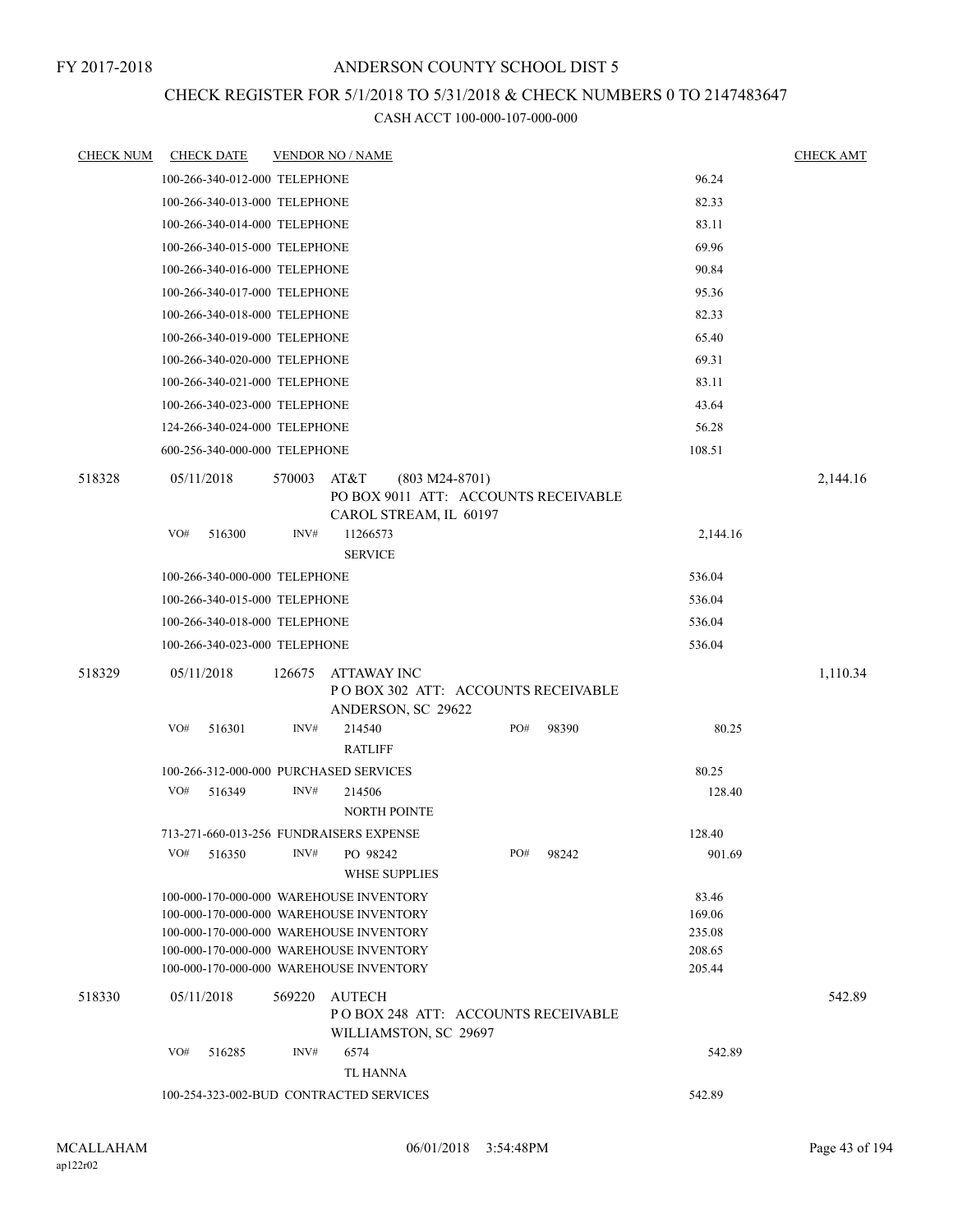FY 2017-2018

# ANDERSON COUNTY SCHOOL DIST 5

# CHECK REGISTER FOR 5/1/2018 TO 5/31/2018 & CHECK NUMBERS 0 TO 2147483647

| <b>CHECK NUM</b> | <b>CHECK DATE</b>            |        | <b>VENDOR NO / NAME</b>                                                                                     |          | <b>CHECK AMT</b> |
|------------------|------------------------------|--------|-------------------------------------------------------------------------------------------------------------|----------|------------------|
| 518331           | 05/11/2018                   | 568973 | BACKFLOW APPARATUS & VALVE<br>20435 SOUTH SUSANA ROAD ATT: ACCOUNTS<br>RECEIVABLE LONG BEACH, CA 90810-1136 |          | 71.50            |
|                  | VO#<br>516283                | INV#   | 851990<br><b>REBUILD KIT</b>                                                                                | 71.50    |                  |
|                  |                              |        | 100-254-410-002-400 HVAC/ELECTRICAL/PLUMBING                                                                | 71.50    |                  |
| 518332           | 05/11/2018                   | 130300 | BAKER DISTRIBUTING COMPANY<br>PO BOX 409635 ATT: ACCOUNTS RECEIVABLE<br>ATLANTA, GA 30384-9635              |          | 157.61           |
|                  | VO#<br>516284                | INV#   | V242383<br><b>SUPPLIES</b>                                                                                  | 157.61   |                  |
|                  |                              |        | 600-256-323-012-000 REPAIRS TO EQUIPMENT                                                                    | 157.61   |                  |
| 518333           | 05/11/2018                   | 575063 | BAYADA HOME HEALTH CARE, INC.<br>PO BOX 536446 PITTSBURGH, PA 15253-5906                                    |          | 1,400.00         |
|                  | VO#<br>516302                | INV#   | PO#<br>13436339<br>98130<br><b>APRIL 16-20</b>                                                              | 1,400.00 |                  |
|                  |                              |        | 283-126-312-000-000 CONTRACTED SERVICES                                                                     | 1,400.00 |                  |
| 518334           | 05/11/2018                   | 563453 | <b>B&amp;H PHOTO-VIDEO</b><br>P.O. BOX 28072 REMITTANCE PROCESSING<br>CENTER NEW YORK, NY 10087-8072        |          | 398.46           |
|                  | VO#<br>516351                | INV#   | PO#<br>141482397<br>98605<br>NEW PROSPECT                                                                   | 398.46   |                  |
|                  |                              |        | 201-112-445-010-000 TECHNOLOGY SUPPLIES                                                                     | 398.46   |                  |
| 518335           | 05/11/2018                   | 575307 | BLUE SODA PROMO<br>595 N LAKEVIEW PKWY VERNON HILLS, IL<br>60061                                            |          | 612.76           |
|                  | VO#<br>516515                | INV#   | 24080<br><b>NORTH POINTE</b>                                                                                | 612.76   |                  |
|                  |                              |        | 713-271-660-013-256 FUNDRAISERS EXPENSE                                                                     | 612.76   |                  |
| 518336           | 05/11/2018                   | 575270 | BOWMAN, CHUCK^^<br>530 WELLESLEY PLACE EASLEY, SC 29642                                                     |          | 68.30            |
|                  | VO#<br>516322                | INV#   | MAY 1 WHS<br><b>OFFICIAL</b>                                                                                | 68.30    |                  |
|                  |                              |        | 100-271-312-003-000 ADDITIONAL SECURITY                                                                     | 68.30    |                  |
| 518337           | 05/11/2018                   | 564662 | <b>BRADY'S SCREEN PRINTING</b><br>106 CONCORD ROAD ATT: ACCOUNTS<br>RECEIVABLE ANDERSON, SC 29621           |          | 428.27           |
|                  | VO#<br>516357                | INV#   | 33173<br><b>ROBERT ANDERSON</b>                                                                             | 428.27   |                  |
|                  | 100-113-410-006-000 SUPPLIES |        |                                                                                                             | 428.27   |                  |
| 518338           | 05/11/2018                   | 573779 | BRICKS 4 KIDZ<br>MICHELLE PADDENBURG PO BOX 454 MAULDIN,<br>SC 29662                                        |          | 675.00           |
|                  | VO#<br>516372                | INV#   | <b>CENTERVILLE</b>                                                                                          | 675.00   |                  |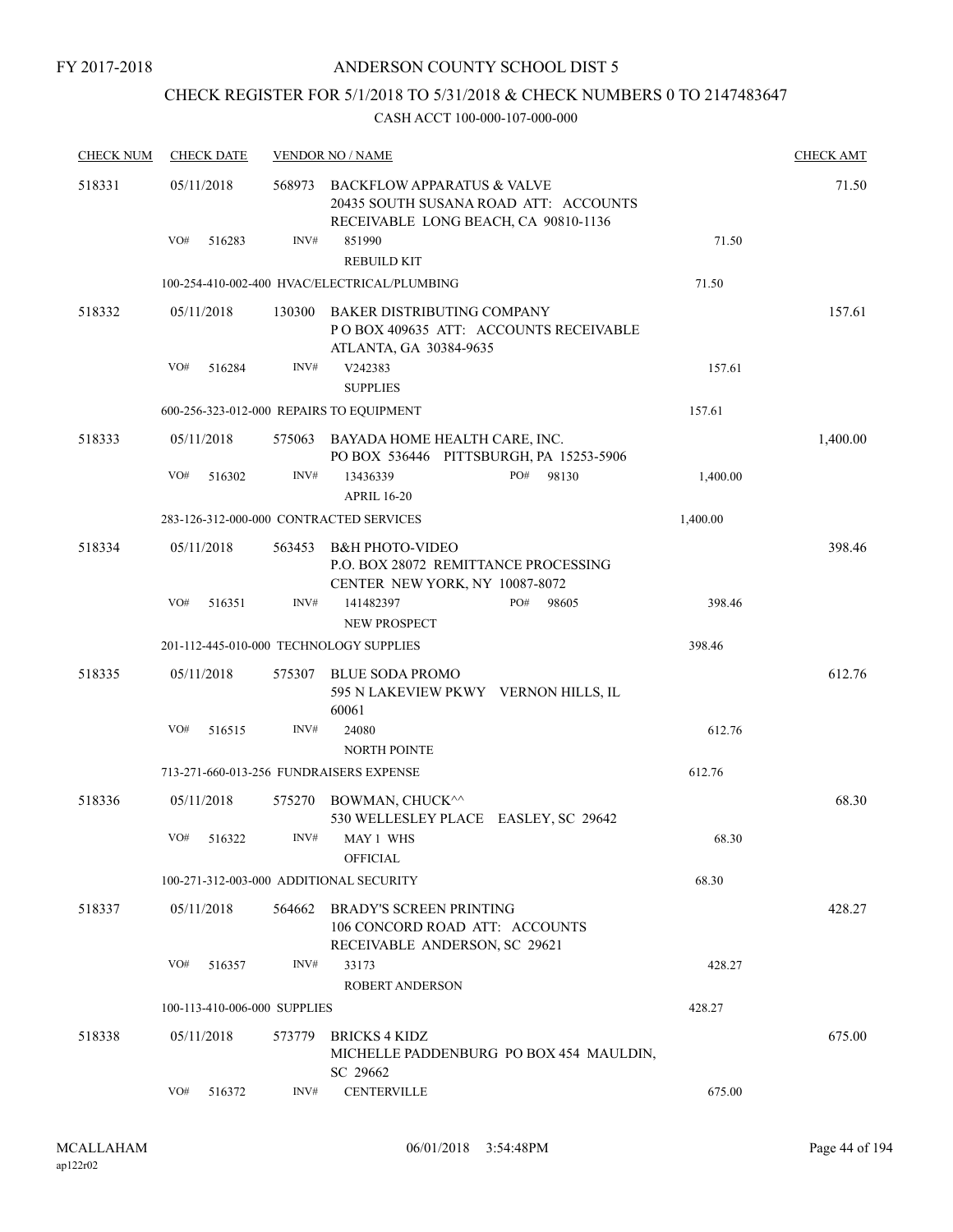# CHECK REGISTER FOR 5/1/2018 TO 5/31/2018 & CHECK NUMBERS 0 TO 2147483647

| <b>CHECK NUM</b> | <b>CHECK DATE</b>                         |        | <b>VENDOR NO / NAME</b>                                                                            |          | <b>CHECK AMT</b> |
|------------------|-------------------------------------------|--------|----------------------------------------------------------------------------------------------------|----------|------------------|
|                  |                                           |        | <b>FIELD TRIP</b>                                                                                  |          |                  |
|                  |                                           |        | 707-190-660-007-350 FIELD TRIPS KINDERGARTEN EXPENSE                                               | 675.00   |                  |
| 518339           | 05/11/2018                                |        | 152495 CAMCOR, INC<br>POBOX 1899 ATT: ACCOUNTS RECEIVABLE                                          |          | 1,279.72         |
|                  |                                           |        | BURLINGTON, NC 27216-1899                                                                          |          |                  |
|                  | VO#<br>516303                             | INV#   | PO#<br>98640<br>2445613<br><b>TECH</b>                                                             | 1,279.72 |                  |
|                  | 100-266-314-000-000 REPAIRS TO EQUIPMENT  |        |                                                                                                    | 1,279.72 |                  |
| 518340           | 05/11/2018                                | 155900 | CAROLINA BIOLOGICAL SUPPLY<br>POBOX 60232 ATT: ACCOUNTS RECEIVABLE<br>CHARLOTTE, NC 28260-0232     |          | 274.33           |
|                  | VO#<br>516362                             | INV#   | PO 98506<br>PO#<br>98506<br><b>SUPPLIES</b>                                                        | 274.33   |                  |
|                  | 326-112-410-000-000 SCIENCE KITS SUPPLIES |        |                                                                                                    | 91.44    |                  |
|                  | 326-112-410-000-000 SCIENCE KITS SUPPLIES |        |                                                                                                    | 107.88   |                  |
|                  | 326-112-410-000-000 SCIENCE KITS SUPPLIES |        |                                                                                                    | 75.01    |                  |
| 518341           | 05/11/2018                                | 574109 | CAROLINA FLORIST SUPPLY LLC<br>1131 PLANTATION ROAD ANDERSON, SC 29621                             |          | 170.28           |
|                  | VO#<br>516359                             | INV#   | 2018043022<br><b>CAREER CAMPUS</b>                                                                 | 170.28   |                  |
|                  | 100-115-410-001-000 SUPPLIES              |        |                                                                                                    | 170.28   |                  |
| 518342           | 05/11/2018                                |        | 573302 CAROWINDS 2018 FESTIVAL OF MUSIC<br>PO BOX 410289 CHARLOTTE, NC 28273-0289                  |          | 2,375.00         |
|                  | VO#<br>516365                             | INV#   | <b>FEES</b><br><b>GLENVIEW MS</b>                                                                  | 2,375.00 |                  |
|                  |                                           |        |                                                                                                    |          |                  |
|                  | 720-271-660-020-601 BAND CLUB EXPENSE     |        |                                                                                                    | 2,375.00 |                  |
| 518343           | 05/11/2018                                | 567691 | CARSON'S NUT-BOLT & TOOL CO, INC<br>P.O. BOX 3629 ATT: ACCOUNTS RECEIVABLE<br>GREENVILLE, SC 29608 |          | 16.05            |
|                  | VO#<br>516282                             | INV#   | 3743093<br><b>SUPPLIES</b>                                                                         | 16.05    |                  |
|                  |                                           |        | 100-254-410-000-001 MAINT. SUPPLIES-STRUCTURES                                                     | 16.05    |                  |
| 518344           | 05/11/2018                                |        | 574628 CENTERVILLE PETTY CASH                                                                      |          | 98.62            |
|                  | VO#<br>516370                             | INV#   | PETTY CASH<br><b>REPLINISH</b>                                                                     | 98.62    |                  |
|                  | 707-190-660-007-375 FACULTY EXPENSE       |        |                                                                                                    | 98.62    |                  |
|                  |                                           |        |                                                                                                    |          |                  |
| 518345           | 05/11/2018                                | 566288 | CES CITY ELECTRIC ACCTS<br>P.O. BOX 71465 ATT: ACCOUNTS RECEIVABLE<br>NORTH CHARLESTON, SC 29415   |          | 226.51           |
|                  | VO#<br>516279                             | INV#   | 137017<br><b>GLENVIEW</b>                                                                          | 96.30    |                  |
|                  |                                           |        | 100-254-410-020-400 HVAC/ELECTRICAL/PLUMBING                                                       | 96.30    |                  |
|                  | VO#<br>516280                             | INV#   | 137157                                                                                             | 66.01    |                  |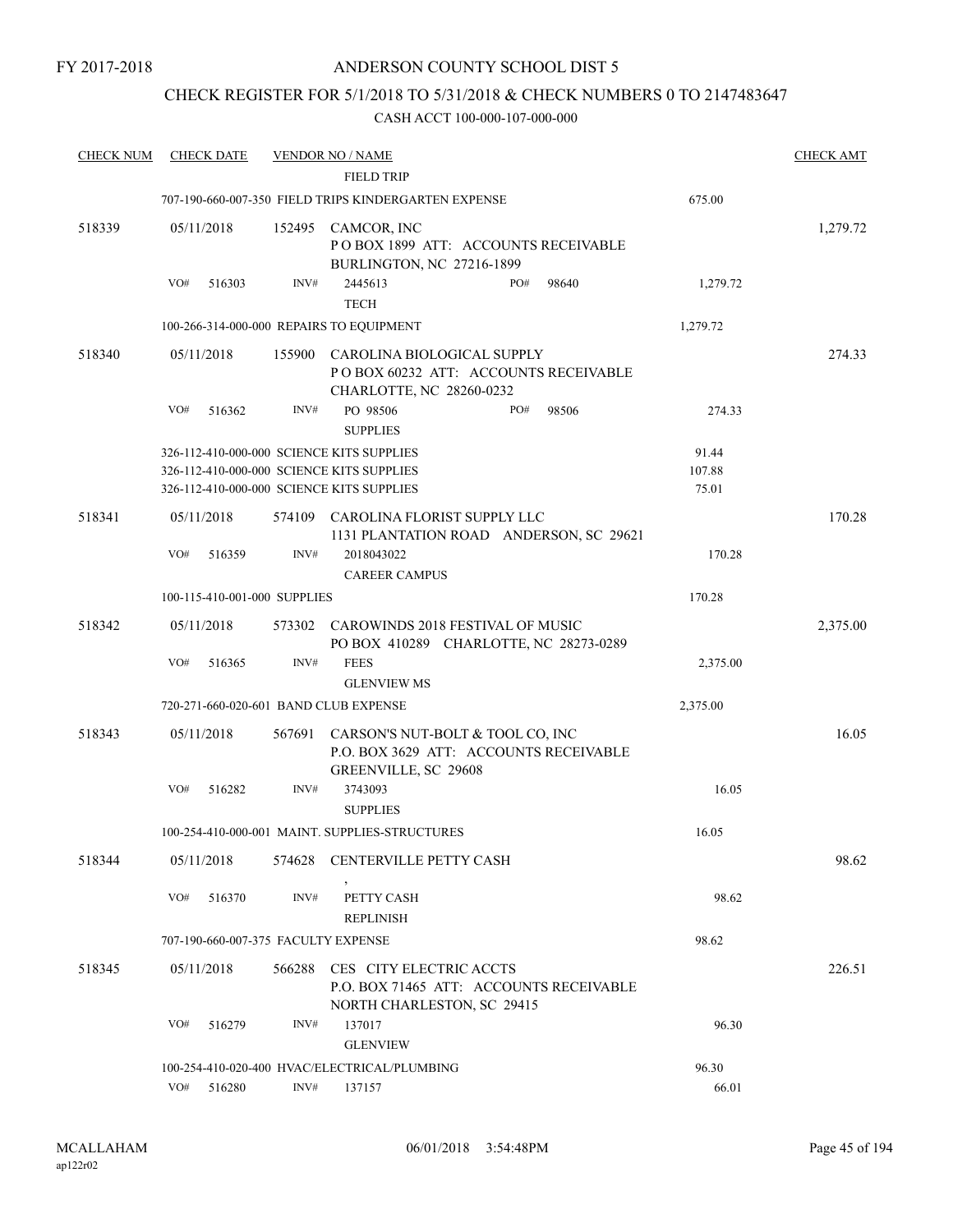# CHECK REGISTER FOR 5/1/2018 TO 5/31/2018 & CHECK NUMBERS 0 TO 2147483647

| <b>CHECK NUM</b> | <b>CHECK DATE</b>                      |        | <b>VENDOR NO / NAME</b>                                              |     |       |          | <b>CHECK AMT</b> |
|------------------|----------------------------------------|--------|----------------------------------------------------------------------|-----|-------|----------|------------------|
|                  |                                        |        | <b>SUPPLIES</b>                                                      |     |       |          |                  |
|                  |                                        |        | 100-254-410-010-400 HVAC/ELECTRICAL/PLUMBING                         |     |       | 66.01    |                  |
|                  | VO#<br>516281                          | INV#   | 136929                                                               |     |       | 64.20    |                  |
|                  |                                        |        | <b>SUPPLIES</b>                                                      |     |       |          |                  |
|                  |                                        |        | 100-254-410-020-400 HVAC/ELECTRICAL/PLUMBING                         |     |       | 64.20    |                  |
| 518346           | 05/11/2018                             | 568558 | CHARTER COMMUNICATIONS                                               |     |       |          | 233.96           |
|                  |                                        |        | POBOX 742614 ATT: ACCOUNTS RECEIVABLE                                |     |       |          |                  |
|                  | VO#<br>516304                          | INV#   | CINCINNATI, OH 45274-2614<br>0663728042618                           |     |       | 138.98   |                  |
|                  |                                        |        | <b>SERVICE</b>                                                       |     |       |          |                  |
|                  | 100-266-340-000-000 TELEPHONE          |        |                                                                      |     |       | 138.98   |                  |
|                  | VO#<br>516305                          | INV#   | 0672778042618                                                        |     |       | 94.98    |                  |
|                  |                                        |        | <b>SERVICE</b>                                                       |     |       |          |                  |
|                  | 100-266-340-000-000 TELEPHONE          |        |                                                                      |     |       | 94.98    |                  |
| 518347           | 05/11/2018                             | 170630 | CINTAS CORPORATION #216                                              |     |       |          | 1,659.36         |
|                  |                                        |        | PO BOX 630803 ATT: ACCOUNTS RECEIVABLE                               |     |       |          |                  |
|                  |                                        |        | CINCINNATI, OH 45263-0803                                            |     |       |          |                  |
|                  | VO#<br>516366                          | INV#   | <b>ACCT 01697</b>                                                    | PO# | 97232 | 1,659.36 |                  |
|                  |                                        |        | <b>MOP SERVICE</b>                                                   |     |       |          |                  |
|                  | 100-254-323-001-110 CUSTODIAL SERVICES |        |                                                                      |     |       | 90.16    |                  |
|                  | 100-254-323-002-110 CUSTODIAL SERVICES |        |                                                                      |     |       | 132.40   |                  |
|                  | 100-254-323-003-110 CUSTODIAL SERVICES |        |                                                                      |     |       | 134.14   |                  |
|                  | 100-254-323-005-110 CUSTODIAL SERVICES |        |                                                                      |     |       | 98.04    |                  |
|                  | 100-254-323-006-110 CUSTODIAL SERVICES |        |                                                                      |     |       | 150.10   |                  |
|                  | 100-254-323-007-110 CUSTODIAL SERVICES |        |                                                                      |     |       | 42.24    |                  |
|                  | 100-254-323-008-110 CUSTODIAL SERVICES |        |                                                                      |     |       | 98.56    |                  |
|                  | 100-254-323-009-110 CUSTODIAL SERVICES |        |                                                                      |     |       | 73.16    |                  |
|                  | 100-254-323-010-110 CUSTODIAL SERVICES |        |                                                                      |     |       | 56.72    |                  |
|                  | 100-254-323-011-110 CUSTODIAL SERVICES |        |                                                                      |     |       | 42.48    |                  |
|                  | 100-254-323-012-110 CUSTODIAL SERVICES |        |                                                                      |     |       | 42.60    |                  |
|                  | 100-254-323-013-110 CUSTODIAL SERVICES |        |                                                                      |     |       | 65.94    |                  |
|                  | 100-254-323-014-110 CUSTODIAL SERVICES |        |                                                                      |     |       | 62.86    |                  |
|                  | 100-254-323-015-110 CUSTODIAL SERVICES |        |                                                                      |     |       | 49.40    |                  |
|                  | 100-254-323-016-110 CUSTODIAL SERVICES |        |                                                                      |     |       | 49.40    |                  |
|                  | 100-254-323-017-110 CUSTODIAL SERVICES |        |                                                                      |     |       | 127.30   |                  |
|                  | 100-254-323-018-110 CUSTODIAL SERVICES |        |                                                                      |     |       | 54.38    |                  |
|                  | 100-254-323-019-110 CUSTODIAL SERVICES |        |                                                                      |     |       | 71.64    |                  |
|                  | 100-254-323-020-110 CUSTODIAL SERVICES |        |                                                                      |     |       | 72.80    |                  |
|                  | 100-254-323-021-110 CUSTODIAL SERVICES |        |                                                                      |     |       | 113.38   |                  |
|                  | 100-254-323-023-110 CUSTODIAL SERVICES |        |                                                                      |     |       | 31.66    |                  |
| 518348           | 05/11/2018                             | 570581 | CITY OF ANDERSON POLICE DEPT<br>401 SOUTH MAIN ST ANDERSON, SC 29624 |     |       |          | 546.53           |
|                  | VO#<br>516352                          | INV#   | $5/1 - 5/3/18$                                                       |     |       | 546.53   |                  |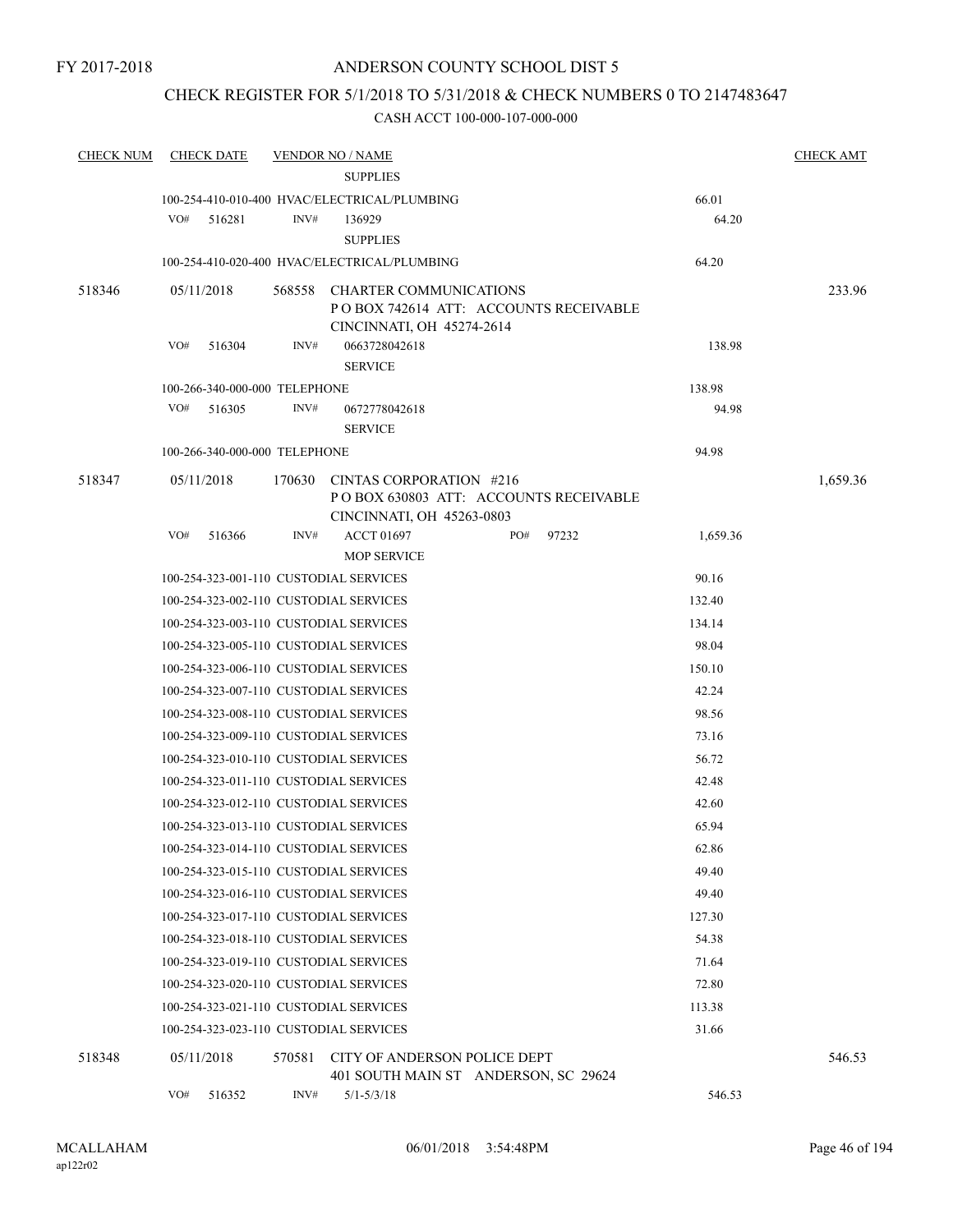# CHECK REGISTER FOR 5/1/2018 TO 5/31/2018 & CHECK NUMBERS 0 TO 2147483647

| <b>CHECK NUM</b> | <b>CHECK DATE</b>                            |        | <b>VENDOR NO / NAME</b><br><b>SECURITY</b>                                                |     |       |            | <b>CHECK AMT</b> |
|------------------|----------------------------------------------|--------|-------------------------------------------------------------------------------------------|-----|-------|------------|------------------|
|                  | 100-181-312-000-000 PURCHASED SERVICES       |        |                                                                                           |     |       | 546.53     |                  |
|                  |                                              |        |                                                                                           |     |       |            |                  |
| 518349           | 05/11/2018                                   |        | 572085 CONNECTIONS HOUSING<br>950 SCALES ROAD BUILDING 200 SUITE 201<br>SUWANEE, GA 30021 |     |       |            | 7,086.31         |
|                  | VO#<br>516377                                | INV#   | <b>SREB HSTW</b><br><b>REGISTRATION</b>                                                   | PO# | 98608 | 7,086.31   |                  |
|                  | 100-115-332-001-CAR IN-DISTRICT TRAVEL       |        |                                                                                           |     |       | 0.00       |                  |
|                  |                                              |        | 100-115-333-001-CAR TRIPS AND CONFERENCES                                                 |     |       | 1,073.25   |                  |
|                  |                                              |        | 207-223-333-000-015 TRIPS/PD FOR ADMINISTRATION                                           |     |       | 2,435.43   |                  |
|                  | 207-224-333-000-004 TRIPS & CONFERENCES      |        |                                                                                           |     |       | 2,035.43   |                  |
|                  |                                              |        | 378-224-333-001-000 TRIPS AND CONFERENCES                                                 |     |       | 1,542.20   |                  |
| 518350           | 05/11/2018                                   | 575305 | CONNELLY, DANIELLE^^<br>FOOTHILLS HYDROSEEDING 662 MAPLE DRIVE<br><b>GREER, SC 29651</b>  |     |       |            | 1,400.00         |
|                  | VO#<br>516295                                | INV#   | 05022018                                                                                  |     |       | 1,400.00   |                  |
|                  |                                              |        | <b>ROBERT ANDERSON</b>                                                                    |     |       |            |                  |
|                  |                                              |        | 100-254-323-006-BUD CONTRACTED SERVICES                                                   |     |       | 1,400.00   |                  |
| 518351           | 05/11/2018                                   | 187300 | CRESCENT SUPPLY CO, INC<br>POBOX 8798 ATT: ACCOUNTS RECEIVABLE<br>GREENVILLE, SC 29604    |     |       |            | 137.55           |
|                  | VO#<br>516277                                | INV#   | 390204                                                                                    |     |       | 104.86     |                  |
|                  |                                              |        | <b>SUPPLIES</b>                                                                           |     |       |            |                  |
|                  | 100-254-410-000-400 HVAC SUPPLIES            |        |                                                                                           |     |       | 20.97      |                  |
|                  |                                              |        | 100-254-410-001-400 HVAC/ELECTRICAL/PLUMBING                                              |     |       | 20.97      |                  |
|                  | 100-254-410-007-400 HVAC/ELECTRICAL/PLUMBING |        | 20.97                                                                                     |     |       |            |                  |
|                  |                                              |        | 100-254-410-008-400 HVAC/ELECTRICAL/PLUMBING                                              |     |       | 20.98      |                  |
|                  |                                              |        | 100-254-410-023-400 SUPPLIES-HVAC/ELECT/PLUMBING                                          |     |       | 20.97      |                  |
|                  | VO#<br>516278                                | INV#   | 390205<br><b>SUPPLIES</b>                                                                 |     |       | 32.69      |                  |
|                  | 100-254-410-000-400 HVAC SUPPLIES            |        |                                                                                           |     |       | 32.69      |                  |
| 518352           | 05/11/2018                                   |        | 574912 C & W RENOVATIONS, LLC<br>300 SOUTH OAK STREET MCCORMICK, SC 29835                 |     |       |            | 528.00           |
|                  | VO#<br>516376                                | INV#   | 1009<br><b>SOUTH FANT</b>                                                                 |     |       | 528.00     |                  |
|                  | 100-254-410-015-BUD SUPPLIES                 |        |                                                                                           |     |       | 528.00     |                  |
|                  |                                              |        |                                                                                           |     |       |            |                  |
| 518353           | 05/11/2018                                   | 198651 | DELL MARKETING LP<br>PO BOX 534118 ATT: ACCOUNTS RECEIVABLE<br>ATLANTA, GA 30353-4118     |     |       |            | 189,213.78       |
|                  | VO#<br>516306                                | INV#   | PO 97822<br><b>TECHNOLOGY</b>                                                             | PO# | 97822 | 189,213.78 |                  |
|                  |                                              |        | 100-266-345-000-000 TECHNOLOGY INFRASTRUCTURE                                             |     |       | 29,508.76  |                  |
|                  | 100-266-545-000-121 TECHNOLOGY EQUIPMENT     |        | 159,705.02                                                                                |     |       |            |                  |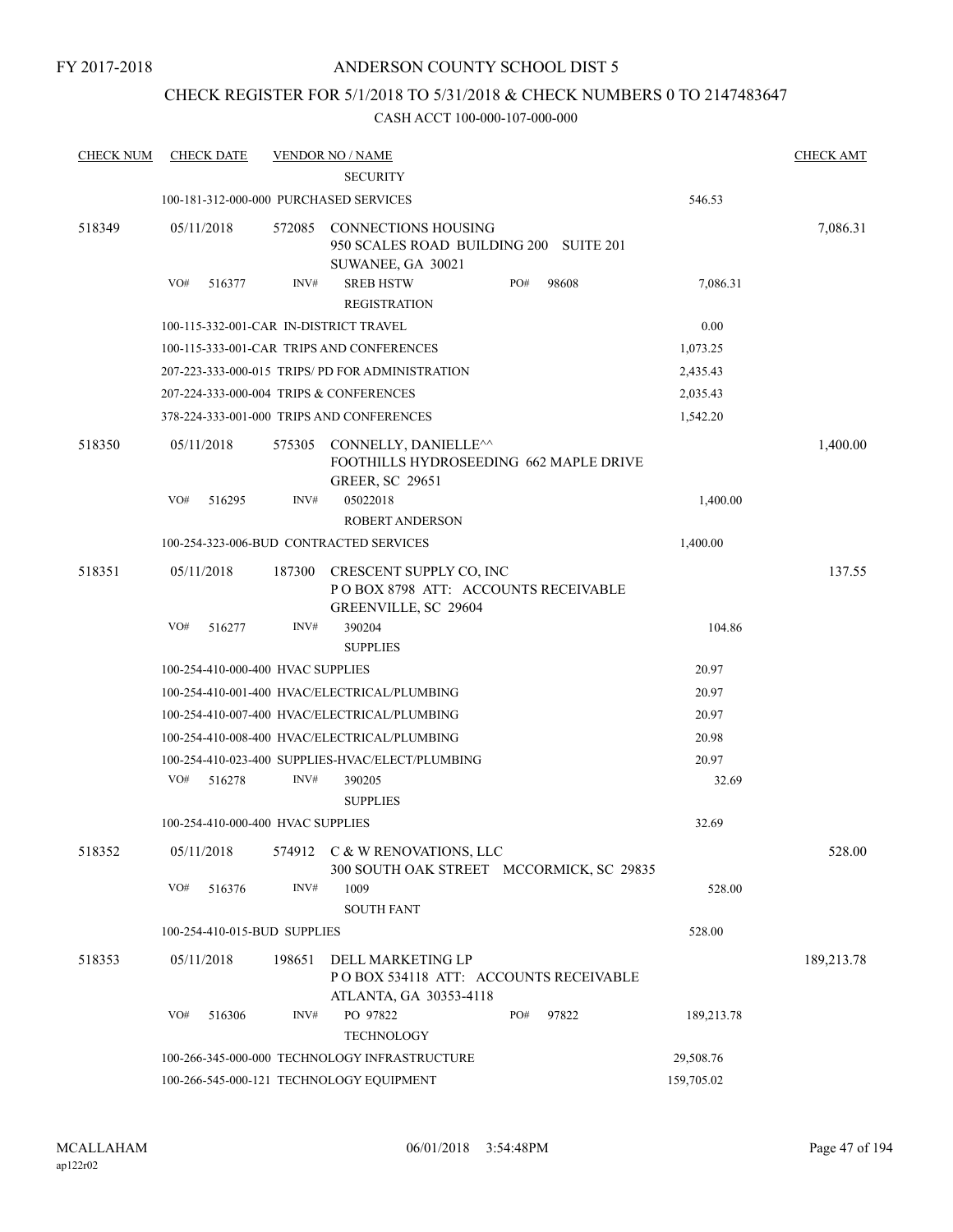# CHECK REGISTER FOR 5/1/2018 TO 5/31/2018 & CHECK NUMBERS 0 TO 2147483647

| <b>CHECK NUM</b> | <b>CHECK DATE</b>                       |        | <b>VENDOR NO / NAME</b>                                                                              |     |           |           | <b>CHECK AMT</b> |
|------------------|-----------------------------------------|--------|------------------------------------------------------------------------------------------------------|-----|-----------|-----------|------------------|
| 518354           | 05/11/2018                              | 202600 | DILLARD'S SPORTS CENTER<br>708 WHITEHALL ROAD ATT: ACCOUNTS<br>RECEIVABLE ANDERSON, SC 29625         |     |           |           | 239.44           |
|                  | VO#<br>516274                           | INV#   | 99708<br><b>SUPPLIES</b>                                                                             |     |           | 104.65    |                  |
|                  |                                         |        | 100-254-410-002-001 SUPPLIES - MAINTENANCE                                                           |     |           | 104.65    |                  |
|                  | VO#<br>516275                           | INV#   | 99765<br><b>SUPPLIES</b>                                                                             |     |           | 89.86     |                  |
|                  |                                         |        | 100-254-410-002-001 SUPPLIES - MAINTENANCE                                                           |     |           | 89.86     |                  |
|                  | VO#<br>516276                           | INV#   | 99773<br><b>SUPPLIES</b>                                                                             |     |           | 44.93     |                  |
|                  |                                         |        | 100-254-410-003-001 SUPPLIES - MAINTENANCE                                                           |     |           | 44.93     |                  |
| 518355           | 05/11/2018                              | 202625 | DILLARD'S TROPHY SHOPPE<br>116 EAST SHOCKLEY FERRY RD ANDERSON, SC<br>29624                          |     |           |           | 64.20            |
|                  | VO#<br>516382                           | INV#   | 142610<br><b>ROBERT ANDERSON</b>                                                                     |     |           | 64.20     |                  |
|                  | 100-113-410-006-000 SUPPLIES            |        |                                                                                                      |     |           | 64.20     |                  |
| 518356           | 05/11/2018                              | 568672 | DISNEY DESTINATIONS, LLC<br>ATTN: YOUTH GROUP TICKET TEAM PO BOX<br>10345 LAKE BUENA VISTA, FL 32830 |     |           |           | 2,126.30         |
|                  | VO#<br>516383                           | INV#   | #32KWMZJS<br>L. GALLOWAY                                                                             | PO# | 98728     | 1,063.15  |                  |
|                  |                                         |        | 201-224-333-006-000 TRIPS AND CONFERENCES                                                            |     |           | 1,063.15  |                  |
|                  | VO#<br>516387                           | INV#   | #32KRZZF3<br>T. OSBORNE                                                                              | PO# | 98602     | 1,063.15  |                  |
|                  |                                         |        | 201-224-333-006-000 TRIPS AND CONFERENCES                                                            |     |           | 1,063.15  |                  |
| 518357           | 05/11/2018                              | 211302 | DUKE ENERGY<br>POBOX 70516 ATT: ACCOUNTS RECEIVABLE<br>CHARLOTTE, NC 28272-0516                      |     | 86,598.11 |           |                  |
|                  | VO#<br>516441                           | INV#   | 05/07/18<br><b>ELECTRICITY</b>                                                                       |     |           | 86,598.11 |                  |
|                  |                                         |        | 100-254-470-000-000 ENERGY-ELECTRICITY & WATER                                                       |     |           | 392.60    |                  |
|                  |                                         |        | 100-254-470-001-000 ENERGY-ELECTRICITY & WATER                                                       |     |           | 258.23    |                  |
|                  |                                         |        | 100-254-470-002-000 ENERGY-ELECTRICITY & WATER                                                       |     |           | 15,236.21 |                  |
|                  |                                         |        | 100-254-470-005-000 ENERGY-ELECTRICITY & WATER                                                       |     |           | 7,182.76  |                  |
|                  |                                         |        | 100-254-470-006-000 ENERGY-ELECTRICITY & WATER                                                       |     |           | 11,184.90 |                  |
|                  |                                         |        | 100-254-470-008-000 ENERGY-ELECTRICITY & WATER                                                       |     |           | 5,771.80  |                  |
|                  |                                         |        | 100-254-470-011-000 ENERGY-ELECTRICITY & WATER                                                       |     |           | 3,271.50  |                  |
|                  |                                         |        | 100-254-470-012-000 ENERGY-ELECTRICITY & WATER                                                       |     |           | 4,649.76  |                  |
|                  |                                         |        | 100-254-470-013-000 ENERGY-ELECTRICITY & WATER                                                       |     |           | 7,918.51  |                  |
|                  |                                         |        | 100-254-470-014-000 ENERGY-ELECTRICITY & WATER                                                       |     |           | 4,320.94  |                  |
|                  | 100-254-470-014-THR UTILITIES - THEATRE |        |                                                                                                      |     |           | 2,068.13  |                  |
|                  |                                         |        | 100-254-470-015-000 ENERGY-ELECTRICITY & WATER                                                       |     |           | 2,098.82  |                  |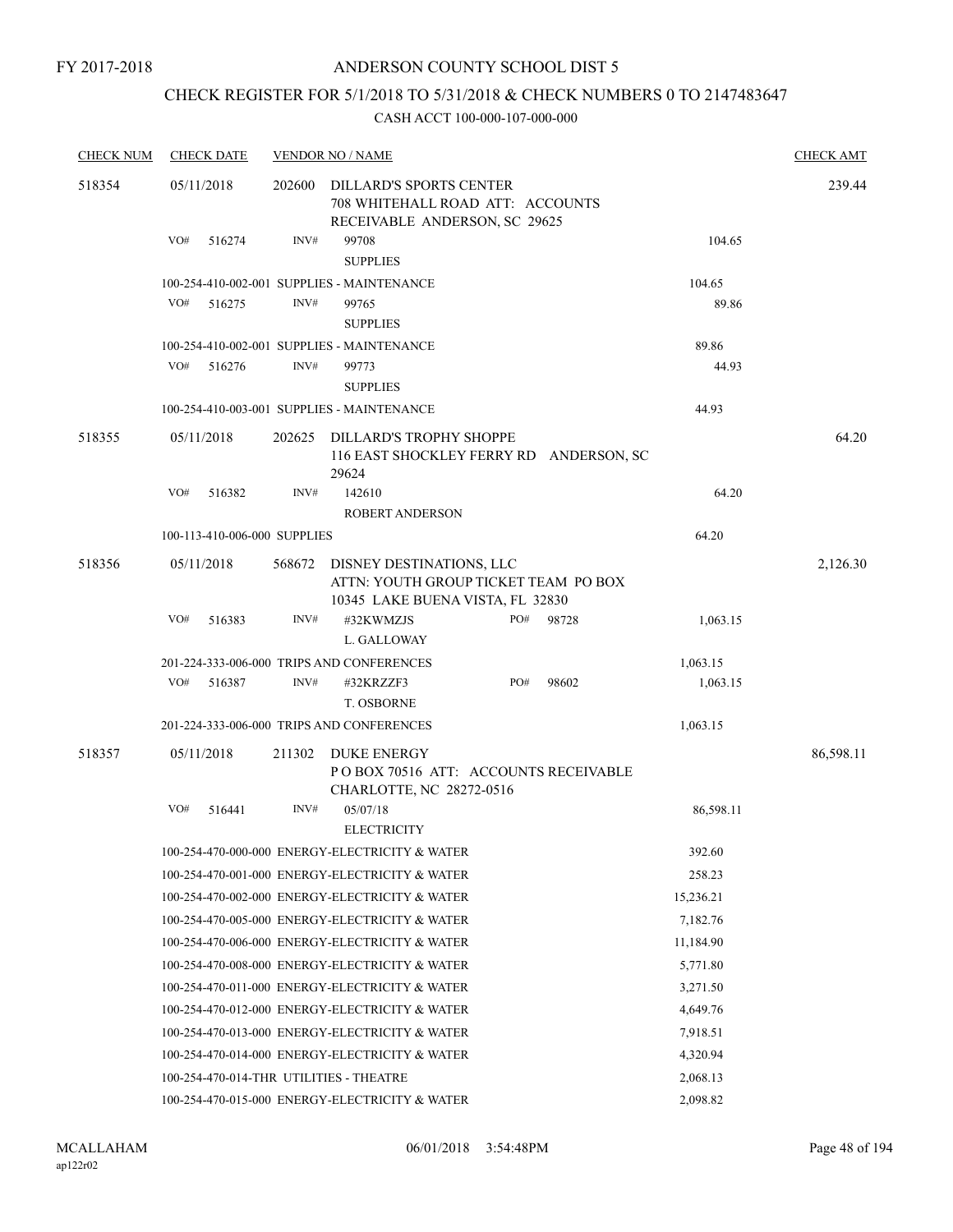# CHECK REGISTER FOR 5/1/2018 TO 5/31/2018 & CHECK NUMBERS 0 TO 2147483647

| <b>CHECK NUM</b> | <b>CHECK DATE</b>                 |        | <b>VENDOR NO / NAME</b>                                                              |          | <b>CHECK AMT</b> |
|------------------|-----------------------------------|--------|--------------------------------------------------------------------------------------|----------|------------------|
|                  |                                   |        | 100-254-470-017-000 ENERGY-ELECTRICITY & WATER                                       | 6,822.27 |                  |
|                  |                                   |        | 100-254-470-020-000 ENERGY-ELECTRICITY & WATER                                       | 8,886.81 |                  |
|                  |                                   |        | 100-254-470-021-000 ENERGY-ELECTRICITY & WATER                                       | 6,049.57 |                  |
|                  | 600-256-470-026-000 ENERGY        |        |                                                                                      | 485.30   |                  |
| 518358           | 05/11/2018                        | 213300 | EBS, INC<br>615 EAST RIVER STREET ATT: ACCOUNTS<br>RECEIVABLE ANDERSON, SC 29624     |          | 288.56           |
|                  | VO#<br>516272                     | INV#   | 103693<br><b>SUPPLIES</b>                                                            | 56.46    |                  |
|                  |                                   |        | 100-254-410-005-001 SUPPLIES - MAINTENANCE                                           | 56.46    |                  |
|                  | VO#<br>516273                     | INV#   | 103685<br><b>SUPPLIES</b>                                                            | 232.10   |                  |
|                  |                                   |        | 100-254-323-012-001 CONTRACTED SERVICES                                              | 232.10   |                  |
| 518359           | 05/11/2018                        | 563495 | ELECTRIC CITY UTILITIES<br>CITY OF ANDERSON PO BOX 100146 COLUMBIA,<br>SC 29202-3301 |          | 5,579.56         |
|                  | VO#<br>516437                     | INV#   | 04/18/18<br><b>WATER/SEWER</b>                                                       | 5,579.56 |                  |
|                  |                                   |        | 100-254-470-000-000 ENERGY-ELECTRICITY & WATER                                       | 235.04   |                  |
|                  |                                   |        | 100-254-470-003-000 ENERGY-ELECTRICITY & WATER                                       | 3,047.60 |                  |
|                  |                                   |        | 100-254-470-007-000 ENERGY-ELECTRICITY & WATER                                       | 1,342.20 |                  |
|                  |                                   |        | 100-254-470-019-000 ENERGY-ELECTRICITY & WATER                                       | 942.72   |                  |
|                  | 515-253-520-031-CAR CAREER CENTER |        |                                                                                      | 12.00    |                  |
| 518360           | 05/11/2018                        | 567123 | ENTERPRISE RENT A CAR<br>PO BOX 100243 ATT: ACCOUNTS RECEIVABLE<br>ATLANTA, GA 30384 |          | 393.36           |
|                  | VO#<br>516392                     | INV#   | 16886534<br>APRIL6                                                                   | 57.97    |                  |
|                  |                                   |        | 329-271-312-000-000 PUPIL ACTIV/FIELD TRIPS-WBL                                      | 57.97    |                  |
|                  | VO#<br>516395                     | INV#   | 17018698<br>APRIL 18                                                                 | 209.62   |                  |
|                  |                                   |        | 387-224-333-000-SUS TRIPS AND CONFERENCES                                            | 209.62   |                  |
|                  | VO#<br>516398                     | INV#   | 17042825<br>APRIL 18                                                                 | 125.77   |                  |
|                  |                                   |        | 387-224-333-000-SUS TRIPS AND CONFERENCES                                            | 125.77   |                  |
| 518361           | 05/11/2018                        | 571679 | ETA HAND2MIND<br>6642 EAGLE WAY<br>CHICAGO, IL 60678-1066                            |          | 826.43           |
|                  | VO#<br>516400                     | INV#   | PO#<br>PO 98345<br>98345<br><b>NEVITT FOREST</b>                                     | 826.43   |                  |
|                  |                                   |        | 201-112-410-012-000 SUPPLIES AND MATERIALS                                           | 362.94   |                  |
|                  |                                   |        | 201-112-410-012-000 SUPPLIES AND MATERIALS                                           | 245.47   |                  |
|                  |                                   |        | 201-112-410-012-000 SUPPLIES AND MATERIALS                                           | 218.02   |                  |
| 518362           | 05/11/2018                        | 573048 | EXPLORE LEARNING                                                                     |          | 8,990.41         |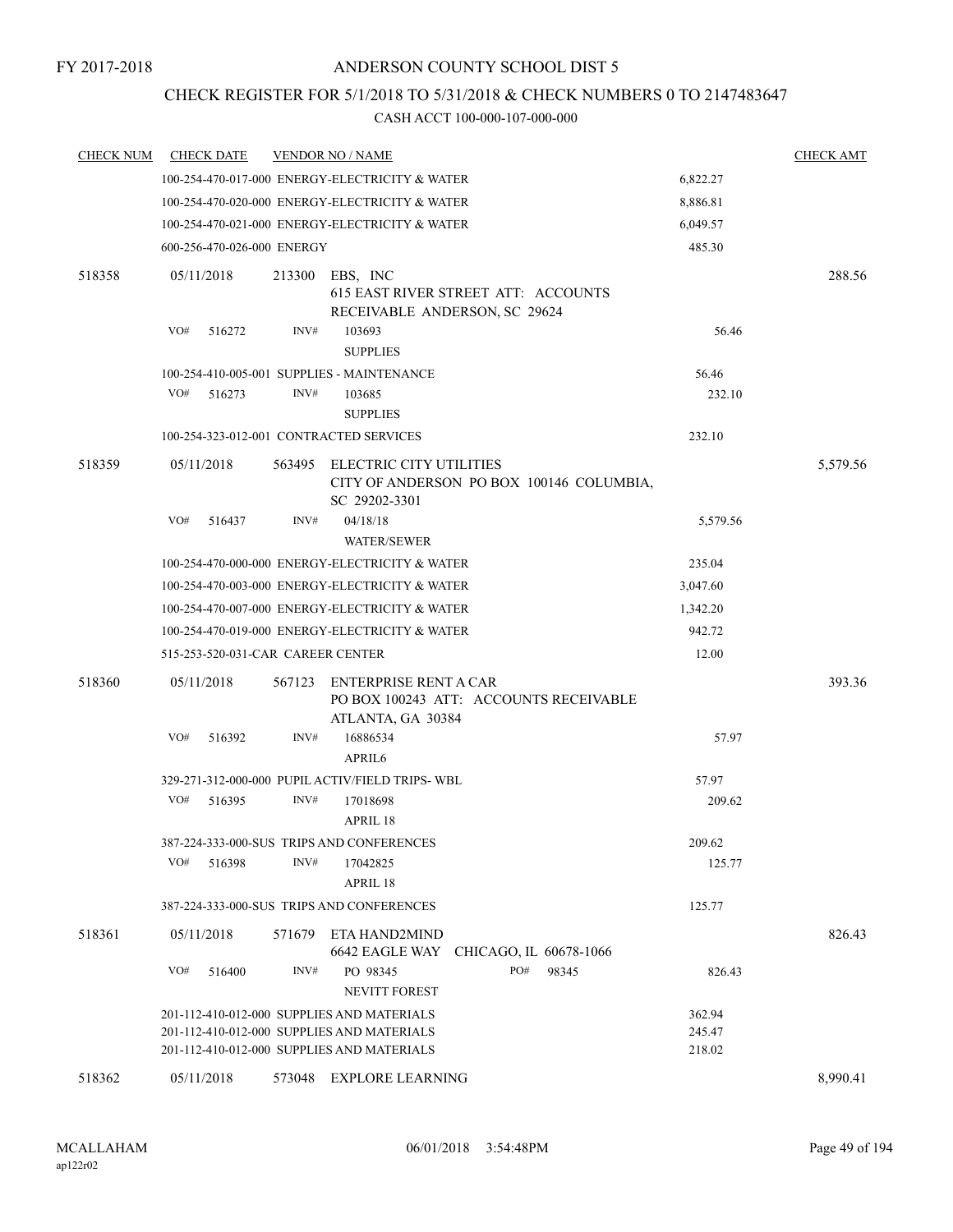# CHECK REGISTER FOR 5/1/2018 TO 5/31/2018 & CHECK NUMBERS 0 TO 2147483647

| <b>CHECK NUM</b> |     | <b>CHECK DATE</b> |                                   | <b>VENDOR NO / NAME</b><br>110 AVON STREET, SUITE 300                                                 |     |       |                | <b>CHECK AMT</b> |
|------------------|-----|-------------------|-----------------------------------|-------------------------------------------------------------------------------------------------------|-----|-------|----------------|------------------|
|                  |     |                   |                                   | CHARLOTTESVILLE, VA 22902                                                                             |     |       |                |                  |
|                  | VO# | 516404            | INV#                              | 1946222<br><b>REFLEX LICENSE</b>                                                                      | PO# | 98675 | 8,990.41       |                  |
|                  |     |                   |                                   | 201-112-445-019-000 TECHNOLOGY SUPPLIES                                                               |     |       | 8,990.41       |                  |
| 518363           |     | 05/11/2018        | 237555                            | FORMS & SUPPLY<br>PO BOX 563953 ATT: ACCOUNTS RECEIVABLE<br>CHARLOTTE, NC 28256                       |     |       |                | 4,872.17         |
|                  | VO# | 516271            | INV#                              | 4568536<br><b>SUPPLIES</b>                                                                            |     |       | 160.07         |                  |
|                  |     |                   | 100-254-410-000-400 HVAC SUPPLIES |                                                                                                       |     |       | 160.07         |                  |
|                  | VO# | 516307            | INV#                              | 4558193<br><b>TEAR DOWN</b>                                                                           | PO# | 98552 | 1,025.00       |                  |
|                  |     |                   | 100-271-410-003-FUR SUPPLIES      |                                                                                                       |     |       | 1,025.00       |                  |
|                  | VO# | 516356            | INV#                              | PO 98296<br><b>SUPPLIES</b>                                                                           | PO# | 98296 | 3,588.02       |                  |
|                  |     |                   |                                   | 100-000-170-000-000 WAREHOUSE INVENTORY                                                               |     |       | 3,588.02       |                  |
|                  | VO# | 516406            | INV#                              | 4575108<br><b>SUPPLIES</b>                                                                            | PO# | 98647 | 99.08          |                  |
|                  |     |                   |                                   | 100-252-410-000-000 SUPPLIES AND MATERIALS<br>100-252-410-000-000 SUPPLIES AND MATERIALS              |     |       | 10.27<br>88.81 |                  |
| 518364           |     | 05/11/2018        | 249700                            | GLENN PLUMBING COMPANY, INC<br>481 EAST WHITNER STREET ATT: ACCOUNTS<br>RECEIVABLE ANDERSON, SC 29624 |     |       |                | 155.00           |
|                  | VO# | 516270            | $\text{INV}\#$                    | 0418146<br><b>HOMELAND PARK</b>                                                                       |     |       | 155.00         |                  |
|                  |     |                   |                                   | 100-254-323-011-400 CONTR SERV-HVAC/ELECT/PLUMBING                                                    |     |       | 155.00         |                  |
| 518365           |     | 05/11/2018        | 251600                            | <b>GOPHER SPORT</b><br>POBOX 1450 NW5634 ATT: ACCOUNTS<br>RECEIVABLE MINNEAPOLIS, MN 55485-5634       |     |       |                | 169.00           |
|                  | VO# | 516410            | INV#                              | 9454369<br>CUST #5095027                                                                              |     |       | 169.00         |                  |
|                  |     |                   |                                   | 712-271-660-012-317 FIELD DAY EXPENSE                                                                 |     |       | 169.00         |                  |
|                  | VO# | 516413            | INV#                              | 9446374<br>CUST #5095014                                                                              |     |       | 89.95          |                  |
|                  |     |                   | 100-113-410-005-000 SUPPLIES      |                                                                                                       |     |       | 89.95          |                  |
|                  | VO# | 516416            | INV#                              | 341738 CREDIT<br>CUST #5095014                                                                        |     |       | $-89.95$       |                  |
|                  |     |                   | 100-113-410-005-000 SUPPLIES      |                                                                                                       |     |       | $-89.95$       |                  |
| 518366           |     | 05/11/2018        | 575306                            | <b>GRIFFORE, MARK^^</b><br>MAKE YOUR MARK 1074 MEMORY LANE<br>ALPENA, MI 49707                        |     |       |                | 1,050.60         |
|                  | VO# | 516296            | INV#                              | 1023<br><b>LOGO MATS</b>                                                                              |     |       | 900.60         |                  |
|                  |     |                   | 100-254-410-007-BUD SUPPLIES      |                                                                                                       |     |       | 900.60         |                  |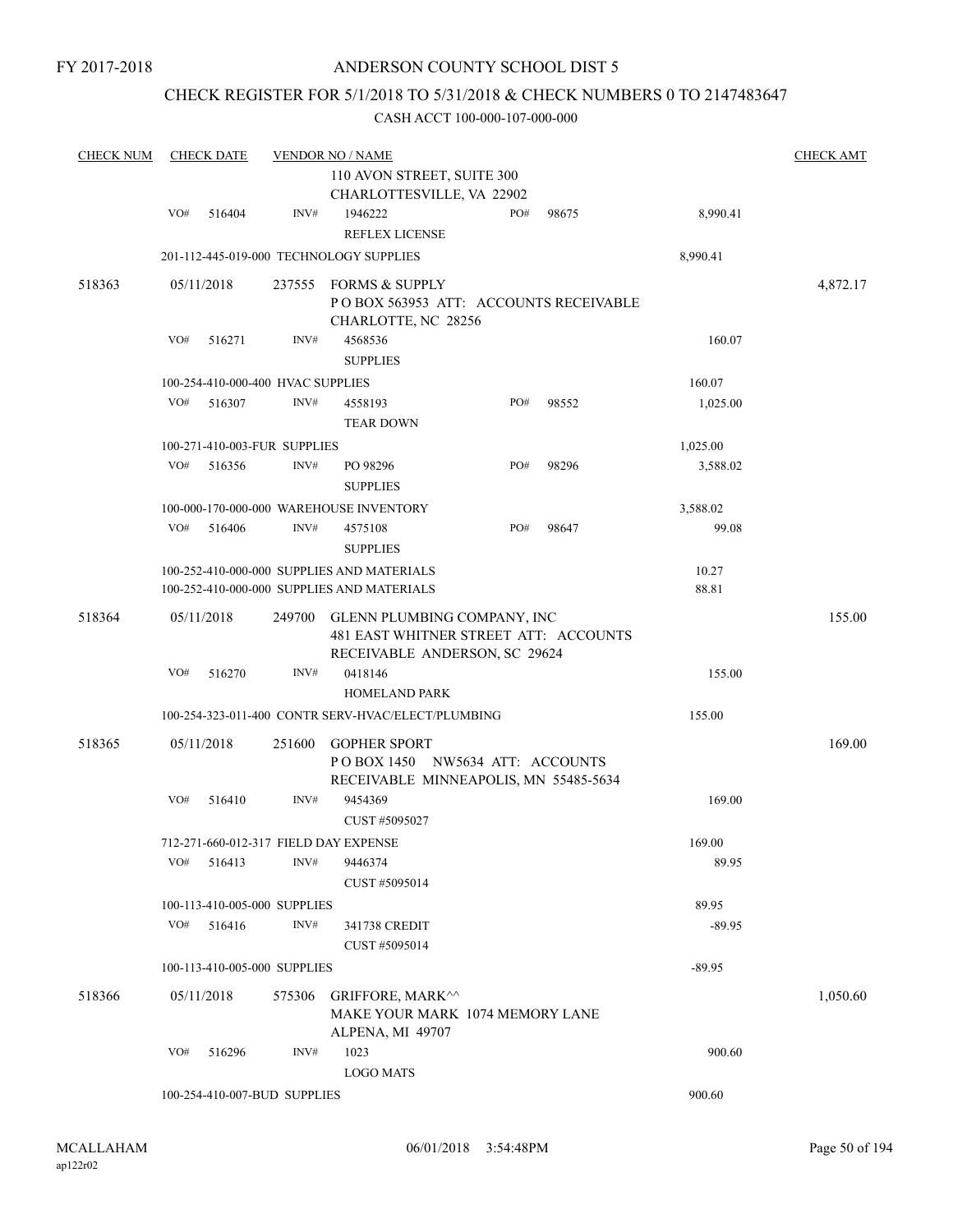# CHECK REGISTER FOR 5/1/2018 TO 5/31/2018 & CHECK NUMBERS 0 TO 2147483647

| <b>CHECK NUM</b> | <b>CHECK DATE</b> |        |                                                              | <b>VENDOR NO / NAME</b>                                                                          |                    | <b>CHECK AMT</b> |
|------------------|-------------------|--------|--------------------------------------------------------------|--------------------------------------------------------------------------------------------------|--------------------|------------------|
|                  | VO#               | 516297 | INV#                                                         | 1024<br><b>LOGO MATS</b>                                                                         | 150.00             |                  |
|                  |                   |        | 100-254-410-007-BUD SUPPLIES                                 |                                                                                                  | 150.00             |                  |
| 518367           | 05/11/2018        |        | 566478                                                       | GT SYSTEMS<br>166 PARNELL BRIDGE ROAD ATT: ACCOUNTS<br>RECEIVABLE MARIETTA, SC 29661             |                    | 1,350.00         |
|                  | VO#               | 516487 | INV#                                                         | DO4CRD<br>PO#<br>98586<br><b>CONFERENCE ROOM</b>                                                 | 1,350.00           |                  |
|                  |                   |        |                                                              | 100-266-445-000-BUD TECHNOLOGY SUPPLIES                                                          | 1,350.00           |                  |
| 518368           | 05/11/2018        |        |                                                              | 564380 HARCOURT OUTLINES, INC<br>P.O. BOX 128 MILROY, IN 46156-0128                              |                    | 120.00           |
|                  | VO#               | 516422 | INV#                                                         | 015021<br><b>CUST# SCH004554</b>                                                                 | 120.00             |                  |
|                  |                   |        |                                                              | 714-271-660-014-201 MISCELLANEOUS EXPENSE                                                        | 120.00             |                  |
| 518369           | 05/11/2018        |        | 264114                                                       | <b>HEINEMANN</b><br>15963 COLLECTIONS CENTER DRIVE ATT:<br>ACCOUNTS RECEIVABLE CHICAGO, IL 60693 |                    | 10,791.00        |
|                  | VO#               | 516424 | INV#                                                         | 6889051<br>PO#<br>98444<br><b>SUPPLIES</b>                                                       | 10,791.00          |                  |
|                  |                   |        | 100-113-410-008-BUD LLI KITS<br>100-113-410-008-BUD LLI KITS |                                                                                                  | 9,900.00<br>891.00 |                  |
| 518370           | 05/11/2018        |        | 573279                                                       | HERSHEY CREAMERY COMPANY<br>301 S CAMERON STREET HARRISBURG, PA<br>17101-2815                    |                    | 253.02           |
|                  | VO#               | 516308 | INV#                                                         | 12941894<br>WHITEHALL ELEM                                                                       | 185.70             |                  |
|                  |                   |        |                                                              | 719-271-660-019-391 ICE CREAM SALES EXPENSE                                                      | 185.70             |                  |
|                  | VO#               | 516425 | INV#                                                         | 12747979<br>NORTH POINTE                                                                         | 67.32              |                  |
|                  |                   |        |                                                              | 713-271-660-013-391 ICE CREAM SALES EXPENSE                                                      | 67.32              |                  |
| 518371           | 05/11/2018        |        | 564437                                                       | HIGHWATER CLAYS, INC<br>600 RIVERSIDE DRIVE ATT: ACCOUNTS<br>RECEIVABLE ASHEVILLE, NC 28801      |                    | 320.00           |
|                  | VO#               | 516426 | INV#                                                         | 81060EN<br><b>ART SUPPLIES</b>                                                                   | 320.00             |                  |
|                  |                   |        | 708-271-660-008-228 ART EXPENSE                              |                                                                                                  | 320.00             |                  |
| $* 518373$       | 05/11/2018        |        | 574548                                                       | JENSEN LEARNING<br>PO BOX 291 MAUNALOA, HI 96770                                                 |                    | 990.00           |
|                  | VO#               | 516428 | INV#                                                         | ORD#22762<br>PO#<br>98717<br><b>REGISTRATION</b>                                                 | 990.00             |                  |
|                  |                   |        |                                                              | 201-224-333-010-000 TRIPS & CONFERENCES                                                          | 990.00             |                  |
| 518374           | 05/11/2018        |        | 298850                                                       | JOHNSON CONTROLS<br>PO BOX 730068 ATT: ACCOUNTS RECEIVABLE<br>DALLAS, TX 75373                   |                    | 2,545.75         |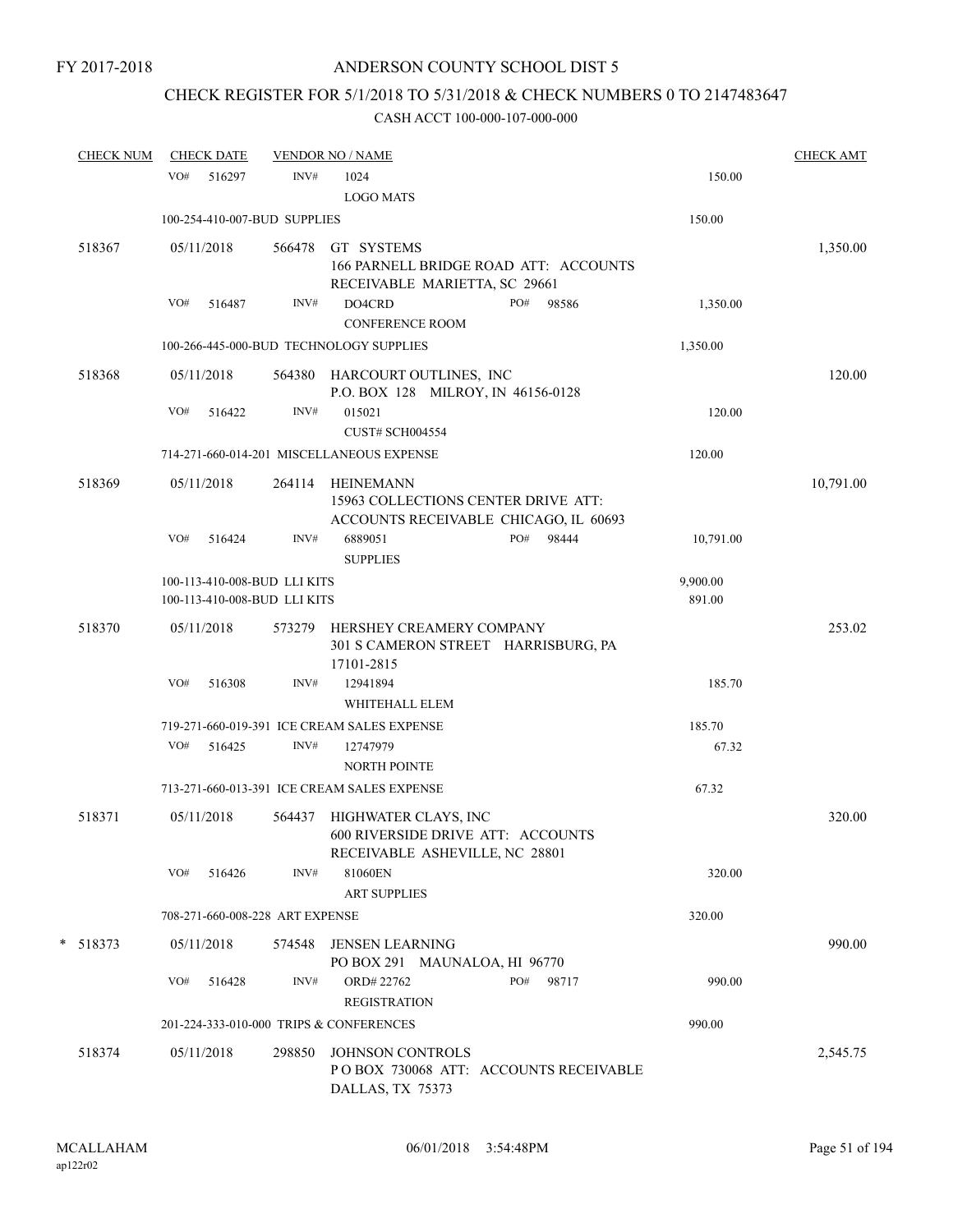# CHECK REGISTER FOR 5/1/2018 TO 5/31/2018 & CHECK NUMBERS 0 TO 2147483647

| <b>CHECK NUM</b> | <b>CHECK DATE</b>                      |        | <b>VENDOR NO / NAME</b>                                                                 |                                          |          | <b>CHECK AMT</b> |
|------------------|----------------------------------------|--------|-----------------------------------------------------------------------------------------|------------------------------------------|----------|------------------|
|                  | VO#<br>516429                          | INV#   | 1-64474156214<br>APRIL-JUNE 2018                                                        | PO#<br>97139                             | 2,545.75 |                  |
|                  |                                        |        | 100-254-312-000-000 PURCHASED SERVICES-JCI                                              |                                          | 2,545.75 |                  |
| 518375           | 05/11/2018                             | 300176 | <b>JOSTENS INC</b><br>21336 NETWORK PLACE ATT: ACCOUNTS<br>RECEIVABLE CHICAGO, IL 60673 |                                          |          | 945.63           |
|                  | VO#<br>516430                          | INV#   | 1122856<br><b>VARENNES ELEM</b>                                                         |                                          | 944.68   |                  |
|                  | 716-271-660-016-240 YEARBOOK EXPENSE   |        |                                                                                         |                                          | 944.68   |                  |
|                  | VO#<br>516485                          | INV#   | 21552362<br><b>ACT 155 DIPLOMA</b>                                                      |                                          | 0.95     |                  |
|                  | 100-221-410-000-TST SUPPLIES-TESTING   |        |                                                                                         |                                          | 0.95     |                  |
| 518376           | 05/11/2018                             |        | 572855 KRISPY KREME<br>1620 N. MAIN ST. ANDERSON, SC 29621                              |                                          |          | 68.45            |
|                  | VO#<br>516355                          | INV#   | 05/17/18<br><b>HOMELAND PARK</b>                                                        |                                          | 68.45    |                  |
|                  | 201-188-410-011-000 SUPPLIES           |        |                                                                                         |                                          | 68.45    |                  |
| 518377           | 05/11/2018                             | 313476 | LAKESHORE LEARNING MATERIALS<br>RECEIVABLE CARSON, CA 90895                             | 2695 EAST DOMINGUEZ STREET ATT: ACCOUNTS |          | 4,231.87         |
|                  | VO#<br>516431                          | INV#   | 4712880418<br><b>NORTH POINTE</b>                                                       |                                          | 141.21   |                  |
|                  | 100-139-410-013-000 SUPPLIES           |        |                                                                                         |                                          | 141.21   |                  |
|                  | VO#<br>516432                          | INV#   | 4972310518<br><b>CALHOUN ELEM</b>                                                       |                                          | 4,090.66 |                  |
|                  |                                        |        | 714-271-660-014-201 MISCELLANEOUS EXPENSE                                               |                                          | 4,090.66 |                  |
| 518378           | 05/11/2018                             |        | 573943 LOCKE DESIGN                                                                     | 118 HAMMETT ACRES ANDERSON, SC 29621     |          | 163.01           |
|                  | VO#<br>516309                          | INV#   | 030618<br><b>FOOD SERVICE</b>                                                           |                                          | 163.01   |                  |
|                  | 600-256-410-000-REF SUPPLIES/ UNIFORMS |        |                                                                                         |                                          | 163.01   |                  |
| 518379           | 05/11/2018                             |        | 575180 LOCKYER, MARTIN^^<br>29644                                                       | 136 BELGIAN BLUE WAY FOUNTAIN INN, SC    |          | 96.20            |
|                  | VO#<br>516323                          | INV#   | MAY 1 WHS<br><b>OFFICIAL</b>                                                            |                                          | 96.20    |                  |
|                  |                                        |        | 100-271-312-003-000 ADDITIONAL SECURITY                                                 |                                          | 96.20    |                  |
| 518380           | 05/11/2018                             |        | 327600 LOLLIS METALS, INC                                                               | POBOX 13042 ATT: ACCOUNTS RECEIVABLE     |          | 487.00           |
|                  | VO#<br>516268                          | INV#   | ANDERSON, SC 29624<br>76406                                                             |                                          | 487.00   |                  |
|                  |                                        |        | <b>GRATES</b>                                                                           |                                          |          |                  |
|                  |                                        |        | 100-254-323-003-001 CONTRACTED SERVICES                                                 |                                          | 487.00   |                  |
| 518381           | 05/11/2018                             |        | 564742 MAJOR BUSINESS MACHINES                                                          |                                          |          | 480.75           |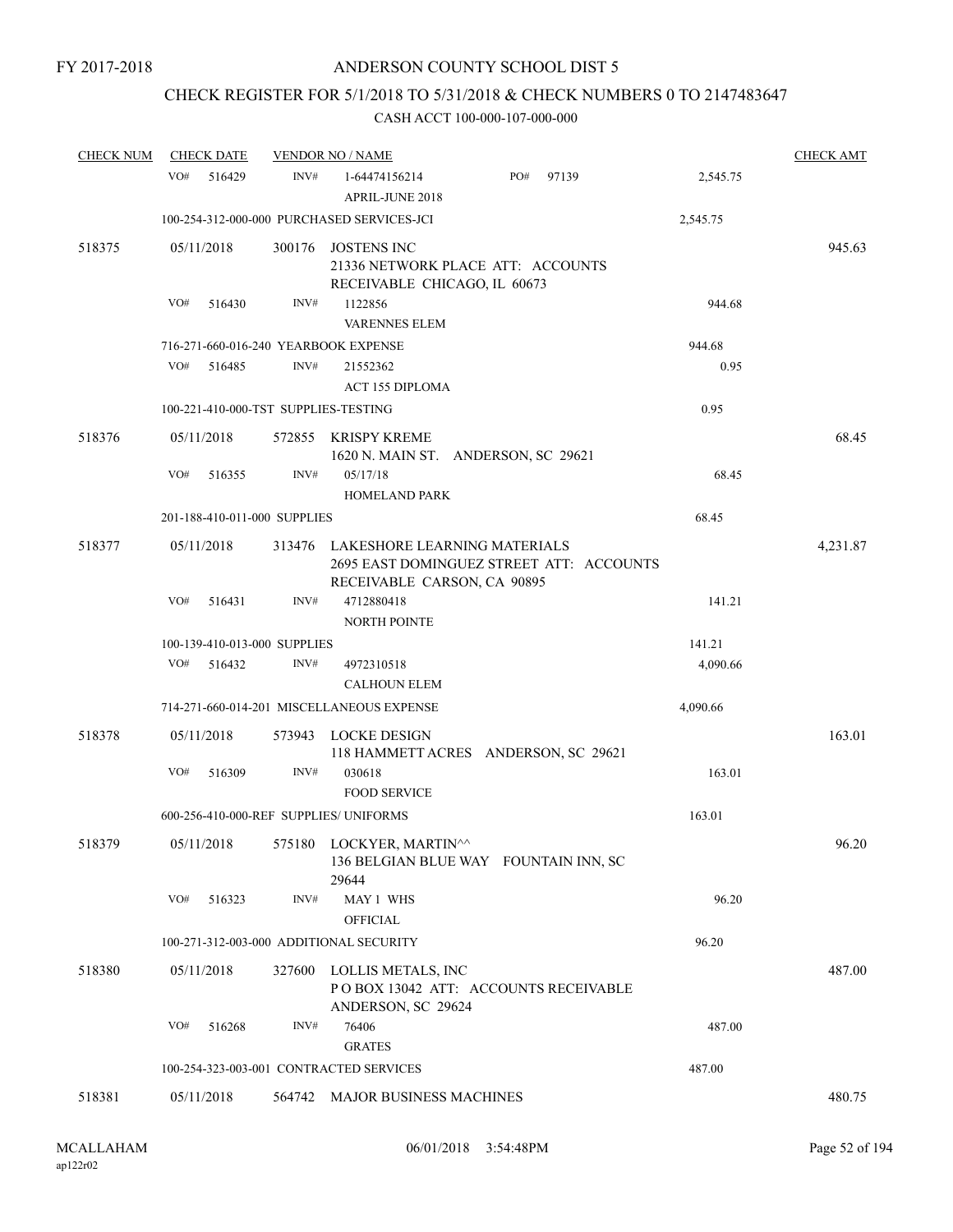# CHECK REGISTER FOR 5/1/2018 TO 5/31/2018 & CHECK NUMBERS 0 TO 2147483647

| <b>CHECK NUM</b> |     | <b>CHECK DATE</b> |                              | <b>VENDOR NO / NAME</b>                                                                                    |           | <b>CHECK AMT</b> |
|------------------|-----|-------------------|------------------------------|------------------------------------------------------------------------------------------------------------|-----------|------------------|
|                  |     |                   |                              | POBOX 6092 ATT: ACCOUNTS RECEIVABLE<br>GREENVILLE, SC 29606                                                |           |                  |
|                  | VO# | 516482            | INV#                         | 73446<br><b>INK</b>                                                                                        | 480.75    |                  |
|                  |     |                   |                              | 100-252-410-000-000 SUPPLIES AND MATERIALS                                                                 | 480.75    |                  |
| 518382           |     | 05/11/2018        | 565254                       | MARSHALL I PICKENS HOSPITAL<br>701 GROVE ROAD ATT: ROBYN ELLISON<br>DAIGNEAULT GREENVILLE, SC 29605        |           | 40.00            |
|                  | VO# | 516364            | INV#                         | 04/27-04/30/18                                                                                             | 40.00     |                  |
|                  |     |                   |                              | <b>ROBYN ELLISON</b>                                                                                       |           |                  |
|                  |     |                   |                              | 100-145-112-000-000 SALARIES - HOMEBOUND                                                                   | 40.00     |                  |
| 518383           |     | 05/11/2018        | 568354                       | MCKAY, ZORN & ASSOCIATES, PA<br>110 FEDERAL STREET STE 5-C ANDERSON, SC<br>29625                           |           | 36,288.00        |
|                  | VO# | 516310            | INV#                         | 1465.0418<br><b>SOUTHWOOD</b>                                                                              | 36,288.00 |                  |
|                  |     |                   |                              | 515-253-520-000-ART FINE ARTS CENTER                                                                       | 36,288.00 |                  |
| 518384           |     | 05/11/2018        |                              | 574634 MCKENZIE, EDWARD <sup>^^</sup><br>964 JESSE BYRD RD HARTSVILLE, SC 29550                            |           | 325.00           |
|                  | VO# | 516411            | INV#                         | 209                                                                                                        | 325.00    |                  |
|                  |     |                   |                              | <b>SERVICE</b>                                                                                             |           |                  |
|                  |     |                   |                              | 100-255-323-000-000 CONTRACTED SERVICES                                                                    | 325.00    |                  |
| 518385           |     | 05/11/2018        | 349701                       | MED CENTRAL HEALTH RESOURCES<br>3424 CLEMSON BLVD ATT: ACCOUNTS<br>RECEIVABLE ANDERSON, SC 29621           |           | 349.00           |
|                  | VO# | 516311            | INV#                         | 60009<br><b>BOLT</b>                                                                                       | 154.00    |                  |
|                  |     |                   |                              | 100-213-312-000-000 PURCHASED SERVICES                                                                     | 109.00    |                  |
|                  |     |                   |                              | 100-213-312-000-000 PURCHASED SERVICES                                                                     | 45.00     |                  |
|                  | VO# | 516414            | INV#                         | 18450<br>CARROLL                                                                                           | 65.00     |                  |
|                  |     |                   |                              | 100-255-323-000-000 CONTRACTED SERVICES                                                                    | 65.00     |                  |
|                  |     |                   | VO# 516415 INV# 15364        | CARROLL                                                                                                    | 65.00     |                  |
|                  |     |                   |                              | 100-255-323-000-000 CONTRACTED SERVICES                                                                    | 65.00     |                  |
|                  | VO# | 516417            | INV#                         | 50212                                                                                                      | 65.00     |                  |
|                  |     |                   |                              | GOSS                                                                                                       |           |                  |
|                  |     |                   |                              | 100-255-323-000-000 CONTRACTED SERVICES                                                                    | 65.00     |                  |
| 518386           |     | 05/11/2018        | 352100                       | <b>MEREDITH BATTERY SERVICE</b><br>1802 WEST WHITNER STREET ATT: ACCOUNTS<br>RECEIVABLE ANDERSON, SC 29624 |           | 260.70           |
|                  | VO# | 516267            | INV#                         | 99386<br><b>BATTERIES</b>                                                                                  | 260.70    |                  |
|                  |     |                   | 100-254-410-003-000 SUPPLIES |                                                                                                            | 260.70    |                  |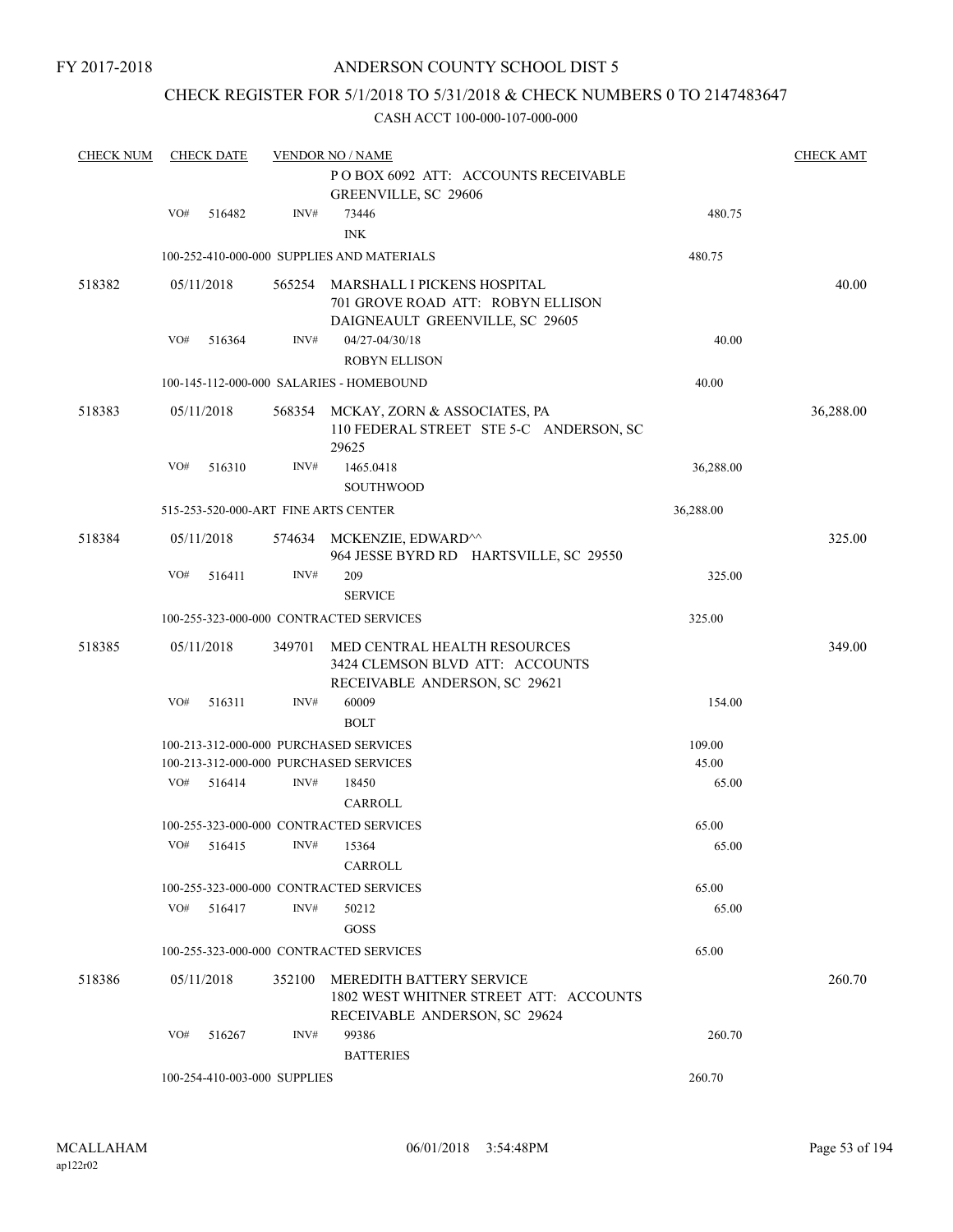# CHECK REGISTER FOR 5/1/2018 TO 5/31/2018 & CHECK NUMBERS 0 TO 2147483647

| <b>CHECK NUM</b> | <b>CHECK DATE</b>            |        | <b>VENDOR NO / NAME</b>                                                                  |     |       |        | <b>CHECK AMT</b> |
|------------------|------------------------------|--------|------------------------------------------------------------------------------------------|-----|-------|--------|------------------|
| 518387           | 05/11/2018                   |        | 574388 NAPA AUTO PARTS<br>508 SOUTH MAIN ST ANDERSON, SC 29624                           |     |       |        | 7.70             |
|                  | VO#<br>516266                | INV#   | 668442<br><b>SUPPLIES</b>                                                                |     |       | 7.70   |                  |
|                  |                              |        | 100-254-410-000-001 MAINT. SUPPLIES-STRUCTURES                                           |     |       | 7.70   |                  |
| 518388           | 05/11/2018                   |        | 389900 OFFICE DEPOT<br>POBOX 1413 CHARLOTTE, NC 28201-1413                               |     |       |        | 1,137.43         |
|                  | VO#<br>516312                | INV#   | <b>WESTSIDE</b><br><b>SUPPLIES</b>                                                       |     |       | 485.29 |                  |
|                  | 100-115-410-003-000 SUPPLIES |        |                                                                                          |     |       | 38.51  |                  |
|                  | 100-115-410-003-000 SUPPLIES |        |                                                                                          |     |       | 35.67  |                  |
|                  | 100-115-410-003-000 SUPPLIES |        |                                                                                          |     |       | 13.58  |                  |
|                  | 100-115-410-003-000 SUPPLIES |        |                                                                                          |     |       | 43.55  |                  |
|                  | 100-115-410-003-000 SUPPLIES |        |                                                                                          |     |       | 93.53  |                  |
|                  | 100-115-410-003-000 SUPPLIES |        |                                                                                          |     |       | 52.90  |                  |
|                  | 100-115-410-003-000 SUPPLIES |        |                                                                                          |     |       | 133.20 |                  |
|                  | 100-115-410-003-000 SUPPLIES |        |                                                                                          |     |       | 74.35  |                  |
|                  | VO#<br>516358                | INV#   | 130953606001<br><b>SUPPLIES</b>                                                          | PO# | 98629 | 78.10  |                  |
|                  | 100-233-410-000-000 SUPPLIES |        |                                                                                          |     |       | 78.10  |                  |
|                  | VO#<br>516369                | INV#   | 129918537001<br>130971668001                                                             |     |       | 302.07 |                  |
|                  | 100-112-410-007-000 SUPPLIES |        |                                                                                          |     |       | 111.03 |                  |
|                  | 100-113-410-007-000 SUPPLIES |        |                                                                                          |     |       | 191.04 |                  |
|                  | VO#<br>516412                | INV#   | 2183255875                                                                               | PO# | 98631 | 108.24 |                  |
|                  |                              |        | <b>SUPPLIES</b>                                                                          |     |       |        |                  |
|                  | 100-255-410-000-000 SUPPLIES |        |                                                                                          |     |       | 108.24 |                  |
|                  | VO#<br>516433                | INV#   | 128768279001                                                                             |     |       | 163.73 |                  |
|                  |                              |        | 128580623001                                                                             |     |       |        |                  |
|                  |                              |        | 713-271-660-013-201 MISCELLANEOUS EXPENSE                                                |     |       | 23.95  |                  |
|                  |                              |        | 713-271-660-013-201 MISCELLANEOUS EXPENSE                                                |     |       | 139.78 |                  |
| 518389           | 05/11/2018                   | 391100 | OLD STONE TRACTOR CO, INC<br>PO BOX 13565 ATT: ACCOUNTS RECEIVABLE<br>ANDERSON, SC 29624 |     |       |        | 258.47           |
|                  | VO#<br>516265                | INV#   | CT92445<br><b>SUPPLIES</b>                                                               |     |       | 258.47 |                  |
|                  |                              |        | 100-254-410-000-001 MAINT. SUPPLIES-STRUCTURES                                           |     |       | 258.47 |                  |
| 518390           | 05/11/2018                   | 573303 | PAPA JOHN'S<br>2805 NORTH MAIN ST ANDERSON, SC 29621                                     |     |       |        | 260.00           |
|                  | VO#<br>516434                | INV#   | 20141007<br>NORTH POINTE ELEM                                                            |     |       | 260.00 |                  |
|                  |                              |        | 713-271-660-013-201 MISCELLANEOUS EXPENSE                                                |     |       | 260.00 |                  |
| 518391           | 05/11/2018                   | 574065 | PARKER, DAVID<br>DLT SURGICAL LAND CLEARING 1001<br>DICKERSON ROAD ANDERSON, SC 29626    |     |       |        | 800.00           |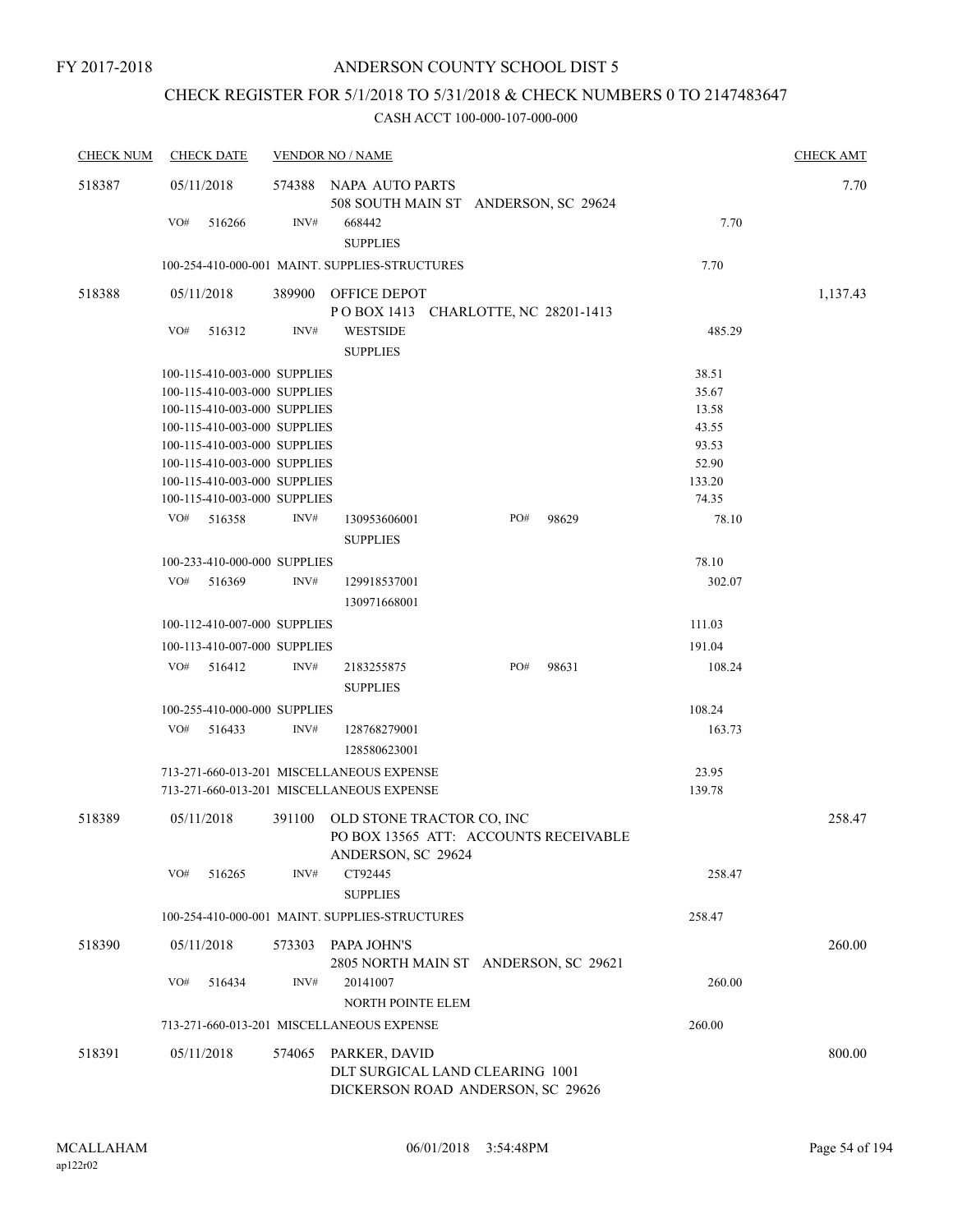# CHECK REGISTER FOR 5/1/2018 TO 5/31/2018 & CHECK NUMBERS 0 TO 2147483647

| <b>CHECK NUM</b> | <b>CHECK DATE</b> |                                 | <b>VENDOR NO / NAME</b>                                                                  |     |       |          | <b>CHECK AMT</b> |
|------------------|-------------------|---------------------------------|------------------------------------------------------------------------------------------|-----|-------|----------|------------------|
|                  | VO#<br>516264     | INV#                            | 100<br><b>ROBERT ANDERSON</b>                                                            |     |       | 800.00   |                  |
|                  |                   |                                 | 100-254-323-006-BUD CONTRACTED SERVICES                                                  |     |       | 800.00   |                  |
| 518392           | 05/11/2018        | 569766                          | PEAP<br>PRESIDENT'S EDUCATION AWARDS PROGRAM PO<br>BOX 1020 SEWICKLEY, PA 15143-1020     |     |       |          | 118.00           |
|                  | VO#<br>516435     | INV#                            | 356834<br>CUST# 240938                                                                   |     |       | 118.00   |                  |
|                  |                   |                                 | 713-271-660-013-201 MISCELLANEOUS EXPENSE                                                |     |       | 118.00   |                  |
| 518393           | 05/11/2018        |                                 | 572539 PICILLO, ROSS^^<br>444 RIVER SUMMIT DRIVE SIMPSONVILLE, SC<br>29681               |     |       |          | 80.00            |
|                  | VO#<br>516321     | INV#                            | MAY 1 WHS<br><b>OFFICIAL</b>                                                             |     |       | 80.00    |                  |
|                  |                   |                                 | 100-271-312-003-000 ADDITIONAL SECURITY                                                  |     |       | 80.00    |                  |
| 518394           | 05/11/2018        | 568036                          | PIEDMONT NATURAL GAS<br>PO BOX 1246 ATT: ACCOUNTS RECEIVABLE<br>CHARLOTTE, NC 28201-1246 |     |       |          | 4,140.58         |
|                  | VO#<br>516439     | INV#                            | 05/01/18<br><b>NATURAL GAS</b>                                                           |     |       | 4,140.58 |                  |
|                  |                   | 100-254-472-000-000 ENERGY-GAS  |                                                                                          |     |       | 157.19   |                  |
|                  |                   | 100-254-472-001-000 ENERGY-GAS  |                                                                                          |     |       | 1,676.98 |                  |
|                  |                   | 100-254-472-005-000 ENERGY-GAS  |                                                                                          |     |       | 30.95    |                  |
|                  |                   | 100-254-472-011-000 ENERGY-GAS  |                                                                                          |     |       | 142.09   |                  |
|                  |                   | 100-254-472-012-000 ENERGY-GAS  |                                                                                          |     |       | 150.97   |                  |
|                  |                   | 100-254-472-015-000 ENERGY-GAS  |                                                                                          |     |       | 297.28   |                  |
|                  |                   | 100-254-472-016-000 ENERGY-GAS  |                                                                                          |     |       | 495.18   |                  |
|                  |                   | 100-254-472-021-000 ENERGY- GAS |                                                                                          |     |       | 148.12   |                  |
|                  |                   | 600-256-470-011-000 ENERGY      |                                                                                          |     |       | 191.20   |                  |
|                  |                   | 600-256-470-012-000 ENERGY      |                                                                                          |     |       | 161.63   |                  |
|                  |                   | 600-256-470-015-000 ENERGY      |                                                                                          |     |       | 157.32   |                  |
|                  |                   | 600-256-470-016-000 ENERGY      |                                                                                          |     |       | 330.91   |                  |
|                  |                   | 600-256-470-021-000 ENERGY      |                                                                                          |     |       | 200.76   |                  |
| 518395           | 05/11/2018        | 394675                          | PIP PRINTING<br>1005 NORTH FANT STREET ATT: ACCOUNTS<br>RECEIVABLE ANDERSON, SC 29621    |     |       |          | 422.75           |
|                  | VO#<br>516436     | INV#                            | 96784<br><b>AWARD PROGRAMS</b>                                                           |     |       | 422.75   |                  |
|                  |                   | 100-115-410-001-000 SUPPLIES    |                                                                                          |     |       | 422.75   |                  |
| 518396           | 05/11/2018        | 574179                          | PLANETHS, LLC<br>253 ROYAL PALMS DR. SUITE 1 ATLANTIC<br><b>BEACH, FL 32233</b>          |     |       |          | 5,200.00         |
|                  | VO#<br>516313     | INV#                            | 3023<br><b>RENEWAL</b>                                                                   | PO# | 98687 | 5,200.00 |                  |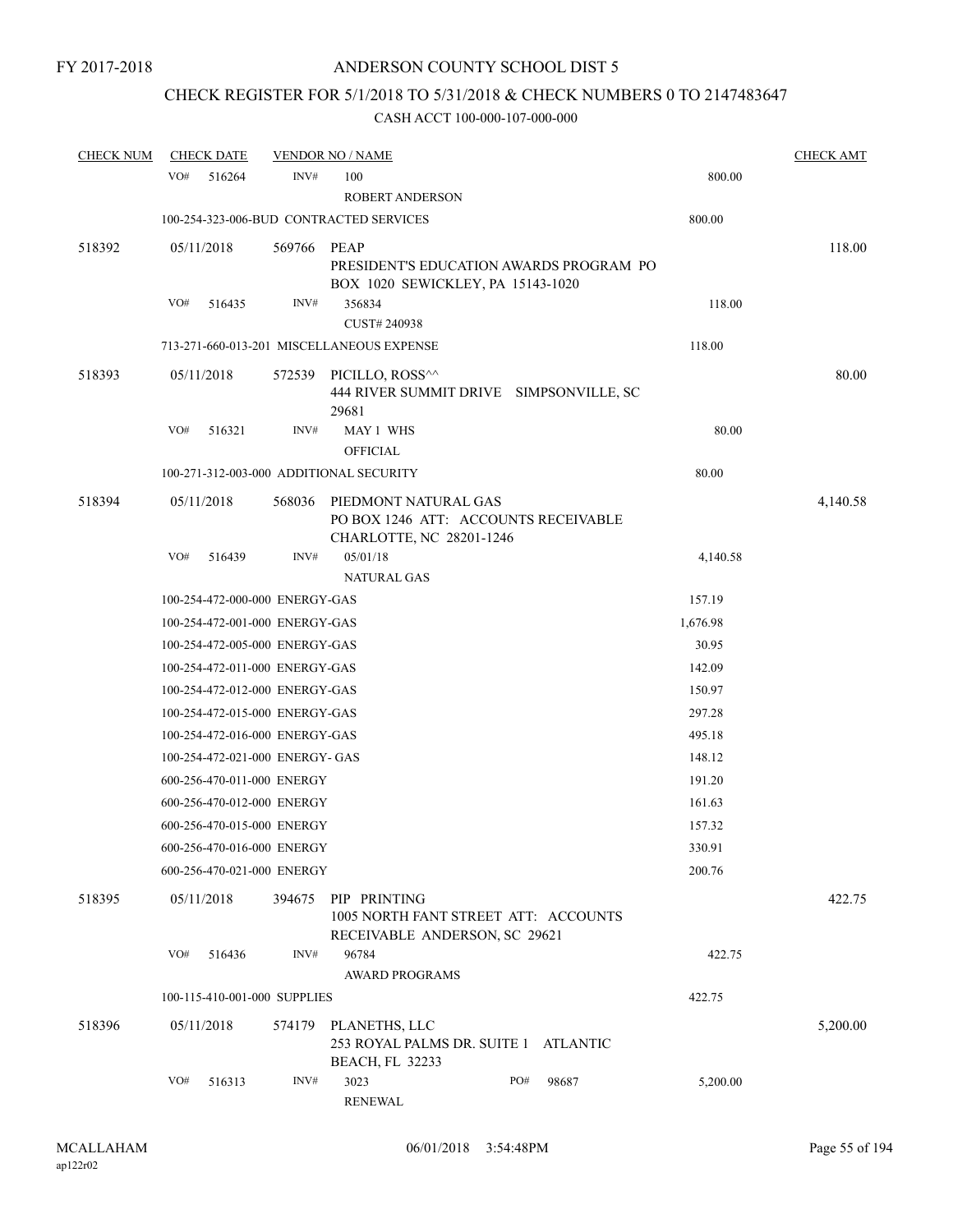# CHECK REGISTER FOR 5/1/2018 TO 5/31/2018 & CHECK NUMBERS 0 TO 2147483647

| <b>CHECK NUM</b> | <b>CHECK DATE</b>                                                            |             | <b>VENDOR NO / NAME</b>                                                                                 |     |       |              | <b>CHECK AMT</b> |
|------------------|------------------------------------------------------------------------------|-------------|---------------------------------------------------------------------------------------------------------|-----|-------|--------------|------------------|
|                  | 100-271-312-000-000 PURCHASED SERVICE                                        |             |                                                                                                         |     |       | 5,200.00     |                  |
| 518397           | 05/11/2018                                                                   | 574687      | PRIORITY ONE SECURITY<br>18 INTERCHANGE BLVD., SUITE B GREENVILLE,<br>SC 29607                          |     |       |              | 1,305.00         |
|                  | VO#<br>516438                                                                | INV#        | 1679501<br>SERVICE - MAY 2018                                                                           | PO# | 97378 | 1,305.00     |                  |
|                  |                                                                              |             | 100-254-323-000-600 MAINTENANCE SERVICES                                                                |     |       | 1,305.00     |                  |
| 518398           | 05/11/2018                                                                   |             | 571652 PROSOURCE LLC<br>P.O. BOX 5339 GREENVILLE, SC 29606                                              |     |       |              | 24.25            |
|                  | VO#<br>516259                                                                | INV#        | S1951756<br><b>SUPPLIES</b>                                                                             |     |       | 12.34        |                  |
|                  |                                                                              |             | 100-254-410-007-400 HVAC/ELECTRICAL/PLUMBING                                                            |     |       | 12.34        |                  |
|                  | VO#<br>516260                                                                | INV#        | S1953049<br><b>SUPPLIES</b>                                                                             |     |       | 11.91        |                  |
|                  |                                                                              |             | 100-254-410-010-400 HVAC/ELECTRICAL/PLUMBING                                                            |     |       | 11.91        |                  |
| 518399           | 05/11/2018                                                                   | 572955 PSAT | 12192 COLLECTION CENTER DRIVE CHICAGO, IL<br>60693                                                      |     |       |              | 160.00           |
|                  | VO#<br>516367                                                                | INV#        | <b>A5CHARTER</b><br>SPRING2018                                                                          |     |       | 160.00       |                  |
|                  | 124-114-410-024-000 SUPPLIES                                                 |             |                                                                                                         |     |       | 160.00       |                  |
| 518400           | 05/11/2018                                                                   | 573746      | PUBLIC CONSULTING GROUP<br>PO BOX 845308 BOSTON, MA 02284-5308                                          |     |       |              | 12,467.90        |
|                  | VO#<br>516363                                                                | INV#        | 183105<br><b>BILLING</b>                                                                                | PO# | 98685 | 12,467.90    |                  |
|                  | 283-126-312-000-000 CONTRACTED SERVICES                                      |             |                                                                                                         |     |       | 12,467.90    |                  |
| 518401           | 05/11/2018                                                                   |             | 573501 QUALITY CARE PRESSURE CLEANING<br>210 SPRINGSIDE CIRCLE ANDERSON, SC 29625                       |     |       |              | 600.00           |
|                  | VO#<br>516418                                                                | INV#        | 5194<br><b>APRIL 2018</b>                                                                               | PO# | 97459 | 600.00       |                  |
|                  | 100-255-323-000-000 CONTRACTED SERVICES                                      |             |                                                                                                         |     |       | 600.00       |                  |
| 518402           | 05/11/2018                                                                   |             | 571092 RAINBOW RESOURCE CENTER<br>655 TOWNSHIP ROAD 500E TOULON, IL 61483                               |     |       |              | 12.50            |
|                  | VO#<br>516486                                                                | INV#        | 2409789<br><b>BOOKS</b>                                                                                 | PO# | 98697 | 12.50        |                  |
|                  | 100-221-410-000-TST SUPPLIES-TESTING<br>100-221-410-000-TST SUPPLIES-TESTING |             |                                                                                                         |     |       | 8.75<br>3.75 |                  |
| 518403           | 05/11/2018                                                                   | 569778      | <b>RAPID LUBE OF ANDERSON</b><br>1704 PEARMAN DAIRY ROAD ATT: ACCOUNTS<br>RECEIVABLE ANDERSON, SC 29625 |     |       |              | 174.85           |
|                  | VO#<br>516261                                                                | INV#        | 1-45681<br><b>SERVICE</b>                                                                               |     |       | 47.24        |                  |
|                  |                                                                              |             | 100-254-412-000-001 TRUCK SERVICE - MAINTENANCE                                                         |     |       | 47.24        |                  |
|                  | VO#<br>516262                                                                | INV#        | 1-45706                                                                                                 |     |       | 66.52        |                  |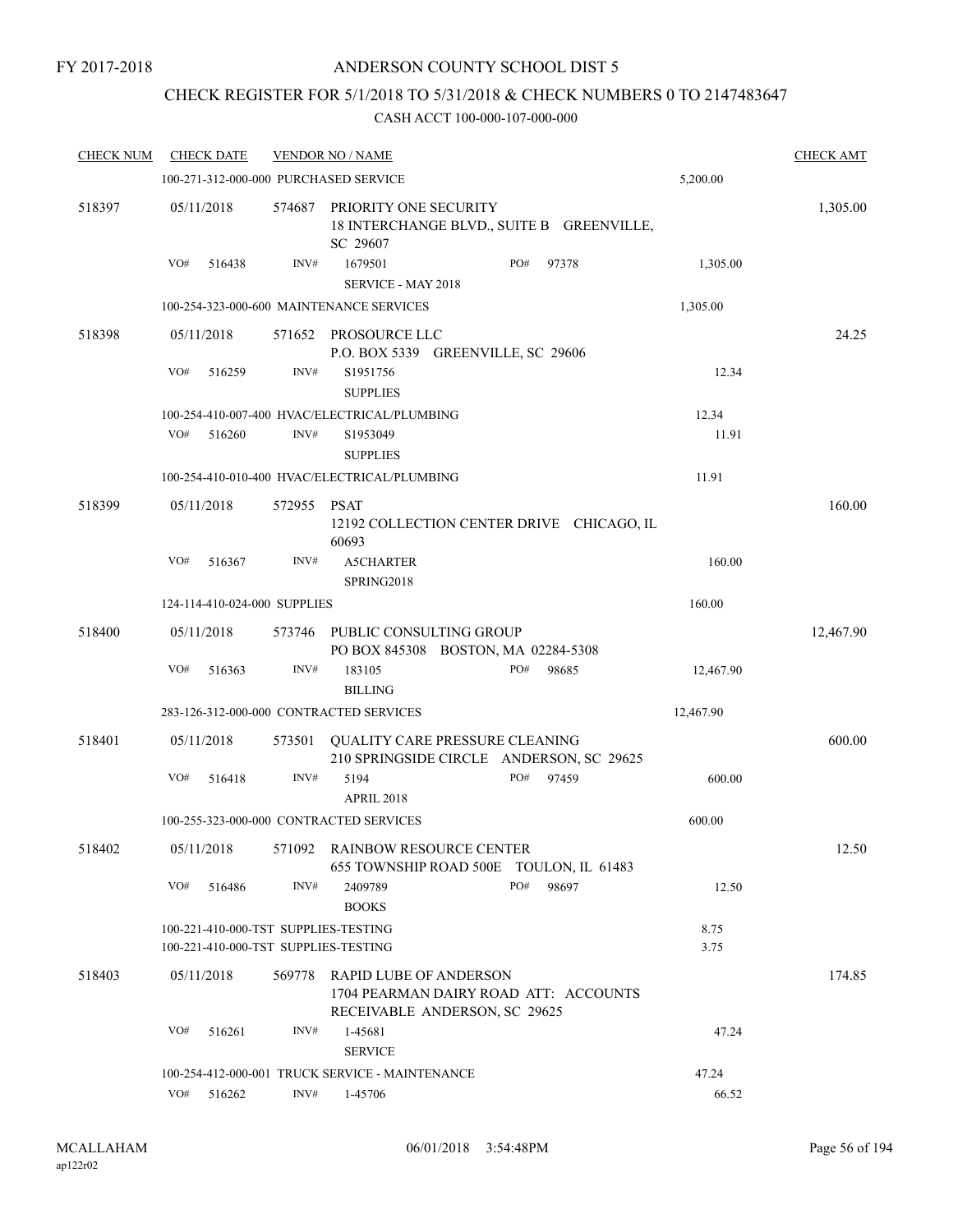# CHECK REGISTER FOR 5/1/2018 TO 5/31/2018 & CHECK NUMBERS 0 TO 2147483647

| <b>CHECK NUM</b> | <b>CHECK DATE</b> |        | <b>VENDOR NO / NAME</b><br><b>SERVICE</b>             |     |       |          | <b>CHECK AMT</b> |
|------------------|-------------------|--------|-------------------------------------------------------|-----|-------|----------|------------------|
|                  |                   |        | 100-254-412-000-001 TRUCK SERVICE - MAINTENANCE       |     |       | 66.52    |                  |
|                  | VO#<br>516263     | INV#   | 1-45697                                               |     |       | 61.09    |                  |
|                  |                   |        | <b>SERVICE</b>                                        |     |       |          |                  |
|                  |                   |        | 100-254-412-000-001 TRUCK SERVICE - MAINTENANCE       |     |       | 61.09    |                  |
| 518404           | 05/11/2018        |        | 571719 REPUBLIC SERVICES #744                         |     |       |          | 8,092.65         |
|                  |                   |        | PO BOX 9001099 LOUISVILLE, KY 40290-1099              |     |       |          |                  |
|                  | VO#<br>516440     | INV#   | 001789549                                             | PO# | 97134 | 8,092.65 |                  |
|                  |                   |        | <b>SERVICE - MAY 2018</b>                             |     |       |          |                  |
|                  |                   |        | 100-254-323-000-600 MAINTENANCE SERVICES              |     |       | 353.51   |                  |
|                  |                   |        | 100-254-323-001-600 MAINTENANCE SERVICES              |     |       | 654.52   |                  |
|                  |                   |        | 100-254-323-002-600 MAINTENANCE SERVICES              |     |       | 619.15   |                  |
|                  |                   |        | 100-254-323-003-600 MAINTENANCE SERVICES              |     |       | 689.86   |                  |
|                  |                   |        | 100-254-323-004-600 MAINTENANCE SERVICES              |     |       | 0.00     |                  |
|                  |                   |        | 100-254-323-005-600 MAINTENANCE SERVICES              |     |       | 708.80   |                  |
|                  |                   |        | 100-254-323-006-600 MAINTENANCE SERVICES              |     |       | 475.61   |                  |
|                  |                   |        | 100-254-323-007-600 MAINTENANCE SERVICES              |     |       | 237.81   |                  |
|                  |                   |        | 100-254-323-008-600 MAINTENANCE SERVICES              |     |       | 286.01   |                  |
|                  |                   |        | 100-254-323-009-600 MAINTENANCE SERVICES              |     |       | 237.81   |                  |
|                  |                   |        | 100-254-323-010-600 MAINTENANCE SERVICES              |     |       | 237.81   |                  |
|                  |                   |        | 100-254-323-011-600 MAINTENANCE SERVICES              |     |       | 237.81   |                  |
|                  |                   |        | 100-254-323-012-600 MAINTENANCE SERVICES              |     |       | 416.70   |                  |
|                  |                   |        | 100-254-323-013-600 MAINTENANCE SERVICES              |     |       | 237.81   |                  |
|                  |                   |        | 100-254-323-014-600 MAINTENANCE SERVICES              |     |       | 237.81   |                  |
|                  |                   |        | 100-254-323-015-600 MAINTENANCE SERVICES              |     |       | 237.81   |                  |
|                  |                   |        | 100-254-323-016-600 MAINTENANCE SERVICES              |     |       | 237.81   |                  |
|                  |                   |        | 100-254-323-017-600 MAINTENANCE SERVICES              |     |       | 286.01   |                  |
|                  |                   |        | 100-254-323-018-600 MAINTENANCE SERVICES              |     |       | 237.81   |                  |
|                  |                   |        | 100-254-323-019-600 MAINTENANCE SERVICES              |     |       | 237.81   |                  |
|                  |                   |        | 100-254-323-020-600 MAINTENANCE SERVICES              |     |       | 475.61   |                  |
|                  |                   |        | 100-254-323-021-600 MAINTENANCE SERVICES              |     |       | 570.95   |                  |
|                  |                   |        | 100-254-323-023-600 MAINTENANCE SERVICES              |     |       | 177.82   |                  |
| 518405           | 05/11/2018        | 572848 | RISE VISION                                           |     |       |          | 5.04             |
|                  |                   |        | PO BOX 505331 ST. LOUIS, MO 63150-5331                |     |       |          |                  |
|                  | VO#<br>516490     | INV#   | 9395-127616485                                        |     |       | 2.52     |                  |
|                  |                   |        | <b>WIDGET</b>                                         |     |       |          |                  |
|                  |                   |        | 100-266-445-000-000 SOFTWARE TECHNOLOGY               |     |       | 2.52     |                  |
|                  | VO#<br>516492     | INV#   | 6829-127617313                                        |     |       | 2.52     |                  |
|                  |                   |        | <b>WIDGET</b>                                         |     |       |          |                  |
|                  |                   |        | 100-266-445-000-000 SOFTWARE TECHNOLOGY               |     |       | 2.52     |                  |
| 518406           | 05/11/2018        | 569972 | ROOPA KESHAV<br>106 LANGWELL DRIVE ANDERSON, SC 29621 |     |       |          | 11.71            |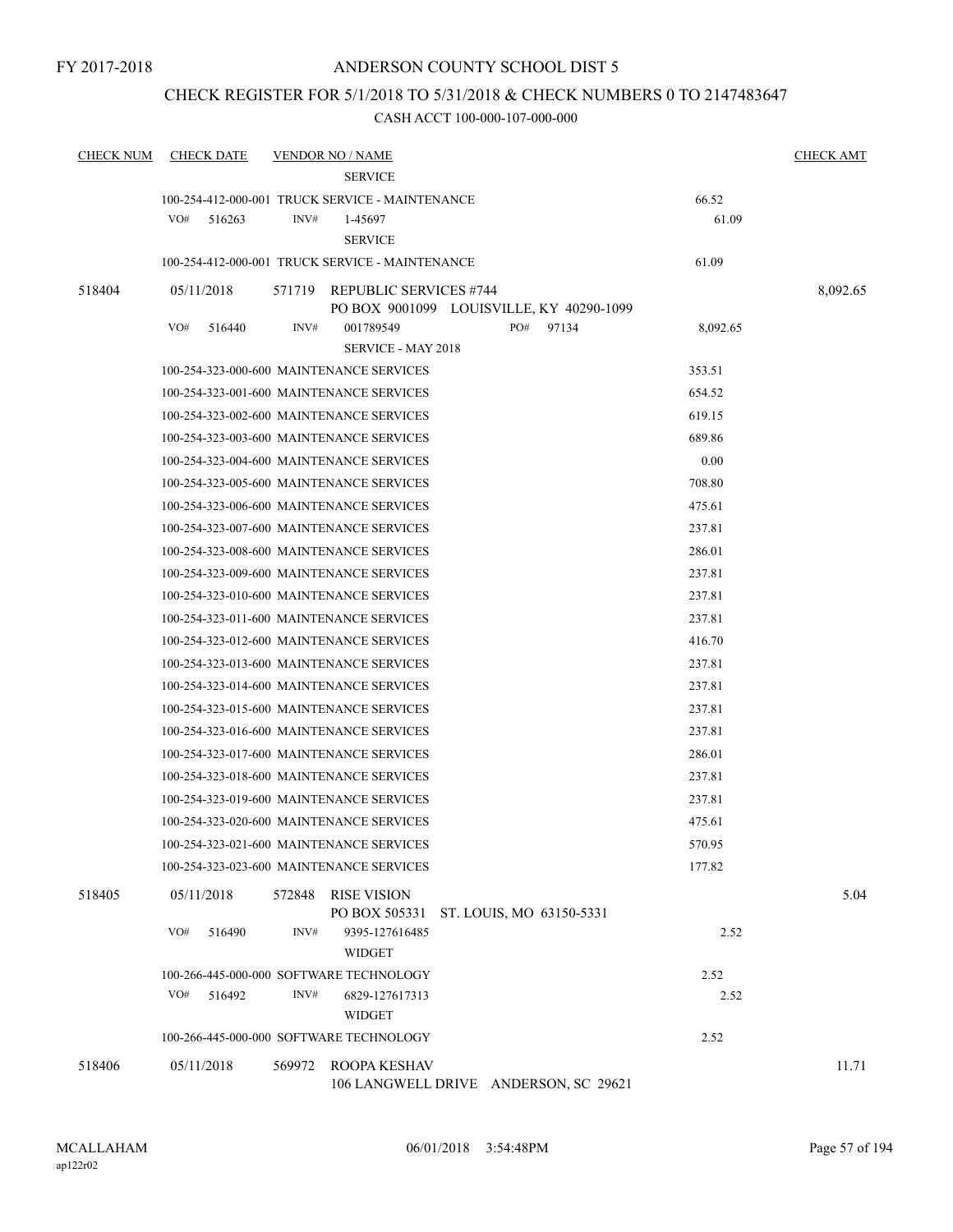# CHECK REGISTER FOR 5/1/2018 TO 5/31/2018 & CHECK NUMBERS 0 TO 2147483647

| <b>CHECK NUM</b> |     | <b>CHECK DATE</b>                   |        | <b>VENDOR NO / NAME</b>                                                                                         |     |       |          | <b>CHECK AMT</b> |
|------------------|-----|-------------------------------------|--------|-----------------------------------------------------------------------------------------------------------------|-----|-------|----------|------------------|
|                  | VO# | 516324                              | INV#   | <b>LIBRARY BOOK</b><br><b>REFUND</b>                                                                            |     |       | 11.71    |                  |
|                  |     | 713-271-660-013-305 LIBRARY EXPENSE |        |                                                                                                                 |     |       | 11.71    |                  |
| 518407           |     | 05/11/2018                          |        | 567525 ROWLAND MECHANICAL<br>206 SADDLE TRAIL ANDERSON, SC 29621                                                |     |       |          | 3,526.54         |
|                  | VO# | 516409                              | INV#   | 8412 & 8433-8445<br><b>SERVICE</b>                                                                              | PO# | 98126 | 3,526.54 |                  |
|                  |     |                                     |        | 100-255-323-000-ACT ACTIVITY BUS CONTRACTED SERVICES                                                            |     |       | 3,526.54 |                  |
| 518408           |     | 05/11/2018                          | 574110 | SAFEWARE<br>5700 PERIMETER DRIVE SUITE E DUBLIN, OH<br>43017                                                    |     |       |          | 20.48            |
|                  | VO# | 516314                              | INV#   | ACP1018601<br><b>INSURANCE</b>                                                                                  |     |       | 11.11    |                  |
|                  |     |                                     |        | 100-266-312-000-TEC CHROME BOOK TECH FEE                                                                        |     |       | 11.11    |                  |
|                  | VO# | 516315                              | INV#   | ACP1018601<br><b>INSURANCE</b>                                                                                  |     |       | 9.37     |                  |
|                  |     |                                     |        | 100-266-312-000-TEC CHROME BOOK TECH FEE                                                                        |     |       | 9.37     |                  |
| 518409           |     | 05/11/2018                          | 451250 | SC SCHOOL FOR THE DEAF & BLIND<br>355 CEDAR SPRINGS ROAD ATT: ACCOUNTS<br>RECEIVABLE SPARTANBURG, SC 29302-4699 |     |       |          | 5,291.56         |
|                  | VO# | 516361                              | INV#   | 2000413773<br>CUST #3045003                                                                                     | PO# | 98701 | 5,291.56 |                  |
|                  |     |                                     |        | 283-126-312-000-000 CONTRACTED SERVICES                                                                         |     |       | 5,291.56 |                  |
| 518410           |     | 05/11/2018                          | 570059 | <b>SHARP BUSINESS SYSTEMS</b><br>DEPT 1216 PO BOX 121216 DALLAS, TX<br>75312-1216                               |     |       |          | 7,390.18         |
|                  | VO# | 516368                              | INV#   | 9001142303<br><b>WHS</b>                                                                                        |     |       | 993.72   |                  |
|                  |     | 100-115-410-003-000 SUPPLIES        |        |                                                                                                                 |     |       | 993.72   |                  |
|                  | VO# | 516446                              | INV#   | 9001135504<br><b>COPIES</b>                                                                                     |     |       | 73.87    |                  |
|                  |     |                                     |        | 100-252-360-000-000 PRINTING AND BINDING                                                                        |     |       | 73.87    |                  |
|                  | VO# | 516447                              | INV#   | 9001127730<br><b>COPIES</b>                                                                                     |     |       | 1,071.51 |                  |
|                  |     |                                     |        | 100-252-360-000-000 PRINTING AND BINDING                                                                        |     |       | 1,071.51 |                  |
|                  | VO# | 516448                              | INV#   | 9001119760<br>TL HANNA                                                                                          | PO# | 97053 | 4,533.94 |                  |
|                  |     | 100-114-410-002-000 SUPPLIES        |        |                                                                                                                 |     |       | 4,533.94 |                  |
|                  | VO# | 516467                              | INV#   | 9001126237<br>9001123101                                                                                        |     |       | 156.06   |                  |
|                  |     | 201-112-490-011-000 COPIER COST     |        |                                                                                                                 |     |       | 6.11     |                  |
|                  |     | 201-112-490-011-000 COPIER COST     |        |                                                                                                                 |     |       | 149.95   |                  |
|                  | VO# | 516470                              | INV#   | 9001123096<br>9001123099                                                                                        |     |       | 486.95   |                  |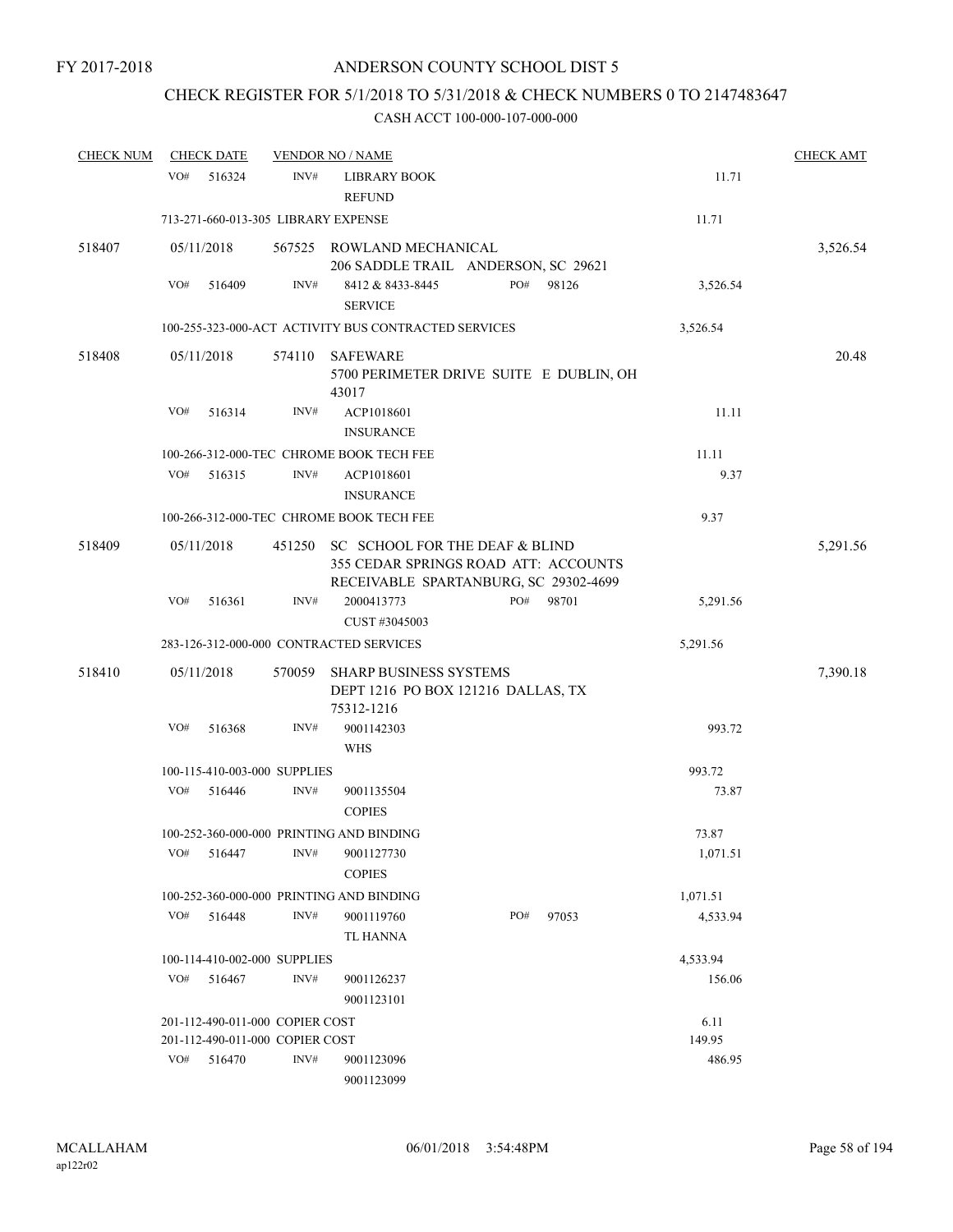# CHECK REGISTER FOR 5/1/2018 TO 5/31/2018 & CHECK NUMBERS 0 TO 2147483647

| <b>CHECK NUM</b> |     | <b>CHECK DATE</b>                  |        | <b>VENDOR NO / NAME</b>                                                                                |        | <b>CHECK AMT</b> |
|------------------|-----|------------------------------------|--------|--------------------------------------------------------------------------------------------------------|--------|------------------|
|                  |     |                                    |        | 329-115-690-000-000 OTHER OBJECTS- WBL                                                                 | 78.46  |                  |
|                  |     |                                    |        | 329-115-690-000-000 OTHER OBJECTS- WBL                                                                 | 408.49 |                  |
|                  | VO# | 516471                             | INV#   | 9001127762                                                                                             | 74.13  |                  |
|                  |     |                                    |        | <b>COPIES</b>                                                                                          |        |                  |
|                  |     | 713-271-660-013-362 COPIER EXPENSE |        |                                                                                                        | 74.13  |                  |
| 518411           |     | 05/11/2018                         | 470900 | <b>SHAR PRODUCTS COMPANY</b><br>2465 S. INDUSTRIAL HWY ATT: ACCOUNTS<br>RECEIVABLE ANN ARBOR, MI 48104 |        | 454.10           |
|                  | VO# | 516442                             | INV#   | I172101900015<br>ACCT 0017761834                                                                       | 454.10 |                  |
|                  |     |                                    |        | 100-113-410-020-COB CHORUS, ORCHESTRA & BAND                                                           | 454.10 |                  |
| 518412           |     | 05/11/2018                         | 472700 | SHERWIN WILLIAMS<br>613 NORTH MURRAY AVENUE ATT: ACCOUNTS<br>RECEIVABLE ANDERSON, SC 29625             |        | 251.60           |
|                  | VO# | 516253                             | INV#   | 2324-3                                                                                                 | 102.66 |                  |
|                  |     |                                    |        | <b>SUPPLIES</b>                                                                                        |        |                  |
|                  |     |                                    |        | 100-254-410-002-001 SUPPLIES - MAINTENANCE                                                             | 102.66 |                  |
|                  | VO# | 516257                             | INV#   | 2134-6                                                                                                 | 108.85 |                  |
|                  |     |                                    |        | <b>SUPPLIES</b>                                                                                        |        |                  |
|                  |     | 100-254-323-003-CAP DOORS          |        |                                                                                                        | 108.85 |                  |
|                  | VO# | 516258                             | INV#   | 5151-6                                                                                                 | 40.09  |                  |
|                  |     |                                    |        | <b>SUPPLIES</b>                                                                                        |        |                  |
|                  |     |                                    |        | 100-254-410-020-001 SUPPLIES - MAINTENANCE                                                             | 40.09  |                  |
| 518413           |     | 05/11/2018                         | 568954 | <b>SHRED A WAY</b><br>PO BOX 51132 ATT: ACCOUNTS RECEIVABLE<br>PIEDMONT, SC 29673                      |        | 111.00           |
|                  | VO# | 516317                             | INV#   | A60338<br><b>WEST MARKET</b>                                                                           | 30.00  |                  |
|                  |     |                                    |        | 718-271-660-018-201 MISCELLANEOUS EXPENSE                                                              | 30.00  |                  |
|                  | VO# | 516473                             | INV#   | A60339                                                                                                 | 48.00  |                  |
|                  |     |                                    |        | <b>DISTRICT OFFICE</b>                                                                                 |        |                  |
|                  |     |                                    |        | 900-188-313-000-006 HOMELESS STUDENT SERVICES/TUTORS                                                   | 48.00  |                  |
|                  |     |                                    |        | VO# 516475 INV# A60244                                                                                 | 33.00  |                  |
|                  |     |                                    |        |                                                                                                        |        |                  |
|                  |     |                                    |        | WHITEHALL ELEM<br>719-271-660-019-201 MISCELLANEOUS EXPENSE                                            | 33.00  |                  |
| 518414           |     | 05/11/2018                         | 473315 | SIGNARAMA<br>4130 CLEMSON BLVD SUITE A ANDERSON, SC                                                    |        | 98.95            |
|                  |     |                                    |        | 29621                                                                                                  |        |                  |
|                  | VO# | 516256                             | INV#   | 9363                                                                                                   | 98.95  |                  |
|                  |     |                                    |        | <b>TL HANNA</b>                                                                                        |        |                  |
|                  |     |                                    |        | 100-254-410-002-001 SUPPLIES - MAINTENANCE                                                             | 98.95  |                  |
| 518415           |     | 05/11/2018                         | 571007 | SIMPLIFIED OFFICE SYSTEMS                                                                              |        | 931.44           |
|                  | VO# | 516316                             | INV#   | 6220 BUSH RIVER ROAD COLUMBIA, SC 29212<br>180419-0032<br><b>COPIES</b>                                | 431.59 |                  |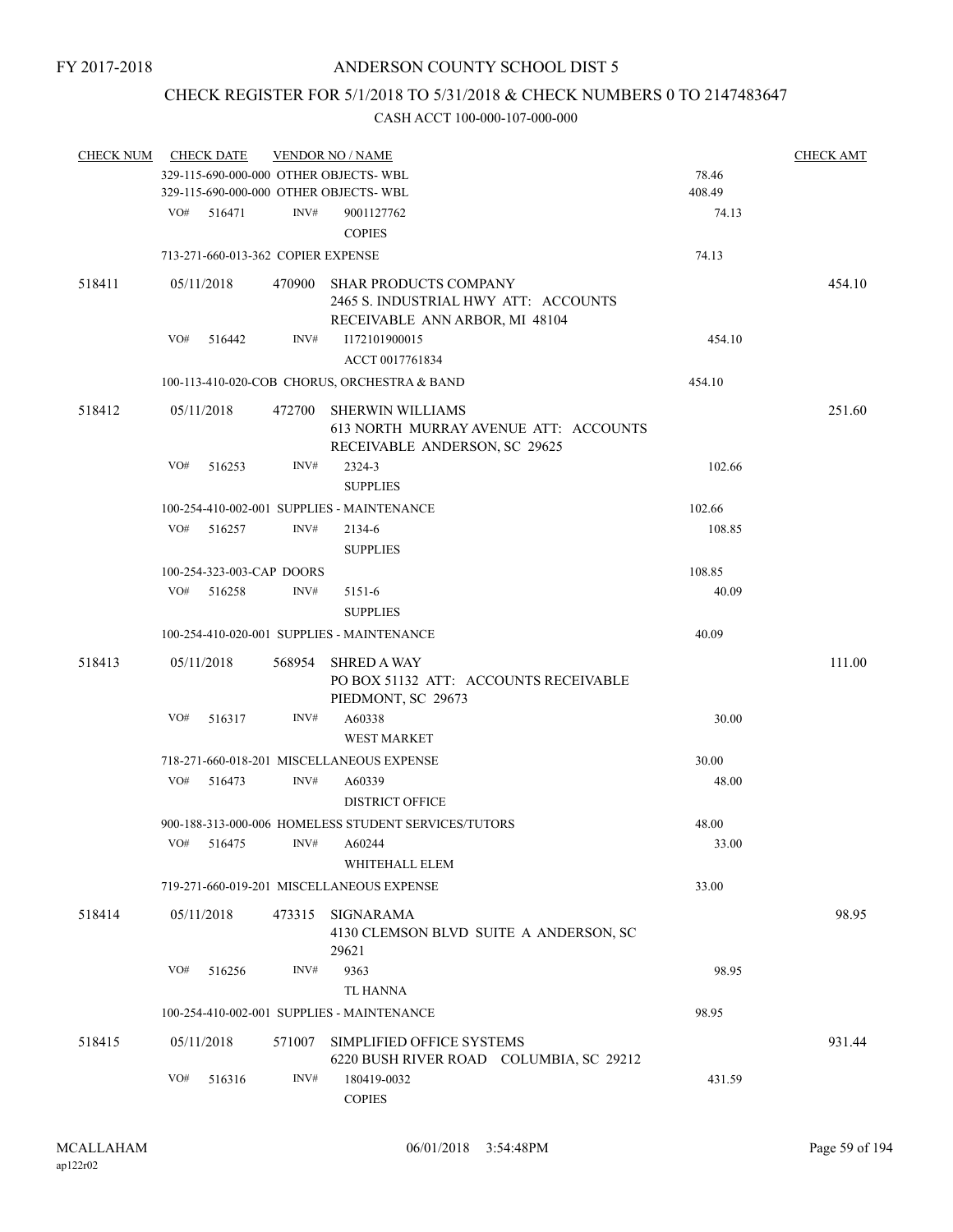# CHECK REGISTER FOR 5/1/2018 TO 5/31/2018 & CHECK NUMBERS 0 TO 2147483647

| <b>CHECK NUM</b> | <b>CHECK DATE</b>                       |        | <b>VENDOR NO / NAME</b>                          |     |                        |           | <b>CHECK AMT</b> |
|------------------|-----------------------------------------|--------|--------------------------------------------------|-----|------------------------|-----------|------------------|
|                  | 201-113-490-006-000 COPIER COST         |        |                                                  |     |                        | 179.00    |                  |
|                  | 201-113-490-006-000 COPIER COST         |        |                                                  |     |                        | 252.59    |                  |
|                  | VO#<br>516479                           | INV#   | 180502-0012                                      |     |                        | 499.85    |                  |
|                  |                                         |        | <b>COPIES</b>                                    |     |                        |           |                  |
|                  | 717-190-660-017-362 COPIER EXPENSE      |        |                                                  |     |                        | 499.85    |                  |
| 518416           | 05/11/2018                              | 481650 | SOUTHERN STATES #71029 - FARM PLAN               |     |                        |           | 477.89           |
|                  |                                         |        | 4010 SOUTH MURRAY AVENUE ATT: ACCOUNTS           |     |                        |           |                  |
|                  |                                         |        | RECEIVABLE ANDERSON, SC 02962-4429               |     |                        |           |                  |
|                  | VO#<br>516255                           | INV#   | A791128                                          |     |                        | 422.65    |                  |
|                  |                                         |        | <b>SUPPLIES</b>                                  |     |                        |           |                  |
|                  |                                         |        | 100-254-410-000-001 MAINT. SUPPLIES-STRUCTURES   |     |                        | 422.65    |                  |
|                  | VO#<br>516483                           | INV#   | A300014                                          |     |                        | 55.24     |                  |
|                  |                                         |        | CUST#1186993                                     |     |                        |           |                  |
|                  |                                         |        | 329-115-410-000-000 SUPPLIES- STATE EQUIPMENT    |     |                        | 55.24     |                  |
| 518417           | 05/11/2018                              | 571484 | <b>STAPLES ADVANTAGE</b>                         |     |                        |           | 588.45           |
|                  |                                         |        | DEPT ATL PO BOX 405386                           |     | ATLANTA, GA 30384      |           |                  |
|                  | VO#<br>516484                           | INV#   | PO 98300                                         | PO# | 98300                  | 588.45    |                  |
|                  |                                         |        | ACCT# 20159                                      |     |                        |           |                  |
|                  | 924-147-410-019-000 SUPPLIES            |        |                                                  |     |                        | 477.72    |                  |
|                  | 924-147-410-019-000 SUPPLIES            |        |                                                  |     |                        | 54.68     |                  |
|                  | 924-147-410-019-000 SUPPLIES            |        |                                                  |     |                        | 56.05     |                  |
| 518418           | 05/11/2018                              | 573288 | STAYANOFF, KENDALL^^                             |     |                        |           | 452.00           |
|                  |                                         |        | 200 BOGGS RD BELTON, SC 29627                    |     |                        |           |                  |
|                  | VO#<br>516516                           | INV#   | 04/09-04/26/18                                   |     |                        | 452.00    |                  |
|                  |                                         |        | <b>TLH BAND</b>                                  |     |                        |           |                  |
|                  | 100-114-410-002-001 BAND SUPPLIES       |        |                                                  |     |                        | 452.00    |                  |
| 518419           | 05/11/2018                              | 572995 | <b>SUPPLYWORKS</b><br>PO BOX 742604              |     | ATLANTA, GA 30374-2604 |           | 25,008.05        |
|                  | VO#<br>516488                           | INV#   | 437359706                                        | PO# | 98634                  | 2,662.70  |                  |
|                  |                                         |        | <b>SUPPLIES</b>                                  |     |                        |           |                  |
|                  |                                         |        | 100-000-170-000-000 WAREHOUSE INVENTORY          |     |                        | 2,662.70  |                  |
|                  | VO#<br>516489                           | INV#   | 438720047                                        | PO# | 98727                  | 2,662.70  |                  |
|                  |                                         |        | <b>SUPPLIES</b>                                  |     |                        |           |                  |
|                  |                                         |        | 100-000-170-000-000 WAREHOUSE INVENTORY          |     |                        | 2,662.70  |                  |
|                  | VO#<br>516491                           | INV#   | 436708705                                        | PO# | 98585                  | 8,984.79  |                  |
|                  |                                         |        | <b>SUPPLIES</b>                                  |     |                        |           |                  |
|                  | 100-000-170-000-000 WAREHOUSE INVENTORY |        |                                                  |     |                        | 8,984.79  |                  |
|                  | VO#<br>516493                           | INV#   | 434043782                                        | PO# | 98282                  | 10,697.86 |                  |
|                  |                                         |        | <b>SUPPLIES</b>                                  |     |                        |           |                  |
|                  | 100-254-540-000-000 CUSTODIAL EQUIPMENT |        |                                                  |     |                        | 10,697.86 |                  |
| 518420           | 05/11/2018                              | 563611 | THE GREENVILLE ZOO                               |     |                        |           | 822.00           |
|                  |                                         |        | 150 CLEVELAND PARK DRIVE GREENVILLE, SC<br>29601 |     |                        |           |                  |
|                  | VO#<br>516375                           | INV#   | <b>MAY 14</b>                                    |     |                        | 822.00    |                  |
|                  |                                         |        |                                                  |     |                        |           |                  |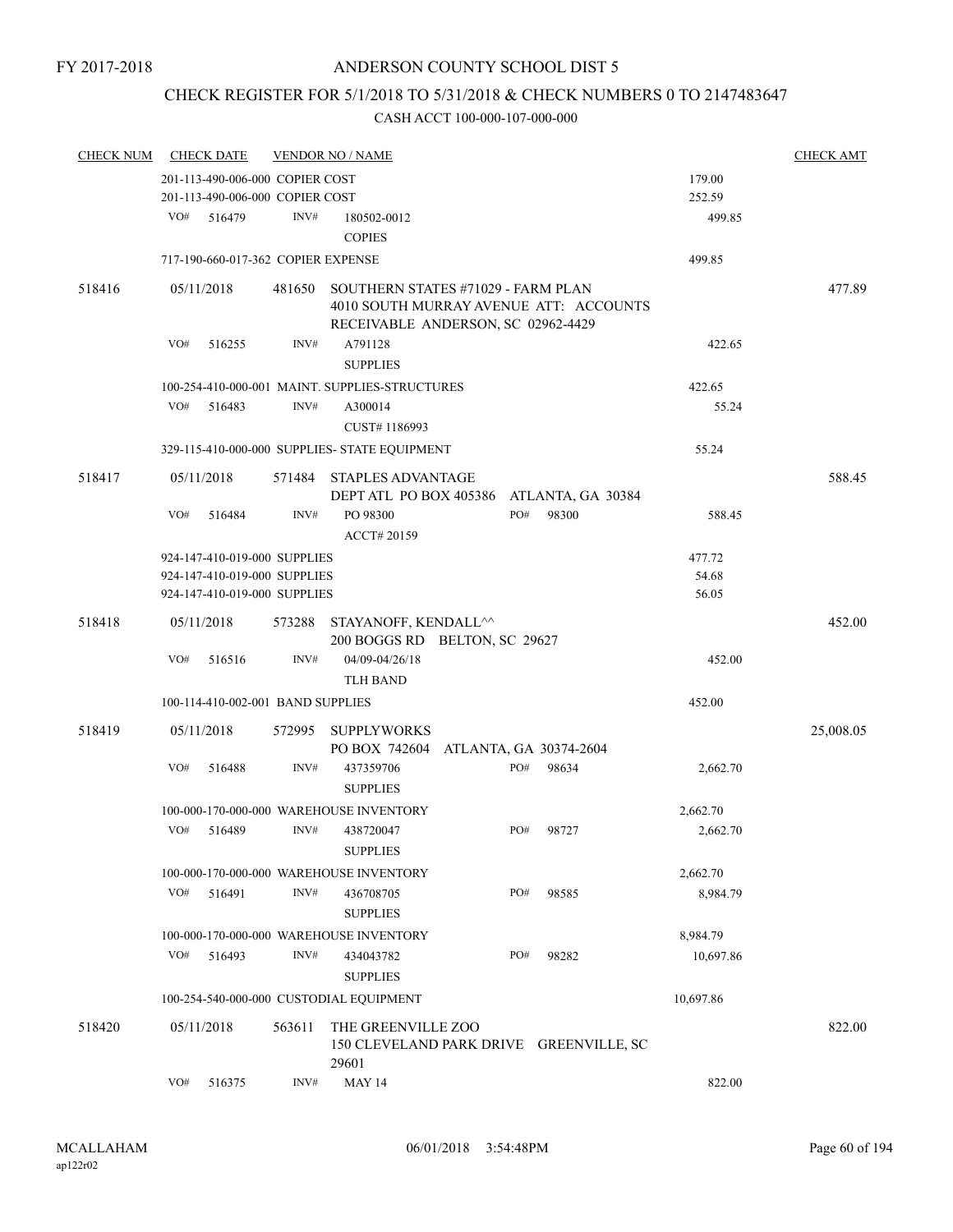# CHECK REGISTER FOR 5/1/2018 TO 5/31/2018 & CHECK NUMBERS 0 TO 2147483647

| <b>CHECK NUM</b> |     | <b>CHECK DATE</b> |                              | <b>VENDOR NO / NAME</b><br><b>CENTERVILLE</b>                                                         |     |       |                | <b>CHECK AMT</b> |
|------------------|-----|-------------------|------------------------------|-------------------------------------------------------------------------------------------------------|-----|-------|----------------|------------------|
|                  |     |                   |                              | 707-190-660-007-351 FIELD TRIPS GRADE 1 EXPENSE                                                       |     |       | 822.00         |                  |
| 518421           |     | 05/11/2018        | 501425                       | THE LIGHTING CO & ELECT CONSTRUCT LLC<br>POBOX 111 ATT: ACCOUNTS RECEIVABLE<br>CHESNEE, SC 29323-0111 |     |       |                | 1,165.00         |
|                  | VO# | 516269            | INV#                         | 4284<br><b>WESTSIDE</b>                                                                               |     |       | 1,165.00       |                  |
|                  |     |                   |                              | 100-254-323-003-400 CONTR SERV-HVAC/ELECT/PLUMBING                                                    |     |       | 1,165.00       |                  |
| 518422           |     | 05/11/2018        | 572446                       | THE NATIONAL BETA CLUB<br>151 BETA CLUB WAY SPARTANBURG, SC<br>29306-3012                             |     |       |                | 74.31            |
|                  | VO# | 516498            | INV#                         | M155973, 1535<br><b>ROBERT ANDERSON</b>                                                               |     |       | 74.31          |                  |
|                  |     |                   |                              | 706-271-660-006-602 BETA CLUB EXPENSE<br>706-271-660-006-602 BETA CLUB EXPENSE                        |     |       | 20.00<br>54.31 |                  |
| 518423           |     | 05/11/2018        | 569972                       | TRACEY DAWSON<br>234 DANDELION TRAIL ANDERSON, SC 29621                                               |     |       |                | 10.00            |
|                  | VO# | 516325            | INV#                         | <b>T-SHIRT</b><br><b>REFUND</b>                                                                       |     |       | 10.00          |                  |
|                  |     |                   |                              | 713-271-660-013-256 FUNDRAISERS EXPENSE                                                               |     |       | 10.00          |                  |
| 518424           |     | 05/11/2018        | 508675                       | <b>TRI-COUNTY BATTERY SALES</b><br>1413 WHITEHALL ROAD ATT: ACCOUNTS<br>RECEIVABLE ANDERSON, SC 29625 |     |       |                | 290.79           |
|                  | VO# | 516254            | INV#                         | 718670                                                                                                |     |       | 290.79         |                  |
|                  |     |                   |                              | <b>BATTERY</b>                                                                                        |     |       |                |                  |
|                  |     |                   |                              | 100-254-410-006-001 SUPPLIES - MAINTENANCE                                                            |     |       | 290.79         |                  |
| 518425           |     | 05/11/2018        | 570855                       | ULINE - ATLANTA<br>P.O. BOX 88741 ATT: ACCOUNTS RECEIVABLE<br>CHICAGO, IL 60680-1741                  |     |       |                | 678.01           |
|                  | VO# | 516500            | INV#                         | 96675139<br><b>HAND TRUCK</b>                                                                         | PO# | 98560 | 384.05         |                  |
|                  |     |                   | 100-257-410-000-000 SUPPLIES |                                                                                                       |     |       | 384.05         |                  |
|                  | VO# | 516502            | INV#                         | 96552230<br><b>SUPPLIES</b>                                                                           | PO# | 98533 | 152.38         |                  |
|                  |     |                   | 100-257-410-000-000 SUPPLIES |                                                                                                       |     |       | 152.38         |                  |
|                  | VO# | 516503            | INV#                         | 96048073<br><b>SUPPLIES</b>                                                                           | PO# | 98447 | 141.58         |                  |
|                  |     |                   | 100-257-410-000-000 SUPPLIES |                                                                                                       |     |       | 141.58         |                  |
| 518426           |     | 05/11/2018        | 572513                       | <b>UNITED LASER</b><br>P.O. BOX 6889 FLORENCE, SC 29501                                               |     |       |                | 526.44           |
|                  | VO# | 516504            | INV#                         | 160289<br><b>TONER</b>                                                                                | PO# | 98632 | 526.44         |                  |
|                  |     |                   |                              | 201-112-410-012-000 SUPPLIES AND MATERIALS                                                            |     |       | 526.44         |                  |
| 518427           |     | 05/11/2018        |                              | 573815 UNITED REFRIGERATION, INC                                                                      |     |       |                | 1,055.01         |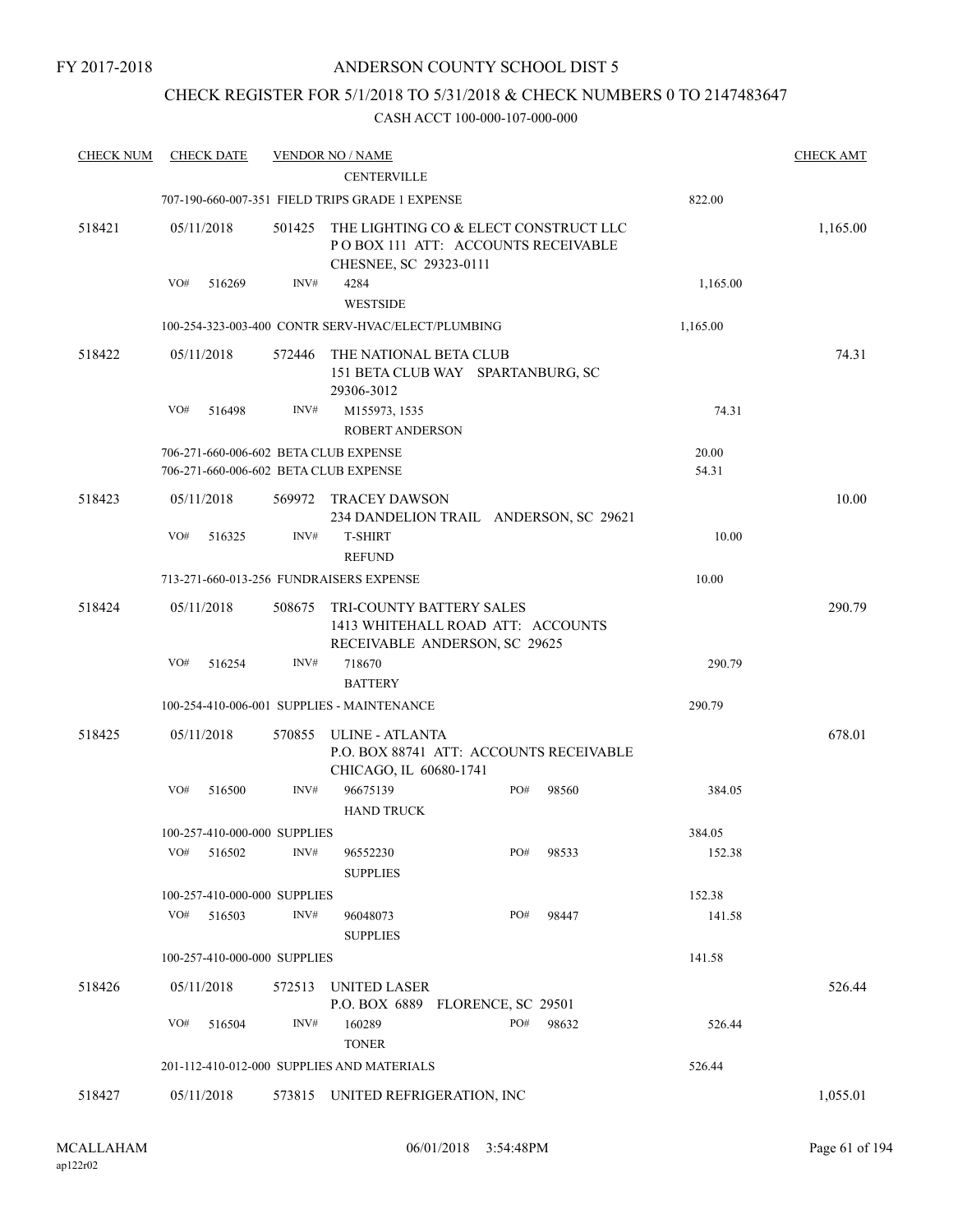# CHECK REGISTER FOR 5/1/2018 TO 5/31/2018 & CHECK NUMBERS 0 TO 2147483647

| <b>CHECK NUM</b> |     | <b>CHECK DATE</b>                            |        | <b>VENDOR NO / NAME</b>                      |                                       |          | <b>CHECK AMT</b> |
|------------------|-----|----------------------------------------------|--------|----------------------------------------------|---------------------------------------|----------|------------------|
|                  |     |                                              |        |                                              | PO BOX 740703 ATLANTA, GA 30374-0703  |          |                  |
|                  | VO# | 516245                                       | INV#   | 61794578                                     |                                       | 490.74   |                  |
|                  |     |                                              |        | <b>REPAIR PARTS</b>                          |                                       |          |                  |
|                  |     | 100-254-410-003-400 HVAC/ELECTRICAL/PLUMBING |        |                                              | 490.74                                |          |                  |
|                  | VO# | 516246                                       | INV#   | 61832891                                     |                                       | 85.33    |                  |
|                  |     |                                              |        | <b>SUPPLIES</b>                              |                                       |          |                  |
|                  |     | 100-254-410-000-400 HVAC SUPPLIES            |        | 85.33                                        |                                       |          |                  |
|                  | VO# | 516247                                       | INV#   | 61989418                                     |                                       | 54.65    |                  |
|                  |     |                                              |        | <b>SUPPLIES</b>                              |                                       |          |                  |
|                  |     |                                              |        | 100-254-410-011-400 HVAC/ELECTRICAL/PLUMBING |                                       | 54.65    |                  |
|                  | VO# | 516248                                       | INV#   | 61763535                                     |                                       | 168.22   |                  |
|                  |     |                                              |        | <b>SUPPLIES</b>                              |                                       |          |                  |
|                  |     |                                              |        | 600-256-323-007-000 REPAIRS TO EQUIPMENT     |                                       | 168.22   |                  |
|                  | VO# | 516249                                       | INV#   | 61741065                                     |                                       | 122.30   |                  |
|                  |     |                                              |        | <b>SUPPLIES</b>                              |                                       |          |                  |
|                  |     |                                              |        | 600-256-323-015-000 REPAIRS TO EQUIPMENT     |                                       | 122.30   |                  |
|                  | VO# | 516250                                       | INV#   | 61794474                                     |                                       | 75.52    |                  |
|                  |     |                                              |        | <b>SUPPLIES</b>                              |                                       |          |                  |
|                  |     |                                              |        | 600-256-323-016-000 REPAIRS TO EQUIPMENT     |                                       | 75.52    |                  |
|                  | VO# | 516251                                       | INV#   | 61491001                                     |                                       | 38.82    |                  |
|                  |     |                                              |        | <b>SUPPLIES</b>                              |                                       |          |                  |
|                  |     |                                              |        | 600-256-323-019-000 REPAIRS TO EQUIPMENT     |                                       | 38.82    |                  |
|                  | VO# | 516252                                       | INV#   | 61824375                                     |                                       | 19.43    |                  |
|                  |     |                                              |        | <b>SUPPLIES</b>                              |                                       |          |                  |
|                  |     |                                              |        | 100-254-410-002-400 HVAC/ELECTRICAL/PLUMBING |                                       | 19.43    |                  |
| 518428           |     | 05/11/2018                                   | 573759 |                                              | UNIVERSAL CHEERLEADERS ASSOCIATION    |          | 1,050.00         |
|                  |     |                                              |        |                                              | 6745 LENOX CENTER COURT, SUITE 300    |          |                  |
|                  |     |                                              |        | MEMPHIS, TN 38115                            |                                       |          |                  |
|                  | VO# | 516505                                       | INV#   | 0010393442                                   |                                       | 1,050.00 |                  |
|                  |     |                                              |        | <b>GLENVIEW MS</b>                           |                                       |          |                  |
|                  |     |                                              |        | 720-271-660-020-663 ATHLETIC GENERAL EXPENSE |                                       | 1,050.00 |                  |
| 518429           |     | 05/11/2018                                   |        | 510790 US FOODSERVICE                        |                                       |          | 1,086.75         |
|                  |     |                                              |        |                                              | POBOX 602292 CHARLOTTE, NC 28260-2292 |          |                  |
|                  | VO# | 516319                                       | INV#   | 60813458                                     |                                       | 1,086.75 |                  |
|                  |     |                                              |        | <b>USDA FOODS</b>                            |                                       |          |                  |
|                  |     |                                              |        | 600-256-462-002-000 COMMODITY DISTRIBUTION   |                                       | 25.20    |                  |
|                  |     |                                              |        | 600-256-462-003-000 COMMODITY DISTRIBUTION   |                                       | 37.80    |                  |
|                  |     | 600-256-462-005-000 COMMODITY DISTRIBUTION   |        |                                              | 12.60                                 |          |                  |
|                  |     |                                              |        | 600-256-462-006-000 COMMODITY DISTRIBUTION   |                                       | 18.90    |                  |
|                  |     |                                              |        | 600-256-462-007-000 COMMODITY DISTRIBUTION   |                                       | 69.30    |                  |
|                  |     |                                              |        | 600-256-462-008-000 COMMODITY DISTRIBUTION   |                                       | 107.10   |                  |
|                  |     |                                              |        | 600-256-462-009-000 COMMODITY DISTRIBUTION   |                                       | 141.75   |                  |
|                  |     |                                              |        | 600-256-462-010-000 COMMODITY DISTRIBUTION   |                                       | 72.45    |                  |
|                  |     |                                              |        | 600-256-462-011-000 COMMODITY DISTRIBUTION   |                                       | 63.00    |                  |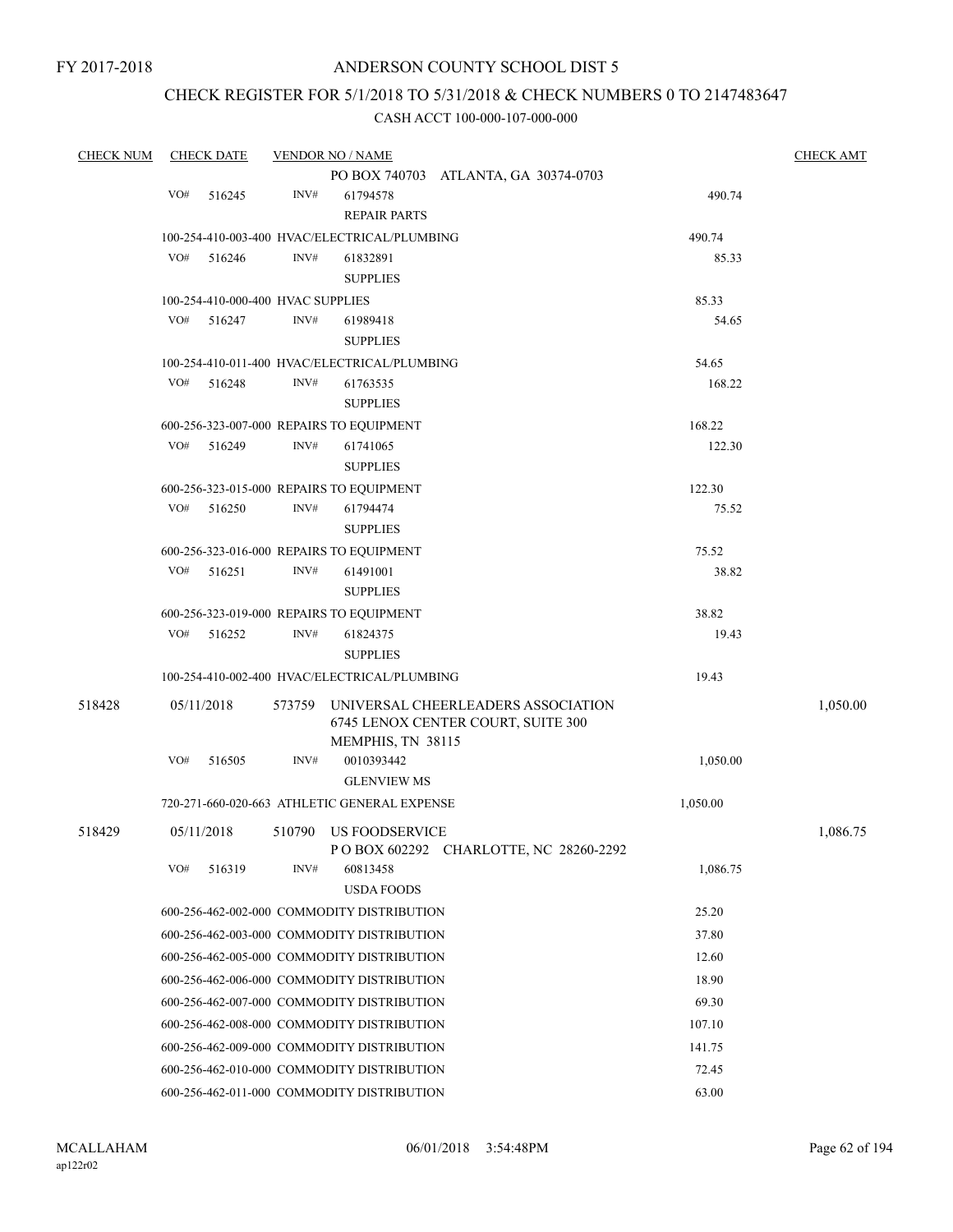# CHECK REGISTER FOR 5/1/2018 TO 5/31/2018 & CHECK NUMBERS 0 TO 2147483647

| <b>CHECK NUM</b> | <b>CHECK DATE</b>            |      | <b>VENDOR NO / NAME</b>                                          |            | <b>CHECK AMT</b> |
|------------------|------------------------------|------|------------------------------------------------------------------|------------|------------------|
|                  |                              |      | 600-256-462-012-000 COMMODITY DISTRIBUTION                       | 94.50      |                  |
|                  |                              |      | 600-256-462-013-000 COMMODITY DISTRIBUTION                       | 47.25      |                  |
|                  |                              |      | 600-256-462-014-000 COMMODITY DISTRIBUTION                       | 69.30      |                  |
|                  |                              |      | 600-256-462-015-000 COMMODITY DISTRIBUTION                       | 50.40      |                  |
|                  |                              |      | 600-256-462-016-000 COMMODITY DISTRIBUTION                       | 69.30      |                  |
|                  |                              |      | 600-256-462-017-000 COMMODITY DISTRIBUTION                       | 66.15      |                  |
|                  |                              |      | 600-256-462-018-000 COMMODITY DISTRIBUTION                       | 31.50      |                  |
|                  |                              |      | 600-256-462-019-000 COMMODITY DISTRIBUTION                       | 75.60      |                  |
|                  |                              |      | 600-256-462-021-000 COMMODITY DISTRIBUTION                       | 34.65      |                  |
| 518430           | 05/11/2018                   |      | 510790 US FOODSERVICE<br>P O BOX 602292 CHARLOTTE, NC 28260-2292 |            | 164, 134. 53     |
|                  | VO#<br>516320                | INV# | 20950515                                                         | 164,134.53 |                  |
|                  |                              |      | <b>SUPPLIES &amp; FOOD</b>                                       |            |                  |
|                  | 600-256-410-002-000 SUPPLIES |      |                                                                  | 1,019.23   |                  |
|                  | 600-256-410-003-000 SUPPLIES |      |                                                                  | 962.42     |                  |
|                  | 600-256-410-005-000 SUPPLIES |      |                                                                  | 272.82     |                  |
|                  | 600-256-410-006-000 SUPPLIES |      |                                                                  | 1,511.81   |                  |
|                  | 600-256-410-007-000 SUPPLIES |      |                                                                  | 769.54     |                  |
|                  | 600-256-410-008-000 SUPPLIES |      |                                                                  | 703.31     |                  |
|                  | 600-256-410-009-000 SUPPLIES |      |                                                                  | 270.92     |                  |
|                  | 600-256-410-010-000 SUPPLIES |      |                                                                  | 721.19     |                  |
|                  | 600-256-410-011-000 SUPPLIES |      |                                                                  | 527.10     |                  |
|                  | 600-256-410-012-000 SUPPLIES |      |                                                                  | 864.07     |                  |
|                  | 600-256-410-013-000 SUPPLIES |      |                                                                  | 189.35     |                  |
|                  | 600-256-410-014-000 SUPPLIES |      |                                                                  | 605.93     |                  |
|                  | 600-256-410-015-000 SUPPLIES |      |                                                                  | 18.94      |                  |
|                  | 600-256-410-016-000 SUPPLIES |      |                                                                  | 629.53     |                  |
|                  | 600-256-410-017-000 SUPPLIES |      |                                                                  | 417.80     |                  |
|                  | 600-256-410-018-000 SUPPLIES |      |                                                                  | 138.60     |                  |
|                  | 600-256-410-019-000 SUPPLIES |      |                                                                  | 262.99     |                  |
|                  | 600-256-410-020-000 SUPPLIES |      |                                                                  | 1,175.91   |                  |
|                  | 600-256-410-021-000 SUPPLIES |      |                                                                  | 877.34     |                  |
|                  | 600-256-460-002-000 FOOD     |      |                                                                  | 17,015.90  |                  |
|                  | 600-256-460-003-000 FOOD     |      |                                                                  | 22,491.12  |                  |
|                  | 600-256-460-005-000 FOOD     |      |                                                                  | 5,036.06   |                  |
|                  | 600-256-460-006-000 FOOD     |      |                                                                  | 18,534.14  |                  |
|                  | 600-256-460-007-000 FOOD     |      |                                                                  | 9,098.24   |                  |
|                  | 600-256-460-008-000 FOOD     |      |                                                                  | 5,568.58   |                  |
|                  | 600-256-460-009-000 FOOD     |      |                                                                  | 4,736.11   |                  |
|                  | 600-256-460-010-000 FOOD     |      |                                                                  | 8,387.67   |                  |
|                  | 600-256-460-011-000 FOOD     |      |                                                                  | 9,951.58   |                  |
|                  | 600-256-460-012-000 FOOD     |      |                                                                  | 6,707.11   |                  |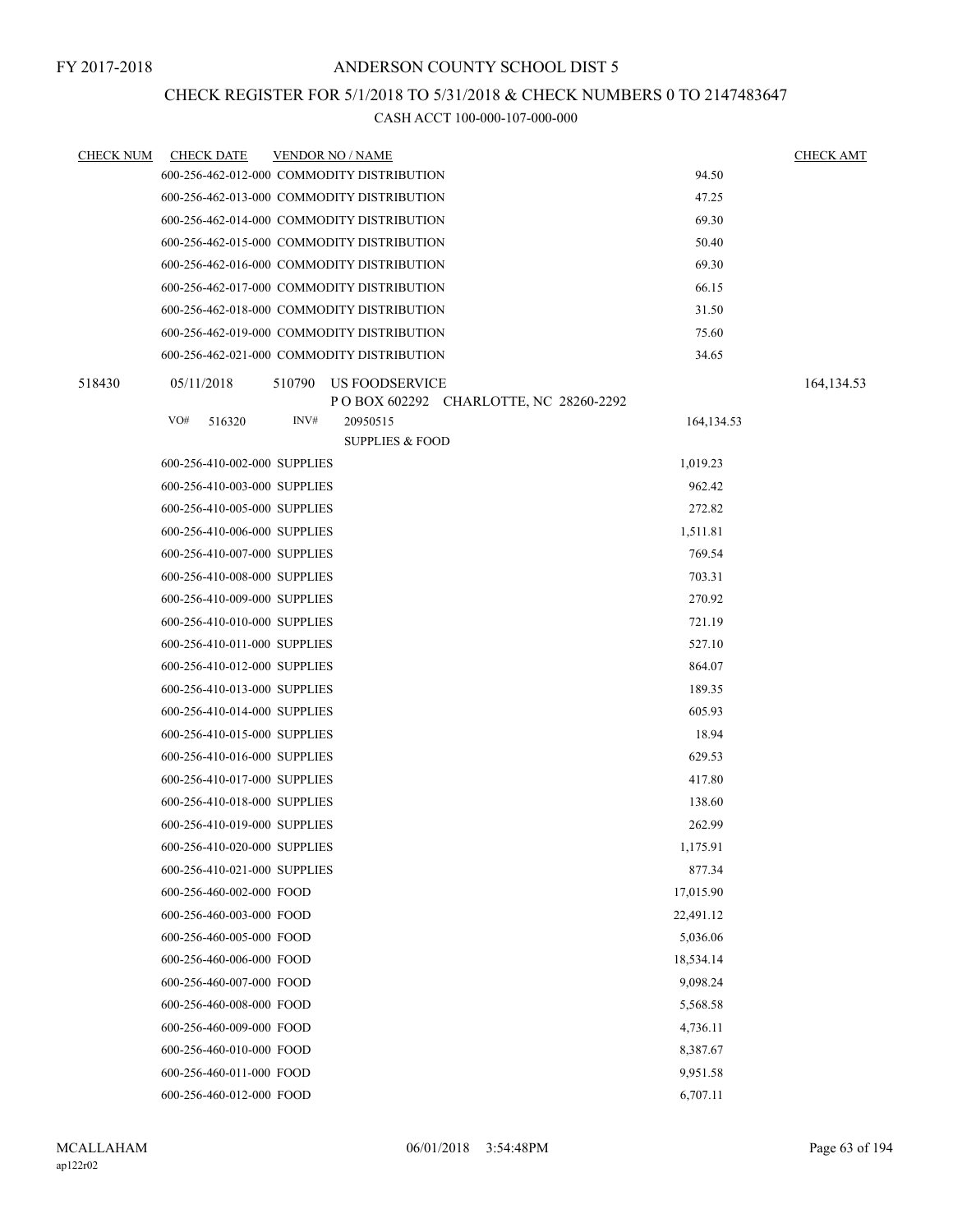#### FY 2017-2018

# ANDERSON COUNTY SCHOOL DIST 5

# CHECK REGISTER FOR 5/1/2018 TO 5/31/2018 & CHECK NUMBERS 0 TO 2147483647

| <b>CHECK NUM</b> | <b>CHECK DATE</b>                    |        | <b>VENDOR NO / NAME</b>                                                                                 |       |     |                          |          | <b>CHECK AMT</b> |  |  |
|------------------|--------------------------------------|--------|---------------------------------------------------------------------------------------------------------|-------|-----|--------------------------|----------|------------------|--|--|
|                  | 600-256-460-013-000 FOOD             |        |                                                                                                         |       |     |                          | 3,788.19 |                  |  |  |
|                  | 600-256-460-014-000 FOOD             |        |                                                                                                         |       |     |                          | 7,504.26 |                  |  |  |
|                  | 600-256-460-015-000 FOOD<br>2,011.10 |        |                                                                                                         |       |     |                          |          |                  |  |  |
|                  | 600-256-460-016-000 FOOD             |        |                                                                                                         |       |     |                          | 5,203.27 |                  |  |  |
|                  | 600-256-460-017-000 FOOD             |        |                                                                                                         |       |     |                          | 5,836.98 |                  |  |  |
|                  | 600-256-460-018-000 FOOD             |        |                                                                                                         |       |     |                          | 1,375.58 |                  |  |  |
|                  | 600-256-460-019-000 FOOD             |        |                                                                                                         |       |     |                          | 6,884.93 |                  |  |  |
|                  | 600-256-460-020-000 FOOD             |        |                                                                                                         |       |     |                          | 7,737.58 |                  |  |  |
|                  | 600-256-460-021-000 FOOD             |        |                                                                                                         |       |     |                          | 4,327.33 |                  |  |  |
| 518431           | 05/11/2018                           | 511451 | US TOY CO/CONSTRUCTIVE PLAYTHINGS<br>13201 ARRINGTON RD ATT: ACCOUNTS<br>RECEIVABLE GRANDVIEW, MO 64030 |       |     |                          |          | 700.33           |  |  |
|                  | VO#<br>516506                        | INV#   | 5159111900<br><b>ACCT 420040</b>                                                                        |       | PO# | 98554                    | 700.33   |                  |  |  |
|                  | 924-147-410-018-000 SUPPLIES         |        |                                                                                                         |       |     |                          | 700.33   |                  |  |  |
| 518432           | 05/11/2018                           | 569781 | VARITRONICS, LLC<br>7200 93RD AVENUE N<br>BROOKLYN PARK, MN 55445                                       |       |     | <b>SUITE 120 STE 120</b> |          | 202.49           |  |  |
|                  | VO#<br>516507                        | INV#   | 94723<br><b>SUPPLIES</b>                                                                                |       | PO# | 98596                    | 202.49   |                  |  |  |
|                  |                                      |        | 201-112-445-012-000 TECHNOLOGY SUPPLIES                                                                 |       |     |                          | 202.49   |                  |  |  |
| 518433           | 05/11/2018                           | 519401 | <b>VERIZON</b><br>POBOX 660108 DALLAS, TX 75266-0652                                                    |       |     |                          |          | 5,744.88         |  |  |
|                  | VO#<br>516240                        | INV#   | 9806042674<br>PHONE SERVICE                                                                             |       |     |                          | 5,744.88 |                  |  |  |
|                  | 100-266-340-000-000 TELEPHONE        |        |                                                                                                         |       |     |                          | 4,409.51 |                  |  |  |
|                  | 100-266-340-001-000 TELEPHONE        |        |                                                                                                         |       |     |                          | 117.89   |                  |  |  |
|                  | 100-266-340-002-000 TELEPHONE        |        |                                                                                                         |       |     |                          | 141.48   |                  |  |  |
|                  | 100-266-340-003-000 TELEPHONE        |        |                                                                                                         |       |     |                          | 106.48   |                  |  |  |
|                  | 100-266-340-006-000 TELEPHONE        |        |                                                                                                         |       |     |                          | 70.63    |                  |  |  |
|                  | 100-266-340-007-000 TELEPHONE        |        |                                                                                                         |       |     |                          | 66.53    |                  |  |  |
|                  | 100-266-340-008-000 TELEPHONE        |        |                                                                                                         |       |     |                          | 66.53    |                  |  |  |
|                  | 100-266-340-009-000 TELEPHONE        |        |                                                                                                         |       |     |                          | 66.53    |                  |  |  |
|                  | 100-266-340-010-000 TELEPHONE        |        |                                                                                                         |       |     |                          | 13.29    |                  |  |  |
|                  | 100-266-340-012-000 TELEPHONE        |        |                                                                                                         |       |     |                          | 13.29    |                  |  |  |
|                  | 100-266-340-013-000 TELEPHONE        |        |                                                                                                         |       |     |                          | 13.29    |                  |  |  |
|                  | 100-266-340-014-000 TELEPHONE        |        |                                                                                                         | 13.29 |     |                          |          |                  |  |  |
|                  | 100-266-340-014-000 TELEPHONE        |        |                                                                                                         |       |     |                          | 53.24    |                  |  |  |
|                  | 100-266-340-015-000 TELEPHONE        |        |                                                                                                         |       |     |                          | 79.82    |                  |  |  |
|                  | 100-266-340-016-000 TELEPHONE        |        |                                                                                                         |       |     |                          | 53.24    |                  |  |  |
|                  | 100-266-340-017-000 TELEPHONE        |        |                                                                                                         |       |     |                          | 76.53    |                  |  |  |
|                  | 100-266-340-018-000 TELEPHONE        |        |                                                                                                         |       |     |                          | 13.29    |                  |  |  |
|                  | 100-266-340-019-000 TELEPHONE        |        |                                                                                                         |       |     |                          | 13.29    |                  |  |  |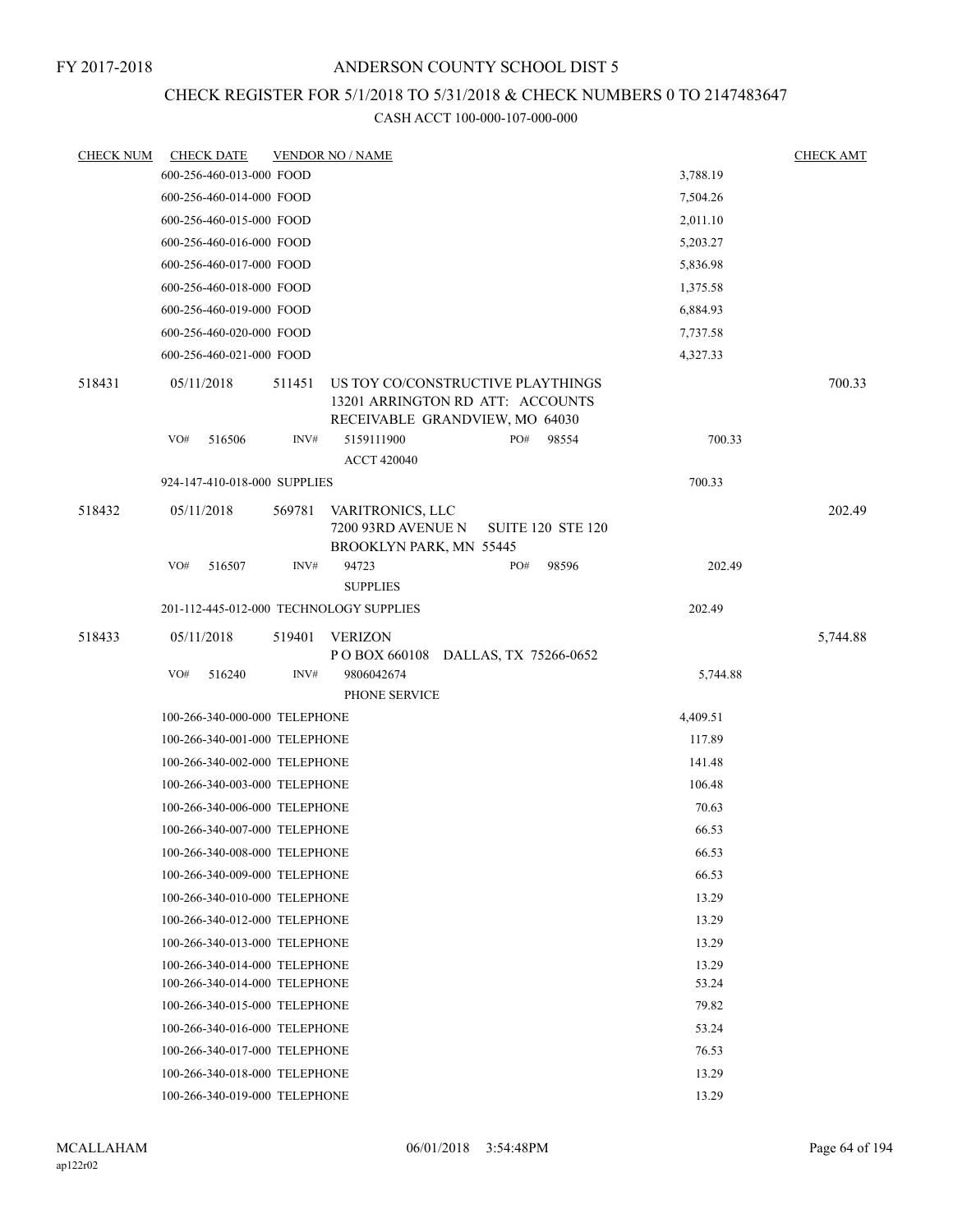# CHECK REGISTER FOR 5/1/2018 TO 5/31/2018 & CHECK NUMBERS 0 TO 2147483647

| <b>CHECK NUM</b> |            | <b>CHECK DATE</b>         | <b>VENDOR NO / NAME</b>                 |                                                                                             | <b>CHECK AMT</b> |                                                                 |           |           |
|------------------|------------|---------------------------|-----------------------------------------|---------------------------------------------------------------------------------------------|------------------|-----------------------------------------------------------------|-----------|-----------|
|                  |            |                           | 100-266-340-020-000 TELEPHONE           |                                                                                             |                  |                                                                 | 17.39     |           |
|                  |            |                           | 283-126-321-000-000 CELL PHONES         |                                                                                             |                  |                                                                 | 88.31     |           |
|                  |            |                           | 338-221-340-000-EAR TELEPHONE           | 38.07                                                                                       |                  |                                                                 |           |           |
|                  |            |                           | 600-256-340-000-000 TELEPHONE           |                                                                                             |                  |                                                                 | 159.72    |           |
|                  |            |                           | 900-188-340-000-006 HOMELESS TELEPHONE  | 53.24                                                                                       |                  |                                                                 |           |           |
| 518434           | 05/11/2018 |                           | 524353                                  | WAL-MART COMMUNITY/GEMB<br>PO BOX 530934 ATT: ACCOUNTS RECEIVABLE<br>ATLANTA, GA 30353-0934 |                  |                                                                 |           | 194.17    |
|                  | VO#        | 516508                    | INV#                                    | 1013 3719<br><b>NEVITT FOREST</b>                                                           | 194.17           |                                                                 |           |           |
|                  |            |                           |                                         | 201-112-410-012-000 SUPPLIES AND MATERIALS                                                  |                  |                                                                 | 194.17    |           |
| 518435           | 05/11/2018 |                           | 573864                                  | WELLS FARGO VENDOR FIN SERV                                                                 |                  | PO BOX 105710 ATLANTA, GA 30348-5710                            |           | 174.41    |
|                  | VO#        | 516318                    | INV#                                    | 68323015<br><b>COPIER</b>                                                                   |                  |                                                                 | 174.41    |           |
|                  |            |                           | 723-190-660-023-913 COPIER EXPENSE      |                                                                                             |                  |                                                                 | 174.41    |           |
| 518436           | 05/11/2018 |                           |                                         | 574962 WESCAD, INC.                                                                         |                  | PO BOX 1085 SIMPSONVILLE, SC 29681                              |           | 28,420.00 |
|                  | VO#        | 516509                    | INV#                                    | PO 98609<br><b>PAINTING</b>                                                                 |                  | PO#<br>98609                                                    | 28,420.00 |           |
|                  |            |                           | 100-254-323-002-BUD CONTRACTED SERVICES | 15,440.00                                                                                   |                  |                                                                 |           |           |
|                  |            |                           |                                         | 100-254-323-006-BUD CONTRACTED SERVICES                                                     |                  |                                                                 | 5,400.00  |           |
|                  |            |                           |                                         | 100-254-323-014-CAP CAPITAL PROJECTS                                                        |                  |                                                                 | 0.00      |           |
|                  |            |                           | 100-254-410-016-BUD SUPPLIES            |                                                                                             |                  |                                                                 | 1,080.00  |           |
|                  |            |                           | 100-254-410-018-BUD SUPPLIES            |                                                                                             |                  |                                                                 | 1,100.00  |           |
|                  |            |                           | 100-254-410-020-BUD SUPPLIES            | 5,400.00                                                                                    |                  |                                                                 |           |           |
|                  |            | 100-254-540-014-000 FENCE |                                         |                                                                                             |                  |                                                                 | 0.00      |           |
|                  |            |                           |                                         | 600-256-323-012-000 REPAIRS TO EQUIPMENT                                                    |                  |                                                                 | 0.00      |           |
| 518437           | 05/11/2018 |                           | 529275                                  | WESTAR TIRE<br>P O BOX 400                                                                  |                  | 715 NORTH MURRAY ATT:<br>ACCOUNTS RECEIVABLE ANDERSON, SC 29622 |           | 99.87     |
|                  | VO#        | 516511                    | INV#                                    | 144127<br><b>REPAIR</b>                                                                     |                  | PO#<br>98616                                                    | 99.87     |           |
|                  |            |                           |                                         | 100-000-170-000-000 WAREHOUSE INVENTORY                                                     |                  |                                                                 | 49.87     |           |
|                  |            |                           | 100-257-412-000-000 TRUCK SERVICE       |                                                                                             |                  |                                                                 | 50.00     |           |
| 518438           | 05/11/2018 |                           | 532300                                  | WHITE JONES ACE HARDWARE<br>ANDERSON, SC 29624                                              |                  | PO BOX 13012 ATT: ACCOUNTS RECEIVABLE                           |           | 89.26     |
|                  | VO#        | 516241                    | INV#                                    | 391144<br><b>SUPPLIES</b>                                                                   |                  |                                                                 | 8.96      |           |
|                  |            |                           |                                         |                                                                                             |                  | 8.96                                                            |           |           |
|                  | VO#        | 516242                    |                                         | 100-254-410-019-400 HVAC/ELECTRICAL/PLUMBING<br>INV#<br>871756                              |                  |                                                                 | 30.27     |           |
|                  |            |                           |                                         | <b>SUPPLIES</b>                                                                             |                  |                                                                 |           |           |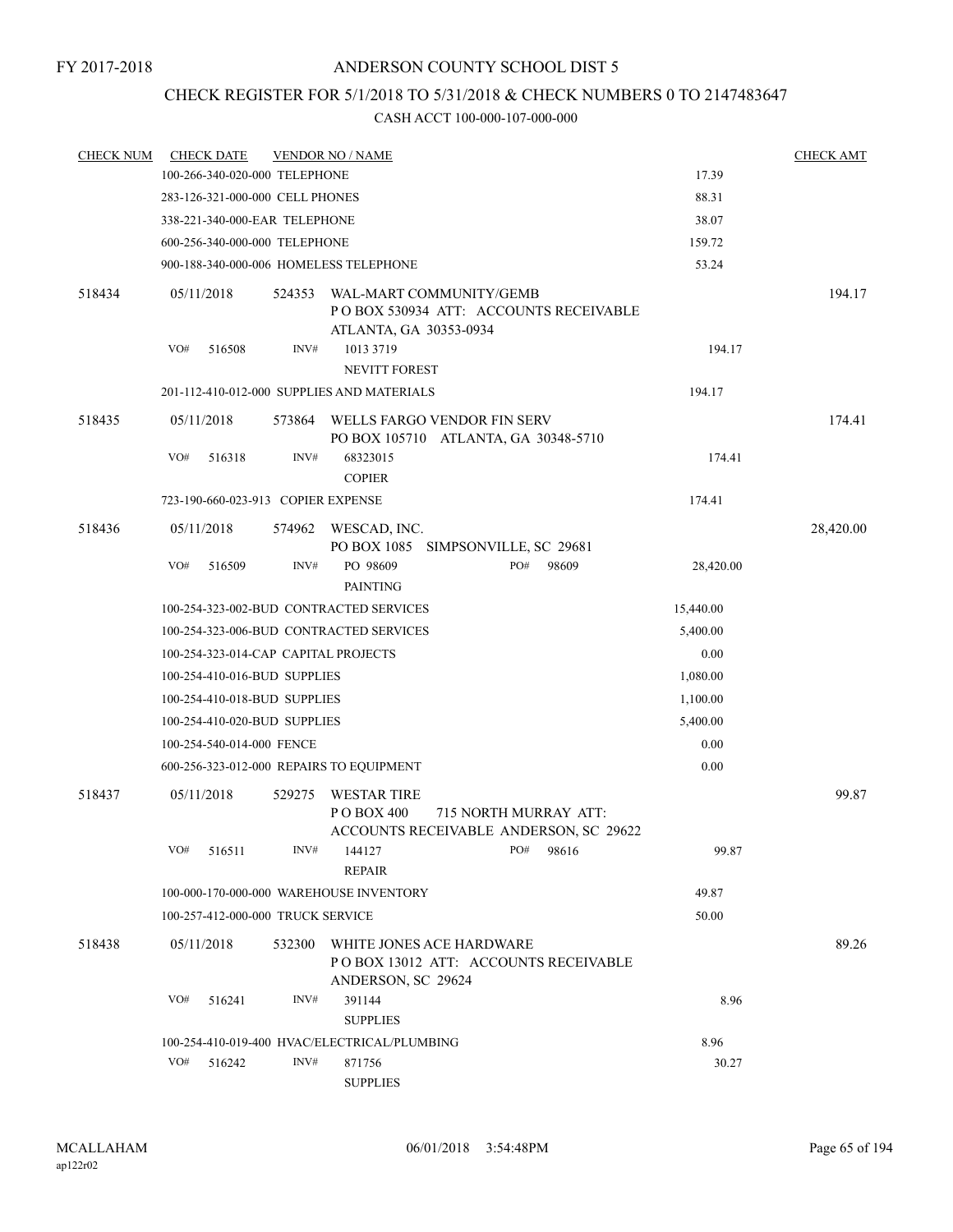# CHECK REGISTER FOR 5/1/2018 TO 5/31/2018 & CHECK NUMBERS 0 TO 2147483647

| <b>CHECK NUM</b> |     | <b>CHECK DATE</b>            |        | <b>VENDOR NO / NAME</b>                                                    |          | <b>CHECK AMT</b> |
|------------------|-----|------------------------------|--------|----------------------------------------------------------------------------|----------|------------------|
|                  |     |                              |        | 100-254-410-011-400 HVAC/ELECTRICAL/PLUMBING                               | 30.27    |                  |
|                  | VO# | 516243                       | INV#   | 871875                                                                     | 32.03    |                  |
|                  |     |                              |        | <b>SUPPLIES</b>                                                            |          |                  |
|                  |     |                              |        | 100-254-410-006-001 SUPPLIES - MAINTENANCE                                 | 32.03    |                  |
|                  | VO# | 516244                       | INV#   | 391200                                                                     | 18.00    |                  |
|                  |     |                              |        | <b>SUPPLIES</b>                                                            |          |                  |
|                  |     |                              |        |                                                                            |          |                  |
|                  |     |                              |        | 100-254-410-023-001 SUPPLIES-MAINTENANCE                                   | 18.00    |                  |
| 518439           |     | 05/15/2018                   |        | 572919 ADVANCED SALES & SERVICE<br>PO BOX 205 SANDY SPRINGS, SC 29677-0205 |          | 577.00           |
|                  | VO# | 516559                       | INV#   | 41159                                                                      | 75.00    |                  |
|                  |     |                              |        | <b>CENTERVILLE</b>                                                         |          |                  |
|                  |     |                              |        | 600-256-323-007-000 REPAIRS TO EQUIPMENT                                   | 75.00    |                  |
|                  | VO# | 516560                       | INV#   | 41238                                                                      | 502.00   |                  |
|                  |     |                              |        | <b>GLENVIEW</b>                                                            |          |                  |
|                  |     |                              |        |                                                                            |          |                  |
|                  |     |                              |        | 600-256-323-020-000 REPAIRS TO EQUIPMENT                                   | 502.00   |                  |
| 518440           |     | 05/15/2018                   |        | 564507 AMERICAN CANCER SOCIETY<br>154 MILESTONE WAY GREENVILLE, SC 29615   |          | 95.00            |
|                  | VO# | 516591                       | INV#   | <b>RELAY LIFE</b>                                                          | 95.00    |                  |
|                  |     |                              |        | <b>ROBERT ANDERSON</b>                                                     |          |                  |
|                  |     |                              |        | 706-271-660-006-472 RELAY FOR LIFE EXPENSE                                 | 95.00    |                  |
| 518441           |     | 05/15/2018                   |        | 110960 ANDERSON AREA YMCA                                                  |          | 60.00            |
|                  |     |                              |        | 201 EAST REED ROAD ANDERSON, SC 29621                                      |          |                  |
|                  | VO# | 516592                       | INV#   | <b>TICKETS</b>                                                             | 60.00    |                  |
|                  |     |                              |        | <b>TASTE OF ANDERSON</b>                                                   |          |                  |
|                  |     |                              |        | 100-390-410-000-000 SUPPLIES AND MATERIALS                                 | 60.00    |                  |
|                  |     |                              |        |                                                                            |          |                  |
| 518442           |     | 05/15/2018                   | 111125 | <b>ANDERSON AWARDS</b>                                                     |          | 1,080.70         |
|                  |     |                              |        | 716 WHITEHALL ROAD ATT: ACCOUNTS<br>RECEIVABLE ANDERSON, SC 29625          |          |                  |
|                  | VO# | 516593                       | INV#   | <b>AWARDS</b>                                                              | 1,080.70 |                  |
|                  |     |                              |        | <b>TL HANNA</b>                                                            |          |                  |
|                  |     | 100-271-410-002-000 SUPPLIES |        |                                                                            | 622.74   |                  |
|                  |     | 100-271-410-002-000 SUPPLIES |        |                                                                            | 457.96   |                  |
| 518443           |     | 05/15/2018                   | 566562 | ANDERSON OUTDOOR POWER EQUIPMENT                                           |          | 62.38            |
|                  |     |                              |        | 110 MIRACLE MILE DRIVE ATT: ACCOUNTS<br>RECEIVABLE ANDERSON, SC 29621      |          |                  |
|                  | VO# | 516557                       | INV#   | 194030                                                                     | 62.38    |                  |
|                  |     |                              |        | <b>TRIMMER LINE</b>                                                        |          |                  |
|                  |     |                              |        | 100-254-410-000-001 MAINT. SUPPLIES-STRUCTURES                             | 62.38    |                  |
| 518444           |     | 05/15/2018                   | 115202 | ASD5 FOOD SERVICE PETTY CASH                                               |          | 141.09           |
|                  | VO# | 516594                       | INV#   | <b>BATTERY</b>                                                             | 141.09   |                  |
|                  |     |                              |        | REIMBURSEMENT                                                              |          |                  |
|                  |     |                              |        |                                                                            | 141.09   |                  |
|                  |     |                              |        | 600-256-323-000-000 REPAIRS TO EQUIPMENT                                   |          |                  |
| 518445           |     | 05/15/2018                   | 126675 | ATTAWAY INC                                                                |          | 276.35           |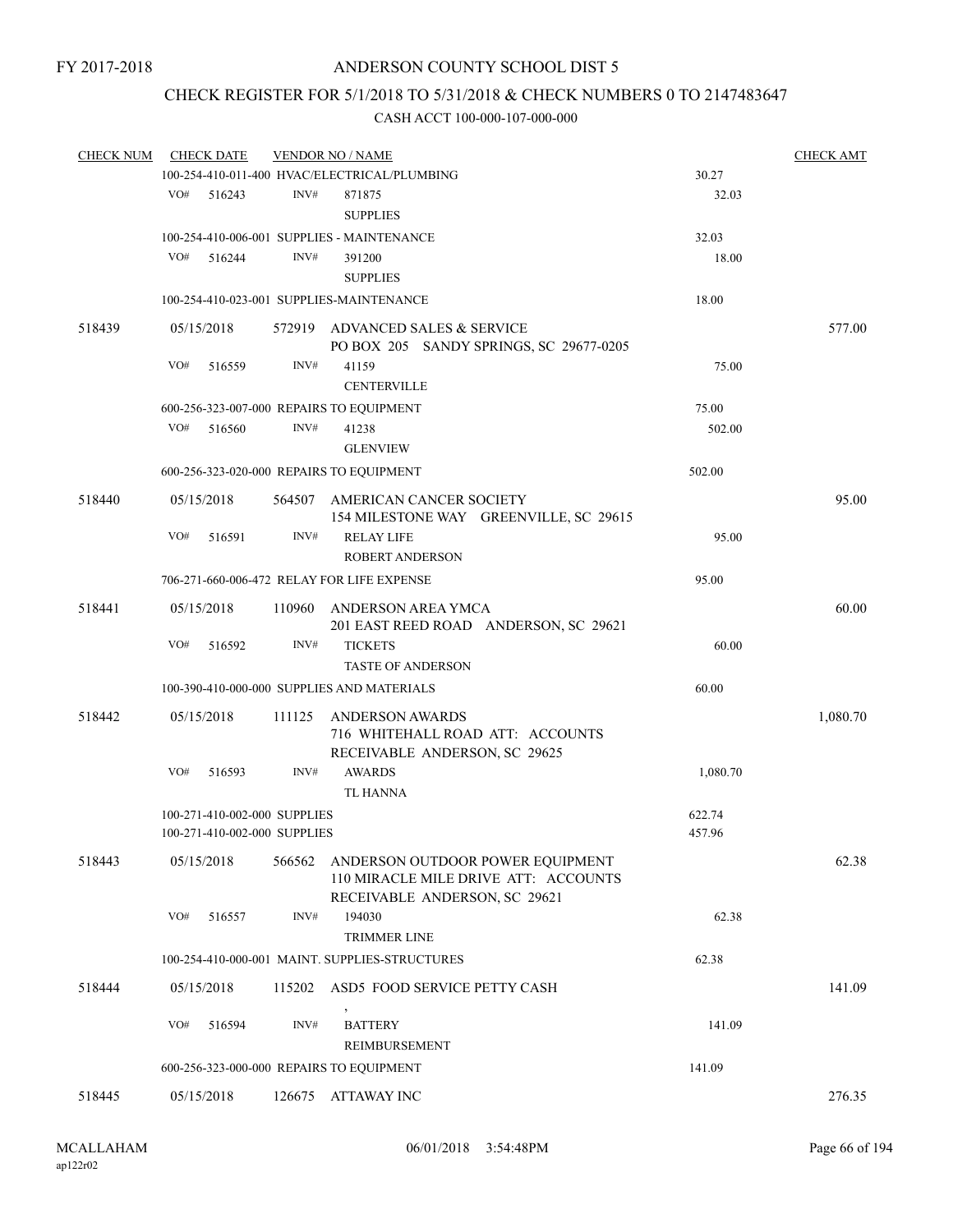# CHECK REGISTER FOR 5/1/2018 TO 5/31/2018 & CHECK NUMBERS 0 TO 2147483647

| <b>CHECK NUM</b> |     | <b>CHECK DATE</b> |                                  | <b>VENDOR NO / NAME</b>                            |          | <b>CHECK AMT</b> |
|------------------|-----|-------------------|----------------------------------|----------------------------------------------------|----------|------------------|
|                  |     |                   |                                  | PO BOX 302 ATT: ACCOUNTS RECEIVABLE                |          |                  |
|                  |     |                   |                                  | ANDERSON, SC 29622                                 |          |                  |
|                  | VO# | 516595            | INV#                             | 214341                                             | 276.35   |                  |
|                  |     |                   |                                  | <b>TL HANNA</b>                                    |          |                  |
|                  |     |                   | 100-114-410-002-000 SUPPLIES     |                                                    | 276.35   |                  |
| 518446           |     | 05/15/2018        | 569220                           | AUTECH                                             |          | 3,466.75         |
|                  |     |                   |                                  | POBOX 248 ATT: ACCOUNTS RECEIVABLE                 |          |                  |
|                  |     |                   |                                  | WILLIAMSTON, SC 29697                              |          |                  |
|                  | VO# | 516548            | INV#                             | 6599                                               | 100.00   |                  |
|                  |     |                   |                                  | <b>WEST MARKET</b>                                 |          |                  |
|                  |     |                   |                                  | 100-254-323-018-400 CONTR SERV-HVAC/ELECT/PLUMBING | 100.00   |                  |
|                  | VO# | 516549            | INV#                             | 6598                                               | 150.00   |                  |
|                  |     |                   |                                  | <b>NEVITT FOREST</b>                               |          |                  |
|                  |     |                   |                                  | 100-254-323-012-400 CONTR SERV-HVAC/ELECT/PLUMBING | 150.00   |                  |
|                  | VO# | 516550            | INV#                             | 6604                                               | 150.00   |                  |
|                  |     |                   |                                  |                                                    |          |                  |
|                  |     |                   |                                  | <b>CALHOUN</b>                                     |          |                  |
|                  |     |                   |                                  | 100-254-323-014-400 CONTR SERV-HVAC/ELECT/PLUMBING | 150.00   |                  |
|                  | VO# | 516551            | INV#                             | 6527                                               | 150.00   |                  |
|                  |     |                   |                                  | <b>TL HANNA</b>                                    |          |                  |
|                  |     |                   |                                  | 100-254-323-002-400 CONTR SERV-HVAC/ELECT/PLUMBING | 150.00   |                  |
|                  | VO# | 516552            | INV#                             | 6588                                               | 2,268.75 |                  |
|                  |     |                   |                                  | <b>TL HANNA</b>                                    |          |                  |
|                  |     |                   |                                  | 100-254-323-002-BUD CONTRACTED SERVICES            | 2,268.75 |                  |
|                  | VO# | 516553            | INV#                             | 6606                                               | 150.00   |                  |
|                  |     |                   |                                  | <b>BUILDING/GROUNDS</b>                            |          |                  |
|                  |     |                   |                                  | 100-254-323-000-400 CONTRACT SRVS.-HVAC            | 150.00   |                  |
|                  |     | VO# 516554        | INV#                             | 6597                                               | 398.00   |                  |
|                  |     |                   |                                  | <b>BUILDING/GROUNDS</b>                            |          |                  |
|                  |     |                   |                                  | 100-254-323-000-400 CONTRACT SRVS.-HVAC            | 398.00   |                  |
|                  | VO# | 516555            | INV#                             | 6608                                               | 100.00   |                  |
|                  |     |                   |                                  | <b>MCLEES</b>                                      |          |                  |
|                  |     |                   |                                  | 100-254-323-008-400 CONTR SERV-HVAC/ELECT/PLUMBING | 100.00   |                  |
| 518447           |     | 05/15/2018        |                                  | 573728 AWARDS UNLIMITED                            |          | 163.56           |
|                  |     |                   |                                  | 360 SW 27TH STREET LINCOLN, NE 98522               |          |                  |
|                  | VO# | 516596            | INV#                             | 119301                                             | 163.56   |                  |
|                  |     |                   |                                  | <b>HONOR CORDS</b>                                 |          |                  |
|                  |     |                   | 100-223-410-000-JAG SUPPLIES-JAG |                                                    | 163.56   |                  |
|                  |     |                   |                                  |                                                    |          |                  |
| 518448           |     | 05/15/2018        | 568973                           | <b>BACKFLOW APPARATUS &amp; VALVE</b>              |          | 234.90           |
|                  |     |                   |                                  | 20435 SOUTH SUSANA ROAD ATT: ACCOUNTS              |          |                  |
|                  |     |                   |                                  | RECEIVABLE LONG BEACH, CA 90810-1136               |          |                  |
|                  | VO# | 516547            | INV#                             | 852708                                             | 234.90   |                  |
|                  |     |                   |                                  | <b>REPAIR PARTS</b>                                |          |                  |
|                  |     |                   |                                  | 100-254-410-002-400 HVAC/ELECTRICAL/PLUMBING       | 234.90   |                  |
| 518449           |     | 05/15/2018        |                                  | 575063 BAYADA HOME HEALTH CARE, INC.               |          | 1,295.00         |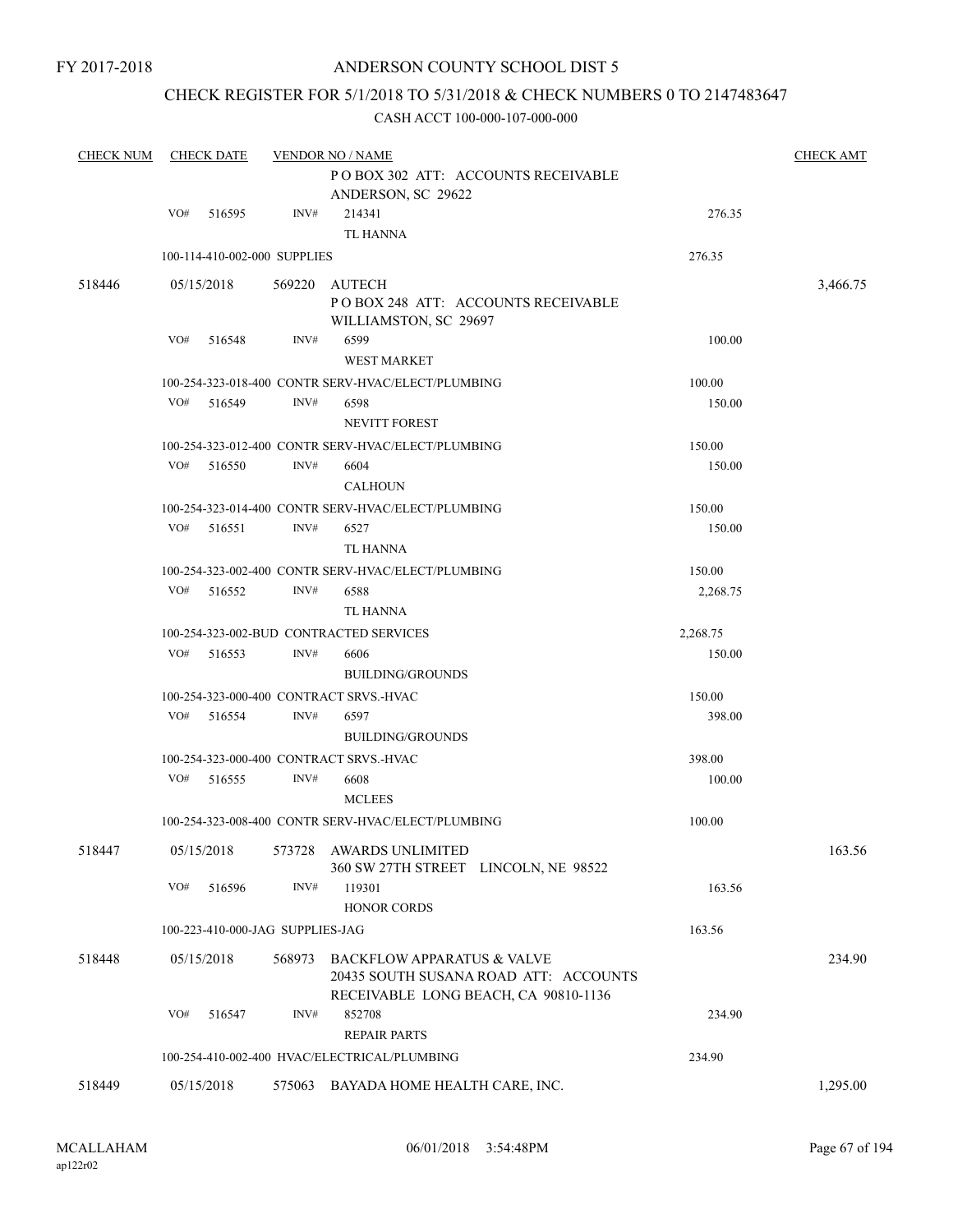# CHECK REGISTER FOR 5/1/2018 TO 5/31/2018 & CHECK NUMBERS 0 TO 2147483647

| <b>CHECK NUM</b> |     | <b>CHECK DATE</b> |                                | <b>VENDOR NO / NAME</b>                                                                        |     |       |          | <b>CHECK AMT</b> |
|------------------|-----|-------------------|--------------------------------|------------------------------------------------------------------------------------------------|-----|-------|----------|------------------|
|                  |     |                   |                                | PO BOX 536446 PITTSBURGH, PA 15253-5906                                                        |     |       |          |                  |
|                  | VO# | 516597            | INV#                           | 13457113<br><b>APRIL 23-27</b>                                                                 | PO# | 98130 | 1,295.00 |                  |
|                  |     |                   |                                | 283-126-312-000-000 CONTRACTED SERVICES                                                        |     |       | 1,295.00 |                  |
| 518450           |     | 05/15/2018        | 571725                         | <b>BECKER'S SCHOOL SUPPLIES</b>                                                                |     |       |          | 1,658.89         |
|                  |     |                   |                                | 1500 MELROSE HIGHWAY PENNSAUKEN, NJ<br>08110-1410                                              |     |       |          |                  |
|                  | VO# | 516598            | INV#                           | 1544522<br><b>SUPPLIES</b>                                                                     | PO# | 98553 | 1,658.89 |                  |
|                  |     |                   | 924-147-410-018-000 SUPPLIES   |                                                                                                |     |       | 1,658.89 |                  |
| 518451           |     | 05/15/2018        | 573788                         | BELANGIA, JOSEPH^^<br>218 LEAKE ST MAULDIN, SC 29661                                           |     |       |          | 147.80           |
|                  | VO# | 516581            | INV#                           | <b>APRIL 30 TLH</b><br><b>OFFICIAL</b>                                                         |     |       | 62.00    |                  |
|                  |     |                   |                                | 100-271-312-002-000 ADDITIONAL SECURITY                                                        |     |       | 62.00    |                  |
|                  | VO# | 516582            | INV#                           | APRIL 30 TLH<br><b>OFFICIAL</b>                                                                |     |       | 85.80    |                  |
|                  |     |                   |                                | 100-271-312-002-000 ADDITIONAL SECURITY                                                        |     |       | 85.80    |                  |
| 518452           |     | 05/15/2018        | 147220                         | BROWN INDUSTRIES, INC<br>344 WEST FRONT STREET MEDIA, PA 19063-2640                            |     |       |          | 205.19           |
|                  | VO# | 516599            | INV#                           | 118-07495<br><b>SUPPLIES</b>                                                                   |     |       | 205.19   |                  |
|                  |     |                   | 600-256-410-000-000 SUPPLIES   |                                                                                                |     |       | 205.19   |                  |
| 518453           |     | 05/15/2018        | 155900                         | CAROLINA BIOLOGICAL SUPPLY<br>POBOX 60232 ATT: ACCOUNTS RECEIVABLE<br>CHARLOTTE, NC 28260-0232 |     |       |          | 1,467.79         |
|                  | VO# | 516600            | INV#                           | 50270982<br>50274567                                                                           | PO# | 98679 | 1,467.79 |                  |
|                  |     |                   |                                | 326-113-410-000-000 SCIENCE KITS SUPPLIES                                                      |     |       | 1,432.69 |                  |
|                  |     |                   |                                | 326-113-410-000-000 SCIENCE KITS SUPPLIES                                                      |     |       | 35.10    |                  |
| 518454           |     | 05/15/2018        | 574109                         | CAROLINA FLORIST SUPPLY LLC<br>1131 PLANTATION ROAD ANDERSON, SC 29621                         |     |       |          | 50.10            |
|                  | VO# | 516601            | INV#                           | 2018050131                                                                                     |     |       | 50.10    |                  |
|                  |     |                   |                                | <b>CAREER CAMPUS</b>                                                                           |     |       |          |                  |
|                  |     |                   | 100-115-410-001-000 SUPPLIES   |                                                                                                |     |       | 50.10    |                  |
| 518455           |     | 05/15/2018        | 156900                         | CAROLINA PRODUCE COMPANY<br>POBOX 3849 ATT: ACCOUNTS RECEIVABLE<br>ANDERSON, SC 29622          |     |       |          | 1,836.70         |
|                  | VO# | 516602            | INV#                           | 47474 FFV                                                                                      |     |       | 570.00   |                  |
|                  |     |                   |                                | <b>NEVITT FOREST</b>                                                                           |     |       |          |                  |
|                  |     |                   | 600-256-460-012-FFV FOOD-FFVP  |                                                                                                |     |       | 570.00   |                  |
|                  | VO# | 516603            | INV#                           | 47475 FFV<br><b>HOMELAND PARK</b>                                                              |     |       | 909.00   |                  |
|                  |     |                   | 600-256-460-011-FFV FOOD- FFVP |                                                                                                |     |       | 909.00   |                  |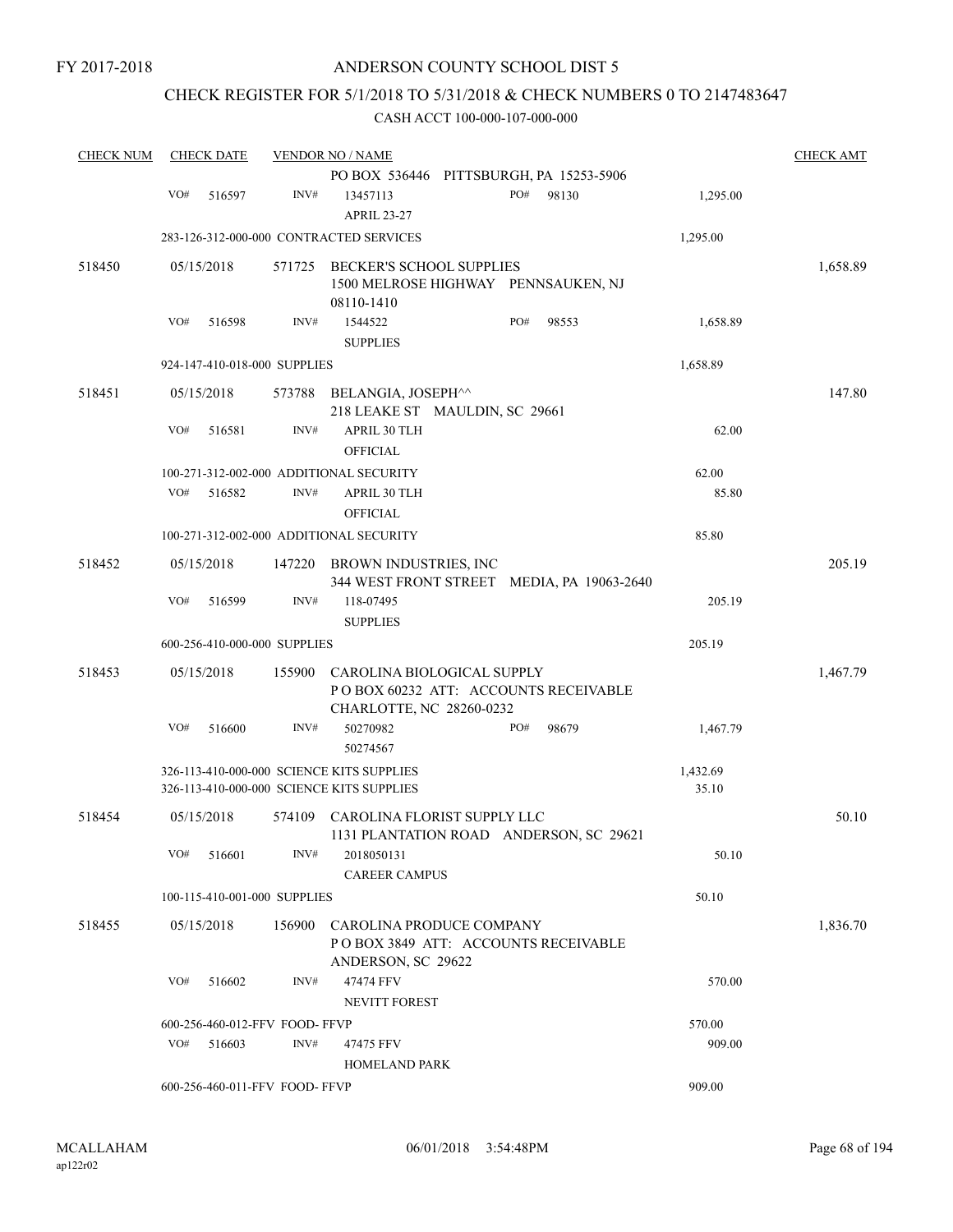# CHECK REGISTER FOR 5/1/2018 TO 5/31/2018 & CHECK NUMBERS 0 TO 2147483647

| <b>CHECK NUM</b> |        |                                                                                                                         |                                                                                          |                                                                                                                                                                                                                                                                         |                                                                                                                                                                                                                                                                                                                                                                            |                                                            |                                                                                                                                 | <b>CHECK AMT</b>                                                                                                                                                                                              |
|------------------|--------|-------------------------------------------------------------------------------------------------------------------------|------------------------------------------------------------------------------------------|-------------------------------------------------------------------------------------------------------------------------------------------------------------------------------------------------------------------------------------------------------------------------|----------------------------------------------------------------------------------------------------------------------------------------------------------------------------------------------------------------------------------------------------------------------------------------------------------------------------------------------------------------------------|------------------------------------------------------------|---------------------------------------------------------------------------------------------------------------------------------|---------------------------------------------------------------------------------------------------------------------------------------------------------------------------------------------------------------|
| VO#              | 516604 | INV#                                                                                                                    | 753283                                                                                   |                                                                                                                                                                                                                                                                         |                                                                                                                                                                                                                                                                                                                                                                            |                                                            | 79.50                                                                                                                           |                                                                                                                                                                                                               |
|                  |        |                                                                                                                         |                                                                                          |                                                                                                                                                                                                                                                                         |                                                                                                                                                                                                                                                                                                                                                                            |                                                            |                                                                                                                                 |                                                                                                                                                                                                               |
|                  |        |                                                                                                                         |                                                                                          |                                                                                                                                                                                                                                                                         |                                                                                                                                                                                                                                                                                                                                                                            |                                                            |                                                                                                                                 |                                                                                                                                                                                                               |
| VO#              |        | INV#                                                                                                                    |                                                                                          |                                                                                                                                                                                                                                                                         |                                                                                                                                                                                                                                                                                                                                                                            |                                                            |                                                                                                                                 |                                                                                                                                                                                                               |
|                  |        |                                                                                                                         |                                                                                          |                                                                                                                                                                                                                                                                         |                                                                                                                                                                                                                                                                                                                                                                            |                                                            |                                                                                                                                 |                                                                                                                                                                                                               |
|                  |        |                                                                                                                         |                                                                                          |                                                                                                                                                                                                                                                                         |                                                                                                                                                                                                                                                                                                                                                                            |                                                            |                                                                                                                                 |                                                                                                                                                                                                               |
|                  |        |                                                                                                                         |                                                                                          |                                                                                                                                                                                                                                                                         |                                                                                                                                                                                                                                                                                                                                                                            |                                                            |                                                                                                                                 |                                                                                                                                                                                                               |
|                  |        |                                                                                                                         |                                                                                          |                                                                                                                                                                                                                                                                         |                                                                                                                                                                                                                                                                                                                                                                            |                                                            |                                                                                                                                 |                                                                                                                                                                                                               |
|                  |        |                                                                                                                         |                                                                                          |                                                                                                                                                                                                                                                                         |                                                                                                                                                                                                                                                                                                                                                                            |                                                            | 53.00                                                                                                                           |                                                                                                                                                                                                               |
|                  |        | 573302                                                                                                                  |                                                                                          |                                                                                                                                                                                                                                                                         |                                                                                                                                                                                                                                                                                                                                                                            |                                                            |                                                                                                                                 | 1,472.00                                                                                                                                                                                                      |
|                  |        |                                                                                                                         |                                                                                          |                                                                                                                                                                                                                                                                         |                                                                                                                                                                                                                                                                                                                                                                            |                                                            |                                                                                                                                 |                                                                                                                                                                                                               |
| VO#              | 516607 | INV#                                                                                                                    | <b>JUNE 1ST</b>                                                                          |                                                                                                                                                                                                                                                                         |                                                                                                                                                                                                                                                                                                                                                                            |                                                            | 1,472.00                                                                                                                        |                                                                                                                                                                                                               |
|                  |        |                                                                                                                         | <b>MCCANTS</b>                                                                           |                                                                                                                                                                                                                                                                         |                                                                                                                                                                                                                                                                                                                                                                            |                                                            |                                                                                                                                 |                                                                                                                                                                                                               |
|                  |        |                                                                                                                         |                                                                                          |                                                                                                                                                                                                                                                                         |                                                                                                                                                                                                                                                                                                                                                                            |                                                            | 1,472.00                                                                                                                        |                                                                                                                                                                                                               |
|                  |        |                                                                                                                         |                                                                                          |                                                                                                                                                                                                                                                                         |                                                                                                                                                                                                                                                                                                                                                                            |                                                            |                                                                                                                                 | 138.03                                                                                                                                                                                                        |
|                  |        |                                                                                                                         |                                                                                          |                                                                                                                                                                                                                                                                         |                                                                                                                                                                                                                                                                                                                                                                            |                                                            |                                                                                                                                 |                                                                                                                                                                                                               |
|                  |        |                                                                                                                         |                                                                                          |                                                                                                                                                                                                                                                                         |                                                                                                                                                                                                                                                                                                                                                                            |                                                            |                                                                                                                                 |                                                                                                                                                                                                               |
| VO#              | 516546 | INV#                                                                                                                    | 3744688                                                                                  |                                                                                                                                                                                                                                                                         |                                                                                                                                                                                                                                                                                                                                                                            |                                                            | 138.03                                                                                                                          |                                                                                                                                                                                                               |
|                  |        |                                                                                                                         |                                                                                          |                                                                                                                                                                                                                                                                         |                                                                                                                                                                                                                                                                                                                                                                            |                                                            |                                                                                                                                 |                                                                                                                                                                                                               |
|                  |        |                                                                                                                         |                                                                                          |                                                                                                                                                                                                                                                                         |                                                                                                                                                                                                                                                                                                                                                                            |                                                            | 138.03                                                                                                                          |                                                                                                                                                                                                               |
|                  |        |                                                                                                                         |                                                                                          |                                                                                                                                                                                                                                                                         |                                                                                                                                                                                                                                                                                                                                                                            |                                                            |                                                                                                                                 | 71.69                                                                                                                                                                                                         |
|                  |        |                                                                                                                         |                                                                                          |                                                                                                                                                                                                                                                                         |                                                                                                                                                                                                                                                                                                                                                                            |                                                            |                                                                                                                                 |                                                                                                                                                                                                               |
|                  |        |                                                                                                                         |                                                                                          |                                                                                                                                                                                                                                                                         |                                                                                                                                                                                                                                                                                                                                                                            |                                                            |                                                                                                                                 |                                                                                                                                                                                                               |
| VO#              | 516608 | INV#                                                                                                                    | <b>LZN5682</b>                                                                           |                                                                                                                                                                                                                                                                         |                                                                                                                                                                                                                                                                                                                                                                            |                                                            | 71.69                                                                                                                           |                                                                                                                                                                                                               |
|                  |        |                                                                                                                         | <b>TECHNOLOGY</b>                                                                        |                                                                                                                                                                                                                                                                         |                                                                                                                                                                                                                                                                                                                                                                            |                                                            |                                                                                                                                 |                                                                                                                                                                                                               |
|                  |        |                                                                                                                         |                                                                                          |                                                                                                                                                                                                                                                                         |                                                                                                                                                                                                                                                                                                                                                                            |                                                            | 71.69                                                                                                                           |                                                                                                                                                                                                               |
|                  |        | 170630                                                                                                                  |                                                                                          |                                                                                                                                                                                                                                                                         |                                                                                                                                                                                                                                                                                                                                                                            |                                                            |                                                                                                                                 | 569.24                                                                                                                                                                                                        |
| VO#              | 516609 | INV#                                                                                                                    |                                                                                          |                                                                                                                                                                                                                                                                         |                                                                                                                                                                                                                                                                                                                                                                            | 96471                                                      | 25.68                                                                                                                           |                                                                                                                                                                                                               |
|                  |        |                                                                                                                         | 216-11007                                                                                |                                                                                                                                                                                                                                                                         |                                                                                                                                                                                                                                                                                                                                                                            |                                                            |                                                                                                                                 |                                                                                                                                                                                                               |
|                  |        |                                                                                                                         |                                                                                          |                                                                                                                                                                                                                                                                         |                                                                                                                                                                                                                                                                                                                                                                            |                                                            | 25.68                                                                                                                           |                                                                                                                                                                                                               |
| VO#              | 516610 | INV#                                                                                                                    |                                                                                          |                                                                                                                                                                                                                                                                         |                                                                                                                                                                                                                                                                                                                                                                            | 96471                                                      | 34.24                                                                                                                           |                                                                                                                                                                                                               |
|                  |        |                                                                                                                         | 216-10996                                                                                |                                                                                                                                                                                                                                                                         |                                                                                                                                                                                                                                                                                                                                                                            |                                                            |                                                                                                                                 |                                                                                                                                                                                                               |
|                  |        |                                                                                                                         |                                                                                          |                                                                                                                                                                                                                                                                         |                                                                                                                                                                                                                                                                                                                                                                            |                                                            | 34.24                                                                                                                           |                                                                                                                                                                                                               |
| VO#              |        | INV#                                                                                                                    |                                                                                          |                                                                                                                                                                                                                                                                         |                                                                                                                                                                                                                                                                                                                                                                            | 96471                                                      | 25.68                                                                                                                           |                                                                                                                                                                                                               |
|                  |        |                                                                                                                         | 216-11013                                                                                |                                                                                                                                                                                                                                                                         |                                                                                                                                                                                                                                                                                                                                                                            |                                                            |                                                                                                                                 |                                                                                                                                                                                                               |
|                  |        |                                                                                                                         |                                                                                          |                                                                                                                                                                                                                                                                         |                                                                                                                                                                                                                                                                                                                                                                            |                                                            | 25.68                                                                                                                           |                                                                                                                                                                                                               |
| VO#              | 516612 | INV#                                                                                                                    |                                                                                          |                                                                                                                                                                                                                                                                         |                                                                                                                                                                                                                                                                                                                                                                            | 96471                                                      | 25.68                                                                                                                           |                                                                                                                                                                                                               |
|                  |        |                                                                                                                         | 216-11011                                                                                |                                                                                                                                                                                                                                                                         |                                                                                                                                                                                                                                                                                                                                                                            |                                                            |                                                                                                                                 |                                                                                                                                                                                                               |
|                  |        |                                                                                                                         |                                                                                          |                                                                                                                                                                                                                                                                         |                                                                                                                                                                                                                                                                                                                                                                            |                                                            | 25.68                                                                                                                           |                                                                                                                                                                                                               |
|                  |        | INV#                                                                                                                    |                                                                                          |                                                                                                                                                                                                                                                                         |                                                                                                                                                                                                                                                                                                                                                                            | 96471                                                      | 34.24                                                                                                                           |                                                                                                                                                                                                               |
|                  |        |                                                                                                                         | 216-11000                                                                                |                                                                                                                                                                                                                                                                         |                                                                                                                                                                                                                                                                                                                                                                            |                                                            |                                                                                                                                 |                                                                                                                                                                                                               |
|                  |        |                                                                                                                         |                                                                                          |                                                                                                                                                                                                                                                                         |                                                                                                                                                                                                                                                                                                                                                                            |                                                            | 34.24                                                                                                                           |                                                                                                                                                                                                               |
|                  | VO#    | <b>CHECK DATE</b><br>516605<br>516606<br>05/15/2018<br>05/15/2018<br>05/15/2018<br>05/15/2018<br>516611<br>$VO#$ 516613 | 600-256-460-011-000 FOOD<br>600-256-460-011-000 FOOD<br>INV#<br>600-256-460-006-000 FOOD | <b>VENDOR NO / NAME</b><br>753207<br>753128<br>705-271-660-005-601 BAND CLUB EXPENSE<br><b>SUPPLIES</b><br>600-256-410-021-000 SUPPLIES<br>600-256-410-020-000 SUPPLIES<br>600-256-410-019-000 SUPPLIES<br>600-256-410-018-000 SUPPLIES<br>600-256-410-017-000 SUPPLIES | HOMELAND PARK<br><b>HOMELAND PARK</b><br><b>ROBERT ANDERSON</b><br>GREENVILLE, SC 29608<br>100-254-410-000-001 MAINT, SUPPLIES-STRUCTURES<br>160602 CDW GOVERNMENT<br>100-254-410-000-055 OFFICE SUPPLIES & FURNITURE<br>CINCINNATI, OH 45263-0803<br><b>TOWEL SERVICE</b><br><b>TOWEL SERVICE</b><br><b>TOWEL SERVICE</b><br><b>TOWEL SERVICE</b><br><b>TOWEL SERVICE</b> | CINTAS CORPORATION #216<br>PO#<br>PO#<br>PO#<br>PO#<br>PO# | CAROWINDS 2018 FESTIVAL OF MUSIC<br>567691 CARSON'S NUT-BOLT & TOOL CO, INC<br>75 REMITTANCE DRIVE SUITE 1515 ATT:<br>PO# 98321 | 79.50<br>225.20<br>225.20<br>53.00<br>PO BOX 410289 CHARLOTTE, NC 28273-0289<br>P.O. BOX 3629 ATT: ACCOUNTS RECEIVABLE<br>ACCOUNTS RECEIVABLE CHICAGO, IL 60675-1515<br>POBOX 630803 ATT: ACCOUNTS RECEIVABLE |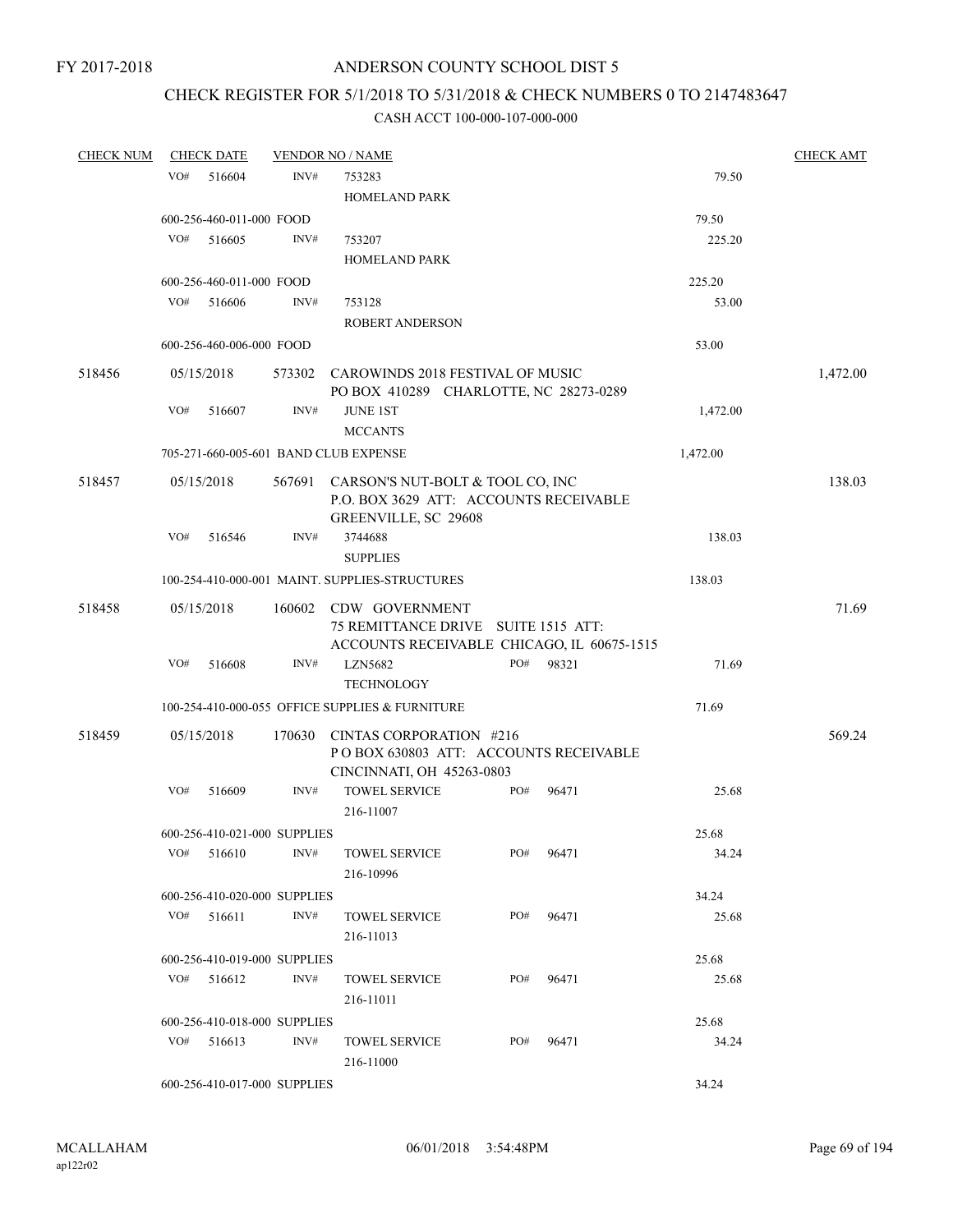# CHECK REGISTER FOR 5/1/2018 TO 5/31/2018 & CHECK NUMBERS 0 TO 2147483647

| <b>CHECK NUM</b> | <b>CHECK DATE</b> |                              | <b>VENDOR NO / NAME</b> |                                                                                                           |     | <b>CHECK AMT</b> |       |        |
|------------------|-------------------|------------------------------|-------------------------|-----------------------------------------------------------------------------------------------------------|-----|------------------|-------|--------|
|                  | VO#               | 516614                       | INV#                    | <b>TOWEL SERVICE</b><br>216-11009                                                                         | PO# | 96471            | 25.68 |        |
|                  |                   | 600-256-410-016-000 SUPPLIES |                         |                                                                                                           |     |                  | 25.68 |        |
|                  | $VO#$ 516615      |                              | INV#                    | <b>TOWEL SERVICE</b><br>216-11006                                                                         | PO# | 96471            | 25.68 |        |
|                  |                   | 600-256-410-015-000 SUPPLIES |                         |                                                                                                           |     |                  | 25.68 |        |
|                  | VO#               | 516616                       | INV#                    | <b>TOWEL SERVICE</b><br>216-10993                                                                         | PO# | 96471            | 25.68 |        |
|                  |                   | 600-256-410-014-000 SUPPLIES |                         |                                                                                                           |     |                  | 25.68 |        |
|                  | VO#               | 516617                       | INV#                    | <b>TOWEL SERVICE</b><br>216-11003                                                                         | PO# | 96471            | 34.24 |        |
|                  |                   | 600-256-410-013-000 SUPPLIES |                         |                                                                                                           |     |                  | 34.24 |        |
|                  | VO# 516618        |                              | INV#                    | <b>TOWEL SERVICE</b><br>216-11001                                                                         | PO# | 96471            | 25.68 |        |
|                  |                   | 600-256-410-012-000 SUPPLIES |                         |                                                                                                           |     |                  | 25.68 |        |
|                  | $VO#$ 516619      |                              | INV#                    | <b>TOWEL SERVICE</b><br>216-10997                                                                         | PO# | 96471            | 25.68 |        |
|                  |                   | 600-256-410-011-000 SUPPLIES |                         |                                                                                                           |     |                  | 25.68 |        |
|                  | $VO#$ 516620      |                              | INV#                    | <b>TOWEL SERVICE</b><br>216-11002                                                                         | PO# | 96471            | 34.24 |        |
|                  |                   | 600-256-410-010-000 SUPPLIES |                         |                                                                                                           |     |                  | 34.24 |        |
|                  | $VO#$ 516621      |                              | INV#                    | <b>TOWEL SERVICE</b><br>216-10999                                                                         | PO# | 96471            | 34.24 |        |
|                  |                   | 600-256-410-008-000 SUPPLIES |                         |                                                                                                           |     |                  | 34.24 |        |
|                  | $VO#$ 516622      |                              | INV#                    | <b>TOWEL SERVICE</b><br>216-10994                                                                         | PO# | 96471            | 34.24 |        |
|                  |                   | 600-256-410-007-000 SUPPLIES |                         |                                                                                                           |     |                  | 34.24 |        |
|                  | $VO#$ 516623      |                              | INV#                    | <b>TOWEL SERVICE</b><br>216-11004                                                                         | PO# | 96471            | 38.52 |        |
|                  |                   | 600-256-410-006-000 SUPPLIES |                         |                                                                                                           |     |                  | 38.52 |        |
|                  | VO#               | 516624                       | INV#                    | <b>TOWEL SERVICE</b><br>216-10998                                                                         | PO# | 96471            | 25.68 |        |
|                  |                   | 600-256-410-005-000 SUPPLIES |                         |                                                                                                           |     |                  | 25.68 |        |
|                  | VO#               | 516625                       | INV#                    | <b>TOWEL SERVICE</b><br>216-11008                                                                         | PO# | 96471            | 34.24 |        |
|                  |                   | 600-256-410-002-000 SUPPLIES |                         |                                                                                                           |     |                  | 34.24 |        |
|                  | VO#               | 516683                       | INV#                    | <b>TOWEL SERVICE</b><br>216-11012                                                                         |     |                  | 34.24 |        |
|                  |                   | 600-256-410-003-000 SUPPLIES |                         |                                                                                                           |     |                  | 34.24 |        |
|                  | VO#               | 516684                       | INV#                    | <b>TOWEL SERVICE</b><br>216-10995                                                                         | PO# | 96471            | 25.68 |        |
|                  |                   | 600-256-410-009-000 SUPPLIES |                         |                                                                                                           |     |                  | 25.68 |        |
| 518460           | 05/15/2018        |                              | 566981                  | <b>CLEMSON UNIVERSITY</b><br>511 WESTINGHOUSE RD ATT: DEPT OF<br>PESTICIDE REGULATION PENDLETON, SC 29670 |     |                  |       | 200.00 |
|                  |                   |                              |                         |                                                                                                           |     |                  |       |        |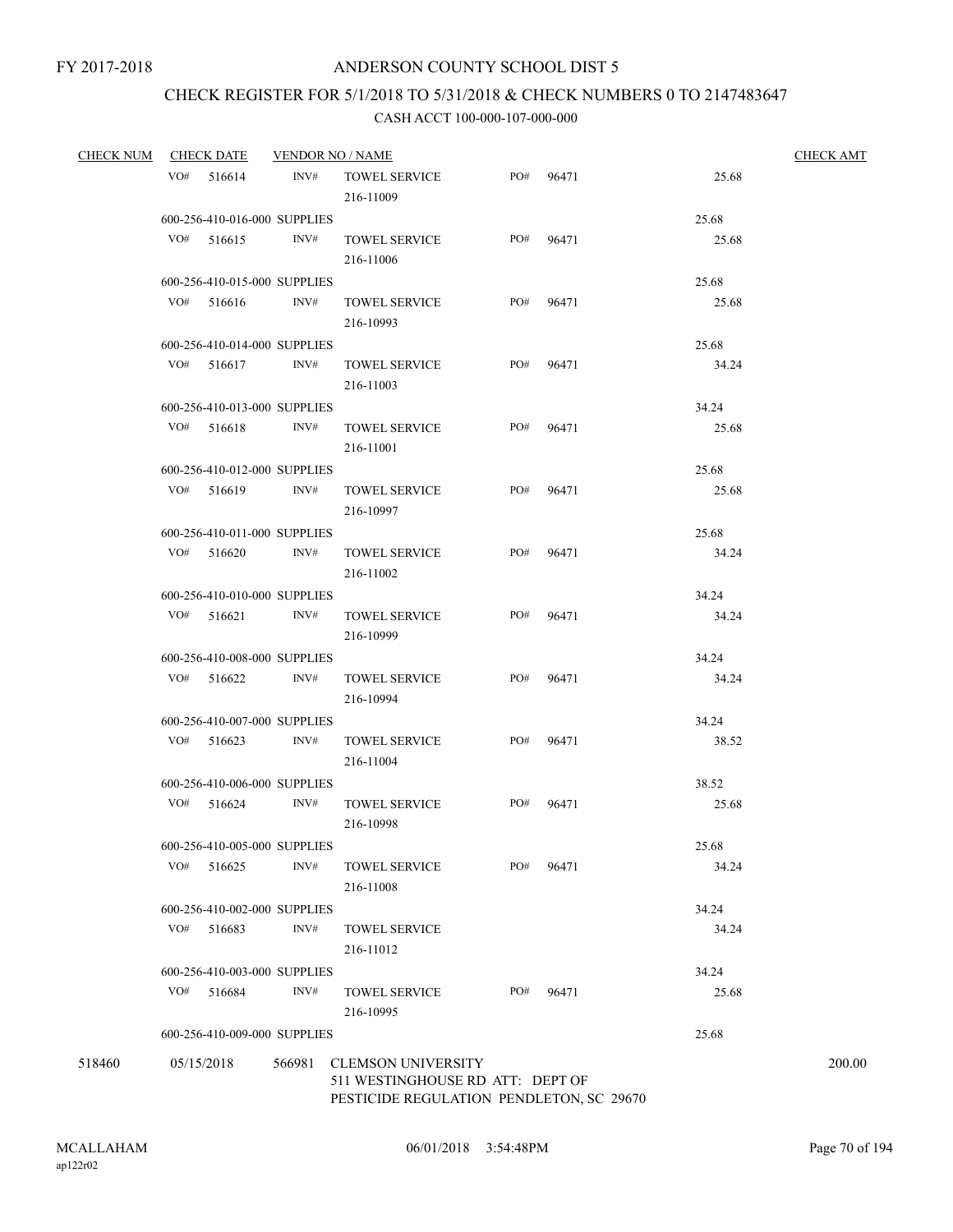# CHECK REGISTER FOR 5/1/2018 TO 5/31/2018 & CHECK NUMBERS 0 TO 2147483647

| <b>CHECK NUM</b> | <b>CHECK DATE</b>                     |        | <b>VENDOR NO / NAME</b>                                                                |     |                                           |        | <b>CHECK AMT</b> |
|------------------|---------------------------------------|--------|----------------------------------------------------------------------------------------|-----|-------------------------------------------|--------|------------------|
|                  | VO#<br>516626                         | INV#   | <b>JUNE 13 EXAM</b><br><b>DAVIS &amp; WATKINS</b>                                      |     |                                           | 200.00 |                  |
|                  |                                       |        | 100-254-312-000-000 PURCHASED SERVICES-JCI                                             |     |                                           | 200.00 |                  |
| 518461           | 05/15/2018                            |        | 174700 CLERK OF COURT<br>FAMILY COURT RECORD PO BOX 8002<br>ANDERSON, SC 29622         |     |                                           |        | 585.28           |
|                  | VO#<br>516563                         | INV#   | PAYROLL 5/15/18<br><b>DEDUCTIONS</b>                                                   |     |                                           | 585.28 |                  |
|                  |                                       |        | 100-000-435-000-000 WAGE GARNISH/CH SUPPORT                                            |     |                                           | 585.28 |                  |
| 518462           | 05/15/2018                            |        | 573994 CLERK OF COURT<br>PO DRAWER 9000 ORANGEBURG, SC 29116                           |     |                                           |        | 155.61           |
|                  | VO#<br>516566                         | INV#   | PAYROLL 5/15/18<br><b>DEDUCTIONS</b>                                                   |     |                                           | 155.61 |                  |
|                  |                                       |        | 100-000-435-000-000 WAGE GARNISH/CH SUPPORT                                            |     |                                           | 155.61 |                  |
| 518463           | 05/15/2018                            |        | 569704 CONVERGED NETWORKS, LLC<br>2 STILL SHADOW DRIVE SUITE G ATT:                    |     | ACCOUNTS RECEIVABLE CHARLESTON, SC 29414  |        | 29.10            |
|                  | VO#<br>516627                         | INV#   | 4233<br><b>SHORE TEL</b>                                                               | PO# | 98650                                     | 29.10  |                  |
|                  |                                       |        | 100-266-314-000-000 REPAIRS TO EQUIPMENT                                               |     |                                           | 29.10  |                  |
| 518464           | 05/15/2018                            |        | 574798 COWAN, JULIUS^^<br>1102 WHITE ST ANDERSON, SC 29625                             |     |                                           |        | 175.00           |
|                  | VO#<br>516578                         | INV#   | <b>FUN DAY</b><br><b>NEVITT FOREST</b>                                                 |     |                                           | 175.00 |                  |
|                  | 712-271-660-012-317 FIELD DAY EXPENSE |        |                                                                                        |     |                                           | 175.00 |                  |
| 518465           | 05/15/2018                            | 187300 | CRESCENT SUPPLY CO, INC<br>POBOX 8798 ATT: ACCOUNTS RECEIVABLE<br>GREENVILLE, SC 29604 |     |                                           |        | 113.93           |
|                  | VO#<br>516544                         | INV#   | 390264<br><b>SUPPLIES</b>                                                              |     |                                           | 9.07   |                  |
|                  |                                       |        | 100-254-410-021-400 HVAC/ELECTRICAL/PLUMBING                                           |     |                                           | 9.07   |                  |
|                  | VO#<br>516545                         | INV#   | 390263<br><b>SUPPLIES</b>                                                              |     |                                           | 104.86 |                  |
|                  |                                       |        | 100-254-410-012-400 HVAC/ELECTRICAL/PLUMBING                                           |     |                                           | 20.97  |                  |
|                  |                                       |        | 100-254-410-013-400 HVAC/ELECTRICAL/PLUMBING                                           |     |                                           | 20.97  |                  |
|                  |                                       |        | 100-254-410-017-400 HVAC/ELECTRICAL/PLUMBING                                           |     |                                           | 20.97  |                  |
|                  |                                       |        | 100-254-410-018-400 HVAC/ELECTRICAL/PLUMBING                                           |     |                                           | 20.98  |                  |
|                  |                                       |        | 100-254-410-021-400 HVAC/ELECTRICAL/PLUMBING                                           |     |                                           | 20.97  |                  |
| 518466           | 05/15/2018                            | 569462 | CROSSROADS ENVIRONMENTAL, LLC<br>29303                                                 |     | 1258 BOILING SPRINGS ROAD SPARTANBURG, SC |        | 890.20           |
|                  | VO#<br>516543                         | INV#   | 6770<br><b>MCCANTS INSP</b>                                                            |     |                                           | 890.20 |                  |
|                  |                                       |        | 505-254-323-005-000 CONTRACTED SERVICES                                                |     | 890.20                                    |        |                  |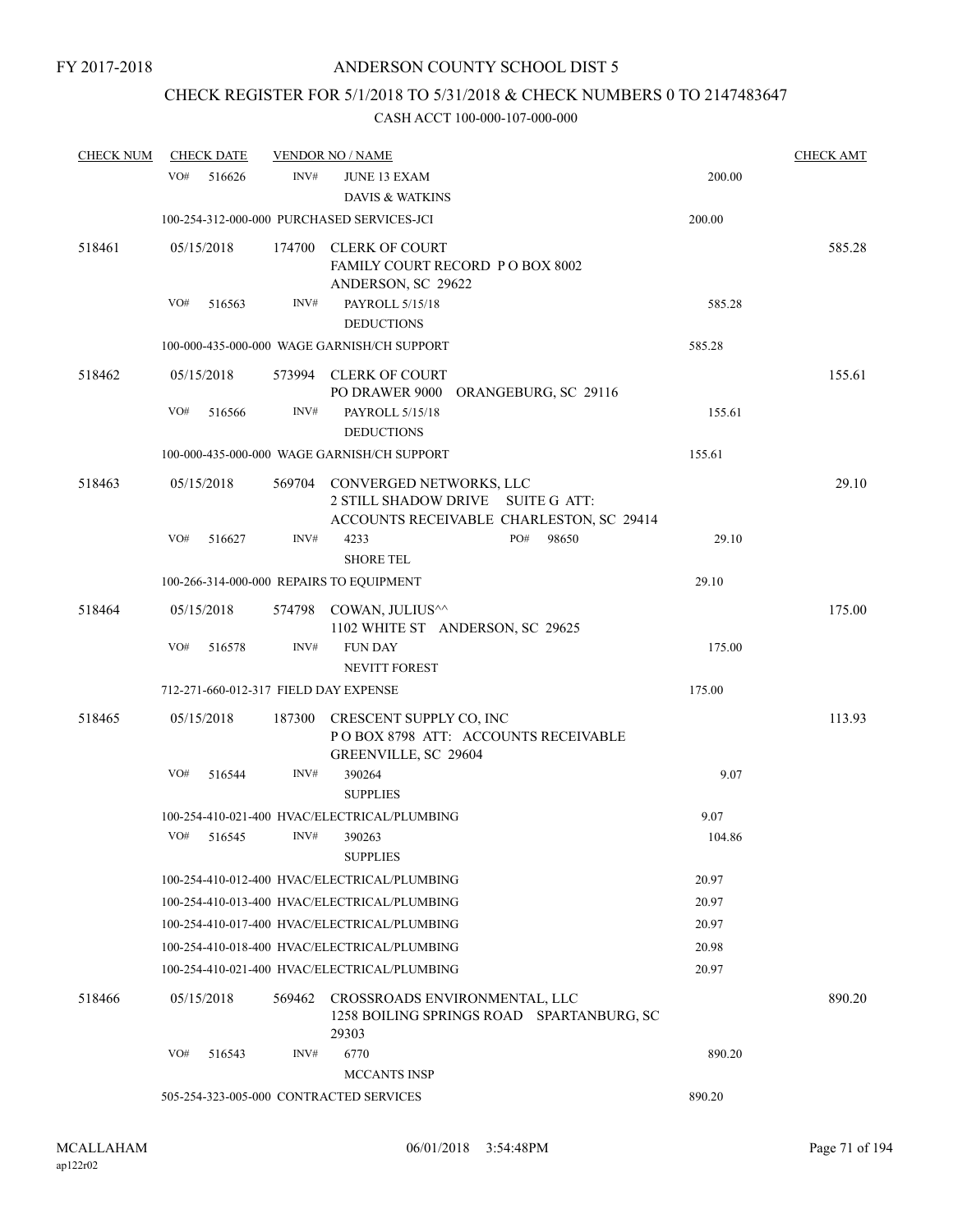# CHECK REGISTER FOR 5/1/2018 TO 5/31/2018 & CHECK NUMBERS 0 TO 2147483647

| <b>CHECK NUM</b> | <b>CHECK DATE</b>                                            |             | <b>VENDOR NO / NAME</b>                                                                    |                                           |                    | <b>CHECK AMT</b> |
|------------------|--------------------------------------------------------------|-------------|--------------------------------------------------------------------------------------------|-------------------------------------------|--------------------|------------------|
| 518467           | 05/15/2018                                                   | 572311      | DARBY METALWORKS, INC<br>POBOX 73 ANDERSON, SC 29622                                       |                                           |                    | 8.00             |
|                  | VO#<br>516628                                                | INV#        | 95207<br>CUST #1258                                                                        |                                           | 8.00               |                  |
|                  |                                                              |             | 309-113-410-021-000 SUPPLIES AND MATERIALS                                                 |                                           | 8.00               |                  |
| 518468           | 05/15/2018                                                   | 566946      | DATA NETWORK SOLUTIONS<br>629 LAKE TIDE DRIVE ATT: ACCOUNTS<br>RECEIVABLE CHAPIN, SC 29036 |                                           |                    | 6,790.08         |
|                  | VO#<br>516629                                                | INV#        | 21602<br><b>RENEWAL</b>                                                                    | PO#<br>98722                              | 6,790.08           |                  |
|                  |                                                              |             | 100-266-445-000-000 SOFTWARE TECHNOLOGY                                                    |                                           | 6,790.08           |                  |
| 518469           | 05/15/2018                                                   | 198651      | DELL MARKETING LP<br>ATLANTA, GA 30353-4118                                                | PO BOX 534118 ATT: ACCOUNTS RECEIVABLE    |                    | 1,290.81         |
|                  | VO#<br>516630                                                | INV#        | 10240994471<br><b>TECHNOLOGY</b>                                                           | PO#<br>98689                              | 1,290.81           |                  |
|                  |                                                              |             | 100-266-345-000-000 TECHNOLOGY INFRASTRUCTURE                                              |                                           | 1,290.81           |                  |
| 518470           | 05/15/2018                                                   | 573026      | <b>DESKPROLTD</b><br>UK                                                                    | 81-83 FULHAM HIGH STREET SW6 3JA LONDON,  |                    | 6,000.00         |
|                  | VO#<br>516631                                                | INV#        | SEHKWTY 19752<br><b>LICENSE</b>                                                            | PO#<br>98776                              | 6,000.00           |                  |
|                  |                                                              |             | 100-254-323-000-600 MAINTENANCE SERVICES                                                   |                                           | 3,000.00           |                  |
|                  |                                                              |             | 100-266-445-000-000 SOFTWARE TECHNOLOGY                                                    |                                           | 3,000.00           |                  |
| 518471           | 05/15/2018                                                   | 572215      | DICKSON TRACTOR                                                                            | 303 E NORTH AVENUE WESTMINISTER, SC 29693 |                    | 14,441.86        |
|                  | VO#<br>516632                                                | INV#        | 63796<br><b>TRACTOR</b>                                                                    | 98610<br>PO#                              | 14,441.86          |                  |
|                  |                                                              |             | 100-254-540-000-001 EQUIPMENT - MAINTENANCE                                                |                                           | 14,441.86          |                  |
| 518472           | 05/15/2018                                                   | 569982      | DSCS HOLDINGS, LLC<br>2200 CHARLOTTE, NC 28241-2200                                        | D/B/A VIRTUAL IMAGE TECHNOLOGY PO BOX     |                    | 2,044.37         |
|                  | VO#<br>516633                                                | INV#        | 282304,282229<br><b>TL HANNA</b>                                                           |                                           | 2,044.37           |                  |
|                  | 397-114-410-002-000 SUPPLIES<br>397-114-410-002-000 SUPPLIES |             |                                                                                            |                                           | 665.00<br>1,379.37 |                  |
| 518473           | 05/15/2018                                                   | 214350      | EASTERN INDUSTRIAL SUPPLIES, INC<br>CHARLOTTE, NC 28275                                    | POBOX 75106 ATT: ACCOUNTS RECEIVABLE      |                    | 287.55           |
|                  | VO#<br>516542                                                | INV#        | S2777842<br><b>REPAIR PARTS</b>                                                            |                                           | 287.55             |                  |
|                  |                                                              |             | 100-254-410-010-400 HVAC/ELECTRICAL/PLUMBING                                               |                                           | 287.55             |                  |
| 518474           | 05/15/2018                                                   | 573962 ECMC |                                                                                            |                                           |                    | 154.56           |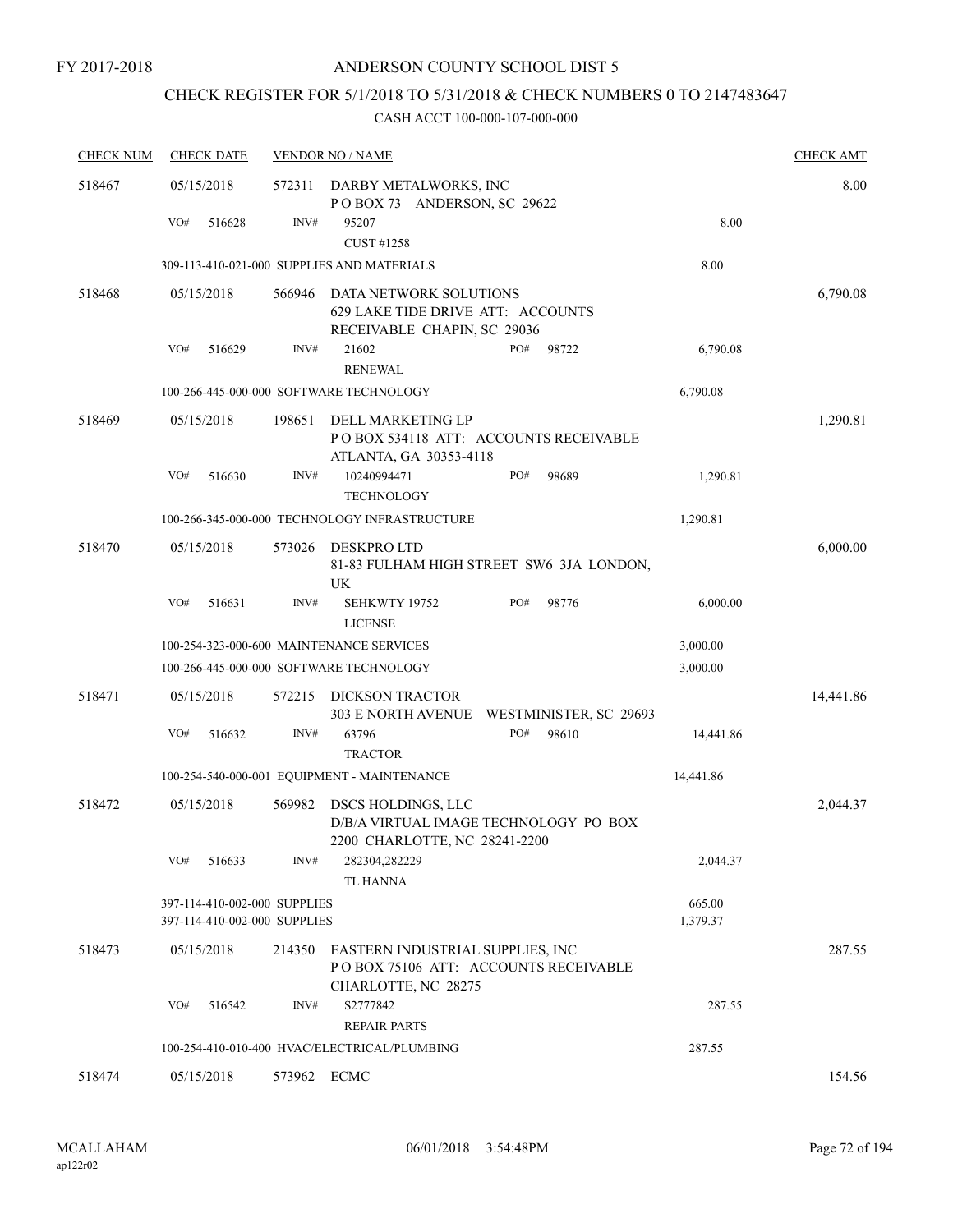### ANDERSON COUNTY SCHOOL DIST 5

### CHECK REGISTER FOR 5/1/2018 TO 5/31/2018 & CHECK NUMBERS 0 TO 2147483647

| <b>CHECK NUM</b> |     | <b>CHECK DATE</b> |                                                                    | <b>VENDOR NO / NAME</b>                                                                                                     |     |       |                 | <b>CHECK AMT</b> |
|------------------|-----|-------------------|--------------------------------------------------------------------|-----------------------------------------------------------------------------------------------------------------------------|-----|-------|-----------------|------------------|
|                  |     |                   |                                                                    | LOCKBOX 7096 P.O. BOX 16478 ST. PAUL, MN                                                                                    |     |       |                 |                  |
|                  |     |                   |                                                                    | 55116-0478                                                                                                                  |     |       |                 |                  |
|                  | VO# | 516574            | INV#                                                               | PAYROLL 5/15/18<br><b>DEDUCTIONS</b>                                                                                        |     |       | 154.56          |                  |
|                  |     |                   | 100-000-441-000-000 MISCELLANEOUS                                  |                                                                                                                             |     |       | 154.56          |                  |
| 518475           |     | 05/15/2018        |                                                                    | 574547 EDGENUITY INC.<br>DEPT LA 24561 PASADENA, CA 91185-4561                                                              |     |       |                 | 40,700.00        |
|                  | VO# | 516634            | INV#                                                               | 118156<br><b>UPDATES &amp; SUPPORT</b>                                                                                      | PO# | 98668 | 40,700.00       |                  |
|                  |     |                   |                                                                    | 338-221-445-000-EAR TECHNOLOGY SUPPLIES                                                                                     |     |       | 40,700.00       |                  |
| 518476           |     | 05/15/2018        | 179840                                                             | ENCORE TECHNOLOGY GROUP LLC<br>DEPT 720017 P.O. BOX 1335 CHARLOTTE, NC<br>28201-1335                                        |     |       |                 | 14,377.59        |
|                  | VO# | 516635            | INV#                                                               | 134696<br><b>TECHNOLOGY</b>                                                                                                 | PO# | 98111 | 14,377.59       |                  |
|                  |     |                   |                                                                    | 100-266-345-000-000 TECHNOLOGY INFRASTRUCTURE                                                                               |     |       | 14,377.59       |                  |
| 518477           |     | 05/15/2018        | 237555                                                             | <b>FORMS &amp; SUPPLY</b><br>POBOX 563953 ATT: ACCOUNTS RECEIVABLE<br>CHARLOTTE, NC 28256                                   |     |       |                 | 602.14           |
|                  | VO# | 516636            | INV#                                                               | 4571189<br><b>SUPPLIES</b>                                                                                                  | PO# | 98614 | 602.14          |                  |
|                  |     |                   | 201-224-410-010-000 PD SUPPLIES<br>201-224-410-010-000 PD SUPPLIES |                                                                                                                             |     |       | 511.89<br>90.25 |                  |
| 518478           |     | 05/15/2018        | 574519                                                             | GRAND, FRANK^^<br>129 SOLIEL WAY PENDLETON, SC 29670                                                                        |     |       |                 | 400.00           |
|                  | VO# | 516588            | INV#                                                               | <b>APRIL 2018</b><br>TL HANNA                                                                                               |     |       | 400.00          |                  |
|                  |     |                   |                                                                    | 100-271-312-002-000 ADDITIONAL SECURITY                                                                                     |     |       | 400.00          |                  |
| 518479           |     | 05/15/2018        | 572552                                                             | <b>GREAT LAKES HIGHER EDUC GUARANTY CORP</b><br>ADMINISTRATIVE WAGE GARNISHMENT UNIT PO<br>BOX 83230 CHICAGO, IL 60691-0230 |     |       |                 | 221.53           |
|                  | VO# | 516573            | INV#                                                               | PAYROLL 5/15/18<br><b>DEDUCTIONS</b>                                                                                        |     |       | 221.53          |                  |
|                  |     |                   | 100-000-441-000-000 MISCELLANEOUS                                  |                                                                                                                             |     |       | 221.53          |                  |
| 518480           |     | 05/15/2018        | 565599                                                             | <b>GREENVILLE COUNTY FAMILY COURT</b><br>PO BOX 757 GREENVILLE, SC 29602                                                    |     |       |                 | 401.25           |
|                  | VO# | 516567            | INV#                                                               | PAYROLL 5/15/18<br><b>DEDUCTIONS</b>                                                                                        |     |       | 401.25          |                  |
|                  |     |                   |                                                                    | 100-000-435-000-000 WAGE GARNISH/CH SUPPORT                                                                                 |     |       | 401.25          |                  |
| 518481           |     | 05/15/2018        |                                                                    | 259175 HAMMOND, GORDON <sup>^^</sup><br>2014 EDGEWOOD AVENUE ANDERSON, SC 29625                                             |     |       |                 | 123.00           |
|                  | VO# | 516580            | INV#                                                               | APRIL 30 TLH<br>OFFICIAL                                                                                                    |     |       | 57.00           |                  |
|                  |     |                   | 100-271-312-002-000 ADDITIONAL SECURITY                            | 57.00                                                                                                                       |     |       |                 |                  |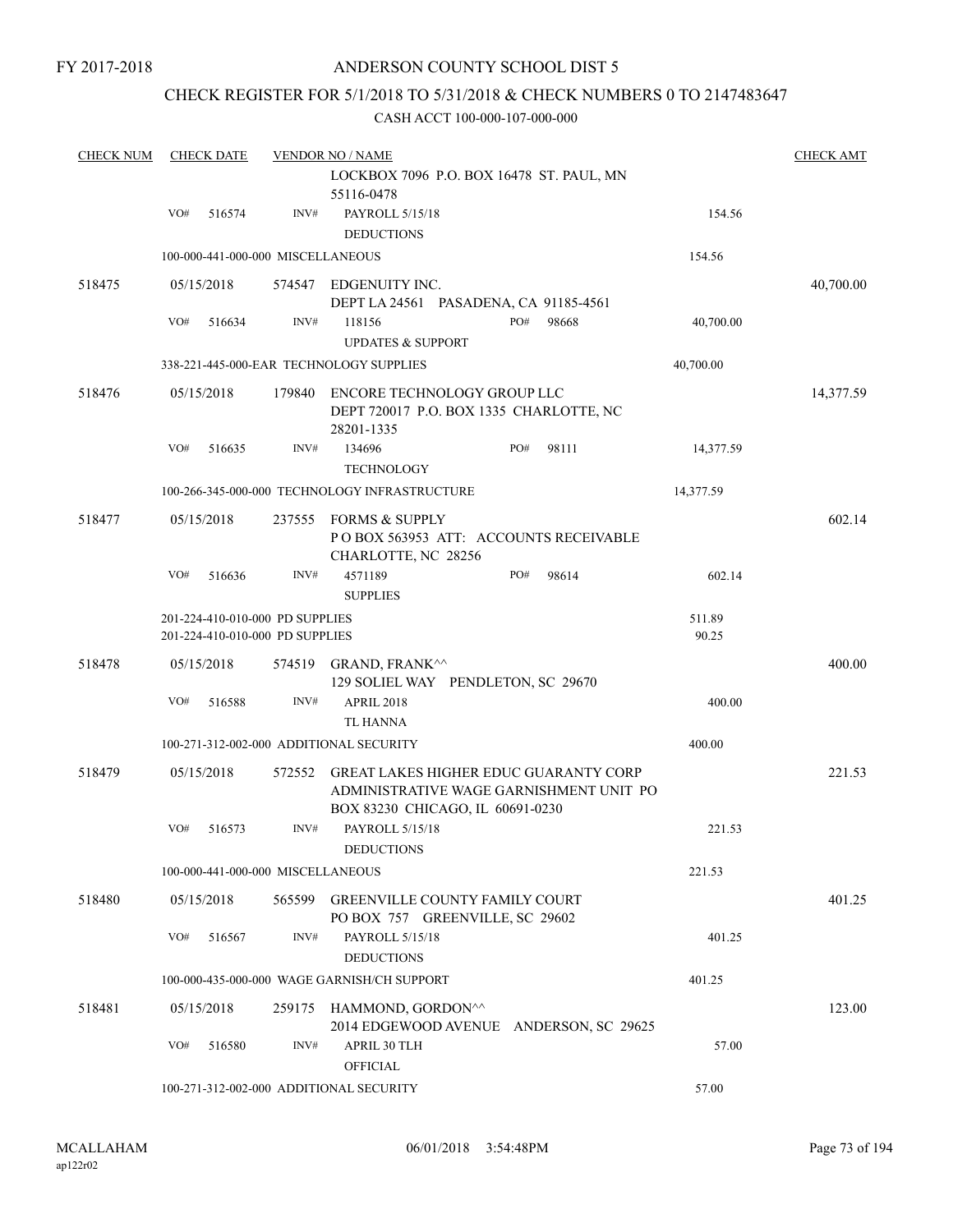# CHECK REGISTER FOR 5/1/2018 TO 5/31/2018 & CHECK NUMBERS 0 TO 2147483647

| <b>CHECK NUM</b> | <b>CHECK DATE</b>                                            |        | <b>VENDOR NO / NAME</b>                          |                                                                              |                   | <b>CHECK AMT</b> |
|------------------|--------------------------------------------------------------|--------|--------------------------------------------------|------------------------------------------------------------------------------|-------------------|------------------|
|                  | VO#<br>516584                                                | INV#   | <b>APRIL 30 TLH</b><br><b>OFFICIAL</b>           |                                                                              | 66.00             |                  |
|                  | 100-271-312-002-000 ADDITIONAL SECURITY                      |        |                                                  |                                                                              | 66.00             |                  |
| 518482           | 05/15/2018                                                   | 573097 | <b>HEALTHMASTER</b><br>LAKE, MI 48390-1645       | 2655 OAKLEY PARK RD. SUITE 100 WALLED                                        |                   | 2,877.77         |
|                  | VO#<br>516637                                                | INV#   | 0019924<br><b>CLAIMS FEE</b>                     | PO#                                                                          | 97113<br>1,710.25 |                  |
|                  |                                                              |        | 283-213-316-000-000 HEALTHMASTER DATA PROCESSING |                                                                              | 1,710.25          |                  |
|                  | VO#<br>516638                                                | INV#   | 0020277<br><b>CLAIMS FEE</b>                     | PO#                                                                          | 97113<br>1,167.52 |                  |
|                  |                                                              |        | 283-213-316-000-000 HEALTHMASTER DATA PROCESSING |                                                                              | 1,167.52          |                  |
| 518483           | 05/15/2018                                                   | 572699 | HEALY AWARDS, INC.<br>FALLS, WI 53051            | N94 W14431 GARVIN MACE DRIVE MENOMONEE                                       |                   | 103.97           |
|                  | VO#<br>516639                                                | INV#   | 003525<br>CUST #464655                           |                                                                              | 103.97            |                  |
|                  | 100-271-410-002-000 SUPPLIES                                 |        |                                                  |                                                                              | 103.97            |                  |
| 518484           | 05/15/2018                                                   | 574703 | HEARTSMART.COM                                   | P.O. BOX 1301 NEW MILFORD, CT 06776                                          |                   | 1,192.00         |
|                  | VO#<br>516640                                                | INV#   | HS336634<br><b>SUPPLIES</b>                      | PO#                                                                          | 98724<br>1,192.00 |                  |
|                  | 283-213-410-000-000 NURSING SUPPLIES                         |        |                                                  |                                                                              | 1,192.00          |                  |
| 518485           | 05/15/2018                                                   | 264114 | <b>HEINEMANN</b>                                 | 15963 COLLECTIONS CENTER DRIVE ATT:<br>ACCOUNTS RECEIVABLE CHICAGO, IL 60693 |                   | 77.00            |
|                  | VO#<br>516641                                                | INV#   | 6898306<br>WHITEHALL ELEM                        | PO#                                                                          | 98603<br>77.00    |                  |
|                  | 201-112-410-019-000 Supplies<br>201-112-410-019-000 Supplies |        |                                                  |                                                                              | 70.00<br>7.00     |                  |
| 518486           | 05/15/2018                                                   | 570057 | CHICAGO, IL 60694-1595                           | HERITAGE FOOD SERVICE GROUP<br>P.O. BOX 71595 ATT: ACCOUNTS RECEIVABLE       |                   | 2,494.51         |
|                  | VO#<br>516534                                                | INV#   | 4883482<br><b>REPAIR PARTS</b>                   |                                                                              | 956.22            |                  |
|                  | 600-256-323-008-000 REPAIRS TO EQUIPMENT                     |        |                                                  |                                                                              | 757.89            |                  |
|                  | 600-256-323-011-000 REPAIRS TO EQUIPMENT                     |        |                                                  |                                                                              | 198.33            |                  |
|                  | VO#<br>516535                                                | INV#   | 4896492<br><b>REPAIR PARTS</b>                   |                                                                              | 161.89            |                  |
|                  | 600-256-323-003-000 REPAIRS TO EQUIPMENT                     |        |                                                  |                                                                              | 161.89            |                  |
|                  | VO#<br>516536                                                | INV#   | 4904198<br><b>REPAIR PARTS</b>                   |                                                                              | 48.16             |                  |
|                  | 600-256-323-003-000 REPAIRS TO EQUIPMENT                     |        |                                                  |                                                                              | 48.16             |                  |
|                  | VO#<br>516537                                                | INV#   | 4884021                                          |                                                                              | 921.01            |                  |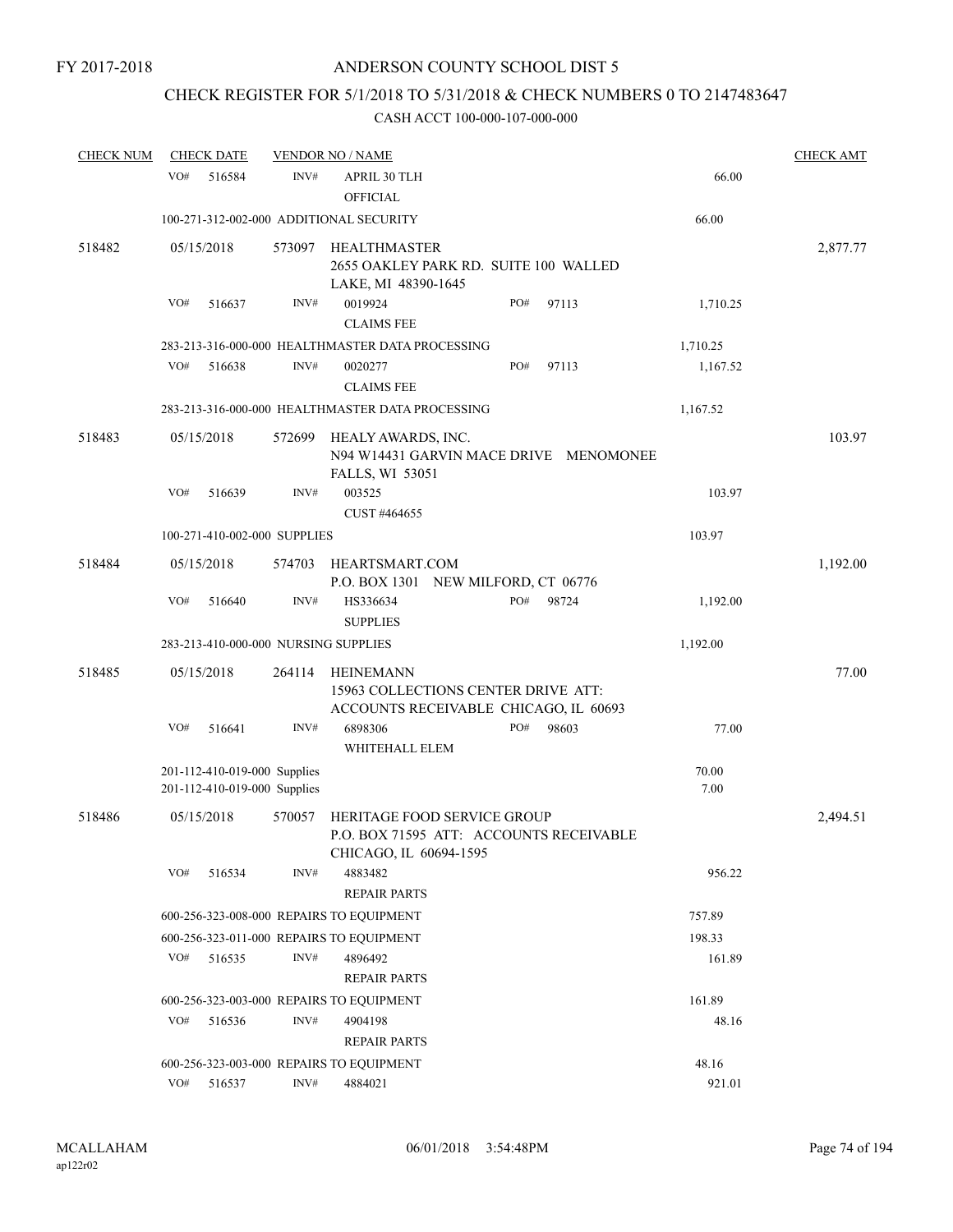### ANDERSON COUNTY SCHOOL DIST 5

### CHECK REGISTER FOR 5/1/2018 TO 5/31/2018 & CHECK NUMBERS 0 TO 2147483647

| <b>CHECK NUM</b> | <b>CHECK DATE</b>                    |        | <b>VENDOR NO / NAME</b>                                           |          | <b>CHECK AMT</b> |
|------------------|--------------------------------------|--------|-------------------------------------------------------------------|----------|------------------|
|                  |                                      |        | <b>REPAIR PARTS</b>                                               |          |                  |
|                  |                                      |        | 600-256-323-005-000 REPAIRS TO EQUIPMENT                          | 921.01   |                  |
|                  | VO#<br>516538                        | INV#   | 4898134                                                           | 122.24   |                  |
|                  |                                      |        | <b>REPAIR PARTS</b>                                               |          |                  |
|                  |                                      |        | 600-256-323-006-000 REPAIRS TO EQUIPMENT                          | 122.24   |                  |
|                  | VO#<br>516539                        | INV#   | 4901203                                                           | 188.77   |                  |
|                  |                                      |        | <b>REPAIR PARTS</b>                                               |          |                  |
|                  |                                      |        | 600-256-323-009-000 REPAIRS TO EQUIPMENT                          | 188.77   |                  |
|                  | VO#<br>516540                        | INV#   | 4894488                                                           | 96.22    |                  |
|                  |                                      |        | <b>REPAIR PARTS</b>                                               |          |                  |
|                  |                                      |        | 600-256-323-010-000 REPAIRS TO EQUIPMENT                          | 96.22    |                  |
| 518487           | 05/15/2018                           |        | 574712 HILL, TROY^^<br>108 RUNNING FOX LN BELTON, SC 29627        |          | 423.75           |
|                  | VO#<br>516587                        | INV#   | <b>APRIL 2018</b>                                                 | 423.75   |                  |
|                  |                                      |        | <b>TL HANNA</b>                                                   |          |                  |
|                  |                                      |        | 100-271-312-002-000 ADDITIONAL SECURITY                           | 423.75   |                  |
| 518488           | 05/15/2018                           | 272800 | <b>HOUSE OF TROPHIES</b><br>616 NORTH MURRAY AVENUE ATT: ACCOUNTS |          | 502.90           |
|                  |                                      |        | RECEIVABLE ANDERSON, SC 29625-4311                                |          |                  |
|                  | VO#<br>516642                        | INV#   | 32023                                                             | 502.90   |                  |
|                  |                                      |        | <b>CAREER CAMPUS</b>                                              |          |                  |
|                  | 100-115-410-001-000 SUPPLIES         |        |                                                                   | 502.90   |                  |
| 518489           | 05/15/2018                           |        | 569972 JILLIAN FLEEMAN<br>117 MCCLAIN LAKE DR ANDERSON, SC 29625  |          | 45.00            |
|                  | VO#<br>516590                        | INV#   | <b>YEARBOOK</b>                                                   | 45.00    |                  |
|                  |                                      |        | <b>REFUND</b>                                                     |          |                  |
|                  | 705-271-660-005-552 YEARBOOK EXPENSE |        |                                                                   | 45.00    |                  |
| 518490           | 05/15/2018                           | 575027 | JONES, BENJAMIN^^<br>ARROWHEAD ARBORIST & LAND DESIGN 113         |          | 2,200.00         |
|                  |                                      |        | JANICE CIRCLE ANDERSON, SC 29626                                  |          |                  |
|                  | VO#<br>516556                        | INV#   | <b>OAK TREE</b><br><b>CONCORD ELEM</b>                            | 2,200.00 |                  |
|                  |                                      |        | 100-254-323-009-001 CONTRACTED SERVICES                           | 2,200.00 |                  |
| 518491           | 05/15/2018                           | 300176 | JOSTENS INC<br>21336 NETWORK PLACE ATT: ACCOUNTS                  |          | 794.37           |
|                  | VO#<br>516643                        | INV#   | RECEIVABLE CHICAGO, IL 60673<br>21588451                          | 794.37   |                  |
|                  |                                      |        | <b>TL HANNA</b>                                                   |          |                  |
|                  |                                      |        | 100-114-410-002-VEN SUPPLY-ADDT'L FOR LOST VENDING                | 794.37   |                  |
| 518492           | 05/15/2018                           |        | 572855 KRISPY KREME<br>1620 N. MAIN ST. ANDERSON, SC 29621        |          | 123.85           |
|                  | VO#<br>516644                        | INV#   | 3212<br><b>CENTERVILLE</b>                                        | 123.85   |                  |
|                  |                                      |        | 707-190-660-007-201 MISCELLANEOUS EXPENSE                         | 123.85   |                  |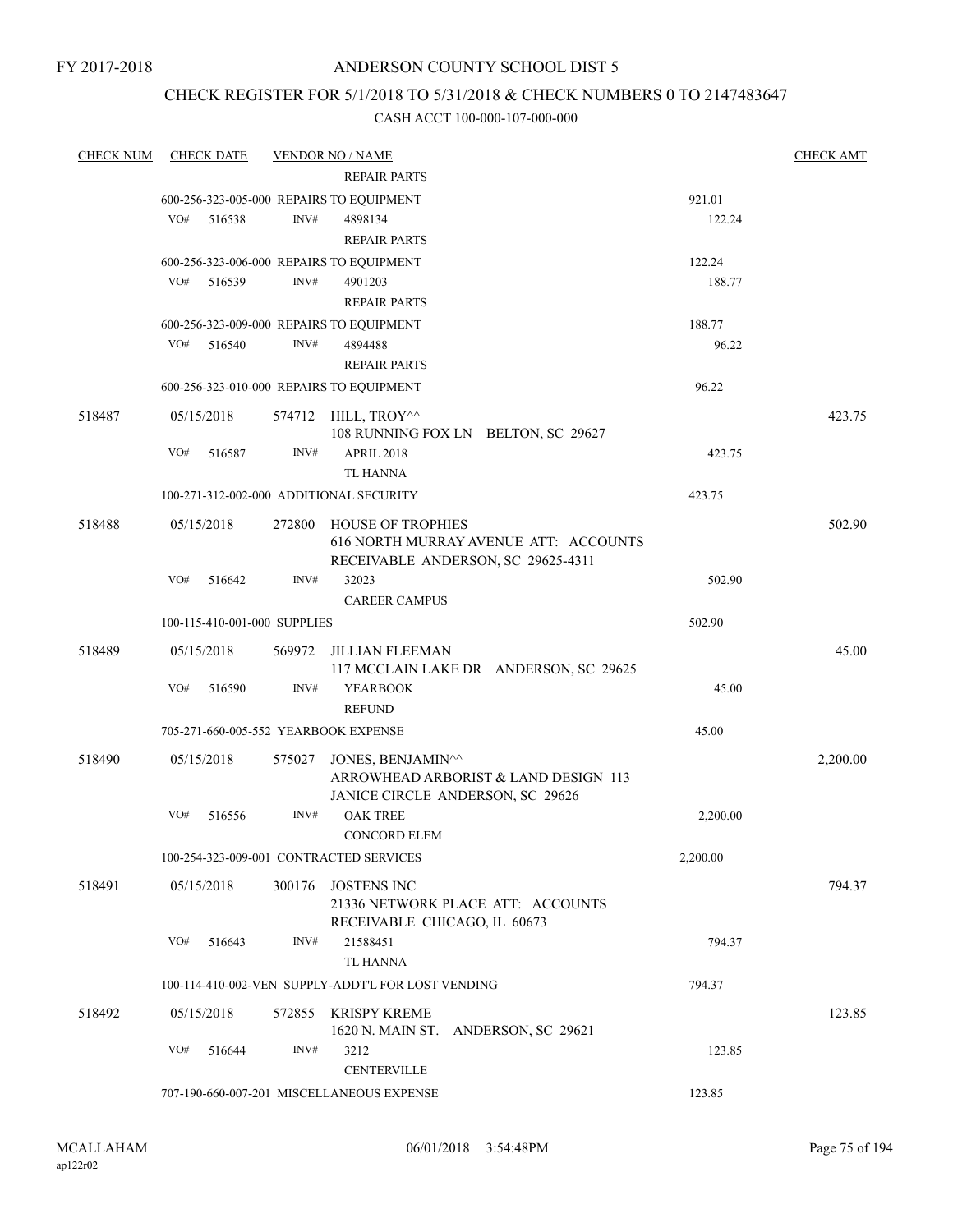### CHECK REGISTER FOR 5/1/2018 TO 5/31/2018 & CHECK NUMBERS 0 TO 2147483647

| <b>CHECK NUM</b> | <b>CHECK DATE</b>                        |        | <b>VENDOR NO / NAME</b>                             |                                                                              |          | <b>CHECK AMT</b> |
|------------------|------------------------------------------|--------|-----------------------------------------------------|------------------------------------------------------------------------------|----------|------------------|
| 518493           | 05/15/2018                               |        | 563959 LEARNING A-Z                                 | 23939 NETWORK PLACE ATT: ACCOUNTS<br>RECEIVABLE CHICAGO, IL 60673-1239       |          | 3,953.59         |
|                  | VO#<br>516645                            | INV#   | 1943988<br><b>LICENSES</b>                          | PO#<br>98625                                                                 | 3,953.59 |                  |
|                  | 201-112-445-016-000 TECHNOLOGY SUPPLIES  |        |                                                     |                                                                              | 3,953.59 |                  |
| 518494           | 05/15/2018                               |        |                                                     | 574834 LEXINGTON COUNTY CLERK OF COURT<br>205 E. MAIN ST LEXINGTON, SC 29072 |          | 630.00           |
|                  | VO#<br>516565                            | INV#   | PAYROLL 5/15/18<br><b>DEDUCTIONS</b>                |                                                                              | 630.00   |                  |
|                  |                                          |        | 100-000-435-000-000 WAGE GARNISH/CH SUPPORT         |                                                                              | 630.00   |                  |
| 518495           | 05/15/2018                               | 329401 | LOWES BUSINESS ACCOUNT<br>30353-0954                | PO BOX 530954 CREDIT SERVICES ATLANTA, GA                                    |          | 2,042.44         |
|                  | VO#<br>516646                            | INV#   | 7288008<br><b>PURCHASES</b>                         |                                                                              | 2,042.44 |                  |
|                  | 100-254-410-000-000 CUSTODIAL SUPPLIES   |        |                                                     |                                                                              | 47.47    |                  |
|                  |                                          |        | 100-254-410-001-001 SUPPLIES - MAINTENANCE          |                                                                              | 732.19   |                  |
|                  |                                          |        | 100-254-410-002-400 HVAC/ELECTRICAL/PLUMBING        |                                                                              | 3.10     |                  |
|                  |                                          |        | 100-254-410-003-001 SUPPLIES - MAINTENANCE          |                                                                              | 393.99   |                  |
|                  |                                          |        | 100-254-410-007-001 SUPPLIES - MAINTENANCE          |                                                                              | 55.85    |                  |
|                  |                                          |        | 100-254-410-014-400 HVAC/ELECTRICAL/PLUMBING        |                                                                              | 202.25   |                  |
|                  |                                          |        | 100-254-410-015-001 SUPPLIES - MAINTENANCE          |                                                                              | 51.05    |                  |
|                  | 100-254-410-019-000 SUPPLIES             |        |                                                     |                                                                              | 14.18    |                  |
|                  |                                          |        | 100-254-410-020-001 SUPPLIES - MAINTENANCE          |                                                                              | 196.65   |                  |
|                  |                                          |        | 100-254-410-021-001 SUPPLIES - MAINTENANCE          |                                                                              | 226.75   |                  |
|                  | 100-266-314-000-000 REPAIRS TO EQUIPMENT |        |                                                     |                                                                              | 118.96   |                  |
| 518496           | 05/15/2018                               | 568647 | MANSFIELD OIL COMPANY                               | PO BOX 733706 DALLAS, TX 75373-3706                                          |          | 3,776.12         |
|                  | VO#<br>516647                            | INV#   | SQLCD410919<br><b>FUEL</b>                          |                                                                              | 3,776.12 |                  |
|                  | 100-254-411-000-001 GASOLINE             |        |                                                     |                                                                              | 3,647.71 |                  |
|                  | 100-255-411-000-000 GASOLINE             |        |                                                     |                                                                              | 54.15    |                  |
|                  | 600-256-690-000-000 OTHER OBJECTS        |        |                                                     |                                                                              | 74.26    |                  |
| * 518498         | 05/15/2018                               | 574340 | MOULES, MACIE^^                                     | 2005 FENWICK WAY ANDERSON, SC 29621                                          |          | 35.00            |
|                  | VO#<br>516585                            | INV#   | APRIL 26<br><b>JUMBOTRON</b>                        |                                                                              | 35.00    |                  |
|                  | 100-271-312-002-000 ADDITIONAL SECURITY  |        |                                                     |                                                                              | 35.00    |                  |
| 518499           | 05/15/2018                               | 567030 | MOVIE LICENSING USA<br>RECEIVABLE CHICAGO, IL 60674 | 2844 PAYSPHERE CIRCLE ATT: ACCOUNTS                                          |          | 591.50           |
|                  | VO#<br>516650                            | INV#   | 1467232                                             |                                                                              | 591.50   |                  |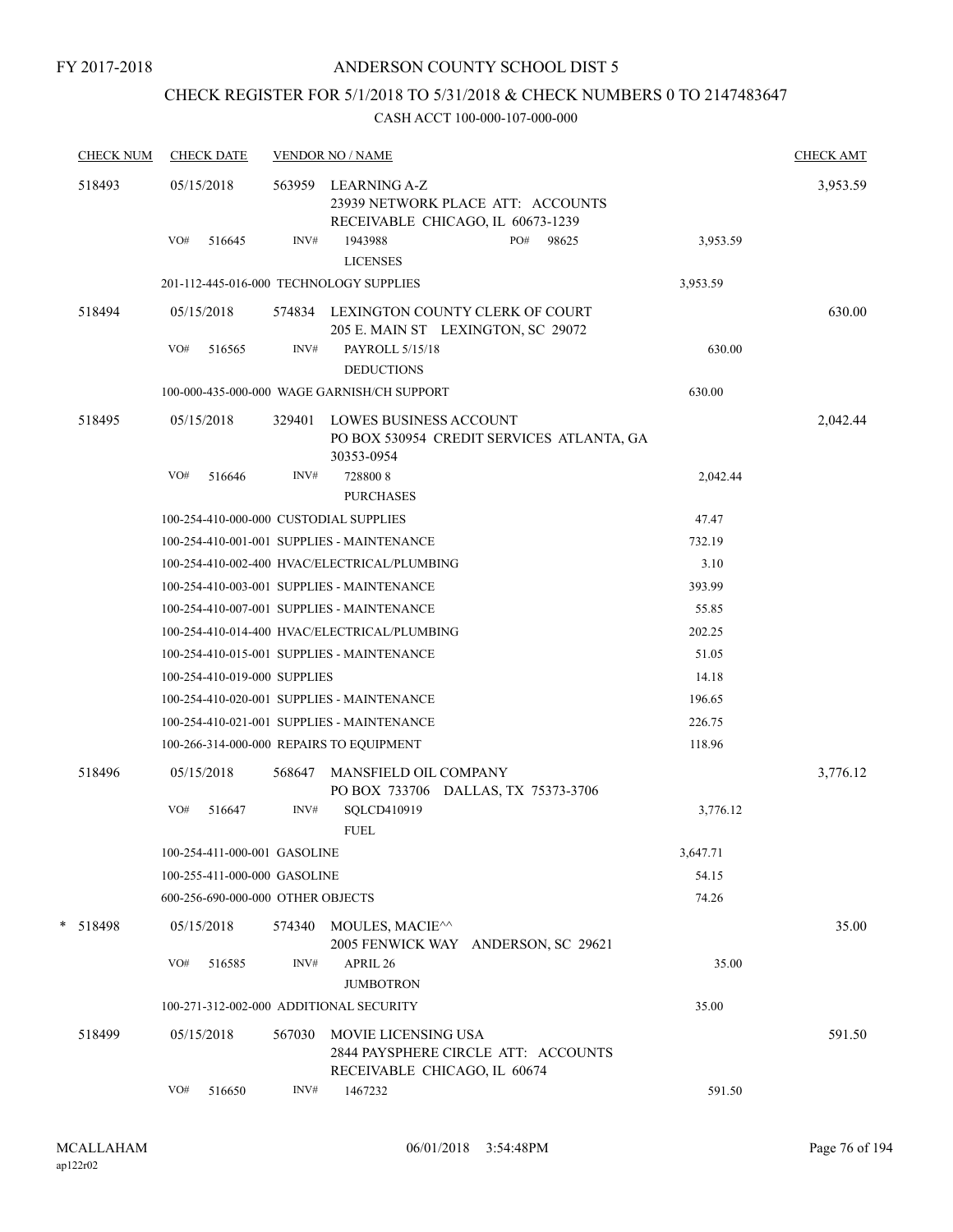### CHECK REGISTER FOR 5/1/2018 TO 5/31/2018 & CHECK NUMBERS 0 TO 2147483647

| <b>CHECK NUM</b> |            | <b>CHECK DATE</b>            |        | <b>VENDOR NO / NAME</b>                                                                               |     |       |          | <b>CHECK AMT</b> |
|------------------|------------|------------------------------|--------|-------------------------------------------------------------------------------------------------------|-----|-------|----------|------------------|
|                  |            |                              |        | <b>CENTERVILLE ELEM</b>                                                                               |     |       |          |                  |
|                  |            |                              |        | 707-190-660-007-305 LIBRARY EXPENSE                                                                   |     |       | 591.50   |                  |
| 518500           | 05/15/2018 |                              |        | 564010 NC CHILD SUPPORT CENTRALIZED COLLECTNS<br>POBOX 900012 RALEIGH, NC 27675-9012                  |     |       |          | 305.50           |
|                  | VO#        | 516564                       | INV#   | PAYROLL 5/15/18                                                                                       |     |       | 305.50   |                  |
|                  |            |                              |        | <b>DEDUCTIONS</b>                                                                                     |     |       |          |                  |
|                  |            |                              |        | 100-000-435-000-000 WAGE GARNISH/CH SUPPORT                                                           |     |       | 305.50   |                  |
| 518501           | 05/15/2018 |                              | 570395 | NETWORK CONTROLS & ELECTRIC, INC<br>136 JOHNS ROAD ATT: ACCOUNTS RECEIVABLE<br><b>GREER, SC 29650</b> |     |       |          | 2,620.76         |
|                  | VO#        | 516651                       | INV#   | 21583<br><b>TECHNOLOGY</b>                                                                            | PO# | 98492 | 1,938.37 |                  |
|                  |            |                              |        | 397-258-410-000-000 RADIOS/CAMERAS                                                                    |     |       | 1,938.37 |                  |
|                  | VO#        | 516652                       | INV#   | 21585                                                                                                 | PO# | 98439 | 682.39   |                  |
|                  |            |                              |        | <b>TL HANNA</b>                                                                                       |     |       |          |                  |
|                  |            |                              |        | 100-266-312-002-BUD PURCHASED SERVICES                                                                |     |       | 682.39   |                  |
| 518502           | 05/15/2018 |                              |        | 573847 NEW SEASON, INC<br>103 DEVON WAY ANDERSON, SC 29621                                            |     |       |          | 182.50           |
|                  | VO#        | 516653                       | INV#   | 816<br><b>MIDAY ELEM</b>                                                                              |     |       | 182.50   |                  |
|                  |            |                              |        | 717-190-660-017-355 FIELD TRIPS GRADE 5 EXPENSE                                                       |     |       | 182.50   |                  |
| 518503           | 05/15/2018 |                              | 574482 | NORRIS, JAMES^^<br>1011 SHIRLEY DR ANDERSON, SC 29621                                                 |     |       |          | 100.00           |
|                  | VO#        | 516577                       | INV#   | <b>PIANO</b><br><b>SOUTHWOOD</b>                                                                      |     |       | 100.00   |                  |
|                  |            |                              |        | 721-190-660-021-658 ORCHESTRA MIDDLE EXPENSE                                                          |     |       | 100.00   |                  |
| 518504           | 05/15/2018 |                              |        | 389900 OFFICE DEPOT<br>POBOX 1413 CHARLOTTE, NC 28201-1413                                            |     |       |          | 3,478.18         |
|                  | VO#        | 516541                       | INV#   | 2182904547<br><b>SUPPLIES</b>                                                                         |     |       | 142.86   |                  |
|                  |            |                              |        | 100-254-410-000-055 OFFICE SUPPLIES & FURNITURE                                                       |     |       | 142.86   |                  |
|                  |            | $VO#$ 516654                 |        | $INV#$ 131261080001<br><b>SUPPLIES</b>                                                                |     |       | 521.84   |                  |
|                  |            | 600-256-410-000-000 SUPPLIES |        |                                                                                                       |     |       | 521.84   |                  |
|                  | VO#        | 516655                       | INV#   | 128237767001<br><b>SUPPLIES</b>                                                                       |     |       | 237.60   |                  |
|                  |            | 600-256-410-000-000 SUPPLIES |        |                                                                                                       |     |       | 237.60   |                  |
|                  | VO#        | 516656                       | INV#   | 130517682001<br><b>SUPPLIES</b>                                                                       |     |       | 397.30   |                  |
|                  |            | 600-256-410-000-000 SUPPLIES |        |                                                                                                       |     |       | 397.30   |                  |
|                  | VO#        | 516657                       | INV#   | 131123368001<br><b>SUPPLIES</b>                                                                       | PO# | 98613 | 1,634.28 |                  |
|                  |            | 201-112-410-010-000 SUPPLIES |        |                                                                                                       |     |       | 585.70   |                  |
|                  |            |                              |        | 201-112-445-010-000 TECHNOLOGY SUPPLIES                                                               |     |       | 1,048.58 |                  |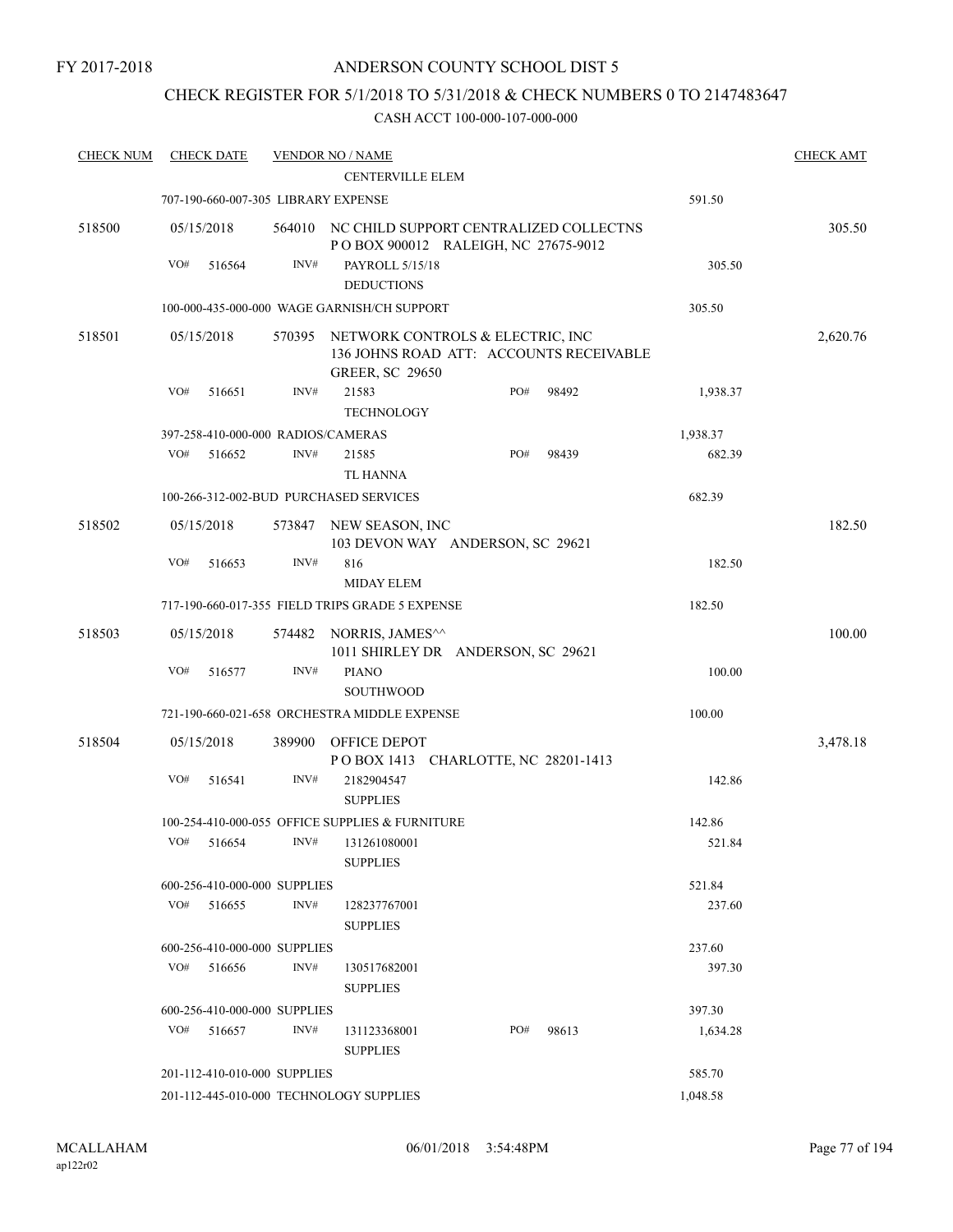### CHECK REGISTER FOR 5/1/2018 TO 5/31/2018 & CHECK NUMBERS 0 TO 2147483647

| <b>CHECK NUM</b> | <b>CHECK DATE</b>                        |        | <b>VENDOR NO / NAME</b>                                                                              |     |       |        | <b>CHECK AMT</b> |
|------------------|------------------------------------------|--------|------------------------------------------------------------------------------------------------------|-----|-------|--------|------------------|
|                  | VO#<br>516658                            | INV#   | 130755434001<br>130749826001                                                                         | PO# | 98628 | 417.33 |                  |
|                  |                                          |        | 100-213-410-000-000 SUPPLIES AND MATERIALS                                                           |     |       | 144.33 |                  |
|                  | 100-213-410-012-000 SUPPLIES             |        |                                                                                                      |     |       | 70.18  |                  |
|                  | 100-213-410-014-000 SUPPLIES             |        |                                                                                                      |     |       | 79.17  |                  |
|                  | 100-213-410-017-000 SUPPLIES             |        |                                                                                                      |     |       | 123.65 |                  |
|                  | VO#<br>516659                            | INV#   | 126525062001<br><b>SUPPLIES</b>                                                                      |     |       | 59.99  |                  |
|                  | 100-233-410-012-000 SUPPLIES             |        |                                                                                                      |     |       | 59.99  |                  |
|                  | VO#<br>516660                            | INV#   | 2185676413<br><b>SUPPLIES</b>                                                                        | PO# | 98693 | 66.98  |                  |
|                  | 100-233-410-000-000 SUPPLIES             |        |                                                                                                      |     |       | 66.98  |                  |
| 518505           | 05/15/2018                               | 391100 | OLD STONE TRACTOR CO, INC<br>PO BOX 13565 ATT: ACCOUNTS RECEIVABLE<br>ANDERSON, SC 29624             |     |       |        | 48.59            |
|                  | VO#<br>516533                            | INV#   | CT92598                                                                                              |     |       | 48.59  |                  |
|                  |                                          |        | <b>REPAIR PARTS</b>                                                                                  |     |       |        |                  |
|                  |                                          |        | 100-254-410-000-001 MAINT, SUPPLIES-STRUCTURES                                                       |     |       | 48.59  |                  |
| 518506           | 05/15/2018                               |        | 575317 PARTS TOWN, LLC<br>27787 NETWORK PLACE CHICAGO, IL 60673-1277                                 |     |       |        | 162.31           |
|                  | VO#<br>516523                            | INV#   | 21689447<br><b>REPAIR PARTS</b>                                                                      |     |       | 162.31 |                  |
|                  | 600-256-323-010-000 REPAIRS TO EQUIPMENT |        |                                                                                                      |     |       | 162.31 |                  |
| 518507           | 05/15/2018                               |        | 575214 PATRICK, BRYCE^^<br>102 HUNTERS POND DRIVE COLUMBIA, SC 29229                                 |     |       |        | 128.00           |
|                  | VO#<br>516579                            | INV#   | APRIL 30 TLH<br><b>OFFICIAL</b>                                                                      |     |       | 57.00  |                  |
|                  | 100-271-312-002-000 ADDITIONAL SECURITY  |        |                                                                                                      |     |       | 57.00  |                  |
|                  | VO#<br>516583                            | INV#   | APRIL 30 TLH<br><b>OFFICIAL</b>                                                                      |     |       | 71.00  |                  |
|                  | 100-271-312-002-000 ADDITIONAL SECURITY  |        |                                                                                                      |     |       | 71.00  |                  |
| 518508           |                                          |        | 05/15/2018 575313 PICILLO, JOSHUA <sup>^^</sup><br>444 RIVER SUMMIT DR SIMPSONVILLE, SC 29681        |     | 92.00 |        |                  |
|                  | VO#<br>516586                            | INV#   | <b>APRIL 13 TLH</b><br><b>OFFICIAL</b>                                                               |     |       | 92.00  |                  |
|                  | 100-271-312-002-000 ADDITIONAL SECURITY  |        |                                                                                                      |     |       | 92.00  |                  |
| 518509           | 05/15/2018                               | 573906 | PRODUCTIONS UNLIMITED, INC.<br>870 ANDERSON RIDGE RD. GREER, SC 29651                                |     |       |        | 175.69           |
|                  | VO#<br>516661                            | INV#   | 15731<br><b>SUPPLIES</b>                                                                             |     |       | 175.69 |                  |
|                  | 721-190-660-021-647 DRAMA HIGH EXPENSE   |        |                                                                                                      |     |       | 175.69 |                  |
| 518510           | 05/15/2018                               |        | 423025 PUBLIX SUPER MARKETS, INC<br>PO BOX 32009 ATT: ACCOUNTS RECEIVABLE<br>LAKELAND, FL 33802-2009 |     |       |        | 118.20           |
|                  |                                          |        |                                                                                                      |     |       |        |                  |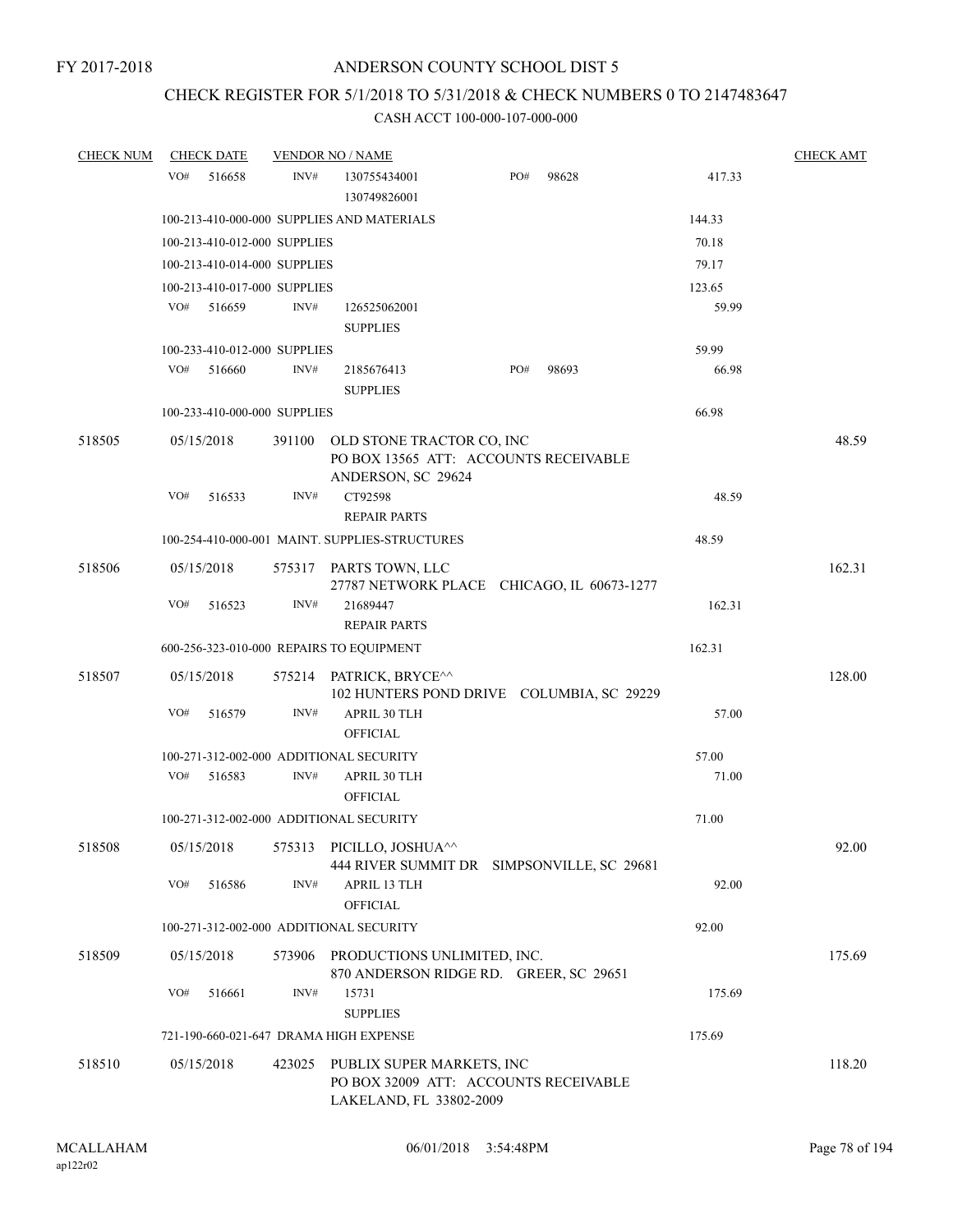# CHECK REGISTER FOR 5/1/2018 TO 5/31/2018 & CHECK NUMBERS 0 TO 2147483647

| <b>CHECK NUM</b> |     | <b>CHECK DATE</b> |                              | <b>VENDOR NO / NAME</b>                                                                                  |     |       |          | <b>CHECK AMT</b> |
|------------------|-----|-------------------|------------------------------|----------------------------------------------------------------------------------------------------------|-----|-------|----------|------------------|
|                  | VO# | 516662            | INV#                         | <b>CUST 2003728</b><br><b>CULINARY SUPPLIES</b>                                                          |     |       | 118.20   |                  |
|                  |     |                   |                              | 701-271-660-001-874 CULINARY ARTS- JOHNSON EXPENSE                                                       |     |       | 118.20   |                  |
| 518511           |     | 05/15/2018        | 574640                       | SATTERWHITE, CLIFTON^^<br>307 GALLAGHER TRACE EASLEY, SC 29642                                           |     |       |          | 400.00           |
|                  | VO# | 516589            | INV#                         | APRIL 2018<br><b>TL HANNA</b>                                                                            |     |       | 400.00   |                  |
|                  |     |                   |                              | 100-271-312-002-000 ADDITIONAL SECURITY                                                                  |     |       | 400.00   |                  |
| 518512           |     | 05/15/2018        | 568981                       | <b>SCANTEX BUSINESS SYSTEMS</b><br>POBOX 47398 ATT: ACCOUNTS RECEIVABLE<br>ATLANTA, GA 30362             |     |       |          | 7,392.00         |
|                  | VO# | 516664            | INV#                         | 406002<br><b>CALCULATORS</b>                                                                             | PO# | 98538 | 7,392.00 |                  |
|                  |     |                   | 397-114-410-003-000 SUPPLIES |                                                                                                          |     |       | 7,392.00 |                  |
| 518513           |     | 05/15/2018        | 448502                       | SC DEPT OF EDUCATION/ACCOUNTING<br>1429 SENATE ST ROOM 307 ATT: DIANE<br>HOUSE COLUMBIA, SC 29201        |     |       |          | 8,525.04         |
|                  | VO# | 516663            | INV#                         | <b>SP14 REFUND</b><br>18 CATE QTR 3                                                                      |     |       | 8,525.04 |                  |
|                  |     |                   |                              | 207-271-312-000-014 NON-TRADITIONAL ACTIVITES                                                            |     |       | 8,525.04 |                  |
| 518514           |     | 05/15/2018        | 452202                       | <b>SC DEPT OF REVENUE</b><br>POBOX 125 301 GERVAIS STREET CENTRAL<br>LEVY UNIT COLUMBIA, SC 29214-0213   |     |       |          | 556.40           |
|                  | VO# | 516568            | INV#                         | PAYROLL 5/15/18<br><b>DEDUCTIONS</b>                                                                     |     |       | 556.40   |                  |
|                  |     |                   |                              | 100-000-440-000-000 SC STATE TAX LEVY                                                                    |     |       | 556.40   |                  |
| 518515           |     | 05/15/2018        | 463590                       | <b>SCHOOLMATE.COM</b><br>POBOX 2110 ATT: ACCOUNTS RECEIVABLE<br>KEARNEY, NE 68848-2110                   |     |       |          | 1,102.50         |
|                  | VO# | 516665            | INV#                         | 486985<br><b>PLANNERS</b>                                                                                | PO# | 98467 | 1,102.50 |                  |
|                  |     |                   |                              | 201-188-410-012-000 SUPPLIES AND MATERIALS                                                               |     |       | 1,102.50 |                  |
| 518516           |     | 05/15/2018        | 463650                       | SCHOOL NURSE SUPPLY, INC<br>POBOX 68968 ATT: ACCOUNTS RECEIVABLE<br>SCHAUMBURG, IL 60168                 |     |       |          | 2,130.00         |
|                  | VO# | 516666            | INV#                         | 0682531<br><b>INSTRUCTOR KITS</b>                                                                        | PO# | 98615 | 2,130.00 |                  |
|                  |     |                   |                              | 283-213-410-000-000 NURSING SUPPLIES                                                                     |     |       | 2,130.00 |                  |
| 518517           |     | 05/15/2018        | 570099                       | SCHOOL SPECIALTY, INC.<br>32656 COLLECTION CENTER DR. ATT:<br>ACCOUNTS RECEIVABLE CHICAGO, IL 60693-0656 |     |       |          | 1,841.34         |
|                  | VO# | 516667            | INV#                         | 208120286169<br>208120279190                                                                             | PO# | 98547 | 1,841.34 |                  |
|                  |     |                   | 397-113-410-005-000 SUPPLIES |                                                                                                          |     |       | 1,014.10 |                  |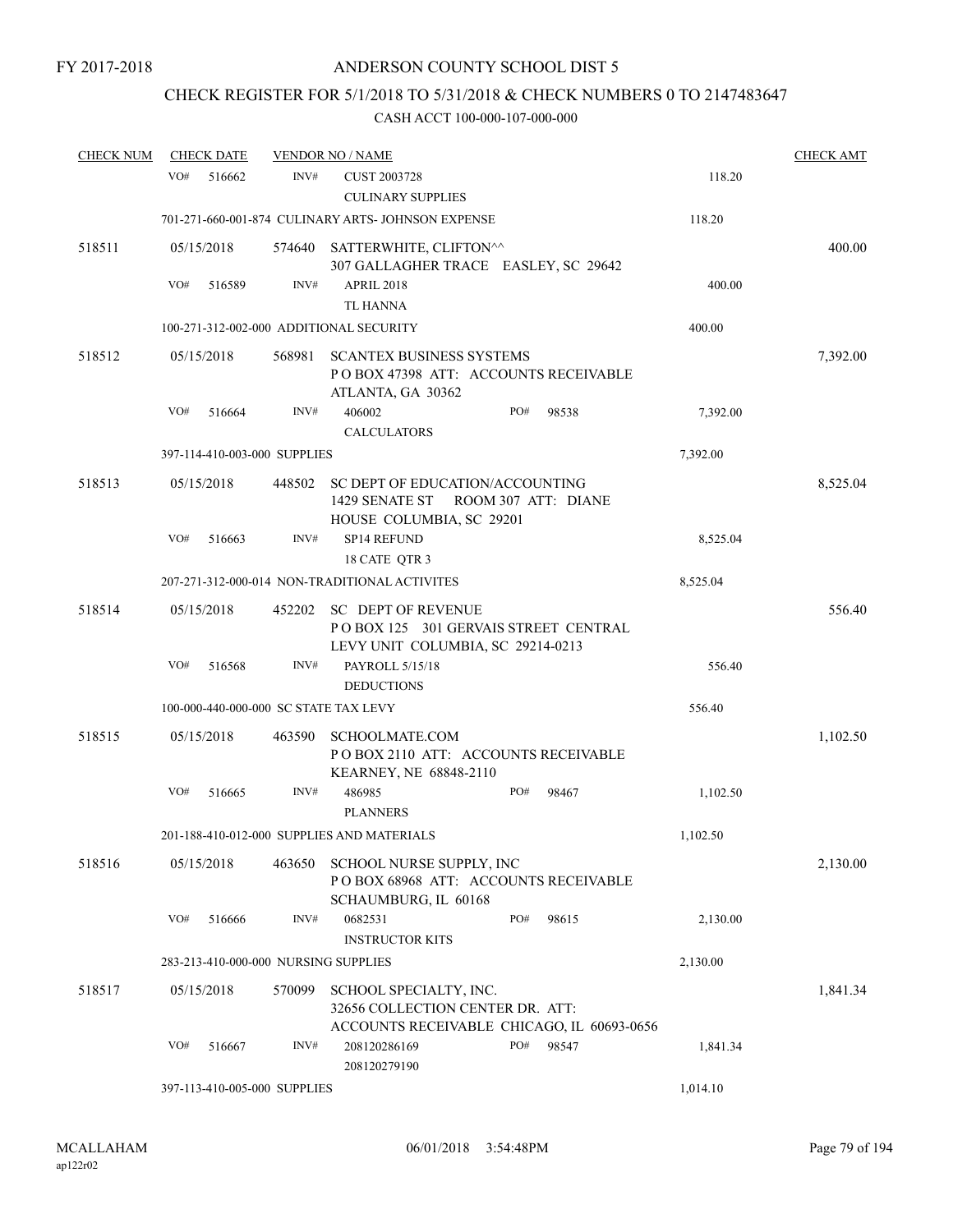### CHECK REGISTER FOR 5/1/2018 TO 5/31/2018 & CHECK NUMBERS 0 TO 2147483647

| <b>CHECK NUM</b> | <b>CHECK DATE</b>                 |        | <b>VENDOR NO / NAME</b>                                                                                |                  | <b>CHECK AMT</b> |
|------------------|-----------------------------------|--------|--------------------------------------------------------------------------------------------------------|------------------|------------------|
|                  | 397-113-410-005-000 SUPPLIES      |        |                                                                                                        | 827.24           |                  |
| 518518           | 05/15/2018                        |        | 450701 SC RETIREMENT SYSTEM (SPP)<br>POBOX 11960 CAPITOL STATION COLUMBIA, SC<br>29211                 |                  | 283.27           |
|                  | VO#<br>516561                     | INV#   | PAYROLL 5/15/18<br><b>DEDUCTIONS</b>                                                                   | 283.27           |                  |
|                  |                                   |        | 100-000-438-000-000 RETIREMENT SERV PURCHASE                                                           | 283.27           |                  |
| 518519           | 05/15/2018                        | 574429 | SECOND STEP/COMMITTEE FOR CHILDREN<br>2815 SECOND AVE., SUITE 400 SEATTLE, WA<br>98121                 |                  | 2,185.00         |
|                  | VO#<br>516668                     | INV#   | 285266-285269<br>PO#<br>98637<br><b>KITS</b>                                                           | 2,185.00         |                  |
|                  | 387-224-410-000-SUS SUPPLIES      |        |                                                                                                        | 898.00           |                  |
|                  | 387-224-410-000-SUS SUPPLIES      |        |                                                                                                        | 429.00           |                  |
|                  | 387-224-410-000-SUS SUPPLIES      |        |                                                                                                        | 429.00           |                  |
|                  | 387-224-410-000-SUS SUPPLIES      |        |                                                                                                        | 429.00           |                  |
| 518520           | 05/15/2018                        |        | 469775 SEVEN OAKS DOORS & HARDWARE, INC<br>POBOX 280 ATT: ACCOUNTS RECEIVABLE<br>OAKBORO, NC 28129     |                  | 727.60           |
|                  | VO#<br>516532                     | INV#   | 974389<br><b>SUPPLIES</b>                                                                              | 727.60           |                  |
|                  |                                   |        | 100-254-410-001-001 SUPPLIES - MAINTENANCE                                                             | 727.60           |                  |
| 518521           | 05/15/2018                        | 472700 | SHERWIN WILLIAMS<br>613 NORTH MURRAY AVENUE ATT: ACCOUNTS<br>RECEIVABLE ANDERSON, SC 29625             |                  | 449.88           |
|                  | VO#<br>516530                     | INV#   | 5313-2<br><b>SUPPLIES</b>                                                                              | 77.82            |                  |
|                  |                                   |        | 100-254-410-020-001 SUPPLIES - MAINTENANCE                                                             | 77.82            |                  |
|                  | VO#<br>516531                     | INV#   | 5395-9,5398-3<br><b>SUPPLIES</b>                                                                       | 372.06           |                  |
|                  |                                   |        | 100-254-323-002-BUD CONTRACTED SERVICES<br>100-254-323-002-BUD CONTRACTED SERVICES                     | 183.95<br>188.11 |                  |
| 518522           | 05/15/2018                        |        | 476700 SMITH & JONES JANITORIAL<br>1 BILOXI SQUARE ATT: ACCOUNTS RECEIVABLE<br>WEST COLUMBIA, SC 29170 |                  | 2,568.00         |
|                  | VO#<br>516669                     | INV#   | 184162<br>PO#<br>98270<br><b>SUPPLIES</b>                                                              | 2,568.00         |                  |
|                  |                                   |        | 100-000-170-000-000 WAREHOUSE INVENTORY                                                                | 2,568.00         |                  |
| 518523           | 05/15/2018                        | 574516 | SOCIAL SECURTIY ADMINISTRATION<br>PO BOX 3430 PHILADELPHIA, PA 19122-9985                              |                  | 135.11           |
|                  | VO#<br>516571                     | INV#   | PAYROLL 5/15/18<br><b>DEDUCTIONS</b>                                                                   | 135.11           |                  |
|                  | 100-000-441-000-000 MISCELLANEOUS |        |                                                                                                        | 135.11           |                  |
| 518524           |                                   | 574710 | SOLIANT HEALTH                                                                                         |                  |                  |
|                  | 05/15/2018                        |        | DEPT. CH 14430 PALATINE, IL 60055-4330                                                                 |                  | 2,437.50         |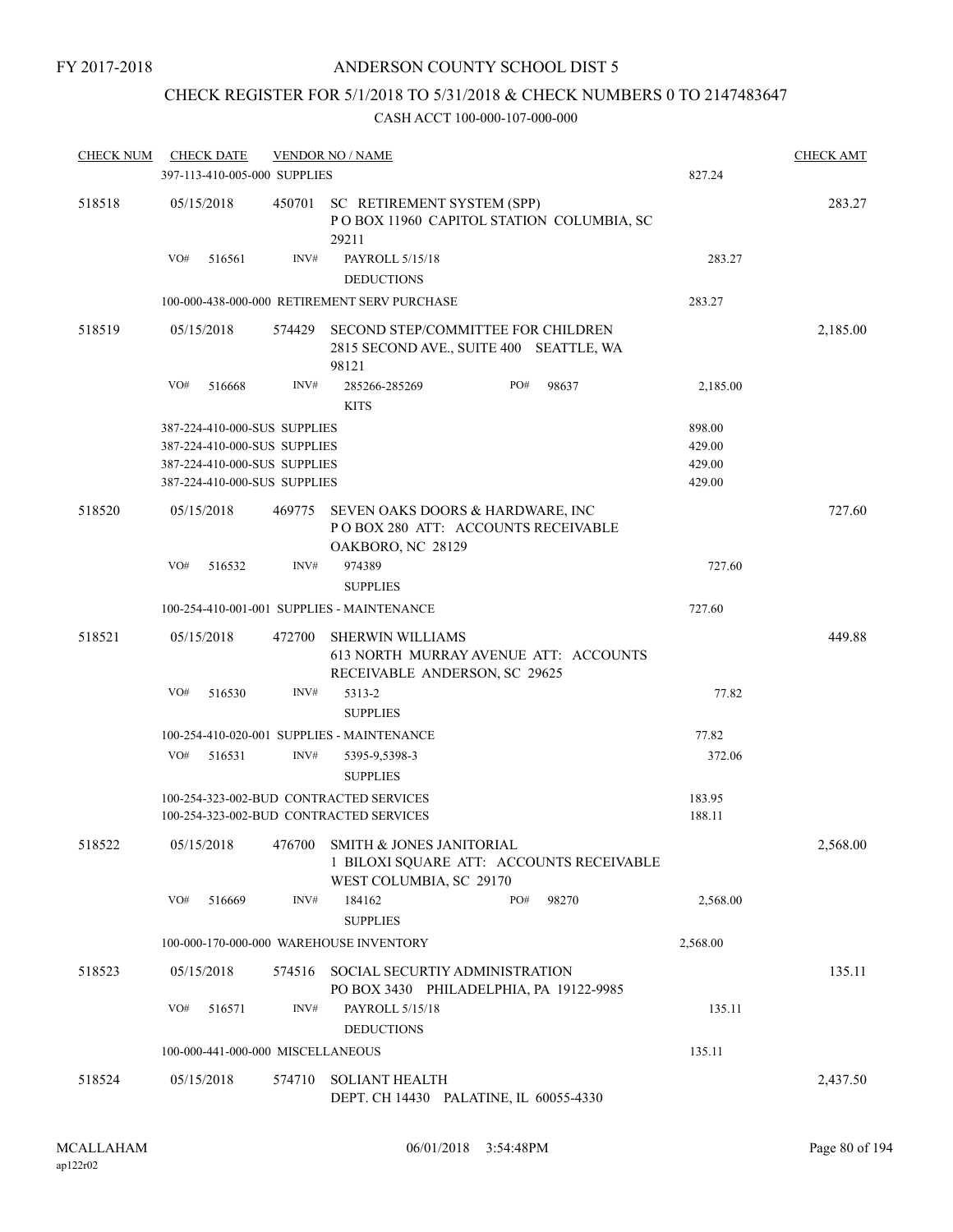# CHECK REGISTER FOR 5/1/2018 TO 5/31/2018 & CHECK NUMBERS 0 TO 2147483647

| <b>CHECK NUM</b> | <b>CHECK DATE</b>                       |        | <b>VENDOR NO / NAME</b>                                                                                 |     |       |          | <b>CHECK AMT</b> |
|------------------|-----------------------------------------|--------|---------------------------------------------------------------------------------------------------------|-----|-------|----------|------------------|
|                  | VO#<br>516670                           | INV#   | 9631783<br>$4/30 - 5/4$                                                                                 | PO# | 97427 | 2,437.50 |                  |
|                  | 100-126-312-000-000 PURCHASED SERVICES  |        |                                                                                                         |     |       | 2,437.50 |                  |
| 518525           | 05/15/2018                              | 572176 | <b>SPACE WALK OF ANDERSON</b><br>1006 SHILOH CIRCLE EASLEY, SC 29642                                    |     |       |          | 477.00           |
|                  | VO#<br>516671                           | INV#   | 532230<br><b>MIDWAY ELEM</b>                                                                            |     |       | 477.00   |                  |
|                  |                                         |        | 717-190-660-017-355 FIELD TRIPS GRADE 5 EXPENSE                                                         |     |       | 477.00   |                  |
| 518526           | 05/15/2018                              |        | 574894 STOUT, PAUL^^<br>ANDERSON CUSTOM FLOORS 2004 WHITEHALL<br>RD ANDERSON, SC 29625                  |     |       |          | 2,060.80         |
|                  | VO#<br>516558                           | INV#   | 2097<br><b>TL HANNA</b>                                                                                 |     |       | 2,060.80 |                  |
|                  |                                         |        | 100-254-323-002-BUD CONTRACTED SERVICES                                                                 |     |       | 2,060.80 |                  |
| 518527           | 05/15/2018                              | 572636 | <b>SYSTEM ID WAREHOUSE</b><br>1400 10TH STREET PLANO, TX 75074                                          |     |       |          | 5.11             |
|                  | VO#<br>516672                           | INV#   | 521703573<br>501800681 CREDIT                                                                           | PO# | 98338 | 5.11     |                  |
|                  | 100-266-410-000-000 SUPPLIES            |        |                                                                                                         |     |       | 58.61    |                  |
|                  | 100-266-410-000-000 SUPPLIES            |        |                                                                                                         |     |       | $-53.50$ |                  |
| 518528           | 05/15/2018                              | 563660 | TEXTILE STORES, INC<br>POBOX 884 -- MARLEIGH WINDOW FASH ATT:<br>ACCOUNTS RECEIVABLE ANDERSON, SC 29622 |     |       |          | 1,631.75         |
|                  | VO#<br>516529                           | INV#   | 89760<br><b>SHADES</b>                                                                                  |     |       | 1,631.75 |                  |
|                  | 100-254-410-012-BUD SUPPLIES            |        |                                                                                                         |     |       | 1,631.75 |                  |
| 518529           | 05/15/2018                              | 572503 | TG<br>P O BOX 659601 SAN ANTONIO, TX 78265-9601                                                         |     |       |          | 368.55           |
|                  | VO#<br>516569                           | INV#   | PAYROLL 5/15/18<br><b>DEDUCTIONS</b>                                                                    |     |       | 368.55   |                  |
|                  | 100-000-441-000-000 MISCELLANEOUS       |        |                                                                                                         |     |       | 368.55   |                  |
| 518530           | 05/15/2018                              |        | 573861 THE POMPOUS PIG<br>3320 N MAIN STREET ANDERSON, SC 29621                                         |     |       |          | 1,289.27         |
|                  | VO#<br>516673                           | INV#   | 95<br><b>FFA BANQUET</b>                                                                                |     |       | 1,289.27 |                  |
|                  | 701-271-660-001-850 FFA EXPENSE         |        |                                                                                                         |     |       | 1,289.27 |                  |
| 518531           | 05/15/2018                              | 507300 | TOWN AND COUNTRY HOTEL<br>500 HOTEL CIRCLE NORTH ATT: RESERVATIONS<br>SAN DIEGO, CA 92180               |     |       |          | 571.90           |
|                  | VO#<br>516674                           | INV#   | 32KPGJVJ<br><b>JUNE 24-27</b>                                                                           | PO# | 98756 | 571.90   |                  |
|                  | 201-224-333-010-000 TRIPS & CONFERENCES |        |                                                                                                         |     |       | 571.90   |                  |
| 518532           | 05/15/2018                              | 574238 | TRANSWORLD SYSTEMS, INC.<br>ATTN: 417 PO BOX 15110 WILMINGTON, DE 19850                                 |     |       |          | 83.68            |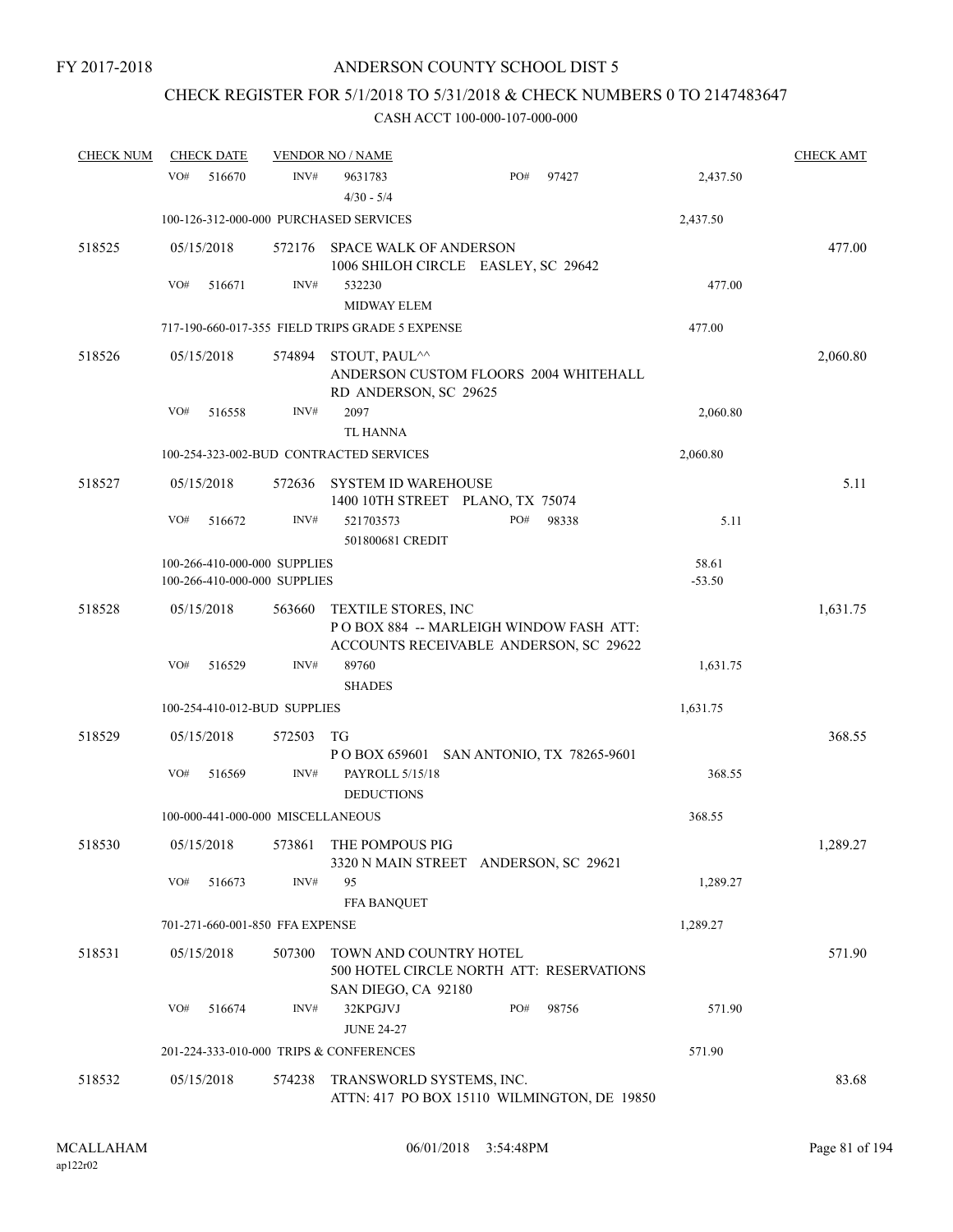# CHECK REGISTER FOR 5/1/2018 TO 5/31/2018 & CHECK NUMBERS 0 TO 2147483647

| <b>CHECK NUM</b> | <b>CHECK DATE</b>                 |        | <b>VENDOR NO / NAME</b>                                                                    |     |           |                | <b>CHECK AMT</b> |
|------------------|-----------------------------------|--------|--------------------------------------------------------------------------------------------|-----|-----------|----------------|------------------|
|                  | VO#<br>516570                     | INV#   | PAYROLL 5/15/18<br><b>DEDUCTIONS</b>                                                       |     |           | 83.68          |                  |
|                  | 100-000-441-000-000 MISCELLANEOUS |        |                                                                                            |     |           | 83.68          |                  |
| 518533           | 05/15/2018                        | 575284 | TURNITIN, LLC<br>2101 WEBSTER STREET SUITE 1800 OAKLAND, CA<br>94612                       |     |           |                | 34,838.05        |
|                  | VO#<br>516675                     | INV#   | PO#<br>98702<br>11142652<br><b>LICENSE</b>                                                 |     | 34,838.05 |                |                  |
|                  |                                   |        | 338-221-445-000-EAR TECHNOLOGY SUPPLIES                                                    |     |           | 34,838.05      |                  |
| 518534           | 05/15/2018                        | 563377 | UNIFIED AV SYSTEMS<br>DBA: MULTI MEDIA SERVICES 161 AUSTIN<br>AVENUE NE MARIETTA, GA 30060 |     |           |                | 14,281.29        |
|                  | VO#<br>516676                     | INV#   | 333765<br><b>TECHNOLOGY</b>                                                                | PO# | 98556     | 14,281.29      |                  |
|                  |                                   |        | 100-266-445-000-BUD TECHNOLOGY SUPPLIES                                                    |     |           | 14,281.29      |                  |
| 518535           | 05/15/2018                        | 572513 | UNITED LASER<br>P.O. BOX 6889 FLORENCE, SC 29501                                           |     |           |                | 411.95           |
|                  | VO#<br>516677                     | INV#   | 160824<br><b>TONER</b>                                                                     | PO# | 98680     | 411.95         |                  |
|                  |                                   |        | 201-112-410-012-000 SUPPLIES AND MATERIALS                                                 |     |           | 411.95         |                  |
| 518536           | 05/15/2018                        | 573815 | UNITED REFRIGERATION, INC<br>PO BOX 740703 ATLANTA, GA 30374-0703                          |     |           |                | 232.48           |
|                  | VO#<br>516527                     | INV#   | 61948994<br><b>REPAIR PARTS</b>                                                            |     |           | 73.95          |                  |
|                  |                                   |        | 600-256-323-012-000 REPAIRS TO EQUIPMENT                                                   |     |           | 73.95          |                  |
|                  | VO#<br>516528                     | INV#   | 61845180<br>61885460                                                                       |     |           | 158.53         |                  |
|                  |                                   |        | 600-256-323-005-000 REPAIRS TO EQUIPMENT<br>600-256-323-005-000 REPAIRS TO EQUIPMENT       |     |           | 89.19<br>45.65 |                  |
|                  |                                   |        | 600-256-323-011-000 REPAIRS TO EQUIPMENT                                                   |     |           | 23.69          |                  |
| 518537           | 05/15/2018                        | 564298 | UNITED WAY OF ANDERSON COUNTY<br>POBOX 2067 ANDERSON, SC 29622                             |     |           |                | 1,494.69         |
|                  | VO#<br>516562                     | INV#   | PAYROLL 5/15/18<br><b>DEDUCTIONS</b>                                                       |     |           | 1,494.69       |                  |
|                  |                                   |        | 100-000-455-000-000 UNITED FUND - PAYABLE                                                  |     |           | 1,494.69       |                  |
| 518538           | 05/15/2018                        | 570642 | <b>UPSTATE SEPTIC TANK</b><br>200 FORD ST GREER, SC 29650                                  |     |           |                | 10,200.00        |
|                  | VO#<br>516678                     | INV#   | <b>GREASE TRAPS</b><br><b>MULTIPLE SCHOOLS</b>                                             |     |           | 10,200.00      |                  |
|                  |                                   |        | 600-256-323-002-000 REPAIRS TO EQUIPMENT                                                   |     |           | 600.00         |                  |
|                  |                                   |        | 600-256-323-005-000 REPAIRS TO EQUIPMENT                                                   |     |           | 400.00         |                  |
|                  |                                   |        | 600-256-323-006-000 REPAIRS TO EQUIPMENT                                                   |     |           | 800.00         |                  |
|                  |                                   |        | 600-256-323-007-000 REPAIRS TO EQUIPMENT                                                   |     |           | 600.00         |                  |
|                  |                                   |        | 600-256-323-008-000 REPAIRS TO EQUIPMENT                                                   |     |           | 400.00         |                  |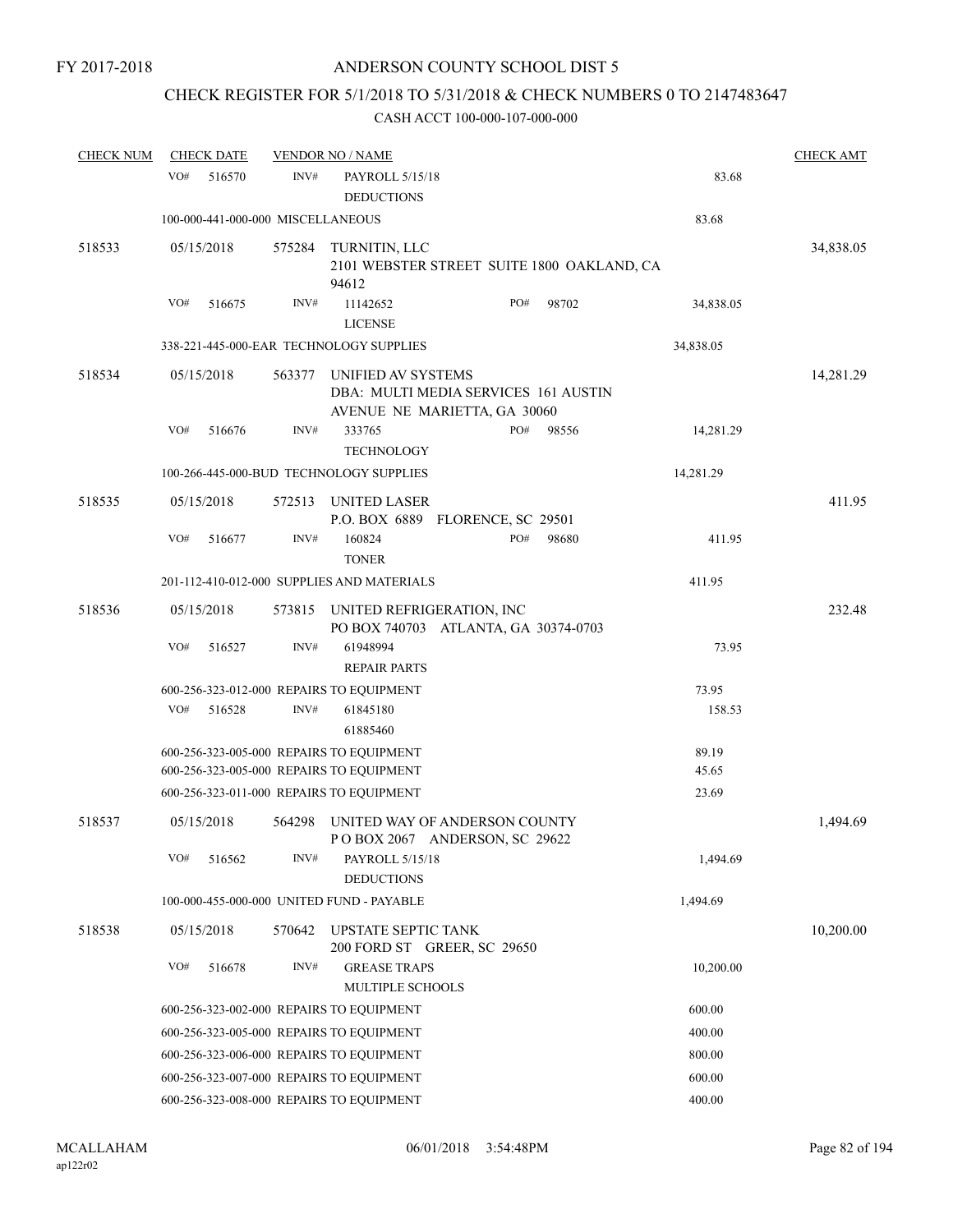### CHECK REGISTER FOR 5/1/2018 TO 5/31/2018 & CHECK NUMBERS 0 TO 2147483647

| <b>CHECK NUM</b> | <b>CHECK DATE</b>                        |        | <b>VENDOR NO / NAME</b>                                                                         |          | <b>CHECK AMT</b> |
|------------------|------------------------------------------|--------|-------------------------------------------------------------------------------------------------|----------|------------------|
|                  | 600-256-323-009-000 REPAIRS TO EQUIPMENT |        |                                                                                                 | 600.00   |                  |
|                  | 600-256-323-010-000 REPAIRS TO EQUIPMENT |        |                                                                                                 | 400.00   |                  |
|                  | 600-256-323-011-000 REPAIRS TO EQUIPMENT |        |                                                                                                 | 600.00   |                  |
|                  | 600-256-323-013-000 REPAIRS TO EQUIPMENT |        |                                                                                                 | 4,000.00 |                  |
|                  | 600-256-323-015-000 REPAIRS TO EQUIPMENT |        |                                                                                                 | 400.00   |                  |
|                  | 600-256-323-016-000 REPAIRS TO EQUIPMENT |        |                                                                                                 | 400.00   |                  |
|                  | 600-256-323-017-000 REPAIRS TO EQUIPMENT |        |                                                                                                 | 400.00   |                  |
|                  | 600-256-323-018-000 REPAIRS TO EQUIPMENT |        |                                                                                                 | 600.00   |                  |
| 518539           | 05/15/2018                               | 567862 | USA TESTPREP INC<br>PO BOX 2906 TUCKER, GA 30085                                                |          | 1,300.00         |
|                  | VO#<br>516679                            | INV#   | 27244<br>PO#<br>98747<br><b>NEW PROSPECT</b>                                                    | 1,300.00 |                  |
|                  | 201-112-445-010-000 TECHNOLOGY SUPPLIES  |        |                                                                                                 | 1,300.00 |                  |
| 518540           | 05/15/2018                               | 572350 | US DEPARTMENT OF EDUCATION<br>NATIONAL PAYMENT CENTER PO BOX 105081<br>ATLANTA, GA 30348-5081   |          | 514.02           |
|                  | VO#<br>516572                            | INV#   | PAYROLL 5/15/18<br><b>DEDUCTIONS</b>                                                            | 514.02   |                  |
|                  | 100-000-441-000-000 MISCELLANEOUS        |        |                                                                                                 | 514.02   |                  |
| 518541           | 05/15/2018                               | 574098 | VALLEN DISTRIBUTION, INC<br>PO BOX 404753 ATLANTA, GA 30384-4753                                |          | 93.09            |
|                  | VO#<br>516525                            | INV#   | 47-72915-11<br><b>SIGNS</b>                                                                     | 93.09    |                  |
|                  |                                          |        | 100-254-410-021-400 HVAC/ELECTRICAL/PLUMBING                                                    | 93.09    |                  |
| 518542           | 05/15/2018                               | 573623 | VALVOLINE INSTANT OIL CHANGE<br>8000 TOWER POINT DRIVE CHARLOTTE, NC<br>28227                   |          | 58.82            |
|                  | VO#<br>516524                            | INV#   | 21491                                                                                           | 58.82    |                  |
|                  |                                          |        | <b>OIL CHANGE</b>                                                                               |          |                  |
|                  |                                          |        | 100-254-412-000-001 TRUCK SERVICE - MAINTENANCE                                                 | 58.82    |                  |
| 518543           | 05/15/2018                               | 564853 | WARBRANCH<br>329 WARBRANCH ROAD CENTRAL, SC 29630                                               |          | 417.30           |
|                  | VO#<br>516680                            | INV#   | PO#<br>98720<br>1038<br><b>ROBERT ANDERSON</b>                                                  | 417.30   |                  |
|                  |                                          |        | 201-113-410-006-000 SUPPLIES AND MATERIALS                                                      | 417.30   |                  |
| 518544           | 05/15/2018                               | 529000 | WEST ANDERSON WATER COMPANY<br>504 HWY 187 SOUTH ATT: ACCOUNTS<br>RECEIVABLE ANDERSON, SC 29626 |          | 5,573.00         |
|                  | VO#<br>516681                            | INV#   | 6473 & 5438<br><b>WATER &amp; SEWER</b>                                                         | 5,573.00 |                  |
|                  |                                          |        | 100-254-470-008-000 ENERGY-ELECTRICITY & WATER                                                  | 2,473.50 |                  |
|                  |                                          |        | 100-254-470-010-000 ENERGY-ELECTRICITY & WATER                                                  | 3,099.50 |                  |
| 518545           | 05/15/2018                               | 529275 | <b>WESTAR TIRE</b>                                                                              |          | 20.00            |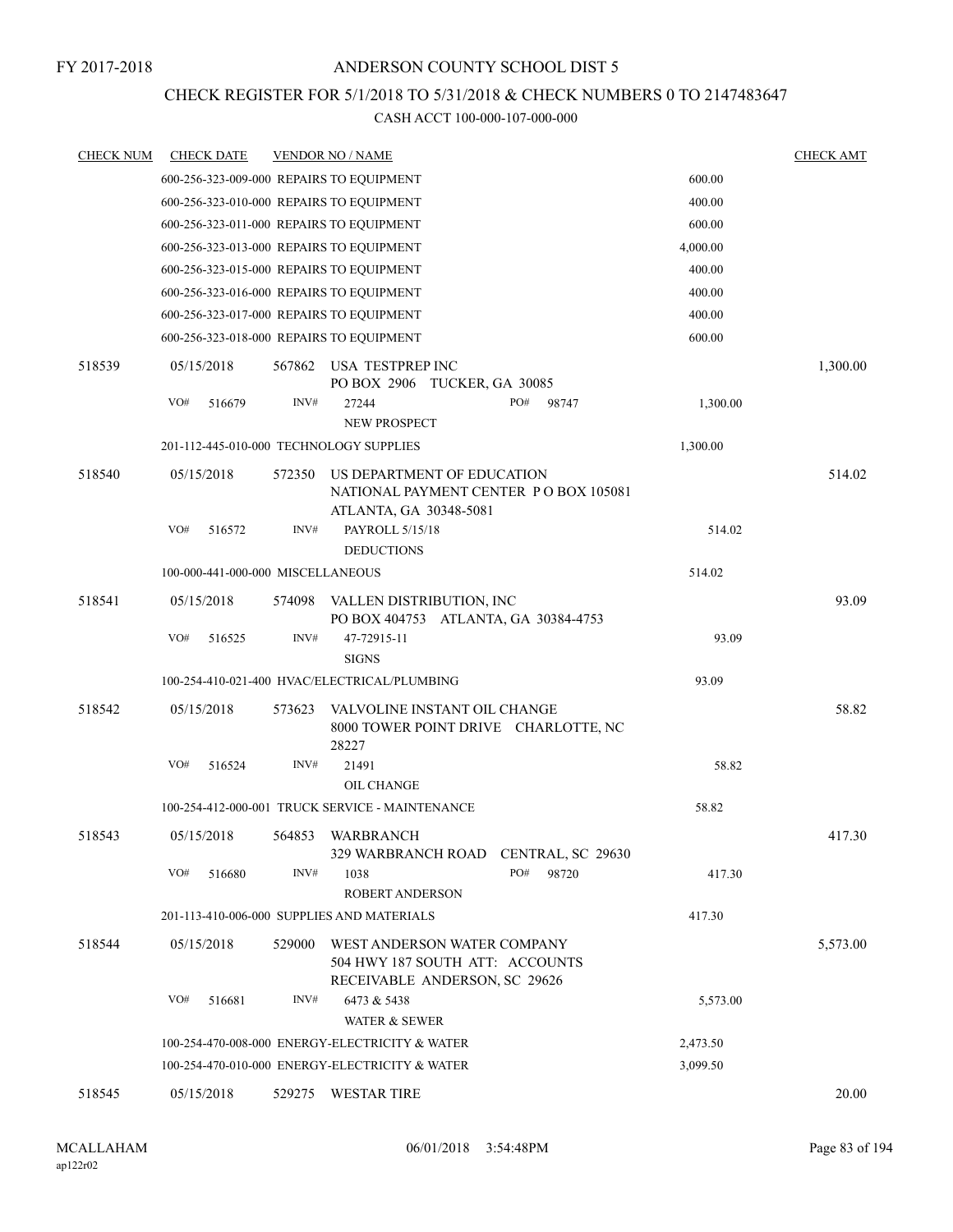### ANDERSON COUNTY SCHOOL DIST 5

### CHECK REGISTER FOR 5/1/2018 TO 5/31/2018 & CHECK NUMBERS 0 TO 2147483647

| <b>CHECK NUM</b> | <b>CHECK DATE</b>                       |        | <b>VENDOR NO / NAME</b>                                                                           |          | <b>CHECK AMT</b> |
|------------------|-----------------------------------------|--------|---------------------------------------------------------------------------------------------------|----------|------------------|
|                  |                                         |        | P O BOX 400<br>715 NORTH MURRAY ATT:<br>ACCOUNTS RECEIVABLE ANDERSON, SC 29622                    |          |                  |
|                  | VO#<br>516526                           | INV#   | 144445<br><b>REPAIR</b>                                                                           | 20.00    |                  |
|                  |                                         |        | 100-254-412-000-001 TRUCK SERVICE - MAINTENANCE                                                   | 20.00    |                  |
| 518546           | 05/18/2018                              |        | 569972 ABIGAIL STONE<br>506 JACKSON STREET ANDERSON, SC 29625                                     |          | 15.00            |
|                  | VO#<br>516776                           | INV#   | <b>REFUND</b><br><b>FIELD TRIP</b>                                                                | 15.00    |                  |
|                  |                                         |        | 719-001-790-019-354 FIELD TRIPS GRADE 4 INCOME                                                    | 15.00    |                  |
| 518547           | 05/18/2018                              | 571461 | ADVANCE EDUCATION, INC<br>POBOX 933823 ATLANTA, GA 31193-3823                                     |          | 3,141.13         |
|                  | VO#<br>516725                           | INV#   | PO#<br>108216<br>98781<br>CUST #215678                                                            | 3,141.13 |                  |
|                  |                                         |        | 100-221-312-000-001 GRANT WRITER PURCH. SERVICE                                                   | 3,141.13 |                  |
| 518548           | 05/18/2018                              | 564507 | AMERICAN CANCER SOCIETY<br>154 MILESTONE WAY GREENVILLE, SC 29615                                 |          | 2,227.44         |
|                  | VO#<br>516726                           | INV#   | <b>RELAY LIFE</b><br><b>MCCANTS</b>                                                               | 2,227.44 |                  |
|                  |                                         |        | 705-271-660-005-472 RELAY FOR LIFE EXPENSE                                                        | 2,227.44 |                  |
| 518549           | 05/18/2018                              | 570231 | AMERICAN RED CROSS<br>PO BOX 37839 BOONE, IA 50037-0839                                           |          | 527.00           |
|                  | VO#<br>516727                           | INV#   | <b>MIDWAY ELEM</b><br><b>HURRICANE RELIEF</b>                                                     | 527.00   |                  |
|                  |                                         |        | 717-190-660-017-290 MISC. FUNDRAISER EXPENSE                                                      | 527.00   |                  |
| 518550           | 05/18/2018                              | 564372 | ANDERSON AUTO GLASS CENTER<br>1117 JACKSON STREET ATT: ACCOUNTS<br>RECEIVABLE ANDERSON, SC 29625  |          | 390.85           |
|                  | VO#<br>516728                           | INV#   | 1017373<br><b>BUS GLASS</b>                                                                       | 390.85   |                  |
|                  |                                         |        | 100-255-323-000-000 CONTRACTED SERVICES                                                           | 390.85   |                  |
| 518551           | 05/18/2018                              |        | 570950 ANDERSON COUNTY SHERIFF'S OFFICE<br>ATTN: RICHARD BRYSON PO BOX 5497<br>ANDERSON, SC 29623 |          | 1,382.50         |
|                  | VO#<br>516877                           | INV#   | APR 25 - MAY 5<br><b>SECURITY</b>                                                                 | 1,382.50 |                  |
|                  | 100-271-312-002-000 ADDITIONAL SECURITY |        |                                                                                                   | 1,032.50 |                  |
|                  | 338-175-312-000-EAR PURCHASED SERVICES  |        |                                                                                                   | 350.00   |                  |
| 518552           | 05/18/2018                              |        | 573102 ANIMAL AMBASSADORS, LLC<br>1049 WASHINGTON DRIVE AIKEN, SC 29803                           |          | 400.00           |
|                  | VO#<br>516729                           | INV#   | 1387<br>WHITEHALL CAMP                                                                            | 400.00   |                  |
|                  | 100-221-410-000-TST SUPPLIES-TESTING    |        |                                                                                                   | 400.00   |                  |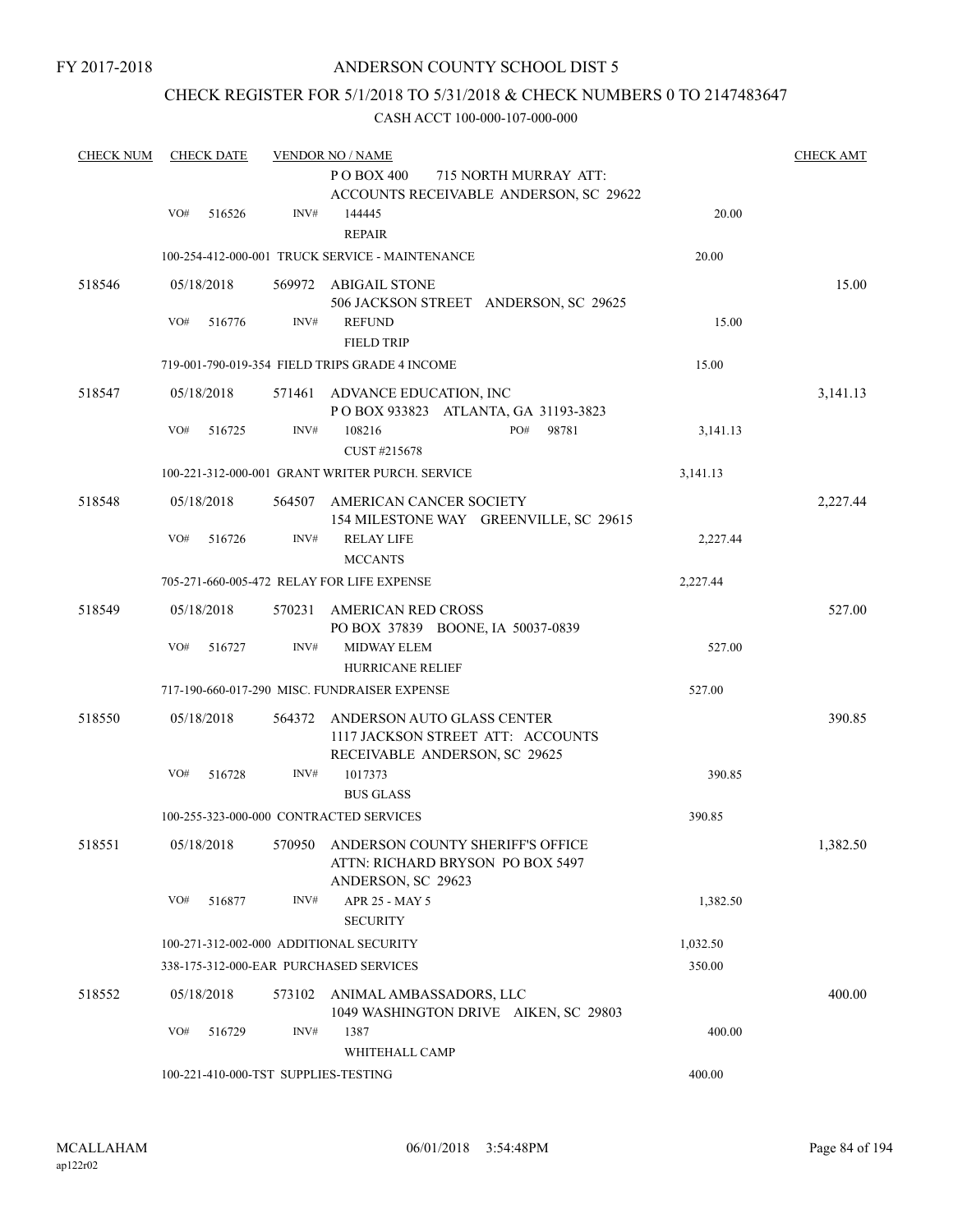# CHECK REGISTER FOR 5/1/2018 TO 5/31/2018 & CHECK NUMBERS 0 TO 2147483647

| <b>CHECK NUM</b> | <b>CHECK DATE</b>                       |        | <b>VENDOR NO / NAME</b>                                                         |          | <b>CHECK AMT</b> |
|------------------|-----------------------------------------|--------|---------------------------------------------------------------------------------|----------|------------------|
| 518553           | 05/18/2018                              | 573213 | ARC3 GASES<br>PO BOX 1708 DUNN, NC 28335-1708                                   |          | 28.19            |
|                  | VO#<br>516730                           | INV#   | 05333615<br><b>RENTAL</b>                                                       | 28.19    |                  |
|                  | 325-115-410-000-0CO SUPPLIES (C/O)      |        |                                                                                 | 28.19    |                  |
| 518554           | 05/18/2018                              |        | 575319 BALLATO, HEIDI^^<br>BEAUTIFUL MINDS 9 TOY STREET GREENVILLE,<br>SC 29601 |          | 750.00           |
|                  | VO#<br>516731                           | INV#   | <b>VICKERY</b><br><b>TESTING</b>                                                | 750.00   |                  |
|                  | 283-126-312-000-000 CONTRACTED SERVICES |        |                                                                                 | 750.00   |                  |
| 518555           | 05/18/2018                              | 569972 | BIKE RENTALS & MINI GOLF<br>100 GREAT DUNES RD JEKYLL ISLAND, GA 31527          |          | 337.05           |
|                  | VO#<br>516723                           | INV#   | FOR MAY 23<br><b>MCCANTS MS</b>                                                 | 337.05   |                  |
|                  |                                         |        | 705-271-660-005-582 JEKYLL ISLAND TRIP EXPENSE                                  | 337.05   |                  |
| 518556           | 05/18/2018                              |        | 141265 BOB DOSTER'S BACKSTREET STUDIO<br>POBOX 1055 LANCASTER, SC 29721         |          | 1,242.00         |
|                  | VO#<br>516732                           | INV#   | 1234<br><b>SOUTHWOOD</b>                                                        | 1,242.00 |                  |
|                  | 309-113-312-021-000 ARTS IN RESIDENCE   |        |                                                                                 | 1,242.00 |                  |
| 518557           | 05/18/2018                              |        | 569972 BRENDA ROBINSON<br>111 COACHMAN DRIVE ANDERSON, SC 29625                 |          | 101.00           |
|                  | VO#<br>516720                           | INV#   | <b>CNA EXAM</b><br><b>REFUND</b>                                                | 101.00   |                  |
|                  | 328-115-312-000-000 PURCHASED SERVICES  |        |                                                                                 | 101.00   |                  |
| 518558           | 05/18/2018                              | 573130 | CALLAHAM ORCHARD TOURS<br>ANDY CALLAHAM 559 CRAWFORD RD. BELTON,<br>SC 29627    |          | 200.00           |
|                  | VO#<br>516733                           | INV#   | <b>FIELD TRIP</b><br><b>CALHOUN ELEM</b>                                        | 200.00   |                  |
|                  |                                         |        | 714-271-660-014-351 FIELD TRIPS GRADE 1 EXPENSE                                 | 200.00   |                  |
| 518559           | 05/18/2018                              | 572778 | CAROLINA CAMPUS SUPPLY, INC<br>PO BOX 172573 SPARTANBURG, SC 29301              |          | 108.00           |
|                  | VO#<br>516734                           | INV#   | 2599<br><b>GLENVIEW MS</b>                                                      | 108.00   |                  |
|                  | 720-271-660-020-601 BAND CLUB EXPENSE   |        |                                                                                 | 108.00   |                  |
| 518560           | 05/18/2018                              | 573302 | CAROWINDS 2018 FESTIVAL OF MUSIC<br>PO BOX 410289 CHARLOTTE, NC 28273-0289      |          | 844.50           |
|                  | VO#<br>516735                           | INV#   | <b>ORCHESTRA</b><br>MCCANTS&GLENVIEW                                            | 844.50   |                  |
|                  |                                         |        | 705-271-660-005-616 STRINGS/ ORCHESTRA EXPENSE                                  | 435.00   |                  |
|                  |                                         |        | 720-271-660-020-616 STRINGS/ ORCHESTRA EXPENSE                                  | 409.50   |                  |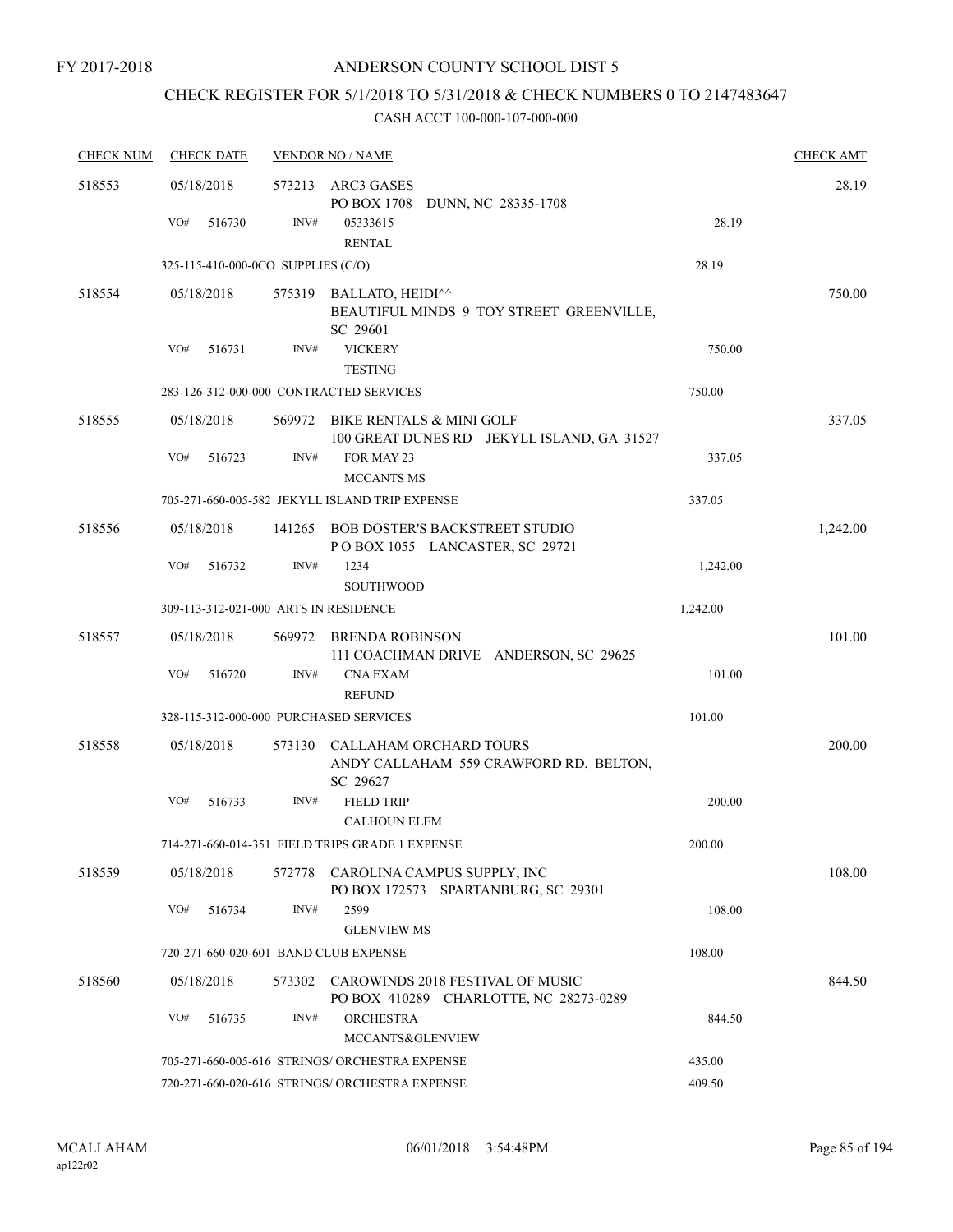## CHECK REGISTER FOR 5/1/2018 TO 5/31/2018 & CHECK NUMBERS 0 TO 2147483647

| <b>CHECK NUM</b> | <b>CHECK DATE</b>                         |        | <b>VENDOR NO / NAME</b>                   |                                                                                     |                    | <b>CHECK AMT</b> |
|------------------|-------------------------------------------|--------|-------------------------------------------|-------------------------------------------------------------------------------------|--------------------|------------------|
| 518561           | 05/18/2018                                |        |                                           | 573302 CAROWINDS 2018 FESTIVAL OF MUSIC<br>PO BOX 410289 CHARLOTTE, NC 28273-0289   |                    | 1,197.00         |
|                  | VO#<br>516736                             | INV#   | <b>CHORUS</b><br><b>GLENVIEW MS</b>       |                                                                                     | 1,197.00           |                  |
|                  |                                           |        | 720-271-660-020-604 CHORUS CLUB EXPENSE   |                                                                                     | 1,197.00           |                  |
| 518562           | 05/18/2018                                |        |                                           | 573302 CAROWINDS 2018 FESTIVAL OF MUSIC<br>PO BOX 410289 CHARLOTTE, NC 28273-0289   |                    | 732.50           |
|                  | VO#<br>516737                             | INV#   | <b>CHORUS</b><br><b>MCCANTS MS</b>        |                                                                                     | 732.50             |                  |
|                  |                                           |        | 705-271-660-005-604  CHORUS CLUB EXPENSE  |                                                                                     | 732.50             |                  |
| 518563           | 05/18/2018                                | 162900 |                                           | CENTERVILLE ELEMENTARY SCHOOL<br>1529 WHITEHALL ROAD ANDERSON, SC 29625             |                    | 120.86           |
|                  | VO#<br>516738                             | INV#   | 22<br><b>TESTING SNACKS</b>               |                                                                                     | 120.86             |                  |
|                  |                                           |        | 707-190-660-007-201 MISCELLANEOUS EXPENSE |                                                                                     | 120.86             |                  |
| 518564           | 05/18/2018                                | 572302 | CERTIPORT, INC<br>60693                   | 13036 COLLECTIONS CENTER DR CHICAGO, IL                                             |                    | 1,150.00         |
|                  | VO#<br>516739                             | INV#   | 11540313<br><b>LICENSE</b>                | PO#<br>98229                                                                        | 1,150.00           |                  |
|                  | 328-115-312-000-000 PURCHASED SERVICES    |        |                                           |                                                                                     | 1,150.00           |                  |
| 518565           | 05/18/2018                                | 570581 | <b>CITY OF ANDERSON POLICE DEPT</b>       | 401 SOUTH MAIN ST ANDERSON, SC 29624                                                |                    | 432.14           |
|                  | VO#<br>516882                             | INV#   | <b>ADULT ED</b><br><b>SECURITY</b>        |                                                                                     | 432.14             |                  |
|                  | 100-181-312-000-000 PURCHASED SERVICES    |        |                                           |                                                                                     | 432.14             |                  |
| 518566           | 05/18/2018                                |        |                                           | 574613 COCA-COLA BOTTLING CO CONSOLIDATED<br>PO BOX 603542 CHARLOTTE, NC 28260-3542 |                    | 3,785.65         |
|                  | VO#<br>516740                             | INV#   | <b>TL HANNA</b><br>ACCT 0601242878        |                                                                                     | 1,169.51           |                  |
|                  | 600-256-460-002-000 FOOD                  |        |                                           |                                                                                     | 877.93             |                  |
|                  | 600-256-460-002-000 FOOD<br>VO#<br>516741 | INV#   | <b>WESTSIDE HS</b><br>ACCT 0601242876     |                                                                                     | 291.58<br>2,182.79 |                  |
|                  | 600-256-460-003-000 FOOD                  |        |                                           |                                                                                     | 2,182.79           |                  |
|                  | VO#<br>516742                             | INV#   | <b>GLENVIEW MS</b><br>ACCT 0601249720     |                                                                                     | 433.35             |                  |
|                  |                                           |        | 720-271-660-020-666 CONCESSIONS EXPENSE   |                                                                                     | 433.35             |                  |
| 518567           | 05/18/2018                                |        | <b>GREENVILLE, SC 29608</b>               | 565615 COMMUNICATION SERVICE CENTER, INC<br>POBOX 4118 ATT: ACCOUNTS RECEIVABLE     |                    | 448.36           |
|                  | VO#<br>516743                             | INV#   | 135227,135228<br><b>INSTALLATION</b>      |                                                                                     | 448.36             |                  |
|                  |                                           |        | 100-255-323-000-000 CONTRACTED SERVICES   |                                                                                     | 224.18             |                  |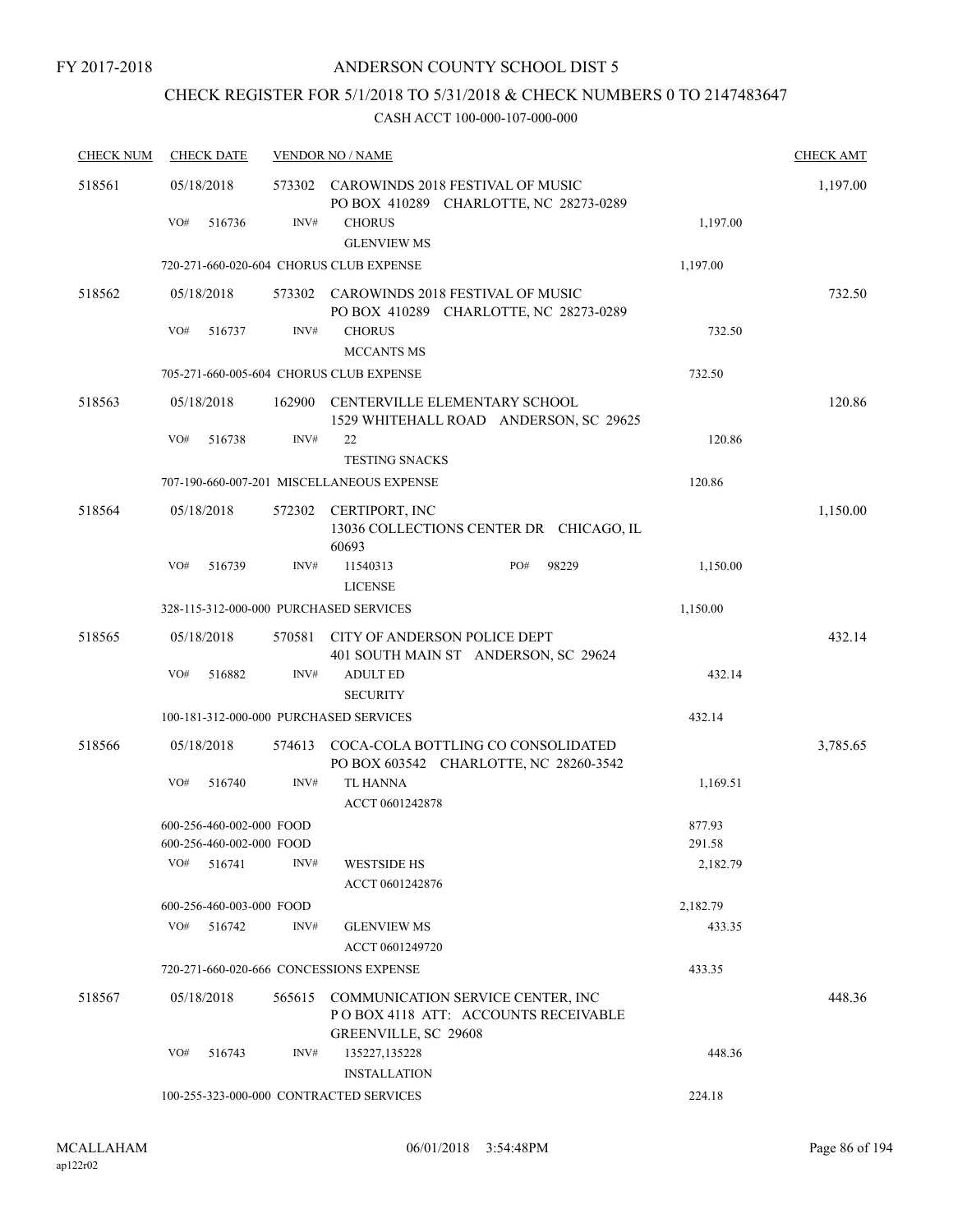### CHECK REGISTER FOR 5/1/2018 TO 5/31/2018 & CHECK NUMBERS 0 TO 2147483647

| <b>CHECK NUM</b> | <b>CHECK DATE</b> |                                       | <b>VENDOR NO / NAME</b>                                                                      |          | <b>CHECK AMT</b> |
|------------------|-------------------|---------------------------------------|----------------------------------------------------------------------------------------------|----------|------------------|
|                  |                   |                                       | 100-255-323-000-000 CONTRACTED SERVICES                                                      | 224.18   |                  |
| 518568           | 05/18/2018        | 569972                                | DEBRA TRAYNUM<br>117 SANDY SPRINGS COURT ANDERSON, SC<br>29625                               |          | 40.00            |
|                  | VO#<br>516771     | INV#                                  | <b>REFUND</b><br><b>FIELD TRIP &amp; YEARBOOK</b>                                            | 40.00    |                  |
|                  |                   |                                       | 711-271-660-011-352 FIELD TRIPS GRADE 2 EXPENSE                                              | 40.00    |                  |
| 518569           | 05/18/2018        |                                       | 567489 DE LAGE LANDEN<br>POBOX 41602 PHILADELPHIA, PA 19101-1602                             |          | 103.79           |
|                  | VO#<br>516744     | INV#                                  | 59119282<br><b>COPIER</b>                                                                    | 103.79   |                  |
|                  |                   | 201-112-490-012-000 COPIER COST       |                                                                                              | 103.79   |                  |
| 518570           | 05/18/2018        | 572904                                | DR LOFTON CATERING<br>1020 GREENWOOD AVE ANDERSON, SC 29621                                  |          | 225.00           |
|                  | VO#<br>516745     | INV#                                  | FOR MAY 15<br><b>BOARD MEETING</b>                                                           | 225.00   |                  |
|                  |                   | 100-231-334-000-000 TRUSTEE EXPENSE   |                                                                                              | 225.00   |                  |
| 518571           | 05/18/2018        | 569982                                | DSCS HOLDINGS, LLC<br>D/B/A VIRTUAL IMAGE TECHNOLOGY PO BOX<br>2200 CHARLOTTE, NC 28241-2200 |          | 710.38           |
|                  | VO#<br>516746     | INV#                                  | 282230<br><b>STORAGE</b>                                                                     | 665.00   |                  |
|                  |                   |                                       | 397-114-312-003-000 PURCHASED SERVICES                                                       | 665.00   |                  |
|                  | VO#<br>516747     | INV#                                  | 282389<br><b>STORAGE</b>                                                                     | 45.38    |                  |
|                  |                   |                                       | 100-264-312-000-000 PURCHASED SERVICES                                                       | 45.38    |                  |
| 518572           | 05/18/2018        | 211302                                | DUKE ENERGY<br>POBOX 70516 ATT: ACCOUNTS RECEIVABLE<br>CHARLOTTE, NC 28272-0516              |          | 4,705.81         |
|                  | VO#<br>516878     | INV#                                  | 0002050044<br><b>UTILITIES</b>                                                               | 4,563.52 |                  |
|                  |                   |                                       | 100-254-470-016-000 ENERGY-ELECTRICITY & WATER                                               | 4,563.52 |                  |
|                  | VO#<br>516879     | INV#                                  | 1345197467<br><b>UTILITIES</b>                                                               | 84.78    |                  |
|                  |                   |                                       | 100-254-470-023-000 ENERGY-ELECTRICITY & WATER                                               | 84.78    |                  |
|                  | VO#<br>516880     | INV#                                  | 1772280820<br><b>UTILITIES</b>                                                               | 57.51    |                  |
|                  |                   |                                       | 100-254-470-001-000 ENERGY-ELECTRICITY & WATER                                               | 57.51    |                  |
| 518573           | 05/18/2018        | 569972                                | EBONY TUCKER<br>306 DRAKE CIRCLE ANDERSON, SC 29624                                          |          | 75.00            |
|                  | VO#<br>516775     | INV#                                  | <b>REFUND</b><br><b>FIELD TRIP</b>                                                           | 75.00    |                  |
|                  |                   | 705-271-660-005-601 BAND CLUB EXPENSE |                                                                                              | 75.00    |                  |
| 518574           | 05/18/2018        |                                       | 224595 ELECTRIC CITY PRINTING                                                                |          | 395.90           |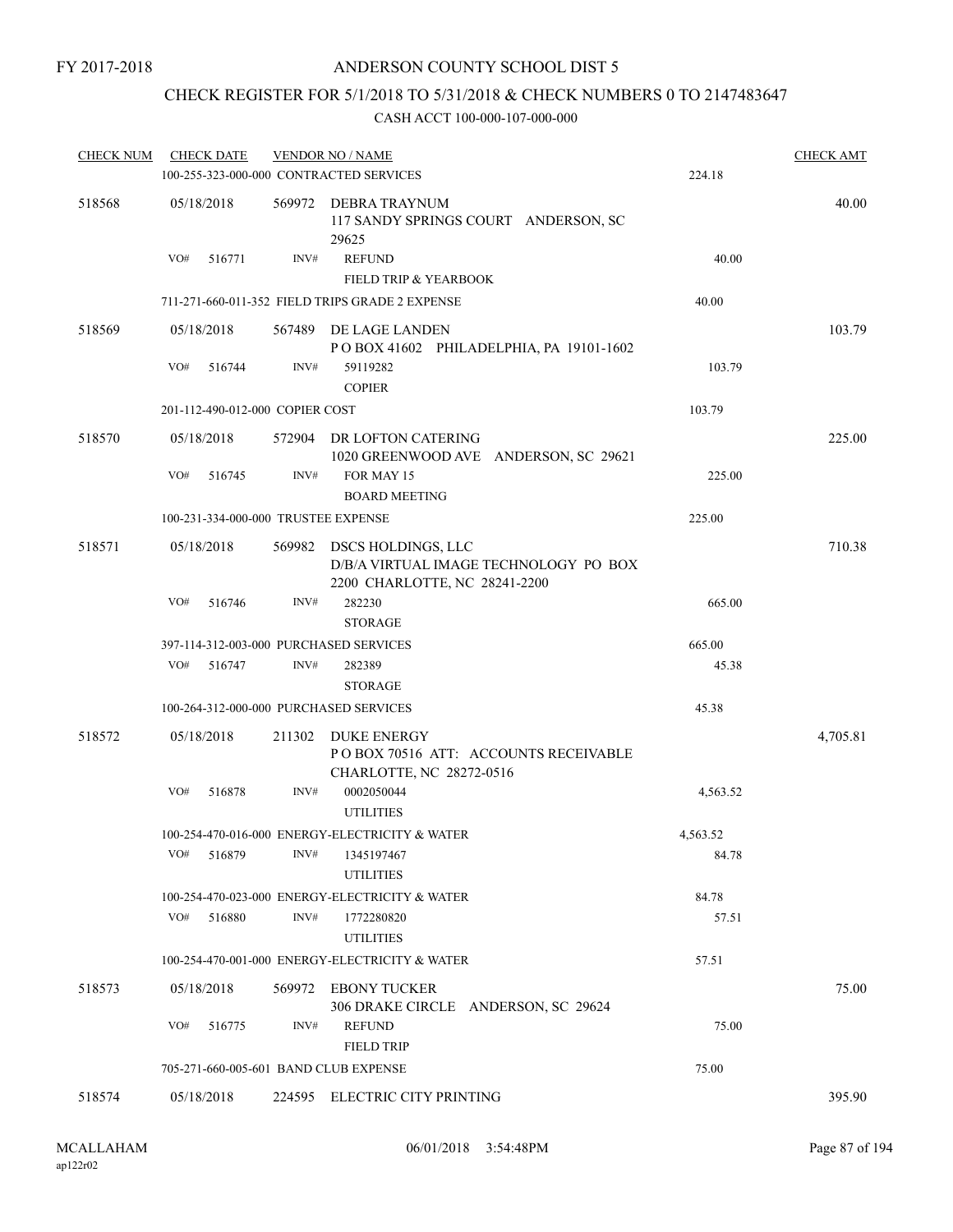### CHECK REGISTER FOR 5/1/2018 TO 5/31/2018 & CHECK NUMBERS 0 TO 2147483647

| <b>CHECK NUM</b> |     | <b>CHECK DATE</b>                 |        | <b>VENDOR NO / NAME</b>                                                                                           |     |       |           | <b>CHECK AMT</b> |
|------------------|-----|-----------------------------------|--------|-------------------------------------------------------------------------------------------------------------------|-----|-------|-----------|------------------|
|                  |     |                                   |        | PO BOX 842307 BOSTON, MA 02284-2307                                                                               |     |       |           |                  |
|                  | VO# | 516748                            | INV#   | 113424<br><b>JOB 102606</b>                                                                                       |     |       | 395.90    |                  |
|                  |     | 100-112-410-019-000 SUPPLIES      |        |                                                                                                                   |     |       | 395.90    |                  |
| 518575           |     | 05/18/2018                        | 563495 | ELECTRIC CITY UTILITIES<br>CITY OF ANDERSON PO BOX 100146 COLUMBIA,                                               |     |       |           | 7,874.69         |
|                  | VO# | 516881                            | INV#   | SC 29202-3301<br>DUE MAY 26<br><b>WATER &amp; SEWER</b>                                                           |     |       | 7,874.69  |                  |
|                  |     |                                   |        | 100-254-470-001-000 ENERGY-ELECTRICITY & WATER                                                                    |     |       | 880.03    |                  |
|                  |     |                                   |        | 100-254-470-005-000 ENERGY-ELECTRICITY & WATER                                                                    |     |       | 12.00     |                  |
|                  |     |                                   |        | 100-254-470-006-000 ENERGY-ELECTRICITY & WATER                                                                    |     |       | 2,194.24  |                  |
|                  |     |                                   |        | 100-254-470-015-000 ENERGY-ELECTRICITY & WATER                                                                    |     |       | 860.30    |                  |
|                  |     |                                   |        | 100-254-470-016-000 ENERGY-ELECTRICITY & WATER                                                                    |     |       | 1,860.62  |                  |
|                  |     |                                   |        | 100-254-470-018-000 ENERGY-ELECTRICITY & WATER                                                                    |     |       | 818.60    |                  |
|                  |     |                                   |        | 100-254-470-021-000 ENERGY-ELECTRICITY & WATER                                                                    |     |       | 1,248.90  |                  |
| 518576           |     | 05/18/2018                        | 566747 | ELECTRIC CITY UTILITIES<br>314 TRIBBLE STREET ATT: JEFF CALDWELL<br>ANDERSON, SC 29625                            |     |       |           | 12,823.99        |
|                  | VO# | 516749                            | INV#   | PO 98749<br><b>FIRELINE TAP</b>                                                                                   | PO# | 98749 | 12,823.99 |                  |
|                  |     | 515-253-520-031-CAR CAREER CENTER |        |                                                                                                                   |     |       | 12,823.99 |                  |
| 518577           |     | 05/18/2018                        | 569972 | ELISHA LATIMER<br>103 NATURAL SPRINGS BELTON, SC 29627                                                            |     |       |           | 101.00           |
|                  | VO# | 516722                            | INV#   | <b>CNA EXAM</b><br><b>REFUND</b>                                                                                  |     |       | 101.00    |                  |
|                  |     |                                   |        | 328-115-312-000-000 PURCHASED SERVICES                                                                            |     |       | 101.00    |                  |
| 518578           |     | 05/18/2018                        | 569871 | FOLLETT SCHOOL SOLUTIONS, INC<br>91826 COLLECTION CENTER DRIVE ATT:<br>ACCOUNTS RECEIVABLE CHICAGO, IL 60693-0918 |     |       |           | 3,075.14         |
|                  | VO# | 516750                            | INV#   | 805197<br>WHITEHALL ELEM                                                                                          | PO# | 98366 | 762.55    |                  |
|                  |     | 100-222-410-019-000 SUPPLIES      |        |                                                                                                                   |     |       | 762.55    |                  |
|                  | VO# | 516751                            | INV#   | 799717<br>TL HANNA                                                                                                | PO# | 98309 | 455.03    |                  |
|                  |     | 100-222-410-002-000 SUPPLIES      |        |                                                                                                                   |     |       | 455.03    |                  |
|                  | VO# | 516753                            | INV#   | 834044<br><b>CONCORD</b>                                                                                          |     |       | 367.21    |                  |
|                  |     | 100-222-410-009-000 SUPPLIES      |        |                                                                                                                   |     |       | 367.21    |                  |
|                  | VO# | 516756                            | INV#   | 831540<br><b>CENTERVILLE</b>                                                                                      |     |       | 1,490.35  |                  |
|                  |     |                                   |        | 707-190-660-007-305 LIBRARY EXPENSE                                                                               |     |       | 1,490.35  |                  |
| 518579           |     | 05/18/2018                        |        | 573108 FOOTHILLS ALLIANCE                                                                                         |     |       |           | 240.00           |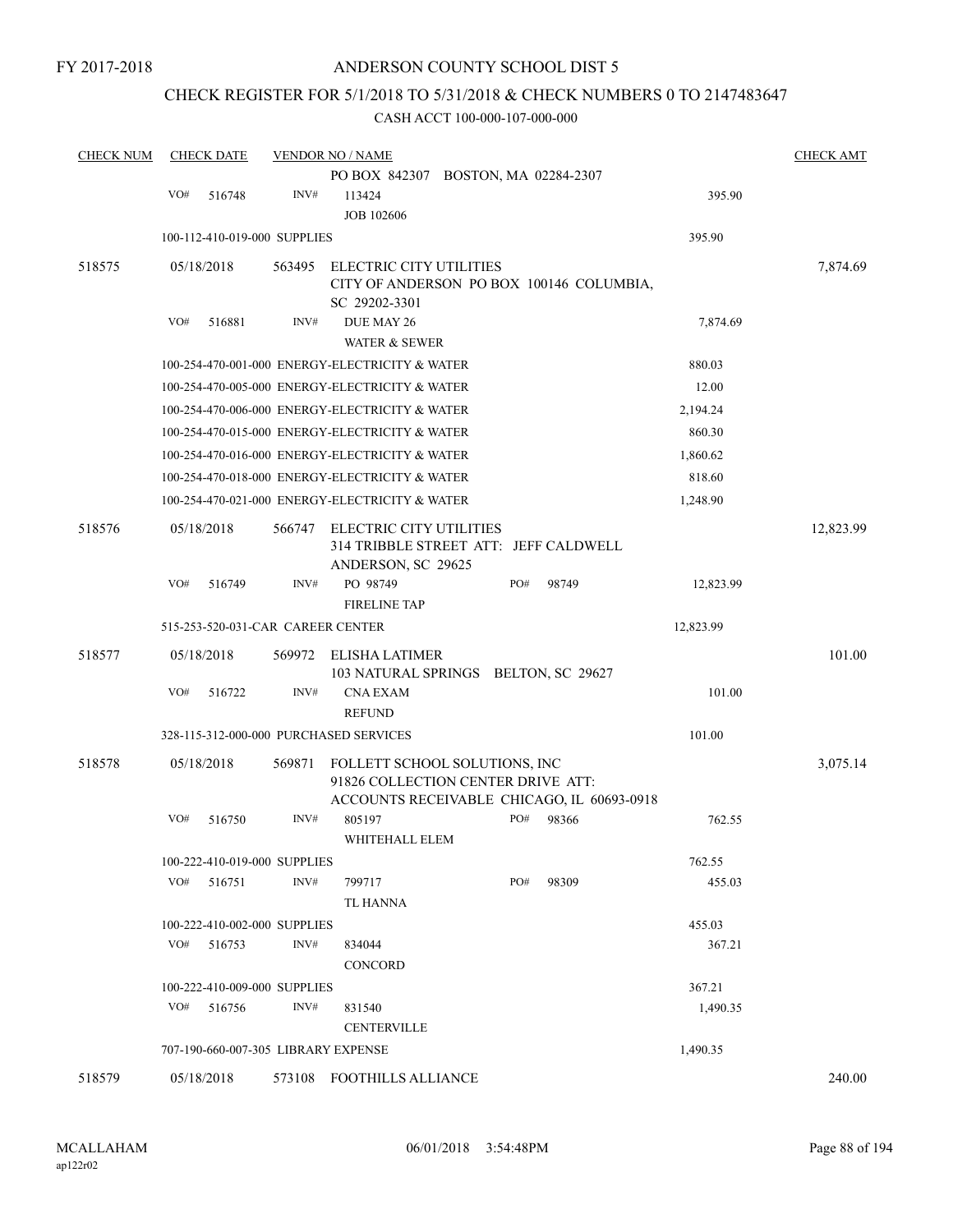### CHECK REGISTER FOR 5/1/2018 TO 5/31/2018 & CHECK NUMBERS 0 TO 2147483647

| <b>CHECK NUM</b> |     | <b>CHECK DATE</b>            |        | <b>VENDOR NO / NAME</b>                                                             |     |       |          | <b>CHECK AMT</b> |
|------------------|-----|------------------------------|--------|-------------------------------------------------------------------------------------|-----|-------|----------|------------------|
|                  |     |                              |        | 216 EAST CALHOUN STREET ANDERSON, SC<br>29621                                       |     |       |          |                  |
|                  | VO# | 516760                       | INV#   | <b>TEAM SPONSOR</b>                                                                 |     |       | 240.00   |                  |
|                  |     |                              |        | <b>GOLF TOURNAMENT</b>                                                              |     |       |          |                  |
|                  |     |                              |        | 100-390-410-000-000 SUPPLIES AND MATERIALS                                          |     |       | 240.00   |                  |
| 518580           |     | 05/18/2018                   | 237555 | <b>FORMS &amp; SUPPLY</b>                                                           |     |       |          | 3,650.31         |
|                  |     |                              |        | POBOX 563953 ATT: ACCOUNTS RECEIVABLE<br>CHARLOTTE, NC 28256                        |     |       |          |                  |
|                  | VO# | 516761                       | INV#   | 4581922<br><b>SUPPLIES</b>                                                          |     |       | 79.04    |                  |
|                  |     |                              |        | 719-271-660-019-201 MISCELLANEOUS EXPENSE                                           |     |       | 79.04    |                  |
|                  | VO# | 516762                       | INV#   | 4520675                                                                             | PO# | 98374 | 2,610.30 |                  |
|                  |     |                              |        | <b>CALHOUN ELEM</b>                                                                 |     |       |          |                  |
|                  |     | 100-271-410-014-BUD SUPPLIES |        |                                                                                     |     |       | 2,610.30 |                  |
|                  | VO# | 516763                       | INV#   | <b>CONCORD ELEM</b>                                                                 |     |       | 623.88   |                  |
|                  |     |                              |        | <b>SUPPLIES</b>                                                                     |     |       |          |                  |
|                  |     | 100-111-410-009-000 SUPPLIES |        |                                                                                     |     |       | 212.40   |                  |
|                  |     | 100-111-410-009-000 SUPPLIES |        |                                                                                     |     |       | 92.63    |                  |
|                  |     | 100-111-410-009-000 SUPPLIES |        |                                                                                     |     |       | 318.85   |                  |
|                  | VO# | 516765                       | INV#   | 4586382                                                                             |     |       | 121.22   |                  |
|                  |     |                              |        | <b>TONER</b>                                                                        |     |       |          |                  |
|                  |     | 100-112-410-011-000 SUPPLIES |        |                                                                                     |     |       | 121.22   |                  |
|                  | VO# | 516768                       | INV#   | 4588867                                                                             |     |       | 215.87   |                  |
|                  |     |                              |        | <b>SUPPLIES</b>                                                                     |     |       |          |                  |
|                  |     |                              |        | 714-271-660-014-201 MISCELLANEOUS EXPENSE                                           |     |       | 215.87   |                  |
| 518581           |     | 05/18/2018                   | 574009 | FUN EXPRESS, LLC<br>PO BOX 14463 DES MOINES, IA 50306                               |     |       |          | 302.17           |
|                  | VO# | 516769                       | INV#   | 68934297-01<br><b>SUPPLIES</b>                                                      | PO# | 98699 | 259.35   |                  |
|                  |     |                              |        | 100-221-410-000-TST SUPPLIES-TESTING                                                |     |       | 259.35   |                  |
|                  | VO# | 516772                       | INV#   | 389822123-01                                                                        |     |       | 42.82    |                  |
|                  |     |                              |        | 689952905 CREDIT                                                                    |     |       |          |                  |
|                  |     |                              |        | 713-271-660-013-203 KINDERGARTEN SUPPLY FEE EXPENSE                                 |     |       | 62.82    |                  |
|                  |     |                              |        | 713-271-660-013-203 KINDERGARTEN SUPPLY FEE EXPENSE                                 |     |       | $-20.00$ |                  |
| 518582           |     | 05/18/2018                   | 517300 | FURMAN UNIVERSITY<br><b>OWEN MCFADDEN 3300 POINSETT HWY</b><br>GREENVILLE, SC 29613 |     |       |          | 480.00           |
|                  | VO# | 516805                       | INV#   | FOR AUG 13                                                                          |     |       | 480.00   |                  |
|                  |     |                              |        | <b>CENTERVILLE ELEM</b>                                                             |     |       |          |                  |
|                  |     |                              |        | 311-224-312-007-000 PURCHASED SERVICES                                              |     |       | 480.00   |                  |
|                  |     |                              |        |                                                                                     |     |       |          |                  |
| 518583           |     | 05/18/2018                   | 251600 | <b>GOPHER SPORT</b><br>POBOX 1450 NW5634 ATT: ACCOUNTS                              |     |       |          | 962.66           |
|                  |     |                              |        | RECEIVABLE MINNEAPOLIS, MN 55485-5634                                               |     |       |          |                  |
|                  | VO# | 516808                       | INV#   | 9458669,8366                                                                        |     |       | 962.66   |                  |
|                  |     |                              |        | <b>SUPPLIES</b>                                                                     |     |       |          |                  |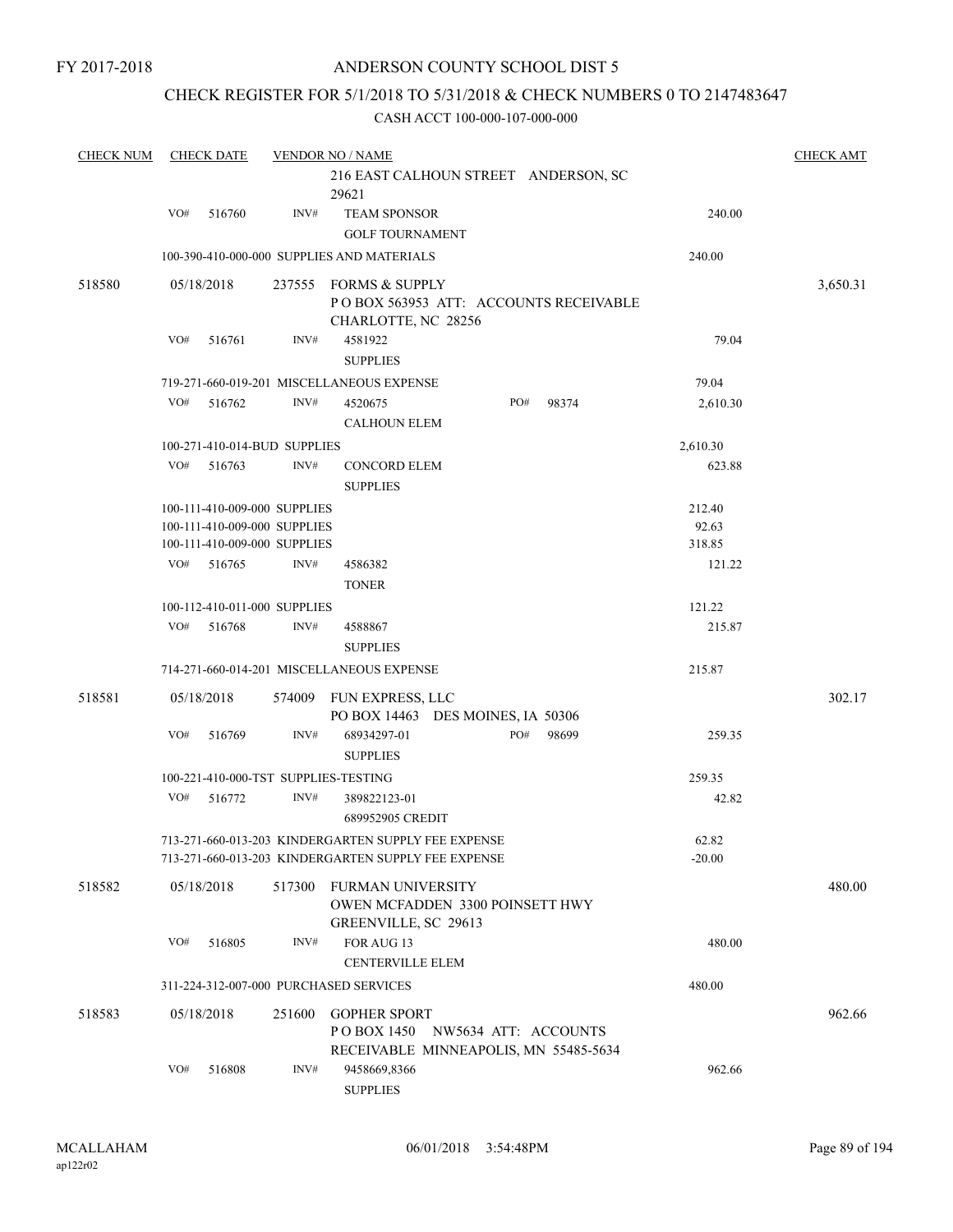### CHECK REGISTER FOR 5/1/2018 TO 5/31/2018 & CHECK NUMBERS 0 TO 2147483647

| <b>CHECK NUM</b> | <b>CHECK DATE</b><br>100-113-410-000-0PE PE SUPPLIES<br>100-113-410-000-0PE PE SUPPLIES |        | <b>VENDOR NO / NAME</b>                                                                   |              | 19.76<br>942.90 | <b>CHECK AMT</b> |
|------------------|-----------------------------------------------------------------------------------------|--------|-------------------------------------------------------------------------------------------|--------------|-----------------|------------------|
| 518584           | 05/18/2018                                                                              | 254200 | <b>GREENE FINNEY, LLP</b><br>800 E. WASHINGTON STREET SUITE D<br>GREENVILLE, SC 29601     |              |                 | 13,900.00        |
|                  | VO#<br>516809                                                                           | INV#   | 16078<br>PUPIL ACTIVITY                                                                   | PO#<br>98782 | 13,900.00       |                  |
|                  | 100-231-318-000-000 AUDIT SERVICES                                                      |        |                                                                                           |              | 13,900.00       |                  |
| 518585           | 05/18/2018                                                                              |        | 573217 HART, SHERRY^^<br>1221 KEONE CIRCLE WILLIAMSTON, SC 29697                          |              |                 | 160.00           |
|                  | VO#<br>516810                                                                           | INV#   | FOR MAY 15<br><b>DINNER</b>                                                               |              | 160.00          |                  |
|                  | 100-231-334-000-000 TRUSTEE EXPENSE                                                     |        |                                                                                           |              | 160.00          |                  |
| 518586           | 05/18/2018                                                                              | 264114 | HEINEMANN<br>15963 COLLECTIONS CENTER DRIVE ATT:<br>ACCOUNTS RECEIVABLE CHICAGO, IL 60693 |              |                 | 555.85           |
|                  | VO#<br>516811                                                                           | INV#   | 6900881<br>ACCT 10149875                                                                  |              | 555.85          |                  |
|                  | 311-224-312-007-000 PURCHASED SERVICES<br>311-224-312-007-000 PURCHASED SERVICES        |        |                                                                                           |              | 505.32<br>50.53 |                  |
| 518587           | 05/18/2018                                                                              | 113700 | INDEPENDENT MAIL<br>PO BOX 1411 CHARLOTTE, NC 28201-1411                                  |              |                 | 166.75           |
|                  | VO#<br>516813                                                                           | INV#   | <b>ACCT 946871</b><br>ADS 1991936, 5569                                                   | PO#<br>98638 | 166.75          |                  |
|                  | 100-257-350-000-000 ADVERTISING<br>100-257-350-000-000 ADVERTISING                      |        |                                                                                           |              | 108.75<br>58.00 |                  |
| 518588           | 05/18/2018                                                                              | 281825 | <b>ISTE</b><br>180 WEST 8TH AVE SUITE 300 EUGENE, OR 97401                                |              |                 | 19,750.00        |
|                  | VO#<br>516814                                                                           | INV#   | 765254<br><b>REGISTRATION</b>                                                             | PO#<br>98011 | 19,750.00       |                  |
|                  |                                                                                         |        | 100-222-333-000-MDA MEDIA SPECIALIST TRAVEL                                               |              | 550.00          |                  |
|                  |                                                                                         |        | 201-224-333-006-000 TRIPS AND CONFERENCES                                                 |              | 2,170.00        |                  |
|                  | 312-266-312-000-000 PROF DEV                                                            |        |                                                                                           |              | 17,030.00       |                  |
| 518589           | 05/18/2018                                                                              | 569972 | JARVIS SULLIVAN<br>111 MARION ST ANDERSON, SC 29621                                       |              |                 | 8.00             |
|                  | VO#<br>516773                                                                           | INV#   | <b>REFUND</b><br><b>FIELD TRIP</b>                                                        |              | 8.00            |                  |
|                  |                                                                                         |        | 714-271-660-014-351 FIELD TRIPS GRADE 1 EXPENSE                                           |              | 8.00            |                  |
| 518590           | 05/18/2018                                                                              | 573943 | LOCKE DESIGN<br>118 HAMMETT ACRES ANDERSON, SC 29621                                      |              |                 | 24.00            |
|                  | VO#<br>516815                                                                           | INV#   | 05/14/18<br><b>SAVE THE DATE</b>                                                          |              | 24.00           |                  |
|                  | 600-256-410-000-REF SUPPLIES/ UNIFORMS                                                  |        |                                                                                           |              | 24.00           |                  |
| 518591           | 05/18/2018                                                                              |        | 573745 MARCH OF DIMES                                                                     |              |                 | 530.00           |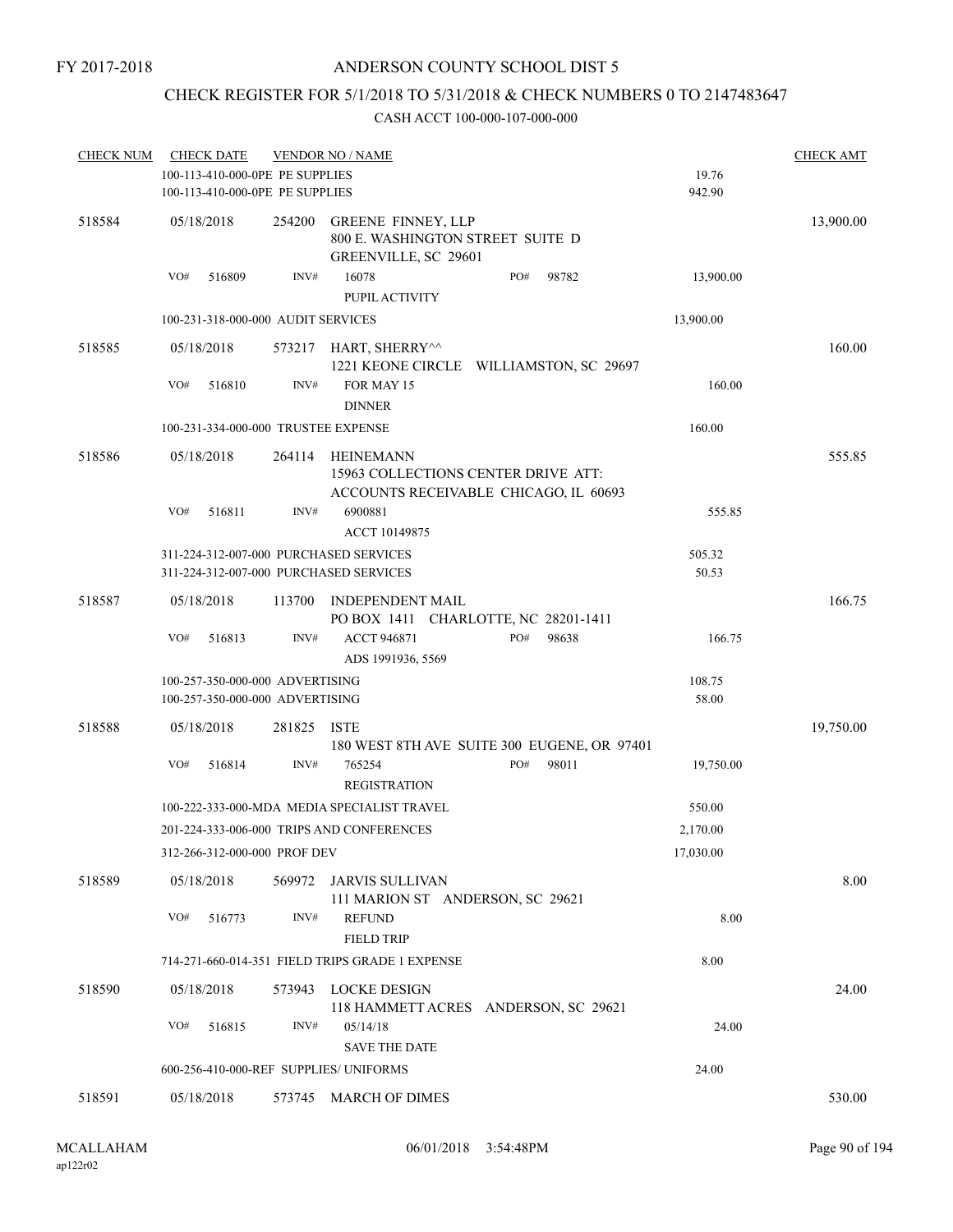### CHECK REGISTER FOR 5/1/2018 TO 5/31/2018 & CHECK NUMBERS 0 TO 2147483647

| <b>CHECK NUM</b> |     | <b>CHECK DATE</b> |        | <b>VENDOR NO / NAME</b><br>37 VILLA RD SUITE 317 B-123 GREENVILLE, SC                            |           | <b>CHECK AMT</b> |
|------------------|-----|-------------------|--------|--------------------------------------------------------------------------------------------------|-----------|------------------|
|                  | VO# | 516816            | INV#   | 29615<br><b>DONATION</b><br><b>MIDWAY ELEM</b>                                                   | 530.00    |                  |
|                  |     |                   |        | 717-271-660-017-397 MARCH OF DIMES EXPENSE                                                       | 530.00    |                  |
| 518592           |     | 05/18/2018        | 571502 | MCCARTER MECHANICAL<br>685 JOHN DODD ROAD SPARTANBURG, SC 29303                                  |           | 49,216.93        |
|                  | VO# | 516883            | INV#   | APP <sub>5</sub><br><b>WESTSIDE HVAC</b>                                                         | 49,216.93 |                  |
|                  |     |                   |        | 515-253-531-003-FAC Cooling Tower/Chiller/Top Units                                              | 49,216.93 |                  |
| 518593           |     | 05/18/2018        | 349701 | MED CENTRAL HEALTH RESOURCES<br>3424 CLEMSON BLVD ATT: ACCOUNTS<br>RECEIVABLE ANDERSON, SC 29621 |           | 385.00           |
|                  | VO# | 516817            | INV#   | 48263                                                                                            | 40.00     |                  |
|                  |     |                   |        | <b>FLOOD</b>                                                                                     |           |                  |
|                  |     |                   |        | 100-255-323-000-000 CONTRACTED SERVICES                                                          | 40.00     |                  |
|                  | VO# | 516818            | INV#   | 12075<br><b>WILLIAMS</b>                                                                         | 20.00     |                  |
|                  |     |                   |        | 100-255-323-000-000 CONTRACTED SERVICES                                                          | 20.00     |                  |
|                  | VO# | 516819            | INV#   | 53933<br><b>SANTOS</b>                                                                           | 65.00     |                  |
|                  |     |                   |        | 100-255-323-000-000 CONTRACTED SERVICES                                                          | 65.00     |                  |
|                  | VO# | 516820            | INV#   | 53939<br><b>BLACKWELL</b>                                                                        | 65.00     |                  |
|                  |     |                   |        | 100-255-323-000-000 CONTRACTED SERVICES                                                          | 65.00     |                  |
|                  | VO# | 516821            | INV#   | 37824<br><b>CHIAVERINI</b>                                                                       | 65.00     |                  |
|                  |     |                   |        | 100-255-323-000-000 CONTRACTED SERVICES                                                          | 65.00     |                  |
|                  | VO# | 516822            | INV#   | 53931<br><b>MCALISTER</b>                                                                        | 65.00     |                  |
|                  |     |                   |        | 100-255-323-000-000 CONTRACTED SERVICES                                                          | 65.00     |                  |
|                  | VO# | 516823            | INV#   | 53944<br><b>WHITWORTH</b>                                                                        | 65.00     |                  |
|                  |     |                   |        | 100-255-323-000-000 CONTRACTED SERVICES                                                          | 65.00     |                  |
| 518594           |     | 05/18/2018        |        | 574388 NAPA AUTO PARTS<br>508 SOUTH MAIN ST ANDERSON, SC 29624                                   |           | 171.76           |
|                  | VO# | 516824            | INV#   | <b>ACCT 5229</b><br><b>SUPPLIES</b>                                                              | 171.76    |                  |
|                  |     |                   |        | 701-271-660-001-862 AUTO MECHANICS EXPENSE                                                       | 171.76    |                  |
| 518595           |     | 05/18/2018        | 569877 | NATIONAL FFA ORGANIZATION<br>POBOX 631363 ATT: ACCOUNTS RECEIVABLE<br>CINCINNATI, OH 45263-1363  |           | 773.50           |
|                  | VO# | 516825            | INV#   | MDS131239<br><b>ACCT 5226</b>                                                                    | 773.50    |                  |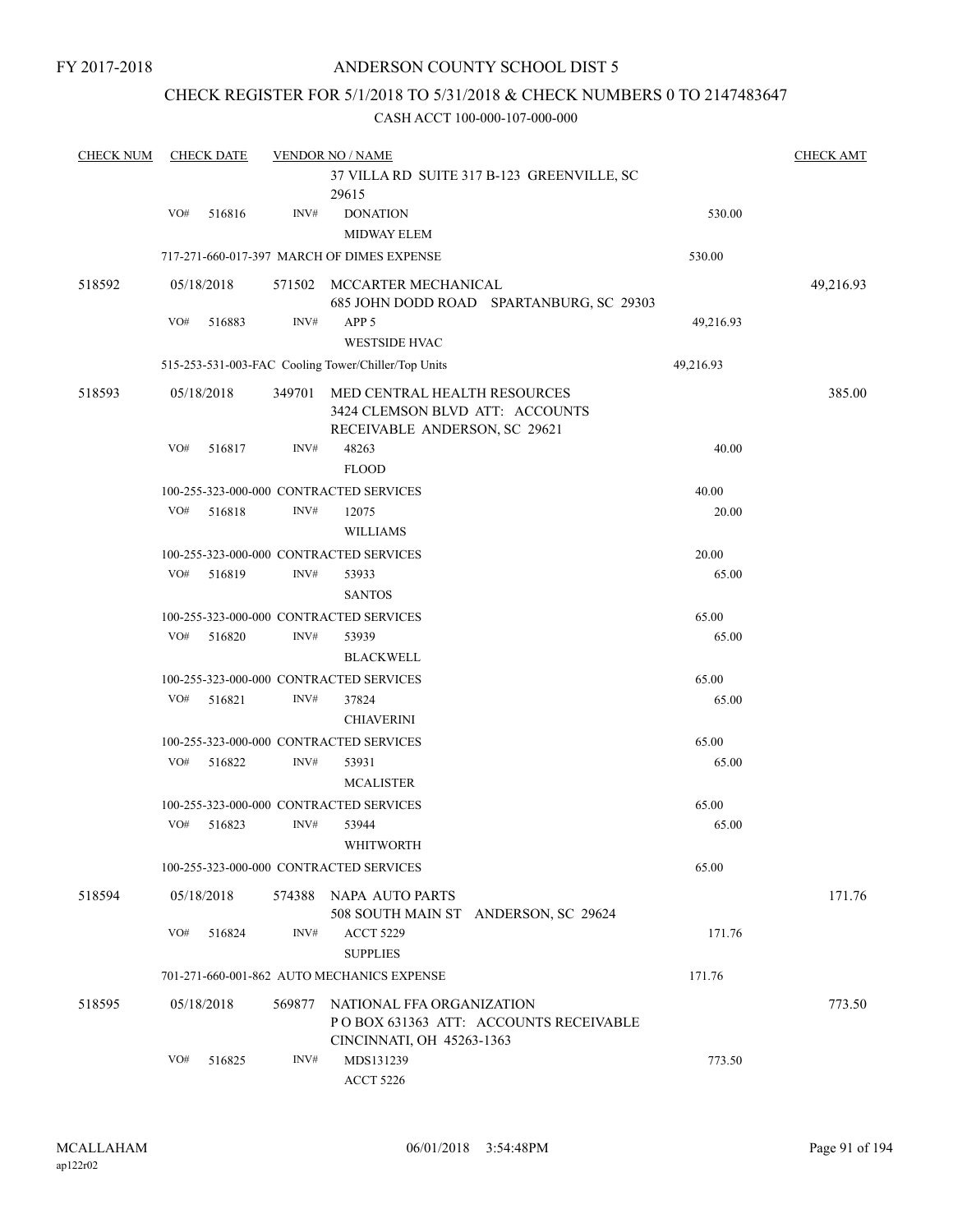# CHECK REGISTER FOR 5/1/2018 TO 5/31/2018 & CHECK NUMBERS 0 TO 2147483647

| <b>CHECK NUM</b> |     | <b>CHECK DATE</b><br>701-271-660-001-850 FFA EXPENSE |        | <b>VENDOR NO / NAME</b>                             |                                       |                                       | 773.50   | <b>CHECK AMT</b> |
|------------------|-----|------------------------------------------------------|--------|-----------------------------------------------------|---------------------------------------|---------------------------------------|----------|------------------|
| 518596           |     | 05/18/2018                                           |        | 382800 NEW PROSPECT PTO<br>ANDERSON, SC 29621       |                                       |                                       |          | 500.00           |
|                  | VO# | 516827                                               | INV#   | <b>SANTA SHOP</b><br><b>KOHLS GRANT</b>             |                                       |                                       | 500.00   |                  |
|                  |     |                                                      |        | 900-112-410-000-035 KOHL'S VOLUNTEER/ NPES-SUPPLIES |                                       |                                       | 500.00   |                  |
| * 518598         |     | 05/18/2018                                           |        | 574487 NORTH POINTE PETTY CASH                      |                                       |                                       |          | 200.00           |
|                  | VO# | 516828                                               | INV#   | $\,$<br>CASH<br><b>TALENT SHOW</b>                  |                                       |                                       | 200.00   |                  |
|                  |     | 713-271-660-013-220 MUSIC EXPENSE                    |        |                                                     |                                       |                                       | 200.00   |                  |
| 518599           |     | 05/18/2018                                           |        | 389900 OFFICE DEPOT                                 | POBOX 1413 CHARLOTTE, NC 28201-1413   |                                       |          | 1,467.32         |
|                  | VO# | 516829                                               | INV#   | 134205428001<br><b>SUPPLIES</b>                     | PO#                                   | 98692                                 | 80.92    |                  |
|                  |     |                                                      |        | 100-221-410-000-TST SUPPLIES-TESTING                |                                       |                                       | 80.92    |                  |
|                  | VO# | 516830                                               | INV#   | 133902903001<br><b>SUPPLIES</b>                     | PO#                                   | 98688                                 | 77.00    |                  |
|                  |     |                                                      |        | 100-221-410-000-TST SUPPLIES-TESTING                |                                       |                                       | 77.00    |                  |
|                  | VO# | 516831                                               | INV#   | 134488337001<br><b>SUPPLIES</b>                     | PO#                                   | 98678                                 | 1,171.16 |                  |
|                  |     | 387-128-410-000-SUS SUPPLIES                         |        |                                                     |                                       |                                       | 1,171.16 |                  |
|                  | VO# | 516832                                               | INV#   | 131722073001<br><b>SUPPLIES</b>                     |                                       |                                       | 81.28    |                  |
|                  |     |                                                      |        | 326-112-410-000-000 SCIENCE KITS SUPPLIES           |                                       |                                       | 81.28    |                  |
|                  | VO# | 516833                                               | INV#   | 131746576001<br><b>SUPPLIES</b>                     |                                       |                                       | 56.96    |                  |
|                  |     |                                                      |        | 326-112-410-000-000 SCIENCE KITS SUPPLIES           |                                       |                                       | 56.96    |                  |
| 518600           |     | 05/18/2018                                           | 575055 | <b>OMNI HOTEL</b><br>TX 78230                       |                                       | 9821 COLONNADE BOULEVARD SAN ANTONIO, |          | 3,176.72         |
|                  | VO# | 516834                                               | INV#   | 40032718601<br><b>JUNE 13-17</b>                    | PO#                                   | 98752                                 | 742.52   |                  |
|                  |     |                                                      |        | 201-224-333-010-000 TRIPS & CONFERENCES             |                                       |                                       | 742.52   |                  |
|                  | VO# | 516835                                               | INV#   | <b>JUNE 13-16</b><br><b>RESERVATIONS</b>            | PO#                                   | 98737                                 | 2,434.20 |                  |
|                  |     |                                                      |        | 201-224-333-012-000 TRIPS AND CONFERENCES           |                                       |                                       | 2,434.20 |                  |
| 518601           |     | 05/18/2018                                           | 569972 | PRECIOUS BEY                                        | 122 HERITAGE DRIVE APT B ANDERSON, SC |                                       |          | 8.00             |
|                  | VO# | 516774                                               | INV#   | 29621<br><b>REFUND</b><br><b>FIELD TRIP</b>         |                                       |                                       | 8.00     |                  |
|                  |     |                                                      |        | 714-271-660-014-351 FIELD TRIPS GRADE 1 EXPENSE     |                                       |                                       | 8.00     |                  |
| 518602           |     | 05/18/2018                                           | 573906 |                                                     | PRODUCTIONS UNLIMITED, INC.           |                                       |          | 220.00           |
|                  |     |                                                      |        |                                                     |                                       |                                       |          |                  |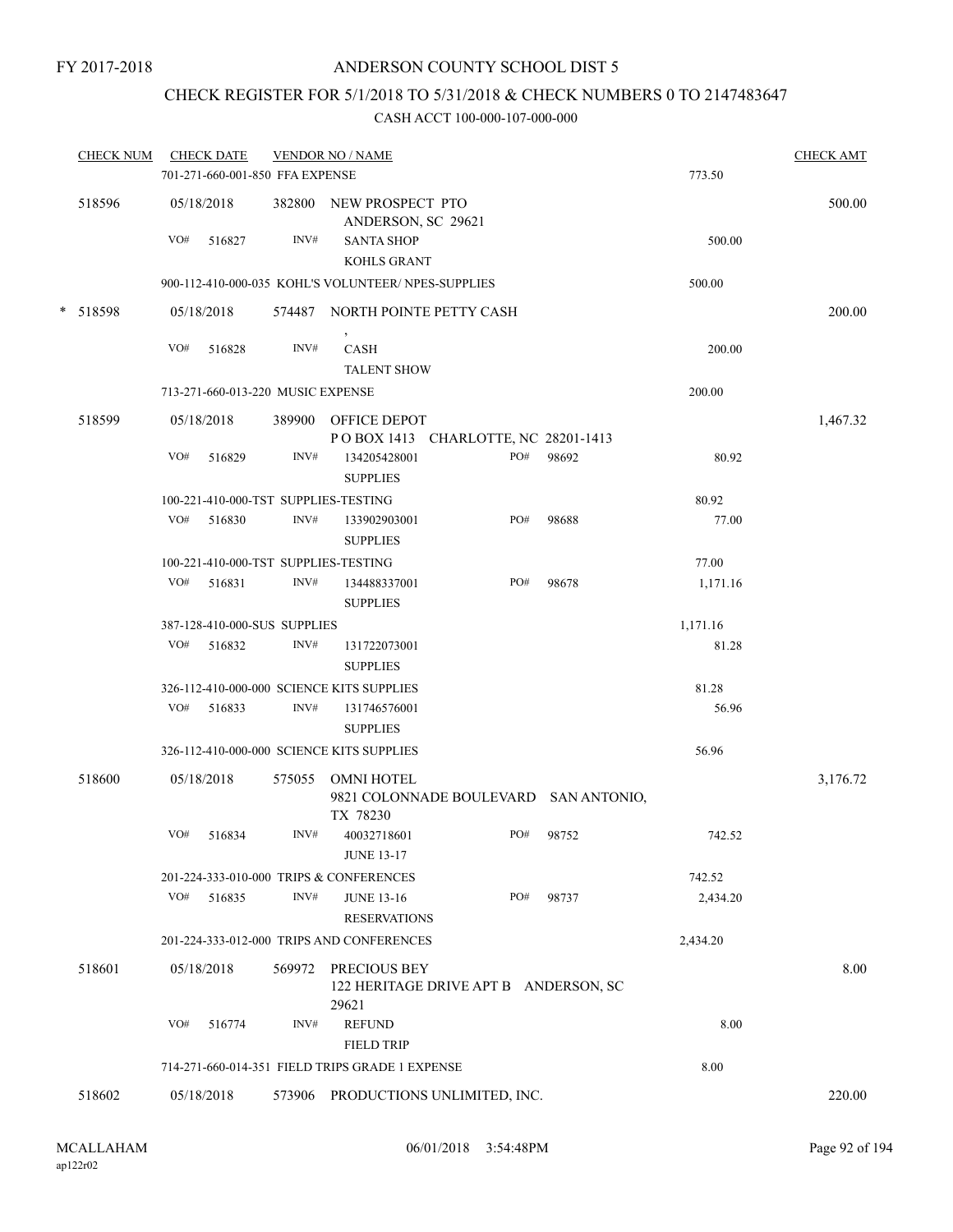### ANDERSON COUNTY SCHOOL DIST 5

### CHECK REGISTER FOR 5/1/2018 TO 5/31/2018 & CHECK NUMBERS 0 TO 2147483647

| <b>CHECK NUM</b> |     | <b>CHECK DATE</b> |                                    | <b>VENDOR NO / NAME</b>                                                                              |     |       |          | <b>CHECK AMT</b> |
|------------------|-----|-------------------|------------------------------------|------------------------------------------------------------------------------------------------------|-----|-------|----------|------------------|
|                  |     |                   |                                    | 870 ANDERSON RIDGE RD. GREER, SC 29651                                                               |     |       |          |                  |
|                  | VO# | 516836            | INV#                               | 15749                                                                                                | PO# | 98584 | 220.00   |                  |
|                  |     |                   |                                    | <b>CALHOUN ELEM</b>                                                                                  |     |       |          |                  |
|                  |     |                   |                                    | 100-266-314-014-000 REPAIRS TO EQUIPMENT                                                             |     |       | 220.00   |                  |
| 518603           |     | 05/18/2018        | 431095                             | REALLY GOOD STUFF, INC<br>POBOX 386 ATT: ACCOUNTS RECEIVABLE                                         |     |       |          | 350.02           |
|                  |     |                   |                                    | BOTSFORD, CT 06404-0386                                                                              |     |       |          |                  |
|                  | VO# | 516837            | INV#                               | 6394697                                                                                              |     |       | 350.02   |                  |
|                  |     |                   |                                    | <b>FOLDERS</b>                                                                                       |     |       |          |                  |
|                  |     |                   | 100-112-410-009-000 SUPPLIES       |                                                                                                      |     |       | 350.02   |                  |
| 518604           |     | 05/18/2018        | 573390                             | RESCARE HOMECARE<br>PO BOX 2797 VALDOSTA, GA 31604-2797                                              |     |       |          | 1,073.00         |
|                  | VO# | 516838            | INV#                               | 7606300095795<br>ACCT 76063001348                                                                    | PO# | 97700 | 598.49   |                  |
|                  |     |                   |                                    | 283-126-312-000-000 CONTRACTED SERVICES                                                              |     |       | 598.49   |                  |
|                  | VO# | 516839            | INV#                               | 7606300095785<br>ACCT 760630001318                                                                   | PO# | 97700 | 474.51   |                  |
|                  |     |                   |                                    | 283-126-312-000-000 CONTRACTED SERVICES                                                              |     |       | 474.51   |                  |
| 518605           |     | 05/18/2018        | 435050                             | RESOURCES FOR READING<br>130 EAST GRAND AVENUE ATT: ACCOUNTS<br>RECEIVABLE S SAN FRANCISCO, CA 94080 |     |       |          | 255.97           |
|                  | VO# | 516840            | INV#                               | K486794<br><b>SUPPLIES</b>                                                                           |     |       | 255.97   |                  |
|                  |     |                   | 100-112-410-009-EXT EXTRA SUPPLIES |                                                                                                      |     |       | 255.97   |                  |
| 518606           |     | 05/18/2018        | 572595                             | RIVERBANKS ZOO AND GARDEN<br>500 WILDLIFE PARKWAY ACCOUNTS RECEIVABLE<br>COLUMBIA, SC 29210-8014     |     |       |          | 2,811.00         |
|                  | VO# | 516841            | INV#                               | 1158762<br><b>CENTERVILLE ELEM</b>                                                                   |     |       | 2,811.00 |                  |
|                  |     |                   |                                    | 707-190-660-007-353 FIELD TRIPS GRADE 3 EXPENSE                                                      |     |       | 2,811.00 |                  |
| 518607           |     | 05/18/2018        | 574651                             | <b>ROBOT SHOP</b><br>555 VT ROUTE 78, SUITE 367 SWANTON, VT<br>05488                                 |     |       |          | 3,014.00         |
|                  | VO# | 516842            | INV#                               | 10555858<br><b>SUPPLIES</b>                                                                          | PO# | 97915 | 3,014.00 |                  |
|                  |     |                   |                                    | 207-115-410-000-006 SUPPLIES- IMPROVE PRGS                                                           |     |       | 3,014.00 |                  |
| 518608           |     | 05/18/2018        | 569972                             | ROSA BRAVO<br>518 LEE STREET ANDERSON, SC 29625                                                      |     |       |          | 101.00           |
|                  | VO# | 516721            | INV#                               | <b>CNA EXAM</b><br><b>REFUND</b>                                                                     |     |       | 101.00   |                  |
|                  |     |                   |                                    | 328-115-312-000-000 PURCHASED SERVICES                                                               |     |       | 101.00   |                  |
| 518609           |     | 05/18/2018        | 567525                             | ROWLAND MECHANICAL<br>206 SADDLE TRAIL ANDERSON, SC 29621                                            |     |       |          | 2,728.01         |
|                  | VO# | 516845            | INV#                               | 8462 & 8463                                                                                          | PO# | 98126 | 2,728.01 |                  |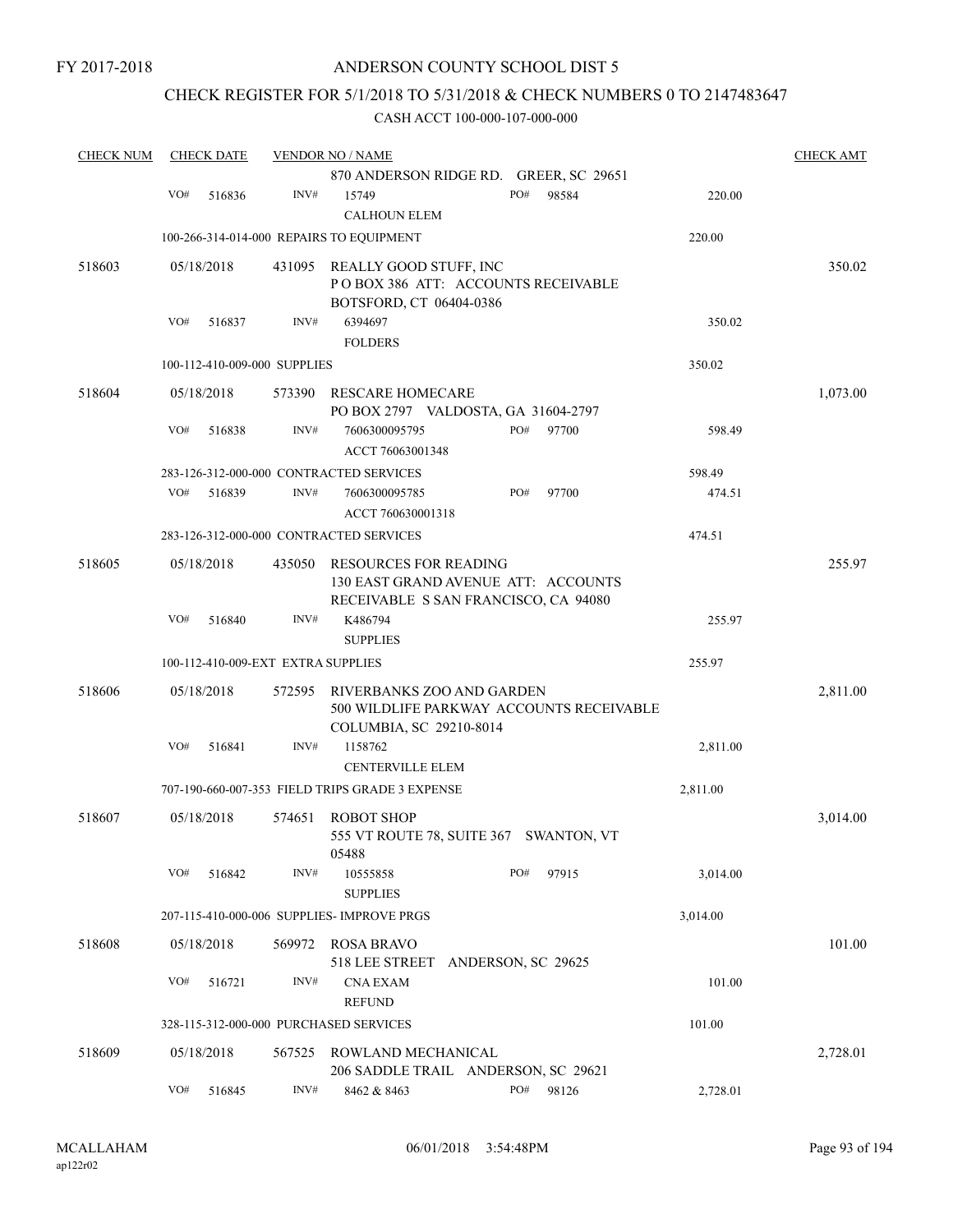### ANDERSON COUNTY SCHOOL DIST 5

### CHECK REGISTER FOR 5/1/2018 TO 5/31/2018 & CHECK NUMBERS 0 TO 2147483647

| <b>CHECK NUM</b> | <b>CHECK DATE</b>                       |        | <b>VENDOR NO / NAME</b>                                                                                  |       |                  | <b>CHECK AMT</b> |
|------------------|-----------------------------------------|--------|----------------------------------------------------------------------------------------------------------|-------|------------------|------------------|
|                  |                                         |        | <b>BUS REPAIRS</b>                                                                                       |       |                  |                  |
|                  |                                         |        | 100-255-323-000-ACT ACTIVITY BUS CONTRACTED SERVICES                                                     |       | 2,728.01         |                  |
| 518610           | 05/18/2018                              | 572780 | SAFETY & COMPLIANCE MGMT INC<br>P.O. BOX 615 ROCK SPRING, GA 30739                                       |       |                  | 986.50           |
|                  | VO#<br>516846                           | INV#   | 25544                                                                                                    |       | 493.25           |                  |
|                  |                                         |        | <b>WESTSIDE HS</b>                                                                                       |       |                  |                  |
|                  | 100-271-312-003-TST DRUG TESTING        |        |                                                                                                          |       | 375.00           |                  |
|                  | 100-271-312-003-TST DRUG TESTING        |        |                                                                                                          |       | 118.25           |                  |
|                  | VO#<br>516847                           | INV#   | 25544                                                                                                    |       | 493.25           |                  |
|                  |                                         |        | <b>TL HANNA HS</b>                                                                                       |       |                  |                  |
|                  | 100-271-312-002-TST DRUG TESTING        |        |                                                                                                          |       | 375.00           |                  |
|                  | 100-271-312-002-TST DRUG TESTING        |        |                                                                                                          |       | 118.25           |                  |
| 518611           | 05/18/2018                              | 445100 | <b>SCASA</b><br><b>SC ASSOC SCHOOL ADMINISTRATORS 121</b>                                                |       |                  | 1,355.00         |
|                  |                                         |        | WESTPARK BOULEVARD COLUMBIA, SC 29210                                                                    |       |                  |                  |
|                  | VO#<br>516848                           | INV#   | M1819SU 4045<br>18-19 MEMBERSHIP                                                                         |       | 1,355.00         |                  |
|                  | 100-232-640-000-000 DUES AND FEES       |        |                                                                                                          |       | 1,355.00         |                  |
| 518612           | 05/18/2018                              |        | 566995 SC DEPT OF JUVENILE JUSTICE<br>POBOX 21069 ATT: FISCAL AFFAIRS COLUMBIA,                          |       |                  | 545.03           |
|                  | VO#<br>516849                           | INV#   | SC 29221-1069<br>2000409860<br>2000413368                                                                |       | 545.03           |                  |
|                  |                                         |        |                                                                                                          |       |                  |                  |
|                  |                                         |        | 100-412-720-000-000 PAYMENTS TO OTHER GOV'T UNITS<br>100-412-720-000-000 PAYMENTS TO OTHER GOV'T UNITS   |       | 225.41<br>319.62 |                  |
| 518613           | 05/18/2018                              | 570099 | SCHOOL SPECIALTY, INC.<br>32656 COLLECTION CENTER DR. ATT:<br>ACCOUNTS RECEIVABLE CHICAGO, IL 60693-0656 |       |                  | 197.64           |
|                  | VO#<br>516850                           | INV#   | 308102988056<br><b>SUPPLIES</b>                                                                          |       | 197.64           |                  |
|                  | 100-112-410-007-0RE RELATED ARTS        |        |                                                                                                          |       | 197.64           |                  |
| 518614           | 05/18/2018                              | 574429 | SECOND STEP/COMMITTEE FOR CHILDREN<br>2815 SECOND AVE., SUITE 400 SEATTLE, WA<br>98121                   |       |                  | 918.00           |
|                  | VO#<br>516851                           | INV#   | PO#<br>285389,5390<br><b>KITS</b>                                                                        | 98681 | 918.00           |                  |
|                  | 205-137-410-000-000 PRESCHOOL SUPPLIES  |        |                                                                                                          |       | 459.00           |                  |
|                  | 205-137-410-000-000 PRESCHOOL SUPPLIES  |        |                                                                                                          |       | 459.00           |                  |
| 518615           | 05/18/2018                              | 468850 | <b>EMPLOYEE VENDOR</b><br>404 TIMBER LANE ANDERSON, SC 29621                                             |       |                  | 55.52            |
|                  | VO#<br>516694                           | INV#   | PIZZA<br>REIMBURSEMENT                                                                                   |       | 55.52            |                  |
|                  | 714-271-660-014-328 PRODUCTIONS EXPENSE |        |                                                                                                          |       | 55.52            |                  |
| 518616           | 05/18/2018                              |        | 570059 SHARP BUSINESS SYSTEMS                                                                            |       |                  | 975.44           |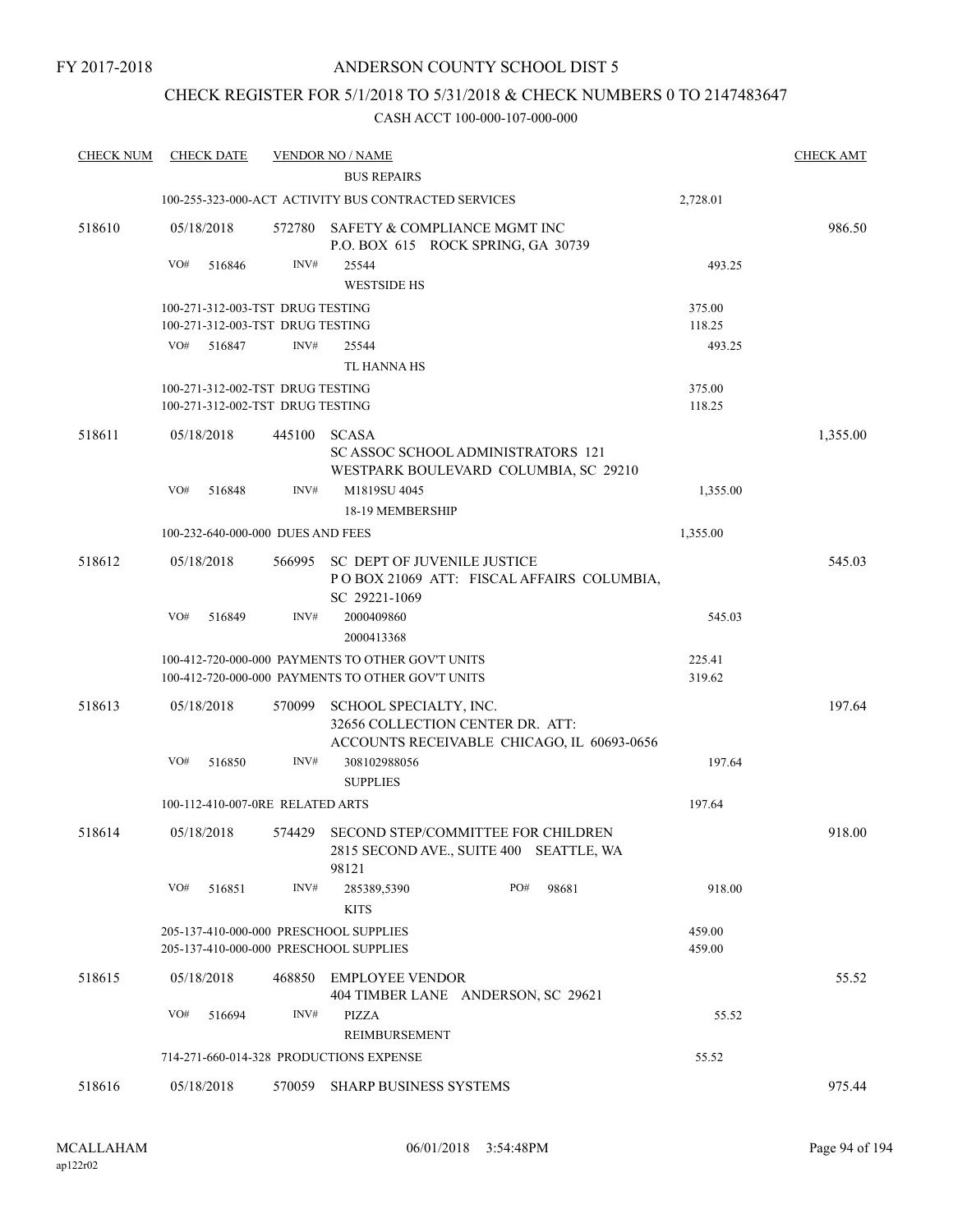### CHECK REGISTER FOR 5/1/2018 TO 5/31/2018 & CHECK NUMBERS 0 TO 2147483647

| <b>CHECK NUM</b> |     | <b>CHECK DATE</b>                  |        | <b>VENDOR NO / NAME</b>                   |          | <b>CHECK AMT</b> |
|------------------|-----|------------------------------------|--------|-------------------------------------------|----------|------------------|
|                  |     |                                    |        | DEPT 1216 PO BOX 121216 DALLAS, TX        |          |                  |
|                  |     |                                    |        | 75312-1216                                |          |                  |
|                  | VO# | 516852                             | INV#   | 9001137798                                | 89.51    |                  |
|                  |     |                                    |        | <b>COPIES</b>                             |          |                  |
|                  |     |                                    |        | 201-112-490-016-000 OTHER/ COPIER COST    | 89.51    |                  |
|                  | VO# | 516853                             | INV#   | 9001149589                                | 80.71    |                  |
|                  |     |                                    |        | <b>COPIES</b>                             |          |                  |
|                  |     | 201-112-490-012-000 COPIER COST    |        |                                           | 80.71    |                  |
|                  | VO# | 516854                             | INV#   | 9001126255                                | 617.97   |                  |
|                  |     |                                    |        | <b>COPIES</b>                             |          |                  |
|                  |     |                                    |        |                                           |          |                  |
|                  |     | 201-113-490-006-000 COPIER COST    |        |                                           | 617.97   |                  |
|                  | VO# | 516855                             | INV#   | 9001137803                                | 66.27    |                  |
|                  |     |                                    |        | <b>COPIES</b>                             |          |                  |
|                  |     | 100-233-410-009-000 SUPPLIES       |        |                                           | 66.27    |                  |
|                  | VO# | 516856                             | INV#   | 9001142307                                | 120.98   |                  |
|                  |     |                                    |        | 9001141850                                |          |                  |
|                  |     |                                    |        | 715-271-660-015-201 MISCELLANEOUS EXPENSE | 111.72   |                  |
|                  |     |                                    |        | 715-271-660-015-201 MISCELLANEOUS EXPENSE | 9.26     |                  |
| 518617           |     | 05/18/2018                         |        | 571007 SIMPLIFIED OFFICE SYSTEMS          |          | 1,031.82         |
|                  |     |                                    |        | 6220 BUSH RIVER ROAD COLUMBIA, SC 29212   |          |                  |
|                  | VO# | 516857                             | INV#   | 180430-44 & 45                            | 267.34   |                  |
|                  |     |                                    |        | <b>COPIES</b>                             |          |                  |
|                  |     | 201-113-490-006-000 COPIER COST    |        |                                           | 178.49   |                  |
|                  |     | 201-113-490-006-000 COPIER COST    |        |                                           | 88.85    |                  |
|                  | VO# | 516858                             | INV#   | 180502-0002                               | 764.48   |                  |
|                  |     |                                    |        | <b>COPIES</b>                             |          |                  |
|                  |     |                                    |        | 201-112-490-016-000 OTHER/ COPIER COST    | 764.48   |                  |
|                  |     |                                    |        |                                           |          |                  |
| 518618           |     | 05/18/2018                         |        | 575184 SOUTHEASTERN GROCERS, LLC          |          | 7.02             |
|                  |     |                                    |        | PO BOX 7078 CROSS LANES, WV 25356         |          |                  |
|                  | VO# | 516859                             | INV#   | 10 03 349                                 | 7.02     |                  |
|                  |     |                                    |        | <b>CULINARY ARTS</b>                      |          |                  |
|                  |     | 325-115-410-000-0CO SUPPLIES (C/O) |        |                                           | 7.02     |                  |
| 518619           |     | 05/18/2018                         |        | 565518 STAPLES                            |          | 351.88           |
|                  |     |                                    |        | 120 FRITZ DRIVE ANDERSON, SC 29621        |          |                  |
|                  | VO# | 516860                             | INV#   | ORD 9786864980                            | 351.88   |                  |
|                  |     |                                    |        | <b>ROBERT ANDERSON</b>                    |          |                  |
|                  |     | 100-113-410-006-000 SUPPLIES       |        |                                           | 351.88   |                  |
|                  |     |                                    |        |                                           |          |                  |
| 518620           |     | 05/18/2018                         | 572863 | <b>STEC OUTDOOR POWER</b>                 |          | 1,572.41         |
|                  |     |                                    |        | PO BOX 609 SANDY SPRINGS, SC 29677        |          |                  |
|                  | VO# | 516861                             | INV#   | PO#<br>98397<br>49561                     | 1,572.41 |                  |
|                  |     |                                    |        | <b>SUPPLIES</b>                           |          |                  |
|                  |     | 325-115-410-000-0CO SUPPLIES (C/O) |        |                                           | 1,572.41 |                  |
| 518621           |     | 05/18/2018                         |        | 567457 TELEINTERPRETERS                   |          | 71.46            |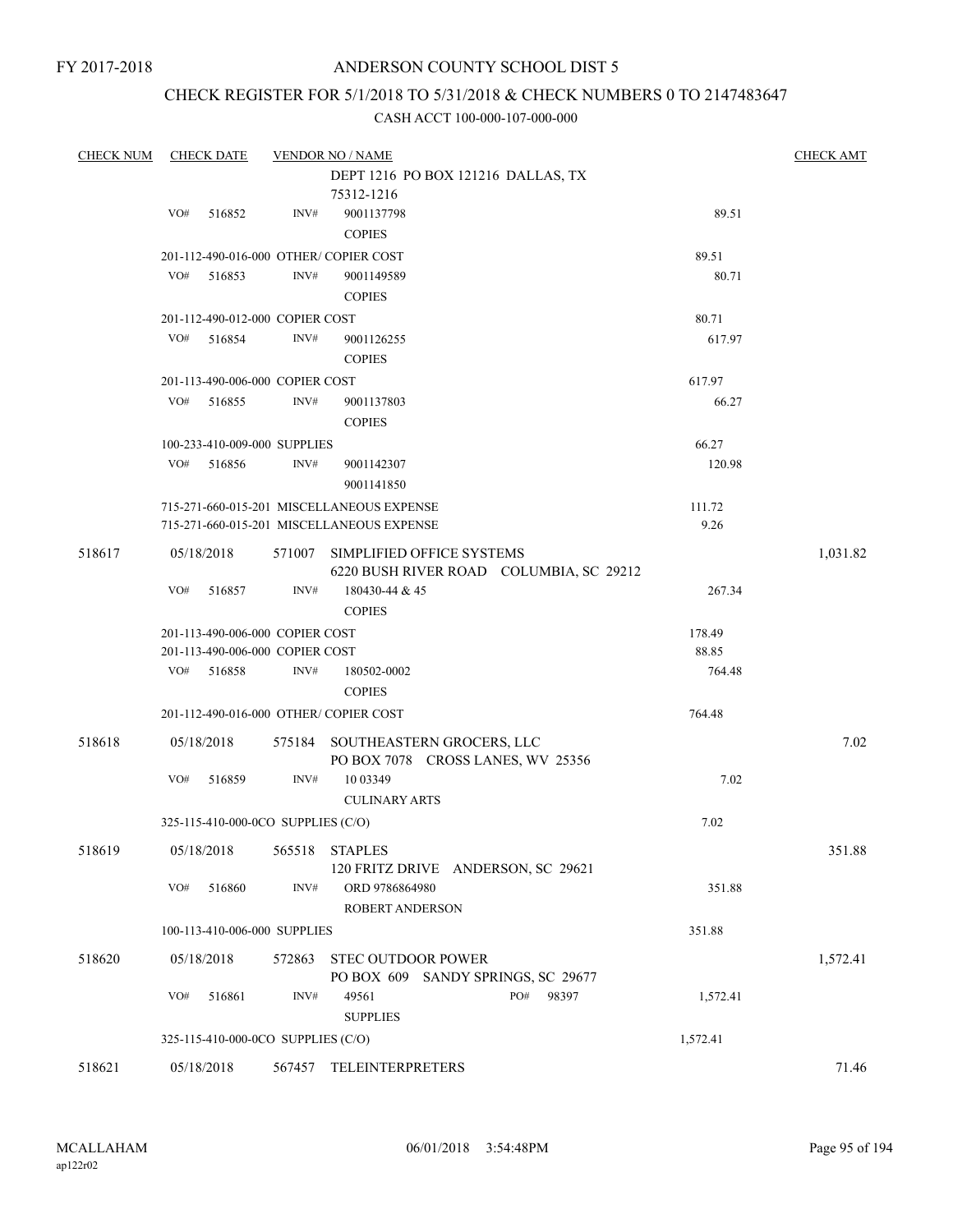### ANDERSON COUNTY SCHOOL DIST 5

### CHECK REGISTER FOR 5/1/2018 TO 5/31/2018 & CHECK NUMBERS 0 TO 2147483647

| <b>CHECK NUM</b> |     | <b>CHECK DATE</b>            |        | <b>VENDOR NO / NAME</b>                                          |     |       |          | <b>CHECK AMT</b> |
|------------------|-----|------------------------------|--------|------------------------------------------------------------------|-----|-------|----------|------------------|
|                  |     |                              |        | PO BOX 202572 ATT: ACCOUNTS RECEIVABLE                           |     |       |          |                  |
|                  |     |                              |        | DALLAS, TX 75320-2572                                            |     |       |          |                  |
|                  | VO# | 516863                       | INV#   | 4314952                                                          |     |       | 71.46    |                  |
|                  |     |                              |        | <b>SERVICE</b>                                                   |     |       |          |                  |
|                  |     |                              |        | 100-221-312-000-ELE PURCHASED SERVICES                           |     |       | 71.46    |                  |
| 518622           |     | 05/18/2018                   |        | 497150 T L HANNA HIGH SCHOOL                                     |     |       |          | 1,000.00         |
|                  |     |                              |        | 2600 HWY 81 NORTH ANDERSON, SC 29621                             |     |       |          |                  |
|                  | VO# | 516862                       | INV#   | 2 TEAMS                                                          |     |       | 1,000.00 |                  |
|                  |     |                              |        | <b>GOLF TOURNAMENT</b>                                           |     |       |          |                  |
|                  |     |                              |        | 100-390-410-000-000 SUPPLIES AND MATERIALS                       |     |       | 1,000.00 |                  |
| 518623           |     | 05/18/2018                   |        | 508315 TREND ENTERPRISES, INC                                    |     |       |          | 23.42            |
|                  |     |                              |        | POBOX 70870 CM-9666 ST PAUL, MN 55170-9666                       |     |       |          |                  |
|                  | VO# | 516864                       | INV#   | 2047110                                                          |     |       | 23.42    |                  |
|                  |     |                              |        | <b>SUPPLIES</b>                                                  |     |       |          |                  |
|                  |     | 100-139-410-013-000 SUPPLIES |        |                                                                  |     |       | 23.42    |                  |
| 518624           |     | 05/18/2018                   | 508700 | TRI-COUNTY TECHNICAL COLLEGE                                     |     |       |          | 500.00           |
|                  |     |                              |        | POBOX 587 PENDLETON, SC 29670                                    |     |       |          |                  |
|                  | VO# | 516865                       | INV#   | <b>SLATTON</b>                                                   |     |       | 500.00   |                  |
|                  |     |                              |        | FBLA SCHOLARSHIP                                                 |     |       |          |                  |
|                  |     |                              |        | 701-271-660-001-838 FBLA-AOF-TRIPS EXPENSE                       |     |       | 500.00   |                  |
| 518625           |     | 05/18/2018                   | 563377 | UNIFIED AV SYSTEMS                                               |     |       |          | 345.61           |
|                  |     |                              |        | DBA: MULTI MEDIA SERVICES 161 AUSTIN                             |     |       |          |                  |
|                  |     |                              |        | AVENUE NE MARIETTA, GA 30060                                     |     |       |          |                  |
|                  | VO# | 516866                       | INV#   | 333911                                                           | PO# | 98690 | 131.61   |                  |
|                  |     |                              |        | <b>TECHNOLOGY</b>                                                |     |       |          |                  |
|                  |     |                              |        | 100-266-314-000-000 REPAIRS TO EQUIPMENT                         |     |       | 131.61   |                  |
|                  | VO# | 516867                       | INV#   | 333954                                                           | PO# | 98696 | 214.00   |                  |
|                  |     |                              |        | <b>TECHNOLOGY</b>                                                |     |       |          |                  |
|                  |     |                              |        | 100-266-345-000-000 TECHNOLOGY INFRASTRUCTURE                    |     |       | 214.00   |                  |
| 518626           |     | 05/18/2018                   | 569972 | VALLEY SPRINGS MIDDLE SCHOOL                                     |     |       |          | 600.00           |
|                  |     |                              |        | C/O ROBERT WALLER 224 LONG SHOALS RD                             |     |       |          |                  |
|                  |     |                              |        | <b>ARDEN, NC 28704</b>                                           |     |       |          |                  |
|                  | VO# | 516724                       | INV#   | <b>WORKSHOP</b>                                                  |     |       | 600.00   |                  |
|                  |     |                              |        | <b>REGISTRATION</b>                                              |     |       |          |                  |
|                  |     |                              |        | 100-224-312-000-000 STAFF DEV. - PURCHASED SERVICES              |     |       | 600.00   |                  |
|                  |     |                              |        |                                                                  |     |       |          |                  |
| 518627           |     | 05/18/2018                   | 524353 | WAL-MART COMMUNITY/GEMB<br>POBOX 530934 ATT: ACCOUNTS RECEIVABLE |     |       |          | 506.28           |
|                  |     |                              |        | ATLANTA, GA 30353-0934                                           |     |       |          |                  |
|                  | VO# | 516870                       | INV#   | 2021 5308                                                        |     |       | 506.28   |                  |
|                  |     |                              |        | <b>GLENVIEW</b>                                                  |     |       |          |                  |
|                  |     |                              |        | 720-271-660-020-411 MISCELLANEOUS EXPENSE                        |     |       | 129.40   |                  |
|                  |     |                              |        |                                                                  |     |       |          |                  |
|                  |     |                              |        | 720-271-660-020-586 FIELD TRIPS- GR.7 EXPENSE                    |     |       | 241.99   |                  |
|                  |     |                              |        | 720-271-660-020-587 FIELD TRIPS- GR. 8 EXPENSE                   |     |       | 134.89   |                  |
| 518628           |     | 05/18/2018                   | 524353 | WAL-MART COMMUNITY/GEMB                                          |     |       |          | 125.56           |
|                  |     |                              |        |                                                                  |     |       |          |                  |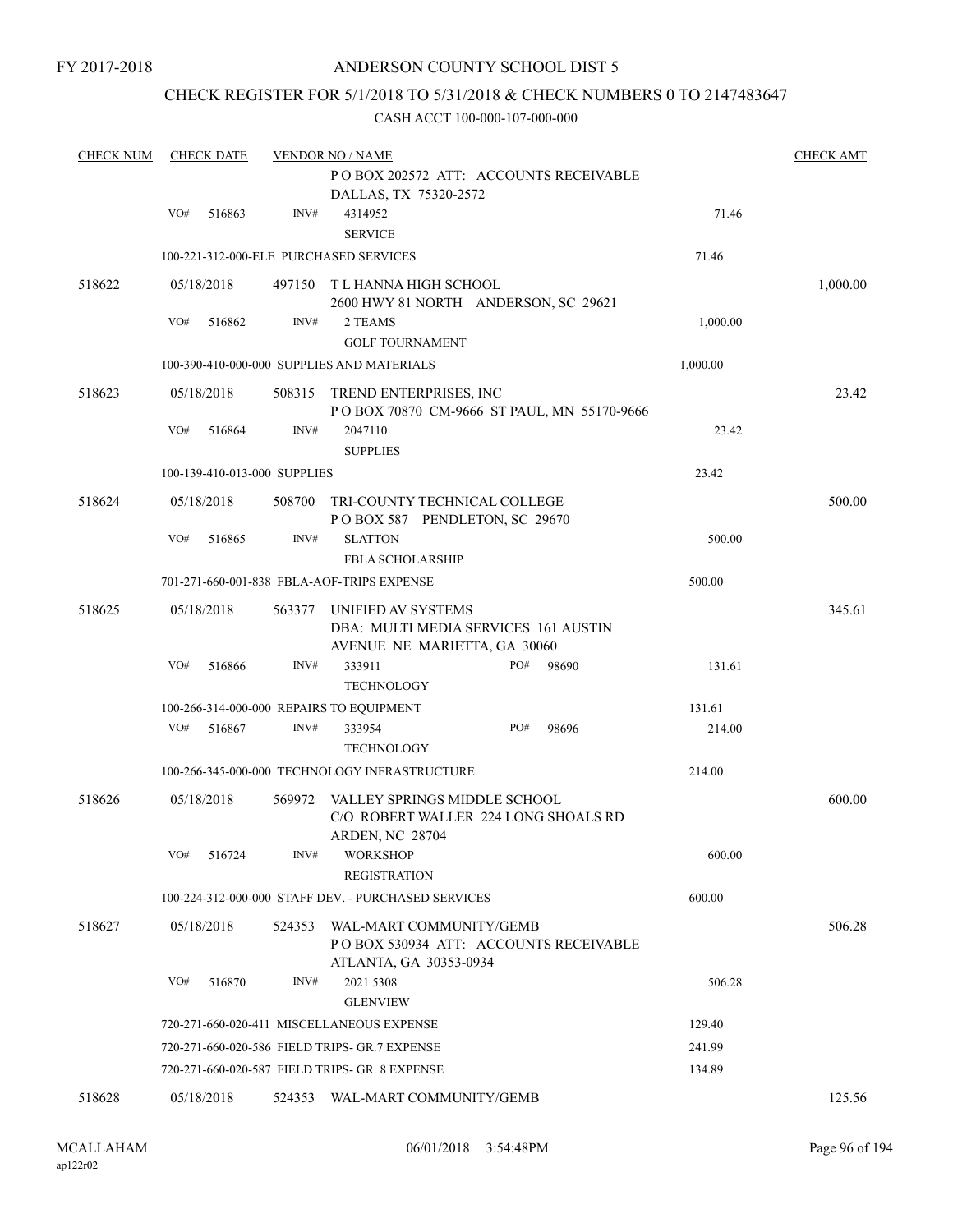### ANDERSON COUNTY SCHOOL DIST 5

### CHECK REGISTER FOR 5/1/2018 TO 5/31/2018 & CHECK NUMBERS 0 TO 2147483647

| <b>CHECK NUM</b> |     | <b>CHECK DATE</b> |                                 | <b>VENDOR NO / NAME</b>                                                                                    |     |       |          | <b>CHECK AMT</b> |
|------------------|-----|-------------------|---------------------------------|------------------------------------------------------------------------------------------------------------|-----|-------|----------|------------------|
|                  |     |                   |                                 | PO BOX 530934 ATT: ACCOUNTS RECEIVABLE<br>ATLANTA, GA 30353-0934                                           |     |       |          |                  |
|                  | VO# | 516869            | INV#                            | 2022 6024<br><b>HOMELAND PARK</b>                                                                          |     |       | 125.56   |                  |
|                  |     |                   |                                 | 711-271-660-011-201 MISCELLANEOUS EXPENSE                                                                  |     |       | 125.56   |                  |
| 518629           |     | 05/18/2018        | 524353                          | WAL-MART COMMUNITY/GEMB<br>PO BOX 530934 ATT: ACCOUNTS RECEIVABLE<br>ATLANTA, GA 30353-0934                |     |       |          | 411.46           |
|                  | VO# | 516868            | INV#                            | 1013 3701<br><b>OPERATIONS</b>                                                                             |     |       | 411.46   |                  |
|                  |     |                   | 100-255-410-000-000 SUPPLIES    |                                                                                                            |     |       | 411.46   |                  |
| 518630           |     | 05/18/2018        | 573864                          | WELLS FARGO VENDOR FIN SERV<br>PO BOX 105710 ATLANTA, GA 30348-5710                                        |     |       |          | 219.35           |
|                  | VO# | 516871            | INV#                            | 68340531<br><b>COPIER</b>                                                                                  |     |       | 219.35   |                  |
|                  |     |                   | 201-112-490-012-000 COPIER COST |                                                                                                            |     |       | 219.35   |                  |
| 518631           |     | 05/18/2018        | 532600                          | WHITEHALL ELEMENTARY SCHOOL<br>702 WHITEHALL ROAD ANDERSON, SC 29625                                       |     |       |          | 22.20            |
|                  | VO# | 516872            | INV#                            | 21<br><b>FIELD TRIP MEALS</b>                                                                              |     |       | 22.20    |                  |
|                  |     |                   |                                 | 719-271-660-019-357 FIELD TRIPS EXPENSE                                                                    |     |       | 22.20    |                  |
| 518632           |     | 05/18/2018        |                                 | 564831 YELLOW CAB OF ANDERSON, LLC<br>522 NORTH MAIN STREET ATT: ACCOUNTS<br>RECEIVABLE ANDERSON, SC 29621 |     |       |          | 630.00           |
|                  | VO# | 516874            | INV#                            | <b>APRIL 2018</b><br><b>TRANSPORTATION</b>                                                                 |     |       | 630.00   |                  |
|                  |     |                   |                                 | 232-211-313-000-000 STUDENTS SERVICES                                                                      |     |       | 630.00   |                  |
| 518633           |     | 05/22/2018        | 111125                          | ANDERSON AWARDS<br>716 WHITEHALL ROAD ATT: ACCOUNTS<br>RECEIVABLE ANDERSON, SC 29625                       |     |       |          | 438.16           |
|                  | VO# | 516886            | INV#                            | <b>TLH TRACK</b><br><b>AWARDS</b>                                                                          |     |       | 438.16   |                  |
|                  |     |                   |                                 | 100-271-410-002-BUD EXTRA SUPPLY MONIES                                                                    |     |       | 438.16   |                  |
| 518634           |     | 05/22/2018        | 114225                          | ANDERSON RESTAURANT EQUIPMENT<br>112 EAST MAULDIN STREET ATT: ACCOUNTS<br>RECEIVABLE ANDERSON, SC 29621    |     |       |          | 82.23            |
|                  | VO# | 516887            | INV#                            | 49860<br><b>SUPPLIES</b>                                                                                   |     |       | 82.23    |                  |
|                  |     |                   | 600-256-410-000-000 SUPPLIES    |                                                                                                            |     |       | 82.23    |                  |
| 518635           |     | 05/22/2018        | 572620                          | <b>BOOKS INTERNATIONAL</b><br>DBA LETTERLAND PO BOX 605 HERNDON, VA<br>20172-0605                          |     |       |          | 4,509.62         |
|                  | VO# | 516888            | INV#                            | 1002401, 2430<br><b>NEW PROSPECT</b>                                                                       | PO# | 98633 | 4,509.62 |                  |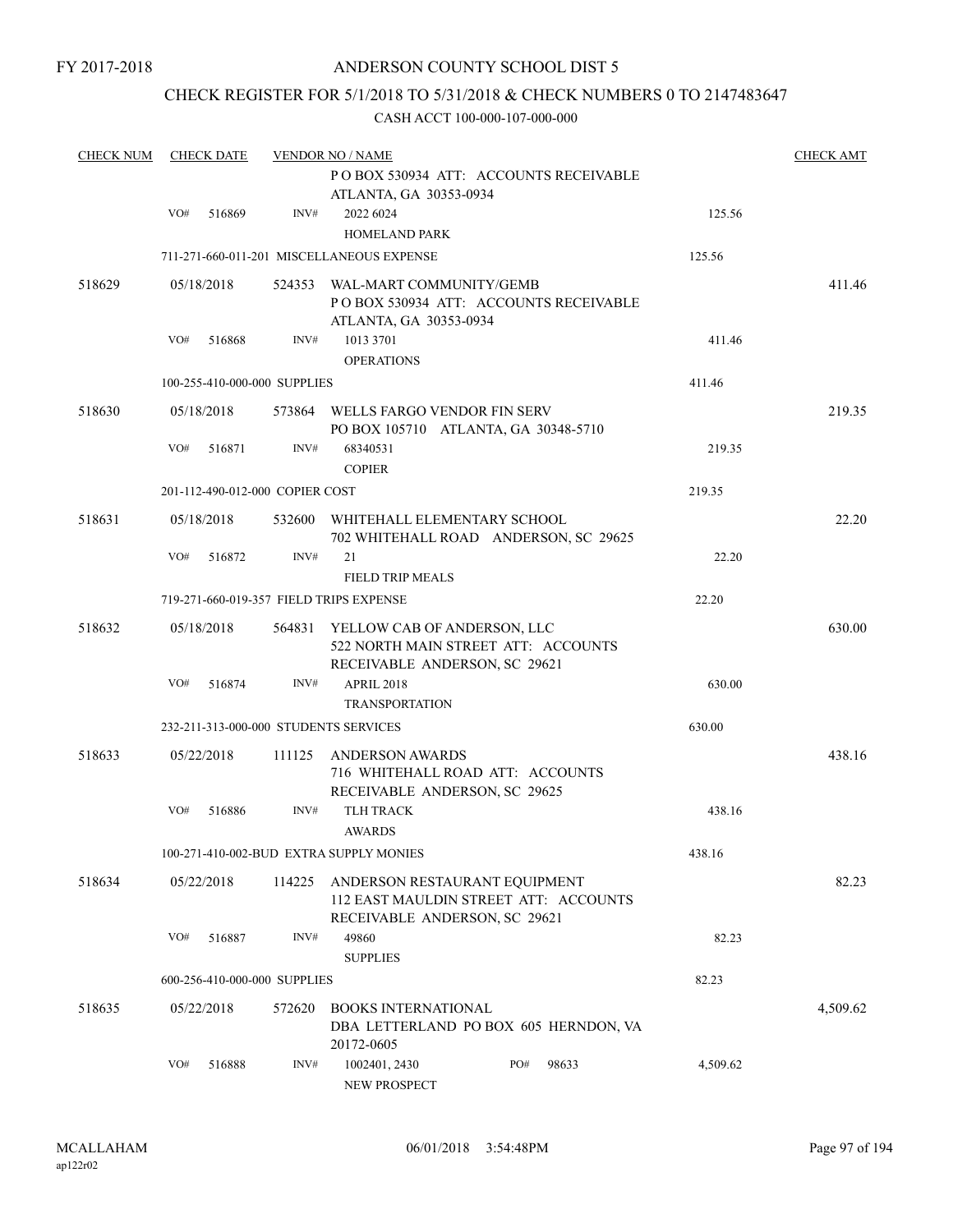### ANDERSON COUNTY SCHOOL DIST 5

# CHECK REGISTER FOR 5/1/2018 TO 5/31/2018 & CHECK NUMBERS 0 TO 2147483647

| <b>CHECK NUM</b> |     | <b>CHECK DATE</b>               |                | <b>VENDOR NO / NAME</b>                                               |           | <b>CHECK AMT</b> |
|------------------|-----|---------------------------------|----------------|-----------------------------------------------------------------------|-----------|------------------|
|                  |     | 201-112-410-010-000 SUPPLIES    |                |                                                                       | 2,739.96  |                  |
|                  |     | 201-112-410-010-000 SUPPLIES    |                |                                                                       | 1,514.40  |                  |
|                  |     | 201-112-410-010-000 SUPPLIES    |                |                                                                       | 255.26    |                  |
| 518636           |     | 05/22/2018                      | 574045         | BORDEN DAIRY COMPANY<br>PO BOX 933179 CLEVELAND, OH 44193             |           | 27,062.96        |
|                  | VO# | 516889                          | $\text{INV}\#$ | 2076698<br>CUST #138365                                               | 27,062.96 |                  |
|                  |     | 600-256-460-002-000 FOOD        |                |                                                                       | 976.09    |                  |
|                  |     | 600-256-460-003-000 FOOD        |                |                                                                       | 935.26    |                  |
|                  |     | 600-256-460-005-000 FOOD        |                |                                                                       | 993.47    |                  |
|                  |     | 600-256-460-006-000 FOOD        |                |                                                                       | 2,891.78  |                  |
|                  |     | 600-256-460-007-000 FOOD        |                |                                                                       | 2,025.85  |                  |
|                  |     | 600-256-460-008-000 FOOD        |                |                                                                       | 1,570.55  |                  |
|                  |     | 600-256-460-009-000 FOOD        |                |                                                                       | 1,112.58  |                  |
|                  |     | 600-256-460-010-000 FOOD        |                |                                                                       | 2,316.29  |                  |
|                  |     | 600-256-460-011-000 FOOD        |                |                                                                       | 1,931.11  |                  |
|                  |     | 600-256-460-012-000 FOOD        |                |                                                                       | 1,628.45  |                  |
|                  |     | 600-256-460-013-000 FOOD        |                |                                                                       | 1,126.94  |                  |
|                  |     | 600-256-460-014-000 FOOD        |                |                                                                       | 1,863.09  |                  |
|                  |     | 600-256-460-015-000 FOOD        |                |                                                                       | 630.05    |                  |
|                  |     | 600-256-460-016-000 FOOD        |                |                                                                       | 1,230.76  |                  |
|                  |     | 600-256-460-017-000 FOOD        |                |                                                                       | 1,246.84  |                  |
|                  |     | 600-256-460-018-000 FOOD        |                |                                                                       | 985.17    |                  |
|                  |     | 600-256-460-019-000 FOOD        |                |                                                                       | 1,925.47  |                  |
|                  |     | 600-256-460-020-000 FOOD        |                |                                                                       | 936.35    |                  |
|                  |     | 600-256-460-021-000 FOOD        |                |                                                                       | 736.86    |                  |
| 518637           |     | 05/22/2018                      | 564662         | <b>BRADY'S SCREEN PRINTING</b>                                        |           | 494.34           |
|                  |     |                                 |                | 106 CONCORD ROAD ATT: ACCOUNTS<br>RECEIVABLE ANDERSON, SC 29621       |           |                  |
|                  | VO# | 516890                          | INV#           | 33235<br><b>MCLEES ELEM</b>                                           | 494.34    |                  |
|                  |     | 708-271-660-008-228 ART EXPENSE |                |                                                                       | 494.34    |                  |
| 518638           |     | 05/22/2018                      | 573779         | <b>BRICKS 4 KIDZ</b>                                                  |           | 690.00           |
|                  |     |                                 |                | MICHELLE PADDENBURG PO BOX 454 MAULDIN,<br>SC 29662                   |           |                  |
|                  | VO# | 516891                          | INV#           | <b>CES525</b><br><b>CENTERVILLE</b>                                   | 690.00    |                  |
|                  |     |                                 |                | 707-190-660-007-354 FIELD TRIPS GRADE 4 EXPENSE                       | 690.00    |                  |
|                  |     |                                 |                |                                                                       |           |                  |
| 518639           |     | 05/22/2018                      | 565000         | CARIBE ROYALE ORLANDO<br>8101 WORLD CENTER DRIVE ORLANDO, FL<br>32821 |           | 1,431.00         |
|                  | VO# | 516945                          | INV#           | <b>JULY 10-14</b><br><b>HYMSON &amp; WALGATE</b>                      | 1,431.00  |                  |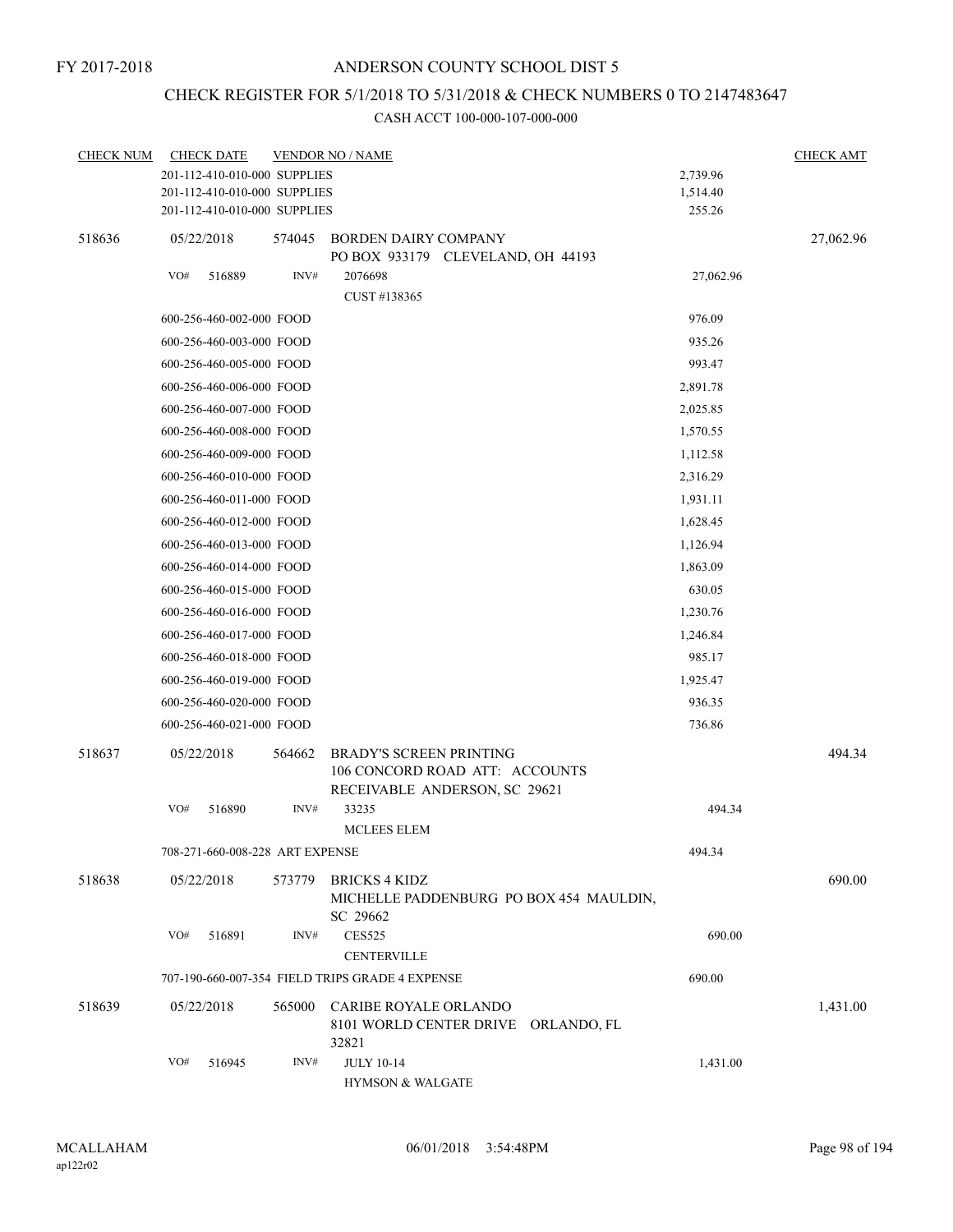### CHECK REGISTER FOR 5/1/2018 TO 5/31/2018 & CHECK NUMBERS 0 TO 2147483647

| <b>CHECK NUM</b> | <b>CHECK DATE</b> |                          |                               | <b>VENDOR NO / NAME</b>                         |          | <b>CHECK AMT</b> |
|------------------|-------------------|--------------------------|-------------------------------|-------------------------------------------------|----------|------------------|
|                  |                   |                          |                               | 378-224-333-024-000 TRIPS AND CONFERENCES       | 715.50   |                  |
|                  |                   |                          |                               | 378-224-333-024-000 TRIPS AND CONFERENCES       | 715.50   |                  |
| 518640           | 05/22/2018        |                          |                               | 156900 CAROLINA PRODUCE COMPANY                 |          | 1,404.65         |
|                  |                   |                          |                               | POBOX 3849 ATT: ACCOUNTS RECEIVABLE             |          |                  |
|                  |                   |                          |                               | ANDERSON, SC 29622                              |          |                  |
|                  | VO#               | 516892                   | INV#                          | 753575                                          | 31.75    |                  |
|                  |                   |                          |                               | <b>HOMELAND PARK</b>                            |          |                  |
|                  |                   | 600-256-460-011-000 FOOD |                               |                                                 | 31.75    |                  |
|                  | VO#               | 516893                   | INV#                          | 753319                                          | 132.65   |                  |
|                  |                   |                          |                               | <b>HOMELAND PARK</b>                            |          |                  |
|                  |                   | 600-256-460-011-000 FOOD |                               |                                                 | 132.65   |                  |
|                  | VO#               | 516894                   | INV#                          | 47538 FFV                                       | 829.75   |                  |
|                  |                   |                          |                               | <b>HOMELAND PARK</b>                            |          |                  |
|                  |                   |                          | 600-256-460-011-FFV FOOD-FFVP |                                                 | 829.75   |                  |
|                  | VO#               | 516895                   | INV#                          | 752815                                          | 79.50    |                  |
|                  |                   |                          |                               | <b>ROBERT ANDERSON</b>                          |          |                  |
|                  |                   | 600-256-460-006-000 FOOD |                               |                                                 | 79.50    |                  |
|                  | VO#               | 516946                   | INV#                          | 753284                                          | 331.00   |                  |
|                  |                   |                          |                               | <b>HOMELAND PARK</b>                            |          |                  |
|                  |                   | 600-256-460-011-000 FOOD |                               |                                                 | 331.00   |                  |
| 518641           | 05/22/2018        |                          | 574473                        | <b>CHICK-FIL-A</b>                              |          | 1,313.46         |
|                  |                   |                          |                               | 901 HARDEN STREET COLUMBIA, SC 29205            |          |                  |
|                  | VO#               | 516944                   | INV#                          | FOR MAY 29                                      | 1,313.46 |                  |
|                  |                   |                          |                               | <b>CENTERVILLE ELEM</b>                         |          |                  |
|                  |                   |                          |                               | 707-190-660-007-353 FIELD TRIPS GRADE 3 EXPENSE | 1,313.46 |                  |
| 518642           | 05/22/2018        |                          | 571600 CIT                    |                                                 |          | 191.33           |
|                  |                   |                          |                               | 21146 NETWORK PLACE CHICAGO, IL 60673-1211      |          |                  |
|                  | VO#               | 516896                   | INV#                          | 31852818                                        | 191.33   |                  |
|                  |                   |                          |                               | <b>COPIER</b>                                   |          |                  |
|                  |                   |                          | 100-113-410-021-000 SUPPLIES  |                                                 | 191.33   |                  |
| 518643           | 05/22/2018        |                          |                               | 174350 CLEMSON UNIVERSITY                       |          | 4,328.05         |
|                  |                   |                          |                               | ATTN: CHRISTI LEARD 244 MCADAMS HALL            |          |                  |
|                  |                   |                          |                               | CLEMSON, SC 29634                               |          |                  |
|                  | VO#               | 516897                   | INV#                          | <b>AVID CAMP</b>                                | 4,328.05 |                  |
|                  |                   |                          |                               | ROBERT ANDERSON                                 |          |                  |
|                  |                   |                          | 100-113-410-006-000 SUPPLIES  |                                                 | 1,658.00 |                  |
|                  |                   |                          |                               | 706-271-660-006-481 AVID FUNDRAISER EXPENSE     | 2,670.05 |                  |
| 518644           | 05/22/2018        |                          | 573832                        | <b>CRACKER JACKS CAFE</b>                       |          | 270.00           |
|                  |                   |                          |                               | 1146 JACKSON ST ANDERSON, SC 29626              |          |                  |
|                  | VO#               | 516947                   | INV#                          | 911208                                          | 270.00   |                  |
|                  |                   |                          |                               | <b>CENTERVILLE</b>                              |          |                  |
|                  |                   |                          |                               | 707-190-660-007-355 FIELD TRIPS GRADE 5 EXPENSE | 270.00   |                  |
| 518645           | 05/22/2018        |                          | 186600                        | <b>CREEKSIDE BAR-BE-QUE</b>                     |          | 475.00           |
|                  |                   |                          |                               | 1115 SALEM CHURCH RD ANDERSON, SC 29625         |          |                  |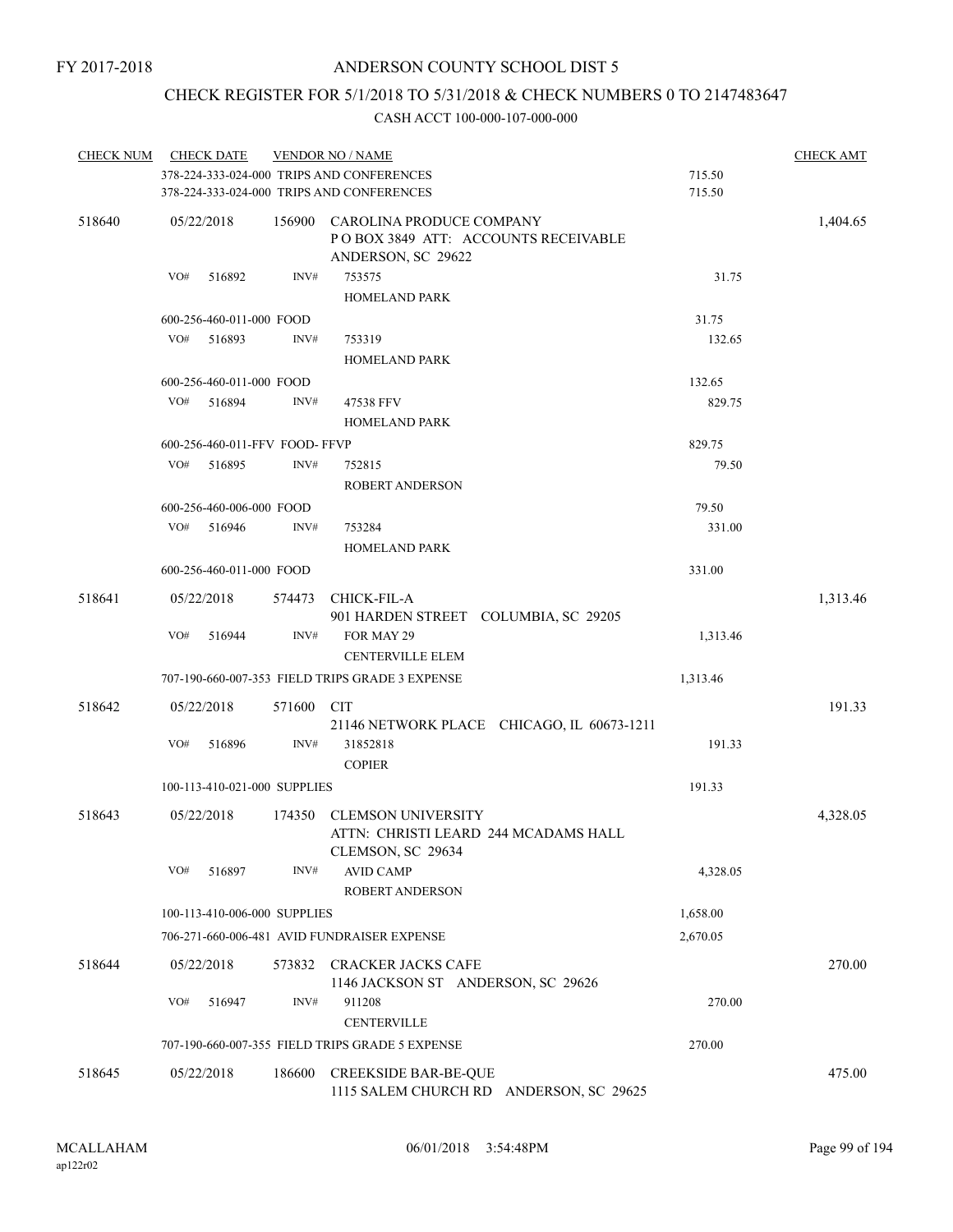# CHECK REGISTER FOR 5/1/2018 TO 5/31/2018 & CHECK NUMBERS 0 TO 2147483647

| <b>CHECK NUM</b> |                      | <b>CHECK DATE</b> |                                  | <b>VENDOR NO / NAME</b>                                                       |  |     |        |        |          | <b>CHECK AMT</b> |
|------------------|----------------------|-------------------|----------------------------------|-------------------------------------------------------------------------------|--|-----|--------|--------|----------|------------------|
|                  | VO#                  | 516898            | INV#                             | 6718                                                                          |  |     |        |        | 475.00   |                  |
|                  |                      |                   |                                  | <b>GLENVIEW MS</b>                                                            |  |     |        |        |          |                  |
|                  |                      |                   |                                  | 720-271-660-020-429 FACULTY EXPENSE                                           |  |     |        |        | 475.00   |                  |
| 518646           |                      | 05/22/2018        |                                  | 572517 CROWN AWARDS                                                           |  |     |        |        |          | 366.34           |
|                  |                      |                   |                                  | 9 SKYLINE DRIVE HAWTHORNE, NY 10532                                           |  |     |        |        |          |                  |
|                  | VO#                  | 516948            | INV#                             | 33535981                                                                      |  |     |        | 366.34 |          |                  |
|                  |                      |                   |                                  | <b>MCLEES ELEM</b>                                                            |  |     |        |        |          |                  |
|                  |                      |                   | 100-112-410-008-0RE RELATED ARTS |                                                                               |  |     |        |        | 366.34   |                  |
| 518647           |                      | 05/22/2018        |                                  | 567489 DE LAGE LANDEN                                                         |  |     |        |        |          | 77.58            |
|                  |                      |                   |                                  | POBOX 41602 PHILADELPHIA, PA 19101-1602                                       |  |     |        |        |          |                  |
|                  | VO#                  | 516949            | INV#                             | 59118045<br><b>COPIER</b>                                                     |  | PO# | 97051  |        | 77.58    |                  |
|                  |                      |                   | 100-113-410-021-000 SUPPLIES     |                                                                               |  |     |        |        | 77.58    |                  |
| 518648           |                      | 05/22/2018        | 198651                           | DELL MARKETING LP                                                             |  |     |        |        |          | 7,437.33         |
|                  |                      |                   |                                  | PO BOX 534118 ATT: ACCOUNTS RECEIVABLE                                        |  |     |        |        |          |                  |
|                  |                      |                   |                                  | ATLANTA, GA 30353-4118                                                        |  |     |        |        |          |                  |
|                  | VO#                  | 516900            | INV#                             | 10242121660                                                                   |  | PO# | 98669  |        | 6,858.90 |                  |
|                  |                      |                   |                                  | <b>TECHNOLOGY</b>                                                             |  |     |        |        |          |                  |
|                  |                      |                   |                                  | 100-266-445-000-000 SOFTWARE TECHNOLOGY                                       |  |     |        |        | 6,858.90 |                  |
|                  | VO#                  | 516901            | INV#                             | 10236944370                                                                   |  | PO# | 98529  |        | 362.73   |                  |
|                  |                      |                   |                                  | <b>TECHNOLOGY</b>                                                             |  |     |        |        |          |                  |
|                  |                      |                   |                                  | 100-221-445-000-ELE TECHNOLOGY SUPPLIES                                       |  |     |        |        | 362.73   |                  |
|                  | VO#                  | 516902            | INV#                             | 10242725592<br><b>TONER</b>                                                   |  | PO# | 98746  |        | 215.70   |                  |
|                  |                      |                   | 100-264-410-000-000 SUPPLIES     |                                                                               |  |     |        |        | 215.70   |                  |
| 518649           | 198800<br>05/22/2018 |                   | DELTA EDUCATION                  |                                                                               |  |     | 105.44 |        |          |                  |
|                  |                      |                   |                                  | 32656 COLLECTION CENTER DR ATT: ACCOUNTS<br>RECEIVABLE CHICAGO, IL 60693-0326 |  |     |        |        |          |                  |
|                  | VO#                  | 516950            | INV#                             | 202501546529                                                                  |  | PO# | 98705  |        | 105.44   |                  |
|                  |                      |                   |                                  | <b>SUPPLIES</b>                                                               |  |     |        |        |          |                  |
|                  |                      |                   |                                  | 326-113-410-000-000 SCIENCE KITS SUPPLIES                                     |  |     |        |        | 105.44   |                  |
| 518650           |                      |                   |                                  | 05/22/2018 202600 DILLARD'S SPORTS CENTER                                     |  |     |        |        |          | 9,450.05         |
|                  |                      |                   |                                  | 708 WHITEHALL ROAD ATT: ACCOUNTS                                              |  |     |        |        |          |                  |
|                  |                      |                   |                                  | RECEIVABLE ANDERSON, SC 29625                                                 |  |     |        |        |          |                  |
|                  | VO#                  | 516903            | INV#                             | 97158                                                                         |  |     |        |        | 2,116.25 |                  |
|                  |                      |                   |                                  | TLH UNIFORMS                                                                  |  |     |        |        |          |                  |
|                  |                      |                   |                                  | 100-271-410-002-BUD EXTRA SUPPLY MONIES                                       |  |     |        |        | 2,116.25 |                  |
|                  | VO#                  | 516904            | INV#                             | 100589                                                                        |  |     |        |        | 2,498.45 |                  |
|                  |                      |                   |                                  | TLH SOFTBALL                                                                  |  |     |        |        |          |                  |
|                  |                      |                   |                                  | 100-271-410-002-BUD EXTRA SUPPLY MONIES                                       |  |     |        |        | 2,498.45 |                  |
|                  | VO#                  | 516905            | INV#                             | 100655                                                                        |  |     |        |        | 2,335.81 |                  |
|                  |                      |                   |                                  | <b>TLH LACROSSE</b>                                                           |  |     |        |        |          |                  |
|                  |                      |                   |                                  | 100-271-410-002-BUD EXTRA SUPPLY MONIES                                       |  |     |        |        | 2,335.81 |                  |
|                  | VO#                  | 516951            | INV#                             | 97157                                                                         |  |     |        |        | 2,499.54 |                  |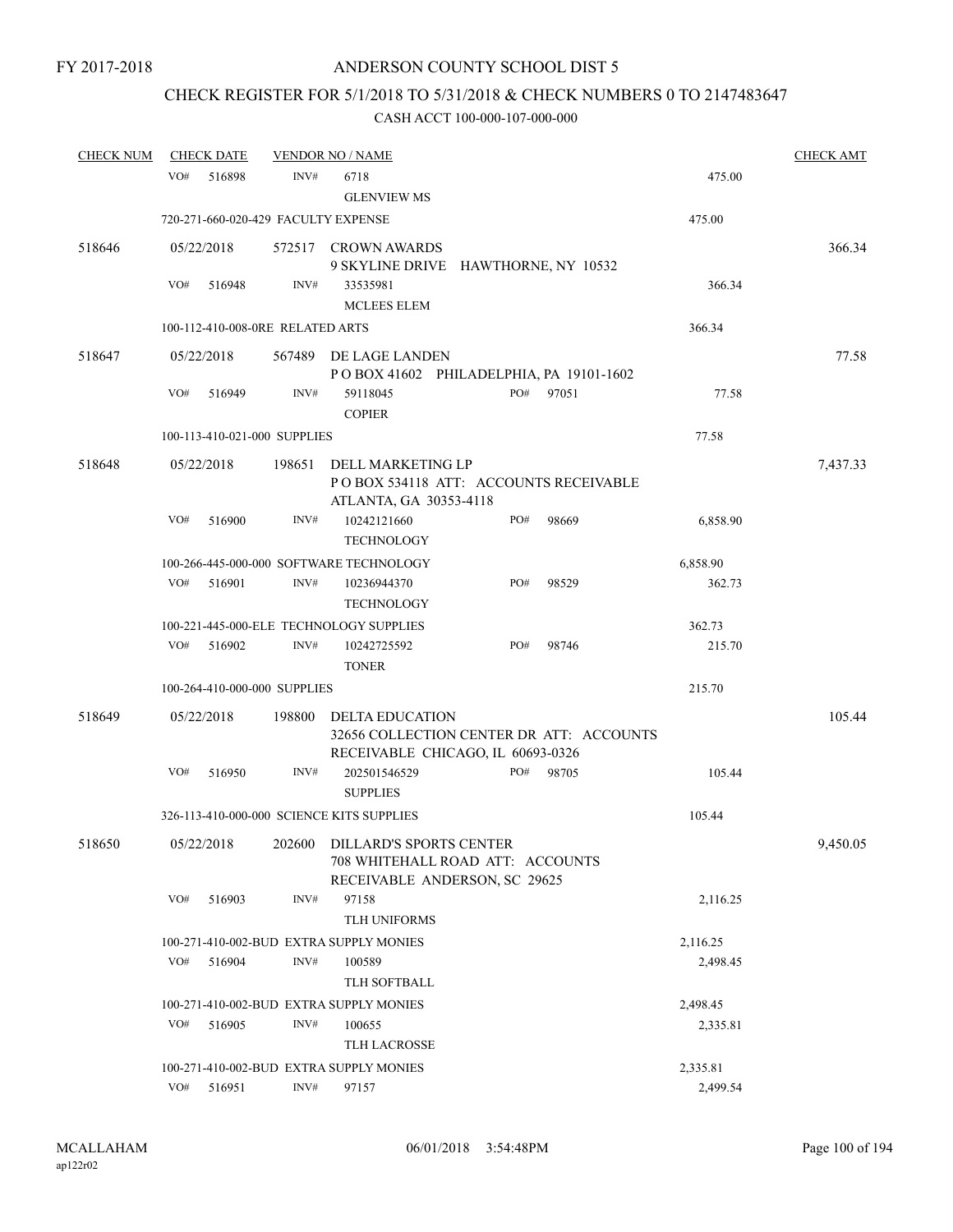### ANDERSON COUNTY SCHOOL DIST 5

### CHECK REGISTER FOR 5/1/2018 TO 5/31/2018 & CHECK NUMBERS 0 TO 2147483647

| <b>CHECK NUM</b> | <b>CHECK DATE</b>                                                  |        | <b>VENDOR NO / NAME</b><br>TLH GIRLS BBALL                                                   |              |                 | <b>CHECK AMT</b> |
|------------------|--------------------------------------------------------------------|--------|----------------------------------------------------------------------------------------------|--------------|-----------------|------------------|
|                  |                                                                    |        |                                                                                              |              |                 |                  |
|                  | 100-271-410-002-000 SUPPLIES                                       |        |                                                                                              |              | 2,499.54        |                  |
| 518651           | 05/22/2018                                                         | 569982 | DSCS HOLDINGS, LLC<br>D/B/A VIRTUAL IMAGE TECHNOLOGY PO BOX<br>2200 CHARLOTTE, NC 28241-2200 |              |                 | 3,400.00         |
|                  | VO#<br>516952                                                      | INV#   | 282523<br>ID 217689 RENEWAL                                                                  | PO#<br>98802 | 3,400.00        |                  |
|                  | 283-126-312-000-000 CONTRACTED SERVICES                            |        |                                                                                              |              | 3,400.00        |                  |
| 518652           | 05/22/2018                                                         | 211200 | DUFF & CHILDS, LLC<br>PO BOX 1486 ATT: ACCOUNTS RECEIVABLE<br>COLUMBIA, SC 29202             |              |                 | 100.00           |
|                  | VO#<br>516906                                                      | INV#   | 14117<br><b>APRIL RETAINER</b>                                                               |              | 100.00          |                  |
|                  | 100-231-319-000-000 LEGAL FEES                                     |        |                                                                                              |              | 100.00          |                  |
| 518653           | 05/22/2018                                                         | 517300 | <b>FURMAN UNIVERSITY</b><br>OWEN MCFADDEN 3300 POINSETT HWY<br>GREENVILLE, SC 29613          |              |                 | 100.00           |
|                  | VO#<br>516907                                                      | INV#   | <b>4530 DUES</b><br><b>ST JOSEPH</b>                                                         | PO#<br>98808 | 100.00          |                  |
|                  |                                                                    |        | 267-370-312-000-SJC PS- ST JOSEPH CATHOLIC                                                   |              | 100.00          |                  |
| 518654           | 05/22/2018                                                         | 574279 | HALLIGAN MAHONEY & WILLIAMS<br>PO BOX 11367 COLUMBIA, SC 29211-1367                          |              |                 | 6,551.25         |
|                  | VO#<br>516908                                                      | INV#   | 12133<br><b>PROF SERVICES</b>                                                                |              | 6,551.25        |                  |
|                  | 100-231-319-000-000 LEGAL FEES                                     |        |                                                                                              |              | 6,551.25        |                  |
| 518655           | 05/22/2018                                                         | 264114 | HEINEMANN<br>15963 COLLECTIONS CENTER DRIVE ATT:<br>ACCOUNTS RECEIVABLE CHICAGO, IL 60693    |              |                 | 908.60           |
|                  | VO#<br>516909                                                      | INV#   | 6899134<br><b>NEW PROSPECT</b>                                                               | PO#<br>98604 | 908.60          |                  |
|                  | 201-224-410-010-000 PD SUPPLIES<br>201-224-410-010-000 PD SUPPLIES |        |                                                                                              |              | 826.00<br>82.60 |                  |
| 518656           | 05/22/2018                                                         | 568255 | HENRY SCHEIN INC<br>BOX 371952 ATT: ACCOUNTS RECEIVABLE<br>PITTSBURGH, PA 15250-7952         |              |                 | 38.74            |
|                  | VO#<br>516910                                                      | INV#   | 52952320<br><b>TL HANNA</b>                                                                  |              | 38.74           |                  |
|                  | 100-271-410-002-BUD EXTRA SUPPLY MONIES                            |        |                                                                                              |              | 38.74           |                  |
|                  |                                                                    |        |                                                                                              |              |                 |                  |
| 518657           | 05/22/2018                                                         | 563487 | HOMELAND PARK PETTY CASH<br>, ---                                                            |              |                 | 75.00            |
|                  | VO#<br>516911                                                      | INV#   | <b>FIELD TRIP</b>                                                                            |              | 75.00           |                  |
|                  |                                                                    |        | REIMBURSEMENT                                                                                |              |                 |                  |
|                  |                                                                    |        | 711-271-660-011-352 FIELD TRIPS GRADE 2 EXPENSE                                              |              | 75.00           |                  |
| 518658           | 05/22/2018                                                         |        | 566000 HOUGHTON MIFFLIN HARCOURT                                                             |              |                 | 201.74           |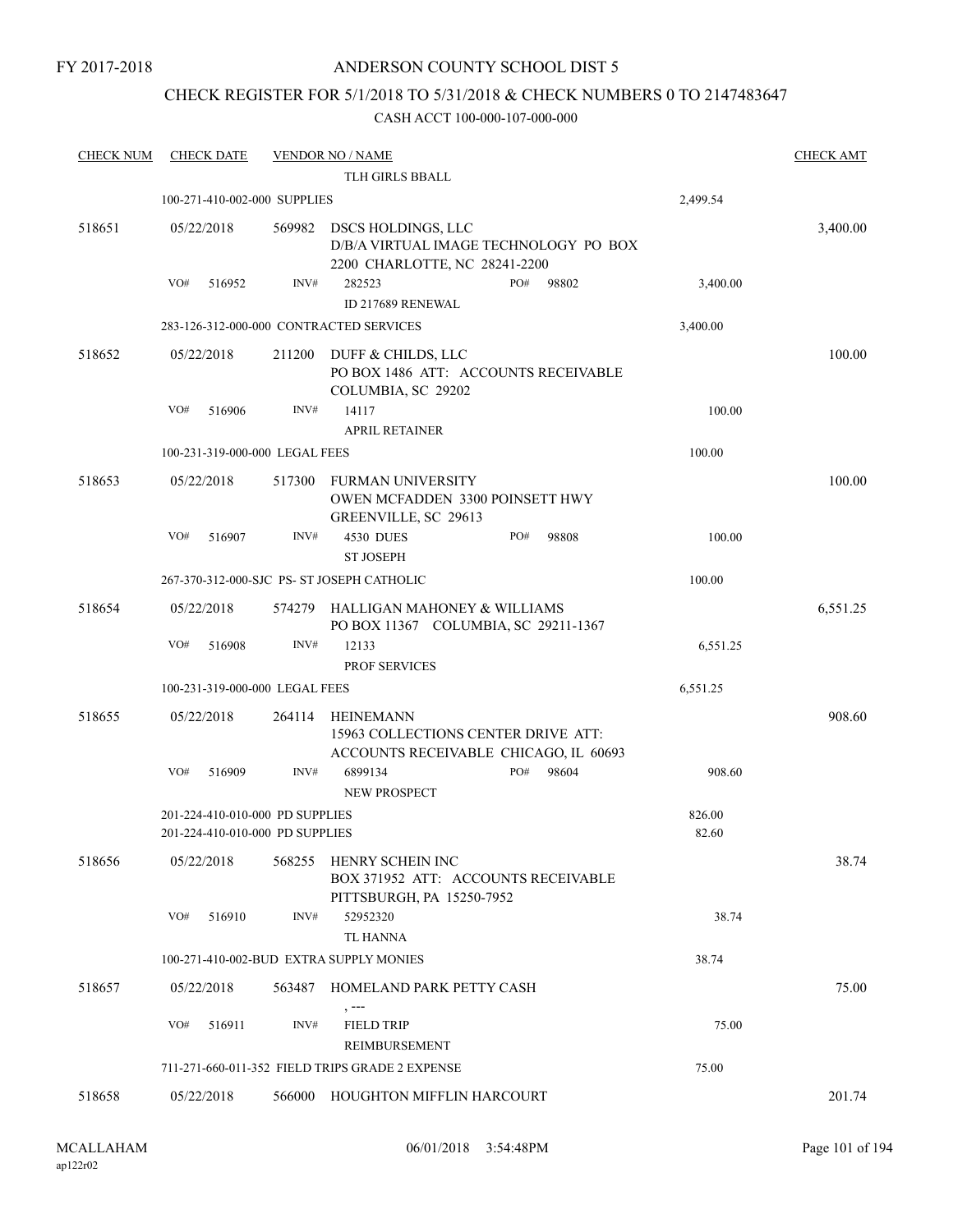### CHECK REGISTER FOR 5/1/2018 TO 5/31/2018 & CHECK NUMBERS 0 TO 2147483647

| <b>CHECK NUM</b> |            | <b>CHECK DATE</b> |                                   | <b>VENDOR NO / NAME</b>                                                                 |     |       |                 | <b>CHECK AMT</b> |
|------------------|------------|-------------------|-----------------------------------|-----------------------------------------------------------------------------------------|-----|-------|-----------------|------------------|
|                  |            |                   |                                   | 14046 COLLECTIONS CENTER DRIVE CHICAGO,<br>IL 60693                                     |     |       |                 |                  |
|                  | VO#        | 516912            | INV#                              | 953726593<br><b>SUPPLIES</b>                                                            | PO# | 98653 | 201.74          |                  |
|                  |            |                   |                                   | 205-137-410-000-000 PRESCHOOL SUPPLIES                                                  |     |       | 201.74          |                  |
| 518659           |            | 05/22/2018        | 574431                            | IMAGINE LEARNING<br>382 W. PARK CIRCLE SUITE 100 PROVO, UT 84604                        |     |       |                 | 10,700.00        |
|                  | VO#        | 516913            | INV#                              | 32377<br><b>LICENSE</b>                                                                 | PO# | 98714 | 10,700.00       |                  |
|                  |            |                   |                                   | 338-221-445-000-EAR TECHNOLOGY SUPPLIES                                                 |     |       | 10,700.00       |                  |
| 518660           |            | 05/22/2018        | 282620                            | IONOSPHERE TOURS<br>307 N. MAIN STREET ANDERSON, SC 29621                               |     |       |                 | 900.00           |
|                  | VO#        | 516914            | INV#                              | <b>CHARTER 6260</b><br><b>HOMELAND PARK</b>                                             |     |       | 900.00          |                  |
|                  |            |                   |                                   | 711-271-660-011-352 FIELD TRIPS GRADE 2 EXPENSE                                         |     |       | 900.00          |                  |
| 518661           | 05/22/2018 |                   | 300176                            | <b>JOSTENS INC</b><br>21336 NETWORK PLACE ATT: ACCOUNTS<br>RECEIVABLE CHICAGO, IL 60673 |     |       |                 | 1,569.95         |
|                  | VO#        | 516915            | INV#                              | ACCT 1043017<br>TL HANNA AWARDS                                                         |     |       | 1,566.14        |                  |
|                  |            |                   |                                   | 100-271-410-002-BUD EXTRA SUPPLY MONIES<br>100-271-410-002-BUD EXTRA SUPPLY MONIES      |     |       | 652.29<br>98.39 |                  |
|                  |            |                   |                                   | 100-271-410-002-BUD EXTRA SUPPLY MONIES                                                 |     |       | 539.28          |                  |
|                  | VO#        | 516916            | INV#                              | 100-271-410-002-BUD EXTRA SUPPLY MONIES<br>21652787<br>ACCT 1097576                     |     |       | 276.18<br>0.95  |                  |
|                  |            |                   |                                   | 723-190-660-023-911 MISCELLANEOUS- ADULT ED EXPENSE                                     |     |       | 0.95            |                  |
|                  | VO#        | 516917            | INV#                              | 21656994<br><b>ACCT 1043018</b>                                                         |     |       | 2.86            |                  |
|                  |            |                   |                                   | 100-114-410-000-000 SUPPLIES AND MATERIALS                                              |     |       | 2.86            |                  |
| 518662           |            | 05/22/2018        | 563608                            | JW PEPPER & SON, INC<br>POBOX 642 ATT: ACCOUNTS RECEIVABLE<br><b>EXTON, PA 19341</b>    |     |       |                 | 35.98            |
|                  | VO#        | 516918            | INV#                              | 15972872<br><b>MIDWAY ELEM</b>                                                          |     |       | 35.98           |                  |
|                  |            |                   | 717-190-660-017-220 MUSIC EXPENSE |                                                                                         |     |       | 35.98           |                  |
| 518663           |            | 05/22/2018        |                                   | 569972 KRISTY SMITH<br>203 PINE BARK RD ANDERSON, SC 29625                              |     |       |                 | 101.00           |
|                  | VO#        | 516884            | INV#                              | <b>CNA EXAM</b><br><b>REFUND</b>                                                        |     |       | 101.00          |                  |
|                  |            |                   |                                   | 328-115-312-000-000 PURCHASED SERVICES                                                  |     |       | 101.00          |                  |
| 518664           |            | 05/22/2018        |                                   | 569972 MARSHA RANDOLPH<br>3113 KEYS ST LOT 10 ANDERSON, SC 29624                        |     |       |                 | 15.00            |
|                  | VO#        | 516885            | INV#                              | <b>FIELD TRIP</b><br><b>REFUND</b>                                                      |     |       | 15.00           |                  |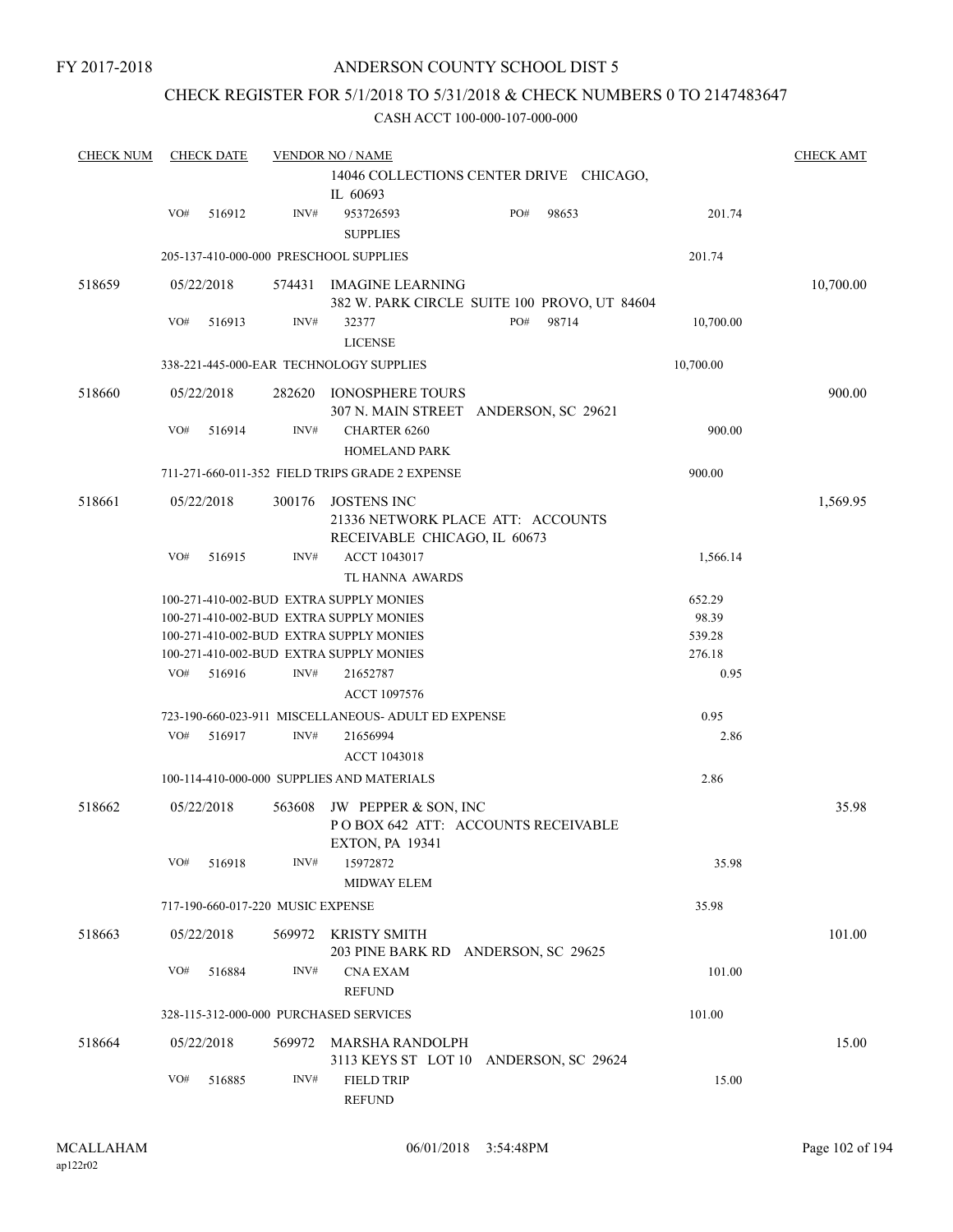### CHECK REGISTER FOR 5/1/2018 TO 5/31/2018 & CHECK NUMBERS 0 TO 2147483647

| <b>CHECK NUM</b> | <b>CHECK DATE</b>                                            | <b>VENDOR NO / NAME</b> |                                                                                                             | <b>CHECK AMT</b> |     |                                             |                |        |
|------------------|--------------------------------------------------------------|-------------------------|-------------------------------------------------------------------------------------------------------------|------------------|-----|---------------------------------------------|----------------|--------|
|                  |                                                              |                         | 711-271-660-011-350 FIELD TRIPS KINDERGARTEN EXPENSE                                                        |                  |     |                                             | 15.00          |        |
| 518665           | 05/22/2018                                                   |                         | 570804 MULTI-HEALTH SYSTEMS INC/MHS<br>POBOX 950 ATT: ACCOUNTS RECEIVABLE<br>NORTH TONAWANDA, NY 14120-0950 |                  |     |                                             |                | 285.12 |
|                  | VO#<br>516919                                                | INV#                    | 1978464<br><b>SUPPLIES</b>                                                                                  |                  | PO# | 98655                                       | 285.12         |        |
|                  | 205-137-410-000-000 PRESCHOOL SUPPLIES                       |                         |                                                                                                             |                  |     |                                             | 73.56          |        |
|                  | 283-127-410-000-000 SUPPLIES-LD/DD/OHI                       |                         |                                                                                                             |                  |     |                                             | 211.56         |        |
| 518666           | 05/22/2018                                                   |                         | 570673 NATIONAL DROPOUT PREVENTION NETWORK<br>SC 29621                                                      |                  |     | 713 E. GREENVILLE ST SUITE D #108 ANDERSON, |                | 85.00  |
|                  | VO#<br>516920                                                | INV#                    | <b>DUES</b><br><b>VETANEW</b>                                                                               |                  |     |                                             | 85.00          |        |
|                  |                                                              |                         | 100-221-640-000-SEC DUES AND FEES                                                                           |                  |     | 85.00                                       |                |        |
| 518667           | 05/22/2018                                                   |                         | 574432 NEVITT FOREST PETTY CASH                                                                             |                  |     |                                             |                | 300.00 |
|                  |                                                              |                         | $\,$                                                                                                        |                  |     |                                             |                |        |
|                  | VO#<br>516921                                                | INV#                    | CASH                                                                                                        |                  |     |                                             | 300.00         |        |
|                  |                                                              |                         | <b>FIELD DAY</b>                                                                                            |                  |     |                                             |                |        |
|                  | 712-271-660-012-317 FIELD DAY EXPENSE                        |                         |                                                                                                             |                  |     |                                             | 300.00         |        |
| 518668           | 05/22/2018                                                   | 389900                  | OFFICE DEPOT<br>POBOX 1413 CHARLOTTE, NC 28201-1413                                                         |                  |     |                                             |                | 582.64 |
|                  | VO#<br>516922                                                | INV#                    | 133655011001<br><b>SUPPLIES</b>                                                                             |                  |     |                                             | 187.59         |        |
|                  | 600-256-410-000-000 SUPPLIES                                 |                         |                                                                                                             |                  |     |                                             | 187.59         |        |
|                  | VO#<br>516923                                                | INV#                    | 133620870001<br><b>SUPPLIES</b>                                                                             |                  |     |                                             | 211.72         |        |
|                  |                                                              |                         | 723-190-660-023-911 MISCELLANEOUS- ADULT ED EXPENSE                                                         |                  |     | 211.72                                      |                |        |
|                  | VO#<br>516924                                                | INV#                    | 134746729001<br><b>SUPPLIES</b>                                                                             |                  |     |                                             | 74.72          |        |
|                  | 100-112-410-010-000 SUPPLIES                                 |                         |                                                                                                             |                  |     |                                             | 74.72          |        |
|                  | VO#<br>516925                                                | INV#                    | 134320053001<br>134320052001                                                                                |                  | PO# | 98698                                       | 108.61         |        |
|                  | 100-233-410-000-000 SUPPLIES<br>100-233-410-000-000 SUPPLIES |                         |                                                                                                             |                  |     |                                             | 78.10<br>30.51 |        |
| 518669           | 05/22/2018                                                   | 572466                  | PICKENS ADULT EDUCATION CENTER<br>106 GLAZNER STREET EASLEY, SC 29640                                       |                  |     |                                             |                | 107.58 |
|                  | VO#<br>516927                                                | INV#                    | AEAC3-5<br><b>WORKLINK</b>                                                                                  |                  |     |                                             | 107.58         |        |
|                  |                                                              |                         | 723-190-660-023-911 MISCELLANEOUS- ADULT ED EXPENSE                                                         |                  |     |                                             | 107.58         |        |
| 518670           | 05/22/2018                                                   | 435050                  | <b>RESOURCES FOR READING</b><br>130 EAST GRAND AVENUE ATT: ACCOUNTS<br>RECEIVABLE S SAN FRANCISCO, CA 94080 |                  |     |                                             |                | 534.53 |
|                  | VO#<br>516928                                                | INV#                    | K486633<br><b>SUPPLIES</b>                                                                                  |                  | PO# | 98572                                       | 534.53         |        |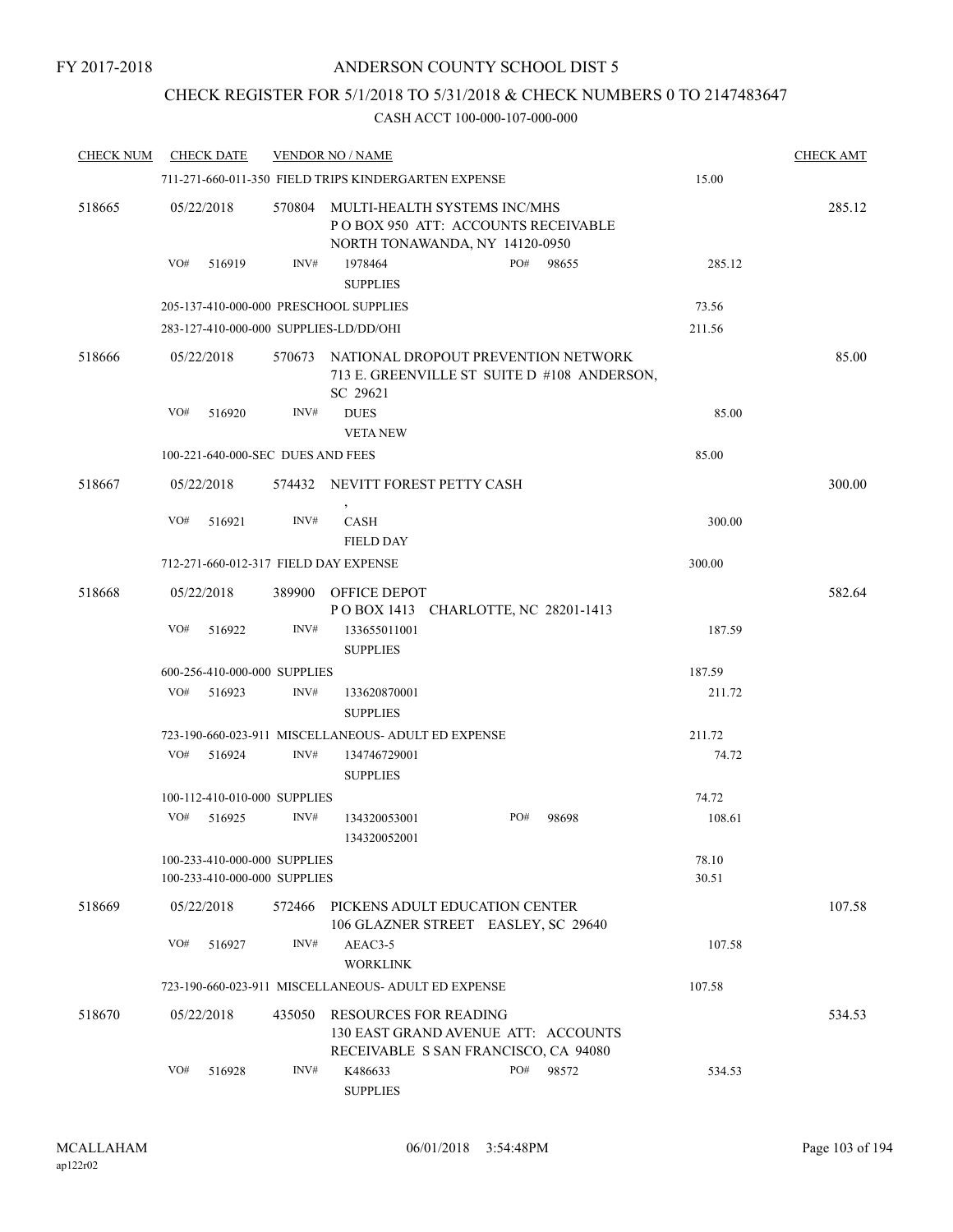### CHECK REGISTER FOR 5/1/2018 TO 5/31/2018 & CHECK NUMBERS 0 TO 2147483647

| <b>CHECK NUM</b> | <b>CHECK DATE</b>            | <b>VENDOR NO / NAME</b>                                                                                                        | <b>CHECK AMT</b> |
|------------------|------------------------------|--------------------------------------------------------------------------------------------------------------------------------|------------------|
|                  | 201-112-410-010-000 SUPPLIES | 534.53                                                                                                                         |                  |
| 518671           | 05/22/2018                   | 572848<br>RISE VISION<br>PO BOX 505331<br>ST. LOUIS, MO 63150-5331                                                             | 7,179.70         |
|                  | VO#<br>516953                | INV#<br>PO#<br>98372<br>131596563<br>4,568.90<br><b>TECH SUPPLIES</b>                                                          |                  |
|                  | 100-266-410-016-BUD SUPPLIES | 4,568.90                                                                                                                       |                  |
|                  | VO#<br>516954                | PO#<br>INV#<br>98364<br>131927901<br>2,610.80                                                                                  |                  |
|                  |                              | <b>TECH SUPPLIES</b>                                                                                                           |                  |
|                  | 397-113-410-000-000 SUPPLIES | 2,610.80                                                                                                                       |                  |
|                  |                              |                                                                                                                                |                  |
| 518672           | 05/22/2018                   | 567525<br>ROWLAND MECHANICAL                                                                                                   | 4,628.76         |
|                  |                              | 206 SADDLE TRAIL ANDERSON, SC 29621                                                                                            |                  |
|                  | VO#<br>516929                | INV#<br>PO#<br><b>MAY 4-10</b><br>98126<br>4,628.76                                                                            |                  |
|                  |                              | <b>BUS REPAIRS</b>                                                                                                             |                  |
|                  |                              | 100-255-323-000-ACT ACTIVITY BUS CONTRACTED SERVICES<br>442.62                                                                 |                  |
|                  |                              | 575.00<br>100-255-323-000-ACT ACTIVITY BUS CONTRACTED SERVICES                                                                 |                  |
|                  |                              | 501.36<br>100-255-323-000-ACT ACTIVITY BUS CONTRACTED SERVICES                                                                 |                  |
|                  |                              | 100-255-323-000-ACT ACTIVITY BUS CONTRACTED SERVICES<br>831.49                                                                 |                  |
|                  |                              | 100-255-323-000-ACT ACTIVITY BUS CONTRACTED SERVICES<br>800.95                                                                 |                  |
|                  |                              | 100-255-323-000-ACT ACTIVITY BUS CONTRACTED SERVICES<br>771.41                                                                 |                  |
|                  |                              | 100-255-323-000-ACT ACTIVITY BUS CONTRACTED SERVICES<br>46.00                                                                  |                  |
|                  |                              | 46.00<br>100-255-323-000-ACT ACTIVITY BUS CONTRACTED SERVICES                                                                  |                  |
|                  |                              | 98.32<br>100-255-323-000-ACT ACTIVITY BUS CONTRACTED SERVICES<br>98.32<br>100-255-323-000-ACT ACTIVITY BUS CONTRACTED SERVICES |                  |
|                  |                              | 98.32<br>100-255-323-000-ACT ACTIVITY BUS CONTRACTED SERVICES                                                                  |                  |
|                  |                              | 100-255-323-000-ACT ACTIVITY BUS CONTRACTED SERVICES<br>90.99                                                                  |                  |
|                  |                              | 83.66<br>100-255-323-000-ACT ACTIVITY BUS CONTRACTED SERVICES                                                                  |                  |
|                  |                              | 98.32<br>100-255-323-000-ACT ACTIVITY BUS CONTRACTED SERVICES                                                                  |                  |
|                  |                              | 100-255-323-000-ACT ACTIVITY BUS CONTRACTED SERVICES<br>46.00                                                                  |                  |
| 518673           | 05/22/2018                   | 451201<br>SC SCHOOL BOARDS INSURANCE TRUST                                                                                     | 500.00           |
|                  |                              | PROPERTY/CASUALTY INSURANCE 111                                                                                                |                  |
|                  |                              | RESEARCH DRIVE COLUMBIA, SC 29203                                                                                              |                  |
|                  | VO#<br>516931                | INV#<br>3589<br>500.00                                                                                                         |                  |
|                  |                              | <b>LIABILITY INCREASE</b>                                                                                                      |                  |
|                  |                              | 100-252-324-000-000 PROPERTY INSURANCE<br>500.00                                                                               |                  |
|                  |                              |                                                                                                                                |                  |
| 518674           | 05/22/2018                   | <b>SC STATE MUSEUM</b><br>337875                                                                                               | 704.00           |
|                  |                              | 301 GERVAIS STREET COLUMBIA, SC 29201                                                                                          |                  |
|                  | VO#<br>516930                | INV#<br><b>ORDER 30347</b><br>704.00                                                                                           |                  |
|                  |                              | <b>CENTERVILLE ELEM</b>                                                                                                        |                  |
|                  |                              | 707-190-660-007-353 FIELD TRIPS GRADE 3 EXPENSE<br>704.00                                                                      |                  |
| 518675           | 05/22/2018                   | SHADETREE GRAPHICS, LLC<br>573290                                                                                              | 1,491.10         |
|                  |                              | 147 POWELL RD. ANDERSON, SC 29625                                                                                              |                  |
|                  | VO#<br>516955                | INV#<br>2018-1240<br>1,491.10                                                                                                  |                  |
|                  |                              |                                                                                                                                |                  |
|                  |                              | <b>VARENNES ELEM</b>                                                                                                           |                  |
|                  | 100-113-410-016-000 SUPPLIES | 1,491.10                                                                                                                       |                  |
| 518676           | 05/22/2018                   | SHI INTERNATIONAL CORP<br>569520                                                                                               | 78,368.31        |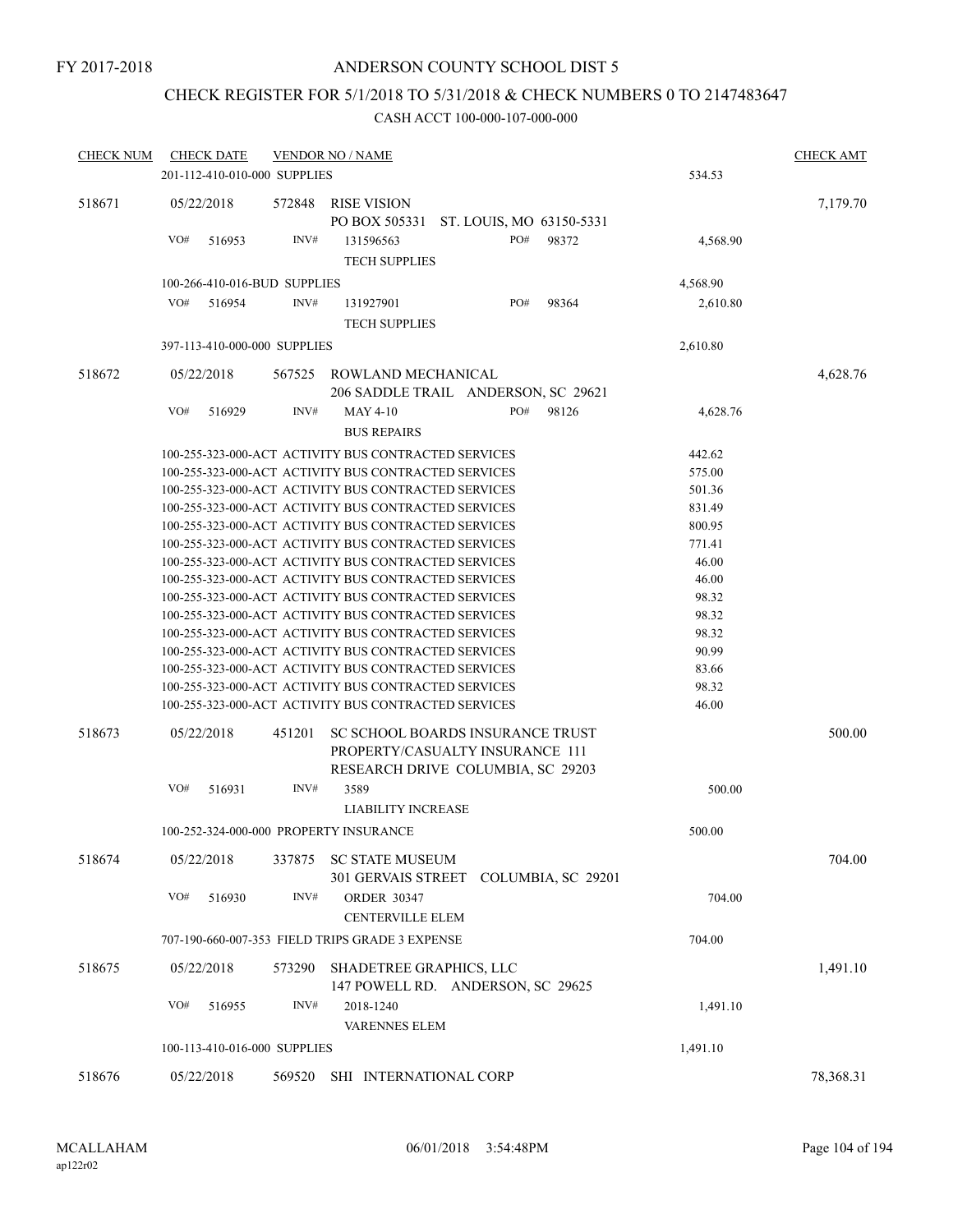### CHECK REGISTER FOR 5/1/2018 TO 5/31/2018 & CHECK NUMBERS 0 TO 2147483647

| <b>CHECK NUM</b> |     | <b>CHECK DATE</b>            |        | <b>VENDOR NO / NAME</b>                                                                     |     |       |           | <b>CHECK AMT</b> |
|------------------|-----|------------------------------|--------|---------------------------------------------------------------------------------------------|-----|-------|-----------|------------------|
|                  |     |                              |        | POBOX 952121 ATT: ACCOUNTS RECEIVABLE                                                       |     |       |           |                  |
|                  |     |                              |        | DALLAS, TX 75395-2121                                                                       |     |       |           |                  |
|                  | VO# | 516932                       | INV#   | B08237379<br><b>TECHNOLOGY</b>                                                              | PO# | 98783 | 78,368.31 |                  |
|                  |     |                              |        | 100-266-345-000-000 TECHNOLOGY INFRASTRUCTURE                                               |     |       | 78,368.31 |                  |
| 518677           |     | 05/22/2018                   | 573964 | <b>SKINS' HOTDOGS</b><br>PO BOX 5829 ANDERSON, SC 29623                                     |     |       |           | 197.20           |
|                  | VO# | 516933                       | INV#   | 0054<br><b>ROBERT ANDERSON</b>                                                              |     |       | 197.20    |                  |
|                  |     | 100-113-410-006-000 SUPPLIES |        |                                                                                             |     |       | 197.20    |                  |
| 518678           |     | 05/22/2018                   | 569589 | <b>SREB</b>                                                                                 |     |       |           | 3,960.00         |
|                  |     |                              |        | 592 TENTH ST, NW ATTN: HSTW STAFF<br>DEVELOPMENT CONF ATLANTA, GA 30318-5776                |     |       |           |                  |
|                  | VO# | 516956                       | INV#   | 04<br>2017-18 ACCTET                                                                        | PO# | 97533 | 3,960.00  |                  |
|                  |     |                              |        | 207-224-333-000-004 TRIPS & CONFERENCES                                                     |     |       | 3,960.00  |                  |
| 518679           |     | 05/22/2018                   | 569589 | <b>SREB</b>                                                                                 |     |       |           | 600.00           |
|                  |     |                              |        | 592 TENTH ST, NW ATTN: HSTW STAFF<br>DEVELOPMENT CONF ATLANTA, GA 30318-5776                |     |       |           |                  |
|                  | VO# | 516957                       | INV#   | HSTW JULY 9-14<br><b>HYMSON &amp; WALGATE</b>                                               |     |       | 600.00    |                  |
|                  |     |                              |        | 378-224-333-024-000 TRIPS AND CONFERENCES                                                   |     |       | 300.00    |                  |
|                  |     |                              |        | 378-224-333-024-000 TRIPS AND CONFERENCES                                                   |     |       | 300.00    |                  |
| 518680           |     | 05/22/2018                   | 571571 | <b>TECHPOINT</b><br>144 PEARL INDUSTRIAL AVE HOSCHTON, GA<br>30548                          |     |       |           | 150.00           |
|                  | VO# | 516934                       | INV#   | 2749<br><b>INSTALLATION</b>                                                                 | PO# | 97791 | 150.00    |                  |
|                  |     |                              |        | 100-266-314-000-000 REPAIRS TO EQUIPMENT                                                    |     |       | 150.00    |                  |
| 518681           |     | 05/22/2018                   | 563611 | THE GREENVILLE ZOO<br>150 CLEVELAND PARK DRIVE GREENVILLE, SC<br>29601                      |     |       |           | 458.75           |
|                  |     | VO# 516935                   |        | INV# NPE052418                                                                              |     |       | 458.75    |                  |
|                  |     |                              |        | <b>NORTH POINTE</b>                                                                         |     |       |           |                  |
|                  |     |                              |        | 713-271-660-013-350 FIELD TRIPS KINDERGARTEN EXPENSE                                        |     |       | 458.75    |                  |
| 518682           |     | 05/22/2018                   | 568718 | THE READING WAREHOUSE<br>POBOX 41328 ATT: ACCOUNTS RECEIVABLE<br>NORTH CHARLESTON, SC 29423 |     |       |           | 16,304.00        |
|                  | VO# | 516936                       | INV#   | 182371<br><b>SUMMER READS</b>                                                               | PO# | 98671 | 6,496.00  |                  |
|                  |     |                              |        | 201-112-410-000-000 SUPPLIES- MINI GRANT                                                    |     |       | 6,496.00  |                  |
|                  | VO# | 516937                       | INV#   | 182370                                                                                      | PO# | 98670 | 9,120.00  |                  |
|                  |     |                              |        | <b>SUMMER READS</b>                                                                         |     |       |           |                  |
|                  |     |                              |        | 201-112-410-000-000 SUPPLIES- MINI GRANT                                                    |     |       | 9,120.00  |                  |
|                  | VO# | 516938                       | INV#   | 182911                                                                                      | PO# | 98672 | 688.00    |                  |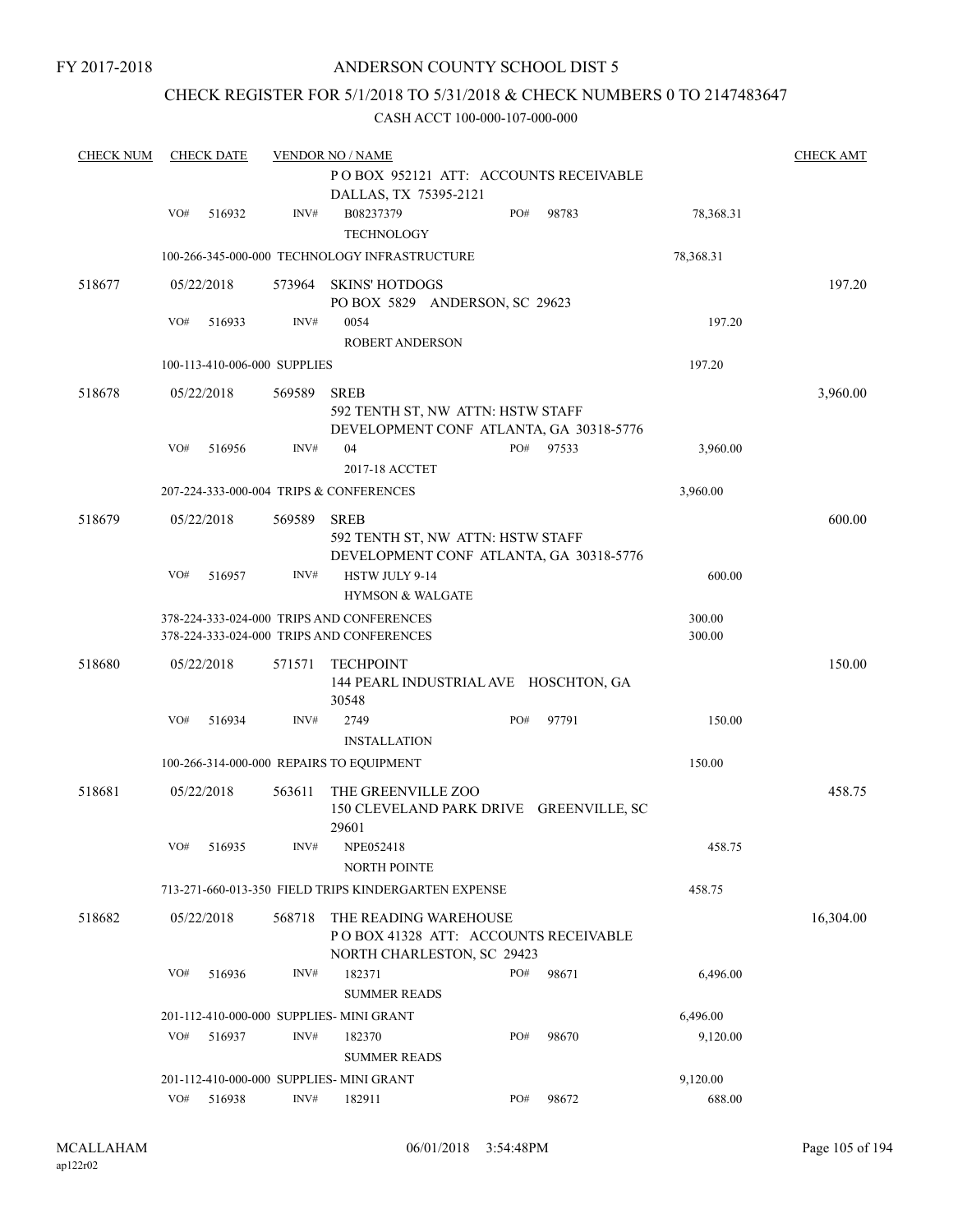### CHECK REGISTER FOR 5/1/2018 TO 5/31/2018 & CHECK NUMBERS 0 TO 2147483647

| <b>CHECK NUM</b> | <b>CHECK DATE</b>                        |        | <b>VENDOR NO / NAME</b>                                                                          |              |           | <b>CHECK AMT</b> |
|------------------|------------------------------------------|--------|--------------------------------------------------------------------------------------------------|--------------|-----------|------------------|
|                  |                                          |        | <b>SUMMER READS</b>                                                                              |              |           |                  |
|                  | 201-112-410-000-000 SUPPLIES- MINI GRANT |        |                                                                                                  |              | 688.00    |                  |
| 518683           | 05/22/2018                               | 563377 | UNIFIED AV SYSTEMS<br>DBA: MULTI MEDIA SERVICES 161 AUSTIN<br>AVENUE NE MARIETTA, GA 30060       |              |           | 4,760.43         |
|                  | VO#<br>516939                            | INV#   | 333764<br><b>TECHNOLOGY</b>                                                                      | PO#<br>98540 | 4,760.43  |                  |
|                  |                                          |        | 100-221-445-000-ELE TECHNOLOGY SUPPLIES                                                          |              | 4,760.43  |                  |
| 518684           | 05/22/2018                               | 568866 | USI EDUCATION & GOVERNMENT SALES<br>POBOX 4105 ATT: ACCOUNTS RECEIVABLE<br>WOBURN, MA 01888-4105 |              |           | 1,711.07         |
|                  | VO#<br>516940                            | INV#   | W015204501014<br><b>ACCT 5222823</b>                                                             |              | 1,711.07  |                  |
|                  | 100-112-410-010-0RE RELATED ARTS         |        |                                                                                                  |              | 699.34    |                  |
|                  | 100-113-410-010-000 SUPPLIES             |        |                                                                                                  |              | 1,011.73  |                  |
| 518685           | 05/22/2018                               | 573363 | <b>VARSITY SPIRIT FASHION</b><br>PO BOX 751210 MEMPHIS, TN 38175-1210                            |              |           | 4,428.51         |
|                  | VO#<br>516941                            | INV#   | 41603034<br><b>MCCANTS</b>                                                                       |              | 4,428.51  |                  |
|                  | 705-271-660-005-611 PEP CLUB EXPENSE     |        |                                                                                                  |              | 4,428.51  |                  |
| 518686           | 05/22/2018                               | 524353 | WAL-MART COMMUNITY/GEMB<br>POBOX 530934 ATT: ACCOUNTS RECEIVABLE<br>ATLANTA, GA 30353-0934       |              |           | 70.70            |
|                  | VO#<br>516943                            | INV#   | 1016 1830                                                                                        |              | 70.70     |                  |
|                  |                                          |        | <b>MIDWAY ELEM</b>                                                                               |              |           |                  |
|                  |                                          |        | 717-190-660-017-201 MISCELLANEOUS EXPENSE                                                        |              | 70.70     |                  |
| 518687           | 05/22/2018                               | 531000 | WESTSIDE HIGH SCHOOL<br>806 PEARMAN DAIRY ROAD ANDERSON, SC<br>29625                             |              |           | 93.75            |
|                  | VO#<br>516942                            | INV#   | POCOL XIC<br><b>LUNCH FEES</b>                                                                   |              | 93.75     |                  |
|                  | 900-188-410-000-006 HOMELESS SUPPLIES    |        |                                                                                                  |              | 93.75     |                  |
| 518688           | 05/25/2018                               | 105500 | ALL PHASE ELECTRIC SUPPLY<br>PO BOX 936240 ATLANTA, GA 31193-6240                                |              |           | 240.34           |
|                  | VO#<br>517033                            | INV#   | 0184-568960<br><b>SUPPLIES</b>                                                                   |              | 240.34    |                  |
|                  | 600-256-323-005-000 REPAIRS TO EQUIPMENT |        |                                                                                                  |              | 240.34    |                  |
| 518689           | 05/25/2018                               | 112250 | ANDERSON COUNTY FINANCE DEPT<br>POBOX 8002 ATT: KIM MARTIN ANDERSON, SC<br>29622-8002            |              |           | 57,102.48        |
|                  | VO#<br>517090                            | INV#   | APRIL 2018<br><b>SRO GRANT</b>                                                                   | PO#<br>97692 | 57,102.48 |                  |
|                  |                                          |        | 100-258-312-000-000 CONTRACTED SERVICES - RESOURCE OFFR                                          |              | 57,102.48 |                  |
| 518690           | 05/25/2018                               | 112300 | ANDERSON CNTY ALTERNATIVE SCHOOL                                                                 |              |           | 40.20            |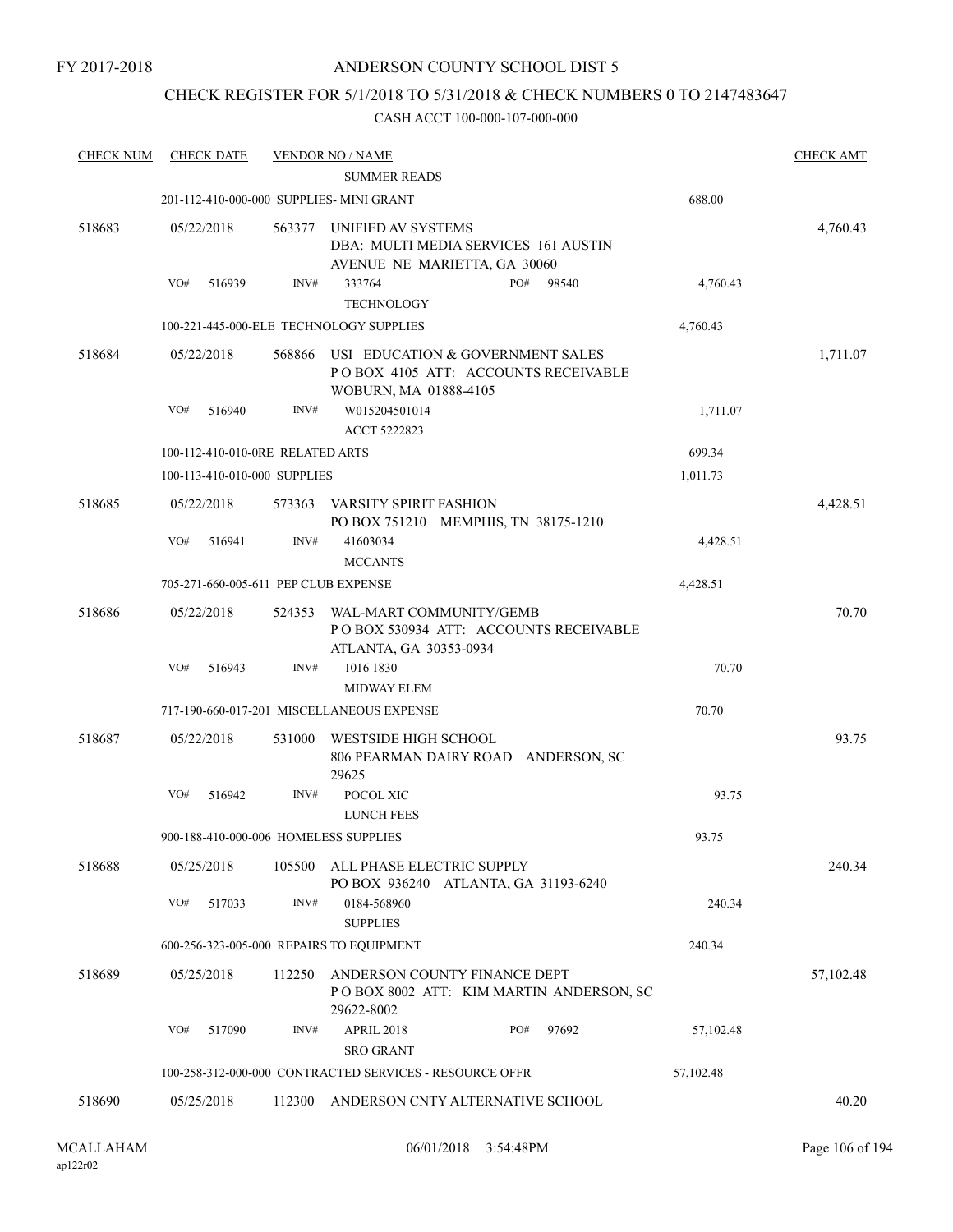### ANDERSON COUNTY SCHOOL DIST 5

### CHECK REGISTER FOR 5/1/2018 TO 5/31/2018 & CHECK NUMBERS 0 TO 2147483647

| <b>CHECK NUM</b> |     | <b>CHECK DATE</b>                 |        | <b>VENDOR NO / NAME</b><br>805 EAST WHITNER STREET ATT: ACCOUNTS                           |                  |                                         |                  | <b>CHECK AMT</b> |
|------------------|-----|-----------------------------------|--------|--------------------------------------------------------------------------------------------|------------------|-----------------------------------------|------------------|------------------|
|                  |     |                                   |        | RECEIVABLE ANDERSON, SC 29624                                                              |                  |                                         |                  |                  |
|                  | VO# | 517089                            | INV#   | <b>J. MCALISTER</b><br>LUNCH REFUND                                                        |                  |                                         | 40.20            |                  |
|                  |     |                                   |        | 600-000-474-021-000 REVENUES COLLECTED IN ADVANCE                                          |                  |                                         | 40.20            |                  |
| 518691           |     | 05/25/2018                        | 570950 | ANDERSON COUNTY SHERIFF'S OFFICE<br>ATTN: RICHARD BRYSON PO BOX 5497<br>ANDERSON, SC 29623 |                  |                                         |                  | 70.00            |
|                  | VO# | 517176                            | INV#   | 05/15/18                                                                                   |                  |                                         | 70.00            |                  |
|                  |     |                                   |        | <b>BOARD MEETING</b><br>100-233-312-000-SRO DISTRICT OFFICE SECURITY                       |                  |                                         | 70.00            |                  |
|                  |     |                                   |        |                                                                                            |                  |                                         |                  |                  |
| 518692           |     | 05/25/2018                        |        | 115202 ASD5 FOOD SERVICE PETTY CASH                                                        |                  |                                         |                  | 65.00            |
|                  | VO# | 517091                            | INV#   | $\,$<br>PAPA JOHNS                                                                         |                  |                                         | 65.00            |                  |
|                  |     | 600-256-690-000-000 OTHER OBJECTS |        | REIMBURSEMENT                                                                              |                  |                                         | 65.00            |                  |
|                  |     |                                   |        |                                                                                            |                  |                                         |                  |                  |
| 518693           |     | 05/25/2018                        | 570814 | AT&T<br>ATLANTA, GA 30348-5262                                                             | $(864 M09-9122)$ | PO BOX 105262 ATTN: ACCOUNTS RECEIVABLE |                  | 937.33           |
|                  | VO# | 517092                            | INV#   | 864 M09-9122<br><b>PHONE</b>                                                               |                  |                                         | 937.33           |                  |
|                  |     | 100-266-340-000-000 TELEPHONE     |        |                                                                                            |                  |                                         | 937.33           |                  |
| 518694           |     | 05/25/2018                        | 566585 | BANK OF AMERICA<br>PO BOX 15731 ATT: ACCOUNTS RECEIVABLE                                   |                  |                                         |                  | 6,382.71         |
|                  | VO# | 517093                            | INV#   | WILMINGTON, DE 19886-5731<br><b>PURCHASES</b><br>8355, 7779, 7426                          |                  |                                         | 6,382.71         |                  |
|                  |     |                                   |        | 201-112-410-006-000 SUPPLIES AND MATERIALS                                                 |                  |                                         | 151.98           |                  |
|                  |     |                                   |        | 201-112-410-011-000 SUPPLIES AND MATERIALS                                                 |                  |                                         | 703.68           |                  |
|                  |     |                                   |        | 201-112-410-012-000 SUPPLIES AND MATERIALS                                                 |                  |                                         | 64.83            |                  |
|                  |     | 201-112-410-019-000 Supplies      |        |                                                                                            |                  |                                         | 134.58           |                  |
|                  |     |                                   |        | 201-223-410-000-000 SUPPLIES- ADMIN (GENERAL/PD)                                           |                  |                                         | 941.48           |                  |
|                  |     | 201-224-410-010-000 PD SUPPLIES   |        |                                                                                            |                  |                                         | 241.23           |                  |
|                  |     |                                   |        | 201-224-410-019-000 SUPPLIES- PROF DEV<br>201-224-410-019-000 SUPPLIES- PROF DEV           |                  |                                         | 301.98<br>963.52 |                  |
|                  |     |                                   |        | 207-115-312-000-010 STUDENT ORGANIZATIONS                                                  |                  |                                         | 500.00           |                  |
|                  |     | 232-188-410-000-000 SUPPLIES      |        |                                                                                            |                  |                                         | 2,283.92         |                  |
|                  |     |                                   |        | 900-188-410-000-006 HOMELESS SUPPLIES                                                      |                  |                                         | 95.51            |                  |
| 518695           |     | 05/25/2018                        | 575063 | BAYADA HOME HEALTH CARE, INC.<br>PO BOX 536446 PITTSBURGH, PA 15253-5906                   |                  |                                         |                  | 1,330.00         |
|                  | VO# | 516958                            | INV#   | 13477753<br>APRIL 30-MAY 4                                                                 | PO#              | 98130                                   | 1,330.00         |                  |
|                  |     |                                   |        | 283-126-312-000-000 CONTRACTED SERVICES                                                    |                  |                                         | 1,330.00         |                  |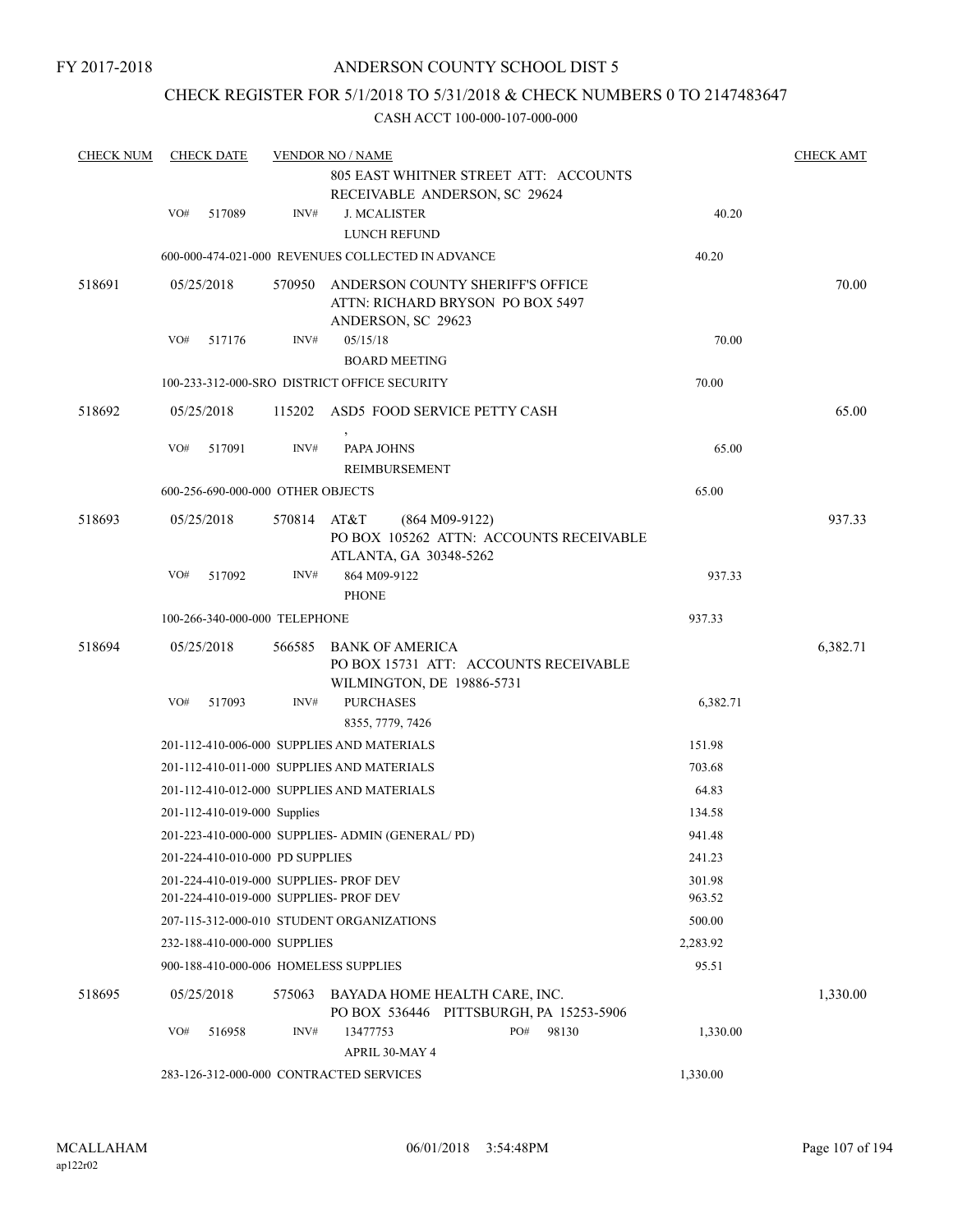### CHECK REGISTER FOR 5/1/2018 TO 5/31/2018 & CHECK NUMBERS 0 TO 2147483647

| <b>CHECK NUM</b> | <b>CHECK DATE</b>                       |        | <b>VENDOR NO / NAME</b>                                                                           |     |       |        | <b>CHECK AMT</b> |
|------------------|-----------------------------------------|--------|---------------------------------------------------------------------------------------------------|-----|-------|--------|------------------|
| 518696           | 05/25/2018                              | 567141 | BOOKS-A-MILLION, INC<br>POBOX 19768 ATT: ACCOUNTS RECEIVABLE<br>BIRMINGHAM, AL 35219              |     |       |        | 140.40           |
|                  | VO#<br>517095                           | INV#   | CUST 3171404<br><b>BOOKS</b>                                                                      | PO# | 98721 | 140.40 |                  |
|                  | 100-221-410-000-TST SUPPLIES-TESTING    |        |                                                                                                   |     |       | 63.80  |                  |
|                  | 100-221-410-000-TST SUPPLIES-TESTING    |        |                                                                                                   |     |       | 3.19   |                  |
|                  | 100-221-410-000-TST SUPPLIES-TESTING    |        |                                                                                                   |     |       | 9.57   |                  |
|                  | 100-221-410-000-TST SUPPLIES-TESTING    |        |                                                                                                   |     |       | 63.84  |                  |
| 518697           | 05/25/2018                              |        | 574875 BOUNCE-A-BUNCH<br>12 UNITED AVENUE PENDLETON, SC 29670                                     |     |       |        | 280.00           |
|                  | VO#<br>517096                           | INV#   | 053118<br><b>MIDWAY ELEM</b>                                                                      |     |       | 280.00 |                  |
|                  |                                         |        | 717-190-660-017-354 FIELD TRIPS GRADE 4 EXPENSE                                                   |     |       | 280.00 |                  |
| 518698           | 05/25/2018                              | 564662 | <b>BRADY'S SCREEN PRINTING</b><br>106 CONCORD ROAD ATT: ACCOUNTS<br>RECEIVABLE ANDERSON, SC 29621 |     |       |        | 422.65           |
|                  | VO#<br>516959                           | INV#   | 33237                                                                                             |     |       | 231.39 |                  |
|                  |                                         |        | <b>GLENVIEW</b>                                                                                   |     |       |        |                  |
|                  | 720-271-660-020-604 CHORUS CLUB EXPENSE |        |                                                                                                   |     |       | 231.39 |                  |
|                  | VO#<br>516960                           | INV#   | 33236<br><b>MCCANTS CHORUS</b>                                                                    |     |       | 191.26 |                  |
|                  | 705-271-660-005-604 CHORUS CLUB EXPENSE |        |                                                                                                   |     |       | 191.26 |                  |
| 518699           | 05/25/2018                              | 575332 | BROWN, LAURIE^^<br>1404 LEVIS SMITH RD PENDLETON, SC 29670                                        |     |       |        | 380.00           |
|                  | VO#<br>517185                           | INV#   | <b>CUPCAKES</b><br><b>TL HANNA</b>                                                                |     |       | 380.00 |                  |
|                  | 100-115-410-002-000 SUPPLIES            |        |                                                                                                   |     |       | 380.00 |                  |
| 518700           | 05/25/2018                              | 152495 | CAMCOR, INC<br>POBOX 1899 ATT: ACCOUNTS RECEIVABLE<br>BURLINGTON, NC 27216-1899                   |     |       |        | 934.48           |
|                  | VO#<br>517097                           | INV#   | 2446709<br>TECHNOLOGY                                                                             | PO# | 98735 | 140.00 |                  |
|                  | 201-112-445-010-000 TECHNOLOGY SUPPLIES |        |                                                                                                   |     |       | 140.00 |                  |
|                  | VO#<br>517098                           | INV#   | 2445919<br><b>TECHNOLOGY</b>                                                                      | PO# | 98606 | 794.48 |                  |
|                  | 201-112-445-010-000 TECHNOLOGY SUPPLIES |        |                                                                                                   |     |       | 794.48 |                  |
| 518701           | 05/25/2018                              | 156525 | CAROLINA FRESH FARMS #4                                                                           |     |       |        | 75.00            |
|                  |                                         |        | 3620 HWY 81 NORTH ATT: ACCOUNTS<br>RECEIVABLE ANDERSON, SC 29621                                  |     |       |        |                  |
|                  | VO#<br>517041                           | INV#   | 0401055985<br><b>SOD</b>                                                                          |     |       | 75.00  |                  |
|                  |                                         |        | 100-254-410-005-001 SUPPLIES - MAINTENANCE                                                        |     |       | 75.00  |                  |
| 518702           | 05/25/2018                              |        | 572787 CC&I SERVICES LLC                                                                          |     |       |        | 11,096.96        |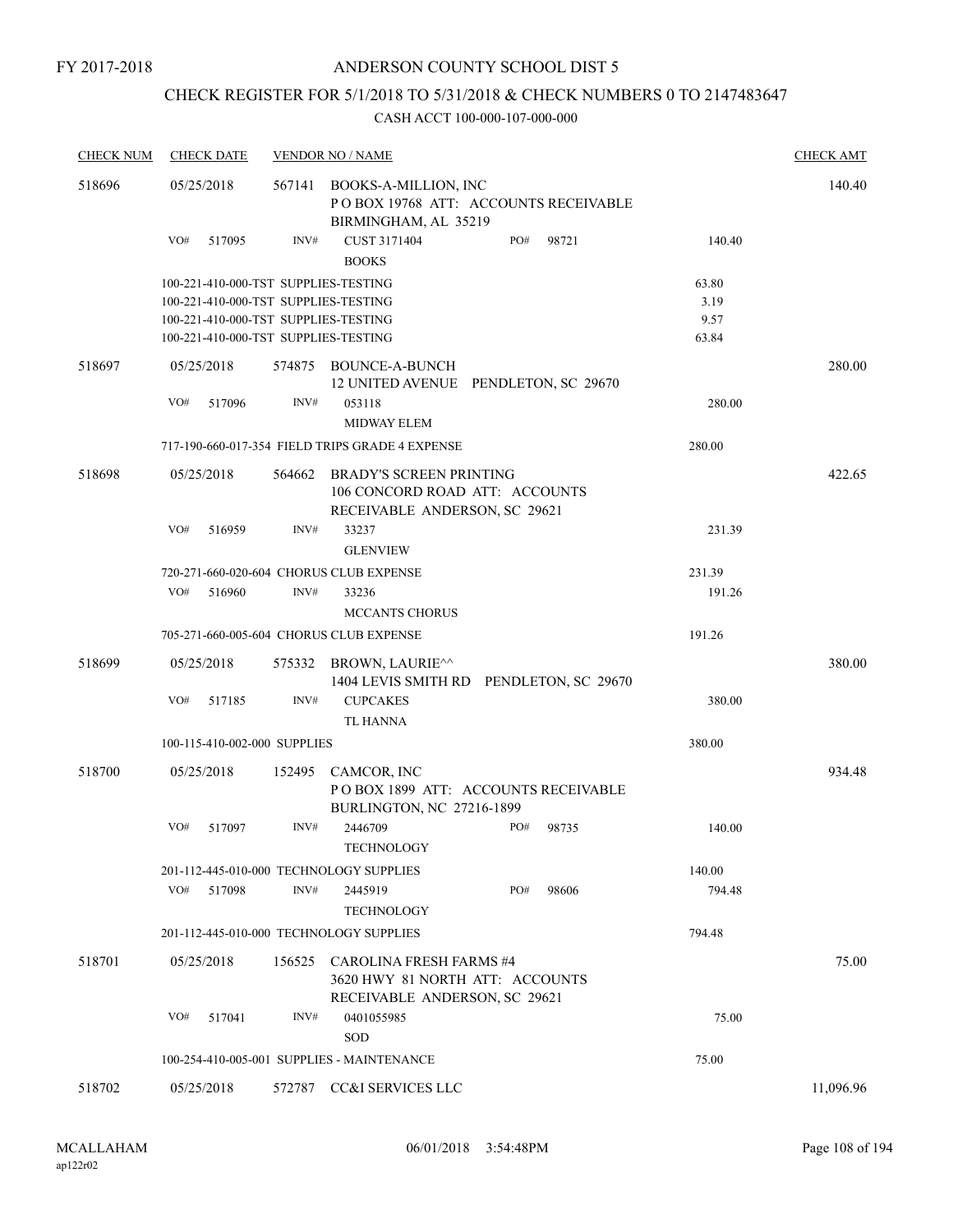## ANDERSON COUNTY SCHOOL DIST 5

### CHECK REGISTER FOR 5/1/2018 TO 5/31/2018 & CHECK NUMBERS 0 TO 2147483647

| <b>CHECK NUM</b> |     | <b>CHECK DATE</b> |                                   | <b>VENDOR NO / NAME</b>                             |                                                                            |       |          | <b>CHECK AMT</b> |
|------------------|-----|-------------------|-----------------------------------|-----------------------------------------------------|----------------------------------------------------------------------------|-------|----------|------------------|
|                  |     |                   |                                   |                                                     | 4795 S CHURCH ST EXT SUITE 2 ROEBUCK, SC                                   |       |          |                  |
|                  |     |                   |                                   | 29376                                               |                                                                            |       |          |                  |
|                  | VO# | 516961            | INV#                              | 3799                                                | PO#                                                                        | 96454 | 8,917.46 |                  |
|                  |     |                   |                                   | <b>AIT PROJECT</b>                                  |                                                                            |       |          |                  |
|                  |     |                   | 515-253-520-031-CAR CAREER CENTER |                                                     |                                                                            |       | 8,917.46 |                  |
|                  | VO# | 516962            | INV#                              | 3803                                                | PO#                                                                        | 98318 | 185.00   |                  |
|                  |     |                   |                                   | WHS MULTI SPORT                                     |                                                                            |       |          |                  |
|                  |     |                   |                                   | 505-271-540-003-BSC BASEBALL&SOFTBALL COMPLEX       |                                                                            |       | 185.00   |                  |
|                  | VO# | 516963            | INV#                              | 3802                                                | PO#                                                                        | 97736 | 310.00   |                  |
|                  |     |                   |                                   | WHS HVAC                                            |                                                                            |       |          |                  |
|                  |     |                   |                                   | 515-253-531-002-FAC COOLING TOWER/CHILLER           |                                                                            |       | 0.00     |                  |
|                  |     |                   |                                   | 515-253-531-003-FAC Cooling Tower/Chiller/Top Units |                                                                            |       | 310.00   |                  |
|                  | VO# | 516964            | INV#                              | 3800                                                | PO#                                                                        | 97770 | 1,684.50 |                  |
|                  |     |                   |                                   | WHS FOOTBALL                                        |                                                                            |       |          |                  |
|                  |     |                   |                                   | 515-253-529-003-FAC STADIUM BATHROOM RENOVATIONS    |                                                                            |       | 1,684.50 |                  |
| 518703           |     | 05/25/2018        |                                   |                                                     | 568574 CCP CROWE'S CORPORATE PROMOTIONS                                    |       |          | 945.88           |
|                  |     |                   |                                   |                                                     | PO BOX 2647 ANDERSON, SC 29622                                             |       |          |                  |
|                  | VO# | 517099            | INV#                              | 12421                                               |                                                                            |       | 945.88   |                  |
|                  |     |                   |                                   | <b>SOUTH FANT</b>                                   |                                                                            |       |          |                  |
|                  |     |                   |                                   | 715-271-660-015-201 MISCELLANEOUS EXPENSE           |                                                                            |       | 945.88   |                  |
|                  |     |                   |                                   |                                                     |                                                                            |       |          |                  |
| 518704           |     | 05/25/2018        | 566154                            |                                                     | CHICK-FIL-A ANDERSON PAVILION                                              |       |          | 300.00           |
|                  |     |                   |                                   |                                                     | 1641 EAST GREENVILLE STREET ATT:<br>ACCOUNTS RECEIVABLE ANDERSON, SC 29621 |       |          |                  |
|                  | VO# | 517100            | INV#                              | FOR MAY 25                                          |                                                                            |       | 300.00   |                  |
|                  |     |                   |                                   | <b>ROBERT ANDERSON</b>                              |                                                                            |       |          |                  |
|                  |     |                   |                                   | 706-271-660-006-460 MISC FUNDRAISER EXPENSE         |                                                                            |       | 300.00   |                  |
|                  |     |                   |                                   |                                                     |                                                                            |       |          |                  |
| 518705           |     | 05/25/2018        | 569972                            | <b>CHRISTIE ANDERSON</b>                            |                                                                            |       |          | 44.00            |
|                  |     |                   |                                   |                                                     | 114 FLEET DRIVE ANDERSON, SC 29625                                         |       |          |                  |
|                  | VO# | 517055            | INV#                              | <b>WESTSIDE</b>                                     |                                                                            |       | 44.00    |                  |
|                  |     |                   |                                   | <b>LUNCH REFUND</b>                                 |                                                                            |       |          |                  |
|                  |     |                   |                                   | 600-000-474-003-000 REVENUES COLLECTED IN ADVANCE   |                                                                            |       | 44.00    |                  |
| 518706           |     | 05/25/2018        | 570581                            |                                                     | CITY OF ANDERSON POLICE DEPT                                               |       |          | 521.11           |
|                  |     |                   |                                   |                                                     | 401 SOUTH MAIN ST ANDERSON, SC 29624                                       |       |          |                  |
|                  | VO# | 517175            | INV#                              | 05/15-05/17/18                                      |                                                                            |       | 521.11   |                  |
|                  |     |                   |                                   | <b>SECURITY</b>                                     |                                                                            |       |          |                  |
|                  |     |                   |                                   | 100-181-312-000-000 PURCHASED SERVICES              |                                                                            |       | 521.11   |                  |
| 518707           |     | 05/25/2018        | 573082                            | COOLE SCHOOL                                        |                                                                            |       |          | 1,306.25         |
|                  |     |                   |                                   |                                                     | 1213 WEST LOOP NORTH, SUITE 100 HOUSTON,                                   |       |          |                  |
|                  |     |                   |                                   | TX 77055                                            |                                                                            |       |          |                  |
|                  | VO# | 517101            | INV#                              | 180601                                              | PO#                                                                        | 98140 | 1,306.25 |                  |
|                  |     |                   |                                   | <b>PLANNERS</b>                                     |                                                                            |       |          |                  |
|                  |     |                   | 201-112-410-010-000 SUPPLIES      |                                                     |                                                                            |       | 1,306.25 |                  |
| 518708           |     | 05/25/2018        | 569032                            |                                                     | CORRUGATED CONTAINERS, INC                                                 |       |          | 2,543.48         |
|                  |     |                   |                                   |                                                     |                                                                            |       |          |                  |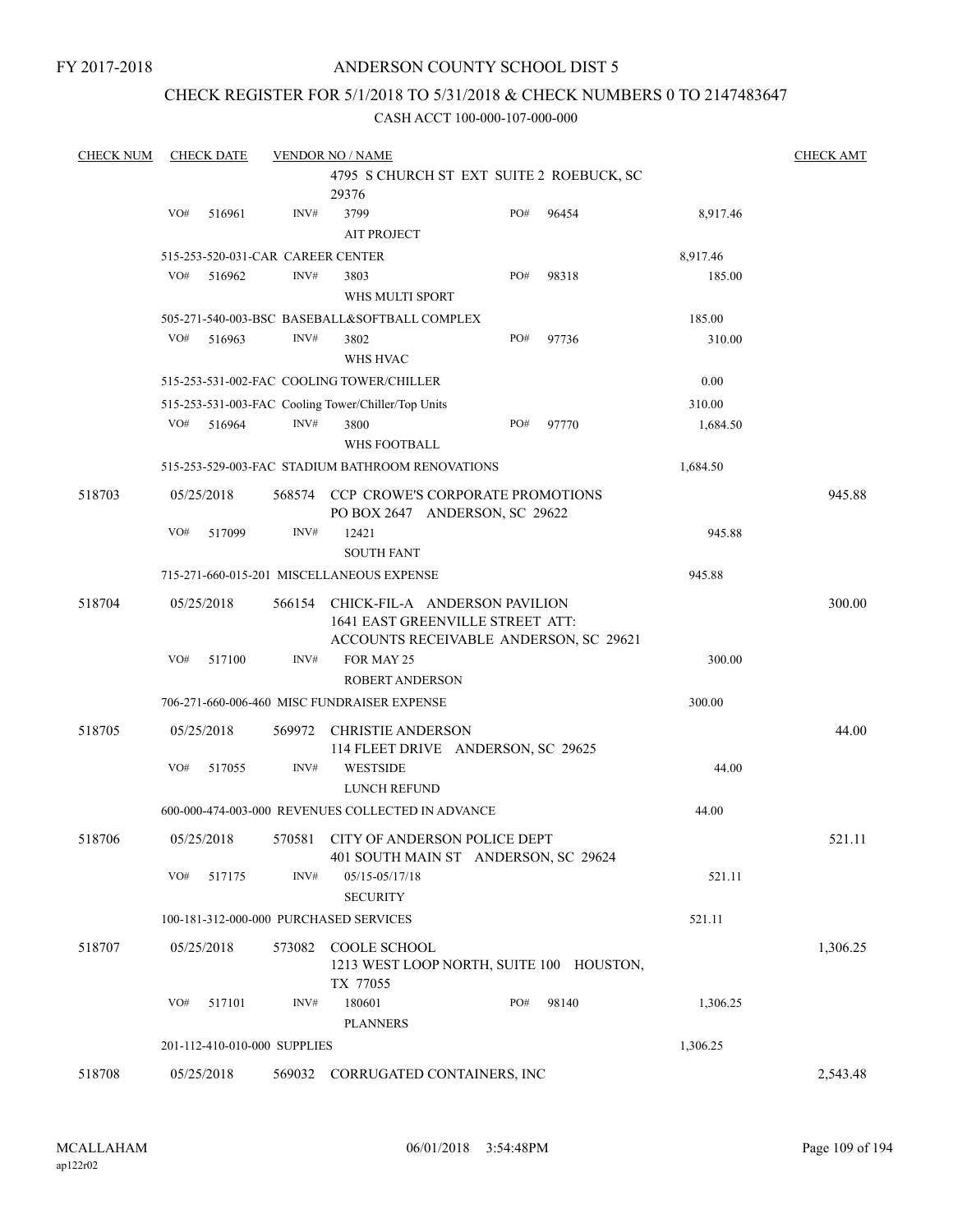## CHECK REGISTER FOR 5/1/2018 TO 5/31/2018 & CHECK NUMBERS 0 TO 2147483647

| <b>CHECK NUM</b> |     | <b>CHECK DATE</b>                              |        | <b>VENDOR NO / NAME</b>                                                                      |     |       |                 |            |  |
|------------------|-----|------------------------------------------------|--------|----------------------------------------------------------------------------------------------|-----|-------|-----------------|------------|--|
|                  |     |                                                |        | 1040 ROGERS BRIDGE ROAD ATT: ACCOUNTS                                                        |     |       |                 |            |  |
|                  |     |                                                |        | RECEIVABLE DUNCAN, SC 29334                                                                  |     |       |                 |            |  |
|                  | VO# | 517040                                         | INV#   | 1555471                                                                                      |     |       | 2,543.48        |            |  |
|                  |     |                                                |        | <b>SUPPLIES</b>                                                                              |     |       |                 |            |  |
|                  |     |                                                |        | 100-254-410-000-000 CUSTODIAL SUPPLIES                                                       |     |       | 2,543.48        |            |  |
| 518709           |     | 05/25/2018                                     | 575098 | DANCEWEAR SOLUTIONS, LLC<br>6750 MANCHESTER AVENUE ST. LOUIS, MO<br>63139                    |     |       |                 | 572.91     |  |
|                  | VO# | 517104                                         | INV#   | 181279077                                                                                    | PO# | 98412 | 572.91          |            |  |
|                  |     |                                                |        | <b>SOUTHWOOD</b>                                                                             |     |       |                 |            |  |
|                  |     | 817-113-410-021-000 SUPPLIES                   |        |                                                                                              |     |       | 572.91          |            |  |
| 518710           |     | 05/25/2018                                     | 198651 | DELL MARKETING LP<br>PO BOX 534118 ATT: ACCOUNTS RECEIVABLE<br>ATLANTA, GA 30353-4118        |     |       |                 | 552,898.83 |  |
|                  | VO# | 516965                                         | INV#   | 10234660863<br><b>PRINTER</b>                                                                | PO# | 98464 | 603.70          |            |  |
|                  |     |                                                |        | 100-266-314-000-000 REPAIRS TO EQUIPMENT                                                     |     |       | 603.70          |            |  |
|                  | VO# | 517102                                         | INV#   | 10237726619<br><b>TECHNOLOGY</b>                                                             | PO# | 98454 | 2,743.13        |            |  |
|                  |     |                                                |        | 100-255-323-000-000 CONTRACTED SERVICES                                                      |     |       | 2,743.13        |            |  |
|                  | VO# | 517103                                         | INV#   | 10239822270<br><b>TECHNOLOGY</b>                                                             | PO# | 98612 | 549,552.00      |            |  |
|                  |     |                                                |        | 100-266-445-000-CPT STAFF COMPUTERS                                                          |     |       | 549,552.00      |            |  |
| 518711           |     | 05/25/2018                                     | 574057 | DOMINO'S PIZZA<br>4420 HWY 24 ANDERSON, SC 29626                                             |     |       |                 | 721.80     |  |
|                  | VO# | 517105                                         | INV#   | ORD 880377<br><b>ROBERT ANDERSON</b>                                                         |     |       | 721.80          |            |  |
|                  |     |                                                |        | 201-188-410-006-000 SUPPLIES/ PRINTING<br>201-188-410-006-000 SUPPLIES/ PRINTING             |     |       | 661.80<br>60.00 |            |  |
| 518712           |     | 05/25/2018                                     | 569982 | DSCS HOLDINGS, LLC<br>D/B/A VIRTUAL IMAGE TECHNOLOGY PO BOX<br>2200 CHARLOTTE, NC 28241-2200 |     |       |                 | 665.00     |  |
|                  |     | VO# 516966                                     | INV#   | 282228<br>ID 246562 STORAGE                                                                  |     |       | 665.00          |            |  |
|                  |     | 397-221-410-000-000 SUPPLIES                   |        |                                                                                              |     |       | 665.00          |            |  |
| 518713           |     | 05/25/2018                                     | 211302 | DUKE ENERGY<br>POBOX 70516 ATT: ACCOUNTS RECEIVABLE<br>CHARLOTTE, NC 28272-0516              |     |       |                 | 23,983.60  |  |
|                  | VO# | 517177                                         | INV#   | 05/16/18                                                                                     |     |       | 23,983.60       |            |  |
|                  |     |                                                |        | <b>ELECTRICITY</b>                                                                           |     |       |                 |            |  |
|                  |     |                                                |        | 100-254-470-001-000 ENERGY-ELECTRICITY & WATER                                               |     |       | 5,994.26        |            |  |
|                  |     |                                                |        | 100-254-470-007-000 ENERGY-ELECTRICITY & WATER                                               |     |       | 5,252.46        |            |  |
|                  |     | 100-254-470-008-000 ENERGY-ELECTRICITY & WATER |        |                                                                                              |     |       | 32.67           |            |  |
|                  |     |                                                |        | 100-254-470-009-000 ENERGY-ELECTRICITY & WATER                                               |     |       | 30.56           |            |  |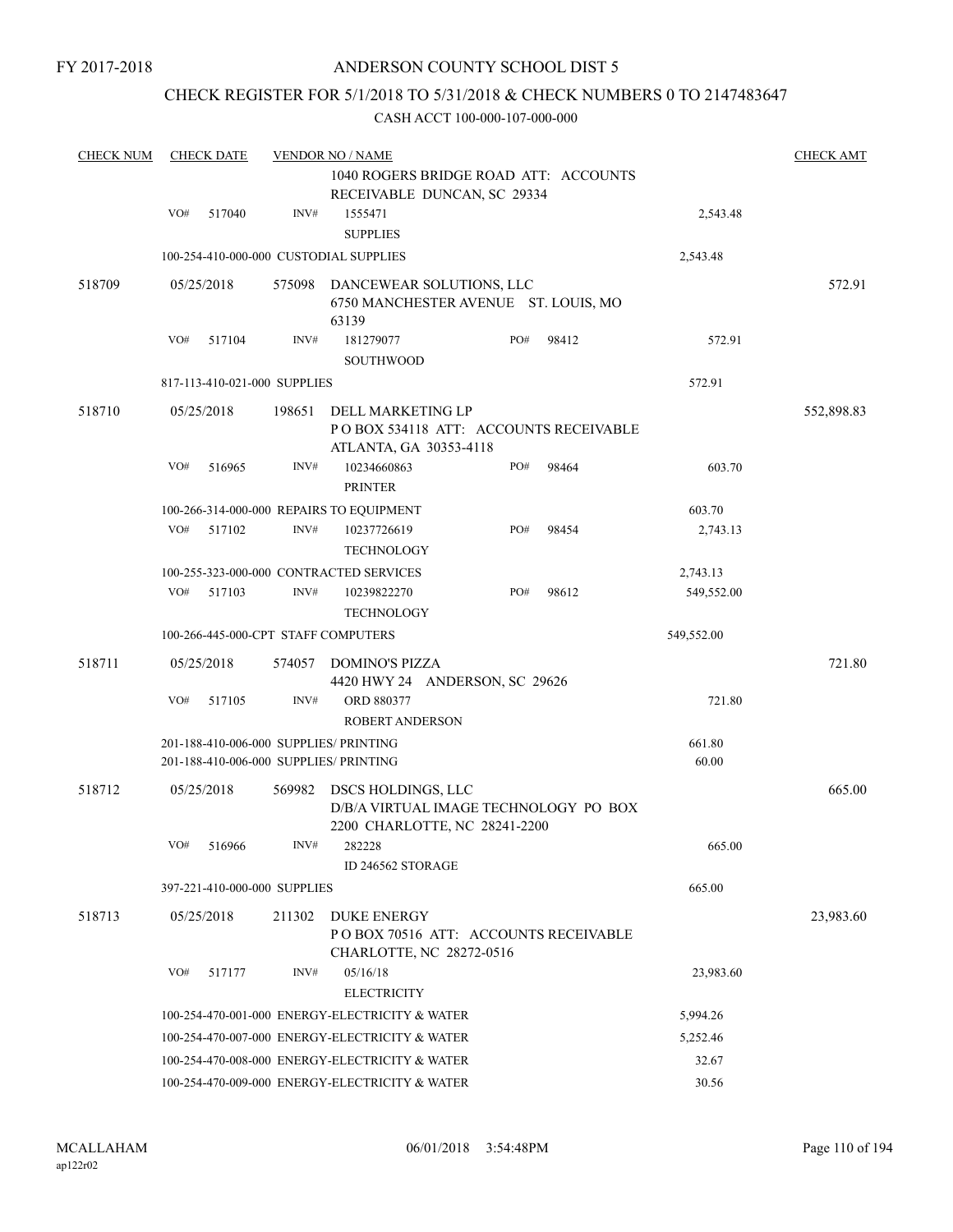## CHECK REGISTER FOR 5/1/2018 TO 5/31/2018 & CHECK NUMBERS 0 TO 2147483647

| <b>CHECK NUM</b> | <b>CHECK DATE</b>                        |        | <b>VENDOR NO / NAME</b>                                                                                           |     |       |                      | <b>CHECK AMT</b> |
|------------------|------------------------------------------|--------|-------------------------------------------------------------------------------------------------------------------|-----|-------|----------------------|------------------|
|                  |                                          |        | 100-254-470-010-000 ENERGY-ELECTRICITY & WATER                                                                    |     |       | 6,662.38             |                  |
|                  |                                          |        | 100-254-470-019-000 ENERGY-ELECTRICITY & WATER                                                                    |     |       | 4,222.93             |                  |
|                  |                                          |        | 100-254-470-023-000 ENERGY-ELECTRICITY & WATER                                                                    |     |       | 1,788.34             |                  |
| 518714           | 05/25/2018                               | 566739 | EDUCATORS PUBLISHING SERVICE (EPS)<br>32656 COLLECTION CENTER DR CHICAGO, IL<br>60693-0326                        |     |       |                      | 9,527.28         |
|                  | VO#<br>516967                            | INV#   | 202501548577<br><b>SUPPLIES</b>                                                                                   |     |       | 539.28               |                  |
|                  | 100-111-410-009-000 SUPPLIES             |        |                                                                                                                   |     |       | 539.28               |                  |
|                  | VO#<br>517106                            | INV#   | 202501533427<br>202501544050                                                                                      | PO# | 98472 | 8,988.00             |                  |
|                  |                                          |        | 201-112-410-012-000 SUPPLIES AND MATERIALS<br>201-112-410-012-000 SUPPLIES AND MATERIALS                          |     |       | 7,490.00<br>1,498.00 |                  |
| $* 518716$       | 05/25/2018                               | 571679 | ETA HAND2MIND<br>6642 EAGLE WAY CHICAGO, IL 60678-1066                                                            |     |       |                      | 1,276.13         |
|                  | VO#<br>517107                            | INV#   | PO 98598<br>CUST #16513                                                                                           | PO# | 98598 | 1,276.13             |                  |
|                  |                                          |        | 201-113-410-006-000 SUPPLIES AND MATERIALS                                                                        |     |       | 436.52               |                  |
|                  |                                          |        | 201-113-410-006-000 SUPPLIES AND MATERIALS                                                                        |     |       | 339.60               |                  |
|                  |                                          |        | 201-113-410-006-000 SUPPLIES AND MATERIALS                                                                        |     |       | 500.01               |                  |
| 518717           | 05/25/2018                               | 233400 | <b>FEDEX</b><br>PO BOX 371461 ATT: ACCOUNTS RECEIVABLE                                                            |     |       |                      | 25.27            |
|                  | VO#<br>517108                            | INV#   | PITTSBURGH, PA 15250-7461<br>6-181-44765                                                                          |     |       | 25.27                |                  |
|                  | 100-266-314-000-000 REPAIRS TO EQUIPMENT |        | <b>SHIPPING</b>                                                                                                   |     |       | 25.27                |                  |
|                  |                                          |        |                                                                                                                   |     |       |                      |                  |
| 518718           | 05/25/2018                               | 569871 | FOLLETT SCHOOL SOLUTIONS, INC<br>91826 COLLECTION CENTER DRIVE ATT:<br>ACCOUNTS RECEIVABLE CHICAGO, IL 60693-0918 |     |       |                      | 1,297.70         |
|                  | VO#<br>516968                            | INV#   | 834044<br><b>CONCORD</b>                                                                                          |     |       | 167.44               |                  |
|                  | 100-222-410-009-000 SUPPLIES             |        |                                                                                                                   |     |       | 167.44               |                  |
|                  | VO# 516969                               | INV#   | 817079<br><b>HOMELAND PARK</b>                                                                                    |     |       | 548.33               |                  |
|                  | 100-222-410-011-000 SUPPLIES             |        |                                                                                                                   |     |       | 423.05               |                  |
|                  | 711-271-660-011-305 LIBRARY EXPENSE      |        |                                                                                                                   |     |       | 125.28               |                  |
|                  | VO# 516970                               | INV#   | 816849<br><b>NEVITT FOREST</b>                                                                                    | PO# | 98421 | 581.93               |                  |
|                  | 100-222-410-012-BUD SUPPLIES             |        |                                                                                                                   |     |       | 104.70               |                  |
|                  | 100-222-410-012-BUD SUPPLIES             |        |                                                                                                                   |     |       | 477.23               |                  |
| 518719           | 05/25/2018                               | 237555 | <b>FORMS &amp; SUPPLY</b><br>PO BOX 563953 ATT: ACCOUNTS RECEIVABLE<br>CHARLOTTE, NC 28256                        |     |       |                      | 62,557.81        |
|                  | VO#<br>516971                            | INV#   | 4598513<br><b>SUPPLIES</b>                                                                                        |     |       | 202.75               |                  |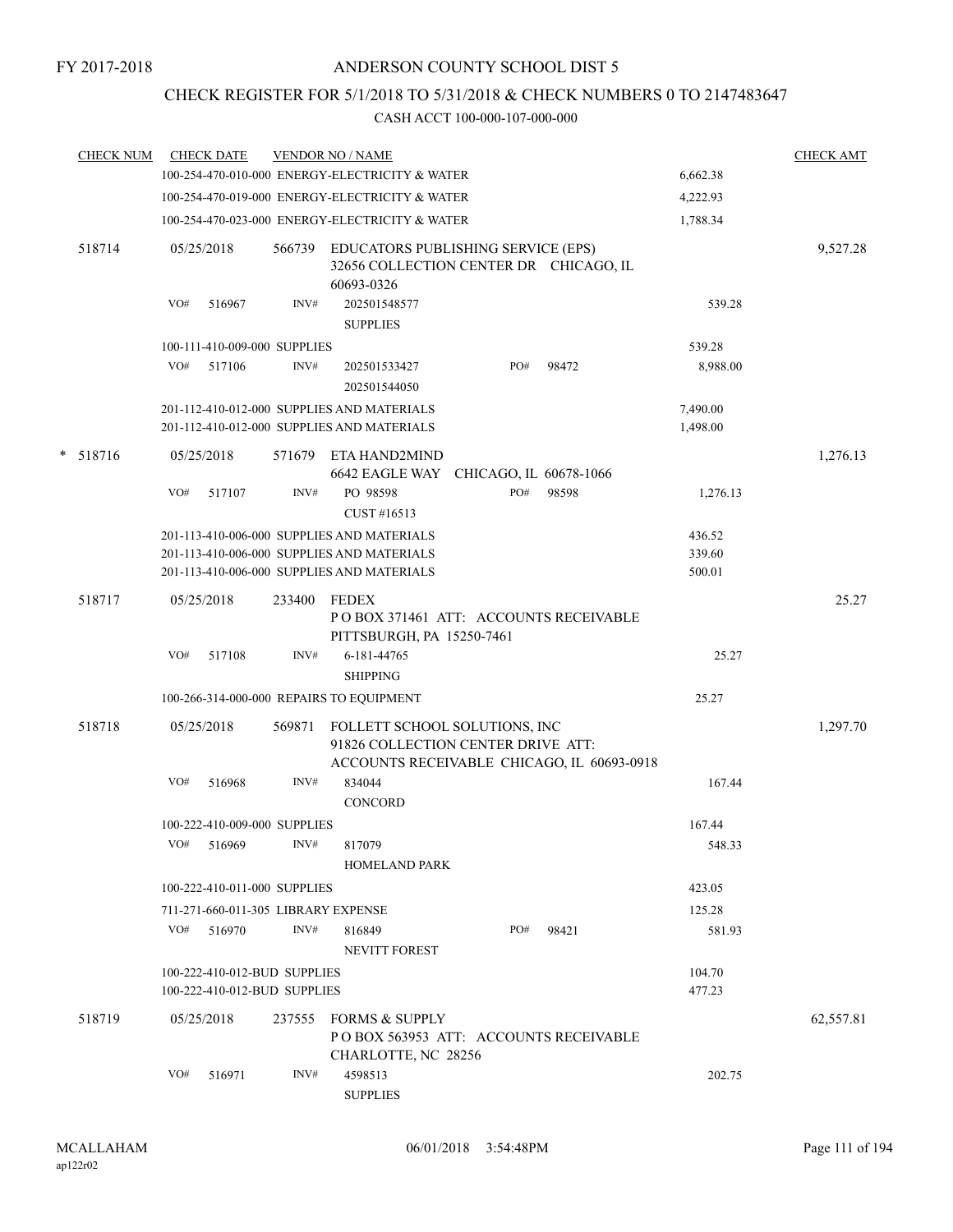## CHECK REGISTER FOR 5/1/2018 TO 5/31/2018 & CHECK NUMBERS 0 TO 2147483647

| <b>CHECK NUM</b> |     | <b>CHECK DATE</b>                  |        | <b>VENDOR NO / NAME</b>                         |  |        |       |           | <b>CHECK AMT</b> |
|------------------|-----|------------------------------------|--------|-------------------------------------------------|--|--------|-------|-----------|------------------|
|                  |     |                                    |        | 709-271-660-009-201 MISCELLANEOUS EXPENSE       |  |        |       | 202.75    |                  |
|                  |     | VO# 516972                         | INV#   | 4513688                                         |  |        |       | 331.70    |                  |
|                  |     |                                    |        | <b>CHAIR</b>                                    |  |        |       |           |                  |
|                  |     | 100-139-410-018-BUD SUPPLIES       |        |                                                 |  | 331.70 |       |           |                  |
|                  | VO# | 516973                             | INV#   | 4512669                                         |  | PO#    | 98312 | 33,024.48 |                  |
|                  |     |                                    |        | TL HANNA                                        |  |        |       |           |                  |
|                  |     | 100-224-540-002-FUR FURNITURE      |        |                                                 |  |        |       | 33,024.48 |                  |
|                  | VO# | 516974                             | INV#   | 4578191                                         |  |        |       | 59.91     |                  |
|                  |     |                                    |        | <b>SUPPLIES</b>                                 |  |        |       |           |                  |
|                  |     |                                    |        | 711-271-660-011-201 MISCELLANEOUS EXPENSE       |  |        |       | 59.91     |                  |
|                  | VO# | 516975                             | INV#   | 4584469                                         |  |        |       | 71.04     |                  |
|                  |     |                                    |        | <b>SUPPLIES</b>                                 |  |        |       |           |                  |
|                  |     |                                    |        | 719-271-660-019-201 MISCELLANEOUS EXPENSE       |  |        |       | 57.05     |                  |
|                  |     |                                    |        | 719-271-660-019-201 MISCELLANEOUS EXPENSE       |  |        |       | 13.99     |                  |
|                  | VO# | 516976                             | INV#   | 4558210                                         |  | PO#    | 98549 | 531.26    |                  |
|                  |     |                                    |        | <b>CHAIR</b>                                    |  |        |       |           |                  |
|                  |     | 100-233-410-000-000 SUPPLIES       |        |                                                 |  |        |       | 531.26    |                  |
|                  | VO# | 516977                             | INV#   | 4512567                                         |  | PO#    | 98313 | 28,336.67 |                  |
|                  |     |                                    |        | TL HANNA                                        |  |        |       |           |                  |
|                  |     | 100-212-540-002-FUR FURNITURE      |        |                                                 |  |        |       | 28,336.67 |                  |
|                  |     |                                    |        |                                                 |  |        |       |           |                  |
| 518720           |     | 05/25/2018                         |        | 574009 FUN EXPRESS, LLC                         |  |        |       |           | 79.89            |
|                  |     |                                    |        | PO BOX 14463 DES MOINES, IA 50306               |  |        |       |           |                  |
|                  | VO# | 516978                             | INV#   | 689968281                                       |  |        |       | 79.89     |                  |
|                  |     |                                    |        | <b>MIDWAY ELEM</b>                              |  |        |       |           |                  |
|                  |     |                                    |        | 717-190-660-017-352 FIELD TRIPS GRADE 2 EXPENSE |  |        |       | 79.89     |                  |
| 518721           |     | 05/25/2018                         | 251600 | <b>GOPHER SPORT</b>                             |  |        |       |           | 199.00           |
|                  |     |                                    |        | POBOX 1450 NW5634 ATT: ACCOUNTS                 |  |        |       |           |                  |
|                  |     |                                    |        | RECEIVABLE MINNEAPOLIS, MN 55485-5634           |  |        |       |           |                  |
|                  | VO# | 516979                             | INV#   | 9460201                                         |  | PO#    | 98815 | 199.00    |                  |
|                  |     |                                    |        | PE SUPPLIES                                     |  |        |       |           |                  |
|                  |     | 100-112-410-012-0RE RELATED ARTS   |        |                                                 |  |        |       | 199.00    |                  |
| 518722           |     | 05/25/2018                         |        | 573185 GRIMCO, INC.                             |  |        |       |           | 70.59            |
|                  |     |                                    |        | 1585 FENCORP DRIVE FENTON, MO 63026             |  |        |       |           |                  |
|                  | VO# | 516980                             | INV#   | 19368304                                        |  |        |       | 70.59     |                  |
|                  |     |                                    |        | <b>BANNER</b>                                   |  |        |       |           |                  |
|                  |     | 325-115-410-000-0CO SUPPLIES (C/O) |        |                                                 |  |        |       | 70.59     |                  |
| 518723           |     | 05/25/2018                         | 570057 | HERITAGE FOOD SERVICE GROUP                     |  |        |       |           | 192.44           |
|                  |     |                                    |        | P.O. BOX 71595 ATT: ACCOUNTS RECEIVABLE         |  |        |       |           |                  |
|                  |     |                                    |        | CHICAGO, IL 60694-1595                          |  |        |       |           |                  |
|                  | VO# | 517032                             | INV#   | 4923695                                         |  |        |       | 192.44    |                  |
|                  |     |                                    |        | <b>SUPPLIES</b>                                 |  |        |       |           |                  |
|                  |     |                                    |        | 600-256-323-002-000 REPAIRS TO EQUIPMENT        |  |        |       | 192.44    |                  |
|                  |     |                                    |        |                                                 |  |        |       |           |                  |
| 518724           |     | 05/25/2018                         |        | 573279 HERSHEY CREAMERY COMPANY                 |  |        |       |           | 195.84           |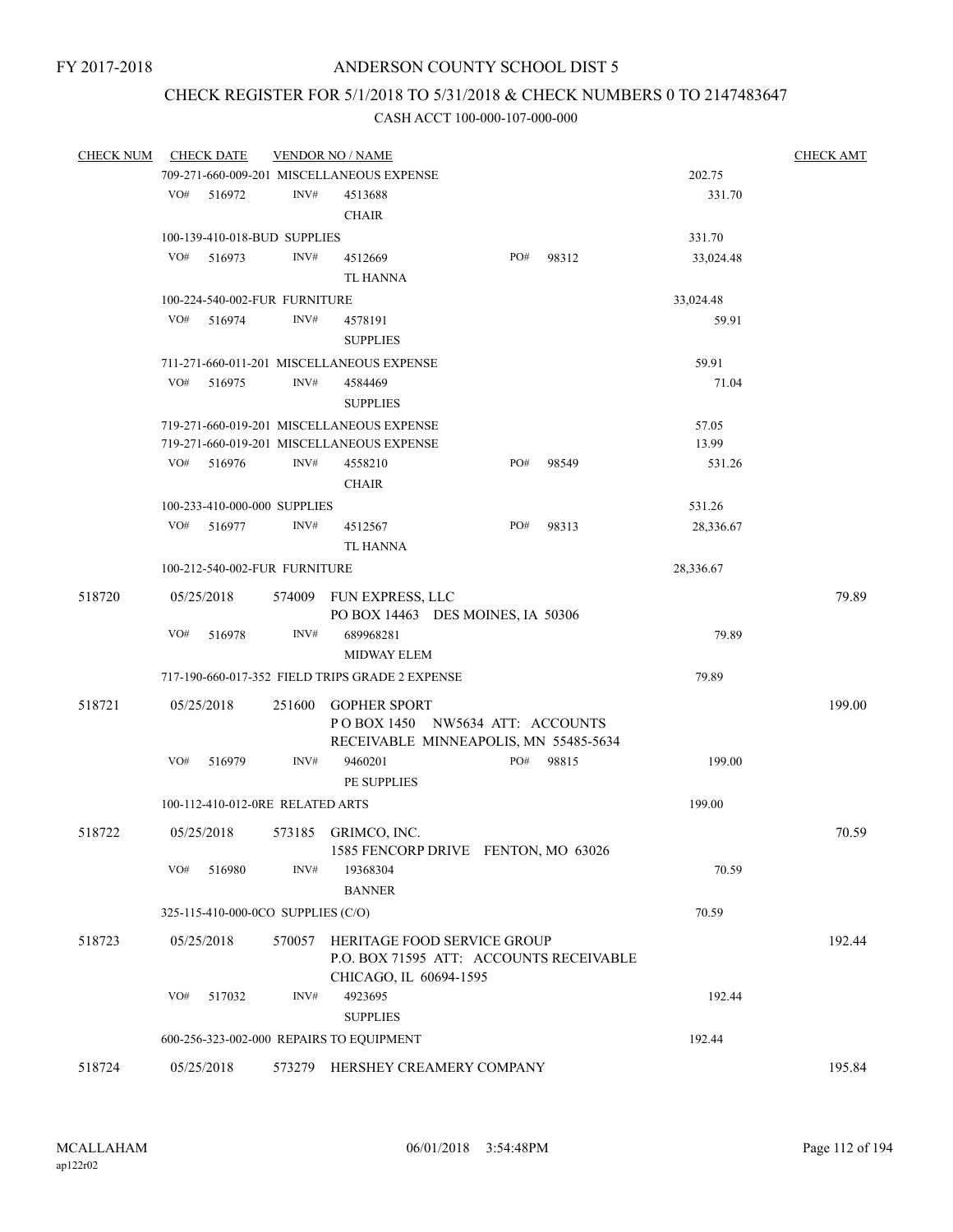## CHECK REGISTER FOR 5/1/2018 TO 5/31/2018 & CHECK NUMBERS 0 TO 2147483647

| <b>CHECK NUM</b> |     | <b>CHECK DATE</b> |                                   | <b>VENDOR NO / NAME</b><br>301 S CAMERON STREET HARRISBURG, PA<br>17101-2815                            |     |       |                 | <b>CHECK AMT</b> |
|------------------|-----|-------------------|-----------------------------------|---------------------------------------------------------------------------------------------------------|-----|-------|-----------------|------------------|
|                  | VO# | 516981            | INV#                              | 012884490<br>012926061                                                                                  |     |       | 195.84          |                  |
|                  |     |                   |                                   | 712-271-660-012-391 ICE CREAM SALES EXPENSE<br>712-271-660-012-391 ICE CREAM SALES EXPENSE              |     |       | 52.56<br>143.28 |                  |
| 518725           |     | 05/25/2018        |                                   | 563487 HOMELAND PARK PETTY CASH                                                                         |     |       |                 | 100.00           |
|                  | VO# | 517181            | INV#                              | PETTY CASH<br><b>BOOK FAIR 5/29</b>                                                                     |     |       | 100.00          |                  |
|                  |     |                   |                                   | 711-271-660-011-305 LIBRARY EXPENSE                                                                     |     |       | 100.00          |                  |
| 518726           |     | 05/25/2018        | 272800                            | <b>HOUSE OF TROPHIES</b><br>616 NORTH MURRAY AVENUE ATT: ACCOUNTS<br>RECEIVABLE ANDERSON, SC 29625-4311 |     |       |                 | 58.32            |
|                  | VO# | 517109            | INV#                              | 32047<br><b>FFA AWARDS</b>                                                                              |     |       | 58.32           |                  |
|                  |     |                   | 701-271-660-001-850 FFA EXPENSE   |                                                                                                         |     |       | 58.32           |                  |
| 518727           |     | 05/25/2018        | 570161 IXL                        | 777 MARINERS ISLAND BLVD SUITE 600 ATT:<br>ACCOUNTS RECEIVABLE SAN MATEO, CA 94404                      |     |       |                 | 33,925.00        |
|                  | VO# | 517110            | INV#                              | S326420<br><b>LICENSE</b>                                                                               | PO# | 98779 | 33,925.00       |                  |
|                  |     |                   |                                   | 338-221-445-000-EAR TECHNOLOGY SUPPLIES                                                                 |     |       | 33,925.00       |                  |
| 518728           |     | 05/25/2018        | 569972                            | JASMINE WILSON<br>616 HUNTERS LANE ANDERSON, SC 29625                                                   |     |       |                 | 53.90            |
|                  | VO# | 517056            | INV#                              | <b>WESTSIDE</b><br>LUNCH REFUND                                                                         |     |       | 53.90           |                  |
|                  |     |                   |                                   | 600-000-474-003-000 REVENUES COLLECTED IN ADVANCE                                                       |     |       | 53.90           |                  |
| 518729           |     | 05/25/2018        | 299410                            | JONES SCHOOL SUPPLY<br>PO BOX 7008 COLUMBIA, SC 29202                                                   |     |       |                 | 505.03           |
|                  | VO# | 516982            | INV#                              | 1599168<br><b>CONCORD ELEM</b>                                                                          |     |       | 505.03          |                  |
|                  |     |                   |                                   | 709-271-660-009-201 MISCELLANEOUS EXPENSE                                                               |     |       | 505.03          |                  |
| 518730           |     | 05/25/2018        | 300176                            | <b>JOSTENS INC</b><br>21336 NETWORK PLACE ATT: ACCOUNTS<br>RECEIVABLE CHICAGO, IL 60673                 |     |       |                 | 402.82           |
|                  | VO# | 516983            | INV#                              | 21620279<br>TL HANNA                                                                                    |     |       | 402.82          |                  |
|                  |     |                   | 100-114-640-000-000 DUES AND FEES |                                                                                                         |     |       | 402.82          |                  |
| 518731           |     | 05/25/2018        | 304900                            | KAPLAN EARLY LEARNING COMPANY<br>PO BOX 890575 ATT: ACCOUNTS RECEIVABLE<br>CHARLOTTE, NC 28289-0575     |     |       |                 | 273.19           |
|                  | VO# | 517111            | INV#                              | 4717393<br><b>SUPPLIES</b>                                                                              | PO# | 98084 | 273.19          |                  |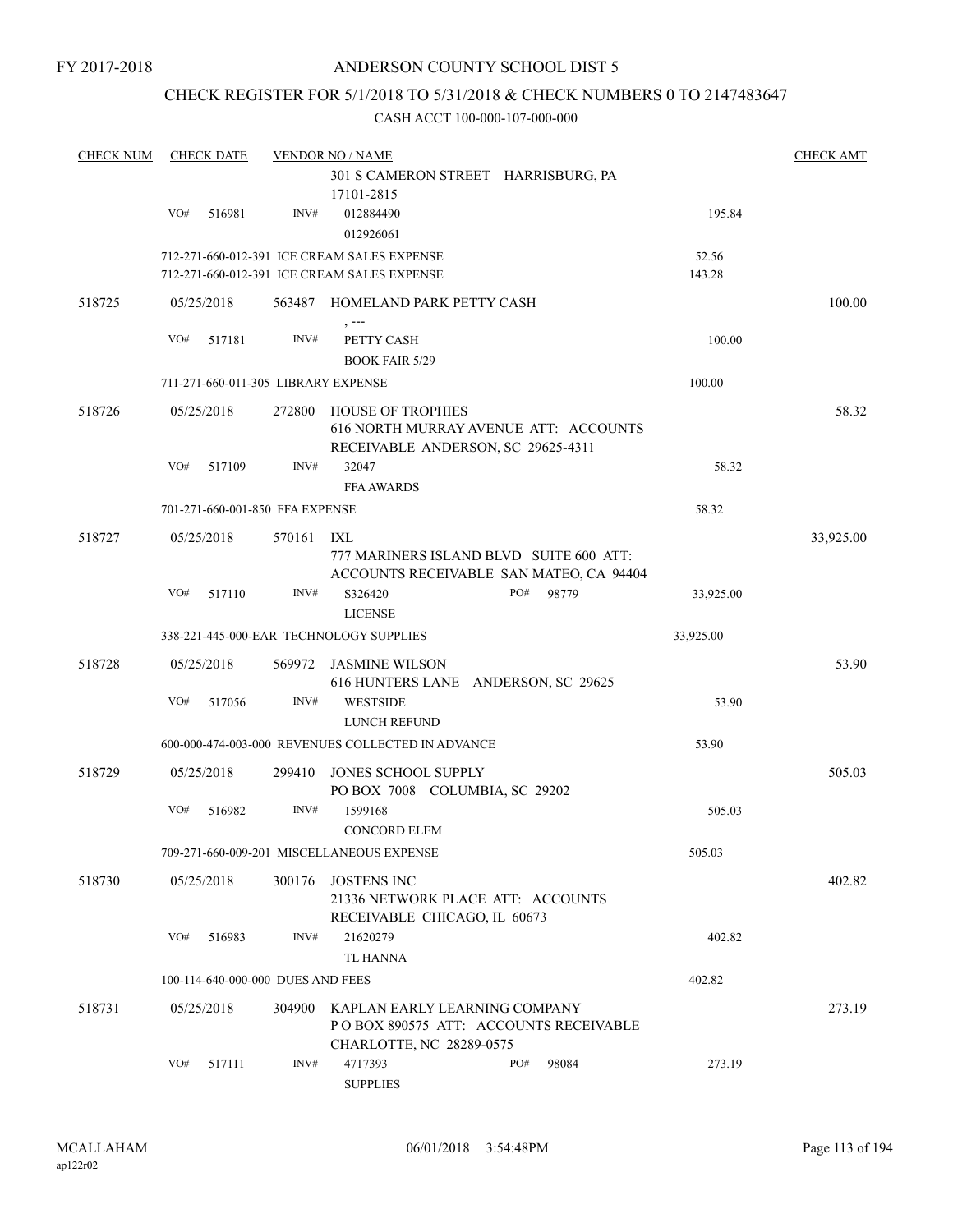## CHECK REGISTER FOR 5/1/2018 TO 5/31/2018 & CHECK NUMBERS 0 TO 2147483647

| <b>CHECK NUM</b> |     | <b>CHECK DATE</b>            |        | <b>VENDOR NO / NAME</b>                                                                                 |     |                           |           | <b>CHECK AMT</b> |
|------------------|-----|------------------------------|--------|---------------------------------------------------------------------------------------------------------|-----|---------------------------|-----------|------------------|
|                  |     | 924-147-410-018-000 SUPPLIES |        |                                                                                                         |     |                           | 273.19    |                  |
| 518732           |     | 05/25/2018                   | 307795 | KEPHART SERVICES<br>P O BOX 5748<br>ACCOUNTS RECEIVABLE ANDERSON, SC 29623                              |     | DBA RCI SERVICES INC ATT: |           | 15,000.00        |
|                  | VO# | 517112                       | INV#   | <b>MCCANTS</b><br><b>PAINT</b>                                                                          | PO# | 98010                     | 15,000.00 |                  |
|                  |     |                              |        | 505-254-323-005-000 CONTRACTED SERVICES                                                                 |     |                           | 15,000.00 |                  |
| 518733           |     | 05/25/2018                   | 573245 | KUTA SOFTWARE<br><b>6308 HOLLAND MEADOW LANE</b><br>GAITHERSBURG, MD 20882-1236                         |     |                           |           | 383.00           |
|                  | VO# | 516984                       | INV#   | 17317<br><b>LICENSE</b>                                                                                 | PO# | 98710                     | 383.00    |                  |
|                  |     | 100-223-410-003-000 SUPPLIES |        |                                                                                                         |     |                           | 383.00    |                  |
| 518734           |     | 05/25/2018                   | 313476 | LAKESHORE LEARNING MATERIALS<br>2695 EAST DOMINGUEZ STREET ATT: ACCOUNTS<br>RECEIVABLE CARSON, CA 90895 |     |                           |           | 1,233.26         |
|                  | VO# | 517113                       | INV#   | 5480440518<br><b>SUPPLIES</b>                                                                           |     |                           | 501.41    |                  |
|                  |     | 100-222-410-010-000 SUPPLIES |        |                                                                                                         |     |                           | 501.41    |                  |
|                  | VO# | 517114                       | INV#   | 4913150418<br><b>READERS</b>                                                                            | PO# | 98593                     | 731.85    |                  |
|                  |     | 201-112-410-010-000 SUPPLIES |        |                                                                                                         |     |                           | 731.85    |                  |
| 518735           |     | 05/25/2018                   |        | 319455 LEARNING WRAP-UPS, INC<br>1660 WEST GORDON AVENUE STE 4 LAYTON, UT<br>84041                      |     |                           |           | 919.96           |
|                  | VO# | 517115                       | INV#   | 104604<br><b>CLASS KIT</b>                                                                              | PO# | 98489                     | 919.96    |                  |
|                  |     |                              |        | 201-113-410-006-000 SUPPLIES AND MATERIALS                                                              |     |                           | 919.96    |                  |
| 518736           |     | 05/25/2018                   |        | 570282 LITTLE CAESAR'S PIZZA<br>$, -- -$                                                                |     |                           |           | 327.00           |
|                  | VO# | 517179                       | INV#   | PIZZA<br><b>NEVITT FOREST</b>                                                                           |     |                           | 327.00    |                  |
|                  |     |                              |        | 712-271-660-012-201 MISCELLANEOUS EXPENSE                                                               |     |                           | 327.00    |                  |
| 518737           |     | 05/25/2018                   | 573808 | LOGO'S SIGNS AND SCREEN PRINTING, LLC<br>2704 NORTH MAIN STREET ANDERSON, SC 29621                      |     |                           |           | 2,678.05         |
|                  | VO# | 516985                       | INV#   | 1236<br>SOUTHWOOD                                                                                       |     |                           | 2,678.05  |                  |
|                  |     |                              |        | 721-190-660-021-583 WASHINGTON TRIP EXPENSE                                                             |     |                           | 2,678.05  |                  |
| 518738           |     | 05/25/2018                   | 329401 | <b>LOWES BUSINESS ACCOUNT</b><br>PO BOX 530954 CREDIT SERVICES ATLANTA, GA<br>30353-0954                |     |                           |           | 52.90            |
|                  | VO# | 516986                       | INV#   | 4309542<br><b>SUPPLIES</b>                                                                              |     |                           | 52.90     |                  |
|                  |     |                              |        | 329-115-410-000-000 SUPPLIES- STATE EQUIPMENT                                                           |     |                           | 52.90     |                  |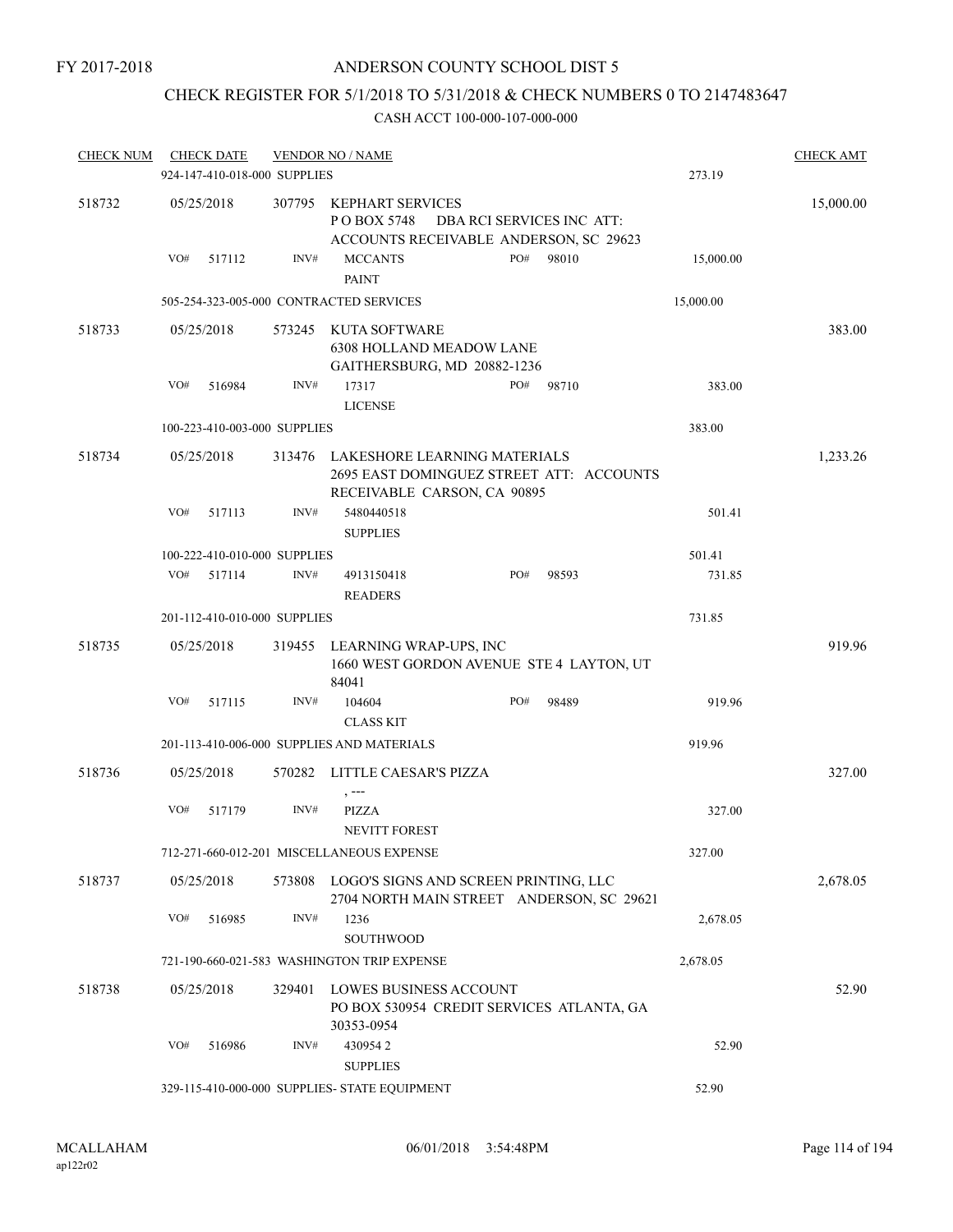# CHECK REGISTER FOR 5/1/2018 TO 5/31/2018 & CHECK NUMBERS 0 TO 2147483647

| <b>CHECK NUM</b> | <b>CHECK DATE</b> |        |        | <b>VENDOR NO / NAME</b>                                                                          |           | <b>CHECK AMT</b> |
|------------------|-------------------|--------|--------|--------------------------------------------------------------------------------------------------|-----------|------------------|
| 518739           | 05/25/2018        |        | 569988 | MCMILLAN PAZDAN SMITH, LLC<br>DEPT 999450 PO BOX 537044 ATLANTA, GA<br>30353-9450                |           | 57,773.14        |
|                  | VO#               | 516987 | INV#   | 01801167<br>PROJ# 015013                                                                         | 20,737.08 |                  |
|                  |                   |        |        | 515-253-520-031-CAR CAREER CENTER                                                                | 20,737.08 |                  |
|                  | VO#               | 516988 | INV#   | 01801171<br>PROJ# 017396                                                                         | 3,968.51  |                  |
|                  |                   |        |        | 505-271-540-002-BSC BASEBALL&SOFTBALL COMPLEX                                                    | 1,984.25  |                  |
|                  |                   |        |        | 505-271-540-003-BSC BASEBALL&SOFTBALL COMPLEX                                                    | 1,984.26  |                  |
|                  | VO#               | 516989 | INV#   | 01801170<br>PROJ#017296                                                                          | 2,791.08  |                  |
|                  |                   |        |        | 515-253-529-003-FAC STADIUM BATHROOM RENOVATIONS                                                 | 2,791.08  |                  |
|                  | VO#               | 516990 | INV#   | 01801169<br>PROJ# 016456                                                                         | 5,526.47  |                  |
|                  |                   |        |        | 515-253-531-002-FAC COOLING TOWER/CHILLER                                                        | 2,763.24  |                  |
|                  |                   |        |        | 515-253-531-003-FAC Cooling Tower/Chiller/Top Units                                              | 2,763.23  |                  |
|                  | VO#               | 517116 | INV#   | 01801211                                                                                         | 24,750.00 |                  |
|                  |                   |        |        | PROJ #017455                                                                                     |           |                  |
|                  |                   |        |        | 505-254-323-005-000 CONTRACTED SERVICES                                                          | 24,750.00 |                  |
| 518740           | 05/25/2018        |        | 349701 | MED CENTRAL HEALTH RESOURCES<br>3424 CLEMSON BLVD ATT: ACCOUNTS<br>RECEIVABLE ANDERSON, SC 29621 |           | 875.00           |
|                  | VO#               | 517117 | INV#   | 53136<br><b>COWANS</b>                                                                           | 245.00    |                  |
|                  |                   |        |        | 100-213-312-000-000 PURCHASED SERVICES                                                           | 245.00    |                  |
|                  | VO#               | 517118 | INV#   | 59821                                                                                            | 370.00    |                  |
|                  |                   |        |        | <b>BOWEN</b>                                                                                     |           |                  |
|                  |                   |        |        | 100-213-312-000-000 PURCHASED SERVICES                                                           | 370.00    |                  |
|                  | VO#               | 517119 | INV#   | 48356<br><b>LOUDERMILK</b>                                                                       | 20.00     |                  |
|                  |                   |        |        | 100-255-323-000-000 CONTRACTED SERVICES                                                          | 20.00     |                  |
|                  | VO#               | 517120 | INV#   | 13252<br><b>VALENTINE</b>                                                                        | 45.00     |                  |
|                  |                   |        |        | 100-255-323-000-000 CONTRACTED SERVICES                                                          | 45.00     |                  |
|                  | VO#               | 517121 | INV#   | 52752<br><b>MCCOLLUM</b>                                                                         | 45.00     |                  |
|                  |                   |        |        | 100-255-323-000-000 CONTRACTED SERVICES                                                          | 45.00     |                  |
|                  | VO#               | 517122 | INV#   | 13144                                                                                            | 150.00    |                  |
|                  |                   |        |        | MARSHALL                                                                                         |           |                  |
|                  |                   |        |        | 100-255-323-000-000 CONTRACTED SERVICES                                                          | 150.00    |                  |
| 518741           | 05/25/2018        |        | 569972 | MELISSA ELLENBURG<br>1007 NORTH LAKE DRIVE ANDERSON, SC 29625                                    |           | 21.85            |
|                  | VO#               | 517057 | INV#   | <b>MCCANTS</b>                                                                                   | 21.85     |                  |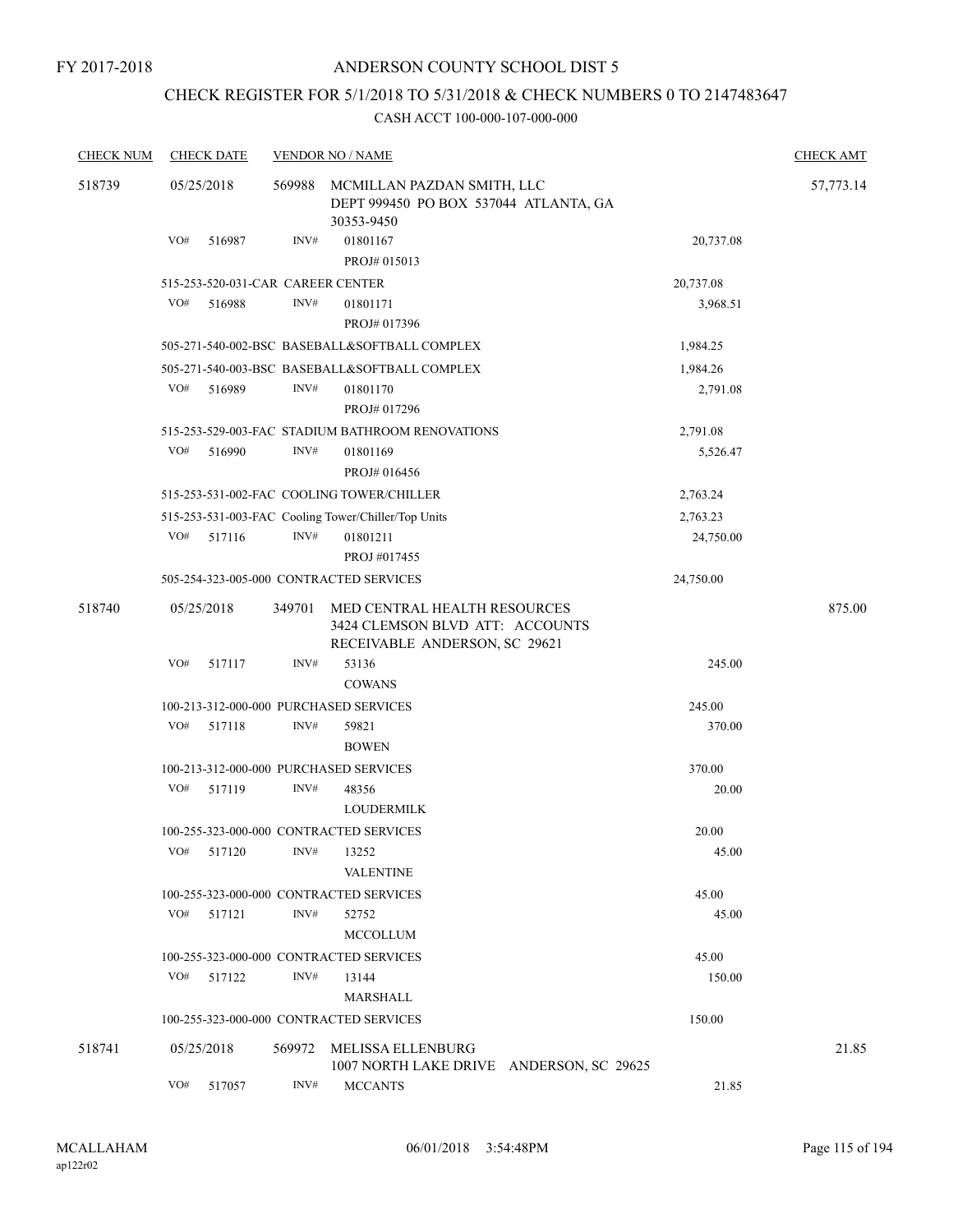## CHECK REGISTER FOR 5/1/2018 TO 5/31/2018 & CHECK NUMBERS 0 TO 2147483647

| <b>CHECK NUM</b> | <b>CHECK DATE</b>                        |        | <b>VENDOR NO / NAME</b>                                                                                      |          | <b>CHECK AMT</b> |
|------------------|------------------------------------------|--------|--------------------------------------------------------------------------------------------------------------|----------|------------------|
|                  |                                          |        | LUNCH REFUND                                                                                                 |          |                  |
|                  |                                          |        | 600-000-474-005-000 REVENUES COLLECTED IN ADVANCE                                                            | 21.85    |                  |
| 518742           | 05/25/2018                               | 569461 | METROGROUP, INC<br>50-23 TWENTY-THIRD STREET LONG ISLAND<br>CITY, NY 11101                                   |          | 2,251.66         |
|                  | VO#<br>517123                            | INV#   | PO#<br>554600<br>97174<br><b>SERVICE</b>                                                                     | 2,251.66 |                  |
|                  |                                          |        | 100-254-323-000-600 MAINTENANCE SERVICES                                                                     | 2,251.66 |                  |
| 518743           | 05/25/2018                               | 574388 | NAPA AUTO PARTS<br>508 SOUTH MAIN ST ANDERSON, SC 29624                                                      |          | 3.30             |
|                  | VO#<br>517039                            | INV#   | 666653<br><b>SUPPLIES</b>                                                                                    | 3.30     |                  |
|                  |                                          |        | 100-254-410-000-001 MAINT. SUPPLIES-STRUCTURES                                                               | 3.30     |                  |
| 518744           | 05/25/2018                               | 572758 | NATIONAL ASSOCIATION FOR MUSIC EDUCATION<br>1806 ROBERT FULTON DR. RESTON, VA 20191                          |          | 128.00           |
|                  | VO#<br>517030                            | INV#   | 1683834-K5K9<br><b>FARRAR DUES</b>                                                                           | 128.00   |                  |
|                  |                                          |        | 100-113-410-005-COB CHORUS, ORCHESTRA & BAND                                                                 | 99.70    |                  |
|                  | 100-113-410-005-EXT EXTRA SUPPLIES       |        |                                                                                                              | 28.30    |                  |
| 518745           | 05/25/2018                               | 570673 | NATIONAL DROPOUT PREVENTION NETWORK<br>713 E. GREENVILLE ST SUITE D #108 ANDERSON,<br>SC 29621               |          | 85.00            |
|                  | VO#<br>516996                            | INV#   | 18/19 DUES<br><b>TOM WILSON</b>                                                                              | 85.00    |                  |
|                  | 100-232-640-000-000 DUES AND FEES        |        |                                                                                                              | 85.00    |                  |
|                  |                                          |        |                                                                                                              |          |                  |
| 518746           | 05/25/2018                               |        | 573870 NAVIANCE, INC<br>POBOX 504571 ST LOUIS, MO 63150-4571                                                 |          | 699.00           |
|                  | VO#<br>516991                            | INV#   | 00084999<br><b>STEWART LEE</b>                                                                               | 699.00   |                  |
|                  |                                          |        | 311-224-333-000-000 TRIPS AND CONFERENCES                                                                    | 699.00   |                  |
| 518747           | 05/25/2018                               |        | 570395 NETWORK CONTROLS & ELECTRIC, INC<br>136 JOHNS ROAD ATT: ACCOUNTS RECEIVABLE<br><b>GREER, SC 29650</b> |          | 887.50           |
|                  | VO#<br>516992                            | INV#   | 21620<br>TL HANNA                                                                                            | 300.00   |                  |
|                  | 100-266-314-002-000 REPAIRS TO EQUIPMENT |        |                                                                                                              | 300.00   |                  |
|                  | VO#<br>517124                            | INV#   | 21664                                                                                                        | 190.00   |                  |
|                  |                                          |        | WHITEHALL                                                                                                    |          |                  |
|                  | 100-266-314-019-000 REPAIRS TO EQUIPMENT |        |                                                                                                              | 190.00   |                  |
|                  | VO#<br>517125                            | INV#   | 21621<br><b>WESTSIDE</b>                                                                                     | 112.50   |                  |
|                  | 100-266-314-003-000 REPAIRS TO EQUIPMENT |        |                                                                                                              | 112.50   |                  |
|                  | VO#<br>517126                            | INV#   | 21622<br>TL HANNA                                                                                            | 285.00   |                  |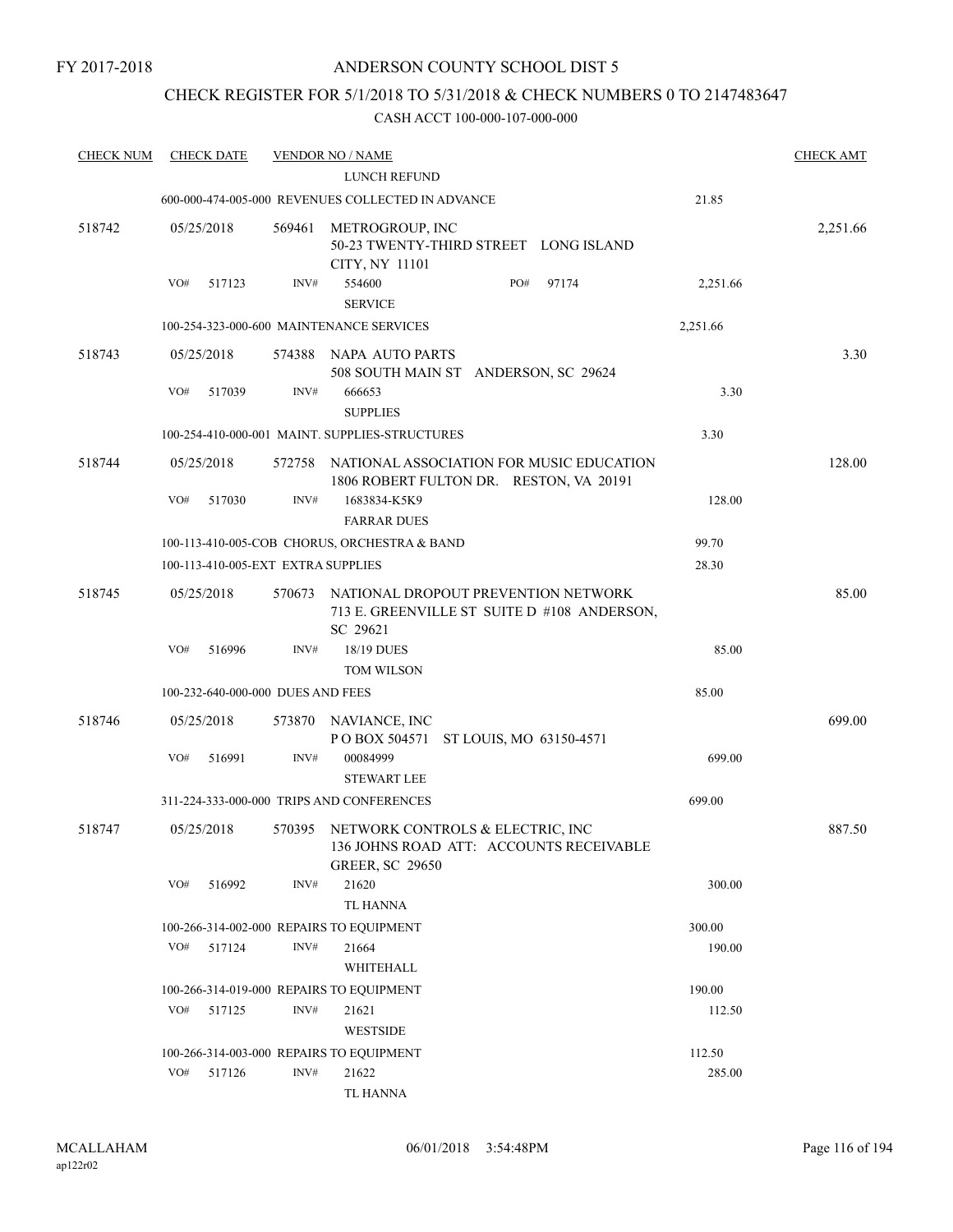## CHECK REGISTER FOR 5/1/2018 TO 5/31/2018 & CHECK NUMBERS 0 TO 2147483647

| <b>CHECK NUM</b> | <b>CHECK DATE</b>                                  | <b>VENDOR NO / NAME</b> |                                    |                                          |           | <b>CHECK AMT</b> |
|------------------|----------------------------------------------------|-------------------------|------------------------------------|------------------------------------------|-----------|------------------|
|                  | 100-266-314-002-000 REPAIRS TO EQUIPMENT           |                         |                                    |                                          | 285.00    |                  |
| 518748           | 05/25/2018                                         |                         | 573083 NEWSELA                     | 475 10TH AVENUE, 4 FL NEW YORK, NY 10019 |           | 69,869.00        |
|                  | VO#<br>517127                                      | INV#                    | 00039078<br><b>RENEWAL</b>         | PO#<br>98785                             | 69,869.00 |                  |
|                  | 100-114-445-000-000 VIRTUAL COURSEWARE             |                         |                                    |                                          | 69,869.00 |                  |
| 518749           | 05/25/2018                                         |                         | 574051 NEWTEK, INC                 | 5131 BECKWITH BLVD SAN ANTONIO, TX 78249 |           | 1,995.00         |
|                  | VO#<br>516993                                      | INV#                    | SI1113674<br><b>TL HANNA</b>       | PO# 98486                                | 1,995.00  |                  |
|                  | 100-271-410-002-000 SUPPLIES                       |                         |                                    |                                          | 1,995.00  |                  |
| 518750           | 05/25/2018                                         |                         | 569972 NICOLE WILLIAMS-CRISP       | 413 HUDGENS STREET ANDERSON, SC 29621    |           | 10.00            |
|                  | VO#<br>517054                                      | INV#                    | <b>FIELD TRIP</b><br><b>REFUND</b> |                                          | 10.00     |                  |
|                  | 714-271-660-014-353 FIELD TRIPS GRADE 3 EXPENSE    |                         |                                    |                                          | 10.00     |                  |
| 518751           | 05/25/2018                                         |                         | 389900 OFFICE DEPOT                | POBOX 1413 CHARLOTTE, NC 28201-1413      |           | 1,932.86         |
|                  | VO#<br>517128                                      | INV#                    | 125782654001<br><b>CREDIT MEMO</b> |                                          | $-25.41$  |                  |
|                  | 720-271-660-020-493 SCHOOL/CLASS DONATIONS EXPENSE |                         |                                    |                                          | $-25.41$  |                  |
|                  | VO#<br>517129                                      | INV#                    | 105334869001<br><b>CREDIT</b>      |                                          | $-43.55$  |                  |
|                  | 100-115-410-003-000 SUPPLIES                       |                         |                                    |                                          | $-43.55$  |                  |
|                  | VO#<br>517130                                      | INV#                    | 114369262001<br><b>CREDIT</b>      |                                          | $-52.90$  |                  |
|                  | 100-115-410-003-000 SUPPLIES                       |                         |                                    |                                          | $-52.90$  |                  |
|                  | VO#<br>517131                                      | INV#                    | 114369684001<br><b>CREDIT</b>      |                                          | $-133.20$ |                  |
|                  | 100-115-410-003-000 SUPPLIES                       |                         |                                    |                                          | $-133.20$ |                  |
|                  | VO#<br>517132                                      | INV#                    | 985046467001<br><b>CREDIT</b>      |                                          | $-35.97$  |                  |
|                  | 100-115-410-003-000 SUPPLIES                       |                         |                                    |                                          | $-35.97$  |                  |
|                  | VO#<br>517133                                      | INV#                    | 105334713001<br><b>CREDIT</b>      |                                          | $-13.58$  |                  |
|                  | 100-115-410-003-000 SUPPLIES                       |                         |                                    |                                          | $-13.58$  |                  |
|                  | VO#<br>517134                                      | INV#                    | 985045831001<br><b>CREDIT</b>      |                                          | $-38.51$  |                  |
|                  | 100-115-410-003-000 SUPPLIES                       |                         |                                    |                                          | $-38.51$  |                  |
|                  | VO# 517135                                         | INV#                    | 984824955001<br><b>CREDIT</b>      |                                          | $-93.53$  |                  |
|                  | 100-115-410-003-000 SUPPLIES                       |                         |                                    |                                          | $-93.53$  |                  |
|                  | VO#<br>517136                                      | INV#                    | 124748907001<br><b>CREDIT</b>      |                                          | $-74.35$  |                  |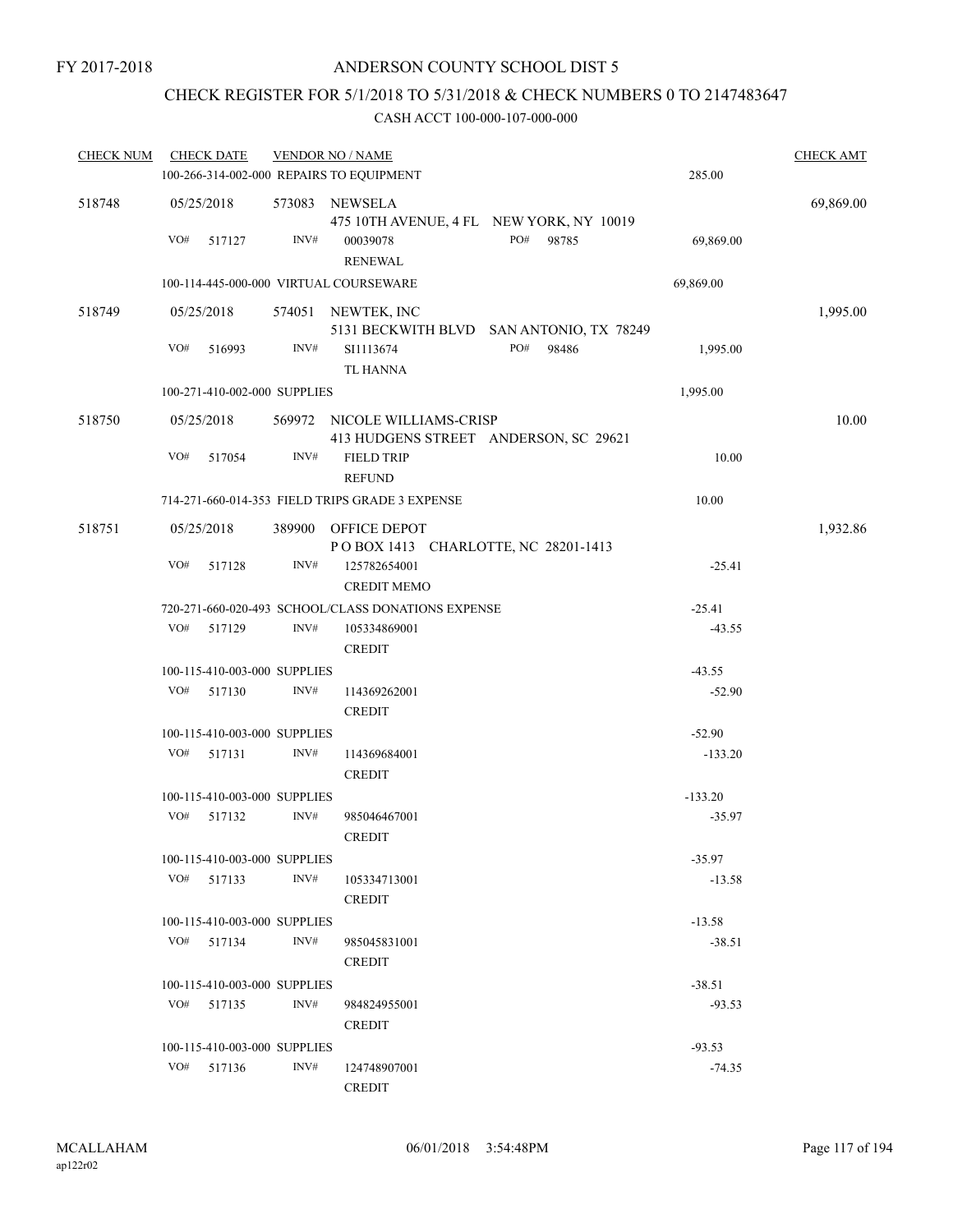# CHECK REGISTER FOR 5/1/2018 TO 5/31/2018 & CHECK NUMBERS 0 TO 2147483647

| <b>CHECK NUM</b> |     | <b>CHECK DATE</b>            |        | <b>VENDOR NO / NAME</b>                            |  |     |                                           |          | <b>CHECK AMT</b> |
|------------------|-----|------------------------------|--------|----------------------------------------------------|--|-----|-------------------------------------------|----------|------------------|
|                  |     | 100-115-410-003-000 SUPPLIES |        |                                                    |  |     |                                           | $-74.35$ |                  |
|                  | VO# | 517137                       | INV#   | 34583363<br><b>NEVITT</b>                          |  |     |                                           | 545.70   |                  |
|                  |     |                              |        |                                                    |  |     |                                           |          |                  |
|                  |     |                              |        | 201-112-410-012-000 SUPPLIES AND MATERIALS         |  |     |                                           | 545.70   |                  |
|                  | VO# | 517138                       | INV#   | 125633273001                                       |  |     |                                           | $-32.25$ |                  |
|                  |     |                              |        | <b>GLENVIEW</b>                                    |  |     |                                           |          |                  |
|                  |     |                              |        | 100-113-410-020-VEN SUPPLY-ADDT'L FOR LOST VENDING |  |     |                                           | $-32.25$ |                  |
|                  | VO# | 517139                       | INV#   | 139335016001                                       |  |     |                                           | 1,734.06 |                  |
|                  |     |                              |        | 13957944401                                        |  |     |                                           |          |                  |
|                  |     | 100-111-410-010-000 SUPPLIES |        |                                                    |  |     |                                           | 179.11   |                  |
|                  |     | 100-111-410-010-000 SUPPLIES |        |                                                    |  |     |                                           | 465.88   |                  |
|                  |     | 100-111-410-010-000 SUPPLIES |        |                                                    |  |     |                                           | 159.07   |                  |
|                  |     |                              |        | 100-112-410-010-INQ INQUIRY BASED LEARNING         |  |     |                                           | 930.00   |                  |
|                  | VO# | 517140                       | INV#   | 136844192001                                       |  |     |                                           | 196.35   |                  |
|                  |     |                              |        | <b>SUPPLIES</b>                                    |  |     |                                           |          |                  |
|                  |     | 600-256-410-000-000 SUPPLIES |        |                                                    |  |     |                                           | 196.35   |                  |
| 518752           |     | 05/25/2018                   | 569766 | <b>PEAP</b>                                        |  |     |                                           |          | 152.00           |
|                  |     |                              |        | PRESIDENT'S EDUCATION AWARDS PROGRAM PO            |  |     |                                           |          |                  |
|                  |     |                              |        | BOX 1020 SEWICKLEY, PA 15143-1020                  |  |     |                                           |          |                  |
|                  | VO# | 516994                       | INV#   | 344312                                             |  |     |                                           | 152.00   |                  |
|                  |     |                              |        | CUST #679631                                       |  |     |                                           |          |                  |
|                  |     | 100-212-410-010-000 SUPPLIES |        |                                                    |  |     |                                           | 152.00   |                  |
|                  |     |                              |        |                                                    |  |     |                                           |          |                  |
| 518753           |     | 05/25/2018                   | 572491 | PEARSON CLINICAL ASSESSMENT                        |  |     |                                           |          | 949.82           |
|                  |     |                              |        | 60693                                              |  |     | 13036 COLLECTION CENTER DIRVE CHICAGO, IL |          |                  |
|                  | VO# |                              | INV#   |                                                    |  | PO# |                                           |          |                  |
|                  |     | 516995                       |        | 11628191                                           |  |     | 98652                                     | 949.82   |                  |
|                  |     |                              |        | <b>SUPPLIES</b>                                    |  |     |                                           |          |                  |
|                  |     |                              |        | 203-127-410-000-000 SUPPLIES-LD/DD/OHI             |  |     |                                           | 247.30   |                  |
|                  |     |                              |        | 205-137-410-000-000 PRESCHOOL SUPPLIES             |  |     |                                           | 702.52   |                  |
| 518754           |     | 05/25/2018                   | 404600 | PERFECTION LEARNING                                |  |     |                                           |          | 273.26           |
|                  |     |                              |        | 1000 NORTH SECOND AVENUE LOGAN, IA                 |  |     |                                           |          |                  |
|                  |     |                              |        | 51546-0500                                         |  |     |                                           |          |                  |
|                  |     | VO# 517141                   |        | INV# 956969                                        |  |     | PO# 98599                                 | 273.26   |                  |
|                  |     |                              |        | <b>SUPPLIES</b>                                    |  |     |                                           |          |                  |
|                  |     |                              |        | 201-113-410-006-000 SUPPLIES AND MATERIALS         |  |     |                                           | 273.26   |                  |
| 518755           |     | 05/25/2018                   | 564099 | PIONEER VALLEY BOOKS                               |  |     |                                           |          | 1,294.00         |
|                  |     |                              |        | 155A INDUSTRIAL DRIVE ATT: ACCOUNTS                |  |     |                                           |          |                  |
|                  |     |                              |        | RECEIVABLE NORTHAMPTON, MA 01060                   |  |     |                                           |          |                  |
|                  | VO# | 517142                       | INV#   | 00127037                                           |  |     |                                           | 18.00    |                  |
|                  |     |                              |        | <b>LETTER TRAY</b>                                 |  |     |                                           |          |                  |
|                  |     |                              |        |                                                    |  |     |                                           |          |                  |
|                  |     |                              |        | 100-112-410-010-INQ INQUIRY BASED LEARNING         |  |     |                                           | 18.00    |                  |
|                  | VO# | 517143                       | INV#   | 000127356                                          |  | PO# | 98573                                     | 1,276.00 |                  |
|                  |     |                              |        | <b>SUPPLIES</b>                                    |  |     |                                           |          |                  |
|                  |     | 201-112-410-010-000 SUPPLIES |        |                                                    |  |     |                                           | 1,276.00 |                  |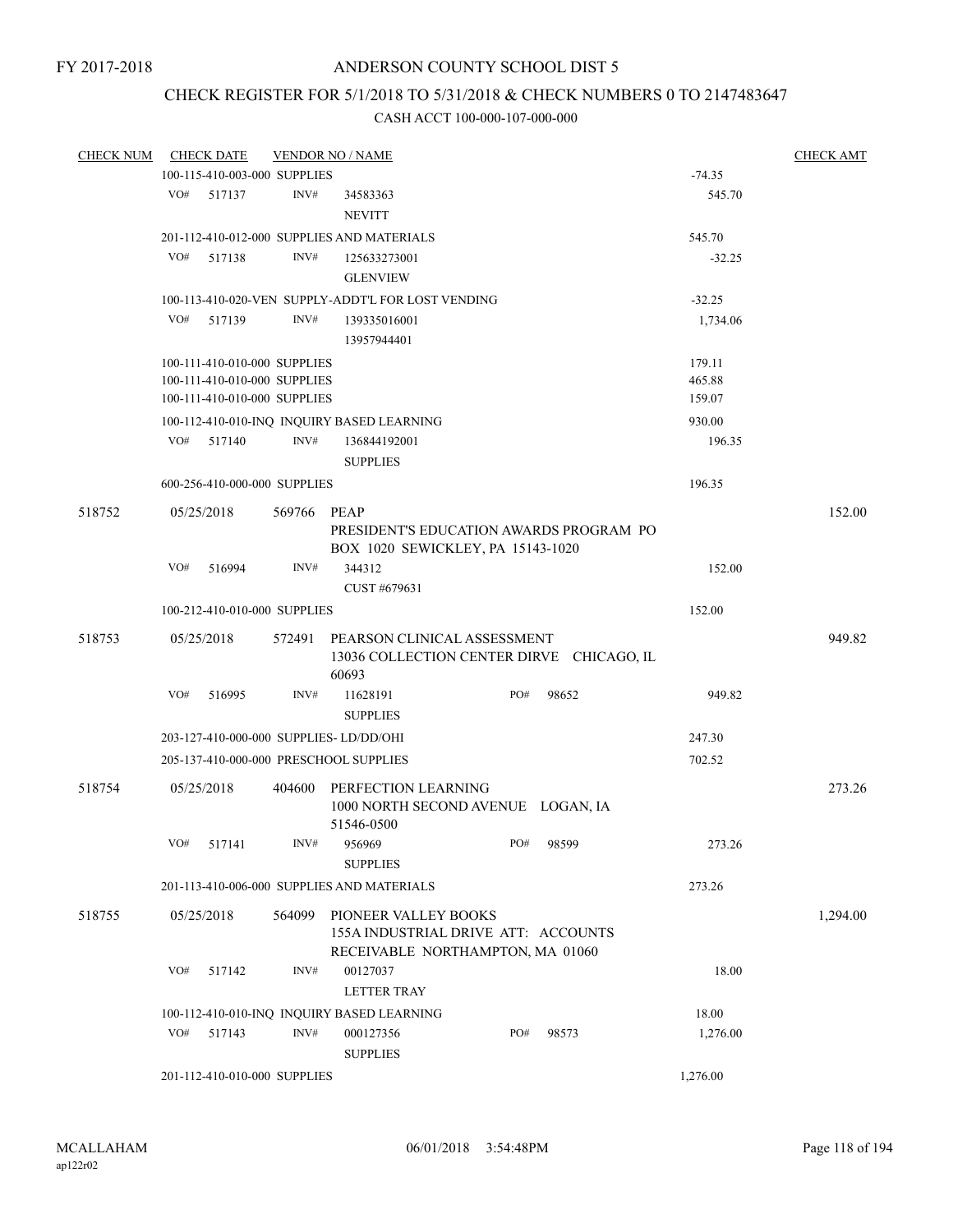## CHECK REGISTER FOR 5/1/2018 TO 5/31/2018 & CHECK NUMBERS 0 TO 2147483647

| <b>CHECK NUM</b> |            | <b>CHECK DATE</b> |                              | <b>VENDOR NO / NAME</b>                                                                                     | <b>CHECK AMT</b> |
|------------------|------------|-------------------|------------------------------|-------------------------------------------------------------------------------------------------------------|------------------|
| 518756           | 05/25/2018 |                   | 416350                       | PRESENTATION SYSTEMS SOUTH, INC<br>POBOX 3872 ATT: ACCOUNTS RECEIVABLE<br>MOORESVILLE, NC 28117             | 699.43           |
|                  | VO#        | 517144            | INV#                         | 181288<br>PO#<br>98597<br>699.43<br><b>INK</b>                                                              |                  |
|                  |            |                   |                              | 201-112-445-012-000 TECHNOLOGY SUPPLIES<br>699.43                                                           |                  |
| 518757           | 05/25/2018 |                   | 575333                       | PRINCIPALS ESSENTIALS IMC<br>PO BOX 14 WHITE PLAINS, NY 10602                                               | 389.00           |
|                  | VO#        | 517184            | INV#                         | 00004698<br>389.00<br><b>SCHOOL BANNER</b>                                                                  |                  |
|                  |            |                   |                              | 715-271-660-015-201 MISCELLANEOUS EXPENSE<br>389.00                                                         |                  |
| 518758           | 05/25/2018 |                   | 573906                       | PRODUCTIONS UNLIMITED, INC.<br>870 ANDERSON RIDGE RD. GREER, SC 29651                                       | 75.84            |
|                  | VO#        | 517145            | INV#                         | PO#<br>98497<br>75.84<br>15626<br><b>TAPE</b>                                                               |                  |
|                  |            |                   |                              | 100-113-410-021-VEN SUPPLY-ADDT'L FOR LOST VENDING<br>75.84                                                 |                  |
| 518759           | 05/25/2018 |                   | 435050                       | <b>RESOURCES FOR READING</b><br>130 EAST GRAND AVENUE ATT: ACCOUNTS<br>RECEIVABLE S SAN FRANCISCO, CA 94080 | 51.97            |
|                  | VO#        | 517146            | INV#                         | S486747<br>51.97<br><b>BOXES</b>                                                                            |                  |
|                  |            |                   |                              | 51.97<br>100-112-410-010-INQ INQUIRY BASED LEARNING                                                         |                  |
| 518760           | 05/25/2018 |                   | 571455                       | RETHINK AUTISM, INC<br>19 W 21ST STREET SUITE 403 NEW YORK, NY<br>10010                                     | 19,200.00        |
|                  | VO#        | 516997            | INV#                         | 017009<br>PO#<br>98821<br>19,200.00<br><b>LICENSE</b>                                                       |                  |
|                  |            |                   | 387-224-410-000-SUS SUPPLIES | 19,200.00                                                                                                   |                  |
| 518761           | 05/25/2018 |                   | 575303                       | <b>ROVE</b><br>3201 INTERNATIONAL AIRPORT DRIVE SUITE #100<br>CHARLOTTE, NC 28208                           | 3,795.67         |
|                  | VO#        | 516998            | INV#                         | PO#<br>161827<br>98751<br>3,795.67<br><b>TECHNOLOGY</b>                                                     |                  |
|                  |            |                   |                              | 100-266-345-000-000 TECHNOLOGY INFRASTRUCTURE<br>3,795.67                                                   |                  |
| 518762           | 05/25/2018 |                   | 567525                       | ROWLAND MECHANICAL<br>206 SADDLE TRAIL ANDERSON, SC 29621                                                   | 7,083.69         |
|                  | VO#        | 517147            | INV#                         | PO#<br>8464-8478<br>98126<br>7,083.69<br><b>SERVICE</b>                                                     |                  |
|                  |            |                   |                              | 100-255-323-000-ACT ACTIVITY BUS CONTRACTED SERVICES<br>7,083.69                                            |                  |
| 518763           | 05/25/2018 |                   | 574110                       | <b>SAFEWARE</b><br>5700 PERIMETER DRIVE SUITE E DUBLIN, OH<br>43017                                         | 9.37             |
|                  | VO#        | 516999            | INV#                         | ACP1018601<br>9.37<br><b>ADDITIONAL INS</b>                                                                 |                  |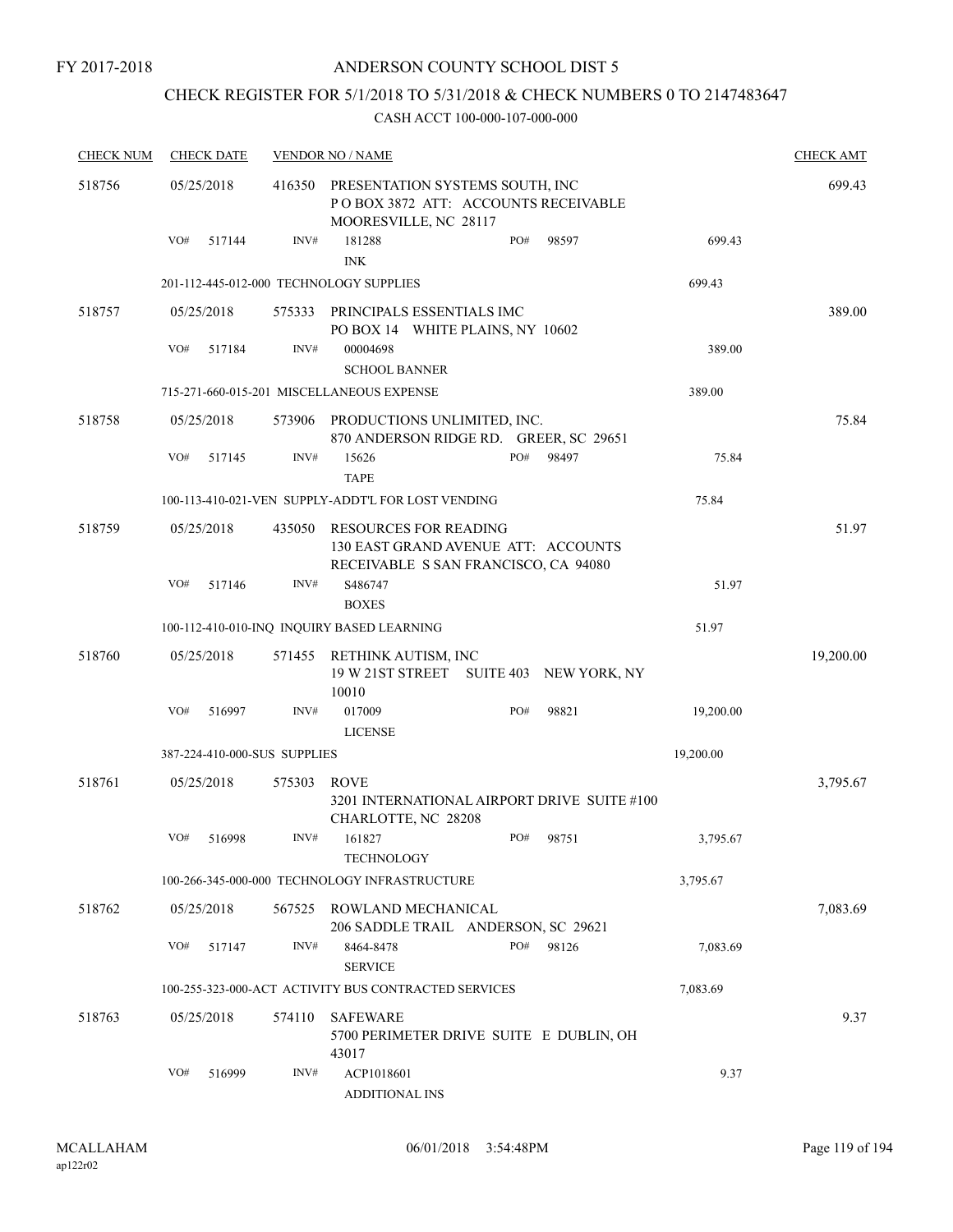## CHECK REGISTER FOR 5/1/2018 TO 5/31/2018 & CHECK NUMBERS 0 TO 2147483647

| <b>CHECK NUM</b> |     | <b>CHECK DATE</b> |                                 | <b>VENDOR NO / NAME</b>                                                                                           |          | <b>CHECK AMT</b> |
|------------------|-----|-------------------|---------------------------------|-------------------------------------------------------------------------------------------------------------------|----------|------------------|
|                  |     |                   |                                 | 100-266-312-000-TEC CHROME BOOK TECH FEE                                                                          | 9.37     |                  |
| 518764           |     | 05/25/2018        |                                 | 569972 SAM'S PATH PETTING ZOO<br>2210 OAK CREST DRIVE HARTWELL, GA 30643                                          |          | 395.00           |
|                  | VO# | 517000            | INV#                            | <b>MCLEES ELEM</b><br>FOR MAY 24TH                                                                                | 395.00   |                  |
|                  |     |                   |                                 | 708-271-660-008-350 FIELD TRIPS KINDERGARTEN EXPENSE                                                              | 395.00   |                  |
| 518765           |     | 05/25/2018        |                                 | 569972 SC STATE HOUSE GIFT SHOP<br>1100 GERVAIS ST COLUMBIA, SC 29201                                             |          | 723.90           |
|                  | VO# | 517003            | INV#                            | 5172018<br><b>CENTERVILLE ELEM</b>                                                                                | 723.90   |                  |
|                  |     |                   |                                 | 707-190-660-007-353 FIELD TRIPS GRADE 3 EXPENSE                                                                   | 723.90   |                  |
| 518766           |     | 05/25/2018        | 573659                          | <b>SCACDA</b><br>SENECA MIDDLE SCHOOL CARLA BROCK 810 W.<br>SOUTH 4TH STREET SENECA, SC 29678                     |          | 500.00           |
|                  | VO# | 517183            | INV#                            | <b>REGISTRATION</b><br><b>SOUTHWOOD</b>                                                                           | 500.00   |                  |
|                  |     |                   |                                 | 721-190-660-021-641 CHORUS MIDDLE EXPENSE                                                                         | 500.00   |                  |
| 518767           |     | 05/25/2018        | 448513                          | SC DEPT OF EDUC/ TRANSPORTATION<br>1429 SENATE STREET ROOM 1100<br><b>RUTLEDGE</b><br>BUILDING COLUMBIA, SC 29201 |          | 2,306.65         |
|                  | VO# | 517150            | INV#                            | <b>MAY 2018</b><br><b>SHOP INVOICES</b>                                                                           | 252.17   |                  |
|                  |     |                   |                                 | 100-255-323-000-000 CONTRACTED SERVICES                                                                           | 252.17   |                  |
|                  | VO# | 517151            | INV#                            | APRIL 2018<br><b>SHOP INVOICES</b>                                                                                | 2,054.48 |                  |
|                  |     |                   |                                 | 100-255-323-000-000 CONTRACTED SERVICES                                                                           | 2,054.48 |                  |
| 518768           |     | 05/25/2018        | 563542                          | <b>SC FFA ASSOCIATION</b><br>POBOX 23205 ATTN: BRENDA BALDWIN<br>COLUMBIA, SC 29224-3205                          |          | 30.00            |
|                  | VO# | 517149            | INV#                            | 535360<br><b>DUES</b>                                                                                             | 30.00    |                  |
|                  |     |                   | 701-271-660-001-850 FFA EXPENSE |                                                                                                                   | 30.00    |                  |
| 518769           |     | 05/25/2018        |                                 | 564392 SCHOLASTIC READING CLUB<br>PO BOX 7504 JEFFERSON CITY, MO 65102                                            |          | 1,000.00         |
|                  | VO# | 517004            | INV#                            | 51041578<br>CUST#01674223282                                                                                      | 200.00   |                  |
|                  |     |                   | 397-112-410-013-000 SUPPLIES    |                                                                                                                   | 200.00   |                  |
|                  | VO# | 517005            | INV#                            | 51040761<br>CUST#2207962628                                                                                       | 200.00   |                  |
|                  |     |                   | 397-112-410-013-000 SUPPLIES    |                                                                                                                   | 200.00   |                  |
|                  | VO# | 517006            | INV#                            | 51038211<br>CUST#2339619781                                                                                       | 200.00   |                  |
|                  |     |                   | 397-112-410-013-000 SUPPLIES    |                                                                                                                   | 200.00   |                  |
|                  | VO# | 517007            | INV#                            | 51021626                                                                                                          | 200.00   |                  |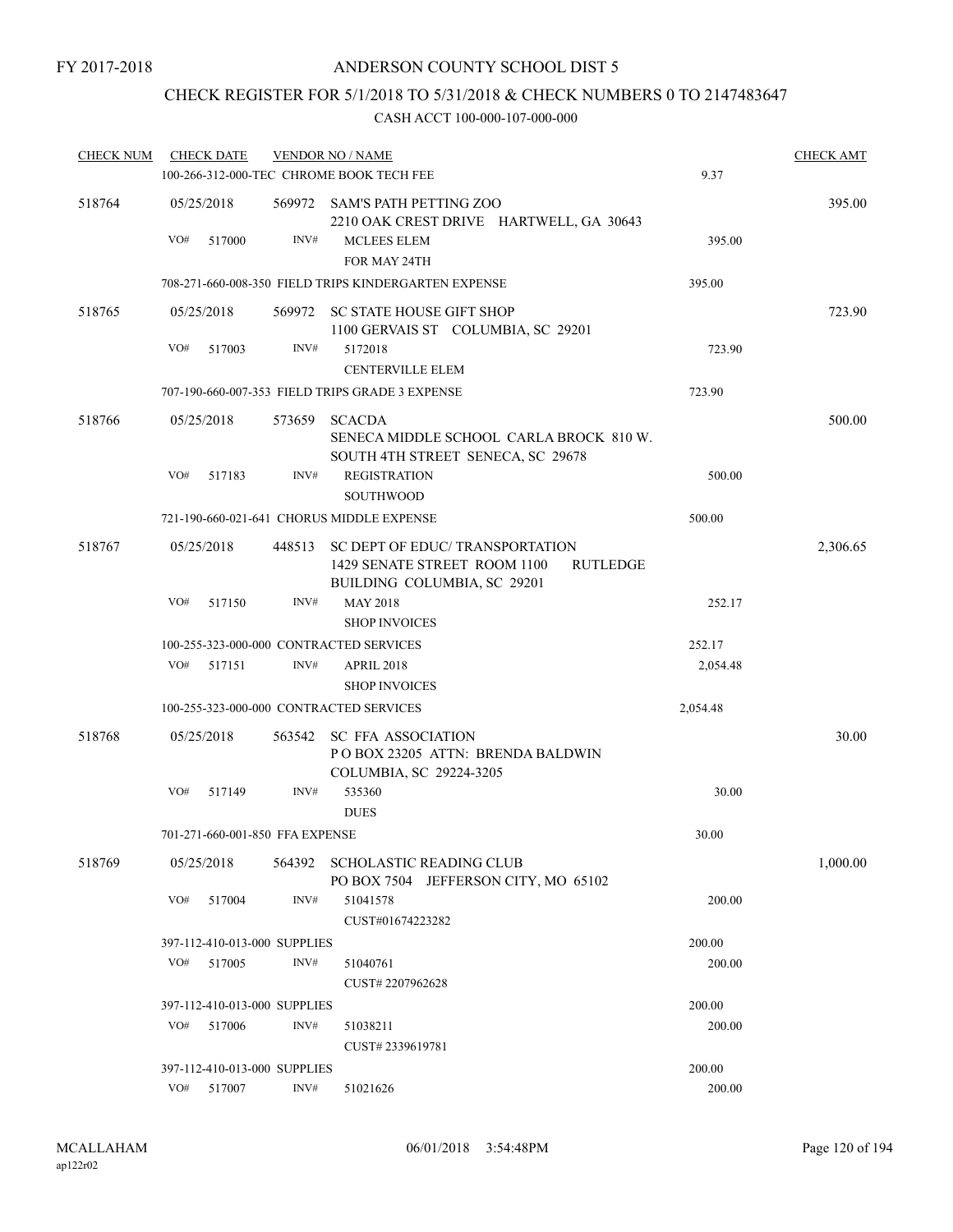## CHECK REGISTER FOR 5/1/2018 TO 5/31/2018 & CHECK NUMBERS 0 TO 2147483647

| <b>CHECK NUM</b> |     | <b>CHECK DATE</b> |                                    | <b>VENDOR NO / NAME</b>                                                                                  |          | <b>CHECK AMT</b> |
|------------------|-----|-------------------|------------------------------------|----------------------------------------------------------------------------------------------------------|----------|------------------|
|                  |     |                   |                                    | CUST#1661406577                                                                                          |          |                  |
|                  |     |                   | 397-112-410-013-000 SUPPLIES       |                                                                                                          | 200.00   |                  |
|                  | VO# | 517008            | INV#                               | 51024459                                                                                                 | 200.00   |                  |
|                  |     |                   |                                    | CUST#1663671285                                                                                          |          |                  |
|                  |     |                   | 397-112-410-013-000 SUPPLIES       |                                                                                                          | 200.00   |                  |
| 518770           |     | 05/25/2018        |                                    | 567435 SCHOLASTIC INC                                                                                    |          | 91.40            |
|                  |     |                   |                                    | POBOX 3720 ATT: ACCOUNTS RECEIVABLE                                                                      |          |                  |
|                  |     |                   |                                    | JEFFERSON CITY, MO 65102-3720                                                                            |          |                  |
|                  | VO# | 517009            | INV#                               | 17071658                                                                                                 | 91.40    |                  |
|                  |     |                   |                                    | <b>MATERIALS</b>                                                                                         |          |                  |
|                  |     |                   |                                    | 709-271-660-009-201 MISCELLANEOUS EXPENSE                                                                | 91.40    |                  |
| 518771           |     | 05/25/2018        |                                    | 478800 SC LAW ENFORCEMENT DIVISION<br>POBOX 21398 -- FINANCE COLUMBIA, SC<br>29221-1398                  |          | 50.00            |
|                  | VO# | 517148            | INV#                               | <b>GLORIA DEVAUX</b><br>ZACHARY RICHARDSON                                                               | 50.00    |                  |
|                  |     |                   | 100-254-312-000-SLD SLED CHECKS    |                                                                                                          | 50.00    |                  |
| 518772           |     | 05/25/2018        | 451201                             | SC SCHOOL BOARDS INSURANCE TRUST<br>PROPERTY/CASUALTY INSURANCE 111<br>RESEARCH DRIVE COLUMBIA, SC 29203 |          | 4,175.00         |
|                  | VO# | 517001            | INV#                               | 33642                                                                                                    | 4,175.00 |                  |
|                  |     |                   |                                    | DEVELOPMENT FEE                                                                                          |          |                  |
|                  |     |                   |                                    | 100-221-312-000-SEC PURCHASED SERVICES                                                                   | 4,175.00 |                  |
| 518773           |     | 05/25/2018        |                                    | 573290 SHADETREE GRAPHICS, LLC                                                                           |          | 359.65           |
|                  |     |                   |                                    | 147 POWELL RD. ANDERSON, SC 29625                                                                        |          |                  |
|                  | VO# | 517011            | INV#                               | 2018-598<br><b>CONCORD CHOIR</b>                                                                         | 312.25   |                  |
|                  |     |                   | 709-271-660-009-220 MUSIC EXPENSE  |                                                                                                          | 312.25   |                  |
|                  | VO# | 517012            | INV#                               | 2018-607                                                                                                 | 47.40    |                  |
|                  |     |                   |                                    | <b>NEW PROSPECT</b>                                                                                      |          |                  |
|                  |     |                   |                                    | 710-271-660-010-257 PE FOUNDATION EXPENSE                                                                | 47.40    |                  |
| 518774           |     | 05/25/2018        |                                    | 570059 SHARP BUSINESS SYSTEMS<br>DEPT 1216 PO BOX 121216 DALLAS, TX<br>75312-1216                        |          | 3,883.10         |
|                  | VO# | 517014            | INV#                               | 9001159872<br><b>COPIES</b>                                                                              | 49.76    |                  |
|                  |     |                   | 717-190-660-017-362 COPIER EXPENSE |                                                                                                          | 49.76    |                  |
|                  | VO# | 517015            | INV#                               | 9001171369                                                                                               | 25.00    |                  |
|                  |     |                   |                                    | <b>COPIES</b>                                                                                            |          |                  |
|                  |     |                   | 717-190-660-017-362 COPIER EXPENSE |                                                                                                          | 25.00    |                  |
|                  | VO# | 517016            | INV#                               | 9001163112                                                                                               | 449.30   |                  |
|                  |     |                   |                                    | 9001163130                                                                                               |          |                  |
|                  |     |                   | 708-271-660-008-362 COPIER EXPENSE |                                                                                                          | 403.63   |                  |
|                  |     |                   | 708-271-660-008-362 COPIER EXPENSE | 45.67                                                                                                    |          |                  |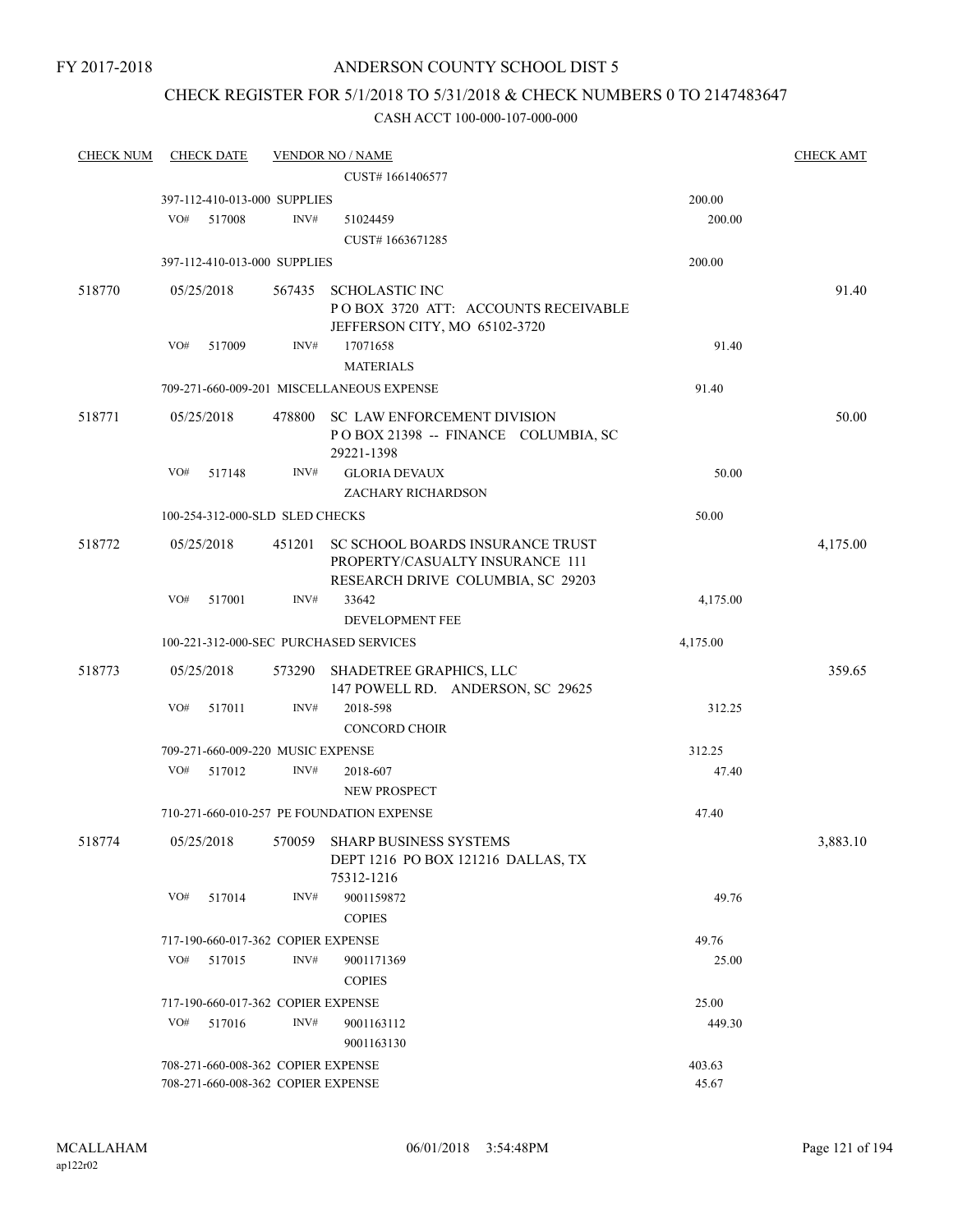## CHECK REGISTER FOR 5/1/2018 TO 5/31/2018 & CHECK NUMBERS 0 TO 2147483647

| <b>CHECK NUM</b> |     | <b>CHECK DATE</b>                  |        | <b>VENDOR NO / NAME</b>                             |                                                                        |       |          | <b>CHECK AMT</b> |
|------------------|-----|------------------------------------|--------|-----------------------------------------------------|------------------------------------------------------------------------|-------|----------|------------------|
|                  | VO# | 517017                             | INV#   | 9001156986<br><b>COPIES</b>                         |                                                                        |       | 50.49    |                  |
|                  |     | 723-190-660-023-913 COPIER EXPENSE |        |                                                     |                                                                        |       | 50.49    |                  |
|                  | VO# | 517174                             | INV#   | 9001166291                                          | PO#                                                                    | 97053 | 3,308.55 |                  |
|                  |     |                                    |        | <b>TL HANNA</b>                                     |                                                                        |       |          |                  |
|                  |     | 100-114-410-002-000 SUPPLIES       |        |                                                     |                                                                        |       | 3,308.55 |                  |
| 518775           |     | 05/25/2018                         | 470900 | <b>SHAR PRODUCTS COMPANY</b>                        | 2465 S. INDUSTRIAL HWY ATT: ACCOUNTS<br>RECEIVABLE ANN ARBOR, MI 48104 |       |          | 663.10           |
|                  | VO# | 517013                             | INV#   | I172469500019<br>ACCT 0018837955                    |                                                                        |       | 663.10   |                  |
|                  |     |                                    |        | 720-271-660-020-493 SCHOOL/CLASS DONATIONS EXPENSE  |                                                                        |       | 663.10   |                  |
| 518776           |     | 05/25/2018                         | 472700 | <b>SHERWIN WILLIAMS</b>                             | 613 NORTH MURRAY AVENUE ATT: ACCOUNTS<br>RECEIVABLE ANDERSON, SC 29625 |       |          | 14.98            |
|                  | VO# | 517031                             | INV#   | 5272<br><b>SUPPLIES</b>                             |                                                                        |       | 14.98    |                  |
|                  |     |                                    |        | 600-256-323-014-000 REPAIRS TO EQUIPMENT            |                                                                        |       | 14.98    |                  |
| 518777           |     | 05/25/2018                         | 568954 | <b>SHRED A WAY</b><br>PIEDMONT, SC 29673            | PO BOX 51132 ATT: ACCOUNTS RECEIVABLE                                  |       |          | 28.00            |
|                  | VO# | 517018                             | INV#   | A35173<br><b>ADULT ED</b>                           |                                                                        |       | 28.00    |                  |
|                  |     |                                    |        | 723-190-660-023-911 MISCELLANEOUS- ADULT ED EXPENSE |                                                                        |       | 28.00    |                  |
| 518778           |     | 05/25/2018                         | 473315 | <b>SIGNARAMA</b><br>29621                           | 4130 CLEMSON BLVD SUITE A ANDERSON, SC                                 |       |          | 340.34           |
|                  | VO# | 517035                             | INV#   | 9561<br><b>ADULT ED</b>                             |                                                                        |       | 97.72    |                  |
|                  |     |                                    |        | 100-254-410-023-001 SUPPLIES-MAINTENANCE            |                                                                        |       | 97.72    |                  |
|                  | VO# | 517036                             | INV#   | 9562<br><b>ID PANELS</b>                            |                                                                        |       | 48.01    |                  |
|                  |     |                                    |        | 100-254-410-000-001 MAINT. SUPPLIES-STRUCTURES      |                                                                        |       | 48.01    |                  |
|                  | VO# | 517037                             | INV#   | 9557<br><b>MCLEES SIGNS</b>                         |                                                                        |       | 126.77   |                  |
|                  |     |                                    |        | 100-254-410-008-001 SUPPLIES - MAINTENANCE          |                                                                        |       | 126.77   |                  |
|                  | VO# | 517038                             | INV#   | 9558                                                |                                                                        |       | 67.84    |                  |
|                  |     |                                    |        | <b>ADULT ED</b>                                     |                                                                        |       |          |                  |
|                  |     |                                    |        | 100-254-410-023-001 SUPPLIES-MAINTENANCE            |                                                                        |       | 67.84    |                  |
| 518779           |     | 05/25/2018                         | 571007 | SIMPLIFIED OFFICE SYSTEMS                           | 6220 BUSH RIVER ROAD COLUMBIA, SC 29212                                |       |          | 794.42           |
|                  | VO# | 517019                             | INV#   | 180515-0010<br><b>COPIES</b>                        |                                                                        |       | 155.90   |                  |
|                  |     | 100-113-410-020-000 SUPPLIES       |        |                                                     |                                                                        |       | 155.90   |                  |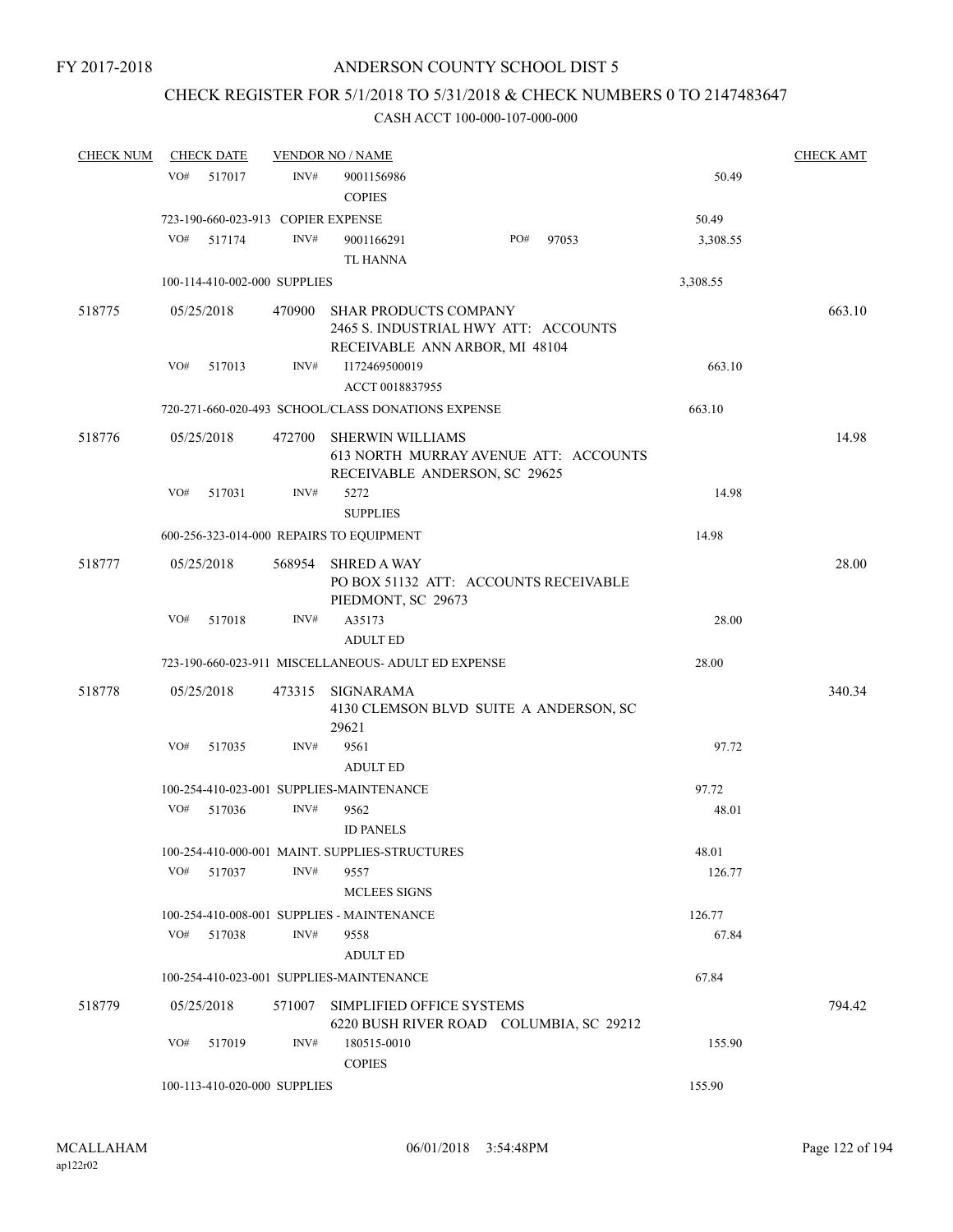## CHECK REGISTER FOR 5/1/2018 TO 5/31/2018 & CHECK NUMBERS 0 TO 2147483647

| <b>CHECK NUM</b> | <b>CHECK DATE</b> |                                        | <b>VENDOR NO / NAME</b>                                                                     |     |       |           | <b>CHECK AMT</b> |
|------------------|-------------------|----------------------------------------|---------------------------------------------------------------------------------------------|-----|-------|-----------|------------------|
|                  | VO#               | 517020<br>INV#                         | 180515-0002<br><b>COPIES</b>                                                                |     |       | 540.43    |                  |
|                  |                   | 100-112-410-007-000 SUPPLIES           |                                                                                             |     |       | 540.43    |                  |
|                  | VO#               | 517152<br>INV#                         | 180515-0011<br><b>MCCANTS</b>                                                               |     |       | 98.09     |                  |
|                  |                   |                                        | 705-271-660-005-411 MISCELLANEOUS EXPENSE                                                   |     |       | 98.09     |                  |
|                  |                   |                                        |                                                                                             |     |       |           |                  |
| 518780           | 05/25/2018        | 574710                                 | SOLIANT HEALTH<br>DEPT. CH 14430 PALATINE, IL 60055-4330                                    |     |       |           | 2,437.50         |
|                  | VO#               | INV#<br>517010                         | 9648883                                                                                     | PO# | 97427 | 2,437.50  |                  |
|                  |                   |                                        | <b>MAY 7-11</b>                                                                             |     |       |           |                  |
|                  |                   | 100-126-312-000-000 PURCHASED SERVICES |                                                                                             |     |       | 1,106.25  |                  |
|                  |                   |                                        | 283-126-312-000-000 CONTRACTED SERVICES                                                     |     |       | 1,331.25  |                  |
| 518781           | 05/25/2018        | 481650                                 | SOUTHERN STATES #71029 - FARM PLAN<br>4010 SOUTH MURRAY AVENUE ATT: ACCOUNTS                |     |       |           | 33.67            |
|                  | VO#               | INV#<br>517021                         | RECEIVABLE ANDERSON, SC 02962-4429<br>A779603                                               |     |       | 33.67     |                  |
|                  |                   |                                        | <b>SUPPLIES</b>                                                                             |     |       |           |                  |
|                  |                   |                                        | 329-115-410-000-000 SUPPLIES- STATE EQUIPMENT                                               |     |       | 33.67     |                  |
| 518782           | 05/25/2018        | 569589                                 | <b>SREB</b><br>592 TENTH ST, NW ATTN: HSTW STAFF<br>DEVELOPMENT CONF ATLANTA, GA 30318-5776 |     |       |           | 750.00           |
|                  | VO#               | INV#<br>517022                         | NAEP41218-1718<br><b>SURVEYS</b>                                                            | PO# | 97909 | 750.00    |                  |
|                  |                   | 329-115-690-000-000 OTHER OBJECTS-WBL  |                                                                                             |     |       | 750.00    |                  |
| 518783           | 05/25/2018        | 574096                                 | SUMMIT CONSTRUCTION GROUP LLS<br>101 CONCORD CIR ANDERSON, SC 29621                         |     |       |           | 59,500.00        |
|                  | VO#               | INV#<br>517153                         | 81<br><b>FENCE</b>                                                                          | PO# | 98577 | 9,500.00  |                  |
|                  |                   | 100-254-540-013-000 FENCE              |                                                                                             |     |       | 4,000.00  |                  |
|                  |                   | 100-254-540-014-000 FENCE              |                                                                                             |     |       | 5,500.00  |                  |
|                  | VO#               | 517154<br>INV#                         | 80<br><b>FENCE</b>                                                                          | PO# | 97783 | 50,000.00 |                  |
|                  |                   | 515-253-534-002-FAC FENCING            |                                                                                             |     |       | 50,000.00 |                  |
| 518784           | 05/25/2018        | 573274                                 | THE DIOCESE OF SC<br>2810 SEABROOK ISLAND RD. JOHNS ISLAND, SC<br>29455                     |     |       |           | 1,657.50         |
|                  | VO#               | 517094<br>INV#                         | <b>DEPOSIT</b><br>MIDWAY ELEM                                                               |     |       | 1,657.50  |                  |
|                  |                   |                                        | 717-190-660-017-354 FIELD TRIPS GRADE 4 EXPENSE                                             |     |       | 1,657.50  |                  |
| 518785           | 05/25/2018        | 572446                                 | THE NATIONAL BETA CLUB<br>151 BETA CLUB WAY SPARTANBURG, SC<br>29306-3012                   |     |       |           | 81.00            |
|                  | VO#               | INV#<br>517023                         | 100017337<br>HONOR CORDS                                                                    |     |       | 81.00     |                  |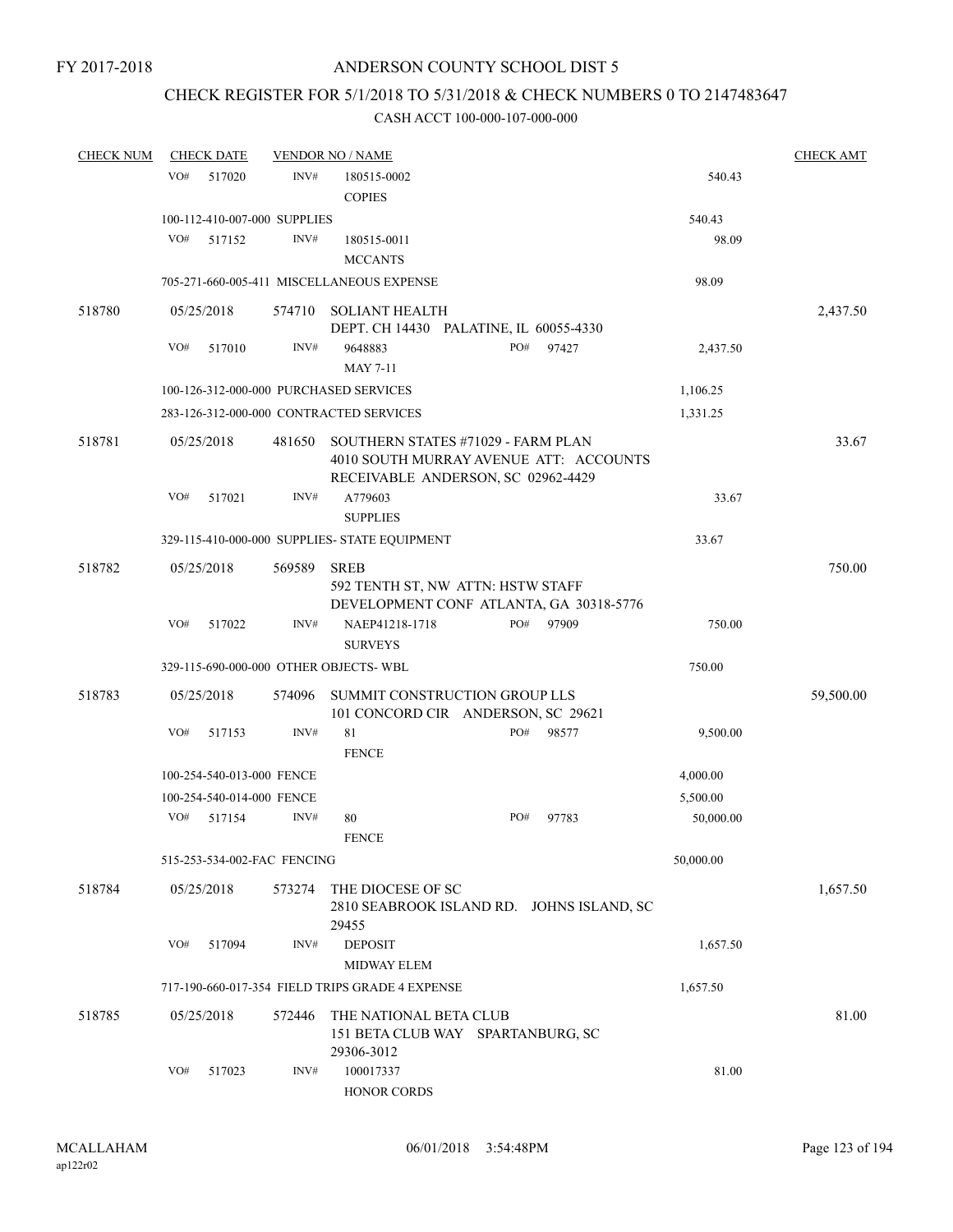#### ANDERSON COUNTY SCHOOL DIST 5

## CHECK REGISTER FOR 5/1/2018 TO 5/31/2018 & CHECK NUMBERS 0 TO 2147483647

| <b>CHECK NUM</b> |     | <b>CHECK DATE</b>            |        | <b>VENDOR NO / NAME</b>                                                                     |     |       |           | <b>CHECK AMT</b> |
|------------------|-----|------------------------------|--------|---------------------------------------------------------------------------------------------|-----|-------|-----------|------------------|
|                  |     | 124-114-410-024-000 SUPPLIES |        |                                                                                             |     |       | 81.00     |                  |
| 518786           |     | 05/25/2018                   | 501700 | THE PRINTER<br>A DIVISION OF LITTLE PRINTING P.O. BOX 630<br>ANDERSON, SC 29622             |     |       |           | 457.96           |
|                  | VO# | 517025                       | INV#   | 26582<br><b>CALHOUN ELEM</b>                                                                |     |       | 457.96    |                  |
|                  |     |                              |        | 714-271-660-014-201 MISCELLANEOUS EXPENSE                                                   |     |       | 457.96    |                  |
| 518787           |     | 05/25/2018                   | 564240 | THE PRINT HOUSE, LLC<br>POBOX 564 ATT: ACCOUNTS RECEIVABLE<br>PENDLETON, SC 29670           |     |       |           | 679.99           |
|                  | VO# | 517024                       | INV#   | 11773<br><b>SOUTHWOOD</b>                                                                   |     |       | 679.99    |                  |
|                  |     |                              |        | 721-190-660-021-585 FIELD TRIPS- GR. 6 EXPENSE                                              |     |       | 679.99    |                  |
| 518788           |     | 05/25/2018                   | 565020 | THERAPY SHOPPE, INC<br>POBOX 8875 ATT: ACCOUNTS RECEIVABLE<br><b>GRAND RAPIDS, MI 49518</b> |     |       |           | 1,089.74         |
|                  | VO# | 517155                       | INV#   | 327590<br><b>SUPPLIES</b>                                                                   | PO# | 98773 | 1,089.74  |                  |
|                  |     |                              |        | 203-127-410-000-000 SUPPLIES-LD/DD/OHI                                                      |     |       | 798.26    |                  |
|                  |     |                              |        | 205-137-410-000-000 PRESCHOOL SUPPLIES                                                      |     |       | 291.48    |                  |
| 518789           |     | 05/25/2018                   | 569972 | TRAVIS OR CARRIE HALL<br>191 GRAY DRIVE ANDERSON, SC 29626                                  |     |       |           | 10.00            |
|                  | VO# | 517053                       | INV#   | <b>FIELD TRIP</b><br><b>REFUND</b>                                                          |     |       | 10.00     |                  |
|                  |     |                              |        | 708-271-660-008-351 FIELD TRIPS GRADE 1 EXPENSE                                             |     |       | 10.00     |                  |
| 518790           |     | 05/25/2018                   |        | 573767 TREETOP PRODUCTS<br>222 EAST STATE ST. BATAVIA, IL 60510                             |     |       |           | 4,486.92         |
|                  | VO# | 517156                       | INV#   | 00014007<br><b>SPEED BUMPS</b>                                                              | PO# | 98435 | 4,486.92  |                  |
|                  |     | 100-254-410-008-BUD SUPPLIES |        |                                                                                             |     |       | 4,486.92  |                  |
| 518791           |     | 05/25/2018                   |        | 572513 UNITED LASER<br>P.O. BOX 6889 FLORENCE, SC 29501                                     |     |       |           | 647.35           |
|                  | VO# | 517157                       | INV#   | 160146<br><b>TONER</b>                                                                      |     |       | 371.29    |                  |
|                  |     | 600-256-410-000-000 SUPPLIES |        |                                                                                             |     |       | 371.29    |                  |
|                  | VO# | 517158                       | INV#   | 160351<br><b>TONER</b>                                                                      |     |       | 276.06    |                  |
|                  |     | 600-256-410-000-000 SUPPLIES |        |                                                                                             |     |       | 276.06    |                  |
| 518792           |     | 05/25/2018                   | 565988 | UNIVERSITY INSTRUCTORS<br>POBOX 3074 ATT: GAIL NEWLAN STAUNTON,<br>VA 24402                 |     |       |           | 47,185.00        |
|                  | VO# | 517159                       | INV#   | 18-0576<br><b>EPIC SUMMER</b>                                                               | PO# | 98676 | 47,185.00 |                  |
|                  |     |                              |        | 201-172-410-000-000 SUPPLIES- EXT YEAR                                                      |     |       | 47,185.00 |                  |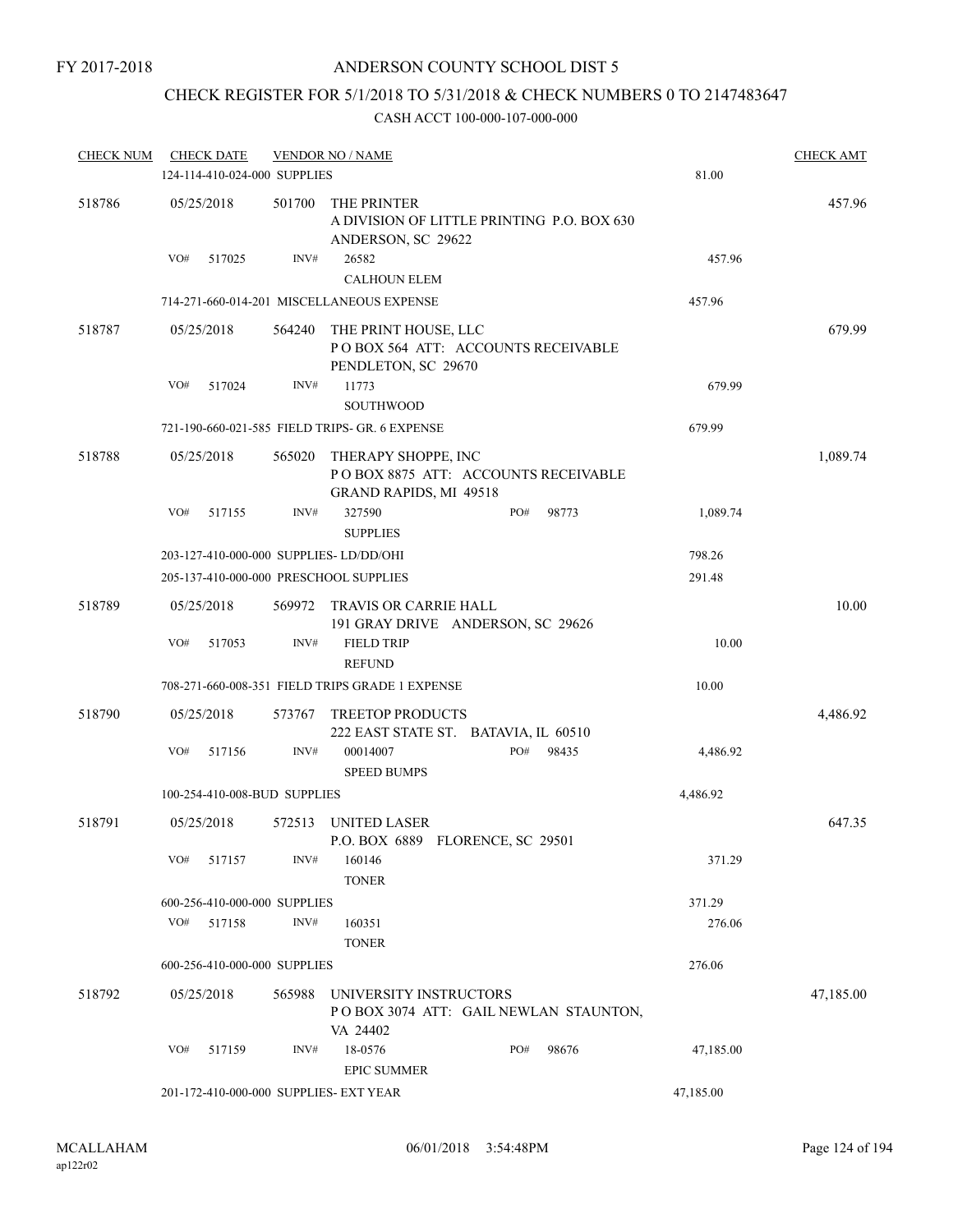## CHECK REGISTER FOR 5/1/2018 TO 5/31/2018 & CHECK NUMBERS 0 TO 2147483647

| <b>CHECK NUM</b> | <b>CHECK DATE</b>                                                                  |        | <b>VENDOR NO / NAME</b>                                                                                           |                  | <b>CHECK AMT</b> |
|------------------|------------------------------------------------------------------------------------|--------|-------------------------------------------------------------------------------------------------------------------|------------------|------------------|
| 518793           | 05/25/2018                                                                         | 565846 | UNIVERSITY OF SOUTH CAROLINA<br>2018 EDUCATION & BUSINESS SUMMIT 1705<br>COLLEGE ST, SUITE 201 COLUMBIA, SC 29208 |                  | 960.00           |
|                  | VO#<br>517002                                                                      | INV#   | <b>REGISTRATION</b><br><b>JUNE 25-28</b>                                                                          | 960.00           |                  |
|                  | 207-224-333-000-004 TRIPS & CONFERENCES                                            |        |                                                                                                                   | 160.00           |                  |
|                  | 207-224-333-000-004 TRIPS & CONFERENCES                                            |        |                                                                                                                   | 160.00           |                  |
|                  | 207-224-333-000-004 TRIPS & CONFERENCES                                            |        |                                                                                                                   | 160.00           |                  |
|                  | 207-224-333-000-004 TRIPS & CONFERENCES<br>207-224-333-000-004 TRIPS & CONFERENCES |        |                                                                                                                   | 160.00           |                  |
|                  | 207-224-333-000-004 TRIPS & CONFERENCES                                            |        |                                                                                                                   | 160.00<br>160.00 |                  |
| 518794           | 05/25/2018                                                                         |        | 574674 UTILITY SPECIALIST, INC.                                                                                   |                  | 780.00           |
|                  | VO#<br>517034                                                                      | INV#   | 901 MCKELVEY ROAD PELZER, SC 29669<br>13420                                                                       | 780.00           |                  |
|                  |                                                                                    |        | <b>LOCATING</b>                                                                                                   |                  |                  |
|                  |                                                                                    |        | 515-253-520-002-TUR BASEBALL/SOFTBALL TURF                                                                        | 420.00           |                  |
|                  |                                                                                    |        | 515-253-520-003-TUR BASEBALL/SOFTBALL TURF                                                                        | 360.00           |                  |
| 518795           | 05/25/2018                                                                         | 574511 | <b>VERIFIED SERVICES LTD, LLC</b><br>518 COUNTRY MDWS ANDERSON, SC 29626                                          |                  | 2,496.99         |
|                  | VO#<br>517160                                                                      | INV#   | PO#<br>VSSC180033<br>98461<br><b>MCCANTS</b>                                                                      | 2,496.99         |                  |
|                  | 100-271-410-005-BUD SUPPLIES                                                       |        |                                                                                                                   | 2,496.99         |                  |
| 518796           | 05/25/2018                                                                         | 520900 | VIRCO INC<br>PO BOX 5000<br>CONWAY, AR 72033                                                                      |                  | 1,487.30         |
|                  | VO#<br>517026                                                                      | INV#   | 91808971<br>PO#<br>98700<br><b>CHAIRS</b>                                                                         | 1,487.30         |                  |
|                  | 924-147-410-018-000 SUPPLIES                                                       |        |                                                                                                                   | 1,487.30         |                  |
| 518797           | 05/25/2018                                                                         | 524353 | WAL-MART COMMUNITY/GEMB<br>PO BOX 530934 ATT: ACCOUNTS RECEIVABLE<br>ATLANTA, GA 30353-0934                       |                  | 1,836.42         |
|                  | VO#<br>517161                                                                      | INV#   | 20215316<br><b>ROBERT ANDERSON</b>                                                                                | 1,836.42         |                  |
|                  | 100-113-410-006-000 SUPPLIES                                                       |        |                                                                                                                   | 179.98           |                  |
|                  | 100-212-410-006-000 SUPPLIES                                                       |        |                                                                                                                   | 399.00           |                  |
|                  | 338-175-410-000-EAR BAS SUPPLIES                                                   |        |                                                                                                                   | 514.04           |                  |
|                  |                                                                                    |        | 706-271-660-006-411 MISCELLANEOUS EXPENSE                                                                         | 5.32             |                  |
|                  | 706-271-660-006-429 FACULTY EXPENSE                                                |        |                                                                                                                   | 55.64            |                  |
|                  | 706-271-660-006-461 ANGEL TREE EXPENSE                                             |        |                                                                                                                   | 180.13           |                  |
|                  | 706-271-660-006-607 DANCE EXPENSE                                                  |        |                                                                                                                   | 334.87           |                  |
|                  | 706-271-660-006-666 CONCESSIONS EXPENSE                                            |        |                                                                                                                   | 167.44           |                  |
| 518798           | 05/25/2018                                                                         | 573864 | WELLS FARGO VENDOR FIN SERV<br>PO BOX 105710 ATLANTA, GA 30348-5710                                               |                  | 258.94           |
|                  | VO#<br>517162                                                                      | INV#   | 68318949<br><b>HOMELAND PARK</b>                                                                                  | 258.94           |                  |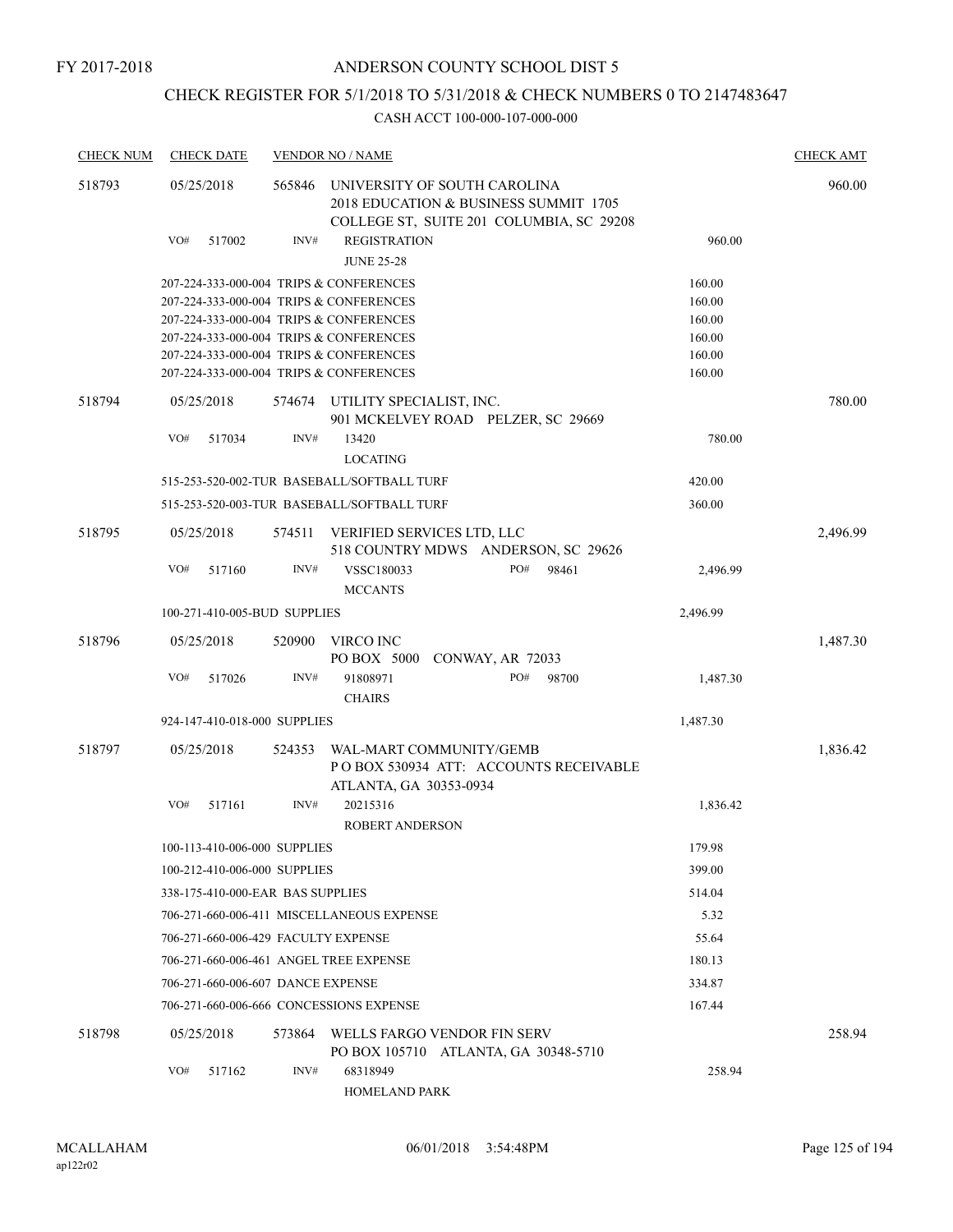## CHECK REGISTER FOR 5/1/2018 TO 5/31/2018 & CHECK NUMBERS 0 TO 2147483647

| <b>CHECK NUM</b> | <b>CHECK DATE</b>                       |        | <b>VENDOR NO / NAME</b>                                                                                  |     |       |           | <b>CHECK AMT</b> |
|------------------|-----------------------------------------|--------|----------------------------------------------------------------------------------------------------------|-----|-------|-----------|------------------|
|                  | 201-112-490-011-000 COPIER COST         |        |                                                                                                          |     |       | 258.94    |                  |
| 518799           | 05/25/2018                              | 530100 | WESTERN PSYCHOLOGICAL SERVICES<br>625 ALASKA AVENUE ATT: ACCOUNTS<br>RECEIVABLE TORRANCE, CA 90503-5124  |     |       |           | 679.80           |
|                  | VO#<br>517027                           | INV#   | 212199<br><b>FORMS</b>                                                                                   | PO# | 98657 | 679.80    |                  |
|                  | 203-127-410-000-000 SUPPLIES-LD/DD/OHI  |        |                                                                                                          |     |       | 679.80    |                  |
| 518800           | 05/25/2018                              | 531000 | WESTSIDE HIGH SCHOOL<br>806 PEARMAN DAIRY ROAD ANDERSON, SC<br>29625                                     |     |       |           | 67.99            |
|                  | VO#<br>517028                           | INV#   | <b>STUDENT FEES</b>                                                                                      |     |       | 67.99     |                  |
|                  |                                         |        | <b>WOOTEN &amp; DONALD</b>                                                                               |     |       |           |                  |
|                  | 900-188-410-000-006 HOMELESS SUPPLIES   |        |                                                                                                          |     |       | 10.99     |                  |
|                  | 900-188-410-000-006 HOMELESS SUPPLIES   |        |                                                                                                          |     |       | 57.00     |                  |
| 518801           | 05/25/2018                              | 570755 | WILSON & ASSOCIATES SPORTS TURF<br>1737 SOUTH LAKE DRIVE ATT: ACCOUNTS<br>RECEIVABLE LEXINGTON, SC 29073 |     |       |           | 4,600.00         |
|                  | VO#<br>517029                           | INV#   | 15167<br><b>SPRING SERVICES</b>                                                                          | PO# | 97445 | 4,600.00  |                  |
|                  | 100-254-323-002-001 CONTRACTED SERVICES |        |                                                                                                          |     |       | 1,680.00  |                  |
|                  | 100-254-323-003-001 CONTRACTED SERVICES |        |                                                                                                          |     |       | 1,120.00  |                  |
|                  | 100-254-323-005-001 CONTRACTED SERVICES |        |                                                                                                          |     |       | 600.00    |                  |
|                  | 100-254-323-006-001 CONTRACTED SERVICES |        |                                                                                                          |     |       | 600.00    |                  |
|                  | 100-254-323-020-001 CONTRACTED SERVICES |        |                                                                                                          |     |       | 600.00    |                  |
| 518802           | 05/25/2018                              | 570209 | WORLDWIDE INTERACTIVE NETWORK<br>DBA WIN LEARNING PO BOX 1000 KINGSTON,<br>TN 37763                      |     |       |           | 21,533.75        |
|                  | VO#<br>517163                           | INV#   | 2018-5-26<br><b>SC PBT</b>                                                                               | PO# | 98379 | 21,533.75 |                  |
|                  |                                         |        | 100-221-312-000-WIN STATE MANDATED TESTING                                                               |     |       | 21,533.75 |                  |
| 518803           | 05/29/2018                              | 573978 | AAA SUPPLY INC<br>PO BOX 17769 GREENVILLE, SC 29606                                                      |     |       |           | 66.38            |
|                  | VO#<br>517273                           | INV#   | 04-469920<br><b>SUPPLIES</b>                                                                             |     |       | 101.50    |                  |
|                  |                                         |        | 100-254-410-006-400 HVAC/ELECTRICAL/PLUMBING                                                             |     |       | 35.12     |                  |
|                  |                                         |        | 100-254-410-007-400 HVAC/ELECTRICAL/PLUMBING                                                             |     |       | 66.38     |                  |
|                  | VO#<br>517274                           | INV#   | 04-469920<br><b>CREDIT</b>                                                                               |     |       | $-35.12$  |                  |
|                  |                                         |        | 100-254-410-006-400 HVAC/ELECTRICAL/PLUMBING                                                             |     |       | $-35.12$  |                  |
| 518804           | 05/29/2018                              | 572731 | ACCO BRANDS USA LLC<br>PO BOX 203412 DALLAS, TX 75320-3412                                               |     |       |           | 815.34           |
|                  | VO#<br>517306                           | INV#   | 2735618<br><b>SUPPLIES</b>                                                                               |     |       | 815.34    |                  |
|                  | 100-233-410-008-000 SUPPLIES            |        |                                                                                                          |     |       | 815.34    |                  |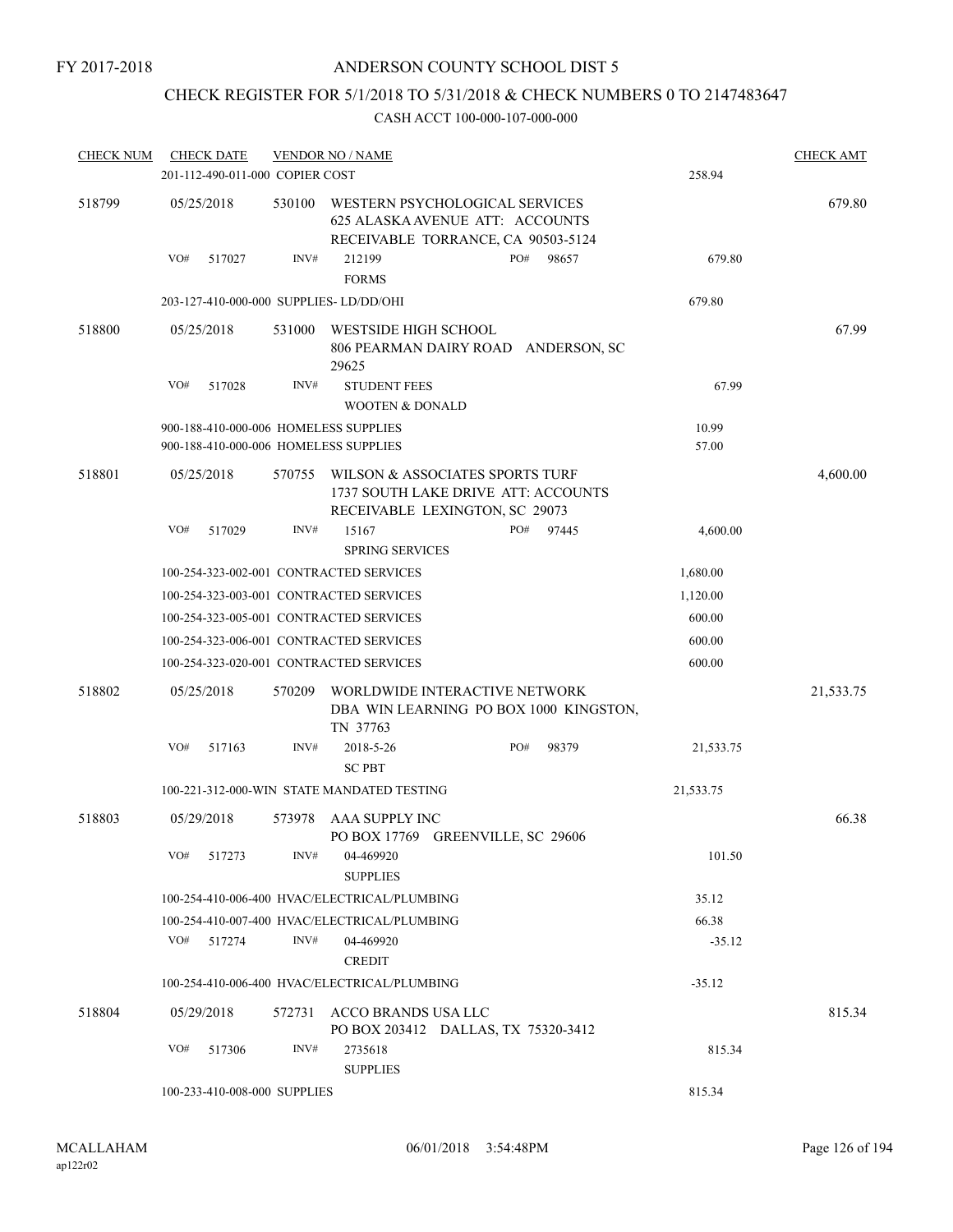## ANDERSON COUNTY SCHOOL DIST 5

## CHECK REGISTER FOR 5/1/2018 TO 5/31/2018 & CHECK NUMBERS 0 TO 2147483647

| <b>CHECK NUM</b> | <b>CHECK DATE</b> |                                        | <b>VENDOR NO / NAME</b>                                                                                        |        | <b>CHECK AMT</b> |
|------------------|-------------------|----------------------------------------|----------------------------------------------------------------------------------------------------------------|--------|------------------|
| 518805           | 05/29/2018        | 565078                                 | ADDIS AUTO UPHOLSTERY<br>97 QUINN STREET ATT: ACCOUNTS RECEIVABLE<br>ANDERSON, SC 29625                        |        | 90.00            |
|                  | VO#               | INV#<br>517272                         | 225<br><b>SUPPLIES</b>                                                                                         | 90.00  |                  |
|                  |                   | 100-254-410-000-000 CUSTODIAL SUPPLIES |                                                                                                                | 90.00  |                  |
| 518806           | 05/29/2018        | 569972                                 | AMBER BYRD<br>504 MARSHALL AVE APT A ANDERSON, SC 29621                                                        |        | 15.00            |
|                  | VO#               | INV#<br>517287                         | <b>FIELD TRIP</b><br><b>REFUND</b>                                                                             | 15.00  |                  |
|                  |                   |                                        | 714-271-660-014-353 FIELD TRIPS GRADE 3 EXPENSE                                                                | 15.00  |                  |
| 518807           | 05/29/2018        | 566136                                 | AMTEC<br>90 AVON MEADOW LANE AVON, CT 06001                                                                    |        | 500.00           |
|                  | VO#               | 517307<br>INV#                         | 5095-05-18<br><b>PROF SERVICES</b>                                                                             | 500.00 |                  |
|                  |                   | 100-231-319-000-000 LEGAL FEES         |                                                                                                                | 500.00 |                  |
| 518808           | 05/29/2018        | 566562                                 | ANDERSON OUTDOOR POWER EQUIPMENT<br>110 MIRACLE MILE DRIVE ATT: ACCOUNTS<br>RECEIVABLE ANDERSON, SC 29621      |        | 302.12           |
|                  | VO#               | 517270<br>INV#                         | 195257<br><b>SUPPLIES</b>                                                                                      | 123.91 |                  |
|                  |                   |                                        | 100-254-410-000-001 MAINT. SUPPLIES-STRUCTURES                                                                 | 123.91 |                  |
|                  | VO#               | INV#<br>517271                         | 194701<br><b>SUPPLIES</b>                                                                                      | 178.21 |                  |
|                  |                   |                                        | 100-254-410-000-001 MAINT. SUPPLIES-STRUCTURES                                                                 | 178.21 |                  |
| 518809           | 05/29/2018        | 574539                                 | ANDERSON REGIONAL LANDFILL<br>203 LANDFILL RD BELTON, SC 29627                                                 |        | 196.14           |
|                  | VO#               | INV#<br>517269                         | 00270481<br><b>FEES</b>                                                                                        | 196.14 |                  |
|                  |                   | 100-254-323-000-001 CONTRACT SRVS      |                                                                                                                | 196.14 |                  |
| 518810           | 05/29/2018        |                                        | 114225 ANDERSON RESTAURANT EQUIPMENT<br>112 EAST MAULDIN STREET ATT: ACCOUNTS<br>RECEIVABLE ANDERSON, SC 29621 |        | 389.81           |
|                  | VO#               | INV#<br>517308                         | 50456<br><b>SUPPLIES</b>                                                                                       | 389.81 |                  |
|                  |                   | 600-256-410-000-000 SUPPLIES           |                                                                                                                | 389.81 |                  |
| 518811           | 05/29/2018        | 116800                                 | ANDERSON TILE & CARPET DIST CO, INC<br>1109 WHITEHALL ROAD ATT: ACCOUNTS<br>RECEIVABLE ANDERSON, SC 29625-2127 |        | 236.75           |
|                  | VO#               | INV#<br>517267                         | 21272<br><b>FLEXCO BASE</b>                                                                                    | 180.06 |                  |
|                  |                   |                                        | 100-254-410-001-001 SUPPLIES - MAINTENANCE                                                                     | 180.06 |                  |
|                  | VO#               | INV#<br>517268                         | 21266<br><b>TILE</b>                                                                                           | 56.69  |                  |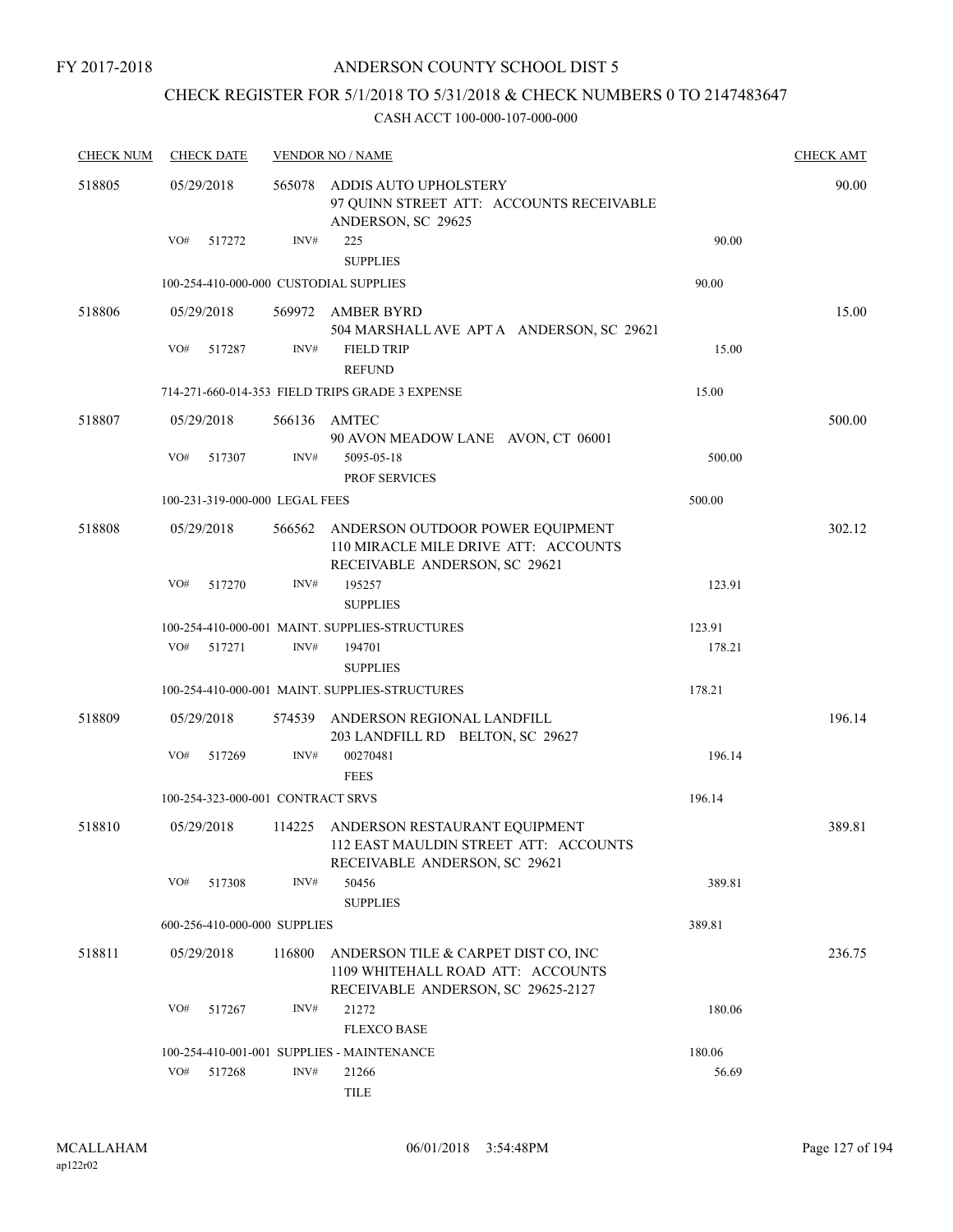## CHECK REGISTER FOR 5/1/2018 TO 5/31/2018 & CHECK NUMBERS 0 TO 2147483647

| <b>CHECK NUM</b> | <b>CHECK DATE</b>            |        |        | <b>VENDOR NO / NAME</b>                                                                                                |          | <b>CHECK AMT</b> |
|------------------|------------------------------|--------|--------|------------------------------------------------------------------------------------------------------------------------|----------|------------------|
|                  |                              |        |        | 100-254-410-001-001 SUPPLIES - MAINTENANCE                                                                             | 56.69    |                  |
| 518812           | 05/29/2018                   |        | 563865 | ANDERSON WINNELSON CO<br>POBOX 1446 ATT: ACCOUNTS RECEIVABLE<br>ANDERSON, SC 29622                                     |          | 663.40           |
|                  | VO#                          | 517265 | INV#   | 213345<br><b>SUPPLIES</b>                                                                                              | 206.86   |                  |
|                  |                              |        |        | 100-254-410-001-400 HVAC/ELECTRICAL/PLUMBING                                                                           | 206.86   |                  |
|                  | VO#                          | 517266 | INV#   | 213208                                                                                                                 | 456.54   |                  |
|                  |                              |        |        | <b>SUPPLIES</b>                                                                                                        |          |                  |
|                  |                              |        |        | 100-254-410-011-400 HVAC/ELECTRICAL/PLUMBING                                                                           | 456.54   |                  |
| 518813           | 05/29/2018                   |        | 120095 | AP EXAMS<br>COLLEGE ENTRANCE EXAM BOARD PO BOX<br>21535 NEW YORK, NY 10087-1535                                        |          | 510.00           |
|                  | VO#                          | 517309 | INV#   | 419397<br><b>SOUTHWOOD</b>                                                                                             | 510.00   |                  |
|                  | 817-113-410-021-000 SUPPLIES |        |        |                                                                                                                        | 510.00   |                  |
| 518814           | 05/29/2018                   |        |        | 115202 ASD5 FOOD SERVICE PETTY CASH<br>$\,$                                                                            |          | 14.66            |
|                  | VO#                          | 517310 | INV#   | <b>SUPPLIES</b><br>REIMBURSEMENT                                                                                       | 14.66    |                  |
|                  | 600-256-410-000-000 SUPPLIES |        |        |                                                                                                                        | 14.66    |                  |
| 518815           | 05/29/2018                   |        | 126675 | ATTAWAY INC<br>POBOX 302 ATT: ACCOUNTS RECEIVABLE<br>ANDERSON, SC 29622                                                |          | 1,041.86         |
|                  | VO#                          | 517264 | INV#   | 214599                                                                                                                 | 1,041.86 |                  |
|                  |                              |        |        | <b>SUPPLIES</b>                                                                                                        |          |                  |
|                  |                              |        |        | 100-254-410-000-055 OFFICE SUPPLIES & FURNITURE                                                                        | 1,041.86 |                  |
| 518816           | 05/29/2018                   |        | 569220 | AUTECH<br>PO BOX 248 ATT: ACCOUNTS RECEIVABLE<br>WILLIAMSTON, SC 29697                                                 |          | 1,487.71         |
|                  | VO#                          | 517262 | INV#   | 6634<br><b>GLENVIEW</b>                                                                                                | 287.71   |                  |
|                  |                              |        |        | 100-254-323-020-400 CONTR SERV-HVAC/ELECT/PLUMBING                                                                     | 287.71   |                  |
|                  | VO#                          | 517263 | INV#   | 6625                                                                                                                   | 1,200.00 |                  |
|                  |                              |        |        | CONCORD                                                                                                                |          |                  |
|                  |                              |        |        | 100-254-323-009-400 CONTR SERV-HVAC/ELECT/PLUMBING                                                                     | 1,200.00 |                  |
| 518817           | 05/29/2018                   |        | 573728 | <b>AWARDS UNLIMITED</b><br>360 SW 27TH STREET LINCOLN, NE 98522                                                        |          | 135.88           |
|                  | VO#                          | 517311 | INV#   | 119881                                                                                                                 | 135.88   |                  |
|                  |                              |        |        | <b>HONOR CORDS</b>                                                                                                     |          |                  |
|                  | 830-221-410-000-TLH SUPPLIES |        |        |                                                                                                                        | 135.88   |                  |
| 518818           | 05/29/2018                   |        | 568973 | <b>BACKFLOW APPARATUS &amp; VALVE</b><br>20435 SOUTH SUSANA ROAD ATT: ACCOUNTS<br>RECEIVABLE LONG BEACH, CA 90810-1136 |          | 198.50           |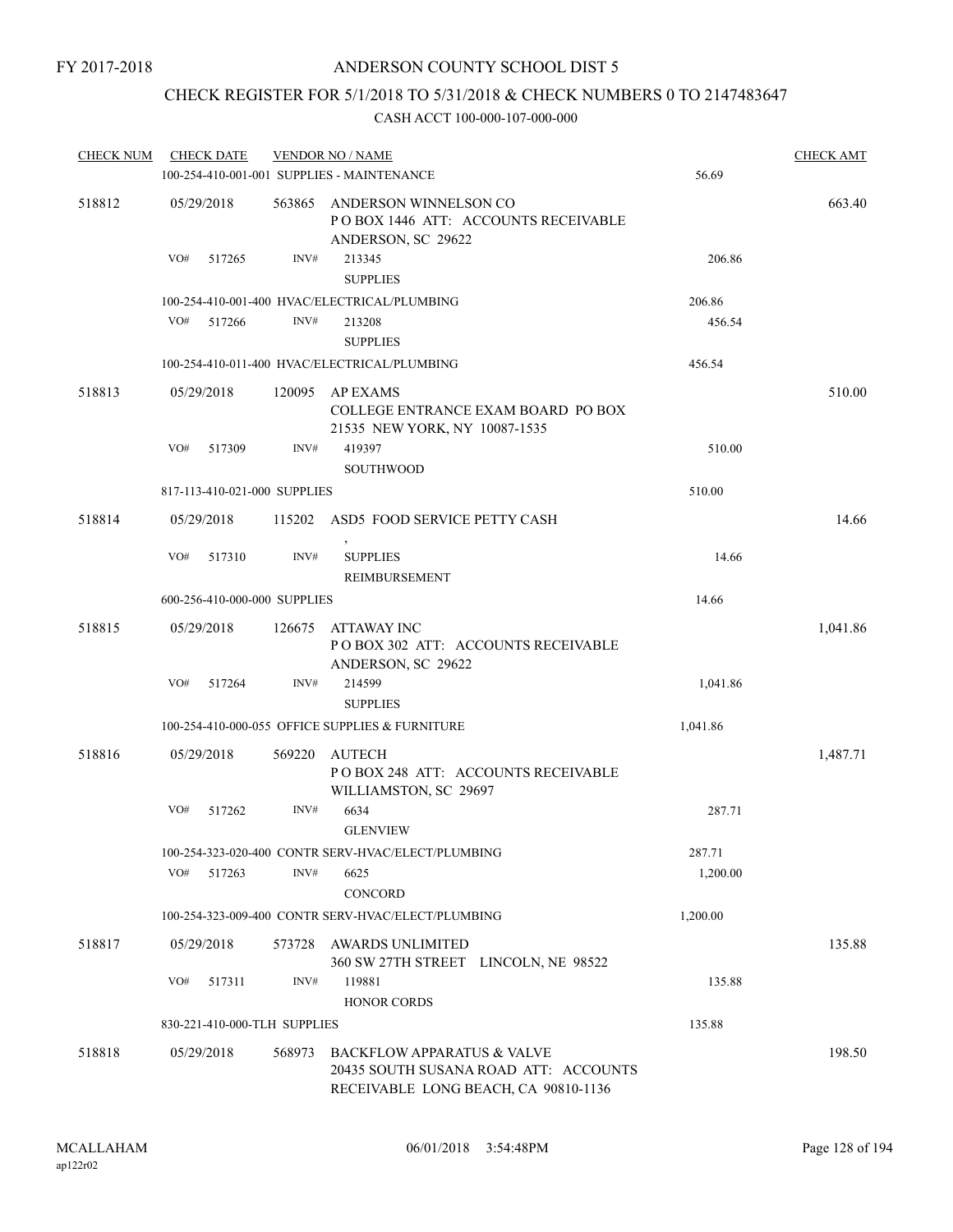# CHECK REGISTER FOR 5/1/2018 TO 5/31/2018 & CHECK NUMBERS 0 TO 2147483647

| <b>CHECK NUM</b> | <b>CHECK DATE</b>                                                                      |        | <b>VENDOR NO / NAME</b>                                                                               |              |                   | <b>CHECK AMT</b> |
|------------------|----------------------------------------------------------------------------------------|--------|-------------------------------------------------------------------------------------------------------|--------------|-------------------|------------------|
|                  | VO#<br>517261                                                                          | INV#   | 853356<br><b>SERVICE</b>                                                                              |              | 198.50            |                  |
|                  |                                                                                        |        | 100-254-410-003-400 HVAC/ELECTRICAL/PLUMBING                                                          |              | 198.50            |                  |
| 518819           | 05/29/2018                                                                             |        | 133625 BAUDVILLE<br>5380 52ND STREET SOUTHEAST ATT: ACCOUNTS<br>RECEIVABLE GRAND RAPIDS, MI 49512     |              |                   | 252.64           |
|                  | VO#<br>517312                                                                          | INV#   | 3366785<br><b>SUPPLIES</b>                                                                            |              | 252.64            |                  |
|                  |                                                                                        |        | 713-271-660-013-201 MISCELLANEOUS EXPENSE                                                             |              | 252.64            |                  |
| 518820           | 05/29/2018                                                                             | 564662 | BRADY'S SCREEN PRINTING<br>106 CONCORD ROAD ATT: ACCOUNTS<br>RECEIVABLE ANDERSON, SC 29621            |              |                   | 179.76           |
|                  | VO#<br>517313                                                                          | INV#   | 33281<br><b>MIDWAY KARATE</b>                                                                         |              | 179.76            |                  |
|                  |                                                                                        |        | 717-190-660-017-346 KARATE CLUB EXPENSE                                                               |              | 179.76            |                  |
| 518821           | 05/29/2018                                                                             |        | 569972 BRITTANY DAVIS<br>315 SILVER LANE CIRCLE ANDERSON, SC 29626                                    |              |                   | 200.00           |
|                  | VO#<br>517288                                                                          | INV#   | <b>WESTSIDE</b><br><b>CALENDAR</b>                                                                    |              | 200.00            |                  |
|                  | 100-271-312-003-000 ADDITIONAL SECURITY                                                |        |                                                                                                       |              | 200.00            |                  |
| 518822           | 05/29/2018                                                                             | 567945 | <b>BURNETT ATHLETICS INC</b><br>7095 HIGHWAY 11 ATTN: ACCTS RECEIVABLE<br>CAMPOBELLO, SC 29322        |              |                   | 1,212.10         |
|                  | VO#<br>517260                                                                          | INV#   | 82491                                                                                                 |              | 1,212.10          |                  |
|                  |                                                                                        |        | <b>SUPPLIES</b>                                                                                       |              |                   |                  |
|                  |                                                                                        |        | 100-254-410-000-001 MAINT. SUPPLIES-STRUCTURES                                                        |              | 1,212.10          |                  |
| 518823           | 05/29/2018                                                                             | 573130 | CALLAHAM ORCHARD TOURS<br>ANDY CALLAHAM 559 CRAWFORD RD. BELTON,<br>SC 29627                          |              |                   | 630.00           |
|                  | VO#<br>517314                                                                          | INV#   | DATE 5/23/18<br>NEW PROSPECT                                                                          |              | 630.00            |                  |
|                  |                                                                                        |        | 710-271-660-010-351 FIELD TRIPS GRADE 1 EXPENSE                                                       |              | 630.00            |                  |
| 518824           | 05/29/2018                                                                             |        | 155900 CAROLINA BIOLOGICAL SUPPLY<br>POBOX 60232 ATT: ACCOUNTS RECEIVABLE<br>CHARLOTTE, NC 28260-0232 |              |                   | 1,786.38         |
|                  | VO#<br>517315                                                                          | INV#   | 50290016<br>50272319                                                                                  | PO#<br>98683 | 1,786.38          |                  |
|                  | 326-113-410-000-000 SCIENCE KITS SUPPLIES<br>326-113-410-000-000 SCIENCE KITS SUPPLIES |        |                                                                                                       |              | 64.06<br>1,722.32 |                  |
| 518825           | 05/29/2018                                                                             | 574109 | CAROLINA FLORIST SUPPLY LLC<br>1131 PLANTATION ROAD ANDERSON, SC 29621                                |              |                   | 112.24           |
|                  | VO#<br>517316                                                                          | INV#   | 201805247<br>2018051835                                                                               |              | 112.24            |                  |
|                  | 701-271-660-001-878 EQUINE EXPENSE                                                     |        |                                                                                                       |              | 92.17             |                  |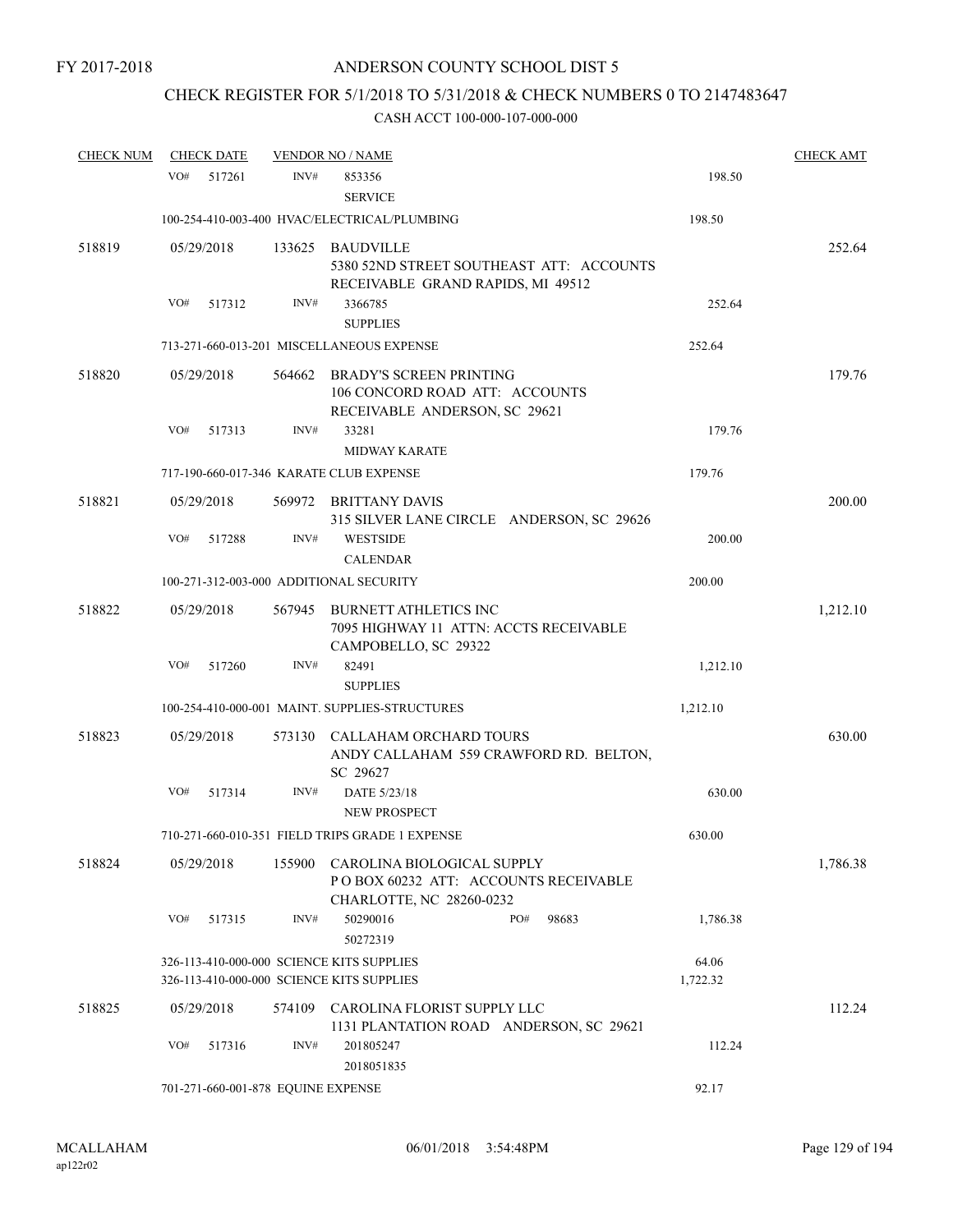# CHECK REGISTER FOR 5/1/2018 TO 5/31/2018 & CHECK NUMBERS 0 TO 2147483647

| <b>CHECK NUM</b> |            | <b>CHECK DATE</b><br>701-271-660-001-878 EQUINE EXPENSE |      | <b>VENDOR NO / NAME</b>                                                                                 | 20.07  | <b>CHECK AMT</b> |
|------------------|------------|---------------------------------------------------------|------|---------------------------------------------------------------------------------------------------------|--------|------------------|
| 518826           |            | 05/29/2018                                              |      | 156525 CAROLINA FRESH FARMS #4<br>3620 HWY 81 NORTH ATT: ACCOUNTS<br>RECEIVABLE ANDERSON, SC 29621      |        | 208.65           |
|                  | VO#        | 517259                                                  | INV# | 0401056676<br><b>SOD</b>                                                                                | 208.65 |                  |
|                  |            |                                                         |      | 100-254-410-020-001 SUPPLIES - MAINTENANCE                                                              | 208.65 |                  |
| 518827           | 05/29/2018 |                                                         |      | 156900 CAROLINA PRODUCE COMPANY<br>POBOX 3849 ATT: ACCOUNTS RECEIVABLE<br>ANDERSON, SC 29622            |        | 546.00           |
|                  | VO#        | 517317                                                  | INV# | 753560                                                                                                  | 53.00  |                  |
|                  |            |                                                         |      | <b>SOUTHWOOD</b>                                                                                        |        |                  |
|                  |            | 600-256-460-021-000 FOOD                                |      |                                                                                                         | 53.00  |                  |
|                  | VO#        | 517318                                                  | INV# | 753633                                                                                                  | 29.00  |                  |
|                  |            |                                                         |      | <b>HOMELAND PARK</b>                                                                                    |        |                  |
|                  |            | 600-256-460-011-000 FOOD                                |      |                                                                                                         | 29.00  |                  |
|                  |            | VO# 517319                                              | INV# | 753589                                                                                                  | 252.00 |                  |
|                  |            |                                                         |      | <b>HOMELAND PARK</b>                                                                                    |        |                  |
|                  |            | 600-256-460-011-000 FOOD                                |      |                                                                                                         | 252.00 |                  |
|                  | VO#        | 517320                                                  | INV# | 753532                                                                                                  | 79.50  |                  |
|                  |            |                                                         |      | <b>ROBERT ANDERSON</b>                                                                                  |        |                  |
|                  |            | 600-256-460-006-000 FOOD                                |      |                                                                                                         | 79.50  |                  |
|                  | VO#        | 517321                                                  | INV# | 753635                                                                                                  | 26.50  |                  |
|                  |            |                                                         |      | <b>MCCANTS</b>                                                                                          |        |                  |
|                  |            | 600-256-460-005-000 FOOD                                |      |                                                                                                         | 26.50  |                  |
|                  |            | VO# 517322                                              | INV# | 753302                                                                                                  | 53.00  |                  |
|                  |            |                                                         |      | <b>WESTSIDE</b>                                                                                         |        |                  |
|                  |            | 600-256-460-003-000 FOOD                                |      |                                                                                                         | 53.00  |                  |
|                  | VO#        | 517323                                                  | INV# | 753143                                                                                                  | 53.00  |                  |
|                  |            |                                                         |      | TL HANNA                                                                                                |        |                  |
|                  |            | 600-256-460-002-000 FOOD                                |      |                                                                                                         | 53.00  |                  |
| 518828           |            | 05/29/2018                                              |      | 566288 CES CITY ELECTRIC ACCTS<br>P.O. BOX 71465 ATT: ACCOUNTS RECEIVABLE<br>NORTH CHARLESTON, SC 29415 |        | 476.16           |
|                  | VO#        | 517252                                                  | INV# | 137365                                                                                                  | 19.16  |                  |
|                  |            |                                                         |      | <b>LIGHT</b>                                                                                            |        |                  |
|                  |            |                                                         |      | 100-254-410-014-400 HVAC/ELECTRICAL/PLUMBING                                                            | 19.16  |                  |
|                  | VO#        | 517253                                                  | INV# | 137375                                                                                                  | 128.40 |                  |
|                  |            |                                                         |      | <b>SUPPLIES</b>                                                                                         |        |                  |
|                  |            |                                                         |      | 100-254-410-001-400 HVAC/ELECTRICAL/PLUMBING                                                            | 128.40 |                  |
|                  | VO#        | 517254                                                  | INV# | 137345                                                                                                  | 140.05 |                  |
|                  |            |                                                         |      | <b>SUPPLIES</b>                                                                                         |        |                  |
|                  |            |                                                         |      | 100-254-410-023-400 SUPPLIES-HVAC/ELECT/PLUMBING                                                        | 140.05 |                  |
|                  | VO#        | 517255                                                  | INV# | 137512                                                                                                  | 52.39  |                  |
|                  |            |                                                         |      | <b>SUPPLIES</b>                                                                                         |        |                  |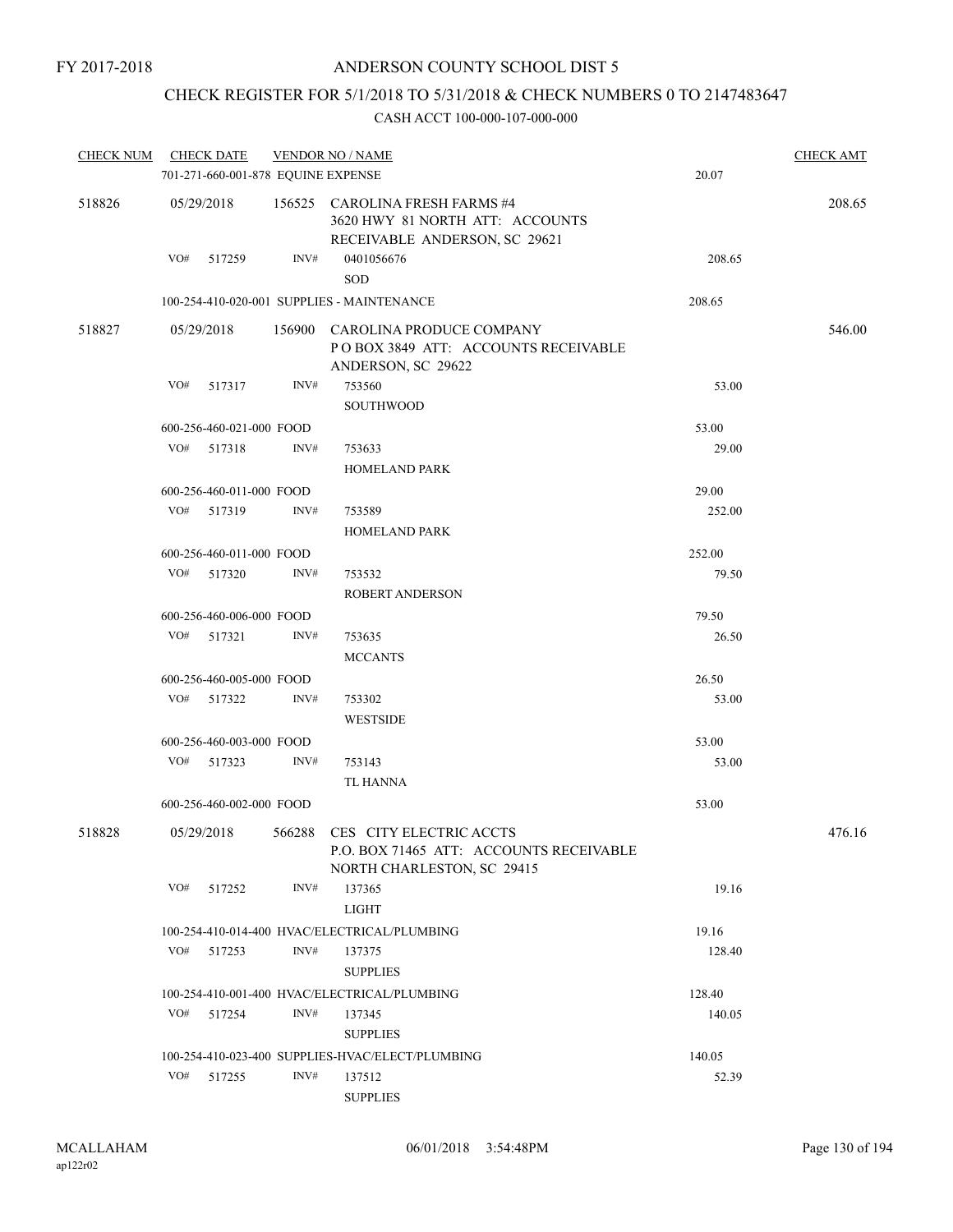## CHECK REGISTER FOR 5/1/2018 TO 5/31/2018 & CHECK NUMBERS 0 TO 2147483647

| <b>CHECK NUM</b> |     | <b>CHECK DATE</b>                 |        | <b>VENDOR NO / NAME</b>                                                                 |          | <b>CHECK AMT</b> |
|------------------|-----|-----------------------------------|--------|-----------------------------------------------------------------------------------------|----------|------------------|
|                  |     | 100-254-410-000-400 HVAC SUPPLIES |        |                                                                                         | 52.39    |                  |
|                  | VO# | 517256                            | INV#   | 137277<br><b>SUPPLIES</b>                                                               | 50.29    |                  |
|                  |     |                                   |        |                                                                                         |          |                  |
|                  | VO# |                                   | INV#   | 100-254-410-019-400 HVAC/ELECTRICAL/PLUMBING                                            | 50.29    |                  |
|                  |     | 517257                            |        | 137458                                                                                  | 48.15    |                  |
|                  |     |                                   |        | <b>SUPPLIES</b>                                                                         |          |                  |
|                  |     |                                   |        | 100-254-410-007-400 HVAC/ELECTRICAL/PLUMBING                                            | 48.15    |                  |
|                  | VO# | 517258                            | INV#   | 137287                                                                                  | 37.72    |                  |
|                  |     |                                   |        | <b>SUPPLIES</b>                                                                         |          |                  |
|                  |     |                                   |        | 100-254-410-019-400 HVAC/ELECTRICAL/PLUMBING                                            | 37.72    |                  |
| 518829           |     | 05/29/2018                        |        | 574225 CHICK-FIL- A OF WOODRUFF ROAD<br>1225 WOODRUFF ROAD GREENVILLE, SC<br>29607-5737 |          | 534.00           |
|                  | VO# | 517324                            | INV#   | 6305486                                                                                 | 534.00   |                  |
|                  |     |                                   |        | NEW PROSPECT ELEM                                                                       |          |                  |
|                  |     |                                   |        | 710-271-660-010-352 FIELD TRIPS GRADE 2 EXPENSE                                         | 534.00   |                  |
| 518830           |     | 05/29/2018                        | 171100 | CITY GLASS COMPANY, INC.<br>POBOX 275 ATT: ACCOUNTS RECEIVABLE<br>ANDERSON, SC 29622    |          | 2,014.98         |
|                  | VO# | 517249                            | INV#   | 22325<br><b>TL HANNA</b>                                                                | 89.03    |                  |
|                  |     |                                   |        | 100-254-410-002-001 SUPPLIES - MAINTENANCE                                              | 89.03    |                  |
|                  | VO# | 517250                            | INV#   | 22326                                                                                   | 1,695.95 |                  |
|                  |     |                                   |        | <b>DIST OFFICE</b>                                                                      |          |                  |
|                  |     |                                   |        | 100-254-410-000-001 MAINT. SUPPLIES-STRUCTURES                                          | 1,695.95 |                  |
|                  | VO# | 517251                            | INV#   | 109                                                                                     | 230.00   |                  |
|                  |     |                                   |        | <b>WESTSIDE</b>                                                                         |          |                  |
|                  |     |                                   |        | 100-254-410-003-001 SUPPLIES - MAINTENANCE                                              | 230.00   |                  |
| 518831           |     | 05/29/2018                        | 174700 | <b>CLERK OF COURT</b><br>FAMILY COURT RECORD PO BOX 8002<br>ANDERSON, SC 29622          |          | 524.15           |
|                  | VO# | 517298                            | INV#   | PAYROLL 5/30/18<br><b>DEDUCTIONS</b>                                                    | 524.15   |                  |
|                  |     |                                   |        | 100-000-435-000-000 WAGE GARNISH/CH SUPPORT                                             | 524.15   |                  |
| 518832           |     | 05/29/2018                        | 573994 | <b>CLERK OF COURT</b><br>PO DRAWER 9000<br>ORANGEBURG, SC 29116                         |          | 155.61           |
|                  | VO# | 517295                            | INV#   | PAYROLL 5/30/18<br><b>DEDUCTIONS</b>                                                    | 155.61   |                  |
|                  |     |                                   |        | 100-000-435-000-000 WAGE GARNISH/CH SUPPORT                                             | 155.61   |                  |
| 518833           |     | 05/29/2018                        | 569972 | <b>CORRIE LEIGH MARTIN</b><br>319 WOODLAND CIRCLE PENDLETON, SC 29670                   |          | 125.00           |
|                  | VO# | 517277                            | INV#   | <b>JUDGE</b><br><b>TEACHER OF YEAR</b>                                                  | 125.00   |                  |
|                  |     |                                   |        | 100-264-312-000-000 PURCHASED SERVICES                                                  | 125.00   |                  |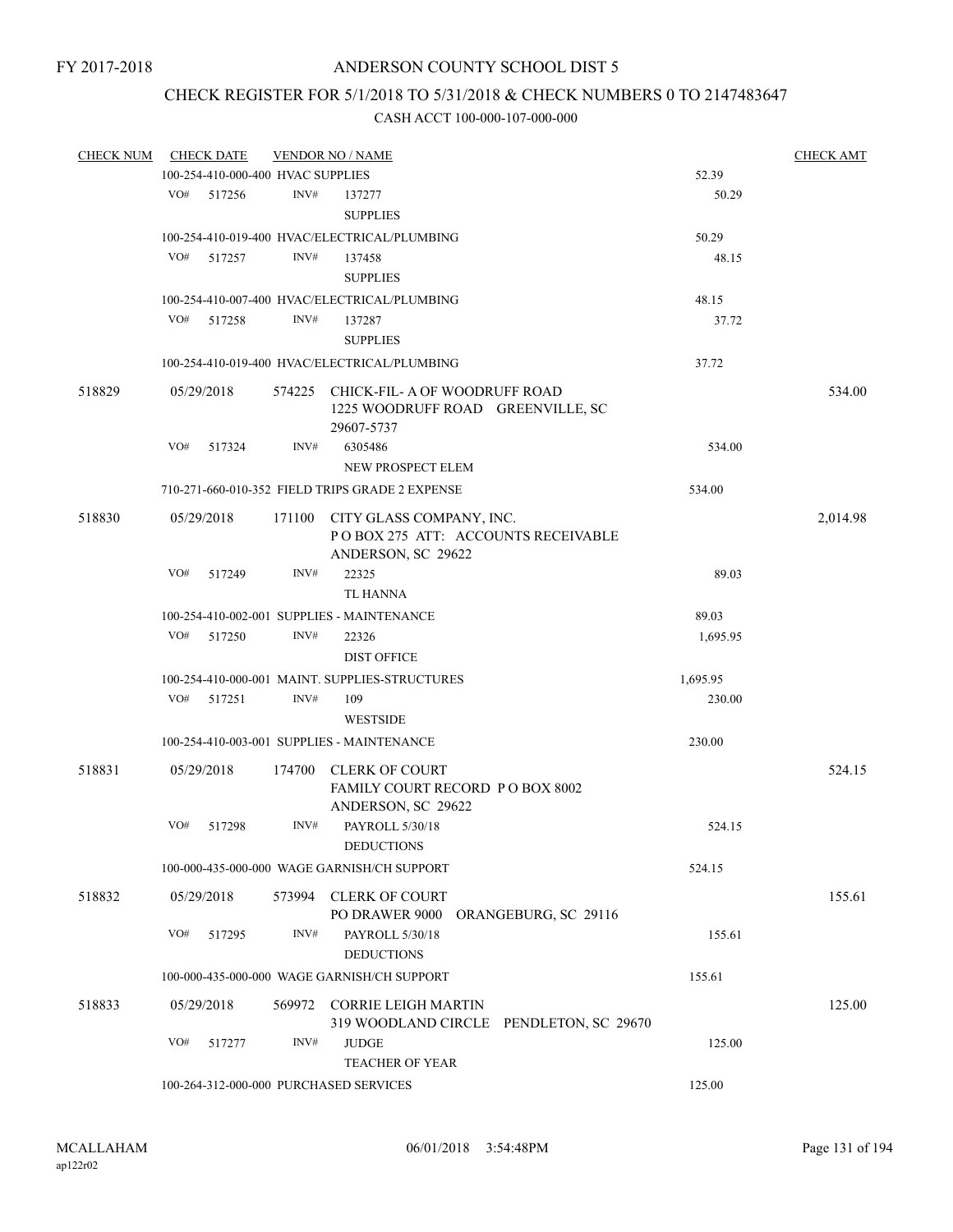#### ANDERSON COUNTY SCHOOL DIST 5

# CHECK REGISTER FOR 5/1/2018 TO 5/31/2018 & CHECK NUMBERS 0 TO 2147483647

| <b>CHECK NUM</b> | <b>CHECK DATE</b>                   |        | <b>VENDOR NO / NAME</b>                                                                       |          | <b>CHECK AMT</b> |
|------------------|-------------------------------------|--------|-----------------------------------------------------------------------------------------------|----------|------------------|
| 518834           | 05/29/2018                          |        | 187300 CRESCENT SUPPLY CO, INC<br>POBOX 8798 ATT: ACCOUNTS RECEIVABLE<br>GREENVILLE, SC 29604 |          | 494.69           |
|                  | VO#<br>517245                       | INV#   | 390381<br><b>SUPPLIES</b>                                                                     | 197.40   |                  |
|                  |                                     |        | 100-254-410-019-400 HVAC/ELECTRICAL/PLUMBING                                                  | 197.40   |                  |
|                  | VO#<br>517246                       | INV#   | 390382<br><b>SUPPLIES</b>                                                                     | 50.93    |                  |
|                  | 100-254-410-000-400 HVAC SUPPLIES   |        |                                                                                               | 50.93    |                  |
|                  | VO#<br>517247                       | INV#   | 390467<br><b>SUPPLIES</b>                                                                     | 186.51   |                  |
|                  | 100-254-410-000-400 HVAC SUPPLIES   |        |                                                                                               | 186.51   |                  |
|                  | VO#<br>517248                       | INV#   | 390529<br><b>SUPPLIES</b>                                                                     | 59.85    |                  |
|                  |                                     |        | 100-254-410-016-400 HVAC/ELECTRICAL/PLUMBING                                                  | 59.85    |                  |
| 518835           | 05/29/2018                          |        | 569972 DEBORAH SALLEY<br>132 FOXCROFT WAY ANDERSON, SC 29621                                  |          | 300.00           |
|                  | VO#<br>517286                       | INV#   | <b>FIELD TRIP</b><br><b>REFUND</b>                                                            | 300.00   |                  |
|                  |                                     |        | 705-271-660-005-582 JEKYLL ISLAND TRIP EXPENSE                                                | 300.00   |                  |
| 518836           | 05/29/2018                          |        | 567489 DE LAGE LANDEN<br>POBOX 41602 PHILADELPHIA, PA 19101-1602                              |          | 119.84           |
|                  | VO#<br>517325                       | INV#   | 59300935<br><b>COPIER</b>                                                                     | 119.84   |                  |
|                  | 713-271-660-013-362 COPIER EXPENSE  |        |                                                                                               | 119.84   |                  |
| 518837           | 05/29/2018                          |        | 199000 DEMCO, INC<br>POBOX 8048 MADISON, WI 53708-8048                                        |          | 173.15           |
|                  | VO#<br>517326                       | INV#   | 6372670<br><b>SUPPLIES</b>                                                                    | 173.15   |                  |
|                  | 713-271-660-013-305 LIBRARY EXPENSE |        |                                                                                               | 173.15   |                  |
| 518838           | 05/29/2018                          |        | 573223 DEPT OF ADMINISTRATION<br>SUITE 409 1200 SENATE STREET COLUMBIA, SC<br>29201           |          | 736.22           |
|                  | VO#<br>517327                       | INV#   | C125170<br>SAP 2000416718                                                                     | 736.22   |                  |
|                  | 100-266-340-000-000 TELEPHONE       |        |                                                                                               | 736.22   |                  |
| 518839           | 05/29/2018                          | 572215 | DICKSON TRACTOR<br>303 E NORTH AVENUE WESTMINISTER, SC 29693                                  |          | 1,487.75         |
|                  | VO#<br>517244                       | INV#   | 64018<br><b>REPAIR</b>                                                                        | 1,487.75 |                  |
|                  | 100-254-410-000-100 SMALL EQUIPMENT |        |                                                                                               | 1,487.75 |                  |
| 518840           | 05/29/2018                          | 569972 | DONNA KAZIA<br>221 RANDALL STREET GREENVILLE, SC 29609                                        |          | 125.00           |
|                  | VO#<br>517279                       | INV#   | $\ensuremath{\mathsf{JUDGE}}$                                                                 | 125.00   |                  |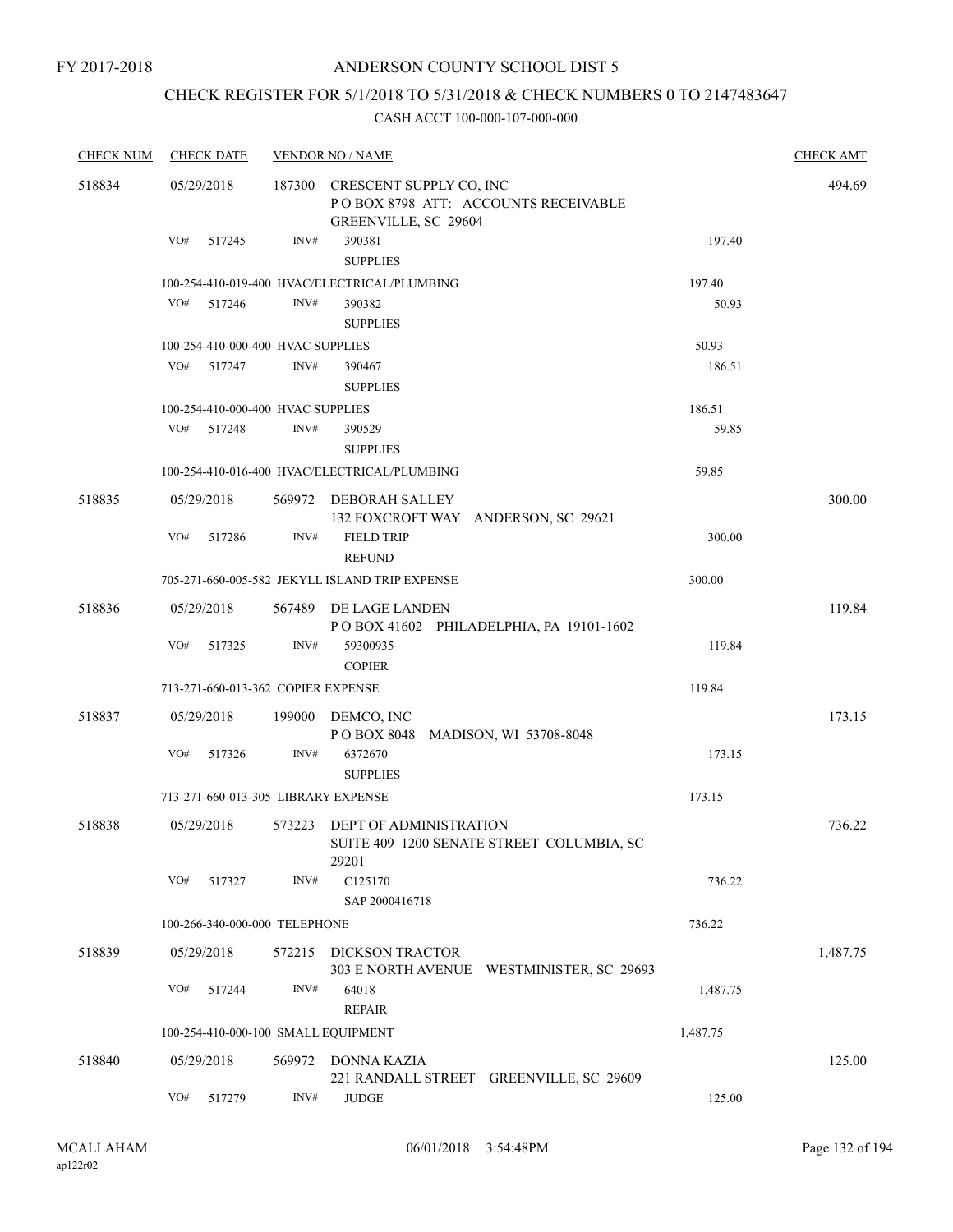## CHECK REGISTER FOR 5/1/2018 TO 5/31/2018 & CHECK NUMBERS 0 TO 2147483647

| <b>CHECK NUM</b> |            | <b>CHECK DATE</b>                 |        | <b>VENDOR NO / NAME</b><br><b>TEACHER OF YEAR</b>                                               |              |        | <b>CHECK AMT</b> |
|------------------|------------|-----------------------------------|--------|-------------------------------------------------------------------------------------------------|--------------|--------|------------------|
|                  |            |                                   |        | 100-264-312-000-000 PURCHASED SERVICES                                                          |              | 125.00 |                  |
| 518841           | 05/29/2018 |                                   | 214350 | EASTERN INDUSTRIAL SUPPLIES, INC<br>POBOX 75106 ATT: ACCOUNTS RECEIVABLE<br>CHARLOTTE, NC 28275 |              |        | 269.21           |
|                  | VO#        | 517243                            | INV#   | S2774241<br><b>REPAIR PARTS</b>                                                                 |              | 269.21 |                  |
|                  |            |                                   |        | 100-254-410-002-400 HVAC/ELECTRICAL/PLUMBING                                                    |              | 269.21 |                  |
| 518842           | 05/29/2018 |                                   | 213300 | EBS, INC<br>615 EAST RIVER STREET ATT: ACCOUNTS<br>RECEIVABLE ANDERSON, SC 29624                |              |        | 46.86            |
|                  | VO#        | 517240                            | INV#   | 103702<br><b>SUPPLIES</b>                                                                       |              | 38.03  |                  |
|                  |            |                                   |        | 100-254-410-001-001 SUPPLIES - MAINTENANCE                                                      |              | 23.02  |                  |
|                  |            |                                   |        | 100-254-410-021-001 SUPPLIES - MAINTENANCE                                                      |              | 15.01  |                  |
|                  | VO#        | 517241                            | INV#   | 103716<br><b>SUPPLIES</b>                                                                       |              | 8.83   |                  |
|                  |            |                                   |        | 100-254-410-000-001 MAINT. SUPPLIES-STRUCTURES                                                  |              | 8.83   |                  |
| 518843           | 05/29/2018 |                                   | 573962 | ECMC<br>LOCKBOX 7096 P.O. BOX 16478 ST. PAUL, MN<br>55116-0478                                  |              |        | 154.56           |
|                  | VO#        | 517305                            | INV#   | PAYROLL 5/30/18<br><b>DEDUCTIONS</b>                                                            |              | 154.56 |                  |
|                  |            | 100-000-441-000-000 MISCELLANEOUS |        |                                                                                                 |              | 154.56 |                  |
| 518844           | 05/29/2018 |                                   | 571838 | EKAHAU<br>1925 ISAAC NEWTON SQUARE E. SUITE 200<br>RESTON, VA 20190                             |              |        | 899.00           |
|                  | VO#        | 517328                            | INV#   | <b>IN35858</b><br><b>RENEWAL</b>                                                                | PO#<br>98695 | 899.00 |                  |
|                  |            |                                   |        | 100-266-445-000-000 SOFTWARE TECHNOLOGY                                                         |              | 899.00 |                  |
| 518845           | 05/29/2018 |                                   | 224625 | ELECTRIC CITY SIGNS & NEON, INC.<br>POBOX 656 ATT: ACCOUNTS RECEIVABLE<br>ANDERSON, SC 29622    |              |        | 330.75           |
|                  | VO#        | 517239                            | INV#   | 24961<br><b>LIFT</b>                                                                            |              | 330.75 |                  |
|                  |            |                                   |        | 100-254-323-013-400 CONTR SERV-HVAC/ELECT/PLUMBING                                              |              | 330.75 |                  |
| 518846           | 05/29/2018 |                                   | 563495 | <b>ELECTRIC CITY UTILITIES</b><br>CITY OF ANDERSON PO BOX 100146 COLUMBIA,<br>SC 29202-3301     |              |        | 909.43           |
|                  | VO#        | 517329                            | INV#   | 495402011<br>WATER/SEWER                                                                        |              | 122.05 |                  |
|                  |            |                                   |        | 100-254-470-000-000 ENERGY-ELECTRICITY & WATER                                                  |              | 122.05 |                  |
|                  | VO#        | 517330                            | INV#   | 295758061<br>WATER/SEWER                                                                        |              | 787.38 |                  |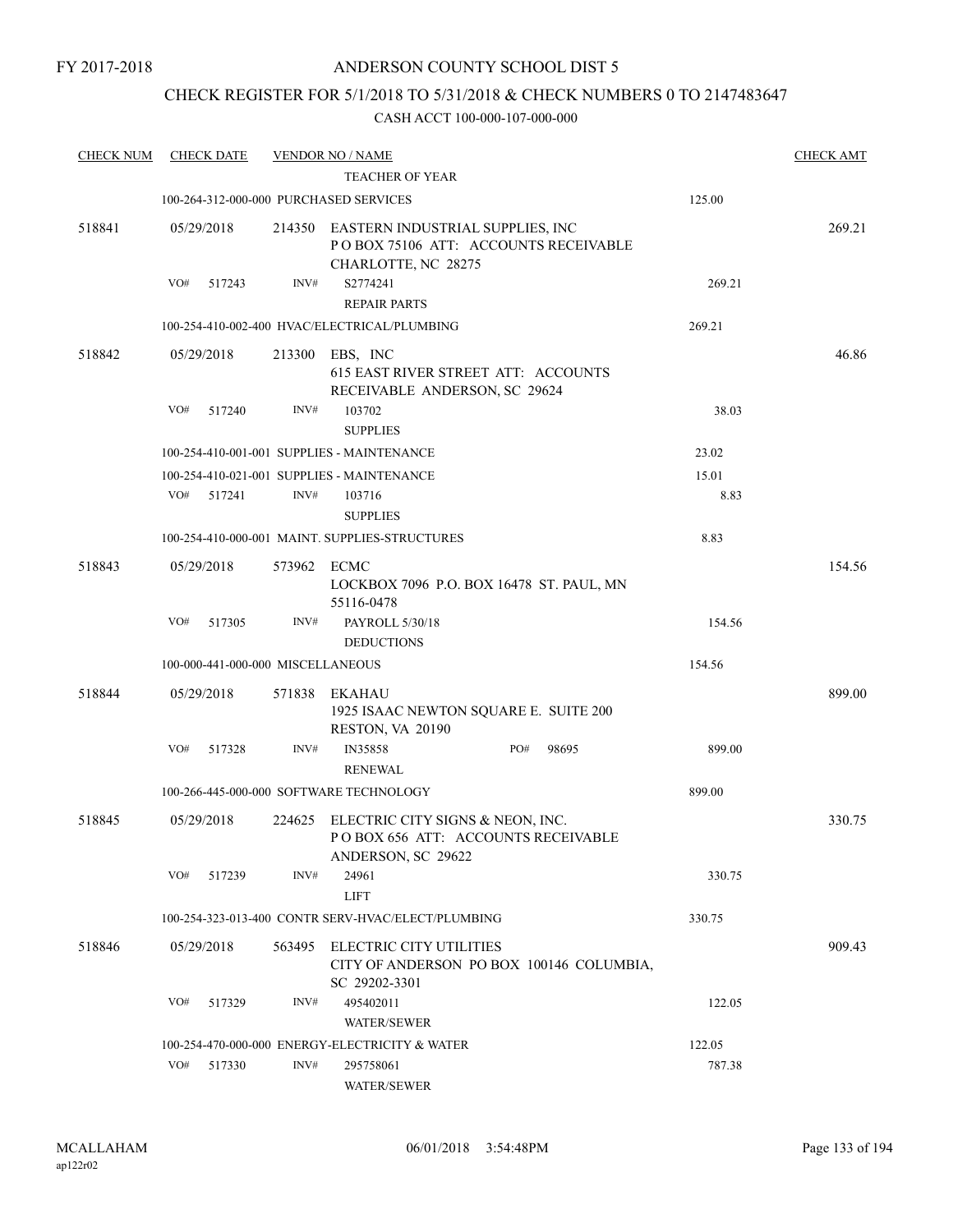## CHECK REGISTER FOR 5/1/2018 TO 5/31/2018 & CHECK NUMBERS 0 TO 2147483647

| <b>CHECK NUM</b> | <b>CHECK DATE</b>                   |        | <b>VENDOR NO / NAME</b><br>100-254-470-012-000 ENERGY-ELECTRICITY & WATER                                            | 787.38    | <b>CHECK AMT</b> |
|------------------|-------------------------------------|--------|----------------------------------------------------------------------------------------------------------------------|-----------|------------------|
| 518847           | 05/29/2018                          | 566455 | EPTING DISTRIBUTORS - ANDERSON BRANCH<br>300 INDUSTRIAL DR ATT: ACCOUNTS<br>RECEIVABLE LEXINGTON, SC 29072           |           | 456.75           |
|                  | VO#<br>517238                       | INV#   | S100691428<br><b>FREON</b>                                                                                           | 456.75    |                  |
|                  |                                     |        | 100-254-410-003-400 HVAC/ELECTRICAL/PLUMBING                                                                         | 456.75    |                  |
| 518848           | 05/29/2018                          |        | 568037 EXPLORE LEARNING<br>23939 NETWORK PLACE ATT: ACCOUNTS<br>RECEIVABLE CHICAGO, IL 60673-1239                    |           | 26, 201. 25      |
|                  | VO#<br>517331                       | INV#   | 1947743<br>PO#<br>98703                                                                                              | 26,201.25 |                  |
|                  |                                     |        | <b>LICENSE</b>                                                                                                       |           |                  |
|                  |                                     |        | 338-221-445-000-EAR TECHNOLOGY SUPPLIES                                                                              | 26,201.25 |                  |
| 518849           | 05/29/2018                          |        | 574009 FUN EXPRESS, LLC<br>PO BOX 14463 DES MOINES, IA 50306                                                         |           | 70.49            |
|                  | VO#<br>517332                       | INV#   | 690203230-01<br><b>MCLEES ELEM</b>                                                                                   | 70.49     |                  |
|                  | 708-271-660-008-375 FACULTY EXPENSE |        |                                                                                                                      | 70.49     |                  |
| 518850           | 05/29/2018                          |        | 251600 GOPHER SPORT<br>POBOX 1450 NW5634 ATT: ACCOUNTS<br>RECEIVABLE MINNEAPOLIS, MN 55485-5634                      |           | 578.39           |
|                  | VO#<br>517333                       | INV#   | 9460094<br><b>NORTH POINTE</b>                                                                                       | 530.77    |                  |
|                  | 100-112-410-013-0RE RELATED ARTS    |        |                                                                                                                      | 500.00    |                  |
|                  |                                     |        | 713-271-660-013-201 MISCELLANEOUS EXPENSE                                                                            | 30.77     |                  |
|                  | VO#<br>517334                       | INV#   | 9462598<br><b>MCCANTS</b>                                                                                            | 47.62     |                  |
|                  | 100-113-410-000-0PE PE SUPPLIES     |        |                                                                                                                      | 47.62     |                  |
| 518851           | 05/29/2018                          |        | 573736 GREAT AMERICAN OPPORTUNITES, INC<br>PO BOX 306047 NASHVILLE, TN 37230-0647                                    |           | 2,279.69         |
|                  | VO#<br>517335                       | INV#   | 914344505<br><b>ACCT DZ-957087</b>                                                                                   | 2,279.69  |                  |
|                  |                                     |        | 705-271-660-005-601 BAND CLUB EXPENSE                                                                                | 1,479.69  |                  |
|                  |                                     |        | 705-271-660-005-604  CHORUS CLUB EXPENSE                                                                             | 800.00    |                  |
| 518852           | 05/29/2018                          | 572552 | GREAT LAKES HIGHER EDUC GUARANTY CORP<br>ADMINISTRATIVE WAGE GARNISHMENT UNIT PO<br>BOX 83230 CHICAGO, IL 60691-0230 |           | 221.53           |
|                  | VO#<br>517304                       | INV#   | PAYROLL 5/30/18<br><b>DEDUCTIONS</b>                                                                                 | 221.53    |                  |
|                  | 100-000-441-000-000 MISCELLANEOUS   |        |                                                                                                                      | 221.53    |                  |
| 518853           | 05/29/2018                          | 565599 | GREENVILLE COUNTY FAMILY COURT<br>PO BOX 757 GREENVILLE, SC 29602                                                    |           | 401.25           |
|                  | VO#<br>517296                       | INV#   | PAYROLL 5/30/18<br><b>DEDUCTIONS</b>                                                                                 | 401.25    |                  |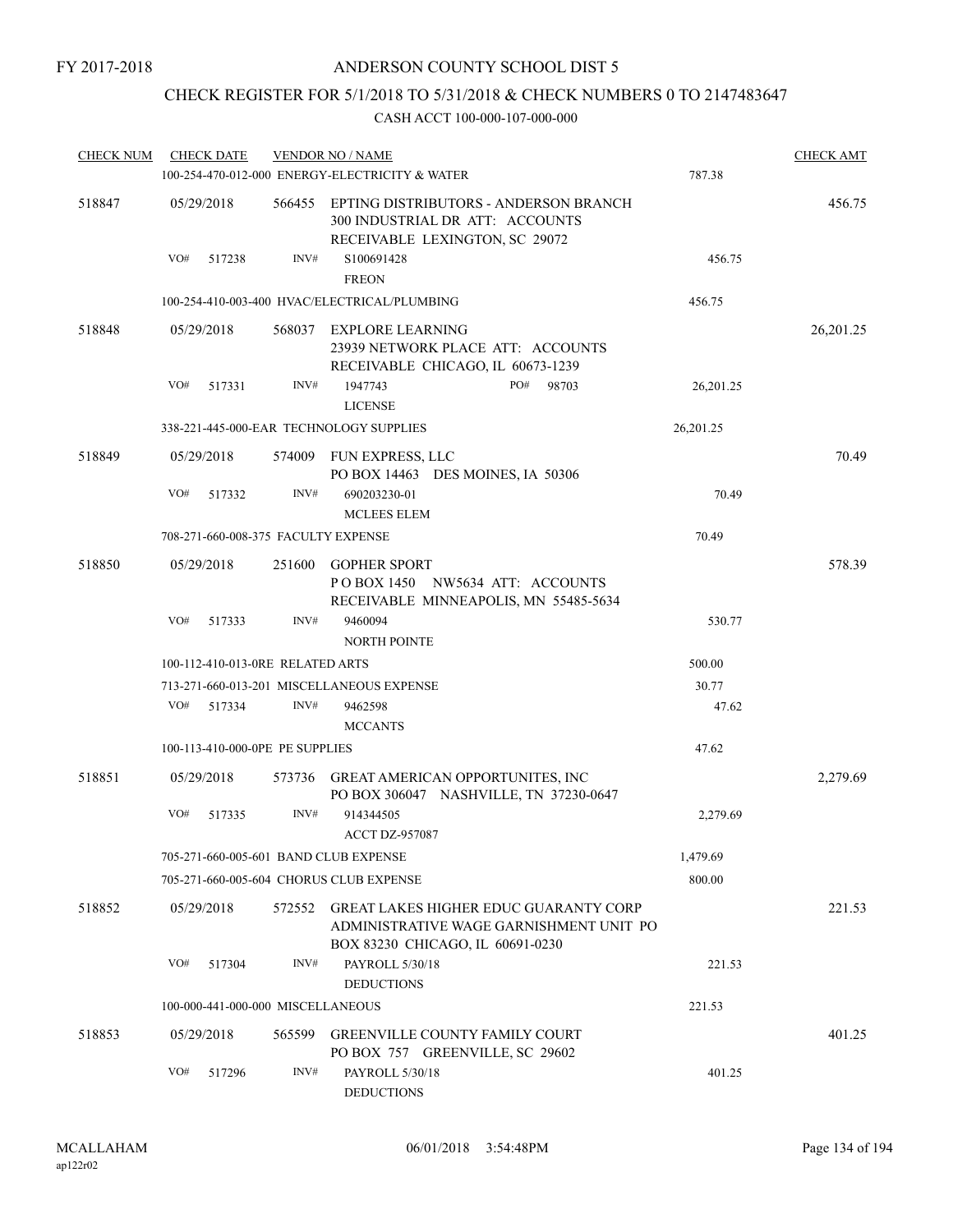#### ANDERSON COUNTY SCHOOL DIST 5

## CHECK REGISTER FOR 5/1/2018 TO 5/31/2018 & CHECK NUMBERS 0 TO 2147483647

| <b>CHECK NUM</b> | <b>CHECK DATE</b>                       |        | <b>VENDOR NO / NAME</b>                                                                          |                                        |          | <b>CHECK AMT</b> |
|------------------|-----------------------------------------|--------|--------------------------------------------------------------------------------------------------|----------------------------------------|----------|------------------|
|                  |                                         |        | 100-000-435-000-000 WAGE GARNISH/CH SUPPORT                                                      |                                        | 401.25   |                  |
| 518854           | 05/29/2018                              | 566316 | EMPLOYEE VENDOR<br>512 CELY LANE PELZER, SC 29673                                                |                                        |          | 125.00           |
|                  | VO#<br>517276                           | INV#   | <b>JUDGE</b><br><b>TEACHER OF YEAR</b>                                                           |                                        | 125.00   |                  |
|                  | 100-264-312-000-000 PURCHASED SERVICES  |        |                                                                                                  |                                        | 125.00   |                  |
| 518855           | 05/29/2018                              | 259875 | <b>EMPLOYEE VENDOR</b><br>111 BOWEN DRIVE ANDERSON, SC 29621                                     |                                        |          | 125.00           |
|                  | VO#<br>517275                           | INV#   | <b>JUDGE</b><br><b>TEACHER OF YEAR</b>                                                           |                                        | 125.00   |                  |
|                  | 100-264-312-000-000 PURCHASED SERVICES  |        |                                                                                                  |                                        | 125.00   |                  |
| 518856           | 05/29/2018                              |        | 573097 HEALTHMASTER<br>2655 OAKLEY PARK RD. SUITE 100 WALLED<br>LAKE, MI 48390-1645              |                                        |          | 1,462.66         |
|                  | VO#<br>517336                           | INV#   | 0020310<br><b>CLAIMS FEE</b>                                                                     | PO#<br>97113                           | 1,462.66 |                  |
|                  |                                         |        | 283-213-316-000-000 HEALTHMASTER DATA PROCESSING                                                 |                                        | 1,462.66 |                  |
| 518857           | 05/29/2018                              |        | 569972 JENIFER RICHARDSON<br>1032 LADYS LANE ANDERSON, SC 29621                                  |                                        |          | 11.00            |
|                  | VO#<br>517285                           | INV#   | <b>NORTH POINTE</b><br><b>REFUND</b>                                                             |                                        | 11.00    |                  |
|                  | 713-271-660-013-220 MUSIC EXPENSE       |        |                                                                                                  |                                        | 11.00    |                  |
| 518858           | 05/29/2018                              | 300850 | <b>JR WILES SUPPLIES</b><br>811 HIGHWAY 28 BYPASS ATT: ACCOUNTS<br>RECEIVABLE ANDERSON, SC 29624 |                                        |          | 26.75            |
|                  | VO#<br>517193                           | INV#   | 008327<br><b>SUPPLIES</b>                                                                        |                                        | 26.75    |                  |
|                  |                                         |        | 100-254-410-000-001 MAINT. SUPPLIES-STRUCTURES                                                   |                                        | 26.75    |                  |
| 518859           | 05/29/2018                              | 569972 | KATIE WHALEY                                                                                     | 121 NATES BERRY RD ANDERSON, SC 29624  |          | 29.00            |
|                  | VO#<br>517280                           | INV#   | <b>NORTH POINTE</b><br><b>REFUND</b>                                                             |                                        | 29.00    |                  |
|                  | 713-271-660-013-220 MUSIC EXPENSE       |        |                                                                                                  |                                        | 29.00    |                  |
| 518860           | 05/29/2018                              | 575299 | KAYE PRODUCTS, INC<br>HILLSBOROUGH, NC 27278                                                     | ORDER DEPARTMENT 535 DIMMOCKS MILL RD  |          | 250.02           |
|                  | VO#<br>517337                           | INV#   | 290505<br><b>BENCH</b>                                                                           | PO#<br>98761                           | 250.02   |                  |
|                  | 203-127-410-000-000 SUPPLIES- LD/DD/OHI |        |                                                                                                  |                                        | 250.02   |                  |
| 518861           | 05/29/2018                              | 569972 | KENLEY CLARK                                                                                     | 3003 OUAIL RIDGE RD ANDERSON, SC 29625 |          | 100.00           |
|                  | VO#<br>517289                           | INV#   | <b>WESTSIDE</b><br><b>CALENDAR</b>                                                               |                                        | 100.00   |                  |
|                  |                                         |        | 100-271-312-003-000 ADDITIONAL SECURITY                                                          |                                        | 100.00   |                  |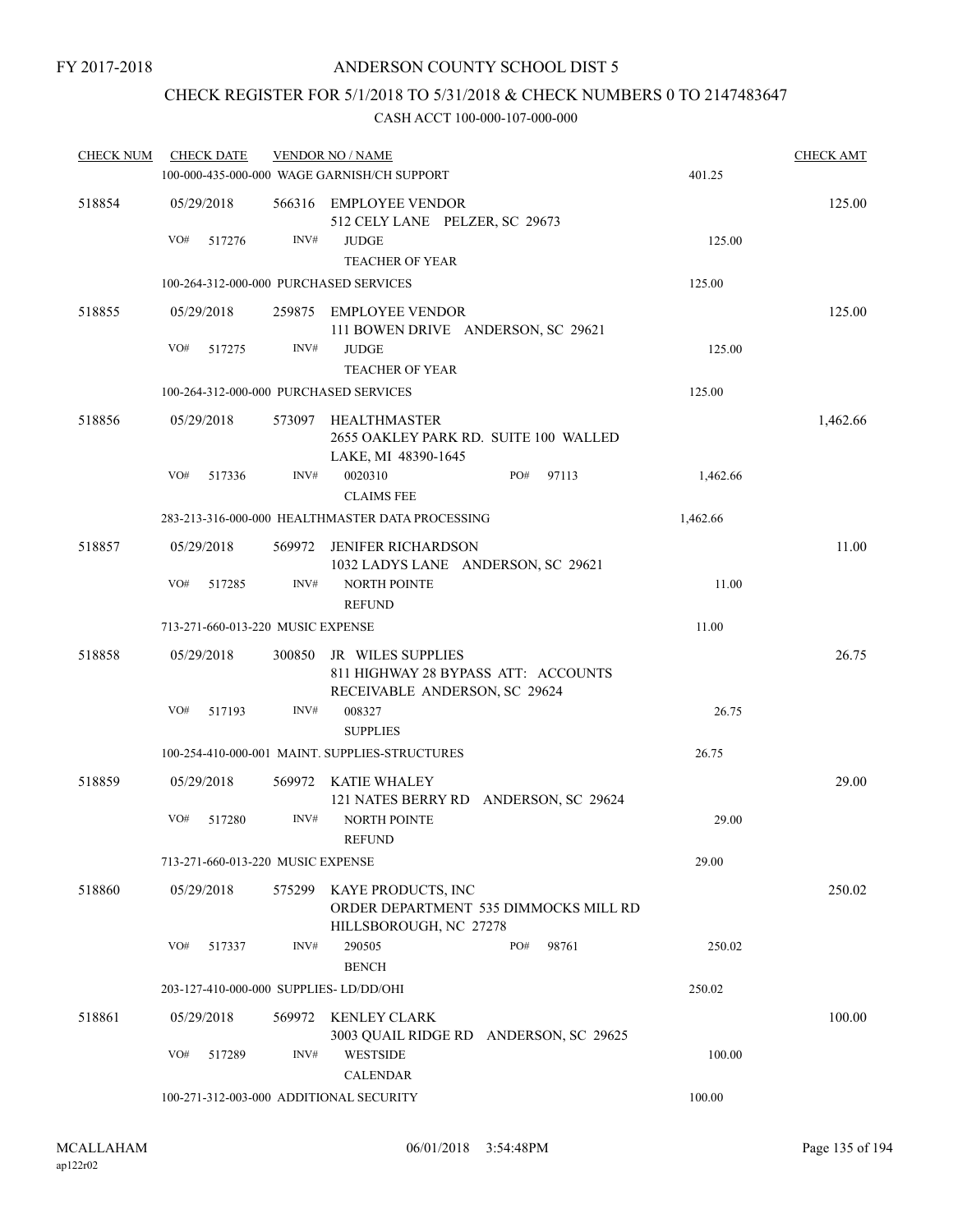## ANDERSON COUNTY SCHOOL DIST 5

## CHECK REGISTER FOR 5/1/2018 TO 5/31/2018 & CHECK NUMBERS 0 TO 2147483647

| <b>CHECK NUM</b> | <b>CHECK DATE</b>                      |        | <b>VENDOR NO / NAME</b>                                                                            |          |          |  |  |
|------------------|----------------------------------------|--------|----------------------------------------------------------------------------------------------------|----------|----------|--|--|
| 518862           | 05/29/2018                             | 313200 | LAB-AIDS, INC<br>17 COLT COURT ATT: ACCOUNTS RECEIVABLE<br>RONKONKOMA, NY 11779                    |          | 229.67   |  |  |
|                  | VO#<br>517338                          | INV#   | PO#<br>129690<br>98715<br><b>SUPPLIES</b>                                                          | 229.67   |          |  |  |
|                  |                                        |        | 871-113-410-000-000 SUPPLIES AND MATERIALS                                                         | 229.67   |          |  |  |
| 518863           | 05/29/2018                             |        | 567898 LEE TRANSPORT EQUIPMENT INC.<br>PO BOX 26 COLUMBIA, SC 29202                                |          | 368.92   |  |  |
|                  | VO#<br>517237                          | INV#   | 20061058<br><b>SUPPLIES</b>                                                                        | 368.92   |          |  |  |
|                  |                                        |        | 100-254-412-000-001 TRUCK SERVICE - MAINTENANCE                                                    | 368.92   |          |  |  |
| 518864           | 05/29/2018                             |        | 569972 LESLEY MCCABE<br>364 GREEN HILL DRIVE ANDERSON, SC 29621                                    |          | 6.00     |  |  |
|                  | VO#<br>517284                          | INV#   | <b>NORTH POINTE</b><br><b>REFUND</b>                                                               | 6.00     |          |  |  |
|                  | 713-271-660-013-220 MUSIC EXPENSE      |        |                                                                                                    | 6.00     |          |  |  |
| 518865           | 05/29/2018                             | 566921 | MARRIOTT DESERT SPRINGS RESORT<br>74855 COUNTRY CLUB DRIVE PALM DESERT, CA<br>92260                |          | 2,337.60 |  |  |
|                  | VO#<br>517339                          | INV#   | <b>JULY 15-19</b><br><b>HOBSON INSTITUTE</b>                                                       | 2,337.60 |          |  |  |
|                  | 311-224-312-001-000 PURCHASED SERVICES |        |                                                                                                    | 779.20   |          |  |  |
|                  | 311-224-312-001-000 PURCHASED SERVICES |        |                                                                                                    | 779.20   |          |  |  |
|                  | 311-224-312-001-000 PURCHASED SERVICES |        |                                                                                                    | 779.20   |          |  |  |
| 518866           | 05/29/2018                             |        | 569972 MARY BETH HILLHOUSE<br>115 WYCOMBE DRIVE ANDERSON, SC 29621                                 |          | 9.00     |  |  |
|                  | VO#<br>517282                          | INV#   | <b>NORTH POINTE</b><br><b>REFUND</b>                                                               | 9.00     |          |  |  |
|                  | 713-271-660-013-220 MUSIC EXPENSE      |        |                                                                                                    | 9.00     |          |  |  |
| 518867           | 05/29/2018                             | 569972 | <b>MATT BAILEY</b><br>109 CHAD COURT ANDERSON, SC 29621                                            |          | 20.00    |  |  |
|                  | VO#<br>517283                          | INV#   | <b>NORTH POINTE</b><br><b>REFUND</b>                                                               | 20.00    |          |  |  |
|                  | 713-271-660-013-220 MUSIC EXPENSE      |        |                                                                                                    | 20.00    |          |  |  |
| 518868           | 05/29/2018                             | 575334 | MCDONALD, JOHN^^<br>MACS ELECTRICAL COMPANY, LLC 505 SUNSET<br>DRIVE ANDERSON, SC 29625            |          | 1,500.00 |  |  |
|                  | VO#<br>517242                          | INV#   | 2018-163<br><b>MCCANTS</b>                                                                         | 1,500.00 |          |  |  |
|                  | 100-271-540-005-000 VOLLEYBALL         |        |                                                                                                    | 1,500.00 |          |  |  |
| 518869           | 05/29/2018                             | 572165 | MCGRAW-HILL SCHOOL EDUCATION, LLC<br>BMO HARRIS BANK, N.A. LOCKBOX 71545<br>CHICAGO, IL 60694-1545 |          | 6,765.05 |  |  |
|                  | VO#<br>517340                          | INV#   | 102904542001<br>PO#<br>98713                                                                       | 6,765.05 |          |  |  |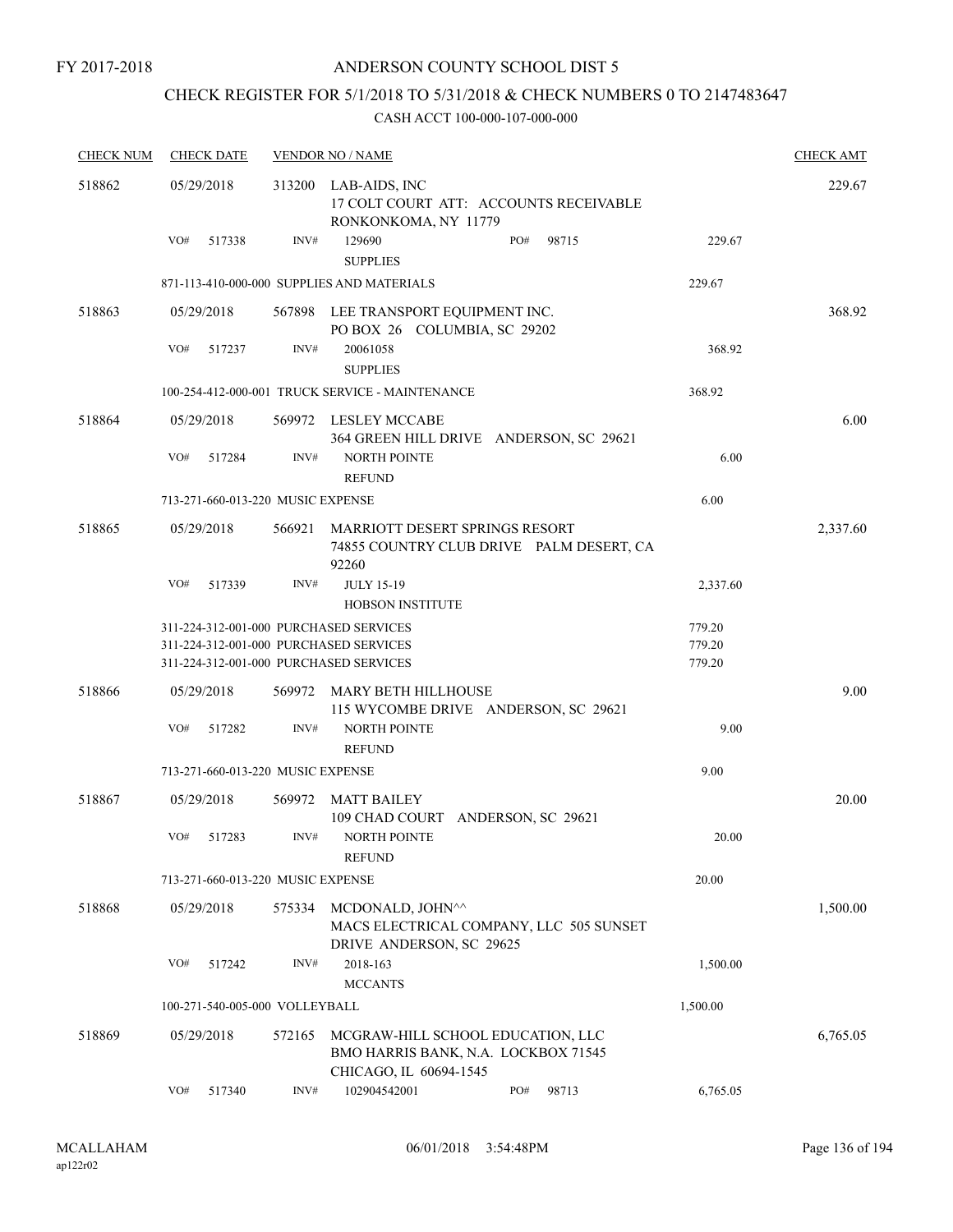## ANDERSON COUNTY SCHOOL DIST 5

## CHECK REGISTER FOR 5/1/2018 TO 5/31/2018 & CHECK NUMBERS 0 TO 2147483647

| <b>CHECK NUM</b> |            | <b>CHECK DATE</b> |                              | <b>VENDOR NO / NAME</b><br><b>RENEWAL</b>                                                        |          | <b>CHECK AMT</b> |
|------------------|------------|-------------------|------------------------------|--------------------------------------------------------------------------------------------------|----------|------------------|
|                  |            |                   | 387-224-410-000-ELA SUPPLIES |                                                                                                  | 6,765.05 |                  |
| 518870           | 05/29/2018 |                   | 349701                       | MED CENTRAL HEALTH RESOURCES<br>3424 CLEMSON BLVD ATT: ACCOUNTS<br>RECEIVABLE ANDERSON, SC 29621 |          | 490.00           |
|                  | VO#        | 517341            | INV#                         | 53511<br><b>LISA GODWIN</b>                                                                      | 245.00   |                  |
|                  |            |                   |                              | 100-213-312-000-000 PURCHASED SERVICES                                                           | 245.00   |                  |
|                  | VO#        | 517342            | INV#                         | 53297<br><b>ZAYDEN JONES</b>                                                                     | 245.00   |                  |
|                  |            |                   |                              | 100-213-312-000-000 PURCHASED SERVICES                                                           | 245.00   |                  |
| 518871           | 05/29/2018 |                   |                              | 574388 NAPA AUTO PARTS<br>508 SOUTH MAIN ST ANDERSON, SC 29624                                   |          | 17.08            |
|                  | VO#        | 517235            | INV#                         | 670111<br><b>SUPPLIES</b>                                                                        | 13.04    |                  |
|                  |            |                   |                              | 100-254-410-000-001 MAINT. SUPPLIES-STRUCTURES                                                   | 13.04    |                  |
|                  | VO#        | 517236            | INV#                         | 670138<br><b>SUPPLIES</b>                                                                        | 4.04     |                  |
|                  |            |                   |                              | 100-254-412-000-001 TRUCK SERVICE - MAINTENANCE                                                  | 4.04     |                  |
| 518872           | 05/29/2018 |                   |                              | 564010 NC CHILD SUPPORT CENTRALIZED COLLECTNS<br>POBOX 900012 RALEIGH, NC 27675-9012             |          | 305.50           |
|                  | VO#        | 517297            | INV#                         | PAYROLL 5/30/18<br><b>DEDUCTIONS</b>                                                             | 305.50   |                  |
|                  |            |                   |                              | 100-000-435-000-000 WAGE GARNISH/CH SUPPORT                                                      | 305.50   |                  |
| 518873           | 05/29/2018 |                   | 574295                       | NCDA<br>NATIONAL CAREER DEVELOPMENT ASSOC 305<br>NORTH BEECH CIRCLE BROKEN ARROW, OK<br>74012    |          | 450.00           |
|                  | VO#        | 517344            | INV#                         | <b>REGISTRATION</b><br><b>CHARLENE KING</b>                                                      | 450.00   |                  |
|                  |            |                   |                              | 311-224-312-000-SEC PURCHASED SERVICES-SECONDARY ED                                              | 450.00   |                  |
| 518874           | 05/29/2018 |                   |                              | 389900 OFFICE DEPOT<br>POBOX 1413 CHARLOTTE, NC 28201-1413                                       |          | 585.80           |
|                  | VO#        | 517231            | INV#                         | 2184501747<br><b>SUPPLIES</b>                                                                    | 4.04     |                  |
|                  |            |                   |                              | 100-254-410-000-055 OFFICE SUPPLIES & FURNITURE                                                  | 4.04     |                  |
|                  | VO#        | 517232            | INV#                         | 2185676414<br><b>SUPPLIES</b>                                                                    | 13.82    |                  |
|                  |            |                   |                              | 100-254-410-000-055 OFFICE SUPPLIES & FURNITURE                                                  | 13.82    |                  |
|                  | VO#        | 517233            | INV#                         | 2187458529<br><b>SUPPLIES</b>                                                                    | 23.78    |                  |
|                  |            |                   |                              | 100-254-410-000-055 OFFICE SUPPLIES & FURNITURE                                                  | 23.78    |                  |
|                  | VO#        | 517234            | INV#                         | 2184252757<br><b>SUPPLIES</b>                                                                    | 86.45    |                  |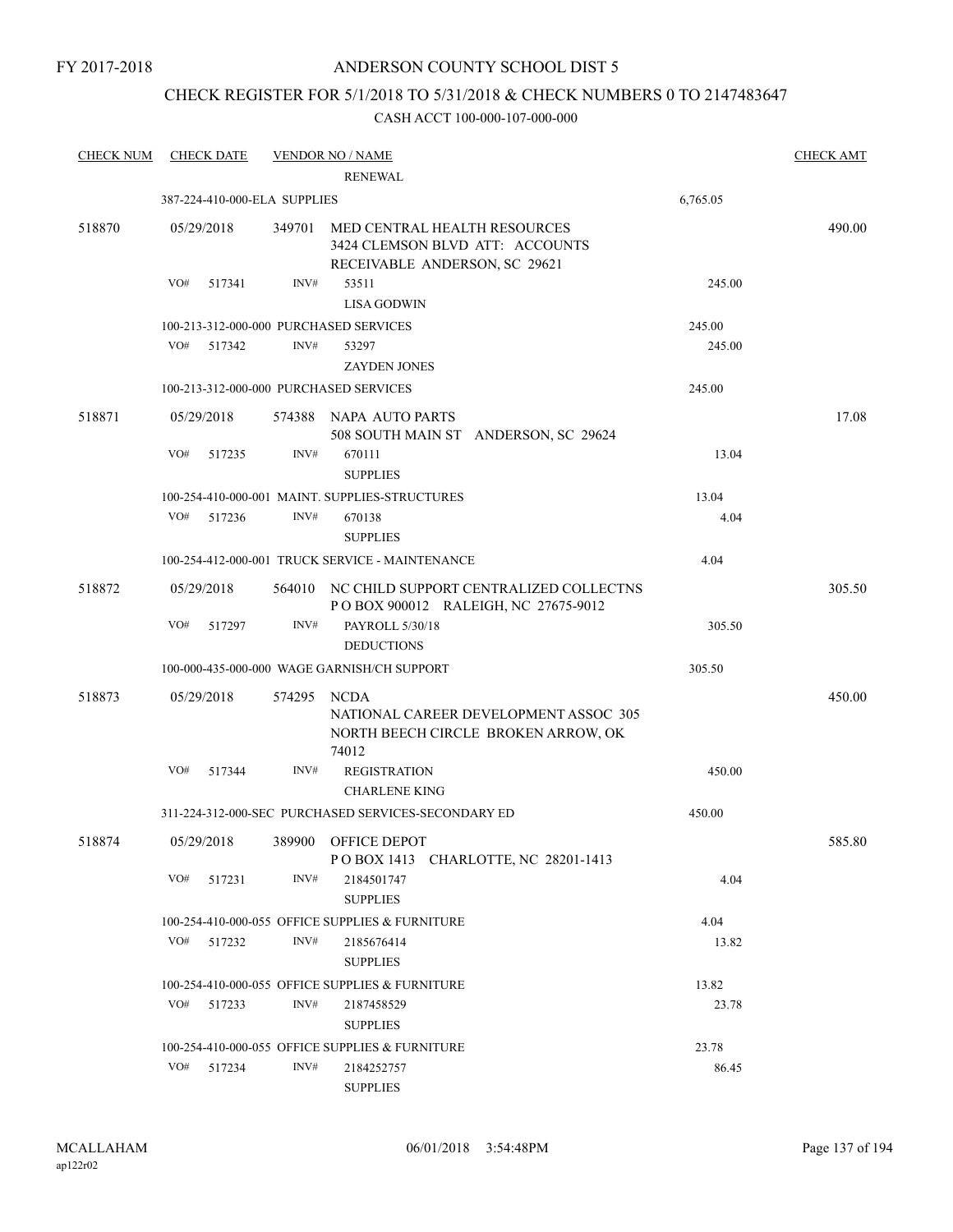## CHECK REGISTER FOR 5/1/2018 TO 5/31/2018 & CHECK NUMBERS 0 TO 2147483647

| <b>CHECK NUM</b> | <b>CHECK DATE</b><br><b>VENDOR NO / NAME</b> |        |                                           |                                                                                      |  |     |       |          |          |
|------------------|----------------------------------------------|--------|-------------------------------------------|--------------------------------------------------------------------------------------|--|-----|-------|----------|----------|
|                  |                                              |        |                                           | 100-254-410-000-055 OFFICE SUPPLIES & FURNITURE                                      |  |     |       | 86.45    |          |
|                  | VO#                                          | 517345 | INV#                                      | 136168760001<br><b>SUPPLIES</b>                                                      |  | PO# | 98738 | 64.54    |          |
|                  |                                              |        |                                           |                                                                                      |  |     |       |          |          |
|                  |                                              |        |                                           | 871-113-410-000-000 SUPPLIES AND MATERIALS                                           |  |     |       | 64.54    |          |
|                  | VO#                                          | 517346 | INV#                                      | <b>NORTH POINTE</b><br><b>SUPPLIES</b>                                               |  |     |       | 380.43   |          |
|                  |                                              |        | 713-271-660-013-201 MISCELLANEOUS EXPENSE | 271.25                                                                               |  |     |       |          |          |
|                  | 713-271-660-013-201 MISCELLANEOUS EXPENSE    |        |                                           |                                                                                      |  |     |       |          |          |
|                  |                                              |        |                                           | 713-271-660-013-201 MISCELLANEOUS EXPENSE                                            |  |     |       |          |          |
|                  | VO#                                          | 517347 | INV#                                      | 2185385423<br><b>SUPPLIES</b>                                                        |  |     |       | 12.74    |          |
|                  |                                              |        | 100-232-410-000-000 SUPPLIES              |                                                                                      |  |     |       | 12.74    |          |
| 518875           | 05/29/2018                                   |        |                                           | 391100 OLD STONE TRACTOR CO, INC                                                     |  |     |       |          | 385.42   |
|                  |                                              |        |                                           | PO BOX 13565 ATT: ACCOUNTS RECEIVABLE                                                |  |     |       |          |          |
|                  |                                              |        |                                           | ANDERSON, SC 29624                                                                   |  |     |       |          |          |
|                  | VO#                                          | 517229 | INV#                                      | 36002                                                                                |  |     |       | 46.35    |          |
|                  |                                              |        |                                           | <b>MOWER REPAIR</b>                                                                  |  |     |       |          |          |
|                  |                                              |        | 100-254-323-000-001 CONTRACT SRVS         | 46.35                                                                                |  |     |       |          |          |
|                  | VO#                                          | 517230 | INV#                                      | CT92785                                                                              |  |     |       | 339.07   |          |
|                  |                                              |        |                                           | <b>SUPPLIES</b>                                                                      |  |     |       |          |          |
|                  |                                              |        |                                           |                                                                                      |  |     |       |          |          |
|                  |                                              |        |                                           | 100-254-410-000-001 MAINT. SUPPLIES-STRUCTURES                                       |  |     |       | 339.07   |          |
| 518876           | 05/29/2018                                   |        | 573325 PASCO                              |                                                                                      |  |     |       |          | 31.03    |
|                  |                                              |        |                                           | 10101 FOOTHILLS BLVD. ROSEVILLE, CA 95747                                            |  |     |       |          |          |
|                  | VO#                                          | 517348 | INV#                                      | 181N002500                                                                           |  |     |       | 31.03    |          |
|                  |                                              |        |                                           | <b>SUPPLIES</b>                                                                      |  |     |       |          |          |
|                  |                                              |        | 100-114-410-002-000 SUPPLIES              |                                                                                      |  |     |       | 31.03    |          |
| 518877           | 05/29/2018                                   |        | 569766                                    | PEAP<br>PRESIDENT'S EDUCATION AWARDS PROGRAM PO<br>BOX 1020 SEWICKLEY, PA 15143-1020 |  |     |       |          | 118.00   |
|                  | VO#                                          | 517349 | INV#                                      | 358306<br><b>NORTH POINTE</b>                                                        |  |     |       | 118.00   |          |
|                  |                                              |        |                                           | 713-271-660-013-201 MISCELLANEOUS EXPENSE                                            |  |     |       | 118.00   |          |
| 518878           | 05/29/2018                                   |        | 568036                                    | PIEDMONT NATURAL GAS                                                                 |  |     |       |          | 1,839.40 |
|                  |                                              |        |                                           | PO BOX 1246 ATT: ACCOUNTS RECEIVABLE<br>CHARLOTTE, NC 28201-1246                     |  |     |       |          |          |
|                  | VO#                                          | 517350 | INV#                                      | DUE JUNE 4                                                                           |  |     |       | 1,839.40 |          |
|                  |                                              |        |                                           | <b>UTILITIES</b>                                                                     |  |     |       |          |          |
|                  |                                              |        | 100-254-472-000-000 ENERGY-GAS            |                                                                                      |  |     |       | 64.18    |          |
|                  |                                              |        | 100-254-472-000-000 ENERGY-GAS            | 24.39                                                                                |  |     |       |          |          |
|                  | 100-254-472-003-000 ENERGY-GAS<br>303.43     |        |                                           |                                                                                      |  |     |       |          |          |
|                  | 100-254-472-006-000 ENERGY-GAS               |        |                                           |                                                                                      |  |     |       |          |          |
|                  | 100-254-472-007-000 ENERGY-GAS               |        |                                           |                                                                                      |  |     |       | 48.94    |          |
|                  | 100-254-472-010-000 ENERGY-GAS               |        |                                           |                                                                                      |  |     |       | 87.89    |          |
|                  |                                              |        | 600-256-470-003-000 ENERGY                | 153.94                                                                               |  |     |       |          |          |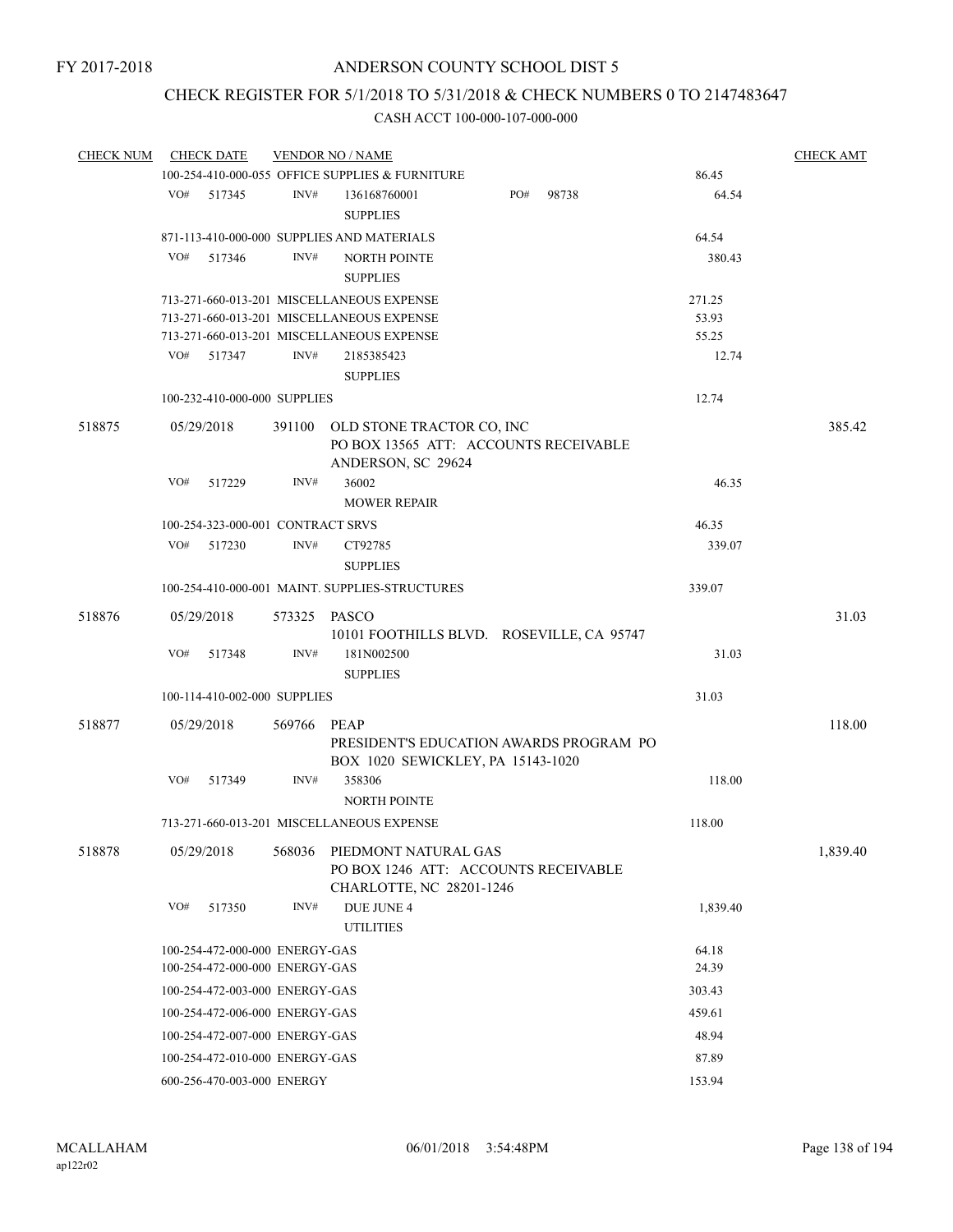# CHECK REGISTER FOR 5/1/2018 TO 5/31/2018 & CHECK NUMBERS 0 TO 2147483647

| <b>CHECK NUM</b> | <b>CHECK DATE</b>                         |        | <b>VENDOR NO / NAME</b>                                |                                             |          | <b>CHECK AMT</b> |
|------------------|-------------------------------------------|--------|--------------------------------------------------------|---------------------------------------------|----------|------------------|
|                  | 600-256-470-007-000 ENERGY                |        |                                                        | 160.71                                      |          |                  |
|                  | 600-256-470-008-000 ENERGY                |        |                                                        |                                             | 170.02   |                  |
|                  | 600-256-470-010-000 ENERGY                |        |                                                        |                                             | 226.76   |                  |
|                  | 600-256-470-018-000 ENERGY                |        |                                                        |                                             | 139.53   |                  |
| 518879           | 05/29/2018                                |        | 575331 PINK MAMA'S ICE CREAM LLC                       | 11 S MAIN ST TRAVELERS REST, SC 29690       |          | 325.00           |
|                  | VO#<br>517351                             | INV#   | 304                                                    |                                             | 325.00   |                  |
|                  |                                           |        | <b>CALHOUN ELEM</b>                                    |                                             |          |                  |
|                  |                                           |        | 714-271-660-014-353 FIELD TRIPS GRADE 3 EXPENSE        |                                             | 325.00   |                  |
| 518880           | 05/29/2018                                |        | 571652 PROSOURCE LLC                                   | P.O. BOX 5339 GREENVILLE, SC 29606          |          | 165.91           |
|                  | VO#<br>517225                             | INV#   | S1951365<br><b>SUPPLIES</b>                            |                                             | 54.55    |                  |
|                  |                                           |        | 100-254-410-013-400 HVAC/ELECTRICAL/PLUMBING           |                                             | 54.55    |                  |
|                  | VO#<br>517226                             | INV#   | S1954223<br><b>SUPPLIES</b>                            |                                             | 39.19    |                  |
|                  |                                           |        | 100-254-410-006-400 HVAC/ELECTRICAL/PLUMBING           |                                             | 39.19    |                  |
|                  | VO#<br>517227                             | INV#   | S1922748                                               |                                             | $-0.01$  |                  |
|                  |                                           |        | <b>CREDIT</b>                                          |                                             |          |                  |
|                  |                                           |        | 100-254-410-000-001 MAINT, SUPPLIES-STRUCTURES         |                                             | $-0.01$  |                  |
|                  | VO#<br>517228                             | INV#   | S <sub>1961452</sub><br><b>SUPPLIES</b>                |                                             | 72.18    |                  |
|                  |                                           |        | 100-254-410-017-400 HVAC/ELECTRICAL/PLUMBING           |                                             | 72.18    |                  |
| 518881           | 05/29/2018                                | 574018 | PSA HEALTHCARE                                         | PEDIATRIC SERVICES OF AMERICA PO BOX 102714 |          | 3,239.60         |
|                  | VO#<br>517352                             | INV#   | ATLANTA, GA 30368-2714<br>APRIL 9-30<br><b>SERVICE</b> | PO#<br>97328                                | 3,239.60 |                  |
|                  | 203-215-313-000-000 O&M/ PT/ ESL SERVICES |        |                                                        |                                             | 1,281.20 |                  |
|                  | 283-126-312-000-000 CONTRACTED SERVICES   |        |                                                        |                                             | 1,958.40 |                  |
| 518882           | 05/29/2018                                | 423300 | PURCHASE POWER                                         | POBOX 371874 PITTSBURGH, PA 15250-7874      |          | 320.99           |
|                  | VO#<br>517353                             | INV#   | 0619-9164<br><b>POSTAGE</b>                            |                                             | 320.99   |                  |
|                  | 100-113-410-006-000 SUPPLIES              |        |                                                        |                                             | 320.99   |                  |
| 518883           | 05/29/2018                                | 572729 | REHABMART, LLC<br>30677-8393                           | 1367 SYDNEY'S PASS WATKINSVILLE, GA         |          | 5,963.34         |
|                  | VO#<br>517354                             | INV#   | 25952<br>PEDESTAL TABLE                                | PO#<br>98579                                | 5,963.34 |                  |
|                  |                                           |        | 100-221-410-000-PLW PROJECT LEAD THE WAY               |                                             | 5,963.34 |                  |
| 518884           | 05/29/2018                                | 568451 |                                                        | RENAISSANCE PHOENIX DOWNTOWN                |          | 702.44           |
|                  | VO#<br>517355                             | INV#   | <b>JUNE 20-23</b>                                      | 100 NORTH 1ST STREET PHOENIX, AZ 85004      | 702.44   |                  |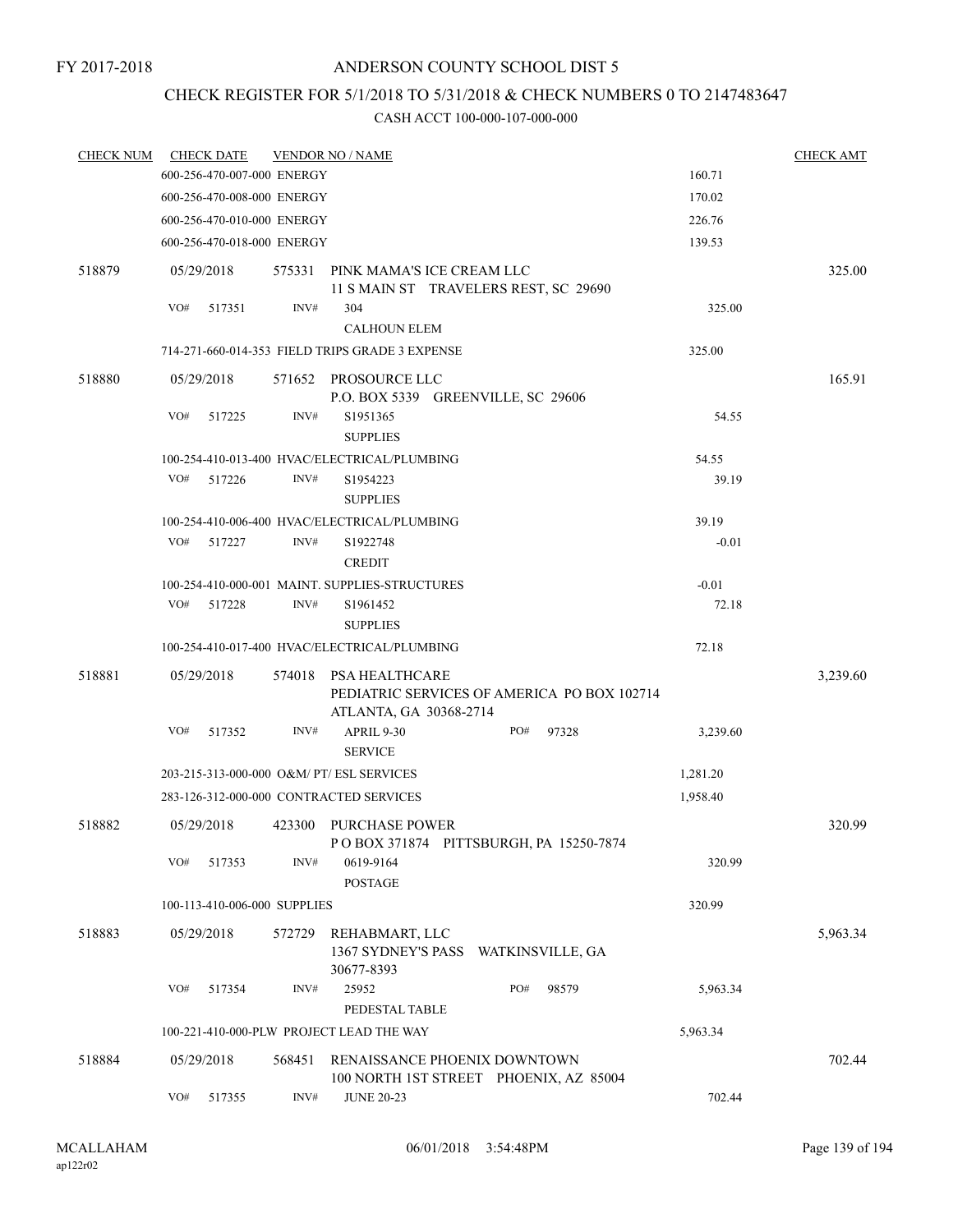## ANDERSON COUNTY SCHOOL DIST 5

## CHECK REGISTER FOR 5/1/2018 TO 5/31/2018 & CHECK NUMBERS 0 TO 2147483647

| <b>CHECK NUM</b> | <b>CHECK DATE</b>                     |        | <b>VENDOR NO / NAME</b>                                                                                  |          | <b>CHECK AMT</b> |
|------------------|---------------------------------------|--------|----------------------------------------------------------------------------------------------------------|----------|------------------|
|                  |                                       |        | <b>CHARLENE KING</b>                                                                                     |          |                  |
|                  |                                       |        | 311-224-333-000-SEC TRIPS AND CONFERENCES-SECOND ED                                                      | 702.44   |                  |
| 518885           | 05/29/2018                            |        | 573977 MEDFORD, RICHARD^^<br>111 POSTELLE DR. ANDERSON, SC 29621                                         |          | 100.00           |
|                  | VO#<br>517343                         | INV#   | 528AVC2018<br><b>CHARTER SCHOOL</b>                                                                      | 100.00   |                  |
|                  | 724-271-660-024-490 VENDING EXPENSE   |        |                                                                                                          | 100.00   |                  |
| 518886           | 05/29/2018                            |        | 572850 ROBERT ANDERSON PETTY CASH                                                                        |          | 150.00           |
|                  | VO#<br>517356                         | INV#   | $, --$<br><b>CASH</b><br><b>BASKETBALL</b>                                                               | 150.00   |                  |
|                  |                                       |        | 706-271-660-006-666 CONCESSIONS EXPENSE                                                                  | 150.00   |                  |
| 518887           | 05/29/2018                            |        | 569972 SANDEEP KUMAR<br>320 E. BELTLINE BLVD APT P4 ANDERSON, SC                                         |          | 3.00             |
|                  | VO#<br>517281                         | INV#   | 29621<br><b>NORTH POINTE</b><br><b>REFUND</b>                                                            | 3.00     |                  |
|                  | 713-271-660-013-220 MUSIC EXPENSE     |        |                                                                                                          | 3.00     |                  |
| 518888           | 05/29/2018                            |        | 452202 SC DEPT OF REVENUE<br>POBOX 125 301 GERVAIS STREET CENTRAL<br>LEVY UNIT COLUMBIA, SC 29214-0213   |          | 332.72           |
|                  | VO#<br>517299                         | INV#   | PAYROLL 5/30/18<br><b>DEDUCTIONS</b>                                                                     | 332.72   |                  |
|                  | 100-000-440-000-000 SC STATE TAX LEVY |        |                                                                                                          | 332.72   |                  |
| 518889           | 05/29/2018                            | 567435 | SCHOLASTIC INC<br>POBOX 3720 ATT: ACCOUNTS RECEIVABLE<br>JEFFERSON CITY, MO 65102-3720                   |          | 1,350.00         |
|                  | VO#<br>517357                         | INV#   | 54866602<br>MIDWAY ELEM                                                                                  | 1,350.00 |                  |
|                  | 397-112-410-017-000 SUPPLIES          |        |                                                                                                          | 1,350.00 |                  |
| 518890           | 05/29/2018                            | 570099 | SCHOOL SPECIALTY, INC.<br>32656 COLLECTION CENTER DR. ATT:<br>ACCOUNTS RECEIVABLE CHICAGO, IL 60693-0656 |          | 165.64           |
|                  | VO#<br>517358                         | INV#   | 208120419085<br><b>CUSTOMER 265371</b>                                                                   | 165.64   |                  |
|                  |                                       |        | 706-271-660-006-508 ID NAME TAGS/ BADGES EXPENSE                                                         | 165.64   |                  |
| 518891           | 05/29/2018                            | 450701 | SC RETIREMENT SYSTEM (SPP)<br>POBOX 11960 CAPITOL STATION COLUMBIA, SC<br>29211                          |          | 283.27           |
|                  | VO#<br>517293                         | INV#   | PAYROLL 5/30/18<br><b>DEDUCTIONS</b>                                                                     | 283.27   |                  |
|                  |                                       |        | 100-000-438-000-000 RETIREMENT SERV PURCHASE                                                             | 283.27   |                  |
| 518892           | 05/29/2018                            |        | 472700 SHERWIN WILLIAMS                                                                                  |          | 66.66            |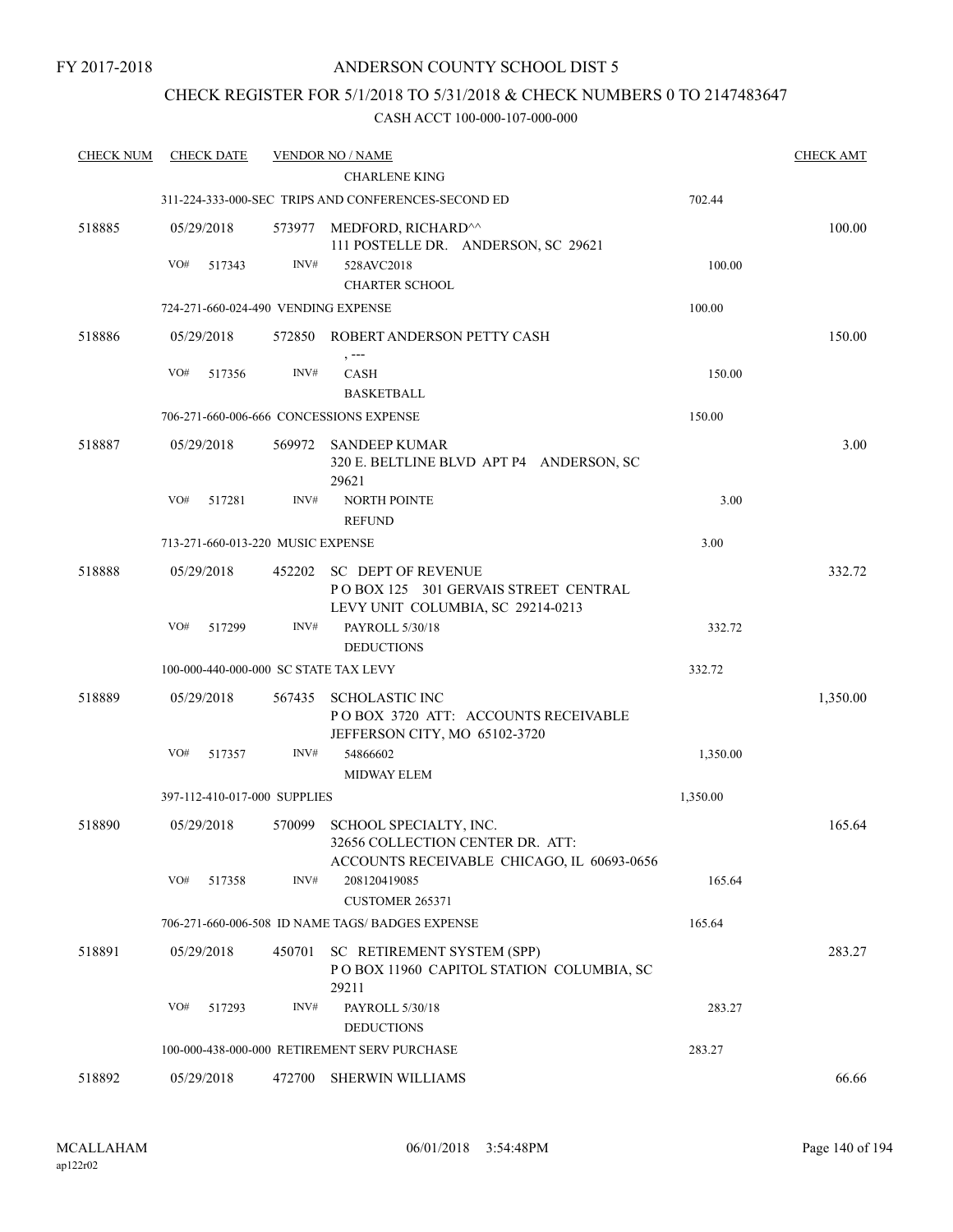## ANDERSON COUNTY SCHOOL DIST 5

## CHECK REGISTER FOR 5/1/2018 TO 5/31/2018 & CHECK NUMBERS 0 TO 2147483647

| 613 NORTH MURRAY AVENUE ATT: ACCOUNTS<br>RECEIVABLE ANDERSON, SC 29625<br>VO#<br>INV#<br>2976<br>37.55<br>517223<br><b>SUPPLIES</b><br>100-254-410-000-001 MAINT. SUPPLIES-STRUCTURES<br>37.55<br>VO#<br>INV#<br>517224<br>2975-2<br>29.11<br><b>SUPPLIES</b><br>100-254-410-005-001 SUPPLIES - MAINTENANCE<br>29.11<br>518893<br>05/29/2018<br>473315<br>SIGNARAMA<br>4130 CLEMSON BLVD SUITE A ANDERSON, SC<br>29621<br>9117<br>VO#<br>517222<br>INV#<br>101.65<br><b>WESTSIDE</b><br>100-254-410-003-001 SUPPLIES - MAINTENANCE<br>101.65<br>518894<br>05/29/2018<br>200.00<br>575215 SNOW & ASSOCIATES, INC<br>3461 BELLINGTON DRIVE ORLANDO, FL 32835<br>VO#<br>INV#<br>5294<br>517359<br>200.00<br><b>LESSONS</b><br>200.00<br>600-256-410-000-000 SUPPLIES<br>518895<br>05/29/2018<br>SOCIAL SECURTIY ADMINISTRATION<br>574516<br>PO BOX 3430 PHILADELPHIA, PA 19122-9985<br>VO#<br>INV#<br>517303<br>PAYROLL 5/30/18<br>135.11<br><b>DEDUCTIONS</b><br>135.11<br>100-000-441-000-000 MISCELLANEOUS<br>518896<br>05/29/2018<br>573721<br>SSBT AS TTEE FOR SCORP MM61953-001-042<br>18,020.52<br>MASS MUTUAL RETIREMENT SERVICES PO BOX<br>219062 KANSAS CITY, MO 64121<br>VO#<br>517290<br>INV#<br>PAYROLL 5/30/18<br>18,020.52<br><b>DEDUCTIONS</b><br>100-000-468-000-000 OPTIONAL RETIREMENT PLAN<br>11,584.63<br>6,435.89<br>100-000-484-000-000 EMPLOYER RETIREMENT PAYABLE<br>518897<br>05/29/2018<br>STRINGER LP GAS/OIL COMPANY<br>490500<br>2601 SOUTH MAIN STREET ATT: ACCOUNTS<br>RECEIVABLE ANDERSON, SC 29624<br>VO#<br>517221<br>INV#<br>002947<br>42.00<br><b>PROPANE</b><br>42.00<br>100-254-410-003-000 SUPPLIES<br>518898<br>05/29/2018<br>572995<br><b>SUPPLYWORKS</b><br>PO BOX 742604<br>ATLANTA, GA 30374-2604<br>VO#<br>INV#<br>438895575<br>517218<br>269.53<br><b>SUPPLIES</b><br>100-254-410-011-000 SUPPLIES<br>134.77<br>100-254-410-018-000 SUPPLIES | <b>CHECK NUM</b> | <b>CHECK DATE</b> | <b>VENDOR NO / NAME</b> |        | <b>CHECK AMT</b> |
|------------------------------------------------------------------------------------------------------------------------------------------------------------------------------------------------------------------------------------------------------------------------------------------------------------------------------------------------------------------------------------------------------------------------------------------------------------------------------------------------------------------------------------------------------------------------------------------------------------------------------------------------------------------------------------------------------------------------------------------------------------------------------------------------------------------------------------------------------------------------------------------------------------------------------------------------------------------------------------------------------------------------------------------------------------------------------------------------------------------------------------------------------------------------------------------------------------------------------------------------------------------------------------------------------------------------------------------------------------------------------------------------------------------------------------------------------------------------------------------------------------------------------------------------------------------------------------------------------------------------------------------------------------------------------------------------------------------------------------------------------------------------------------------------------------------------------------------------------------------------------------------|------------------|-------------------|-------------------------|--------|------------------|
|                                                                                                                                                                                                                                                                                                                                                                                                                                                                                                                                                                                                                                                                                                                                                                                                                                                                                                                                                                                                                                                                                                                                                                                                                                                                                                                                                                                                                                                                                                                                                                                                                                                                                                                                                                                                                                                                                          |                  |                   |                         |        |                  |
|                                                                                                                                                                                                                                                                                                                                                                                                                                                                                                                                                                                                                                                                                                                                                                                                                                                                                                                                                                                                                                                                                                                                                                                                                                                                                                                                                                                                                                                                                                                                                                                                                                                                                                                                                                                                                                                                                          |                  |                   |                         |        |                  |
|                                                                                                                                                                                                                                                                                                                                                                                                                                                                                                                                                                                                                                                                                                                                                                                                                                                                                                                                                                                                                                                                                                                                                                                                                                                                                                                                                                                                                                                                                                                                                                                                                                                                                                                                                                                                                                                                                          |                  |                   |                         |        |                  |
|                                                                                                                                                                                                                                                                                                                                                                                                                                                                                                                                                                                                                                                                                                                                                                                                                                                                                                                                                                                                                                                                                                                                                                                                                                                                                                                                                                                                                                                                                                                                                                                                                                                                                                                                                                                                                                                                                          |                  |                   |                         |        |                  |
|                                                                                                                                                                                                                                                                                                                                                                                                                                                                                                                                                                                                                                                                                                                                                                                                                                                                                                                                                                                                                                                                                                                                                                                                                                                                                                                                                                                                                                                                                                                                                                                                                                                                                                                                                                                                                                                                                          |                  |                   |                         |        |                  |
|                                                                                                                                                                                                                                                                                                                                                                                                                                                                                                                                                                                                                                                                                                                                                                                                                                                                                                                                                                                                                                                                                                                                                                                                                                                                                                                                                                                                                                                                                                                                                                                                                                                                                                                                                                                                                                                                                          |                  |                   |                         |        |                  |
|                                                                                                                                                                                                                                                                                                                                                                                                                                                                                                                                                                                                                                                                                                                                                                                                                                                                                                                                                                                                                                                                                                                                                                                                                                                                                                                                                                                                                                                                                                                                                                                                                                                                                                                                                                                                                                                                                          |                  |                   |                         |        |                  |
|                                                                                                                                                                                                                                                                                                                                                                                                                                                                                                                                                                                                                                                                                                                                                                                                                                                                                                                                                                                                                                                                                                                                                                                                                                                                                                                                                                                                                                                                                                                                                                                                                                                                                                                                                                                                                                                                                          |                  |                   |                         |        |                  |
|                                                                                                                                                                                                                                                                                                                                                                                                                                                                                                                                                                                                                                                                                                                                                                                                                                                                                                                                                                                                                                                                                                                                                                                                                                                                                                                                                                                                                                                                                                                                                                                                                                                                                                                                                                                                                                                                                          |                  |                   |                         |        | 101.65           |
|                                                                                                                                                                                                                                                                                                                                                                                                                                                                                                                                                                                                                                                                                                                                                                                                                                                                                                                                                                                                                                                                                                                                                                                                                                                                                                                                                                                                                                                                                                                                                                                                                                                                                                                                                                                                                                                                                          |                  |                   |                         |        |                  |
|                                                                                                                                                                                                                                                                                                                                                                                                                                                                                                                                                                                                                                                                                                                                                                                                                                                                                                                                                                                                                                                                                                                                                                                                                                                                                                                                                                                                                                                                                                                                                                                                                                                                                                                                                                                                                                                                                          |                  |                   |                         |        |                  |
|                                                                                                                                                                                                                                                                                                                                                                                                                                                                                                                                                                                                                                                                                                                                                                                                                                                                                                                                                                                                                                                                                                                                                                                                                                                                                                                                                                                                                                                                                                                                                                                                                                                                                                                                                                                                                                                                                          |                  |                   |                         |        |                  |
|                                                                                                                                                                                                                                                                                                                                                                                                                                                                                                                                                                                                                                                                                                                                                                                                                                                                                                                                                                                                                                                                                                                                                                                                                                                                                                                                                                                                                                                                                                                                                                                                                                                                                                                                                                                                                                                                                          |                  |                   |                         |        |                  |
|                                                                                                                                                                                                                                                                                                                                                                                                                                                                                                                                                                                                                                                                                                                                                                                                                                                                                                                                                                                                                                                                                                                                                                                                                                                                                                                                                                                                                                                                                                                                                                                                                                                                                                                                                                                                                                                                                          |                  |                   |                         |        |                  |
|                                                                                                                                                                                                                                                                                                                                                                                                                                                                                                                                                                                                                                                                                                                                                                                                                                                                                                                                                                                                                                                                                                                                                                                                                                                                                                                                                                                                                                                                                                                                                                                                                                                                                                                                                                                                                                                                                          |                  |                   |                         |        |                  |
|                                                                                                                                                                                                                                                                                                                                                                                                                                                                                                                                                                                                                                                                                                                                                                                                                                                                                                                                                                                                                                                                                                                                                                                                                                                                                                                                                                                                                                                                                                                                                                                                                                                                                                                                                                                                                                                                                          |                  |                   |                         |        |                  |
|                                                                                                                                                                                                                                                                                                                                                                                                                                                                                                                                                                                                                                                                                                                                                                                                                                                                                                                                                                                                                                                                                                                                                                                                                                                                                                                                                                                                                                                                                                                                                                                                                                                                                                                                                                                                                                                                                          |                  |                   |                         |        |                  |
|                                                                                                                                                                                                                                                                                                                                                                                                                                                                                                                                                                                                                                                                                                                                                                                                                                                                                                                                                                                                                                                                                                                                                                                                                                                                                                                                                                                                                                                                                                                                                                                                                                                                                                                                                                                                                                                                                          |                  |                   |                         |        |                  |
|                                                                                                                                                                                                                                                                                                                                                                                                                                                                                                                                                                                                                                                                                                                                                                                                                                                                                                                                                                                                                                                                                                                                                                                                                                                                                                                                                                                                                                                                                                                                                                                                                                                                                                                                                                                                                                                                                          |                  |                   |                         |        | 135.11           |
|                                                                                                                                                                                                                                                                                                                                                                                                                                                                                                                                                                                                                                                                                                                                                                                                                                                                                                                                                                                                                                                                                                                                                                                                                                                                                                                                                                                                                                                                                                                                                                                                                                                                                                                                                                                                                                                                                          |                  |                   |                         |        |                  |
|                                                                                                                                                                                                                                                                                                                                                                                                                                                                                                                                                                                                                                                                                                                                                                                                                                                                                                                                                                                                                                                                                                                                                                                                                                                                                                                                                                                                                                                                                                                                                                                                                                                                                                                                                                                                                                                                                          |                  |                   |                         |        |                  |
|                                                                                                                                                                                                                                                                                                                                                                                                                                                                                                                                                                                                                                                                                                                                                                                                                                                                                                                                                                                                                                                                                                                                                                                                                                                                                                                                                                                                                                                                                                                                                                                                                                                                                                                                                                                                                                                                                          |                  |                   |                         |        |                  |
|                                                                                                                                                                                                                                                                                                                                                                                                                                                                                                                                                                                                                                                                                                                                                                                                                                                                                                                                                                                                                                                                                                                                                                                                                                                                                                                                                                                                                                                                                                                                                                                                                                                                                                                                                                                                                                                                                          |                  |                   |                         |        |                  |
|                                                                                                                                                                                                                                                                                                                                                                                                                                                                                                                                                                                                                                                                                                                                                                                                                                                                                                                                                                                                                                                                                                                                                                                                                                                                                                                                                                                                                                                                                                                                                                                                                                                                                                                                                                                                                                                                                          |                  |                   |                         |        |                  |
|                                                                                                                                                                                                                                                                                                                                                                                                                                                                                                                                                                                                                                                                                                                                                                                                                                                                                                                                                                                                                                                                                                                                                                                                                                                                                                                                                                                                                                                                                                                                                                                                                                                                                                                                                                                                                                                                                          |                  |                   |                         |        |                  |
|                                                                                                                                                                                                                                                                                                                                                                                                                                                                                                                                                                                                                                                                                                                                                                                                                                                                                                                                                                                                                                                                                                                                                                                                                                                                                                                                                                                                                                                                                                                                                                                                                                                                                                                                                                                                                                                                                          |                  |                   |                         |        |                  |
|                                                                                                                                                                                                                                                                                                                                                                                                                                                                                                                                                                                                                                                                                                                                                                                                                                                                                                                                                                                                                                                                                                                                                                                                                                                                                                                                                                                                                                                                                                                                                                                                                                                                                                                                                                                                                                                                                          |                  |                   |                         |        |                  |
|                                                                                                                                                                                                                                                                                                                                                                                                                                                                                                                                                                                                                                                                                                                                                                                                                                                                                                                                                                                                                                                                                                                                                                                                                                                                                                                                                                                                                                                                                                                                                                                                                                                                                                                                                                                                                                                                                          |                  |                   |                         |        |                  |
|                                                                                                                                                                                                                                                                                                                                                                                                                                                                                                                                                                                                                                                                                                                                                                                                                                                                                                                                                                                                                                                                                                                                                                                                                                                                                                                                                                                                                                                                                                                                                                                                                                                                                                                                                                                                                                                                                          |                  |                   |                         |        |                  |
|                                                                                                                                                                                                                                                                                                                                                                                                                                                                                                                                                                                                                                                                                                                                                                                                                                                                                                                                                                                                                                                                                                                                                                                                                                                                                                                                                                                                                                                                                                                                                                                                                                                                                                                                                                                                                                                                                          |                  |                   |                         |        | 42.00            |
|                                                                                                                                                                                                                                                                                                                                                                                                                                                                                                                                                                                                                                                                                                                                                                                                                                                                                                                                                                                                                                                                                                                                                                                                                                                                                                                                                                                                                                                                                                                                                                                                                                                                                                                                                                                                                                                                                          |                  |                   |                         |        |                  |
|                                                                                                                                                                                                                                                                                                                                                                                                                                                                                                                                                                                                                                                                                                                                                                                                                                                                                                                                                                                                                                                                                                                                                                                                                                                                                                                                                                                                                                                                                                                                                                                                                                                                                                                                                                                                                                                                                          |                  |                   |                         |        |                  |
|                                                                                                                                                                                                                                                                                                                                                                                                                                                                                                                                                                                                                                                                                                                                                                                                                                                                                                                                                                                                                                                                                                                                                                                                                                                                                                                                                                                                                                                                                                                                                                                                                                                                                                                                                                                                                                                                                          |                  |                   |                         |        |                  |
|                                                                                                                                                                                                                                                                                                                                                                                                                                                                                                                                                                                                                                                                                                                                                                                                                                                                                                                                                                                                                                                                                                                                                                                                                                                                                                                                                                                                                                                                                                                                                                                                                                                                                                                                                                                                                                                                                          |                  |                   |                         |        | 555.26           |
|                                                                                                                                                                                                                                                                                                                                                                                                                                                                                                                                                                                                                                                                                                                                                                                                                                                                                                                                                                                                                                                                                                                                                                                                                                                                                                                                                                                                                                                                                                                                                                                                                                                                                                                                                                                                                                                                                          |                  |                   |                         |        |                  |
|                                                                                                                                                                                                                                                                                                                                                                                                                                                                                                                                                                                                                                                                                                                                                                                                                                                                                                                                                                                                                                                                                                                                                                                                                                                                                                                                                                                                                                                                                                                                                                                                                                                                                                                                                                                                                                                                                          |                  |                   |                         |        |                  |
|                                                                                                                                                                                                                                                                                                                                                                                                                                                                                                                                                                                                                                                                                                                                                                                                                                                                                                                                                                                                                                                                                                                                                                                                                                                                                                                                                                                                                                                                                                                                                                                                                                                                                                                                                                                                                                                                                          |                  |                   |                         |        |                  |
|                                                                                                                                                                                                                                                                                                                                                                                                                                                                                                                                                                                                                                                                                                                                                                                                                                                                                                                                                                                                                                                                                                                                                                                                                                                                                                                                                                                                                                                                                                                                                                                                                                                                                                                                                                                                                                                                                          |                  |                   |                         |        |                  |
|                                                                                                                                                                                                                                                                                                                                                                                                                                                                                                                                                                                                                                                                                                                                                                                                                                                                                                                                                                                                                                                                                                                                                                                                                                                                                                                                                                                                                                                                                                                                                                                                                                                                                                                                                                                                                                                                                          |                  |                   |                         |        |                  |
| VO# 517219<br>INV#<br>439264292<br>252.51                                                                                                                                                                                                                                                                                                                                                                                                                                                                                                                                                                                                                                                                                                                                                                                                                                                                                                                                                                                                                                                                                                                                                                                                                                                                                                                                                                                                                                                                                                                                                                                                                                                                                                                                                                                                                                                |                  |                   |                         |        |                  |
|                                                                                                                                                                                                                                                                                                                                                                                                                                                                                                                                                                                                                                                                                                                                                                                                                                                                                                                                                                                                                                                                                                                                                                                                                                                                                                                                                                                                                                                                                                                                                                                                                                                                                                                                                                                                                                                                                          |                  |                   |                         | 134.76 |                  |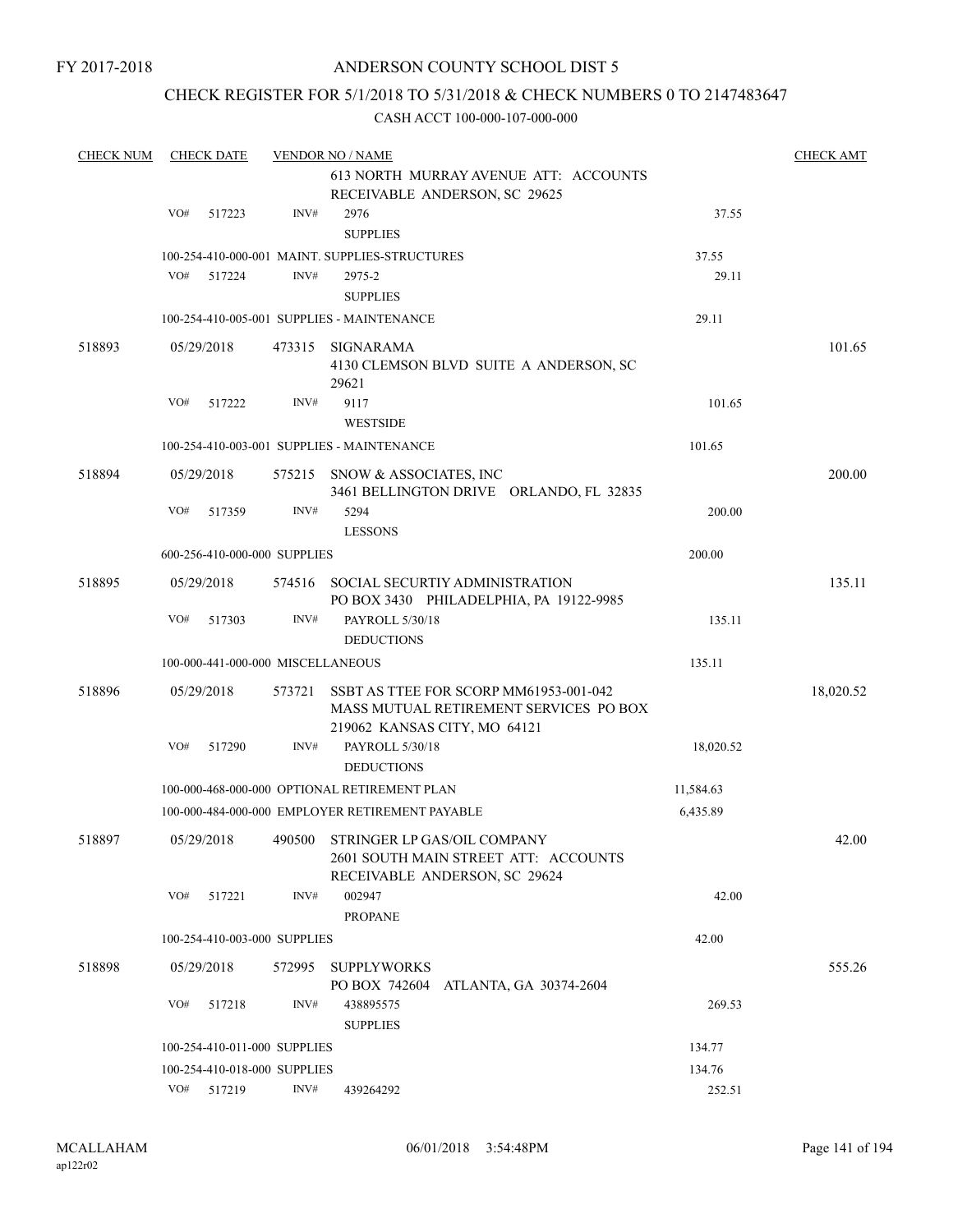#### ANDERSON COUNTY SCHOOL DIST 5

## CHECK REGISTER FOR 5/1/2018 TO 5/31/2018 & CHECK NUMBERS 0 TO 2147483647

| <b>CHECK NUM</b> | <b>CHECK DATE</b>                       |        | <b>VENDOR NO / NAME</b>                                                 |           | <b>CHECK AMT</b> |
|------------------|-----------------------------------------|--------|-------------------------------------------------------------------------|-----------|------------------|
|                  |                                         |        | <b>SUPPLIES</b>                                                         |           |                  |
|                  | 100-254-410-020-000 SUPPLIES            |        |                                                                         | 252.51    |                  |
|                  | VO#<br>517220                           | INV#   | 439438169                                                               | 33.22     |                  |
|                  |                                         |        | <b>SUPPLIES</b>                                                         |           |                  |
|                  | 100-254-410-014-000 SUPPLIES            |        |                                                                         | 33.22     |                  |
| 518899           | 05/29/2018                              | 572503 | TG                                                                      |           | 403.49           |
|                  |                                         |        | P O BOX 659601 SAN ANTONIO, TX 78265-9601                               |           |                  |
|                  | VO#<br>517302                           | INV#   | PAYROLL 5/30/18                                                         | 403.49    |                  |
|                  |                                         |        | <b>DEDUCTIONS</b>                                                       |           |                  |
|                  | 100-000-441-000-000 MISCELLANEOUS       |        |                                                                         | 403.49    |                  |
| 518900           | 05/29/2018                              | 563611 | THE GREENVILLE ZOO                                                      |           | 448.75           |
|                  |                                         |        | 150 CLEVELAND PARK DRIVE GREENVILLE, SC                                 |           |                  |
|                  | VO#<br>517360                           | INV#   | 29601<br>2021                                                           | 448.75    |                  |
|                  |                                         |        | <b>NEW PROSPECT</b>                                                     |           |                  |
|                  |                                         |        | 710-271-660-010-352 FIELD TRIPS GRADE 2 EXPENSE                         | 448.75    |                  |
|                  |                                         |        |                                                                         |           |                  |
| 518901           | 05/29/2018                              | 566206 | THERAPRO, INC<br>225 ARLINGTON STREET FRAMINGHAM, MA                    |           | 215.28           |
|                  |                                         |        | 01702-8723                                                              |           |                  |
|                  | VO#<br>517361                           | INV#   | PO#<br>IN471131<br>98762                                                | 215.28    |                  |
|                  |                                         |        | <b>SUPPLIES</b>                                                         |           |                  |
|                  | 203-127-410-000-000 SUPPLIES- LD/DD/OHI |        |                                                                         | 215.28    |                  |
| 518902           | 05/29/2018                              | 504870 | THYSSENKRUPP ELEVATOR CORP                                              |           | 3,426.00         |
|                  |                                         |        | PO BOX 933004 ATT: ACCOUNTS RECEIVABLE                                  |           |                  |
|                  |                                         |        | ATLANTA, GA 31193-3004                                                  |           |                  |
|                  | VO#<br>517362                           | INV#   | 6000307248<br>PO#<br>98517                                              | 3,426.00  |                  |
|                  |                                         |        | <b>WESTSIDE</b>                                                         |           |                  |
|                  |                                         |        | 100-254-323-003-400 CONTR SERV-HVAC/ELECT/PLUMBING                      | 3,426.00  |                  |
| 518903           | 05/29/2018                              | 504890 | <b>TIAA-CREF</b>                                                        |           | 17,377.51        |
|                  |                                         |        | POBOX 105316 ATLANTA, GA 30348-5316                                     |           |                  |
|                  | VO#<br>517292                           | INV#   | PAYROLL 5/30/18<br><b>DEDUCTIONS</b>                                    | 17,377.51 |                  |
|                  |                                         |        | 100-000-468-000-000 OPTIONAL RETIREMENT PLAN                            | 11,171.26 |                  |
|                  |                                         |        | 100-000-484-000-000 EMPLOYER RETIREMENT PAYABLE                         | 6,206.25  |                  |
|                  |                                         |        |                                                                         |           |                  |
| 518904           | 05/29/2018                              | 573139 | TOP SHELF IMAGING                                                       |           | 326.00           |
|                  | VO#<br>517363                           | INV#   | PO BOX 17194 ENCINO, CA 91416<br>4047                                   | 326.00    |                  |
|                  |                                         |        | <b>TONER</b>                                                            |           |                  |
|                  |                                         |        | 705-271-660-005-411 MISCELLANEOUS EXPENSE                               | 326.00    |                  |
| 518905           |                                         |        |                                                                         |           |                  |
|                  | 05/29/2018                              | 574238 | TRANSWORLD SYSTEMS, INC.<br>ATTN: 417 PO BOX 15110 WILMINGTON, DE 19850 |           | 83.68            |
|                  | VO#<br>517301                           | INV#   | PAYROLL 5/30/18                                                         | 83.68     |                  |
|                  |                                         |        | <b>DEDUCTIONS</b>                                                       |           |                  |
|                  | 100-000-441-000-000 MISCELLANEOUS       |        | 83.68                                                                   |           |                  |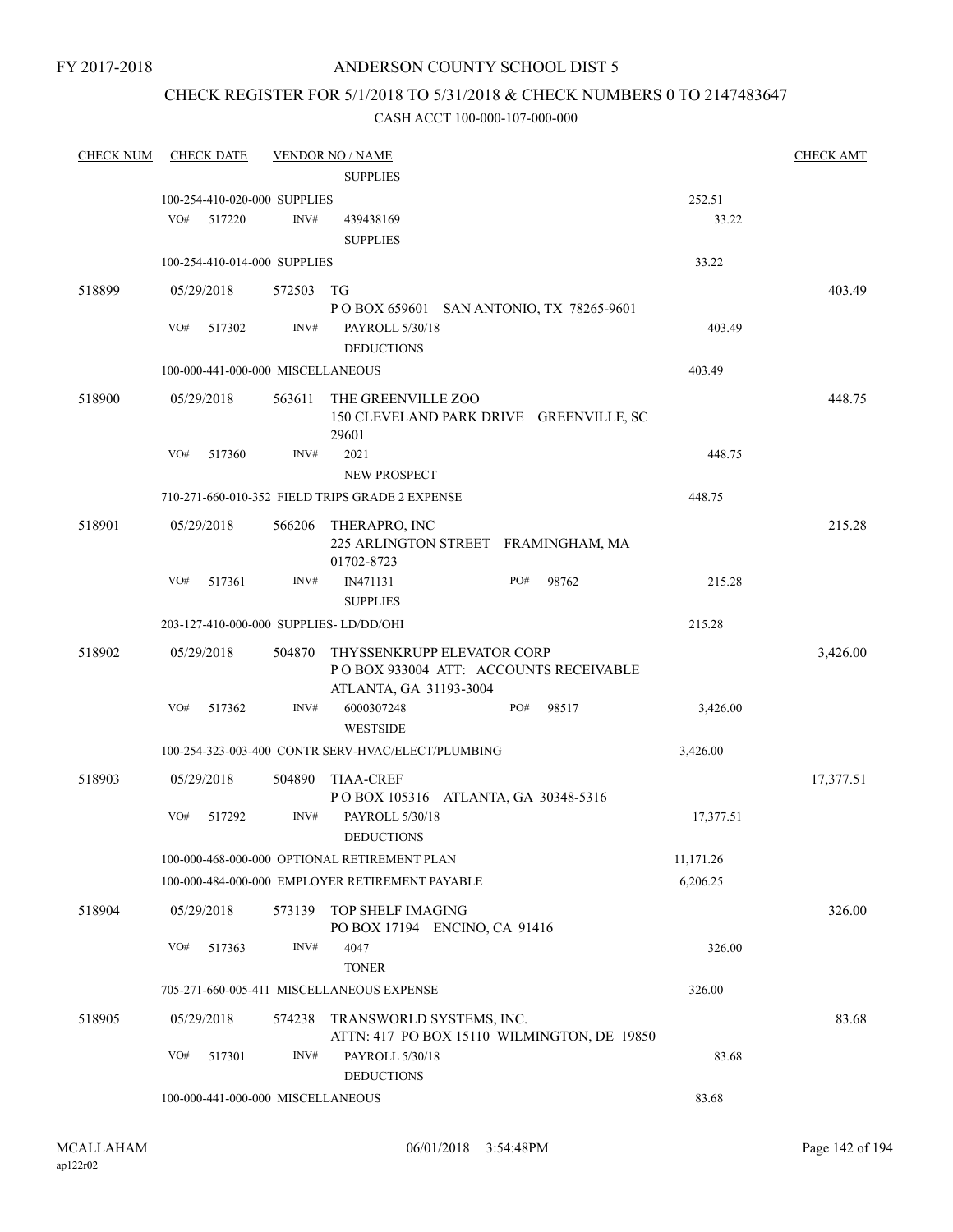## CHECK REGISTER FOR 5/1/2018 TO 5/31/2018 & CHECK NUMBERS 0 TO 2147483647

| <b>CHECK NUM</b> | <b>CHECK DATE</b>                                                      | <b>VENDOR NO / NAME</b> |                                                                                             |                 |          |  |  |
|------------------|------------------------------------------------------------------------|-------------------------|---------------------------------------------------------------------------------------------|-----------------|----------|--|--|
| 518906           | 05/29/2018                                                             |                         | 569972 TYLER RICHARDSON<br>2713 LECONTE RD ANDERSON, SC 29621                               |                 | 125.00   |  |  |
|                  | VO#<br>517278                                                          | INV#                    | <b>JUDGE</b><br><b>TEACHER OF YEAR</b>                                                      | 125.00          |          |  |  |
|                  |                                                                        |                         | 100-264-312-000-000 PURCHASED SERVICES                                                      | 125.00          |          |  |  |
| 518907           | 05/29/2018                                                             |                         | 570855 ULINE - ATLANTA<br>P.O. BOX 88741 ATT: ACCOUNTS RECEIVABLE<br>CHICAGO, IL 60680-1741 |                 | 1,017.85 |  |  |
|                  | VO#<br>517364                                                          | INV#                    | 97766782<br><b>SUPPLIES</b>                                                                 | 1,017.85        |          |  |  |
|                  |                                                                        |                         | 100-266-314-000-000 REPAIRS TO EQUIPMENT                                                    | 1,017.85        |          |  |  |
| 518908           | 05/29/2018                                                             |                         | 573815 UNITED REFRIGERATION, INC<br>PO BOX 740703 ATLANTA, GA 30374-0703                    |                 | 3,664.41 |  |  |
|                  | VO#<br>517197                                                          | INV#                    | 61255705<br><b>SUPPLIES</b>                                                                 | 42.51           |          |  |  |
|                  |                                                                        |                         | 100-254-410-007-400 HVAC/ELECTRICAL/PLUMBING                                                | 42.51           |          |  |  |
|                  | VO#<br>517198                                                          | INV#                    | 62181579<br>62156502                                                                        | 160.50          |          |  |  |
|                  | 100-254-410-000-400 HVAC SUPPLIES<br>100-254-410-000-400 HVAC SUPPLIES |                         |                                                                                             | 113.69<br>46.81 |          |  |  |
|                  | VO#<br>517199                                                          | INV#                    | 62072713<br><b>REPAIR PARTS</b>                                                             | 10.65           |          |  |  |
|                  |                                                                        |                         | 100-254-410-005-400 HVAC/ELECTRICAL/PLUMBING                                                | 10.65           |          |  |  |
|                  | VO#<br>517200                                                          | INV#                    | 62182126<br><b>SUPPLIES</b>                                                                 | 46.29           |          |  |  |
|                  |                                                                        |                         | 100-254-410-000-001 MAINT. SUPPLIES-STRUCTURES                                              | 46.29           |          |  |  |
|                  | VO#<br>517201                                                          | INV#                    | 62072626<br><b>REPAIR PARTS</b>                                                             | 219.35          |          |  |  |
|                  | 100-254-410-000-400 HVAC SUPPLIES                                      |                         |                                                                                             | 219.35          |          |  |  |
|                  | VO#<br>517202                                                          | INV#                    | 62203311<br><b>REPAIR PARTS</b>                                                             | 168.48          |          |  |  |
|                  |                                                                        |                         | 100-254-410-013-400 HVAC/ELECTRICAL/PLUMBING                                                | 168.48          |          |  |  |
|                  | VO#<br>517203                                                          | INV#                    | 62107466<br><b>REPAIR PARTS</b>                                                             | 156.49          |          |  |  |
|                  | 100-254-410-000-400 HVAC SUPPLIES                                      |                         |                                                                                             | 156.49          |          |  |  |
|                  | VO#<br>517204                                                          | INV#                    | 62226557<br><b>REPAIR PARTS</b>                                                             | 95.04           |          |  |  |
|                  |                                                                        |                         | 100-254-410-003-400 HVAC/ELECTRICAL/PLUMBING                                                | 95.04           |          |  |  |
|                  | VO#<br>517205                                                          | INV#                    | 62197815<br><b>REPAIR PARTS</b>                                                             | 2,156.59        |          |  |  |
|                  |                                                                        |                         | 100-254-410-002-400 HVAC/ELECTRICAL/PLUMBING                                                | 2,156.59        |          |  |  |
|                  | VO#<br>517206                                                          | INV#                    | 62377692<br><b>REPAIR PARTS</b>                                                             | 128.67          |          |  |  |
|                  |                                                                        |                         | 100-254-410-008-400 HVAC/ELECTRICAL/PLUMBING                                                | 128.67          |          |  |  |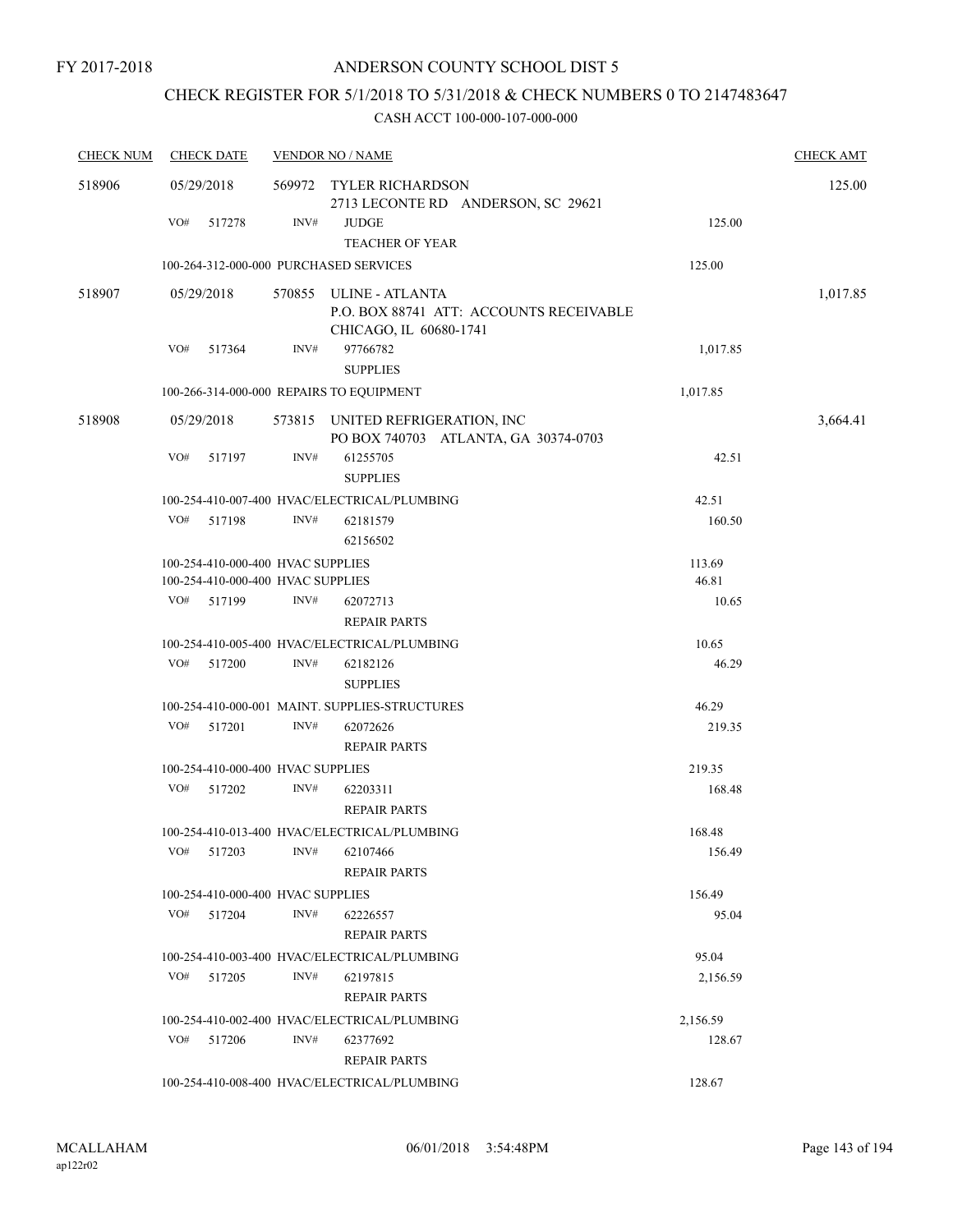## CHECK REGISTER FOR 5/1/2018 TO 5/31/2018 & CHECK NUMBERS 0 TO 2147483647

| <b>CHECK NUM</b> |     | <b>CHECK DATE</b> |                                              | <b>VENDOR NO / NAME</b>                      | <b>CHECK AMT</b> |          |
|------------------|-----|-------------------|----------------------------------------------|----------------------------------------------|------------------|----------|
|                  |     | VO# 517207        | INV#                                         | 62344323                                     | 21.94            |          |
|                  |     |                   |                                              | <b>REPAIR PARTS</b>                          |                  |          |
|                  |     |                   | 100-254-410-006-400 HVAC/ELECTRICAL/PLUMBING | 21.94                                        |                  |          |
|                  |     | VO# 517208        | INV#                                         | 62401529                                     | 92.24            |          |
|                  |     |                   |                                              | <b>REPAIR PARTS</b>                          |                  |          |
|                  |     |                   |                                              | 100-254-410-001-400 HVAC/ELECTRICAL/PLUMBING | 92.24            |          |
|                  |     | VO# 517209        | INV#                                         | 62280154                                     | 71.30            |          |
|                  |     |                   |                                              | <b>REPAIR PARTS</b>                          |                  |          |
|                  |     |                   | 100-254-410-010-400 HVAC/ELECTRICAL/PLUMBING | 71.30                                        |                  |          |
|                  |     | VO# 517210        | INV#                                         | 62306431                                     | 54.87            |          |
|                  |     |                   |                                              | <b>REPAIR PARTS</b>                          |                  |          |
|                  |     |                   |                                              | 100-254-410-003-400 HVAC/ELECTRICAL/PLUMBING | 54.87            |          |
|                  |     | VO# 517211        | INV#                                         | 62396138                                     | 39.70            |          |
|                  |     |                   |                                              | <b>REPAIR PARTS</b>                          |                  |          |
|                  |     |                   | 100-254-410-000-400 HVAC SUPPLIES            | 39.70                                        |                  |          |
|                  |     |                   | VO# 517212 INV#                              | 62372909                                     | 34.45            |          |
|                  |     |                   |                                              | <b>REPAIR PARTS</b>                          |                  |          |
|                  |     |                   | 100-254-410-000-400 HVAC SUPPLIES            |                                              | 34.45            |          |
|                  |     | VO# 517213        | INV#                                         | 62324908                                     | 11.36            |          |
|                  |     |                   |                                              | <b>REPAIR PARTS</b>                          |                  |          |
|                  |     |                   |                                              | 100-254-410-005-400 HVAC/ELECTRICAL/PLUMBING | 11.36            |          |
|                  |     | VO# 517214        | INV#                                         | 62369798                                     | 7.49             |          |
|                  |     |                   |                                              | <b>REPAIR PARTS</b>                          |                  |          |
|                  |     |                   | 100-254-410-016-400 HVAC/ELECTRICAL/PLUMBING | 7.49                                         |                  |          |
|                  |     | VO# 517215        | INV#                                         | 62344407                                     | 7.49             |          |
|                  |     |                   |                                              | <b>REPAIR PARTS</b>                          |                  |          |
|                  |     |                   |                                              | 100-254-410-005-400 HVAC/ELECTRICAL/PLUMBING | 7.49             |          |
|                  |     | VO# 517216        | INV#                                         | 62270461                                     | 80.20            |          |
|                  |     |                   |                                              | <b>REPAIR PARTS</b>                          |                  |          |
|                  |     |                   |                                              | 100-254-410-007-400 HVAC/ELECTRICAL/PLUMBING | 80.20            |          |
|                  |     | VO# 517217        | INV#                                         | 62072857                                     | 58.80            |          |
|                  |     |                   |                                              | <b>REPAIR PARTS</b>                          |                  |          |
|                  |     |                   |                                              | 100-254-410-011-400 HVAC/ELECTRICAL/PLUMBING | 58.80            |          |
| 518909           |     | 05/29/2018        | 564298                                       | UNITED WAY OF ANDERSON COUNTY                |                  | 1,489.69 |
|                  |     |                   |                                              | POBOX 2067 ANDERSON, SC 29622                |                  |          |
|                  | VO# | 517294            | INV#                                         | PAYROLL 5/30/18                              | 1,489.69         |          |
|                  |     |                   |                                              | <b>DEDUCTIONS</b>                            |                  |          |
|                  |     |                   |                                              | 100-000-455-000-000 UNITED FUND - PAYABLE    | 1,489.69         |          |
| 518910           |     | 05/29/2018        | 572350                                       | US DEPARTMENT OF EDUCATION                   |                  | 514.02   |
|                  |     |                   |                                              | NATIONAL PAYMENT CENTER PO BOX 105081        |                  |          |
|                  |     |                   |                                              | ATLANTA, GA 30348-5081                       |                  |          |
|                  | VO# | 517300            | INV#                                         | PAYROLL 5/30/18                              | 514.02           |          |
|                  |     |                   |                                              | <b>DEDUCTIONS</b>                            |                  |          |
|                  |     |                   | 100-000-441-000-000 MISCELLANEOUS            | 514.02                                       |                  |          |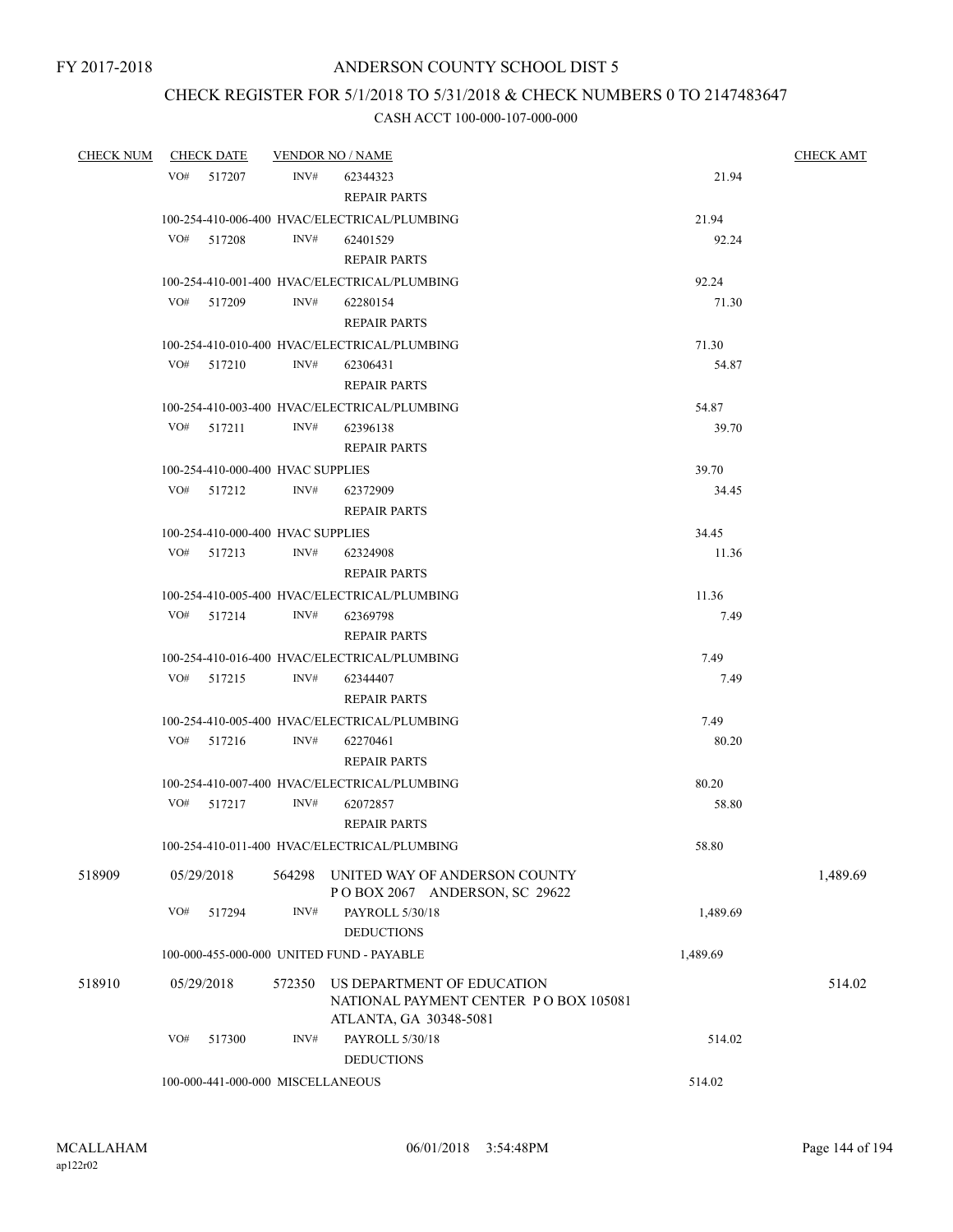## CHECK REGISTER FOR 5/1/2018 TO 5/31/2018 & CHECK NUMBERS 0 TO 2147483647

| <b>CHECK NUM</b> | <b>CHECK DATE</b> |        | <b>VENDOR NO / NAME</b>                                                                              |           | <b>CHECK AMT</b> |
|------------------|-------------------|--------|------------------------------------------------------------------------------------------------------|-----------|------------------|
| 518911           | 05/29/2018        | 575086 | VALIC<br>C/O JP MORGAN CHASE PO BOX 301701<br>DALLAS, TX 75303-1701                                  |           | 41,327.07        |
|                  | VO#<br>517291     | INV#   | PAYROLL 5/30/18<br><b>DEDUCTIONS</b>                                                                 | 41,327.07 |                  |
|                  |                   |        | 100-000-468-000-000 OPTIONAL RETIREMENT PLAN                                                         | 26,567.41 |                  |
|                  |                   |        | 100-000-484-000-000 EMPLOYER RETIREMENT PAYABLE                                                      | 14,759.66 |                  |
| 518912           | 05/29/2018        | 574098 | VALLEN DISTRIBUTION, INC<br>PO BOX 404753 ATLANTA, GA 30384-4753                                     |           | 156.22           |
|                  | VO#<br>517196     | INV#   | 47-73273-11<br><b>REPAIR PARTS</b>                                                                   | 156.22    |                  |
|                  |                   |        | 100-254-410-006-001 SUPPLIES - MAINTENANCE                                                           | 156.22    |                  |
| 518913           | 05/29/2018        | 524353 | WAL-MART COMMUNITY/GEMB<br>PO BOX 530934 ATT: ACCOUNTS RECEIVABLE<br>ATLANTA, GA 30353-0934          |           | 390.88           |
|                  | VO#<br>517365     | INV#   | 3034 4069<br>WHITEHALL                                                                               | 390.88    |                  |
|                  |                   |        | 719-271-660-019-201 MISCELLANEOUS EXPENSE                                                            | 35.36     |                  |
|                  |                   |        | 719-271-660-019-201 MISCELLANEOUS EXPENSE                                                            | 59.92     |                  |
|                  |                   |        | 719-271-660-019-302 RELAY FOR LIFE EXPENSE                                                           | 146.24    |                  |
|                  |                   |        | 719-271-660-019-302 RELAY FOR LIFE EXPENSE                                                           | 121.94    |                  |
|                  |                   |        | 719-271-660-019-302 RELAY FOR LIFE EXPENSE                                                           | 27.42     |                  |
| 518914           | 05/29/2018        | 529275 | <b>WESTAR TIRE</b><br>P O BOX 400<br>715 NORTH MURRAY ATT:<br>ACCOUNTS RECEIVABLE ANDERSON, SC 29622 |           | 507.63           |
|                  | VO#<br>517194     | INV#   | 144588<br><b>BRAKES</b>                                                                              | 335.50    |                  |
|                  |                   |        | 100-254-412-000-001 TRUCK SERVICE - MAINTENANCE                                                      | 335.50    |                  |
|                  | VO#<br>517195     | INV#   | 144810<br><b>TIRE</b>                                                                                | 172.13    |                  |
|                  |                   |        | 100-254-412-000-001 TRUCK SERVICE - MAINTENANCE                                                      | 172.13    |                  |
| 518915           | 05/29/2018        | 532300 | WHITE JONES ACE HARDWARE<br>POBOX 13012 ATT: ACCOUNTS RECEIVABLE<br>ANDERSON, SC 29624               |           | 179.18           |
|                  | VO#<br>517186     | INV#   | 872037<br><b>SUPPLIES</b>                                                                            | 16.48     |                  |
|                  |                   |        | 100-254-410-020-001 SUPPLIES - MAINTENANCE                                                           | 16.48     |                  |
|                  | VO#<br>517187     | INV#   | 872001<br><b>SUPPLIES</b>                                                                            | 7.05      |                  |
|                  |                   |        | 100-254-410-013-001 SUPPLIES - MAINTENANCE                                                           | 7.05      |                  |
|                  | VO#<br>517188     | INV#   | 391013                                                                                               | 10.68     |                  |
|                  |                   |        | <b>SUPPLIES</b>                                                                                      |           |                  |
|                  |                   |        | 100-254-410-000-001 MAINT. SUPPLIES-STRUCTURES                                                       | 10.68     |                  |
|                  | VO#<br>517189     | INV#   | 391415                                                                                               | 31.69     |                  |
|                  |                   |        | <b>SUPPLIES</b>                                                                                      |           |                  |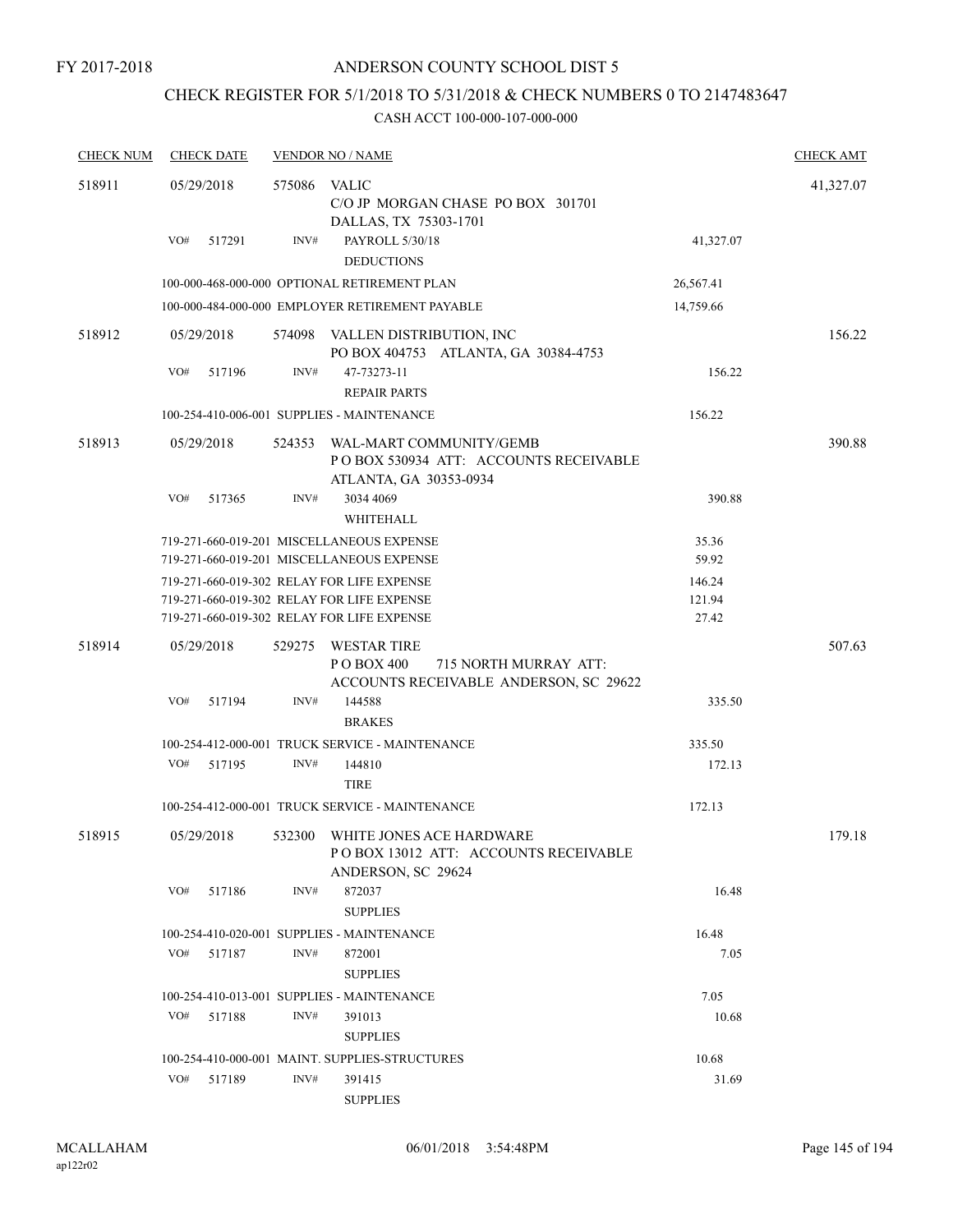## CHECK REGISTER FOR 5/1/2018 TO 5/31/2018 & CHECK NUMBERS 0 TO 2147483647

| <b>CHECK NUM</b> |     | <b>CHECK DATE</b>                 | <b>VENDOR NO / NAME</b> |                                                 | <b>CHECK AMT</b>                       |          |          |
|------------------|-----|-----------------------------------|-------------------------|-------------------------------------------------|----------------------------------------|----------|----------|
|                  |     |                                   |                         | 100-254-410-006-400 HVAC/ELECTRICAL/PLUMBING    |                                        | 31.69    |          |
|                  | VO# | 517190                            | INV#                    | 872290                                          |                                        | 77.69    |          |
|                  |     |                                   |                         | <b>SUPPLIES</b>                                 |                                        |          |          |
|                  |     | 100-254-410-000-400 HVAC SUPPLIES |                         |                                                 |                                        | 77.69    |          |
|                  | VO# | 517191                            | INV#                    | 391462                                          |                                        | 19.67    |          |
|                  |     |                                   |                         | <b>SUPPLIES</b>                                 |                                        |          |          |
|                  |     |                                   |                         | 100-254-410-003-001 SUPPLIES - MAINTENANCE      |                                        | 19.67    |          |
|                  | VO# | 517192                            | INV#                    | 391435                                          |                                        | 15.92    |          |
|                  |     |                                   |                         | <b>SUPPLIES</b>                                 |                                        |          |          |
|                  |     |                                   |                         | 100-254-410-005-001 SUPPLIES - MAINTENANCE      |                                        | 15.92    |          |
|                  |     |                                   |                         |                                                 |                                        |          |          |
| 518916           |     | 05/31/2018                        | 111125                  | <b>ANDERSON AWARDS</b>                          |                                        |          | 44.94    |
|                  |     |                                   |                         | 716 WHITEHALL ROAD ATT: ACCOUNTS                |                                        |          |          |
|                  |     |                                   |                         | RECEIVABLE ANDERSON, SC 29625                   |                                        |          |          |
|                  | VO# | 517383                            | INV#                    | <b>SUPPLIES</b>                                 |                                        | 44.94    |          |
|                  |     |                                   |                         | <b>MIDWAY ELEM</b>                              |                                        |          |          |
|                  |     |                                   |                         | 717-190-660-017-201 MISCELLANEOUS EXPENSE       |                                        | 44.94    |          |
| 518917           |     | 05/31/2018                        | 570950                  | ANDERSON COUNTY SHERIFF'S OFFICE                |                                        |          | 1,155.00 |
|                  |     |                                   |                         | ATTN: RICHARD BRYSON PO BOX 5497                |                                        |          |          |
|                  |     |                                   |                         | ANDERSON, SC 29623                              |                                        |          |          |
|                  | VO# | 517465                            | INV#                    | <b>SECURITY</b>                                 |                                        | 525.00   |          |
|                  |     |                                   |                         | <b>TLH GRADUATION</b>                           |                                        |          |          |
|                  |     |                                   |                         | 100-221-410-000-GRA GRADUATION COSTS            |                                        | 525.00   |          |
|                  | VO# | 517466                            | INV#                    | <b>SECURITY</b>                                 |                                        | 630.00   |          |
|                  |     |                                   |                         | WHS GRADUATION                                  |                                        |          |          |
|                  |     |                                   |                         | 100-221-410-000-GRA GRADUATION COSTS            |                                        | 630.00   |          |
| 518918           |     | 05/31/2018                        |                         | 575336 ANDERSON YOG, LLC                        |                                        |          | 401.50   |
|                  |     |                                   |                         |                                                 | 3192 N. MAIN STREET ANDERSON, SC 29621 |          |          |
|                  | VO# | 517442                            | INV#                    | $\mathbf{1}$                                    |                                        | 401.50   |          |
|                  |     |                                   |                         | <b>MIDWAY ELEM</b>                              |                                        |          |          |
|                  |     |                                   |                         | 717-190-660-017-352 FIELD TRIPS GRADE 2 EXPENSE |                                        | 401.50   |          |
|                  |     |                                   |                         |                                                 |                                        |          |          |
| 518919           |     | 05/31/2018                        | 570168                  | APPLE, INC                                      |                                        |          | 406.60   |
|                  |     |                                   |                         |                                                 | PO BOX 281877 ATT: ACCOUNTS RECEIVABLE |          |          |
|                  |     |                                   |                         | ATLANTA, GA 30384-1877                          |                                        |          |          |
|                  | VO# | 517422                            | INV#                    | 6736700665                                      | PO#<br>98796                           | 406.60   |          |
|                  |     |                                   |                         | 6736190581                                      |                                        |          |          |
|                  |     |                                   |                         | 387-127-445-000-ELA TECHNOLOGY SUPPLIES         |                                        | 203.30   |          |
|                  |     |                                   |                         | 387-127-445-000-ELA TECHNOLOGY SUPPLIES         |                                        | 203.30   |          |
| 518920           |     | 05/31/2018                        | 567907                  | AT&T<br>$(864 M10-0346)$                        |                                        |          | 4,236.56 |
|                  |     |                                   |                         |                                                 | PO BOX 105503 ATT: ACCOUNTS RECEIVABLE |          |          |
|                  |     |                                   |                         | ATLANTA, GA 30348-5503                          |                                        |          |          |
|                  | VO# | 517384                            | INV#                    | 864 M10-0346                                    |                                        | 4,236.56 |          |
|                  |     |                                   |                         | PHONE SERVICE                                   |                                        |          |          |
|                  |     | 100-266-340-000-000 TELEPHONE     |                         |                                                 |                                        | 1,576.70 |          |
|                  |     | 100-266-340-000-000 TELEPHONE     |                         |                                                 |                                        | 82.67    |          |
|                  |     | 100-266-340-000-000 TELEPHONE     |                         |                                                 |                                        | 17.01    |          |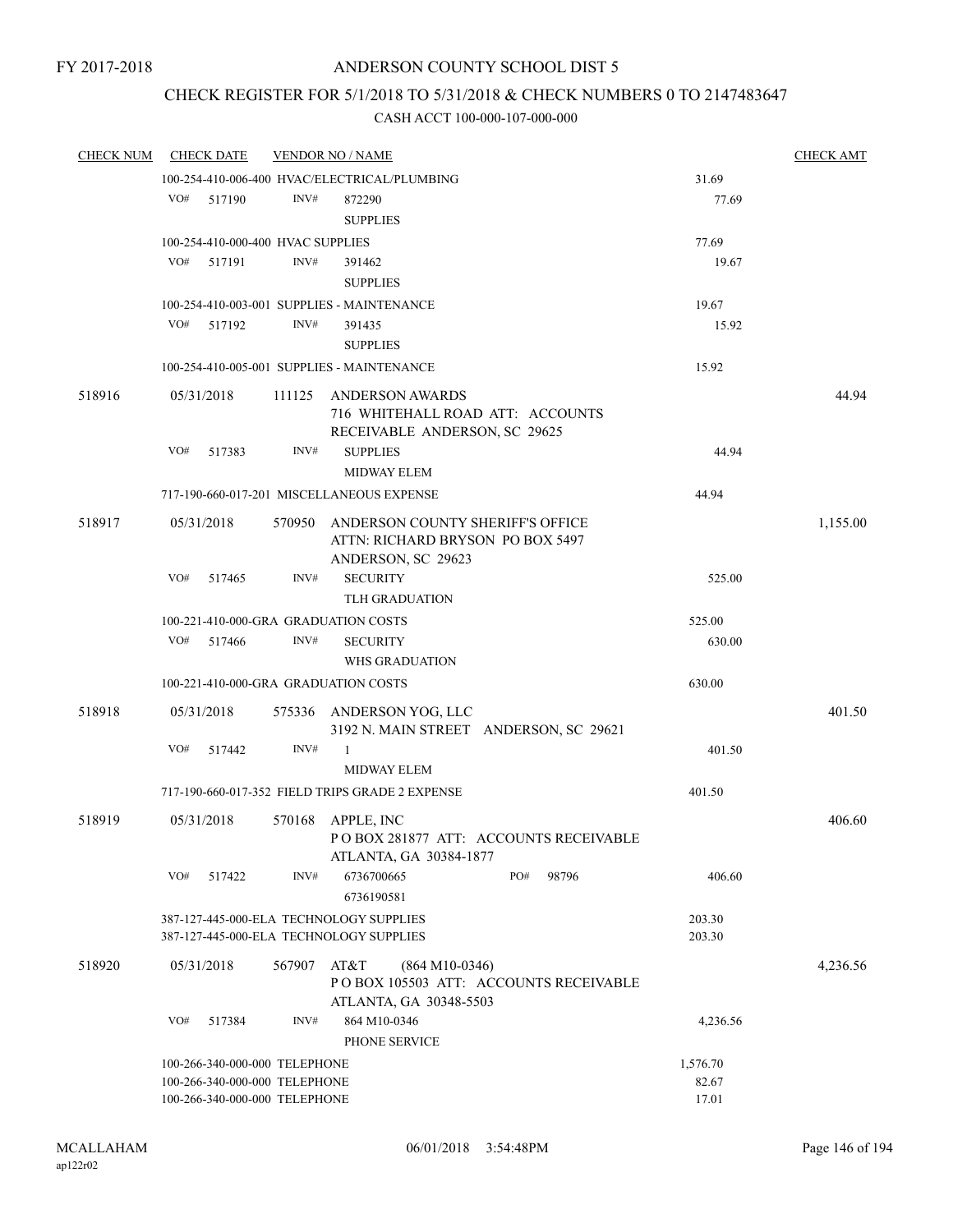## CHECK REGISTER FOR 5/1/2018 TO 5/31/2018 & CHECK NUMBERS 0 TO 2147483647

| <u>CHECK NUM</u> | <b>CHECK DATE</b>                                   |        | <b>VENDOR NO / NAME</b>                                                                  |     |       |                    | <b>CHECK AMT</b> |
|------------------|-----------------------------------------------------|--------|------------------------------------------------------------------------------------------|-----|-------|--------------------|------------------|
|                  | 100-266-340-000-000 TELEPHONE                       |        |                                                                                          |     |       | 117.47             |                  |
|                  | 100-266-340-001-000 TELEPHONE                       |        |                                                                                          |     |       | 69.14              |                  |
|                  | 100-266-340-002-000 TELEPHONE                       |        |                                                                                          |     |       | 376.01             |                  |
|                  | 100-266-340-003-000 TELEPHONE                       |        |                                                                                          |     |       | 380.35             |                  |
|                  | 100-266-340-005-000 TELEPHONE                       |        |                                                                                          |     |       | 76.50              |                  |
|                  | 100-266-340-006-000 TELEPHONE                       |        |                                                                                          |     |       | 81.89              |                  |
|                  | 100-266-340-007-000 TELEPHONE                       |        |                                                                                          |     |       | 64.50              |                  |
|                  | 100-266-340-008-000 TELEPHONE                       |        |                                                                                          |     |       | 55.94              |                  |
|                  | 100-266-340-009-000 TELEPHONE                       |        |                                                                                          |     |       | 78.15              |                  |
|                  | 100-266-340-010-000 TELEPHONE                       |        |                                                                                          |     |       | 68.92              |                  |
|                  | 100-266-340-011-000 TELEPHONE                       |        |                                                                                          |     |       | 215.58             |                  |
|                  | 100-266-340-012-000 TELEPHONE                       |        |                                                                                          |     |       | 95.75              |                  |
|                  | 100-266-340-013-000 TELEPHONE                       |        |                                                                                          |     |       | 81.89              |                  |
|                  | 100-266-340-014-000 TELEPHONE                       |        |                                                                                          |     |       | 82.67              |                  |
|                  | 100-266-340-015-000 TELEPHONE                       |        |                                                                                          |     |       | 69.57              |                  |
|                  | 100-266-340-016-000 TELEPHONE                       |        |                                                                                          |     |       | 90.40              |                  |
|                  | 100-266-340-017-000 TELEPHONE                       |        |                                                                                          |     |       | 74.05              |                  |
|                  | 100-266-340-018-000 TELEPHONE                       |        |                                                                                          |     |       | 81.89              |                  |
|                  | 100-266-340-019-000 TELEPHONE                       |        |                                                                                          |     |       | 65.05              |                  |
|                  | 100-266-340-020-000 TELEPHONE                       |        |                                                                                          |     |       | 44.20              |                  |
|                  | 100-266-340-021-000 TELEPHONE                       |        |                                                                                          |     |       | 82.67              |                  |
|                  | 100-266-340-023-000 TELEPHONE                       |        |                                                                                          |     |       | 43.35              |                  |
|                  | 124-266-340-024-000 TELEPHONE                       |        |                                                                                          |     |       | 55.94              |                  |
|                  | 600-256-340-000-000 TELEPHONE                       |        |                                                                                          |     |       | 108.30             |                  |
| 518921           | 05/31/2018                                          | 566907 | BILINGUAL DICTIONARIES, INC<br>POBOX 1154 ATT: ACCOUNTS RECEIVABLE<br>MURRIETA, CA 92564 |     |       |                    | 26.90            |
|                  | VO#<br>517423                                       | INV#   | 39074<br><b>SUPPLIES</b>                                                                 | PO# | 98769 | 26.90              |                  |
|                  | 100-221-410-000-TST SUPPLIES-TESTING                |        |                                                                                          |     |       | 19.95              |                  |
|                  | 100-221-410-000-TST SUPPLIES-TESTING                |        |                                                                                          |     |       | 6.95               |                  |
| 518922           | 05/31/2018                                          | 201391 | <b>BLICK ART MATERIALS</b><br>6910 EAGLE WAY CHICAGO, IL 60670-1069                      |     |       |                    | 2,579.33         |
|                  | VO#<br>517385                                       | INV#   | 9399882                                                                                  |     |       | 1,912.14           |                  |
|                  |                                                     |        | <b>ART SUPPLIES</b>                                                                      |     |       |                    |                  |
|                  | 100-114-410-002-EXT EXTRA SUPPLIES<br>VO#<br>517467 | INV#   | 9415883                                                                                  |     |       | 1,912.14<br>667.19 |                  |
|                  |                                                     |        | <b>ART SUPPLIES</b>                                                                      |     |       |                    |                  |
|                  | 706-271-660-006-600 ART CLUB EXPENSE                |        |                                                                                          |     |       | 667.19             |                  |
|                  |                                                     |        |                                                                                          |     |       |                    |                  |
| 518923           | 05/31/2018                                          | 573779 | <b>BRICKS 4 KIDZ</b><br>MICHELLE PADDENBURG PO BOX 454 MAULDIN,<br>SC 29662              |     |       |                    | 450.00           |
|                  | VO#<br>517386                                       | INV#   | <b>FIELD TRIP</b>                                                                        |     |       | 450.00             |                  |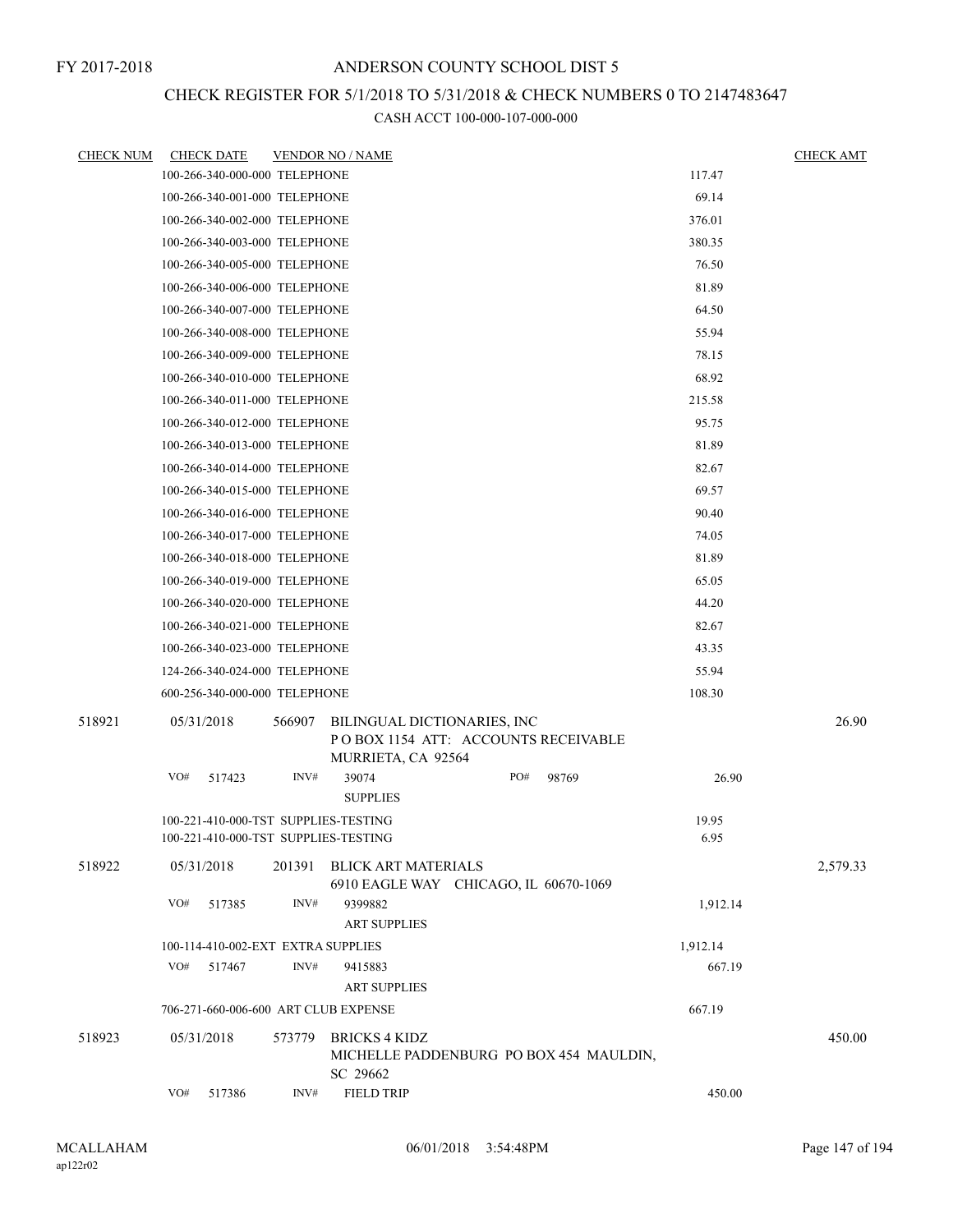## CHECK REGISTER FOR 5/1/2018 TO 5/31/2018 & CHECK NUMBERS 0 TO 2147483647

| <b>CHECK NUM</b> | <b>CHECK DATE</b>                                                                |        | <b>VENDOR NO / NAME</b>                                                                               |     |       |                 | <b>CHECK AMT</b> |
|------------------|----------------------------------------------------------------------------------|--------|-------------------------------------------------------------------------------------------------------|-----|-------|-----------------|------------------|
|                  |                                                                                  |        | <b>CONCORD ELEM</b>                                                                                   |     |       |                 |                  |
|                  |                                                                                  |        | 709-271-660-009-351 FIELD TRIPS GRADE 1 EXPENSE                                                       |     |       | 450.00          |                  |
| 518924           | 05/31/2018                                                                       | 572588 | BRYANT ENTERPRISES, LLC<br>418 SNEAKING CREEK DRIVE HAYESVILLE, NC<br>28904-6423                      |     |       |                 | 13,462.50        |
|                  | VO#<br>517387                                                                    | INV#   | 11846, 11845<br>PROGRAMMING                                                                           |     |       | 225.00          |                  |
|                  | 100-221-312-000-ELE PURCHASED SERVICES<br>100-221-312-000-ELE PURCHASED SERVICES |        |                                                                                                       |     |       | 135.00<br>90.00 |                  |
|                  | VO#<br>517388                                                                    | INV#   | 11765<br><b>RADIOS</b>                                                                                | PO# | 98600 | 13,237.50       |                  |
|                  | 397-258-410-000-000 RADIOS/CAMERAS                                               |        |                                                                                                       |     |       | 13,237.50       |                  |
| 518925           | 05/31/2018                                                                       | 566761 | CENTER FOR EDUCATION/EMPLOYMENT LAW<br>PO BOX 3008 ATT: ACCOUNTS RECEIVABLE<br>MALVERN, PA 19355-9562 |     |       |                 | 284.95           |
|                  | VO#<br>517389                                                                    | INV#   | 07162401<br><b>ACCT A27113100</b>                                                                     |     |       | 284.95          |                  |
|                  | 100-264-410-000-000 SUPPLIES                                                     |        |                                                                                                       |     |       | 284.95          |                  |
| 518926           | 05/31/2018                                                                       | 569972 | CINDY BLACK<br>227 ROBERTS CHURCH RD ANDERSON, SC 29624                                               |     |       |                 | 4.50             |
|                  | VO#<br>517463                                                                    | INV#   | <b>WESTSIDE</b><br>LUNCH REFUND                                                                       |     |       | 4.50            |                  |
|                  |                                                                                  |        | 600-000-474-003-000 REVENUES COLLECTED IN ADVANCE                                                     |     |       | 4.50            |                  |
| 518927           | 05/31/2018                                                                       | 180700 | CONCORD ELEMENTARY SCHOOL<br>2701 CALROSSIE ROAD ANDERSON, SC 29621                                   |     |       |                 | 7.40             |
|                  | VO#<br>517390                                                                    | INV#   | <b>BUS DRIVERS</b><br><b>FOOD SERVICE</b>                                                             |     |       | 7.40            |                  |
|                  |                                                                                  |        | 709-271-660-009-352 FIELD TRIPS GRADE 2 EXPENSE                                                       |     |       | 7.40            |                  |
| 518928           | 05/31/2018                                                                       | 569972 | <b>COURTNEY KIMBRELL</b><br>509 CORNING ST ANDERSON, SC 29624                                         |     |       |                 | 57.75            |
|                  | VO#<br>517461                                                                    | INV#   | <b>WESTSIDE</b><br>LUNCH REFUND                                                                       |     |       | 57.75           |                  |
|                  |                                                                                  |        | 600-000-474-003-000 REVENUES COLLECTED IN ADVANCE                                                     |     |       | 57.75           |                  |
| 518929           | 05/31/2018                                                                       | 567489 | DE LAGE LANDEN<br>POBOX 41602 PHILADELPHIA, PA 19101-1602                                             |     |       |                 | 559.57           |
|                  | VO#<br>517392                                                                    | INV#   | 59273279<br><b>COPIER</b>                                                                             | PO# | 97047 | 207.58          |                  |
|                  | 100-113-410-009-000 SUPPLIES                                                     |        |                                                                                                       |     |       | 207.58          |                  |
|                  | VO#<br>517393                                                                    | INV#   | 59303725<br><b>COPIER</b>                                                                             |     |       | 86.63           |                  |
|                  | 100-115-410-003-000 SUPPLIES                                                     |        |                                                                                                       |     |       | 86.63           |                  |
|                  | VO#<br>517441                                                                    | INV#   | 59304213<br><b>COPIER</b>                                                                             | PO# | 97049 | 265.36          |                  |
|                  | 100-113-410-017-000 SUPPLIES                                                     |        |                                                                                                       |     |       | 265.36          |                  |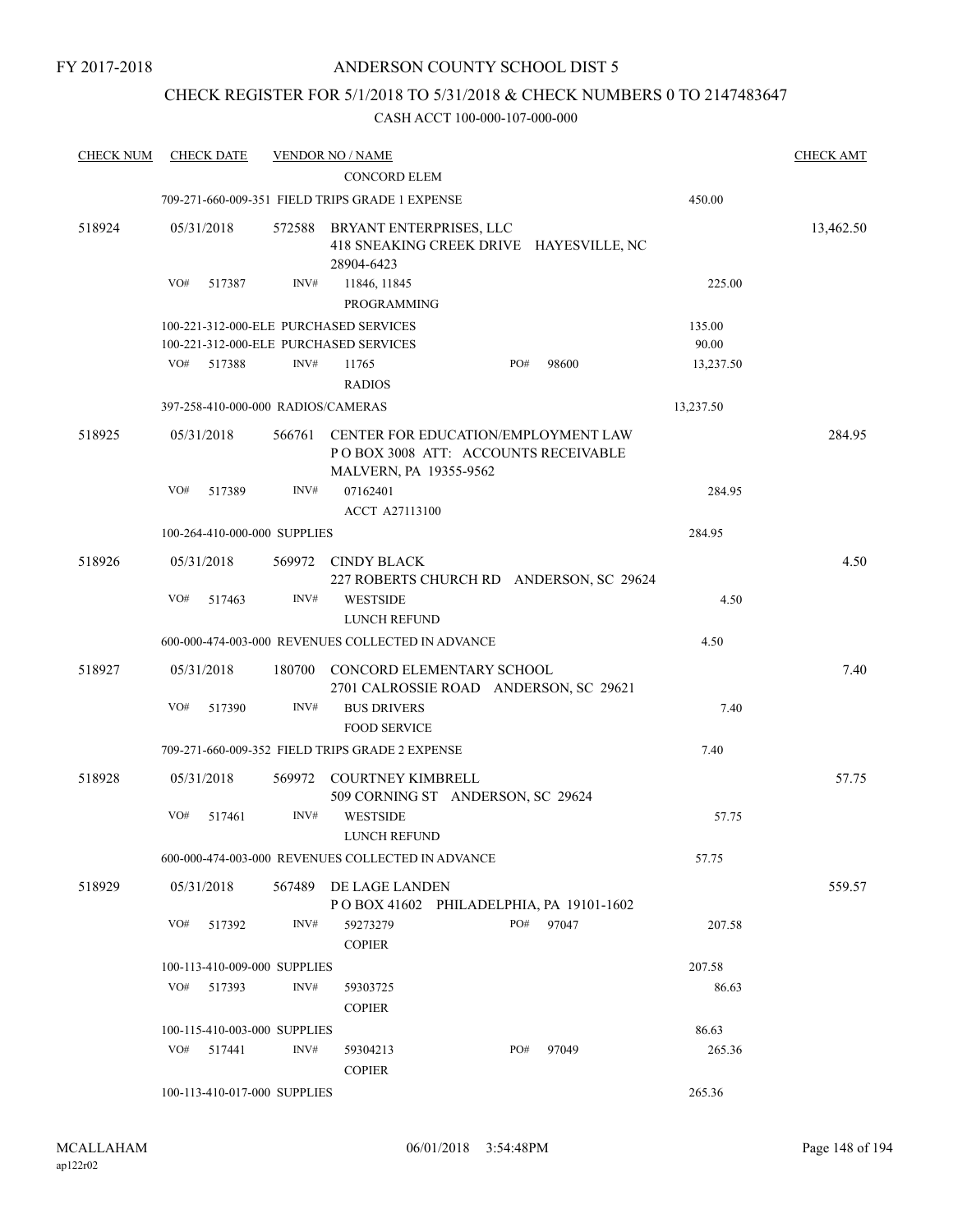## CHECK REGISTER FOR 5/1/2018 TO 5/31/2018 & CHECK NUMBERS 0 TO 2147483647

| <b>CHECK NUM</b> | <b>CHECK DATE</b>                      |        | <b>VENDOR NO / NAME</b>                                                                        |     |       |           | <b>CHECK AMT</b> |
|------------------|----------------------------------------|--------|------------------------------------------------------------------------------------------------|-----|-------|-----------|------------------|
| 518930           | 05/31/2018                             | 198651 | DELL MARKETING LP<br>POBOX 534118 ATT: ACCOUNTS RECEIVABLE                                     |     |       |           | 10,236.15        |
|                  | VO#<br>517394                          | INV#   | ATLANTA, GA 30353-4118<br>10223588829<br><b>TONER</b>                                          | PO# | 98165 | 374.05    |                  |
|                  | 100-264-410-000-000 SUPPLIES           |        |                                                                                                |     |       | 374.05    |                  |
|                  | VO#<br>517395                          | INV#   | 10238669935<br><b>TONER</b>                                                                    | PO# | 98578 | 544.22    |                  |
|                  | 100-264-410-000-000 SUPPLIES           |        |                                                                                                |     |       | 544.22    |                  |
|                  | VO#<br>517424                          | INV#   | 10243498055<br><b>TECH SUPPLIES</b>                                                            | PO# | 98795 | 910.89    |                  |
|                  |                                        |        | 387-127-445-000-ELA TECHNOLOGY SUPPLIES                                                        |     |       | 910.89    |                  |
|                  | VO#<br>517425                          | INV#   | 10243517172<br><b>TECH SUPPLIES</b>                                                            | PO# | 98818 | 8,406.99  |                  |
|                  |                                        |        | 387-127-445-000-ELA TECHNOLOGY SUPPLIES                                                        |     |       | 8,406.99  |                  |
| 518931           | 05/31/2018                             | 209600 | DRAISEN-EDWARDS MUSIC<br>2902 NORTH MAIN STREET ATT: ACCOUNTS<br>RECEIVABLE ANDERSON, SC 29621 |     |       |           | 2,403.22         |
|                  | VO#<br>517396                          | INV#   | 2273624<br><b>WESTSIDE</b>                                                                     | PO# | 98114 | 2,403.22  |                  |
|                  | 397-114-410-003-000 SUPPLIES           |        |                                                                                                |     |       | 2,403.22  |                  |
| 518932           | 05/31/2018                             | 569982 | DSCS HOLDINGS, LLC<br>D/B/A VIRTUAL IMAGE TECHNOLOGY PO BOX<br>2200 CHARLOTTE, NC 28241-2200   |     |       |           | 1,278.00         |
|                  | VO#<br>517468                          | INV#   | 282227<br>ID #251484                                                                           |     |       | 1,278.00  |                  |
|                  | 100-264-312-000-000 PURCHASED SERVICES |        |                                                                                                |     |       | 1,278.00  |                  |
| 518933           | 05/31/2018                             | 211302 | DUKE ENERGY<br>POBOX 70516 ATT: ACCOUNTS RECEIVABLE<br>CHARLOTTE, NC 28272-0516                |     |       |           | 36,325.87        |
|                  | VO#<br>517444                          | INV#   | DUE 6/6/18<br><b>UTILITIES</b>                                                                 |     |       | 36,325.87 |                  |
|                  |                                        |        | 100-254-470-000-000 ENERGY-ELECTRICITY & WATER                                                 |     |       | 4,753.68  |                  |
|                  |                                        |        | 100-254-470-001-000 ENERGY-ELECTRICITY & WATER                                                 |     |       | 62.33     |                  |
|                  |                                        |        | 100-254-470-002-000 ENERGY-ELECTRICITY & WATER                                                 |     |       | 170.66    |                  |
|                  |                                        |        | 100-254-470-003-000 ENERGY-ELECTRICITY & WATER                                                 |     |       | 21,261.42 |                  |
|                  |                                        |        | 100-254-470-005-000 ENERGY-ELECTRICITY & WATER                                                 |     |       | 80.27     |                  |
|                  |                                        |        | 100-254-470-009-000 ENERGY-ELECTRICITY & WATER                                                 |     |       | 5,997.54  |                  |
|                  |                                        |        | 100-254-470-012-000 ENERGY-ELECTRICITY & WATER                                                 |     |       | 23.07     |                  |
|                  |                                        |        | 100-254-470-014-000 ENERGY-ELECTRICITY & WATER                                                 |     |       | 38.78     |                  |
|                  |                                        |        | 100-254-470-015-000 ENERGY-ELECTRICITY & WATER                                                 |     |       | 52.31     |                  |
|                  |                                        |        | 100-254-470-016-000 ENERGY-ELECTRICITY & WATER                                                 |     |       | 26.08     |                  |
|                  |                                        |        | 100-254-470-018-000 ENERGY-ELECTRICITY & WATER                                                 |     |       | 3,691.40  |                  |
|                  |                                        |        | 100-254-470-019-000 ENERGY-ELECTRICITY & WATER                                                 |     |       | 39.63     |                  |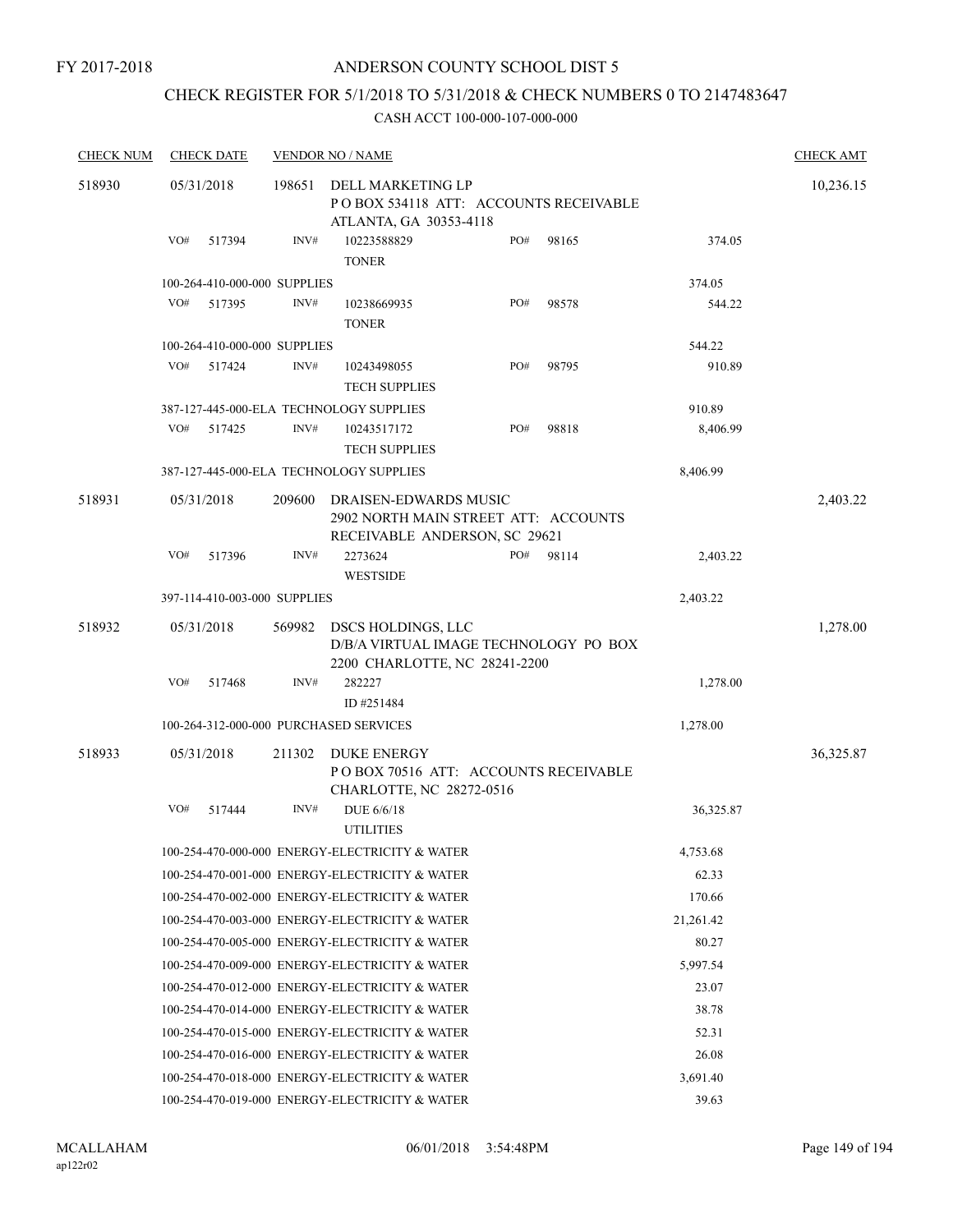### FY 2017-2018

### ANDERSON COUNTY SCHOOL DIST 5

## CHECK REGISTER FOR 5/1/2018 TO 5/31/2018 & CHECK NUMBERS 0 TO 2147483647

| <b>CHECK NUM</b> | <b>CHECK DATE</b>                      |        | <b>VENDOR NO / NAME</b>                                                                                           |     |       |                  | <b>CHECK AMT</b> |
|------------------|----------------------------------------|--------|-------------------------------------------------------------------------------------------------------------------|-----|-------|------------------|------------------|
|                  | 600-256-470-026-000 ENERGY             |        |                                                                                                                   |     |       | 128.70           |                  |
| 518934           | 05/31/2018                             | 563495 | ELECTRIC CITY UTILITIES<br>CITY OF ANDERSON PO BOX 100146 COLUMBIA,<br>SC 29202-3301                              |     |       |                  | 4,939.86         |
|                  | VO#<br>517445                          | INV#   | <b>DUE 6/10</b><br><b>UTILITIES</b>                                                                               |     |       | 4,939.86         |                  |
|                  |                                        |        | 100-254-470-005-000 ENERGY-ELECTRICITY & WATER                                                                    |     |       | 2,179.95         |                  |
|                  |                                        |        | 100-254-470-009-000 ENERGY-ELECTRICITY & WATER                                                                    |     |       | 1,239.58         |                  |
|                  |                                        |        | 100-254-470-014-000 ENERGY-ELECTRICITY & WATER                                                                    |     |       | 1,386.80         |                  |
|                  |                                        |        | 100-254-470-023-000 ENERGY-ELECTRICITY & WATER                                                                    |     |       | 133.53           |                  |
| 518935           | 05/31/2018                             | 567734 | EMBASSY SUITES COLUMBIA - GREYSTONE<br>200 STONERIDGE DRIVE ATT: RESERVATIONS<br>COLUMBIA, SC 29210               |     |       |                  | 644.19           |
|                  | VO#<br>517469                          | INV#   | <b>JUNE 10-13</b><br>L. MCKAY                                                                                     | PO# | 98907 | 644.19           |                  |
|                  |                                        |        | 358-221-333-000-000 TRIPS AND CONFERENCES                                                                         |     |       | 644.19           |                  |
| 518936           | 05/31/2018                             | 569871 | FOLLETT SCHOOL SOLUTIONS, INC<br>91826 COLLECTION CENTER DRIVE ATT:<br>ACCOUNTS RECEIVABLE CHICAGO, IL 60693-0918 |     |       |                  | 816.20           |
|                  | VO#<br>517397                          | INV#   | 811298<br><b>WESTSIDE</b>                                                                                         | PO# | 98376 | 816.20           |                  |
|                  | 100-222-410-003-000 SUPPLIES           |        |                                                                                                                   |     |       | 816.20           |                  |
| 518937           | 05/31/2018                             | 237555 | <b>FORMS &amp; SUPPLY</b><br>PO BOX 563953 ATT: ACCOUNTS RECEIVABLE<br>CHARLOTTE, NC 28256                        |     |       |                  | 4,842.99         |
|                  | VO#<br>517398                          | INV#   | 4558842<br><b>SUPPLIES</b>                                                                                        | PO# | 98534 | 3,702.20         |                  |
|                  | 397-114-410-003-000 SUPPLIES           |        |                                                                                                                   |     |       | 3,702.20         |                  |
|                  | VO#<br>517426                          | INV#   | 4602174<br><b>SUPPLIES</b>                                                                                        |     |       | 35.52            |                  |
|                  | 100-233-410-012-000 SUPPLIES           |        |                                                                                                                   |     |       | 35.52            |                  |
|                  | VO#<br>517427                          | INV#   | 4596523<br><b>SUPPLIES</b>                                                                                        |     |       | 1,105.27         |                  |
|                  |                                        |        | 817-112-410-014-000 SUPPLIES AND MATERIALS<br>817-112-410-014-000 SUPPLIES AND MATERIALS                          |     |       | 798.80<br>306.47 |                  |
| 518938           | 05/31/2018                             | 264114 | HEINEMANN<br>15963 COLLECTIONS CENTER DRIVE ATT:<br>ACCOUNTS RECEIVABLE CHICAGO, IL 60693                         |     |       |                  | 6,926.98         |
|                  | VO#<br>517471                          | INV#   | 6907331<br>ACCT 10149875                                                                                          |     |       | 526.98           |                  |
|                  | 311-224-312-007-000 PURCHASED SERVICES |        |                                                                                                                   |     |       | 479.07           |                  |
|                  | 311-224-312-007-000 PURCHASED SERVICES |        |                                                                                                                   |     |       | 47.91            |                  |
|                  | VO#<br>517472                          | INV#   | 6901823<br><b>ACCT 63606</b>                                                                                      | PO# | 98507 | 6,400.00         |                  |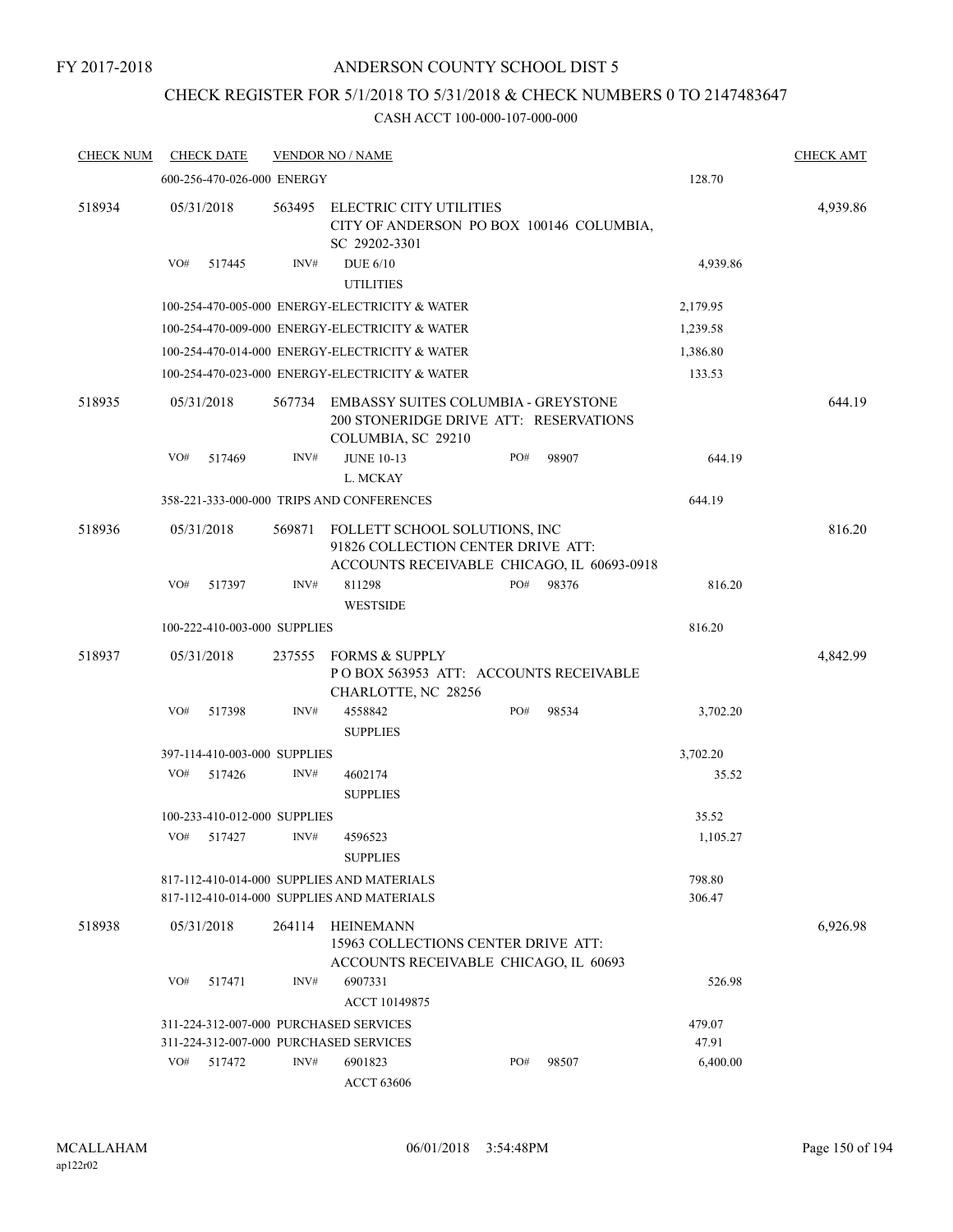## CHECK REGISTER FOR 5/1/2018 TO 5/31/2018 & CHECK NUMBERS 0 TO 2147483647

| <b>CHECK NUM</b> | <b>CHECK DATE</b>            |        |        | <b>VENDOR NO / NAME</b>                                                                                 |          | <b>CHECK AMT</b> |
|------------------|------------------------------|--------|--------|---------------------------------------------------------------------------------------------------------|----------|------------------|
|                  |                              |        |        | 100-224-312-000-000 STAFF DEV. - PURCHASED SERVICES                                                     | 6,400.00 |                  |
| 518939           | 05/31/2018                   |        | 270200 | HOMELAND PARK WATER & SEWER DISTRICT<br>POBOX 13003 ATT: ACCOUNTS RECEIVABLE<br>ANDERSON, SC 29624-0001 |          | 779.71           |
|                  | VO#                          | 517443 | INV#   | 030390<br>3519 WILMONT ST                                                                               | 779.71   |                  |
|                  |                              |        |        | 100-254-470-011-000 ENERGY-ELECTRICITY & WATER                                                          | 779.71   |                  |
| 518940           | 05/31/2018                   |        |        | 575341 INITIAL IMPRESSIONS<br>POBOX 541 LAURENS, SC 29360                                               |          | 165.00           |
|                  | VO#                          | 517483 | INV#   | 113<br><b>ROBERT ANDERSON</b>                                                                           | 165.00   |                  |
|                  |                              |        |        | 706-271-660-006-552 YEARBOOK EXPENSE                                                                    | 165.00   |                  |
| 518941           | 05/31/2018                   |        |        | 569972 JENNIFER PICKENS<br>5249 WHITE CITY PARK RD ANDERSON, SC 29625                                   |          | 43.43            |
|                  | VO#                          | 517460 | INV#   | <b>WESTSIDE</b><br>LUNCH REFUND                                                                         | 43.43    |                  |
|                  |                              |        |        | 600-000-474-003-000 REVENUES COLLECTED IN ADVANCE                                                       | 43.43    |                  |
| 518942           | 05/31/2018                   |        | 300176 | JOSTENS INC<br>21336 NETWORK PLACE ATT: ACCOUNTS<br>RECEIVABLE CHICAGO, IL 60673                        |          | 232.21           |
|                  | VO#                          | 517428 | INV#   | 21674118<br><b>DIPLOMAS</b>                                                                             | 27.62    |                  |
|                  | 124-114-410-024-000 SUPPLIES |        |        |                                                                                                         | 27.62    |                  |
|                  | VO#                          | 517473 | INV#   | 1128807<br><b>HOMELAND PARK</b>                                                                         | 204.59   |                  |
|                  |                              |        |        | 711-271-660-011-240 YEARBOOK EXPENSE                                                                    | 204.59   |                  |
| 518943           | 05/31/2018                   |        |        | 569972 MELANIE SHAW<br>2207 ANNANDALE DR ANDERSON, SC 29625                                             |          | 231.10           |
|                  | VO#                          | 517462 | INV#   | <b>TL HANNA</b><br>LUNCH REFUND                                                                         | 231.10   |                  |
|                  |                              |        |        | 600-000-474-002-000 REVENUES COLLECTED IN ADVANCE                                                       | 231.10   |                  |
| 518944           | 05/31/2018                   |        |        | 573847 NEW SEASON, INC<br>103 DEVON WAY ANDERSON, SC 29621                                              |          | 405.00           |
|                  | VO#                          | 517474 | INV#   | 817<br><b>CENTERVILLE ELEM</b>                                                                          | 405.00   |                  |
|                  |                              |        |        | 707-190-660-007-355 FIELD TRIPS GRADE 5 EXPENSE                                                         | 405.00   |                  |
| 518945           | 05/31/2018                   |        |        | 389900 OFFICE DEPOT<br>POBOX 1413 CHARLOTTE, NC 28201-1413                                              |          | 154.02           |
|                  | VO#                          | 517399 | INV#   | 135709902001<br>135709088001                                                                            | 56.45    |                  |
|                  |                              |        |        | 719-271-660-019-201 MISCELLANEOUS EXPENSE                                                               | 22.23    |                  |
|                  |                              |        |        | 719-271-660-019-201 MISCELLANEOUS EXPENSE                                                               | 34.22    |                  |
|                  | VO#                          | 517429 | INV#   | 134746728001<br><b>SUPPLIES</b>                                                                         | 31.99    |                  |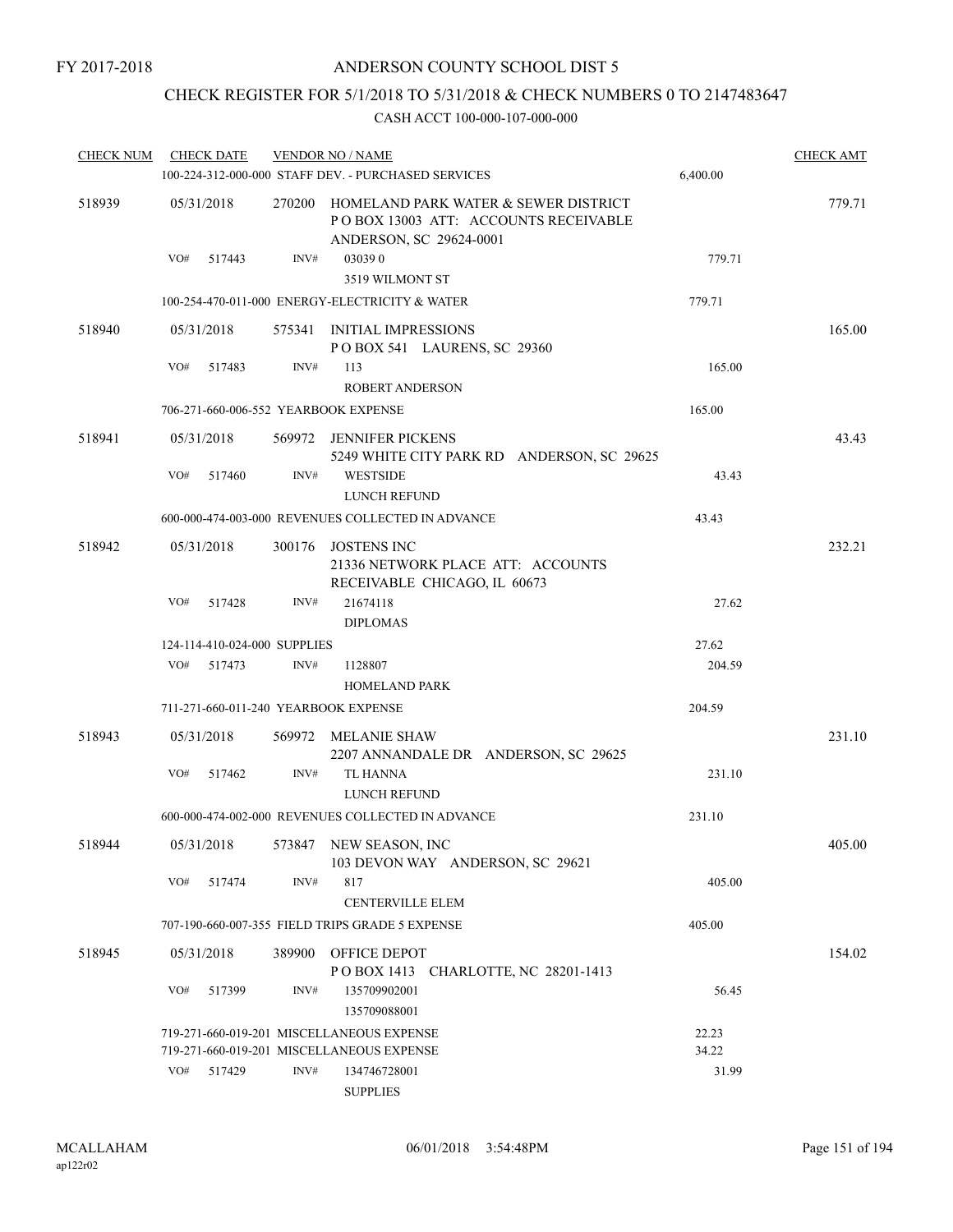## CHECK REGISTER FOR 5/1/2018 TO 5/31/2018 & CHECK NUMBERS 0 TO 2147483647

| <b>CHECK NUM</b> |                                                                                                            | <b>CHECK DATE</b>              |        | <b>VENDOR NO / NAME</b>                                                                   |     |       |          | <b>CHECK AMT</b> |  |  |  |  |
|------------------|------------------------------------------------------------------------------------------------------------|--------------------------------|--------|-------------------------------------------------------------------------------------------|-----|-------|----------|------------------|--|--|--|--|
|                  |                                                                                                            | 100-111-410-010-000 SUPPLIES   |        |                                                                                           |     |       | 31.99    |                  |  |  |  |  |
|                  | VO#                                                                                                        | 517430                         | INV#   | 140742239001<br><b>SUPPLIES</b>                                                           | PO# | 98832 | 65.58    |                  |  |  |  |  |
|                  |                                                                                                            | 100-221-410-000-ELE SUPPLIES   |        |                                                                                           |     |       | 65.58    |                  |  |  |  |  |
| 518946           |                                                                                                            | 05/31/2018                     | 575055 | OMNI HOTEL                                                                                |     |       |          | 3,407.88         |  |  |  |  |
|                  |                                                                                                            |                                |        | 9821 COLONNADE BOULEVARD SAN ANTONIO,<br>TX 78230                                         |     |       |          |                  |  |  |  |  |
|                  | VO#                                                                                                        | 517475                         | INV#   | <b>JUNE 17-20</b><br><b>RESERVATIONS</b>                                                  | PO# | 98736 | 3,407.88 |                  |  |  |  |  |
|                  | 201-224-333-012-000 TRIPS AND CONFERENCES<br>486.84                                                        |                                |        |                                                                                           |     |       |          |                  |  |  |  |  |
|                  | 201-224-333-012-000 TRIPS AND CONFERENCES<br>486.84                                                        |                                |        |                                                                                           |     |       |          |                  |  |  |  |  |
|                  | 201-224-333-012-000 TRIPS AND CONFERENCES<br>486.84                                                        |                                |        |                                                                                           |     |       |          |                  |  |  |  |  |
|                  | 201-224-333-012-000 TRIPS AND CONFERENCES<br>486.84                                                        |                                |        |                                                                                           |     |       |          |                  |  |  |  |  |
|                  | 201-224-333-012-000 TRIPS AND CONFERENCES<br>486.84<br>201-224-333-012-000 TRIPS AND CONFERENCES<br>486.84 |                                |        |                                                                                           |     |       |          |                  |  |  |  |  |
|                  |                                                                                                            |                                |        | 201-224-333-012-000 TRIPS AND CONFERENCES                                                 |     |       | 486.84   |                  |  |  |  |  |
| 518947           |                                                                                                            | 05/31/2018                     | 397310 | PAPER DIRECT<br>POBOX 1151 ATT: ACCOUNTS RECEIVABLE<br>MINNEAPOLIS, MN 55440-1151         |     |       |          | 203.91           |  |  |  |  |
|                  | VO#                                                                                                        | 517400                         | INV#   | 9191457<br>ACCT 042452000                                                                 |     |       | 203.91   |                  |  |  |  |  |
|                  |                                                                                                            |                                |        | 709-271-660-009-201 MISCELLANEOUS EXPENSE                                                 |     |       | 203.91   |                  |  |  |  |  |
| 518948           |                                                                                                            | 05/31/2018                     | 568036 | PIEDMONT NATURAL GAS<br>PO BOX 1246 ATT: ACCOUNTS RECEIVABLE                              |     |       |          | 3,228.60         |  |  |  |  |
|                  | VO#                                                                                                        |                                | INV#   | CHARLOTTE, NC 28201-1246                                                                  |     |       |          |                  |  |  |  |  |
|                  |                                                                                                            | 517446                         |        | <b>DUE 6/11</b><br><b>UTILITIES</b>                                                       |     |       | 3,228.60 |                  |  |  |  |  |
|                  |                                                                                                            | 100-254-472-002-000 ENERGY-GAS |        |                                                                                           |     |       | 459.43   |                  |  |  |  |  |
|                  |                                                                                                            | 100-254-472-005-000 ENERGY-GAS |        |                                                                                           |     |       | 472.89   |                  |  |  |  |  |
|                  |                                                                                                            | 100-254-472-009-000 ENERGY-GAS |        |                                                                                           |     |       | 171.40   |                  |  |  |  |  |
|                  |                                                                                                            | 100-254-472-013-000 ENERGY-GAS |        |                                                                                           |     |       | 199.67   |                  |  |  |  |  |
|                  |                                                                                                            | 100-254-472-014-000 ENERGY-GAS |        |                                                                                           |     |       | 365.76   |                  |  |  |  |  |
|                  |                                                                                                            | 100-254-472-019-000 ENERGY-GAS |        |                                                                                           |     |       | 238.10   |                  |  |  |  |  |
|                  |                                                                                                            | 100-254-472-020-000 ENERGY-GAS |        |                                                                                           |     |       | 260.63   |                  |  |  |  |  |
|                  |                                                                                                            | 100-254-472-023-000 ENERGY-GAS |        |                                                                                           |     |       | 261.04   |                  |  |  |  |  |
|                  |                                                                                                            | 600-256-470-002-000 ENERGY     |        |                                                                                           |     |       | 105.68   |                  |  |  |  |  |
|                  |                                                                                                            | 600-256-470-005-000 ENERGY     |        |                                                                                           |     |       | 163.06   |                  |  |  |  |  |
|                  |                                                                                                            | 600-256-470-009-000 ENERGY     |        |                                                                                           |     |       | 24.72    |                  |  |  |  |  |
|                  |                                                                                                            | 600-256-470-014-000 ENERGY     |        |                                                                                           |     |       | 253.21   |                  |  |  |  |  |
|                  |                                                                                                            | 600-256-470-017-000 ENERGY     |        |                                                                                           |     |       | 97.61    |                  |  |  |  |  |
|                  |                                                                                                            | 600-256-470-019-000 ENERGY     |        |                                                                                           |     |       | 155.40   |                  |  |  |  |  |
| 518949           |                                                                                                            | 05/31/2018                     | 570443 | PROJECT LEAD THE WAY<br>3939 PRIORITY WAY SOUTH DRIVE SUITE 400<br>INDIANAPOLIS, IN 46240 |     |       |          | 8,750.00         |  |  |  |  |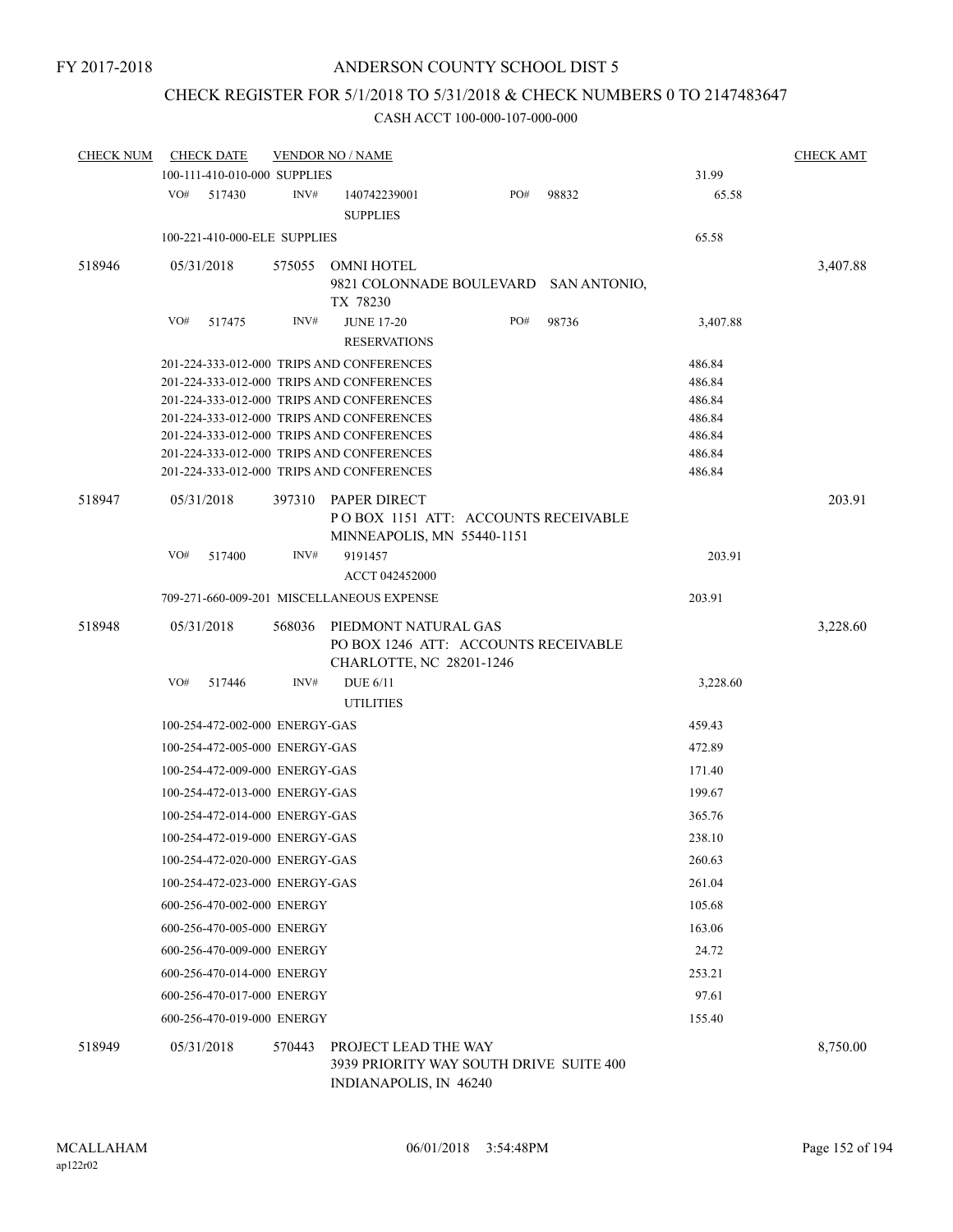## CHECK REGISTER FOR 5/1/2018 TO 5/31/2018 & CHECK NUMBERS 0 TO 2147483647

| <b>CHECK NUM</b> | <b>CHECK DATE</b>                        |        | <b>VENDOR NO / NAME</b>                                                              |                                            |       |                  | <b>CHECK AMT</b> |
|------------------|------------------------------------------|--------|--------------------------------------------------------------------------------------|--------------------------------------------|-------|------------------|------------------|
|                  | VO#<br>517431                            | INV#   | 136743,133002<br>136741,134333                                                       | PO#                                        | 98854 | 7,250.00         |                  |
|                  |                                          |        | 100-221-410-000-PLW PROJECT LEAD THE WAY                                             |                                            |       | 5,000.00         |                  |
|                  |                                          |        | 100-221-410-000-PLW PROJECT LEAD THE WAY                                             |                                            |       | 750.00           |                  |
|                  |                                          |        | 100-221-410-000-PLW PROJECT LEAD THE WAY                                             |                                            |       | 750.00           |                  |
|                  |                                          |        | 100-221-410-000-PLW PROJECT LEAD THE WAY                                             |                                            |       | 750.00           |                  |
|                  | VO#<br>517432                            | INV#   | 137753, 136742                                                                       | PO#                                        | 98854 | 1,500.00         |                  |
|                  |                                          |        | 2018-2019                                                                            |                                            |       |                  |                  |
|                  |                                          |        | 100-221-410-000-PLW PROJECT LEAD THE WAY<br>100-221-410-000-PLW PROJECT LEAD THE WAY |                                            |       | 750.00<br>750.00 |                  |
| 518950           | 05/31/2018                               | 423025 | PUBLIX SUPER MARKETS, INC<br>LAKELAND, FL 33802-2009                                 | PO BOX 32009 ATT: ACCOUNTS RECEIVABLE      |       |                  | 74.63            |
|                  | VO#<br>517477                            | INV#   | <b>CUST 2003728</b><br><b>CULINARY SUPPLIES</b>                                      |                                            |       | 74.63            |                  |
|                  | 100-115-410-001-000 SUPPLIES             |        |                                                                                      |                                            |       | 52.21            |                  |
|                  | 100-115-410-001-000 SUPPLIES             |        |                                                                                      |                                            |       | 10.98            |                  |
|                  | 325-115-410-000-0CO SUPPLIES (C/O)       |        |                                                                                      |                                            |       | 11.44            |                  |
| 518951           | 05/31/2018                               | 567525 | ROWLAND MECHANICAL                                                                   |                                            |       |                  | 3,519.54         |
|                  | VO#<br>517433                            | INV#   | 8479 - 8491<br><b>BUS REPAIRS</b>                                                    | 206 SADDLE TRAIL ANDERSON, SC 29621<br>PO# | 98126 | 3,519.54         |                  |
|                  |                                          |        | 100-255-323-000-ACT ACTIVITY BUS CONTRACTED SERVICES                                 |                                            |       | 3,519.54         |                  |
|                  |                                          |        |                                                                                      |                                            |       |                  |                  |
| 518952           | 05/31/2018                               |        | 462710 SCHOLASTIC BOOK CLUBS, INC.                                                   | PO BOX 7503 JEFFERSON CITY, MO 65102-7503  |       |                  | 168.00           |
|                  | VO#<br>517401                            | INV#   | T46784485<br>CUST 0230102675                                                         |                                            |       | 168.00           |                  |
|                  |                                          |        | 709-271-660-009-201 MISCELLANEOUS EXPENSE                                            |                                            |       | 168.00           |                  |
| 518953           | 05/31/2018                               | 570059 | <b>SHARP BUSINESS SYSTEMS</b><br>75312-1216                                          | DEPT 1216 PO BOX 121216 DALLAS, TX         |       |                  | 1,783.79         |
|                  | VO#<br>517402                            | INV#   | 9001059333<br><b>COPIES</b>                                                          |                                            |       | 99.50            |                  |
|                  | 717-190-660-017-362 COPIER EXPENSE       |        |                                                                                      |                                            |       | 99.50            |                  |
|                  | VO#<br>517403                            | INV#   | 9001175343<br><b>COPIES</b>                                                          |                                            |       | 914.82           |                  |
|                  | 100-252-360-000-000 PRINTING AND BINDING |        |                                                                                      |                                            |       | 914.82           |                  |
|                  | VO#                                      | INV#   |                                                                                      |                                            |       |                  |                  |
|                  | 517435                                   |        | 9001172650<br><b>COPIES</b>                                                          |                                            |       | 20.23            |                  |
|                  | 124-114-410-024-000 SUPPLIES             |        |                                                                                      |                                            |       | 20.23            |                  |
|                  | VO#<br>517478                            | INV#   | 9001171363<br>9001175356                                                             |                                            |       | 264.38           |                  |
|                  | 100-111-410-007-000 SUPPLIES             |        |                                                                                      |                                            |       | 245.12           |                  |
|                  | 100-112-410-007-000 SUPPLIES             |        |                                                                                      |                                            |       | 19.26            |                  |
|                  | VO# 517479                               | INV#   | 9001172649                                                                           |                                            |       | 484.86           |                  |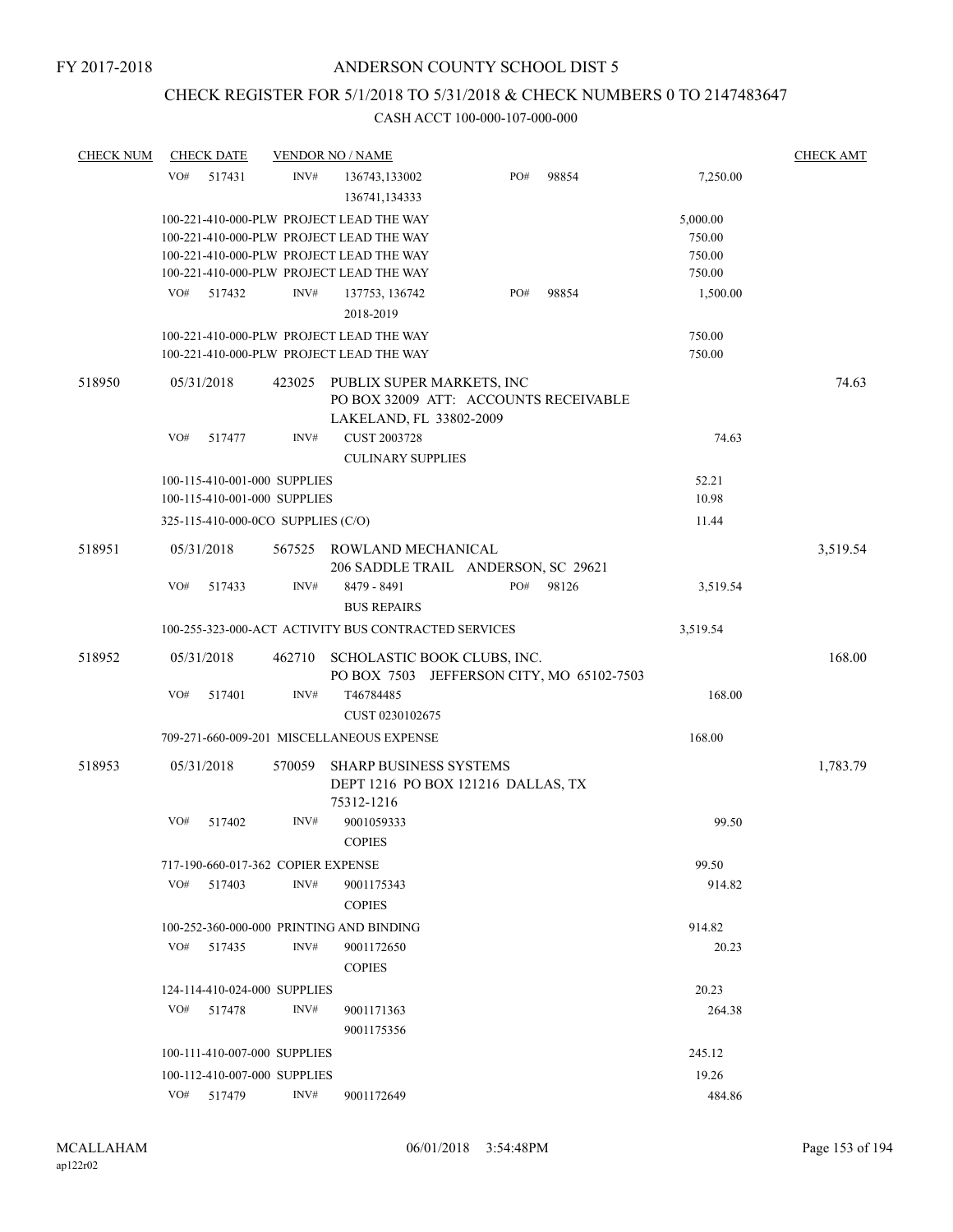## CHECK REGISTER FOR 5/1/2018 TO 5/31/2018 & CHECK NUMBERS 0 TO 2147483647

| <b>CHECK NUM</b> | <b>CHECK DATE</b>                                                              |        | <b>VENDOR NO / NAME</b>                                                                                |                    |                 | <b>CHECK AMT</b> |
|------------------|--------------------------------------------------------------------------------|--------|--------------------------------------------------------------------------------------------------------|--------------------|-----------------|------------------|
|                  |                                                                                |        | 9001172654                                                                                             |                    |                 |                  |
|                  | 329-115-690-000-000 OTHER OBJECTS-WBL<br>329-115-690-000-000 OTHER OBJECTS-WBL |        |                                                                                                        |                    | 390.39<br>94.47 |                  |
| 518954           | 05/31/2018                                                                     | 470900 | <b>SHAR PRODUCTS COMPANY</b><br>2465 S. INDUSTRIAL HWY ATT: ACCOUNTS<br>RECEIVABLE ANN ARBOR, MI 48104 |                    |                 | 496.58           |
|                  | VO#<br>517434                                                                  | INV#   | P166387401014<br><b>MCCANTS MUSIC</b>                                                                  | PO#<br>98775       | 496.58          |                  |
|                  |                                                                                |        | 100-113-410-005-COB CHORUS, ORCHESTRA & BAND                                                           |                    | 496.58          |                  |
| 518955           | 05/31/2018                                                                     | 575342 | SHIRTAILS SCREEN PRINTING<br>87 EVERYTIME DRIVE ANDERSON, SC 29626                                     |                    |                 | 1,103.27         |
|                  | VO#<br>517484                                                                  | INV#   | 180519<br><b>CENTERVILLE</b>                                                                           |                    | 1,103.27        |                  |
|                  |                                                                                |        | 707-190-660-007-310 RUNNING CLUB EXPENSE                                                               |                    | 1,103.27        |                  |
| 518956           | 05/31/2018                                                                     | 574643 | STEGALL, JOANNA <sup>^^</sup><br>402 N. MAIN STREET #405                                               | ANDERSON, SC 29621 |                 | 4,000.00         |
|                  | VO#<br>517436                                                                  | INV#   | 1004<br><b>JUNE 11 &amp; 12</b>                                                                        | PO#<br>98820       | 4,000.00        |                  |
|                  |                                                                                |        | 387-224-312-000-MAP PURCHASED SERVICES                                                                 |                    | 4,000.00        |                  |
| 518957           | 05/31/2018                                                                     | 569972 | THE FLORAL SHOPPE<br>221 MCCRARY RD PENDLETON, SC 29670                                                |                    |                 | 222.60           |
|                  | VO#<br>517464                                                                  | INV#   | 118427<br><b>GRADUATION</b>                                                                            |                    | 222.60          |                  |
|                  | 100-221-410-000-GRA GRADUATION COSTS                                           |        |                                                                                                        |                    | 222.60          |                  |
| 518958           | 05/31/2018                                                                     | 571797 | THE BLECKLEY INN<br>151 EAST CHURCH STREET ANDERSON, SC 29624                                          |                    |                 | 100.00           |
|                  | VO#<br>517437                                                                  | INV#   | <b>RENTAL</b><br><b>CONFERENCE ROOM</b>                                                                |                    | 100.00          |                  |
|                  | 100-252-312-000-000 PURCHASED SERVICES                                         |        |                                                                                                        |                    | 100.00          |                  |
| 518959           | 05/31/2018                                                                     | 110050 | THE GRAND THEATRE COMPANY<br>AMSTAR 14 193 CIVIC CENTER BLVD ANDERSON.<br>SC 29625                     |                    |                 | 1,482.60         |
|                  | VO#<br>517470                                                                  | INV#   | 12706<br>ROBERT ANDERSON                                                                               |                    | 1,482.60        |                  |
|                  | 706-271-660-006-602 BETA CLUB EXPENSE                                          |        |                                                                                                        |                    | 1,482.60        |                  |
| 518960           | 05/31/2018                                                                     |        | 497150 TL HANNA HIGH SCHOOL<br>2600 HWY 81 NORTH ANDERSON, SC 29621                                    |                    |                 | 21,077.05        |
|                  | VO#<br>517447                                                                  | INV#   | 2017-2018<br><b>REIMBURSEMENTS</b>                                                                     |                    | 21,077.05       |                  |
|                  |                                                                                |        | 100-271-410-002-BUD EXTRA SUPPLY MONIES                                                                |                    | 21,077.05       |                  |
| 518961           | 05/31/2018                                                                     | 574518 | TOBII DYNAVOX LLC<br>PO BOX 72153 CLEVELAND, OH 44192-0002                                             |                    |                 | 1,307.54         |
|                  | VO#<br>517438                                                                  | INV#   | 00046075<br>CUST #22150                                                                                | PO#<br>98639       | 1,307.54        |                  |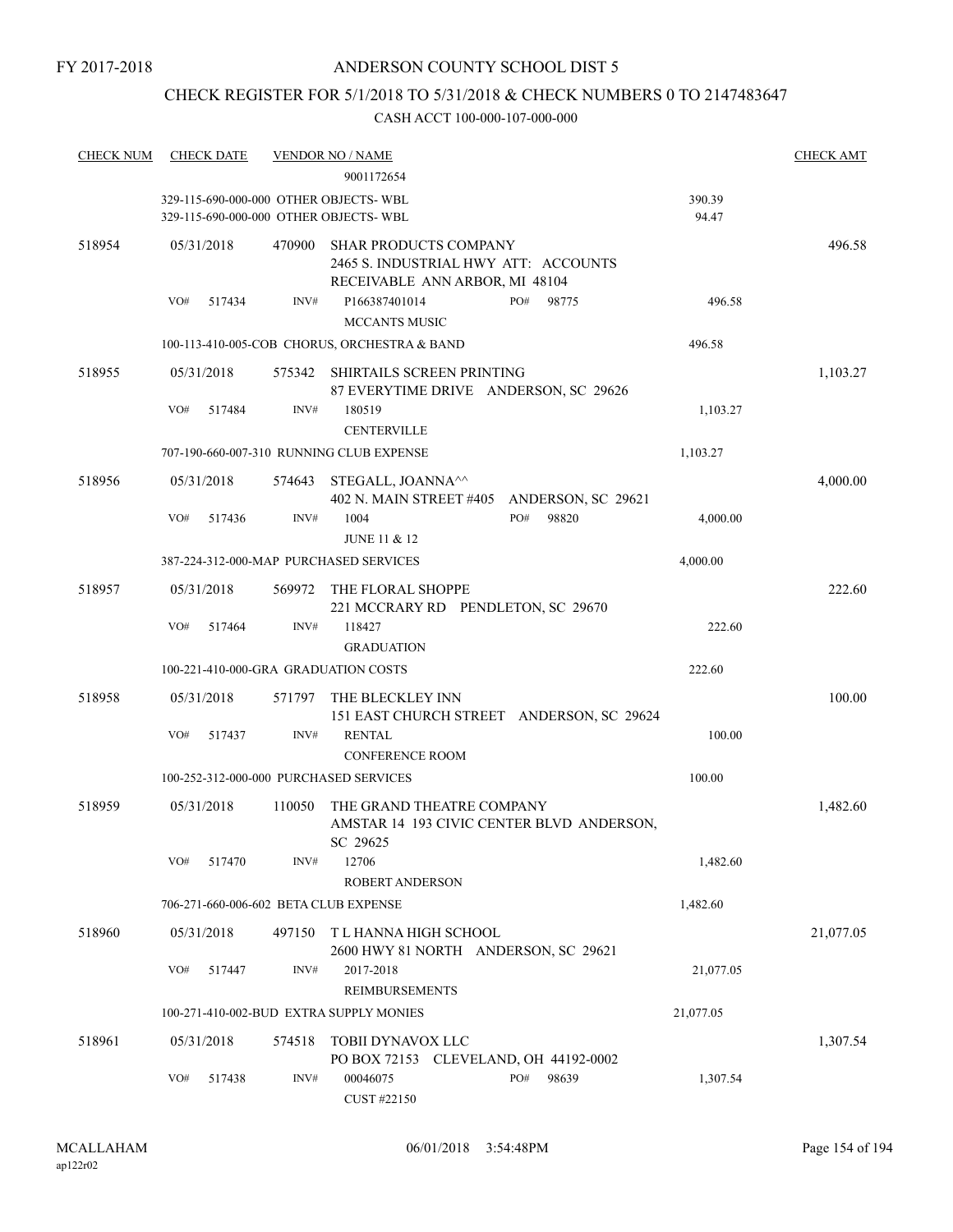### FY 2017-2018

## ANDERSON COUNTY SCHOOL DIST 5

## CHECK REGISTER FOR 5/1/2018 TO 5/31/2018 & CHECK NUMBERS 0 TO 2147483647

| <b>CHECK NUM</b> |     | <b>CHECK DATE</b>                 |        | <b>VENDOR NO / NAME</b>                                                                                                             |     |       |                       | <b>CHECK AMT</b> |  |
|------------------|-----|-----------------------------------|--------|-------------------------------------------------------------------------------------------------------------------------------------|-----|-------|-----------------------|------------------|--|
|                  |     | 387-128-410-000-SUS SUPPLIES      |        |                                                                                                                                     |     |       | 1,307.54              |                  |  |
| 518962           |     | 05/31/2018                        | 565988 | UNIVERSITY INSTRUCTORS<br>POBOX 3074 ATT: GAIL NEWLAN STAUNTON,<br>VA 24402                                                         |     |       |                       | 25,458.00        |  |
|                  | VO# | 517476                            | INV#   | 18-0578<br><b>EPIC CAMP</b>                                                                                                         | PO# | 98759 | 25,458.00             |                  |  |
|                  |     |                                   |        | 926-171-312-000-000 PURCHASED SERVICES                                                                                              |     |       | 25,458.00             |                  |  |
| 518963           |     | 05/31/2018                        | 573326 | VERNIER<br>13979 SW MILLIKAN WAY BEAVERTON, OR 97005                                                                                |     |       |                       | 827.44           |  |
|                  | VO# | 517480                            | INV#   | 5294436<br><b>GO LINK</b>                                                                                                           | PO# | 98825 | 827.44                |                  |  |
|                  |     |                                   |        | 100-221-410-INQ-SEC INQUIRY BASED SUPPLIES                                                                                          |     |       | 827.44                |                  |  |
| 518964           |     | 05/31/2018                        | 524353 | WAL-MART COMMUNITY/GEMB<br>PO BOX 530934 ATT: ACCOUNTS RECEIVABLE<br>ATLANTA, GA 30353-0934                                         |     |       |                       | 73.61            |  |
|                  | VO# | 517481                            | INV#   | 2022 8962<br><b>NORTH POINTE</b>                                                                                                    |     |       | 73.61                 |                  |  |
|                  |     | 100-139-410-013-000 SUPPLIES      |        |                                                                                                                                     |     |       | 27.36                 |                  |  |
|                  |     |                                   |        | 713-271-660-013-201 MISCELLANEOUS EXPENSE<br>713-271-660-013-201 MISCELLANEOUS EXPENSE<br>713-271-660-013-201 MISCELLANEOUS EXPENSE |     |       | 9.00<br>29.25<br>8.00 |                  |  |
| 518965           |     | 05/31/2018                        | 526450 | WARD'S NATURAL SCIENCE<br>POBOX 644312 ATT: ACCOUNTS RECEIVABLE<br>PITTSBURGH, PA 15264-4312                                        |     |       |                       | 739.36           |  |
|                  | VO# | 517404                            | INV#   | 8082381347<br><b>SUPPLIES</b>                                                                                                       |     |       | 739.36                |                  |  |
|                  |     | 397-114-410-002-000 SUPPLIES      |        |                                                                                                                                     |     |       | 739.36                |                  |  |
| 518966           |     | 05/31/2018                        |        | 566507 WT COX SUBSCRIPTIONS<br>201 VILLAGE ROAD ATT: ACCOUNTS<br>RECEIVABLE SHALLOTTE, NC 28470                                     |     |       |                       | 162.00           |  |
|                  | VO# | 517405                            | INV#   | 3046556<br>ACCT 2054395                                                                                                             | PO# | 98731 | 162.00                |                  |  |
|                  |     | 100-222-410-005-000 SUPPLIES      |        |                                                                                                                                     |     |       | 162.00                |                  |  |
| $*$ 2130         |     | 05/04/2018                        | 574723 | <b>EMPLOYEE VENDOR</b><br>35 FAWN HILL DRIVE ANDERSON, SC 29621                                                                     |     |       |                       | 486.75 E         |  |
|                  | VO# | 516064                            | INV#   | $04/18 - 04/20/18$<br><b>MYRTLE BEACH</b>                                                                                           |     |       | 486.75                |                  |  |
|                  |     |                                   |        | 387-224-333-000-SUS TRIPS AND CONFERENCES                                                                                           |     |       | 486.75                |                  |  |
| 2131             |     | 05/04/2018                        | 574682 | <b>EMPLOYEE VENDOR</b><br>100 SOARING HAWK COURT ANDERSON, SC<br>29621                                                              |     |       |                       | 25.68 E          |  |
|                  | VO# | 516039                            | INV#   | REIMBURSEMENT<br><b>PROM</b>                                                                                                        |     |       | 25.68                 |                  |  |
|                  |     | 706-271-660-006-607 DANCE EXPENSE |        |                                                                                                                                     |     |       | 25.68                 |                  |  |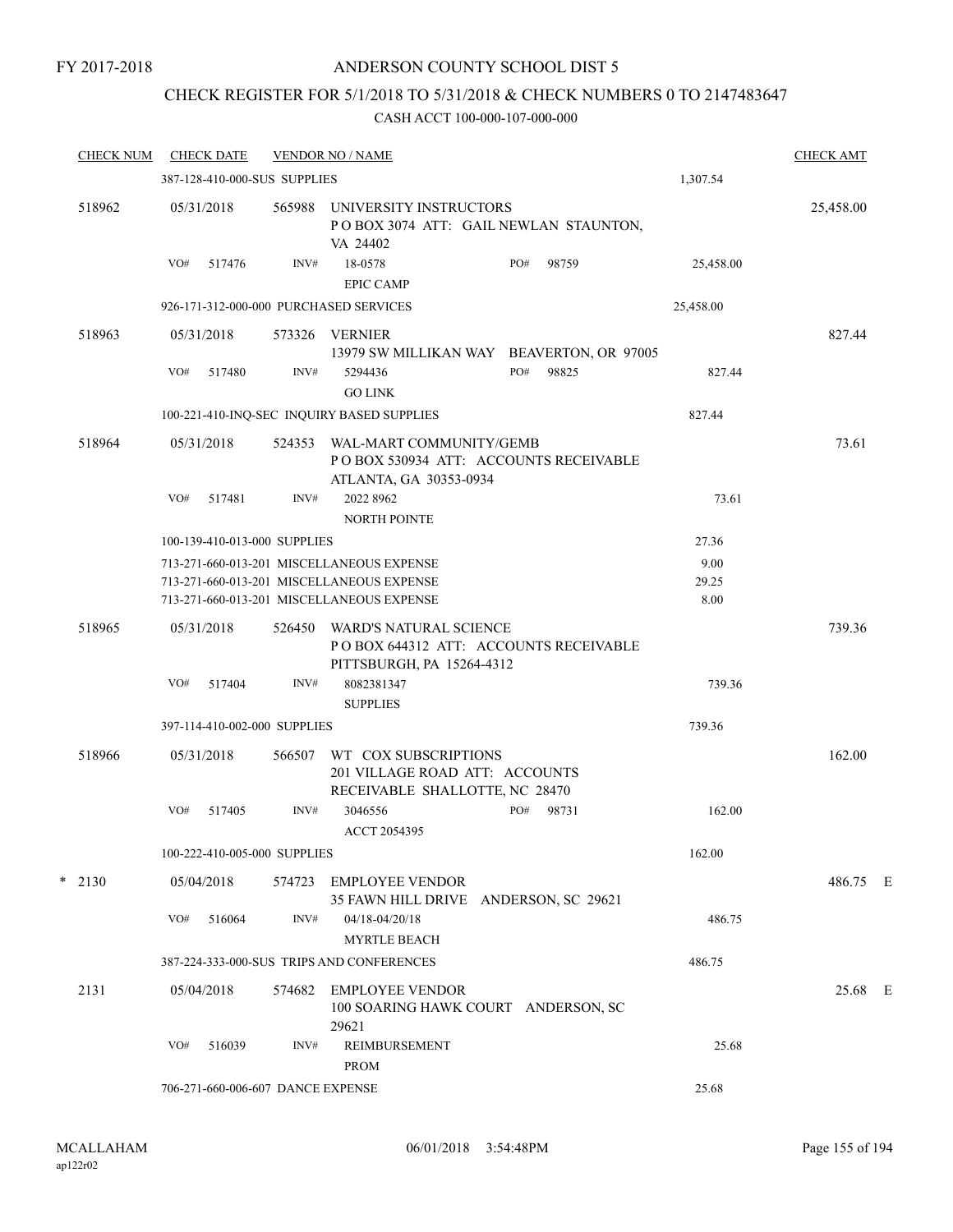## CHECK REGISTER FOR 5/1/2018 TO 5/31/2018 & CHECK NUMBERS 0 TO 2147483647

| <b>CHECK NUM</b> | <b>CHECK DATE</b>                     |        | <b>VENDOR NO / NAME</b>                                                          |        | <b>CHECK AMT</b> |  |
|------------------|---------------------------------------|--------|----------------------------------------------------------------------------------|--------|------------------|--|
| 2132             | 05/04/2018<br>VO#<br>516116           | INV#   | 102600 EMPLOYEE VENDOR<br>1341 MOOREHEAD PL PENDLETON, SC 29670<br>REIMBURSEMENT | 48.95  | 48.95 E          |  |
|                  |                                       |        | <b>SUPPLIES</b>                                                                  |        |                  |  |
|                  |                                       |        | 723-190-660-023-911 MISCELLANEOUS- ADULT ED EXPENSE                              | 48.95  |                  |  |
| 2133             | 05/04/2018                            |        | 575295 EMPLOYEE VENDOR<br>635 LOOKOVER DRIVE ANDERSON, SC 29621                  |        | 324.00 E         |  |
|                  | VO#<br>516121                         | INV#   | $04/18 - 04/20/18$<br><b>MYRTLE BEACH</b>                                        | 324.00 |                  |  |
|                  |                                       |        | 387-224-333-000-SUS TRIPS AND CONFERENCES                                        | 324.00 |                  |  |
| 2134             | 05/04/2018                            |        | 573502 EMPLOYEE VENDOR<br>601 FOUNTAINBLEU BLVD ANDERSON, SC 29625               |        | 151.94 E         |  |
|                  | VO#<br>516073                         | INV#   | $04/18 - 04/20/18$<br><b>MYRTLE BEACH</b>                                        | 151.94 |                  |  |
|                  |                                       |        | 387-224-333-000-SUS TRIPS AND CONFERENCES                                        | 151.94 |                  |  |
| 2135             | 05/04/2018                            |        | 572432 EMPLOYEE VENDOR<br>129 GOLDEN EAGLE LANE ANDERSON, SC 29621               |        | 18.26 E          |  |
|                  | VO#<br>516058                         | INV#   | REIMBURSEMENT<br><b>MAIL TSHIRT</b>                                              | 18.26  |                  |  |
|                  | 706-271-660-006-602 BETA CLUB EXPENSE |        |                                                                                  | 18.26  |                  |  |
| 2136             | 05/04/2018                            |        | 572406 EMPLOYEE VENDOR<br>190 WEXFORD DRIVE-UNIT 205 ANDERSON, SC<br>29621       |        | 18.78 E          |  |
|                  | VO#<br>516083                         | INV#   | 04/11-04/27/18<br>MILEAGE                                                        | 18.78  |                  |  |
|                  | 283-223-333-000-000 TRIPS- ADMIN      |        |                                                                                  | 18.78  |                  |  |
| 2137             | 05/04/2018                            |        | 574767 EMPLOYEE VENDOR<br>305 MEETING STREET ANDERSON, SC 29621                  |        | 300.71 E         |  |
|                  | VO#<br>516048                         | INV#   | REIMBURSEMENT<br><b>SUPPLIES</b>                                                 | 300.71 |                  |  |
|                  | 713-271-660-013-228 ART EXPENSE       |        |                                                                                  | 300.71 |                  |  |
| 2138             | 05/04/2018                            |        | 574727 EMPLOYEE VENDOR<br>94 PALM BRANCH WAY ANDERSON, SC 29621                  |        | 24.00 E          |  |
|                  | VO#<br>516140                         | INV#   | $04/18 - 04/20/18$<br><b>MYRTLE BEACH</b>                                        | 24.00  |                  |  |
|                  |                                       |        | 387-224-333-000-SUS TRIPS AND CONFERENCES                                        | 24.00  |                  |  |
| 2139             | 05/04/2018                            |        | 143750 EMPLOYEE VENDOR<br>1202 NORTHAMPTON RD ANDERSON, SC 29621                 |        | 140.71 E         |  |
|                  | VO#<br>516122                         | INV#   | 04/24/18<br><b>ATLANTA</b>                                                       | 140.71 |                  |  |
|                  |                                       |        | 706-271-660-006-586 FIELD TRIPS- GR.7 EXPENSE                                    | 140.71 |                  |  |
| 2140             | 05/04/2018                            | 564276 | <b>EMPLOYEE VENDOR</b><br>936 CAMEO COURT ANDERSON, SC 29621                     |        | 37.14 E          |  |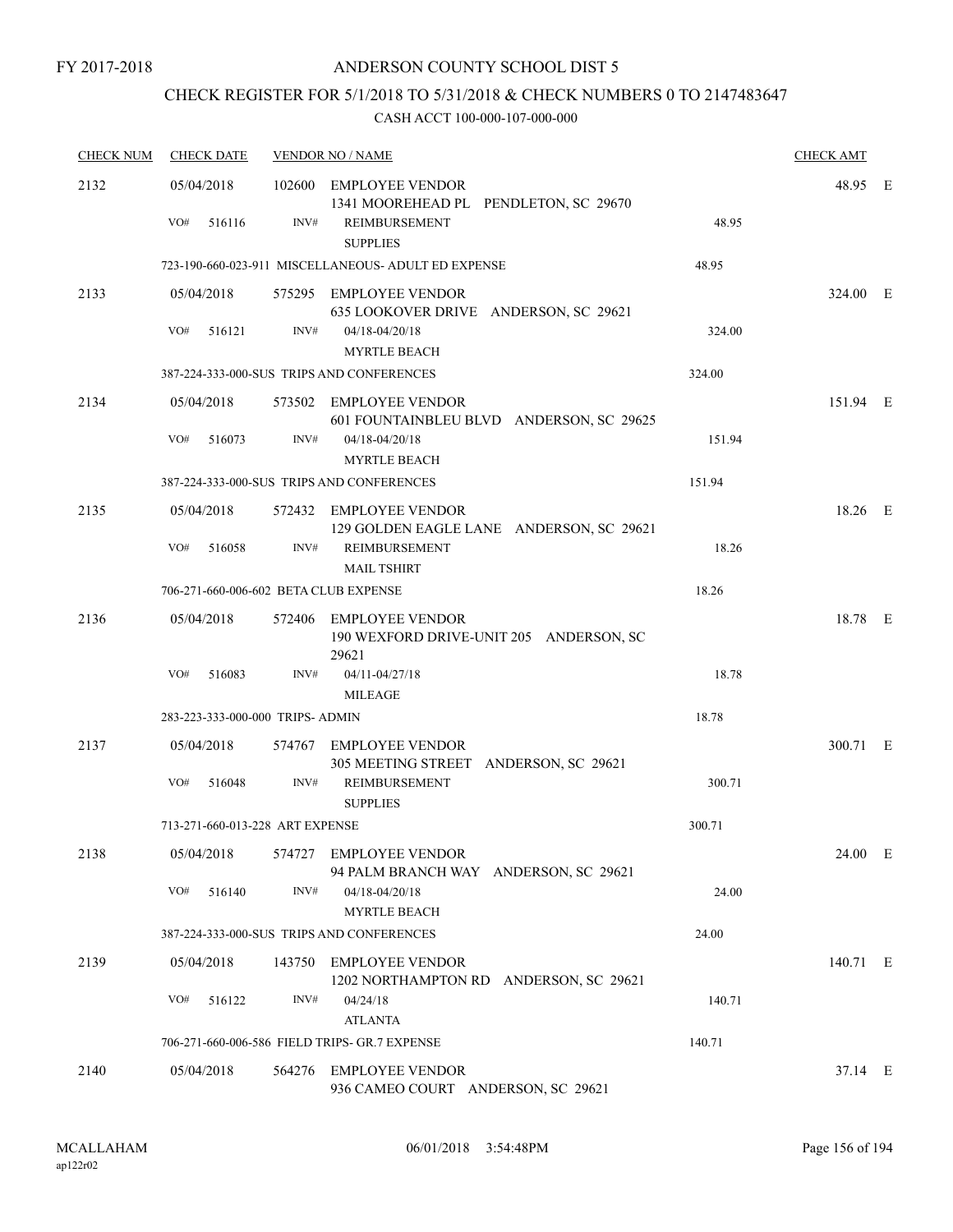## CHECK REGISTER FOR 5/1/2018 TO 5/31/2018 & CHECK NUMBERS 0 TO 2147483647

| <b>CHECK NUM</b> | <b>CHECK DATE</b>                      |        | <b>VENDOR NO / NAME</b>                                           |                                         |        | <b>CHECK AMT</b> |  |
|------------------|----------------------------------------|--------|-------------------------------------------------------------------|-----------------------------------------|--------|------------------|--|
|                  | VO#<br>516042                          | INV#   | REIMBURSEMENT<br><b>FLOWERS</b>                                   |                                         | 37.14  |                  |  |
|                  |                                        |        | 711-271-660-011-201 MISCELLANEOUS EXPENSE                         |                                         | 37.14  |                  |  |
| 2141             | 05/04/2018                             |        | 575204 EMPLOYEE VENDOR<br>731 LOOKOVER DRIVE ANDERSON, SC 29621   |                                         |        | 345.42 E         |  |
|                  | VO#<br>516120                          | INV#   | $04/18 - 04/20/18$<br><b>MYRTLE BEACH</b>                         |                                         | 345.42 |                  |  |
|                  |                                        |        | 387-224-333-000-SUS TRIPS AND CONFERENCES                         |                                         | 345.42 |                  |  |
| 2142             | 05/04/2018<br>VO#                      | INV#   | 572771 EMPLOYEE VENDOR<br>124 HIGH C DRIVE ANDERSON, SC 29621     |                                         |        | 26.62 E          |  |
|                  | 516053                                 |        | <b>REIMBURSEMENT</b><br><b>SCIENCE SUPPLIES</b>                   |                                         | 26.62  |                  |  |
|                  | 124-114-410-024-000 SUPPLIES           |        |                                                                   |                                         | 26.62  |                  |  |
| 2143             | 05/04/2018                             |        | 158960 EMPLOYEE VENDOR<br>1721 MANSE JOLLY RD. ANDERSON, SC 29621 |                                         |        | 133.75 E         |  |
|                  | VO#<br>516062                          | INV#   | 04/25/18<br><b>COLUMBIA</b>                                       |                                         | 133.75 |                  |  |
|                  |                                        |        | 264-224-333-000-000 TRIPS AND CONFERENCES                         |                                         | 133.75 |                  |  |
| 2144             | 05/04/2018                             |        | 573233 EMPLOYEE VENDOR<br>2400 LANE AVENUE ANDERSON, SC 29621     |                                         |        | 88.71 E          |  |
|                  | VO#<br>516077                          | INV#   | <b>APRIL 2018</b><br><b>MILEAGE</b>                               |                                         | 88.71  |                  |  |
|                  | 100-266-332-000-000 IN-DISTRICT TRAVEL |        |                                                                   |                                         | 88.71  |                  |  |
| 2145             | 05/04/2018                             |        | 573021 EMPLOYEE VENDOR<br>29621                                   | 111 WEXFORD DRIVE UNIT 300 ANDERSON, SC |        | 154.35 E         |  |
|                  | VO#<br>516051                          | INV#   | REIMBURSEMENT<br><b>SUPPLIES</b>                                  |                                         | 77.95  |                  |  |
|                  |                                        |        | 721-190-660-021-502 STUDENT GOV/COUNCIL EXPENSE                   |                                         | 77.95  |                  |  |
|                  | VO#<br>516052                          | INV#   | REIMBURSEMENT<br><b>DESSERT</b>                                   |                                         | 76.40  |                  |  |
|                  |                                        |        | 721-190-660-021-502 STUDENT GOV/COUNCIL EXPENSE                   |                                         | 76.40  |                  |  |
| 2146             | 05/04/2018                             |        | 572881 EMPLOYEE VENDOR                                            | 101 BRANDYWINE LANE ANDERSON, SC 29625  |        | 407.51 E         |  |
|                  | VO#<br>516063                          | INV#   | 04/18-04/20/18<br><b>MYRTLE BEACH</b>                             |                                         | 279.64 |                  |  |
|                  |                                        |        | 387-224-333-000-SUS TRIPS AND CONFERENCES                         |                                         | 279.64 |                  |  |
|                  | VO#<br>516065                          | INV#   | 04/25/18<br><b>ATLANTA</b>                                        |                                         | 127.87 |                  |  |
|                  |                                        |        | 706-271-660-006-585 FIELD TRIPS- GR. 6 EXPENSE                    |                                         | 127.87 |                  |  |
| 2147             | 05/04/2018                             | 573989 | <b>EMPLOYEE VENDOR</b><br>1804 BOLT DRIVE ANDERSON, SC 29621      |                                         |        | 14.71 E          |  |
|                  | VO#<br>516087                          | INV#   | APRIL 2018<br><b>MILEAGE</b>                                      |                                         | 14.71  |                  |  |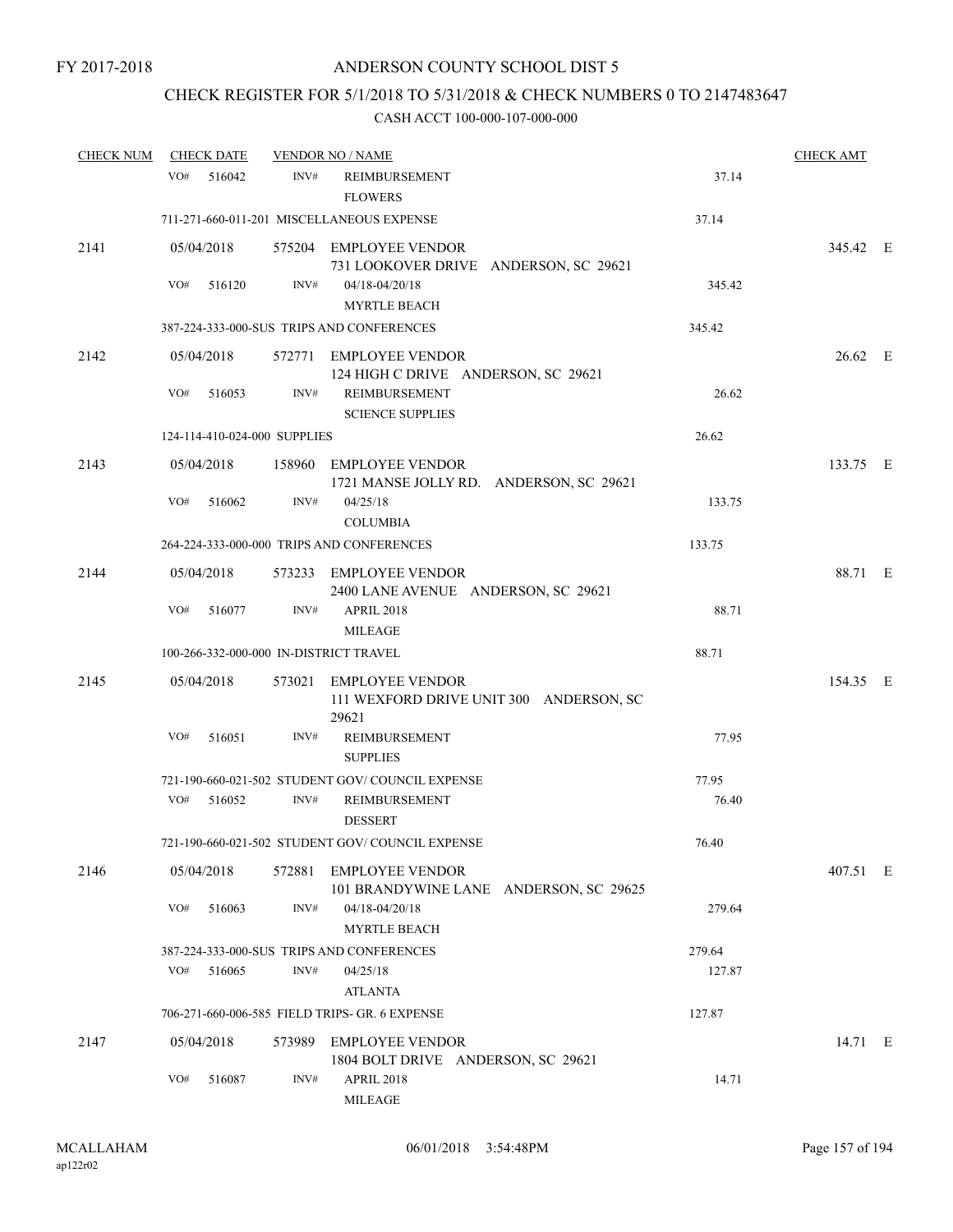## CHECK REGISTER FOR 5/1/2018 TO 5/31/2018 & CHECK NUMBERS 0 TO 2147483647

| <b>CHECK NUM</b> | <b>CHECK DATE</b> |                                      | <b>VENDOR NO / NAME</b>                                                  |        | <b>CHECK AMT</b> |  |
|------------------|-------------------|--------------------------------------|--------------------------------------------------------------------------|--------|------------------|--|
|                  |                   |                                      | 707-190-660-007-201 MISCELLANEOUS EXPENSE                                | 14.71  |                  |  |
| 2148             | 05/04/2018        |                                      | 573927 EMPLOYEE VENDOR<br>232 BRIARCLIFF ROAD CENTRAL, SC 29630          |        | 154.45 E         |  |
|                  | VO#<br>516031     | INV#                                 | <b>REIMBURSEMENT</b><br><b>APPRECIATION DAY</b>                          | 154.45 |                  |  |
|                  |                   | 721-190-660-021-429 FACULTY EXPENSE  |                                                                          | 154.45 |                  |  |
| 2149             | 05/04/2018        |                                      | 574586 EMPLOYEE VENDOR<br>246 STREAMS WAY ANDERSON, SC 29625             |        | 79.39 E          |  |
|                  | VO#<br>516076     | INV#                                 | $02/14 - 04/30/18$<br><b>MILEAGE</b>                                     | 79.39  |                  |  |
|                  |                   | 100-221-332-000-000 TRAVEL           |                                                                          | 79.39  |                  |  |
| 2150             | 05/04/2018        |                                      | 575129 EMPLOYEE VENDOR<br>525 BARKERS CREEK ROAD HONEA PATH, SC<br>29654 |        | 42.69 E          |  |
|                  | VO#<br>516080     | INV#                                 | <b>APRIL 2018</b><br><b>MILEAGE</b>                                      | 42.69  |                  |  |
|                  |                   | 283-223-333-000-000 TRIPS- ADMIN     |                                                                          | 42.69  |                  |  |
| 2151             | 05/04/2018        |                                      | 242200 EMPLOYEE VENDOR<br>1208 FAIRHAVEN DR ANDERSON, SC 29626           |        | 15.41 E          |  |
|                  | VO#<br>516089     | INV#                                 | <b>APRIL 2018</b><br><b>MILEAGE</b>                                      | 15.41  |                  |  |
|                  |                   |                                      | 706-271-660-006-411 MISCELLANEOUS EXPENSE                                | 15.41  |                  |  |
| 2152             | 05/04/2018        |                                      | 574235 EMPLOYEE VENDOR<br>220 GREENMEADOW CIRCLE ANDERSON, SC<br>29626   |        | 107.00 E         |  |
|                  | VO#<br>516118     | INV#                                 | <b>TSHIRTS</b><br><b>READING RECOVERY</b>                                | 107.00 |                  |  |
|                  |                   |                                      | 719-271-660-019-356 FIELD TRIPS - SPECIAL EXPENSE                        | 107.00 |                  |  |
| 2153             | 05/04/2018        |                                      | 564815 EMPLOYEE VENDOR<br>106 PROSPECT COURT ANDERSON, SC 29625          |        | 118.45 E         |  |
|                  | VO#<br>516084     | INV#                                 | $02/01 - 03/22/18$<br><b>MILEAGE</b>                                     | 118.45 |                  |  |
|                  |                   |                                      | 100-113-410-021-VEN SUPPLY-ADDT'L FOR LOST VENDING                       | 118.45 |                  |  |
| 2154             | 05/04/2018        |                                      | 565738 EMPLOYEE VENDOR<br>100 LIMELIGHT DRIVE ANDERSON, SC 29621         |        | 441.89 E         |  |
|                  | VO#<br>516071     | INV#                                 | 04/25-04/27/18<br><b>COLUMBIA</b>                                        | 441.89 |                  |  |
|                  |                   | 100-254-333-000-OPS TRIPS-OPERATIONS |                                                                          | 441.89 |                  |  |
| 2155             | 05/04/2018        |                                      | 193600 EMPLOYEE VENDOR<br>104 WINDSONG CT. ANDERSON, SC 29621            |        | 64.10 E          |  |
|                  | VO#<br>516041     | INV#                                 | REIMBURSEMENT<br><b>APRRECIATION DAY</b>                                 | 64.10  |                  |  |
|                  |                   |                                      | 712-271-660-012-201 MISCELLANEOUS EXPENSE                                | 64.10  |                  |  |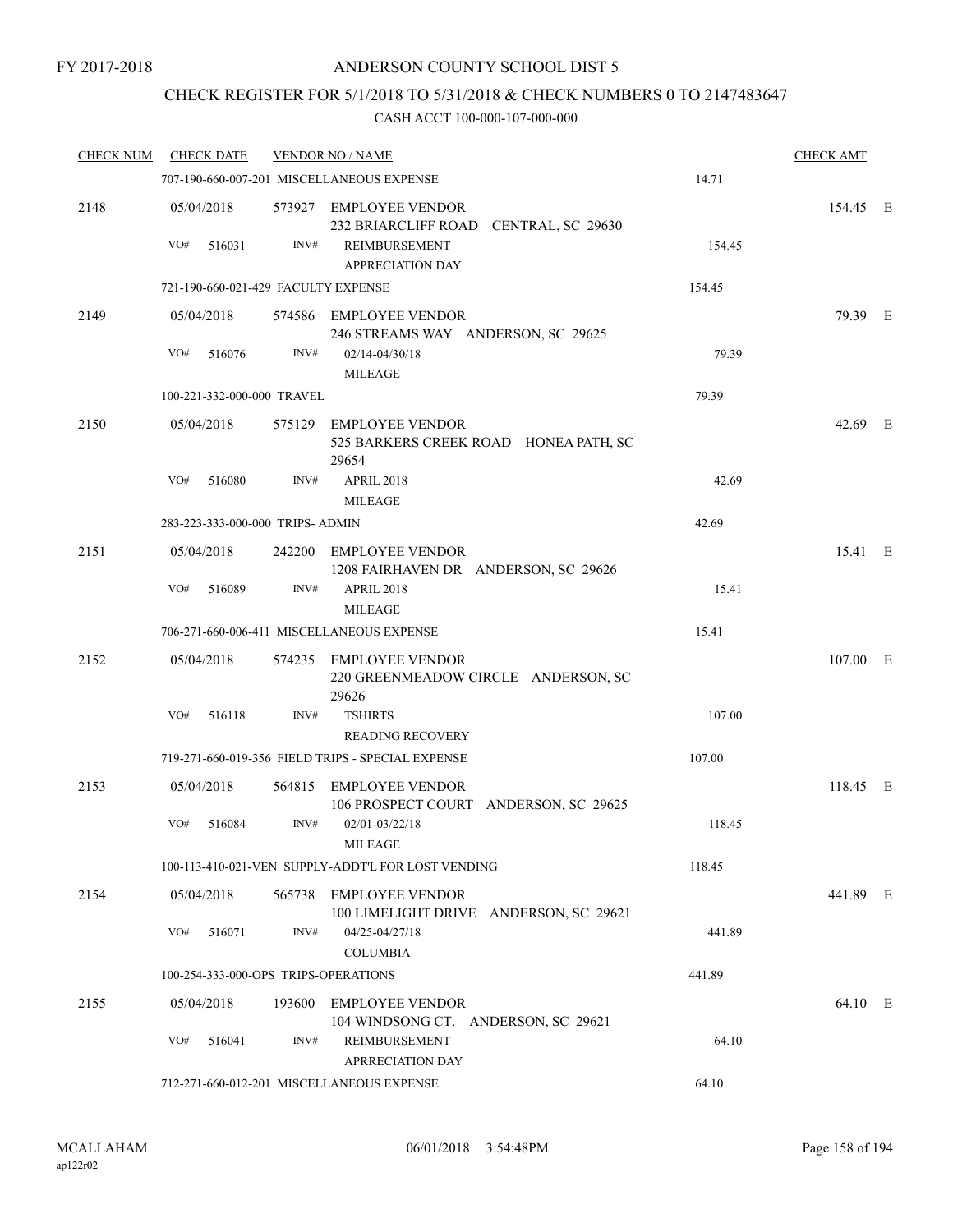## CHECK REGISTER FOR 5/1/2018 TO 5/31/2018 & CHECK NUMBERS 0 TO 2147483647

| <b>CHECK NUM</b> | <b>CHECK DATE</b>                      | <b>VENDOR NO / NAME</b> | <b>CHECK AMT</b>                                                                                    |        |          |  |
|------------------|----------------------------------------|-------------------------|-----------------------------------------------------------------------------------------------------|--------|----------|--|
| 2156             | 05/04/2018<br>VO#<br>516086            | INV#                    | 575025 EMPLOYEE VENDOR<br>3320 VAUGHN STREET ANDERSON, SC 29624<br>03/05-03/30/18<br><b>MILEAGE</b> | 40.45  | 40.45 E  |  |
|                  | 100-221-332-000-000 TRAVEL             |                         |                                                                                                     | 40.45  |          |  |
| 2157             | 05/04/2018                             |                         | 573954 EMPLOYEE VENDOR<br>1045 BLYTHWOOD DRIVE PIEDMONT, SC 29673                                   |        | 48.47 E  |  |
|                  | VO#<br>516092                          | INV#                    | <b>APRIL 2018</b><br><b>MILEAGE</b>                                                                 | 48.47  |          |  |
|                  | 283-223-333-000-000 TRIPS- ADMIN       |                         |                                                                                                     | 48.47  |          |  |
| 2158             | 05/04/2018                             |                         | 261875 EMPLOYEE VENDOR<br>300 DEVON WAY ANDERSON, SC 29621                                          |        | 562.64 E |  |
|                  | VO#<br>516044                          | INV#                    | REIMBURSEMENT<br><b>SUPPLIES</b>                                                                    | 562.64 |          |  |
|                  | 100-112-410-014-0RE RELATED ARTS       |                         |                                                                                                     | 562.64 |          |  |
| 2159             | 05/04/2018                             |                         | 575292 EMPLOYEE VENDOR<br>503 BLUME ROAD ANDERSON, SC 29625                                         |        | 14.53 E  |  |
|                  | VO#<br>516115                          | INV#                    | REIMBURSEMENT<br><b>SUPPLIES</b>                                                                    | 14.53  |          |  |
|                  |                                        |                         | 723-190-660-023-911 MISCELLANEOUS- ADULT ED EXPENSE                                                 | 14.53  |          |  |
| 2160             | 05/04/2018                             |                         | 573386 EMPLOYEE VENDOR<br>4 DONAN COURT ANDERSON, SC 29625                                          |        | 172.13 E |  |
|                  | VO#<br>516050                          | INV#                    | <b>REIMBURSEMENT</b><br><b>BOOKS</b>                                                                | 172.13 |          |  |
|                  |                                        |                         | 709-271-660-009-201 MISCELLANEOUS EXPENSE                                                           | 2.13   |          |  |
|                  |                                        |                         | 900-112-410-009-SCH TEACHER GRANT - HOGAN                                                           | 170.00 |          |  |
| 2161             | 05/04/2018                             |                         | 574362 EMPLOYEE VENDOR<br>215 PUBLIC WELL ROAD ANDERSON, SC 29626                                   |        | 89.40 E  |  |
|                  | VO#<br>516074                          | INV#                    | $01/4 - 03/23/18$<br><b>MILEAGE</b>                                                                 | 89.40  |          |  |
|                  | 100-221-332-000-000 TRAVEL             |                         |                                                                                                     | 89.40  |          |  |
| 2162             | 05/04/2018                             |                         | 572804 EMPLOYEE VENDOR<br>104 REGENCY CIRCLE ANDERSON, SC 29625                                     |        | 74.88 E  |  |
|                  | VO#<br>516030                          | INV#                    | REIMBURSEMENT<br><b>SUPPLIES</b>                                                                    | 74.88  |          |  |
|                  | 100-212-410-007-000 SUPPLIES           |                         |                                                                                                     | 74.88  |          |  |
| 2163             | 05/04/2018                             |                         | 573295 EMPLOYEE VENDOR<br>113 DOGWOOD DRIVE BELTON, SC 29627                                        |        | 95.44 E  |  |
|                  | VO#<br>516088                          | INV#                    | APRIL 2018<br><b>MILEAGE</b>                                                                        | 95.44  |          |  |
|                  | 100-266-332-000-000 IN-DISTRICT TRAVEL |                         |                                                                                                     | 95.44  |          |  |
| 2164             | 05/04/2018                             |                         | 574903 EMPLOYEE VENDOR<br>606 RYAN ROAD ANDERSON, SC 29625                                          |        | 775.00 E |  |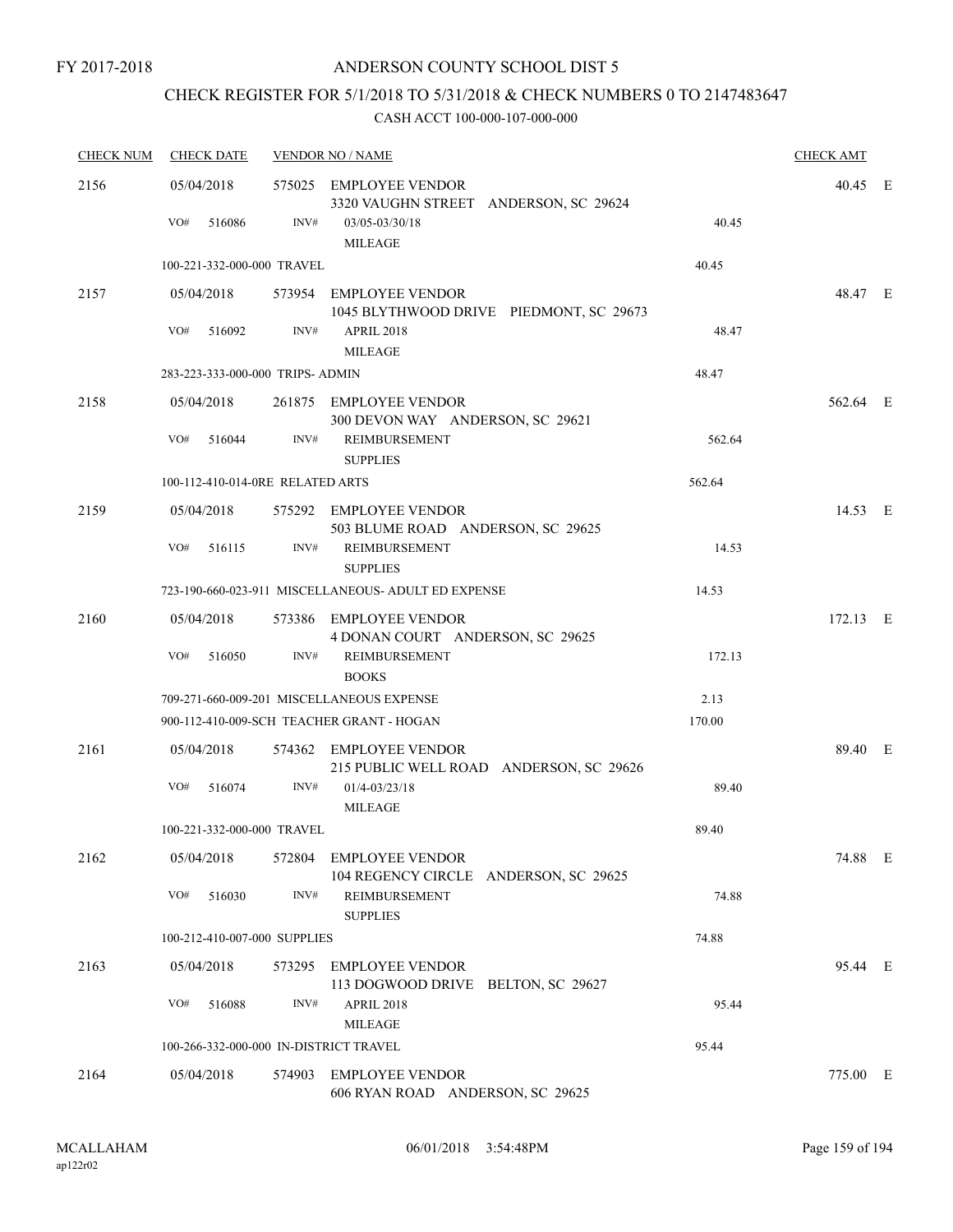## CHECK REGISTER FOR 5/1/2018 TO 5/31/2018 & CHECK NUMBERS 0 TO 2147483647

| <b>CHECK NUM</b> |            | <b>CHECK DATE</b> |                                   | <b>VENDOR NO / NAME</b>                                                          |        | <b>CHECK AMT</b> |  |
|------------------|------------|-------------------|-----------------------------------|----------------------------------------------------------------------------------|--------|------------------|--|
|                  | VO#        | 516147            | INV#                              | <b>REGISTRATION</b><br><b>REIMBURSEMENT</b>                                      | 775.00 |                  |  |
|                  |            |                   |                                   | 100-224-312-000-000 STAFF DEV. - PURCHASED SERVICES                              | 775.00 |                  |  |
| 2165             | 05/04/2018 |                   |                                   | 574725 EMPLOYEE VENDOR<br>202 ANSONBOROUGH BELTON, SC 29627                      |        | 42.27 E          |  |
|                  | VO#        | 516082            | INV#                              | $3/14 - 04/27/18$<br><b>MILEAGE</b>                                              | 42.27  |                  |  |
|                  |            |                   | 283-223-333-000-000 TRIPS- ADMIN  |                                                                                  | 42.27  |                  |  |
| 2166             | 05/04/2018 |                   |                                   | 307650 EMPLOYEE VENDOR<br>106 WYCOMBE DRIVE ANDERSON, SC 29621                   |        | 129.80 E         |  |
|                  | VO#        | 516066            | INV#                              | 04/27/18<br><b>COLUMBIA</b>                                                      | 129.80 |                  |  |
|                  |            |                   |                                   | 311-224-333-000-0BK TRIPS- BRENDA KELLEY                                         | 129.80 |                  |  |
| 2167             | 05/04/2018 |                   |                                   | 565441 EMPLOYEE VENDOR<br>1809 COLLEGE AVE ANDERSON, SC 29621                    |        | 119.31 E         |  |
|                  | VO#        | 516019            | INV#                              | REIMBURSEMENT<br><b>SUPPLIES</b>                                                 | 119.31 |                  |  |
|                  |            |                   |                                   | 701-271-660-001-833 ENGINEERING - LOCKE EXPENSE                                  | 119.31 |                  |  |
| 2168             | 05/04/2018 |                   |                                   | 574152 EMPLOYEE VENDOR<br>107 CAYMAN WAY ANDERSON, SC 29621                      |        | 50.17 E          |  |
|                  | VO#        | 516047            | INV#                              | REIMBURSEMENT<br><b>SUPPLIES</b>                                                 | 50.17  |                  |  |
|                  |            |                   | 713-271-660-013-220 MUSIC EXPENSE |                                                                                  | 50.17  |                  |  |
| 2169             | 05/04/2018 |                   |                                   | 573948 EMPLOYEE VENDOR<br>110 BLAIR ROAD BELTON, SC 29627                        |        | 254.33 E         |  |
|                  | VO#        | 516026            | INV#                              | REIMBURSEMENT<br><b>SNACKS &amp; SUPPLIES</b>                                    | 254.33 |                  |  |
|                  |            |                   | 100-223-410-000-JAG SUPPLIES-JAG  |                                                                                  | 254.33 |                  |  |
| 2170             | 05/04/2018 |                   |                                   | 574565 EMPLOYEE VENDOR<br>116 DOGWOOD TERRACE LANE CLEMSON, SC<br>29631          |        | 458.51 E         |  |
|                  | $\rm VO\#$ | 516060            | $\text{INV}\#$                    | 04/19-04/20/18<br><b>CHARLESTON</b>                                              | 458.51 |                  |  |
|                  |            |                   |                                   | 267-264-333-000-RR3 TRIPS-RECRUITE HQ TEACHERS                                   | 458.51 |                  |  |
| 2171             | 05/04/2018 |                   |                                   | 574799 EMPLOYEE VENDOR<br>926 CLEVELAND STREET APT. 3110 GREENVILLE,<br>SC 29601 |        | 24.00 E          |  |
|                  | VO#        | 516072            | INV#                              | 04/18-04/20/18<br><b>MYRTLE BEACH</b>                                            | 24.00  |                  |  |
|                  |            |                   |                                   | 387-224-333-000-SUS TRIPS AND CONFERENCES                                        | 24.00  |                  |  |
| 2172             | 05/04/2018 |                   | 344100                            | <b>EMPLOYEE VENDOR</b><br>119 ALISHA DRIVE ANDERSON, SC 29621                    |        | 97.45 E          |  |
|                  | VO#        | 516038            | INV#                              | REIMBURSEMENT<br><b>GRADUATION CORDS</b>                                         | 97.45  |                  |  |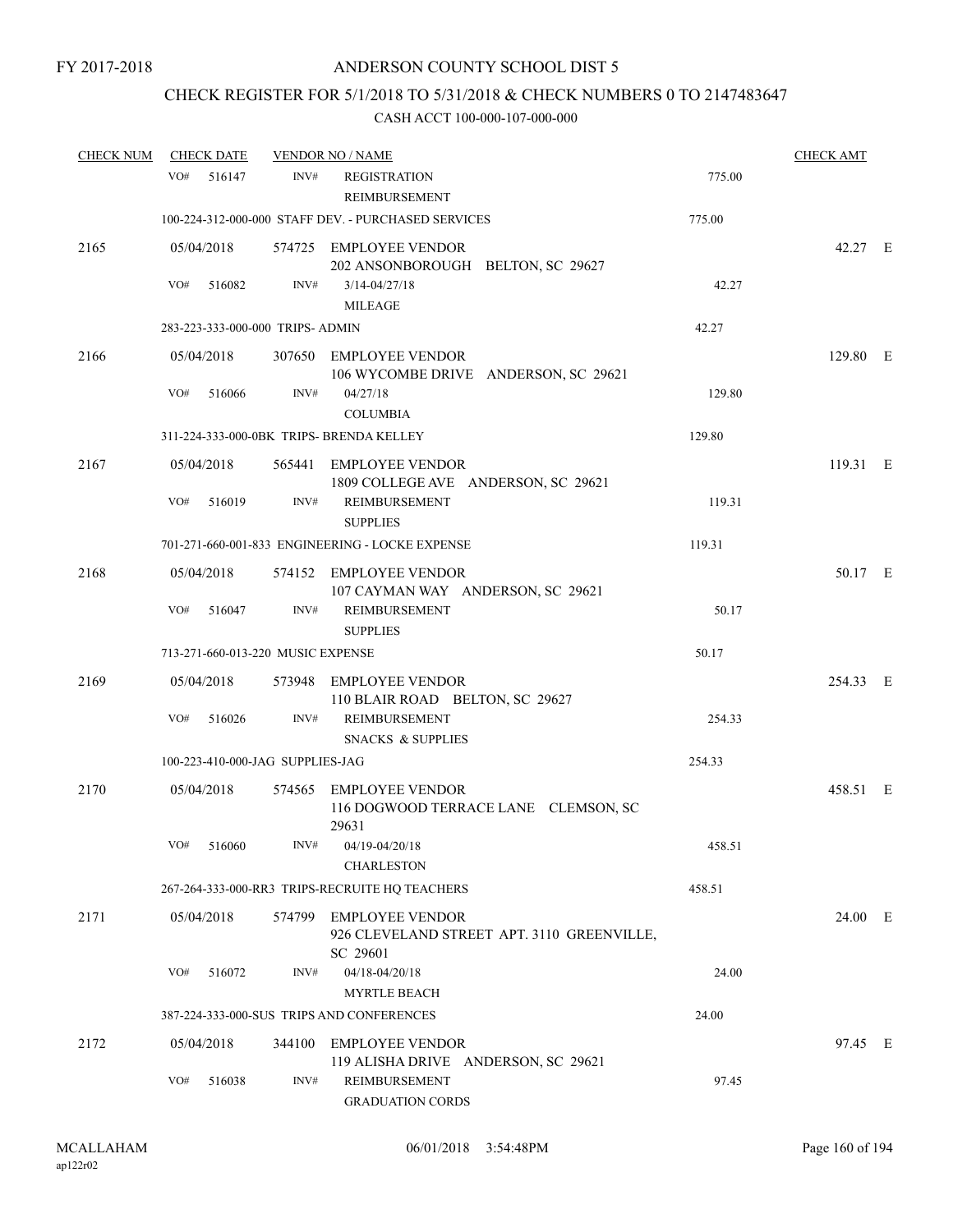## CHECK REGISTER FOR 5/1/2018 TO 5/31/2018 & CHECK NUMBERS 0 TO 2147483647

| <b>CHECK NUM</b> | <b>CHECK DATE</b>                       |        | <b>VENDOR NO / NAME</b>                                             |        | <b>CHECK AMT</b> |  |
|------------------|-----------------------------------------|--------|---------------------------------------------------------------------|--------|------------------|--|
|                  |                                         |        | 701-271-660-001-838 FBLA-AOF-TRIPS EXPENSE                          | 97.45  |                  |  |
| 2173             | 05/04/2018<br>VO#<br>516022             | INV#   | 346425 EMPLOYEE VENDOR<br>2436 WHITEHALL RD ANDERSON, SC 29625      | 33.91  | 33.91 E          |  |
|                  |                                         |        | <b>REIMBURSEMENT</b><br><b>SUPPLIES</b>                             |        |                  |  |
|                  |                                         |        | 705-271-660-005-584 NEW YORK TRIP EXPENSE                           | 33.91  |                  |  |
| 2174             | 05/04/2018                              |        | 346650 EMPLOYEE VENDOR<br>110 FIELDSTONE WAY ANDERSON, SC 29625     |        | 9.80 E           |  |
|                  | VO#<br>516034                           | INV#   | REIMBURSEMENT<br><b>BREAKFAST FOR COUNCIL</b>                       | 9.80   |                  |  |
|                  |                                         |        | 705-271-660-005-411 MISCELLANEOUS EXPENSE                           | 9.80   |                  |  |
| 2175             | 05/04/2018                              |        | 226700 EMPLOYEE VENDOR<br>102 GREENBRIAR ROAD ANDERSON, SC 29621    |        | 196.78 E         |  |
|                  | VO#<br>516025                           | INV#   | REIMBURSEMENT<br><b>SUPPLIES</b>                                    | 196.78 |                  |  |
|                  |                                         |        | 718-271-660-018-290 MISC. FUNDRAISER EXPENSE                        | 196.78 |                  |  |
| 2176             | 05/04/2018                              |        | 574074 EMPLOYEE VENDOR<br>225 SHADY LANE ANDERSON, SC 29625         |        | 18.17 E          |  |
|                  | VO#<br>516028                           | INV#   | <b>REIMBURSEMENT</b><br><b>SUPPLIES</b>                             | 18.17  |                  |  |
|                  | 714-271-660-014-328 PRODUCTIONS EXPENSE |        | 18.17                                                               |        |                  |  |
| 2177             | 05/04/2018                              |        | 363600 EMPLOYEE VENDOR<br>408 RED FERN TRAIL SIMPSONVILLE, SC 29681 |        | 240.26 E         |  |
|                  | VO#<br>516061                           | INV#   | 04/19-04/20/18<br><b>COLUMBIA</b>                                   | 240.26 |                  |  |
|                  |                                         |        | 201-223-333-000-000 TRIPS- ADMIN/HOMELESS/SUPPORT                   | 240.26 |                  |  |
| 2178             | 05/04/2018                              |        | 176575 EMPLOYEE VENDOR<br>110 CEDAR POND ROAD ANDERSON, SC 29621    |        | 19.23 E          |  |
|                  | VO#<br>516023                           | INV#   | <b>REIMBURSEMENT</b><br><b>DVDS</b>                                 | 19.23  |                  |  |
|                  | 100-222-410-014-000 SUPPLIES            |        |                                                                     | 19.23  |                  |  |
| 2179             | 05/04/2018                              | 575294 | <b>EMPLOYEE VENDOR</b><br>320 STEPHEN KING DRIVE ANDERSON, SC 29621 |        | 140.17 E         |  |
|                  | VO#<br>516119                           | INV#   | 04/25/18<br><b>COLUMBIA</b>                                         | 140.17 |                  |  |
|                  |                                         |        | 264-224-333-000-000 TRIPS AND CONFERENCES                           | 140.17 |                  |  |
| 2180             | 05/04/2018                              |        | 572025 EMPLOYEE VENDOR<br>105 HANOVER CIRCLE ANDERSON, SC 29621     |        | 357.98 E         |  |
|                  | VO#<br>516057                           | INV#   | <b>REIMBURSEMENT</b><br>ED FOUNDATION                               | 357.98 |                  |  |
|                  |                                         |        | 100-231-410-000-EDF EDUCATION FOUDATION                             | 357.98 |                  |  |
| 2181             | 05/04/2018                              |        | 574722 EMPLOYEE VENDOR<br>402 CATHEY ROAD ANDERSON, SC 29621        |        | 556.95 E         |  |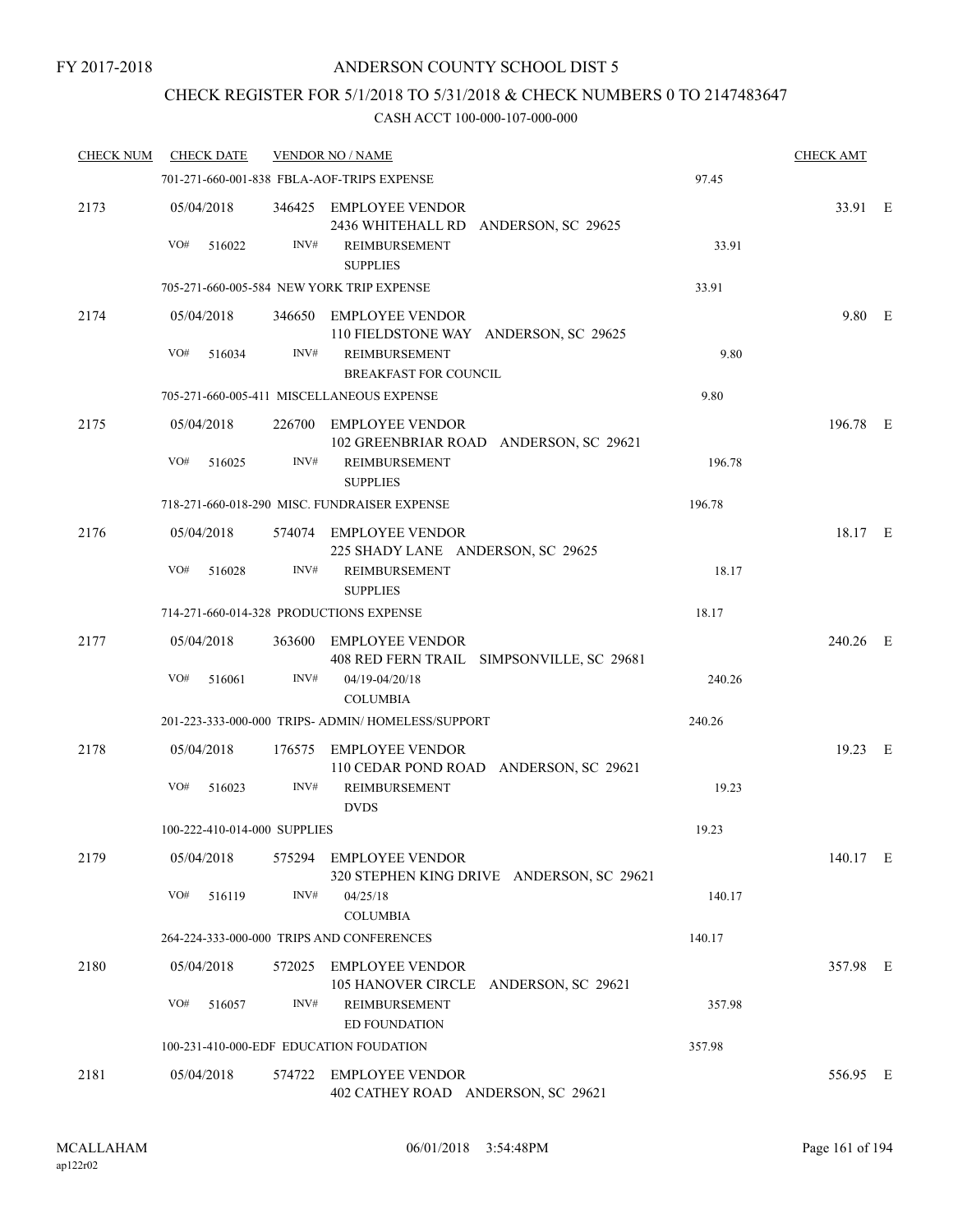## CHECK REGISTER FOR 5/1/2018 TO 5/31/2018 & CHECK NUMBERS 0 TO 2147483647

| <b>CHECK NUM</b> | <b>CHECK DATE</b>                      |        | <b>VENDOR NO / NAME</b>                                         |        | <b>CHECK AMT</b> |  |
|------------------|----------------------------------------|--------|-----------------------------------------------------------------|--------|------------------|--|
|                  | VO#<br>516054                          | INV#   | <b>REIMBURSEMENT</b><br><b>SUPPLIES</b>                         | 423.00 |                  |  |
|                  |                                        |        | 309-113-410-021-000 SUPPLIES AND MATERIALS                      | 423.00 |                  |  |
|                  | VO#<br>516055                          | INV#   | REIMBURSEMENT<br><b>SUPPLIES</b>                                | 133.95 |                  |  |
|                  | 817-113-410-021-000 SUPPLIES           |        |                                                                 | 133.95 |                  |  |
| 2182             | 05/04/2018                             |        | 574029 EMPLOYEE VENDOR                                          |        | 26.46 E          |  |
|                  | VO#<br>516059                          | INV#   | 1002 BERN CIRCLE ANDERSON, SC 29626<br><b>REIMBURSEMENT</b>     | 26.46  |                  |  |
|                  |                                        |        | <b>SUPPLIES</b>                                                 |        |                  |  |
|                  | 706-271-660-006-600 ART CLUB EXPENSE   |        |                                                                 | 26.46  |                  |  |
| 2183             | 05/04/2018                             |        | 573650 EMPLOYEE VENDOR<br>104 COACHMAN DRIVE ANDERSON, SC 29625 |        | 119.99 E         |  |
|                  | VO#<br>516033                          | INV#   | REIMBURSEMENT<br><b>STANDING DESK</b>                           | 119.99 |                  |  |
|                  | 100-213-410-007-000 SUPPLIES           |        |                                                                 | 119.99 |                  |  |
| 2184             | 05/04/2018                             |        | 574805 EMPLOYEE VENDOR<br>2514 GENTRY ROAD STARR, SC 29684      |        | 16.05 E          |  |
|                  | VO#<br>516045                          | INV#   | <b>REIMBURSEMENT</b><br><b>APPRECIATION DAY</b>                 | 16.05  |                  |  |
|                  |                                        |        | 705-271-660-005-411 MISCELLANEOUS EXPENSE                       | 16.05  |                  |  |
| 2185             | 05/04/2018                             |        | 573806 EMPLOYEE VENDOR                                          |        | 20.31 E          |  |
|                  |                                        |        | 1102 RAVENSWOOD DRIVE ANDERSON, SC 29625                        |        |                  |  |
|                  | VO#<br>516020                          | INV#   | REIMBURSEMENT<br><b>SUPPLIES</b>                                | 20.31  |                  |  |
|                  |                                        |        | 100-213-410-000-000 SUPPLIES AND MATERIALS                      | 20.31  |                  |  |
| 2186             | 05/04/2018                             |        | 574599 EMPLOYEE VENDOR<br>110 LYTTLETON WAY ANDERSON, SC 29621  |        | 474.80 E         |  |
|                  | VO#<br>516029                          | INV#   | <b>REIMBURSEMENT</b><br>THE WIZ                                 | 474.80 |                  |  |
|                  | 721-190-660-021-647 DRAMA HIGH EXPENSE |        |                                                                 | 474.80 |                  |  |
| 2187             | 05/04/2018                             |        | 572786 EMPLOYEE VENDOR<br>2207 RIVER ROAD PIEDMONT, SC 29673    |        | 24.00 E          |  |
|                  | VO#<br>516069                          | INV#   | $04/18 - 042/0/18$<br><b>MYRTLE BEACH</b>                       | 24.00  |                  |  |
|                  |                                        |        | 387-224-333-000-SUS TRIPS AND CONFERENCES                       | 24.00  |                  |  |
|                  |                                        |        |                                                                 |        |                  |  |
| 2188             | 05/04/2018                             | 508275 | <b>EMPLOYEE VENDOR</b><br>101 CORAL ST WILLIAMSTON, SC 29697    |        | 47.50 E          |  |
|                  | VO#<br>516013                          | INV#   | REIMBURSEMENT<br><b>STEM ACTIVITIES</b>                         | 47.50  |                  |  |
|                  |                                        |        | 711-271-660-011-201 MISCELLANEOUS EXPENSE                       | 7.59   |                  |  |
|                  |                                        |        | 900-112-416-011-MWT TEACHER GRANT - TRAYNUM                     | 39.91  |                  |  |
| 2189             | 05/04/2018                             | 572463 | <b>EMPLOYEE VENDOR</b>                                          |        | 80.77 E          |  |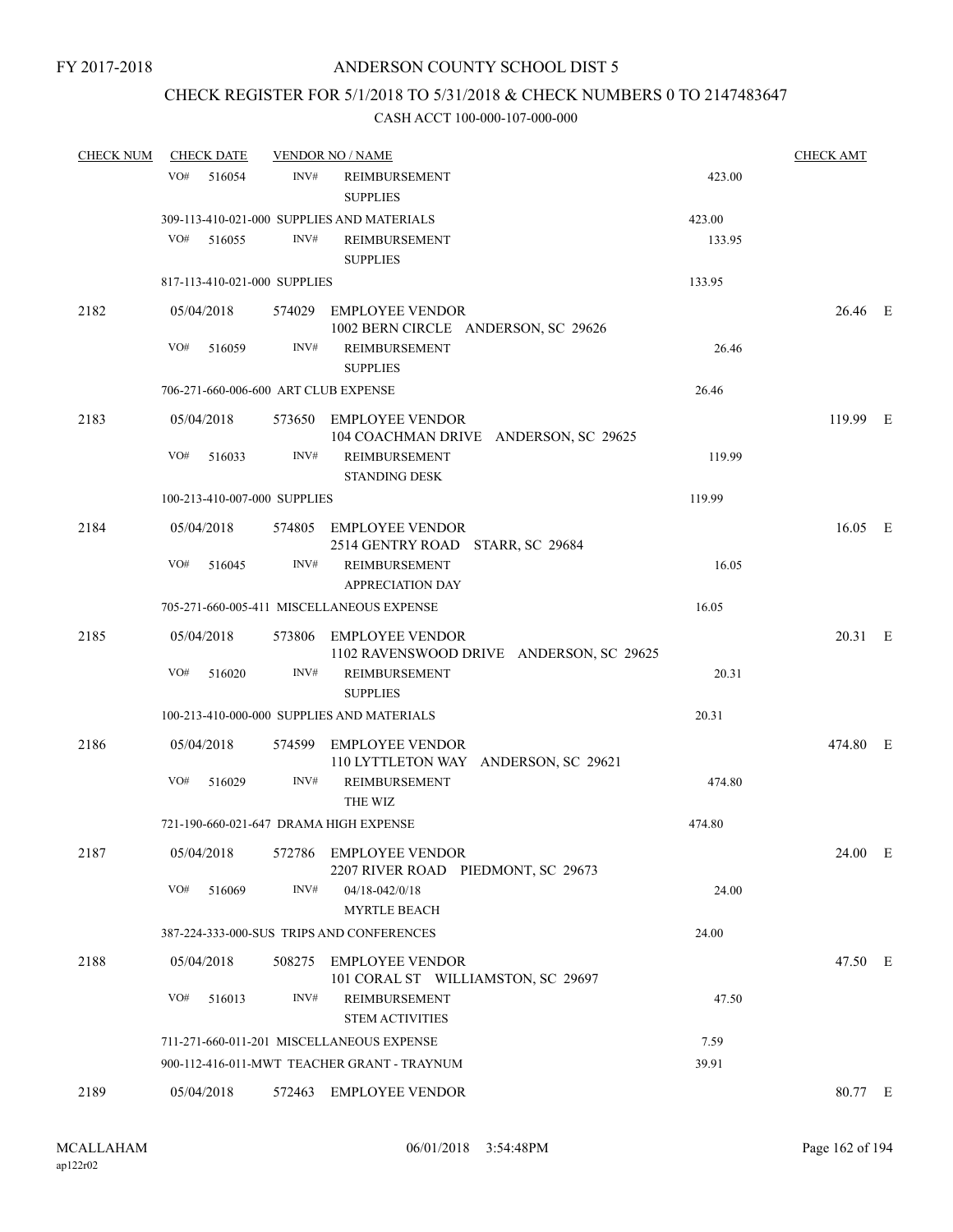### CHECK REGISTER FOR 5/1/2018 TO 5/31/2018 & CHECK NUMBERS 0 TO 2147483647

| <b>CHECK NUM</b> | <b>CHECK DATE</b> |                                          | <b>VENDOR NO / NAME</b>                                         |                                          |        | <b>CHECK AMT</b> |  |
|------------------|-------------------|------------------------------------------|-----------------------------------------------------------------|------------------------------------------|--------|------------------|--|
|                  | VO#               | INV#<br>516021                           | REIMBURSEMENT                                                   | 220 OLD TABERNACLE ROAD BELTON, SC 29627 | 80.77  |                  |  |
|                  |                   |                                          | <b>SUPPLIES</b>                                                 |                                          |        |                  |  |
|                  |                   |                                          | 723-190-660-023-911 MISCELLANEOUS- ADULT ED EXPENSE             |                                          | 80.77  |                  |  |
| 2190             | 05/04/2018        |                                          | 526475 EMPLOYEE VENDOR                                          | 2901 PLAINFIELD DRIVE ANDERSON, SC 29624 |        | 229.58 E         |  |
|                  | VO#               | INV#<br>516017                           | REIMBURSEMENT<br>PIZZA                                          |                                          | 140.06 |                  |  |
|                  |                   | 715-271-660-015-357 FIELD TRIPS EXPENSE  |                                                                 |                                          | 140.06 |                  |  |
|                  | VO#               | INV#<br>516018                           | <b>REIMBURSEMENT</b><br><b>PUZZLES</b>                          |                                          | 89.52  |                  |  |
|                  |                   |                                          | 715-271-660-015-201 MISCELLANEOUS EXPENSE                       |                                          | 89.52  |                  |  |
| 2191             | 05/04/2018        |                                          | 575293 EMPLOYEE VENDOR<br>516 AUBURN AVENUE ANDERSON, SC 29626  |                                          |        | 125.00 E         |  |
|                  | VO#               | INV#<br>516117                           | <b>CLOWN ENTERTAINMENT</b><br><b>SOUTH FANT</b>                 |                                          | 125.00 |                  |  |
|                  |                   | 715-271-660-015-316 SPRING FLING EXPENSE |                                                                 |                                          | 125.00 |                  |  |
| 2192             | 05/04/2018        |                                          | 574485 EMPLOYEE VENDOR<br>615 LOOKOVER DRIVE ANDERSON, SC 29621 |                                          |        | 88.65 E          |  |
|                  | VO#               | INV#<br>516078                           | <b>APRIL 2018</b><br><b>MILEAGE</b>                             |                                          | 88.65  |                  |  |
|                  |                   | 100-266-332-000-000 IN-DISTRICT TRAVEL   |                                                                 |                                          | 88.65  |                  |  |
| 2193             | 05/04/2018        |                                          | 575112 EMPLOYEE VENDOR<br>SC 29625                              | 200 COUNTRY CLUB LANE APT D13 ANDERSON,  |        | 485.95 E         |  |
|                  | VO#               | 516015<br>INV#                           | <b>REIMBURSEMENT</b><br><b>SUPPLIES</b>                         |                                          | 485.95 |                  |  |
|                  |                   | 701-271-660-001-850 FFA EXPENSE          |                                                                 |                                          | 485.95 |                  |  |
| 2194             | 05/04/2018        |                                          | 574654 EMPLOYEE VENDOR<br>234 GREENLAND ROAD ANDERSON, SC 29626 |                                          |        | 79.00 E          |  |
|                  | VO#               | INV#<br>516056                           | <b>REIMBURSEMENT</b><br><b>SMORE ACCOUNT</b>                    |                                          | 79.00  |                  |  |
|                  |                   | 100-112-410-010-000 SUPPLIES             |                                                                 |                                          | 79.00  |                  |  |
| 2195             | 05/04/2018        | 536250                                   | <b>EMPLOYEE VENDOR</b><br>29626                                 | 1420 HARD HILLHOUSE DRIVE ANDERSON, SC   |        | 85.55 E          |  |
|                  | VO#               | 516090<br>INV#                           | 03/21-04/26/18<br>MILEAGE                                       |                                          | 85.55  |                  |  |
|                  |                   | 100-221-332-000-000 TRAVEL               |                                                                 |                                          | 85.55  |                  |  |
| 2196             | 05/11/2018        | 574902                                   | <b>EMPLOYEE VENDOR</b>                                          | 225 LONGVIEW DRIVE WILLIAMSTON, SC 29697 |        | 8.51 E           |  |
|                  | VO#               | INV#<br>516360                           | <b>APRIL 2018</b><br><b>MILEAGE</b>                             |                                          | 8.51   |                  |  |
|                  |                   | 100-221-332-000-000 TRAVEL               |                                                                 |                                          | 8.51   |                  |  |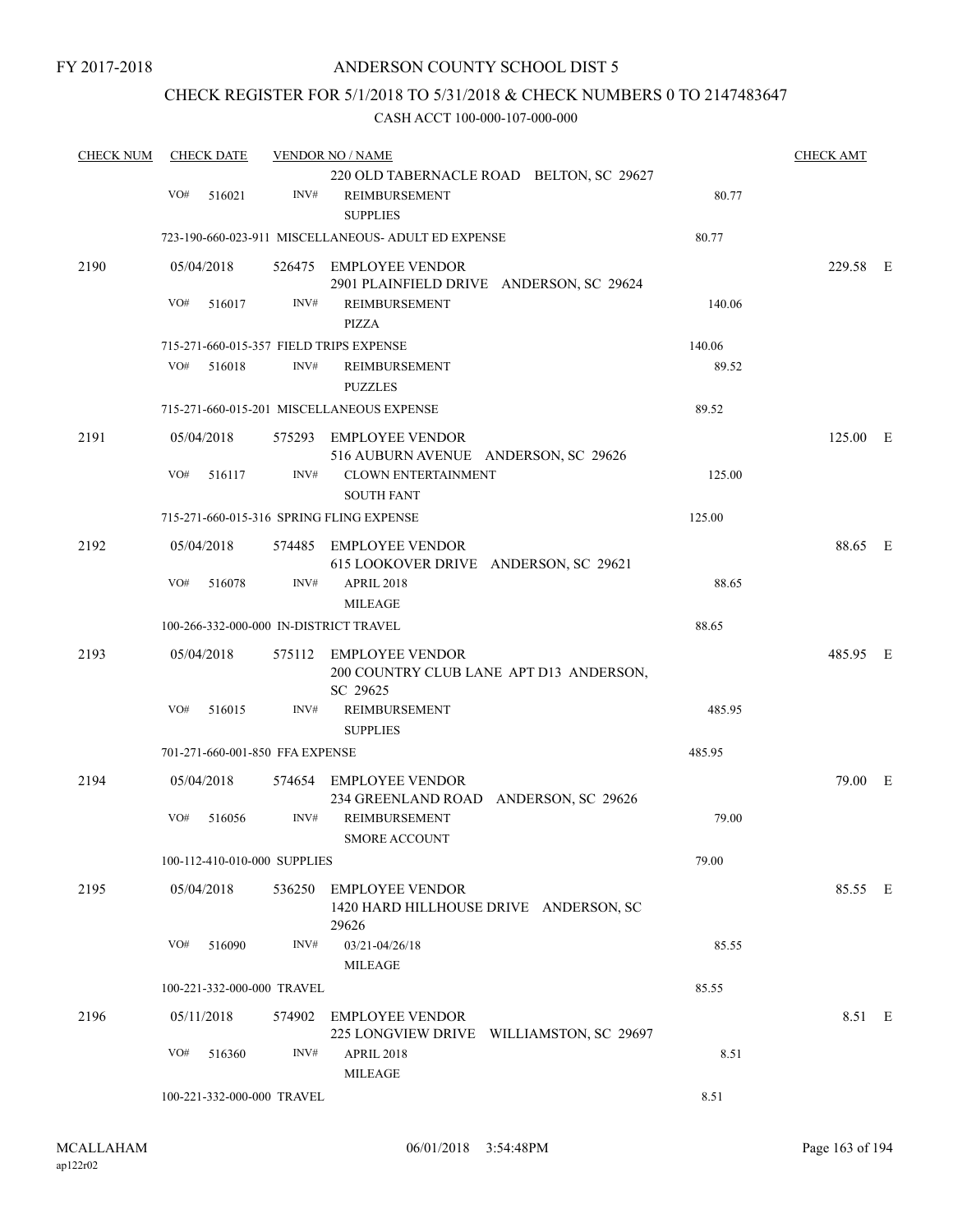## CHECK REGISTER FOR 5/1/2018 TO 5/31/2018 & CHECK NUMBERS 0 TO 2147483647

| <b>CHECK NUM</b> | <b>CHECK DATE</b>                       |      | <b>VENDOR NO / NAME</b>                                                                |        | <b>CHECK AMT</b> |  |
|------------------|-----------------------------------------|------|----------------------------------------------------------------------------------------|--------|------------------|--|
| 2197             | 05/11/2018<br>VO#<br>516401             | INV# | 123225 EMPLOYEE VENDOR<br>121 BRIAR PATCH ROAD ANDERSON, SC 29621<br><b>APRIL 2018</b> | 40.13  | 40.13 E          |  |
|                  | 100-221-332-000-000 TRAVEL              |      | <b>MILEAGE</b>                                                                         | 40.13  |                  |  |
|                  |                                         |      |                                                                                        |        |                  |  |
| 2198             | 05/11/2018                              |      | 573677 EMPLOYEE VENDOR<br>307 READING COURT EASLEY, SC 29642                           |        | 45.78 E          |  |
|                  | VO#<br>516386                           | INV# | REIMBURSEMENT<br><b>SUPPLIES</b>                                                       | 45.78  |                  |  |
|                  |                                         |      | 712-271-660-012-201 MISCELLANEOUS EXPENSE                                              | 45.78  |                  |  |
| 2199             | 05/11/2018                              |      | 572432 EMPLOYEE VENDOR<br>129 GOLDEN EAGLE LANE ANDERSON, SC 29621                     |        | 64.49 E          |  |
|                  | VO#<br>516334                           | INV# | <b>SUPPLIES</b><br>REIMBURSEMENT                                                       | 64.49  |                  |  |
|                  | 706-271-660-006-602 BETA CLUB EXPENSE   |      |                                                                                        | 64.49  |                  |  |
| 2200             | 05/11/2018                              |      | 574896 EMPLOYEE VENDOR<br>152 TURNER HILL RD EASLEY, SC 29642                          |        | 159.96 E         |  |
|                  | VO#<br>516388                           | INV# | REIMBURSEMENT<br><b>SUPPLIES</b>                                                       | 159.96 |                  |  |
|                  | 714-271-660-014-328 PRODUCTIONS EXPENSE |      |                                                                                        | 159.96 |                  |  |
| 2201             | 05/11/2018                              |      | 321405 EMPLOYEE VENDOR<br>205 WILTON E HALL ROAD STARR, SC 29684                       |        | 55.00 E          |  |
|                  | VO#<br>516501                           | INV# | 04/29-05/02/18<br><b>PSUG</b>                                                          | 55.00  |                  |  |
|                  |                                         |      | 100-221-333-000-ELE TRIPS AND CONFERENCES                                              | 55.00  |                  |  |
| 2202             | 05/11/2018                              |      | 147195 EMPLOYEE VENDOR<br>417 BLAIR STREET ANDERSON, SC 29625                          |        | 215.89 E         |  |
|                  | VO#<br>516336                           | INV# | <b>OLIVE GARDEN</b><br><b>REIMBURSEMENT</b>                                            | 67.16  |                  |  |
|                  |                                         |      | 723-190-660-023-911 MISCELLANEOUS- ADULT ED EXPENSE                                    | 67.16  |                  |  |
|                  | $VO#$ 516353                            | INV# | 05/01/18<br><b>COLUMBIA</b>                                                            | 148.73 |                  |  |
|                  |                                         |      | 356-223-333-000-000 TRIPS AND CONFERENCES                                              | 148.73 |                  |  |
| 2203             | 05/11/2018                              |      | 564276 EMPLOYEE VENDOR<br>936 CAMEO COURT ANDERSON, SC 29621                           |        | 127.33 E         |  |
|                  | VO#<br>516444                           | INV# | 05/02/18<br><b>COLUMBIA</b>                                                            | 127.33 |                  |  |
|                  | 100-233-410-011-000 SUPPLIES            |      |                                                                                        | 127.33 |                  |  |
| 2204             | 05/11/2018                              |      | 147625 EMPLOYEE VENDOR<br>201 DANDELION TRAIL ANDERSON, SC 29621                       |        | 142.26 E         |  |
|                  | VO#<br>516373                           | INV# | REIMBURSEMENT<br><b>SUPPLIES</b>                                                       | 142.26 |                  |  |
|                  |                                         |      | 707-190-660-007-201 MISCELLANEOUS EXPENSE                                              | 142.26 |                  |  |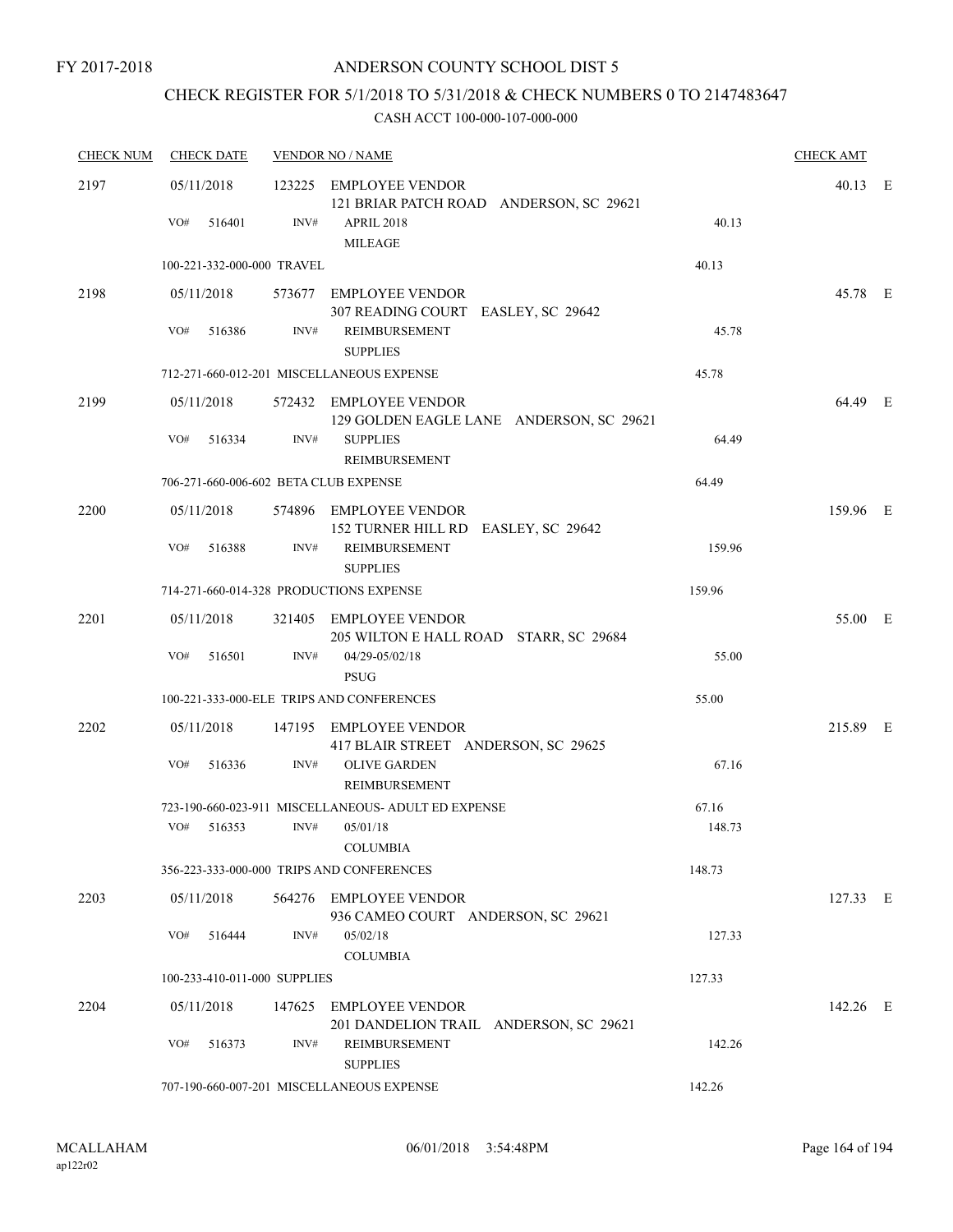## CHECK REGISTER FOR 5/1/2018 TO 5/31/2018 & CHECK NUMBERS 0 TO 2147483647

| <b>CHECK NUM</b> | <b>CHECK DATE</b>                      |      | <b>VENDOR NO / NAME</b>                                         |                                           |        | <b>CHECK AMT</b> |  |
|------------------|----------------------------------------|------|-----------------------------------------------------------------|-------------------------------------------|--------|------------------|--|
| 2205             | 05/11/2018<br>VO#<br>516472            | INV# | 574859 EMPLOYEE VENDOR<br><b>MARCH 2018</b>                     | 204 CRETEWOOD DRIVE ANDERSON, SC 29621    | 20.54  | 37.93 E          |  |
|                  |                                        |      | <b>MILEAGE</b><br>100-263-333-000-000 TRIPS AND CONFERENCES     |                                           | 20.54  |                  |  |
|                  | $VO#$ 516474                           | INV# | <b>APRIL 2018</b><br><b>MILEAGE</b>                             |                                           | 17.39  |                  |  |
|                  |                                        |      | 100-263-333-000-000 TRIPS AND CONFERENCES                       |                                           | 17.39  |                  |  |
| 2206             | 05/11/2018<br>VO#<br>516455            | INV# | 563493 EMPLOYEE VENDOR<br>APRIL 2018                            | 922 NEW PROSPECT CH RD ANDERSON, SC 29625 | 24.93  | 24.93 E          |  |
|                  |                                        |      | <b>MILEAGE</b>                                                  |                                           |        |                  |  |
|                  |                                        |      | 600-256-333-010-000 TRIPS AND CONFERENCES                       |                                           | 24.93  |                  |  |
| 2207             | 05/11/2018                             |      | 574607 EMPLOYEE VENDOR                                          | 107 ALENE HILLS WAY ANDERSON, SC 29625    |        | 149.89 E         |  |
|                  | VO#<br>516510                          | INV# | 05/02/18<br><b>COLUMBIA</b>                                     |                                           | 149.89 |                  |  |
|                  |                                        |      | 100-223-333-000-JAG TRIPS AND CONFERENCES-JAG                   |                                           | 149.89 |                  |  |
| 2208             | 05/11/2018                             |      | 574515 EMPLOYEE VENDOR<br>3 CATALINA DRIVE GREENVILLE, SC 29609 |                                           |        | 66.23 E          |  |
|                  | VO#<br>516456                          | INV# | $4/13 - 4/30/18$<br><b>MILEAGE</b>                              |                                           | 66.23  |                  |  |
|                  |                                        |      | 600-256-333-000-000 TRIPS AND CONFERENCES                       |                                           | 66.23  |                  |  |
| 2209             | 05/11/2018                             |      | 575310 EMPLOYEE VENDOR<br>29621                                 | 2418 MARCHBANKS AVE APT 36F ANDERSON, SC  |        | 14.59 E          |  |
|                  | VO#<br>516520                          | INV# | <b>REFUND</b><br><b>LOST BOOK</b>                               |                                           | 14.59  |                  |  |
|                  | 708-271-660-008-305 LIBRARY EXPENSE    |      |                                                                 |                                           | 14.59  |                  |  |
| 2210             | 05/11/2018                             |      | 573087 EMPLOYEE VENDOR                                          | 1014 FAIRVIEW ROAD BEECH ISLAND, SC 29842 |        | 76.89 E          |  |
|                  | VO# 516332                             |      | INV# LOWES<br>REIMBURSEMENT                                     |                                           | 76.89  |                  |  |
|                  | 721-190-660-021-647 DRAMA HIGH EXPENSE |      |                                                                 |                                           | 76.89  |                  |  |
| 2211             | 05/11/2018                             |      | 575311 EMPLOYEE VENDOR<br>29621                                 | 106 STONE COTTAGE DRIVE ANDERSON, SC      |        | 21.19 E          |  |
|                  | VO#<br>516521                          | INV# | REIMBURSEMENT<br><b>SUPPLIES</b>                                |                                           | 21.19  |                  |  |
|                  |                                        |      | 723-190-660-023-911 MISCELLANEOUS- ADULT ED EXPENSE             |                                           | 21.19  |                  |  |
| 2212             | 05/11/2018                             |      | 574575 EMPLOYEE VENDOR<br>22 FAWN HILL DRIVE ANDERSON, SC 29621 |                                           |        | 306.22 E         |  |
|                  | VO#<br>516354                          | INV# | 04/12-04/13/18<br><b>ROCK HILL</b>                              |                                           | 181.03 |                  |  |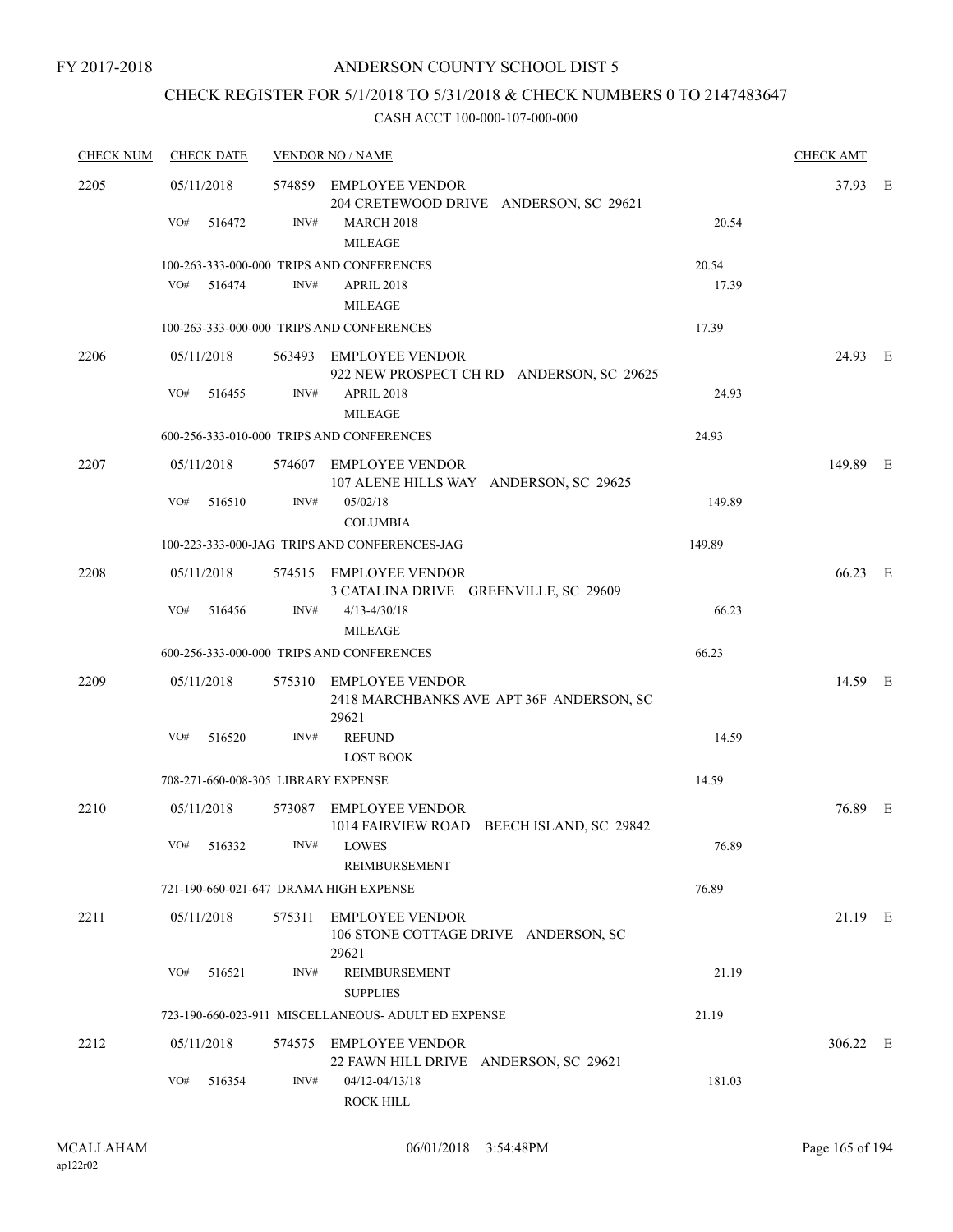## CHECK REGISTER FOR 5/1/2018 TO 5/31/2018 & CHECK NUMBERS 0 TO 2147483647

| <b>CHECK NUM</b> | <b>CHECK DATE</b>            |            |        | <b>VENDOR NO / NAME</b>                                             |        | <b>CHECK AMT</b> |  |
|------------------|------------------------------|------------|--------|---------------------------------------------------------------------|--------|------------------|--|
|                  |                              |            |        | 100-115-333-001-CAR TRIPS AND CONFERENCES                           | 181.03 |                  |  |
|                  | $VO#$ 516443                 |            | INV#   | 04/30/18<br><b>COLUMBIA</b>                                         | 125.19 |                  |  |
|                  |                              |            |        | 100-115-333-001-CAR TRIPS AND CONFERENCES                           | 125.19 |                  |  |
| 2213             | 05/11/2018                   |            |        | 573361 EMPLOYEE VENDOR<br>3607 HOPEWELL ROAD ANDERSON, SC 29621     |        | 8.92 E           |  |
|                  | VO#                          | 516341     | INV#   | <b>PICTURES</b><br>REIMBURSEMENT                                    | 8.92   |                  |  |
|                  |                              |            |        | 719-271-660-019-201 MISCELLANEOUS EXPENSE                           | 8.92   |                  |  |
| 2214             | 05/11/2018                   |            |        | 226585 EMPLOYEE VENDOR<br>222 DANDELION TRAIL ANDERSON, SC 29621    |        | $127.18$ E       |  |
|                  | VO#                          | 516327     | INV#   | <b>CHAIRS</b><br>REIMBURSEMENT                                      | 127.18 |                  |  |
|                  |                              |            |        | 705-271-660-005-429 FACULTY EXPENSE                                 | 127.18 |                  |  |
| 2215             | 05/11/2018                   |            |        | 232300 EMPLOYEE VENDOR<br>115 BUTTERCUP TRAIL ANDERSON, SC 29621    |        | 44.80 E          |  |
|                  | VO#                          | 516381     | INV#   | REIMBURSEMENT<br><b>SUPPLIES</b>                                    | 44.80  |                  |  |
|                  | 100-139-410-013-000 SUPPLIES |            |        |                                                                     | 44.80  |                  |  |
| 2216             |                              | 05/11/2018 |        | 574647 EMPLOYEE VENDOR<br>103 KINGS COURT ANDERSON, SC 29621        |        | 75.00 E          |  |
|                  | VO#                          | 516338     | INV#   | <b>NEW TEACHER</b><br><b>CUPCAKES</b>                               | 75.00  |                  |  |
|                  |                              |            |        | 302-223-312-000-000 PURCHASED SERVICES                              | 75.00  |                  |  |
| 2217             | 05/11/2018                   |            |        | 575016 EMPLOYEE VENDOR<br>221 BROOK FOREST DRIVE ANDERSON, SC 29621 |        | 50.93 E          |  |
|                  | VO#                          | 516394     | INV#   | APRIL 2018<br><b>MILEAGE</b>                                        | 21.72  |                  |  |
|                  | 100-221-332-000-000 TRAVEL   |            |        |                                                                     | 21.72  |                  |  |
|                  | VO# 516454                   |            | INV#   | <b>MARCH 2018</b><br><b>MILEAGE</b>                                 | 29.21  |                  |  |
|                  | 100-221-332-000-000 TRAVEL   |            |        |                                                                     | 29.21  |                  |  |
| 2218             | 05/11/2018                   |            | 193600 | <b>EMPLOYEE VENDOR</b><br>104 WINDSONG CT. ANDERSON, SC 29621       |        | 50.30 E          |  |
|                  | VO#                          | 516379     | INV#   | REIMBURSEMENT<br><b>SUPPLIES</b>                                    | 50.30  |                  |  |
|                  |                              |            |        | 712-271-660-012-201 MISCELLANEOUS EXPENSE                           | 50.30  |                  |  |
| 2219             | 05/11/2018                   |            |        | 575025 EMPLOYEE VENDOR<br>3320 VAUGHN STREET ANDERSON, SC 29624     |        | 17.98 E          |  |
|                  | VO#                          | 516464     | INV#   | <b>APRIL 2018</b><br><b>MILEAGE</b>                                 | 17.98  |                  |  |
|                  | 100-221-332-000-000 TRAVEL   |            |        |                                                                     | 17.98  |                  |  |
| 2220             | 05/11/2018                   |            | 261745 | <b>EMPLOYEE VENDOR</b>                                              |        | 48.95 E          |  |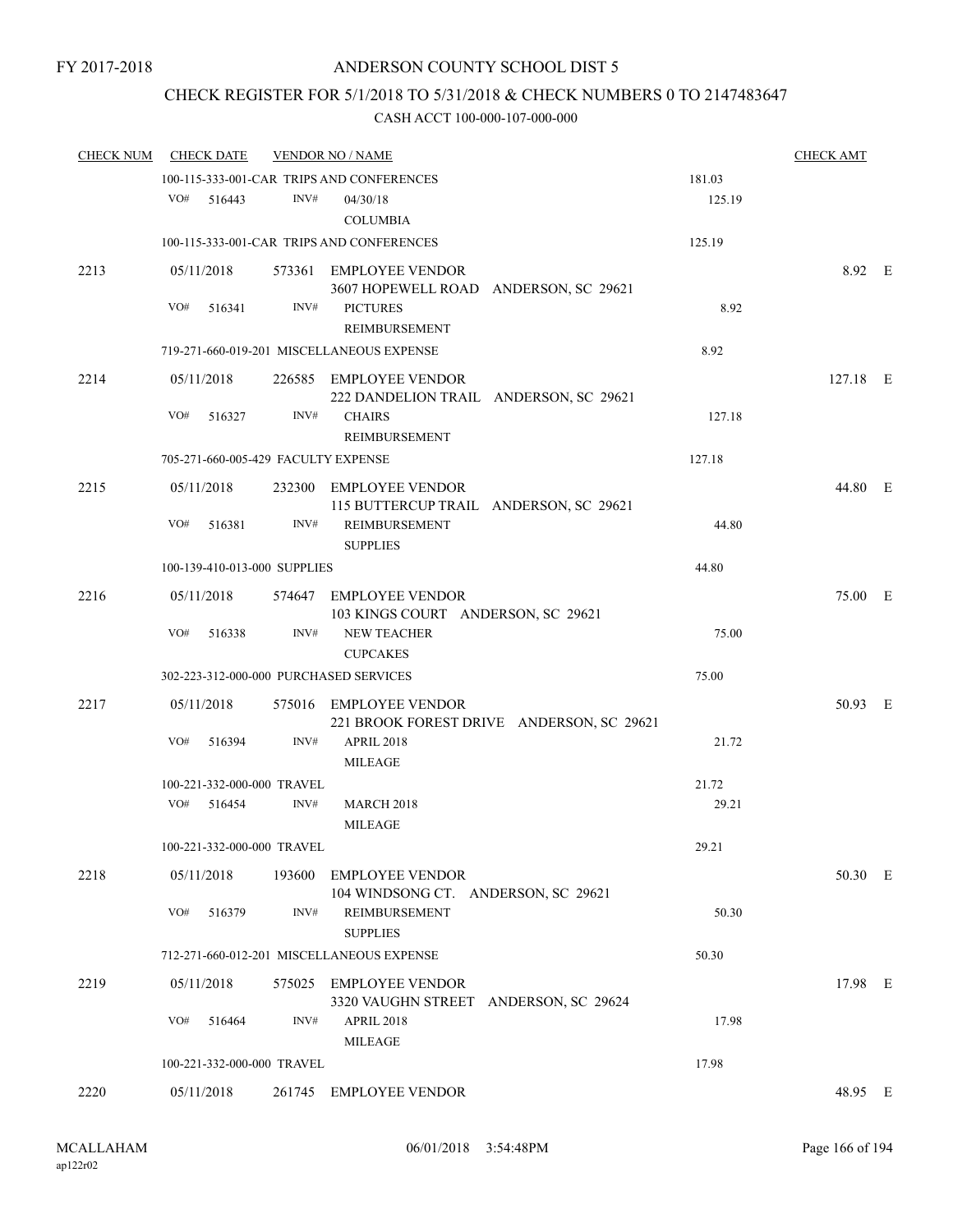FY 2017-2018

## ANDERSON COUNTY SCHOOL DIST 5

## CHECK REGISTER FOR 5/1/2018 TO 5/31/2018 & CHECK NUMBERS 0 TO 2147483647

| <b>CHECK NUM</b> |     | <b>CHECK DATE</b> |                                    | <b>VENDOR NO / NAME</b>                                                 |        | <b>CHECK AMT</b> |  |
|------------------|-----|-------------------|------------------------------------|-------------------------------------------------------------------------|--------|------------------|--|
|                  |     |                   |                                    | 117 STARRWOOD DRIVE STARR, SC 29684                                     |        |                  |  |
|                  | VO# | 516478            | INV#                               | <b>APRIL 2018</b><br><b>MILEAGE</b>                                     | 48.95  |                  |  |
|                  |     |                   | 100-221-332-000-000 TRAVEL         |                                                                         | 48.95  |                  |  |
| 2221             |     | 05/11/2018        |                                    | 573862 EMPLOYEE VENDOR<br>3022 BRACKENBERRY DRIVE ANDERSON, SC<br>29621 |        | 105.71 E         |  |
|                  | VO# | 516465            | INV#                               | 12/12-4/24/18<br>MILEAGE                                                | 78.32  |                  |  |
|                  |     |                   | 100-252-380-000-000 TRAVEL         |                                                                         | 78.32  |                  |  |
|                  | VO# | 516497            | INV#                               | 05/03/18<br><b>GREENVILLE</b>                                           | 27.39  |                  |  |
|                  |     |                   | 100-252-380-000-000 TRAVEL         |                                                                         | 27.39  |                  |  |
|                  |     |                   |                                    |                                                                         |        |                  |  |
| 2222             |     | 05/11/2018        |                                    | 572775 EMPLOYEE VENDOR<br>1204 MELBOURNE DRIVE ANDERSON, SC 29621       |        | 198.33 E         |  |
|                  | VO# | 516371            | INV#                               | <b>REIMBURSMENT</b><br><b>TRANSISTION FAIR</b>                          | 198.33 |                  |  |
|                  |     |                   |                                    | 387-127-112-000-MAP TEACHER SALARIES                                    | 198.33 |                  |  |
| 2223             |     | 05/11/2018        |                                    | 575308 EMPLOYEE VENDOR<br>107 MATTHEW DRIVE BELTON, SC 29627            |        | 331.39 E         |  |
|                  | VO# | 516517            | INV#                               | REIMBURSEMENT<br><b>SUPPLIES</b>                                        | 331.39 |                  |  |
|                  |     |                   | 100-113-410-021-EXT EXTRA SUPPLIES |                                                                         | 331.39 |                  |  |
| 2224             |     | 05/11/2018        |                                    | 574697 EMPLOYEE VENDOR<br>102 CEDAR POND ROAD ANDERSON, SC 29621        |        | 21.03 E          |  |
|                  | VO# | 516457            | INV#                               | <b>APRIL 2018</b><br><b>MILEAGE</b>                                     | 21.03  |                  |  |
|                  |     |                   |                                    | 600-256-333-017-000 TRIPS AND CONFERENCES                               | 21.03  |                  |  |
| 2225             |     | 05/11/2018        |                                    | 572804 EMPLOYEE VENDOR<br>104 REGENCY CIRCLE ANDERSON, SC 29625         |        | 129.42 E         |  |
|                  | VO# | 516374            | INV#                               | REIMBURSEMENT<br><b>SUPPLIES</b>                                        | 129.42 |                  |  |
|                  |     |                   | 100-212-410-007-000 SUPPLIES       |                                                                         | 129.42 |                  |  |
| 2226             |     | 05/11/2018        |                                    | 288175 EMPLOYEE VENDOR<br>207 SWEET GUM CIRCLE WILLIAMSTON, SC<br>29697 |        | 14.70 E          |  |
|                  | VO# | 516328            | INV#                               | <b>SHIPPING</b><br>REIMBURSEMENT                                        | 14.70  |                  |  |
|                  |     |                   |                                    | 708-271-660-008-335 CHORUS CLUB EXPENSE                                 | 14.70  |                  |  |
| 2227             |     | 05/11/2018        | 306050                             | <b>EMPLOYEE VENDOR</b><br>104 LYNDHURST DRIVE ANDERSON, SC 29621        |        | 63.13 E          |  |
|                  | VO# | 516477            | INV#                               | APRIL 2018<br><b>MILEAGE</b>                                            | 63.13  |                  |  |
|                  |     |                   | 283-223-333-000-000 TRIPS- ADMIN   |                                                                         | 63.13  |                  |  |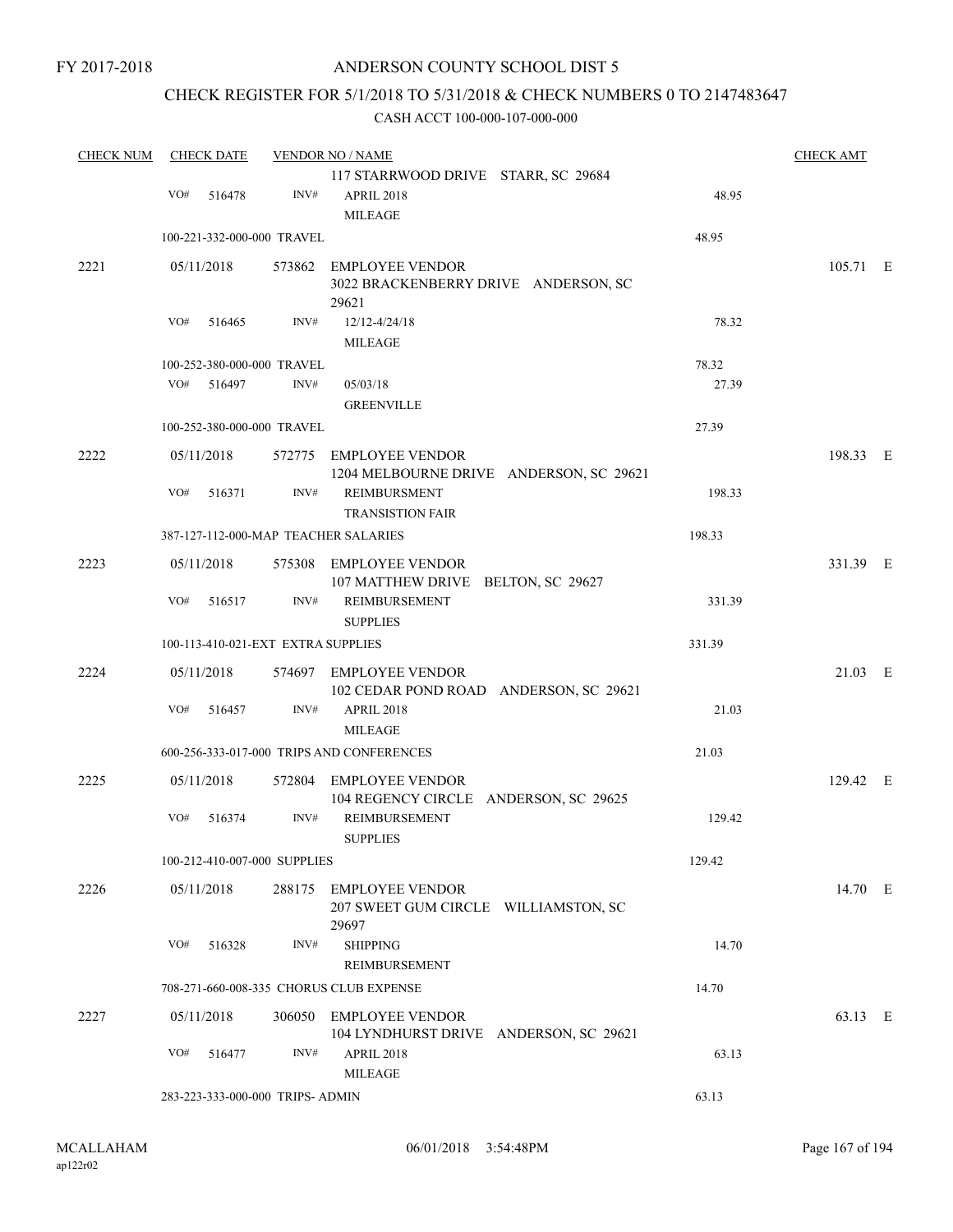## CHECK REGISTER FOR 5/1/2018 TO 5/31/2018 & CHECK NUMBERS 0 TO 2147483647

| <b>CHECK NUM</b> | <b>CHECK DATE</b>                       |        | <b>VENDOR NO / NAME</b>                                                    |        | <b>CHECK AMT</b> |  |
|------------------|-----------------------------------------|--------|----------------------------------------------------------------------------|--------|------------------|--|
| 2228             | 05/11/2018                              |        | 307650 EMPLOYEE VENDOR<br>106 WYCOMBE DRIVE ANDERSON, SC 29621             |        | 131.40 E         |  |
|                  | VO#<br>516499                           | INV#   | 05/04/18<br><b>COLUMBIA</b>                                                | 131.40 |                  |  |
|                  |                                         |        | 311-224-333-000-0BK TRIPS- BRENDA KELLEY                                   | 131.40 |                  |  |
| 2229             | 05/11/2018                              |        | 310500 EMPLOYEE VENDOR<br>305 LONG FOREST CIRCLE ANDERSON, SC 29625        |        | 49.39 E          |  |
|                  | VO#<br>516337                           | INV#   | <b>SUPPLIES</b><br><b>REIMBURSEMENT</b>                                    | 49.39  |                  |  |
|                  | 100-115-410-003-000 SUPPLIES            |        |                                                                            | 49.39  |                  |  |
| 2230             | 05/11/2018                              |        | 574124 EMPLOYEE VENDOR<br>403 CUMBERLAND WAY ANDERSON, SC 29621            |        | $9.17$ E         |  |
|                  | VO#<br>516393                           | INV#   | REIMBURSEMENT<br><b>PRESENTATION</b>                                       | 9.17   |                  |  |
|                  | 100-115-410-001-000 SUPPLIES            |        |                                                                            | 9.17   |                  |  |
| 2231             | 05/11/2018                              |        | 574761 EMPLOYEE VENDOR<br>106 HARLOND DRIVE ANDERSON, SC 29621             |        | 66.83 E          |  |
|                  | VO#<br>516408                           | INV#   | <b>APRIL 2018</b><br><b>MILEAGE</b>                                        | 66.83  |                  |  |
|                  | 100-221-332-000-000 TRAVEL              |        |                                                                            | 66.83  |                  |  |
| 2232             | 05/11/2018                              | 574000 | <b>EMPLOYEE VENDOR</b><br>103 HUDSON CIRCLE ANDERSON, SC 29625             |        | 341.55 E         |  |
|                  | VO#<br>516345                           | INV#   | <b>SUPPLIES</b><br>REIMBURSEMENT                                           | 341.55 |                  |  |
|                  | 100-115-410-001-000 SUPPLIES            |        |                                                                            | 27.29  |                  |  |
|                  | 701-271-660-001-850 FFA EXPENSE         |        |                                                                            | 206.27 |                  |  |
|                  | 701-271-660-001-878 EQUINE EXPENSE      |        |                                                                            | 107.99 |                  |  |
| 2233             | 05/11/2018                              |        | 574514 EMPLOYEE VENDOR<br>410 CONCORD ROAD ANDERSON, SC 29621              |        | 121.66 E         |  |
|                  | VO#<br>516405                           | INV#   | 04/30-05/04/18<br><b>MILEAGE</b>                                           | 32.53  |                  |  |
|                  | 100-266-332-000-000 IN-DISTRICT TRAVEL  | INV#   |                                                                            | 32.53  |                  |  |
|                  | VO#<br>516407                           |        | 03/28-04/27/18<br><b>MILEAGE</b>                                           | 89.13  |                  |  |
|                  | 100-266-332-000-000 IN-DISTRICT TRAVEL  |        |                                                                            | 89.13  |                  |  |
| 2234             | 05/11/2018                              | 321400 | <b>EMPLOYEE VENDOR</b><br>1 RIVER DRIVE EXTENSION WILLIAMSTON, SC<br>29697 |        | 124.00 E         |  |
|                  | VO#<br>516344                           | INV#   | <b>SUPPLIES</b><br>REIMBURSEMENT                                           | 124.00 |                  |  |
|                  | 714-271-660-014-328 PRODUCTIONS EXPENSE |        |                                                                            | 124.00 |                  |  |
| 2235             | 05/11/2018                              | 327400 | <b>EMPLOYEE VENDOR</b><br>208 MIRIAM RD. STARR, SC 29684                   |        | 82.88 E          |  |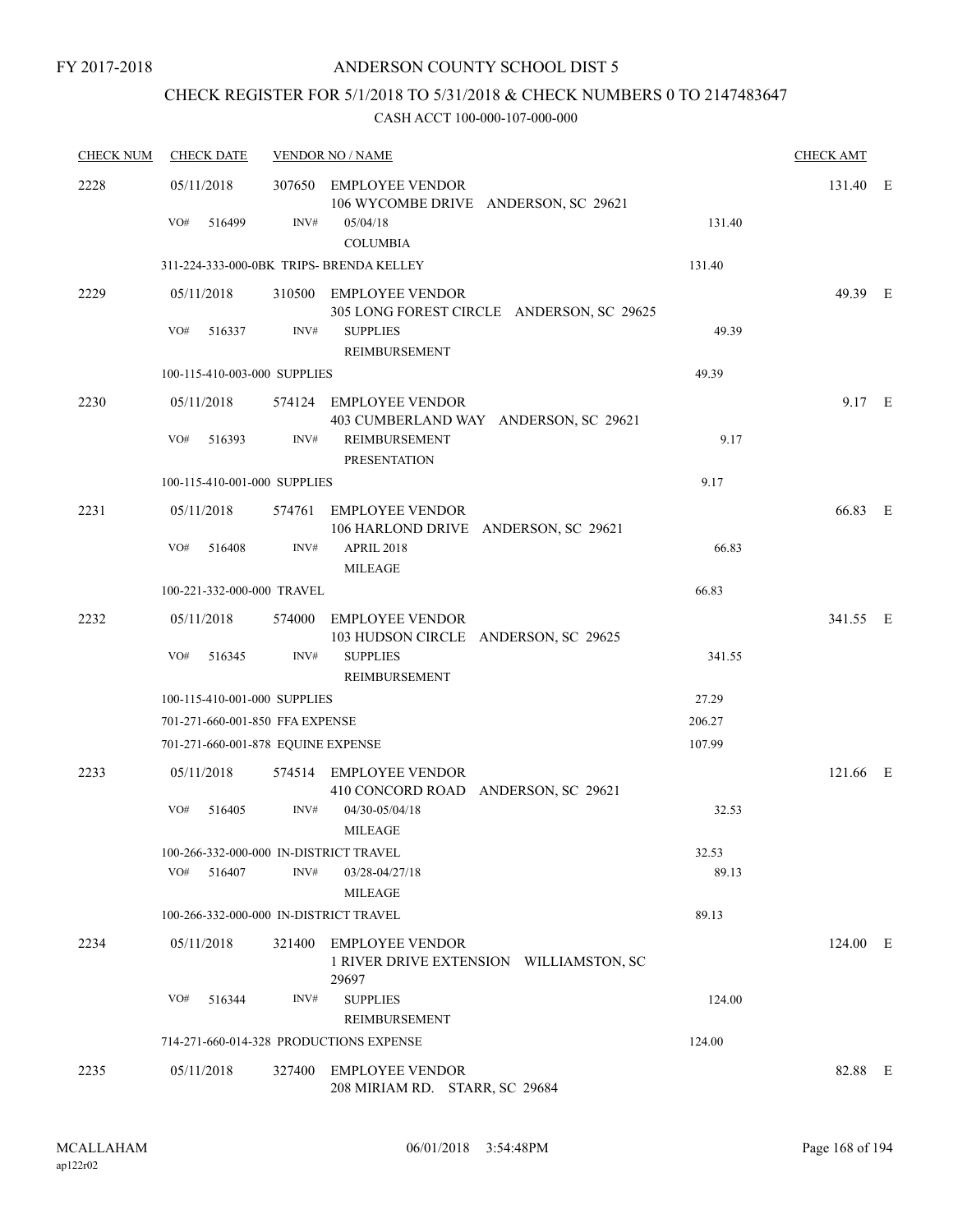# CHECK REGISTER FOR 5/1/2018 TO 5/31/2018 & CHECK NUMBERS 0 TO 2147483647

| <b>CHECK NUM</b> |     | <b>CHECK DATE</b> |                                    | <b>VENDOR NO / NAME</b>                                                          |        | <b>CHECK AMT</b> |  |
|------------------|-----|-------------------|------------------------------------|----------------------------------------------------------------------------------|--------|------------------|--|
|                  | VO# | 516450            | INV#                               | <b>APRIL 2018</b><br><b>MILEAGE</b>                                              | 82.88  |                  |  |
|                  |     |                   | 100-221-332-000-000 TRAVEL         |                                                                                  | 82.88  |                  |  |
| 2236             |     | 05/11/2018        |                                    | 573948 EMPLOYEE VENDOR<br>110 BLAIR ROAD BELTON, SC 29627                        |        | $7.00$ E         |  |
|                  | VO# | 516512            | INV#                               | 05/02/18<br><b>COLUMBIA</b>                                                      | 7.00   |                  |  |
|                  |     |                   |                                    | 100-223-333-000-JAG TRIPS AND CONFERENCES-JAG                                    | 7.00   |                  |  |
| 2237             |     | 05/11/2018        |                                    | 574799 EMPLOYEE VENDOR<br>926 CLEVELAND STREET APT. 3110 GREENVILLE,<br>SC 29601 |        | 14.87 E          |  |
|                  | VO# | 516396            | INV#                               | APRIL 2018<br><b>MILEAGE</b>                                                     | 14.87  |                  |  |
|                  |     |                   | 283-223-333-000-000 TRIPS- ADMIN   |                                                                                  | 14.87  |                  |  |
| 2238             |     | 05/11/2018        |                                    | 564511 EMPLOYEE VENDOR<br>313 DUNHILL DR ANDERSON, SC 29625                      |        | 200.52 E         |  |
|                  | VO# | 516343            | INV#                               | <b>BOJANGLES</b><br>REIMBURSEMENT                                                | 168.42 |                  |  |
|                  |     |                   |                                    | 708-271-660-008-375 FACULTY EXPENSE                                              | 168.42 |                  |  |
|                  |     | $VO#$ 516453      | INV#                               | <b>APRIL 2018</b><br><b>MILEAGE</b>                                              | 32.10  |                  |  |
|                  |     |                   |                                    | 708-271-660-008-375 FACULTY EXPENSE                                              | 32.10  |                  |  |
| 2239             |     | 05/11/2018        |                                    | 574708 EMPLOYEE VENDOR<br>17 TIDEWATER ANDERSON, SC 29625                        |        | 38.52 E          |  |
|                  | VO# | 516459            | INV#                               | APRIL 2018<br><b>MILEAGE</b>                                                     | 38.52  |                  |  |
|                  |     |                   | 100-221-332-000-000 TRAVEL         |                                                                                  | 38.52  |                  |  |
| 2240             |     | 05/11/2018        |                                    | 338700 EMPLOYEE VENDOR<br>1104 STRATFORD DRIVE ANDERSON, SC 29621                |        | 61.53 E          |  |
|                  | VO# | 516449            | INV#                               | APRIL 2018<br><b>MILEAGE</b>                                                     | 61.53  |                  |  |
|                  |     |                   | 100-221-332-000-000 TRAVEL         |                                                                                  | 61.53  |                  |  |
| 2241             |     | 05/11/2018        |                                    | 575312 EMPLOYEE VENDOR<br>694 BROOKWOOD CIRCLE LAURENS, SC 29360                 |        | 31.13 E          |  |
|                  | VO# | 516522            | INV#                               | REIMBURSEMENT<br><b>SUPPLIES</b>                                                 | 31.13  |                  |  |
|                  |     |                   | 325-115-410-000-0CO SUPPLIES (C/O) |                                                                                  | 31.13  |                  |  |
| 2242             |     | 05/11/2018        |                                    | 565273 EMPLOYEE VENDOR<br>3014 BRACKENBERRY DRIVE ANDERSON, SC<br>29621          |        | 38.62 E          |  |
|                  | VO# | 516519            | INV#                               | REIMBURSEMENT<br><b>SUPPLIES</b>                                                 | 38.62  |                  |  |
|                  |     |                   |                                    | 713-271-660-013-203 KINDERGARTEN SUPPLY FEE EXPENSE                              | 38.62  |                  |  |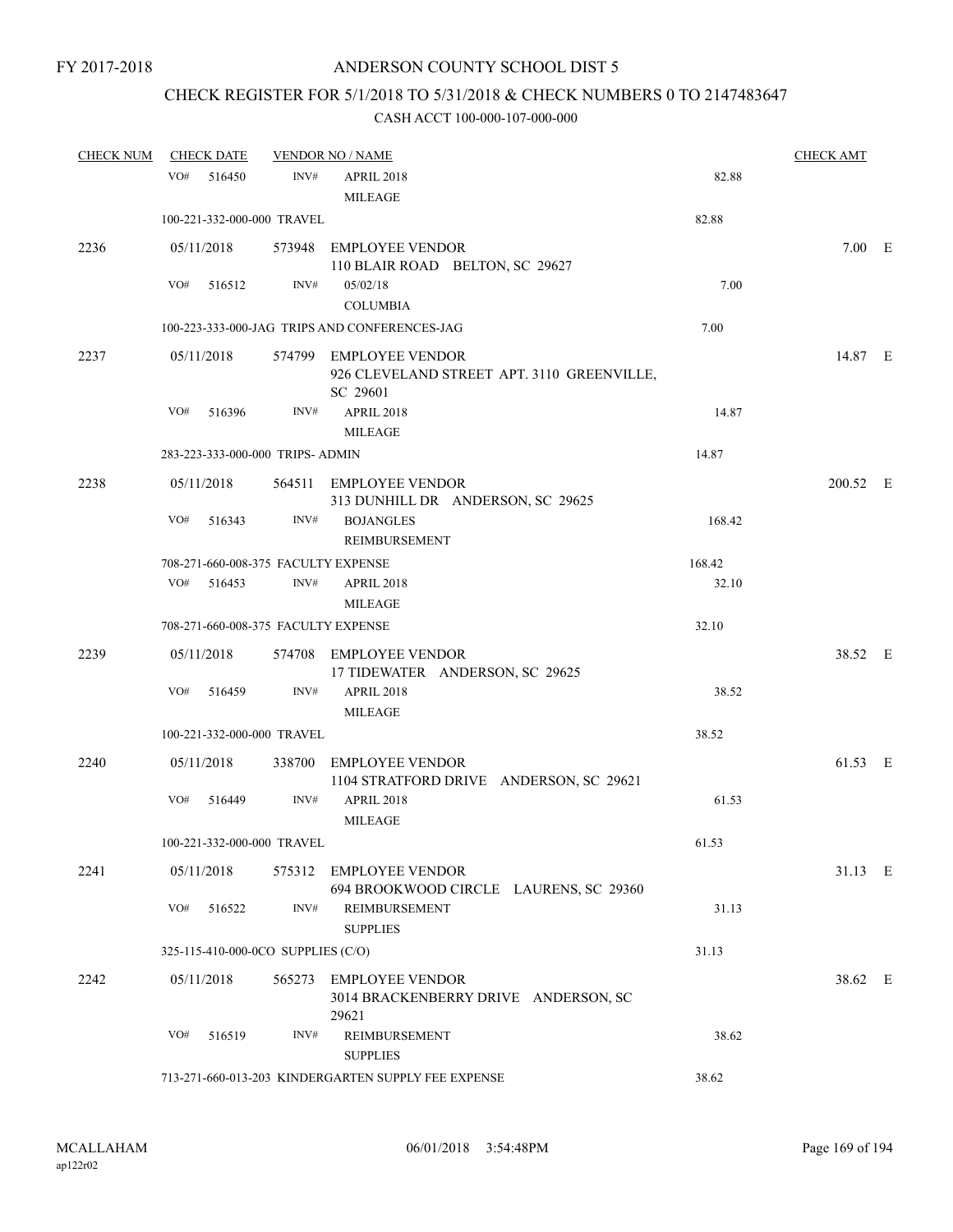## CHECK REGISTER FOR 5/1/2018 TO 5/31/2018 & CHECK NUMBERS 0 TO 2147483647

| <b>CHECK NUM</b> | <b>CHECK DATE</b>                |        | <b>VENDOR NO / NAME</b>                                                            |        | <b>CHECK AMT</b> |  |
|------------------|----------------------------------|--------|------------------------------------------------------------------------------------|--------|------------------|--|
| 2243             | 05/11/2018                       |        | 340065 EMPLOYEE VENDOR<br>166 AMBERWOOD DRIVE ANDERSON, SC 29621                   |        | 91.81 E          |  |
|                  | VO#<br>516480                    | INV#   | $4/16 - 5/7/18$                                                                    | 64.31  |                  |  |
|                  |                                  |        | <b>MILEAGE</b>                                                                     |        |                  |  |
|                  | 100-221-332-000-000 TRAVEL       |        |                                                                                    | 64.31  |                  |  |
|                  | VO#<br>516481                    | INV#   | 5/8/18                                                                             | 27.50  |                  |  |
|                  |                                  |        | <b>MILEAGE</b>                                                                     |        |                  |  |
|                  | 100-221-332-000-000 TRAVEL       |        |                                                                                    | 27.50  |                  |  |
| 2244             | 05/11/2018                       |        | 572184 EMPLOYEE VENDOR<br>112 HERITAGE RIVERWOOD DRIVE APT. E<br>CENTRAL, SC 29630 |        | 36.70 E          |  |
|                  | VO#<br>516397                    | INV#   | <b>APRIL 2018</b><br><b>MILEAGE</b>                                                | 36.70  |                  |  |
|                  | 283-223-333-000-000 TRIPS- ADMIN |        |                                                                                    | 36.70  |                  |  |
|                  |                                  |        |                                                                                    |        |                  |  |
| 2245             | 05/11/2018                       |        | 574462 EMPLOYEE VENDOR<br>501 JACKSON SQUARE ANDERSON, SC 29625                    |        | 32.96 E          |  |
|                  | VO#<br>516421                    | INV#   | 05/03/18                                                                           | 32.96  |                  |  |
|                  |                                  |        | <b>GREENVILLE</b>                                                                  |        |                  |  |
|                  |                                  |        | 100-252-333-000-000 TRIPS AND CONFERENCES                                          | 32.96  |                  |  |
| 2246             | 05/11/2018                       | 226700 | EMPLOYEE VENDOR<br>102 GREENBRIAR ROAD ANDERSON, SC 29621                          |        | 195.11 E         |  |
|                  | VO#<br>516342                    | INV#   | <b>TEACHER LUNCH</b><br>REIMBURSEMENT                                              | 195.11 |                  |  |
|                  |                                  |        | 718-271-660-018-201 MISCELLANEOUS EXPENSE                                          | 195.11 |                  |  |
| 2247             | 05/11/2018                       |        | 573328 EMPLOYEE VENDOR<br>1310 SHADOW LANE ANDERSON, SC 29625                      |        | 83.94 E          |  |
|                  | VO#<br>516496                    | INV#   | 05/01/18                                                                           | 83.94  |                  |  |
|                  |                                  |        | <b>LAURENS</b>                                                                     |        |                  |  |
|                  | 283-223-333-000-000 TRIPS- ADMIN |        |                                                                                    | 83.94  |                  |  |
| 2248             | 05/11/2018                       |        | 571737 EMPLOYEE VENDOR                                                             |        | 51.23 E          |  |
|                  | VO# 516378                       |        | 403 IVY CIRCLE ANDERSON, SC 29621<br>INV# REIMBURSEMENT                            | 51.23  |                  |  |
|                  | 100-115-410-001-000 SUPPLIES     |        | <b>BREAKFAST</b>                                                                   | 51.23  |                  |  |
|                  |                                  |        |                                                                                    |        |                  |  |
| 2249             | 05/11/2018                       |        | 127350 EMPLOYEE VENDOR<br>120 OLIVE BRANCH ANDERSON, SC 29626                      |        | 73.83 E          |  |
|                  | VO# 516402                       | INV#   | APRIL 2018<br><b>MILEAGE</b>                                                       | 73.83  |                  |  |
|                  | 100-221-332-000-000 TRAVEL       |        |                                                                                    | 73.83  |                  |  |
| 2250             | 05/11/2018                       |        | 572025 EMPLOYEE VENDOR                                                             |        | 331.84 E         |  |
|                  |                                  |        | 105 HANOVER CIRCLE ANDERSON, SC 29621                                              |        |                  |  |
|                  | VO#<br>516389                    | INV#   | REIMBURSEMENT<br>HOTEL                                                             | 240.71 |                  |  |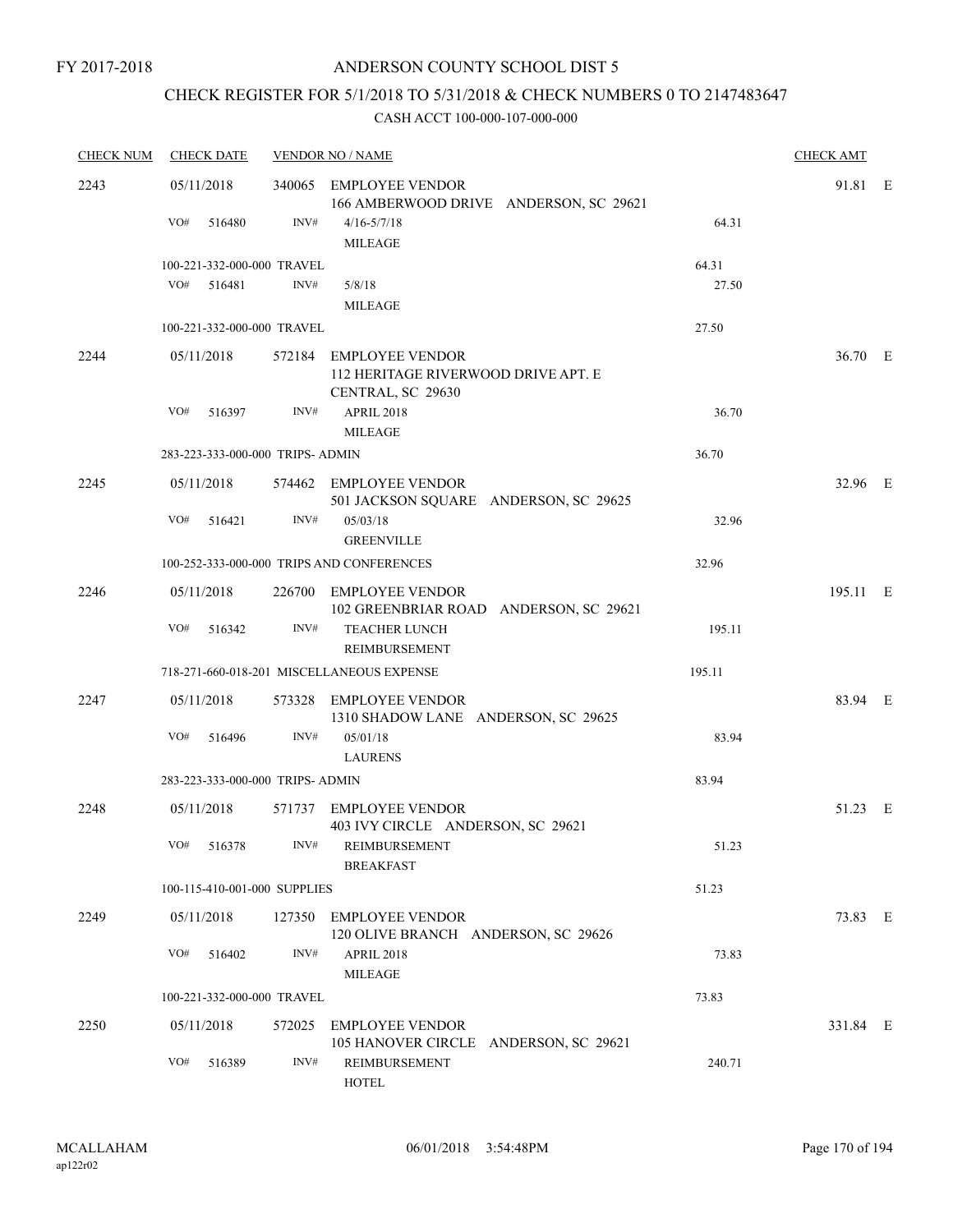## CHECK REGISTER FOR 5/1/2018 TO 5/31/2018 & CHECK NUMBERS 0 TO 2147483647

| <b>CHECK NUM</b> | <b>CHECK DATE</b>                |        | <b>VENDOR NO / NAME</b>                                          | <b>CHECK AMT</b>                       |        |           |  |
|------------------|----------------------------------|--------|------------------------------------------------------------------|----------------------------------------|--------|-----------|--|
|                  |                                  |        | 100-221-333-000-SEC TRIPS AND CONFERENCES                        |                                        | 240.71 |           |  |
|                  | VO#<br>516390                    | INV#   | REIMBURSEMENT<br><b>J PETERS</b>                                 |                                        | 37.42  |           |  |
|                  |                                  |        | 100-390-410-000-000 SUPPLIES AND MATERIALS                       |                                        | 37.42  |           |  |
|                  | VO#<br>516466                    | INV#   | $3/8 - 4/30/18$<br>MILEAGE                                       |                                        | 53.71  |           |  |
|                  |                                  |        | 100-263-333-000-000 TRIPS AND CONFERENCES                        |                                        | 53.71  |           |  |
| 2251             | 05/11/2018                       |        | 563745 EMPLOYEE VENDOR<br>337 BRAEBURN DRIVE ANDERSON, SC 29621  |                                        |        | 65.15 E   |  |
|                  | VO#<br>516419                    | INV#   | REIMBURSEMENT<br><b>SUPPLIES</b>                                 |                                        | 65.15  |           |  |
|                  |                                  |        | 201-112-410-012-000 SUPPLIES AND MATERIALS                       |                                        | 65.15  |           |  |
| 2252             | 05/11/2018                       |        | 574305 EMPLOYEE VENDOR                                           | 810 BRIARWOOD ROAD GREENWOOD, SC 29646 |        | $41.16$ E |  |
|                  | VO#<br>516329                    | INV#   | <b>SUPPLIES</b><br>REIMBURSEMENT                                 |                                        | 41.16  |           |  |
|                  |                                  |        | 701-271-660-001-823 COSMETOLOGY EXPENSE                          |                                        | 41.16  |           |  |
| 2253             | 05/11/2018                       |        | 565317 EMPLOYEE VENDOR<br>2707 EDGEWOOD AVE ANDERSON, SC 29625   |                                        |        | 82.02 E   |  |
|                  | VO#<br>516476                    | INV#   | $12/19/17 - 5/1/18$<br><b>MILEAGE</b>                            |                                        | 82.02  |           |  |
|                  |                                  |        | 100-252-333-000-000 TRIPS AND CONFERENCES                        |                                        | 82.02  |           |  |
| 2254             | 05/11/2018                       |        | 574906 EMPLOYEE VENDOR<br>125 YELLOW PINE DR. ANDERSON, SC 29626 |                                        |        | 129.99 E  |  |
|                  | VO#<br>516384                    | INV#   | <b>REIMBURSEMENT</b><br><b>STANDING DESK</b>                     |                                        | 129.99 |           |  |
|                  |                                  |        | 100-213-410-000-000 SUPPLIES AND MATERIALS                       |                                        | 5.39   |           |  |
|                  | 100-213-410-016-000 SUPPLIES     |        |                                                                  |                                        | 124.60 |           |  |
| 2255             | 05/11/2018                       | 574722 | EMPLOYEE VENDOR<br>402 CATHEY ROAD ANDERSON, SC 29621            |                                        |        | 999.55 E  |  |
|                  | VO#<br>516385                    | INV#   | <b>REIMBURSEMENT</b><br><b>SUPPLIES</b>                          |                                        | 999.55 |           |  |
|                  | 100-113-410-021-ART ART SUPPLIES |        |                                                                  |                                        | 999.55 |           |  |
| 2256             | 05/11/2018                       |        | 574606 EMPLOYEE VENDOR<br>7 TIN ROOF CT. PENDLETON, SC 29670     |                                        |        | 81.68 E   |  |
|                  | VO#<br>516391                    | INV#   | REIMBURSEMENT<br>PARENT NIGHT                                    |                                        | 81.68  |           |  |
|                  |                                  |        | 201-188-410-012-000 SUPPLIES AND MATERIALS                       |                                        | 81.68  |           |  |
| 2257             | 05/11/2018                       |        | 575309 EMPLOYEE VENDOR<br>347 LONE OAK ROAD ANDERSON, SC 29621   |                                        |        | 299.20 E  |  |
|                  | VO#<br>516518                    | INV#   | 04/29-05/04/18<br><b>BLYTHEWOOD</b>                              |                                        | 299.20 |           |  |
|                  |                                  |        | 100-255-333-000-000 TRIPS AND CONFERENCES                        |                                        | 299.20 |           |  |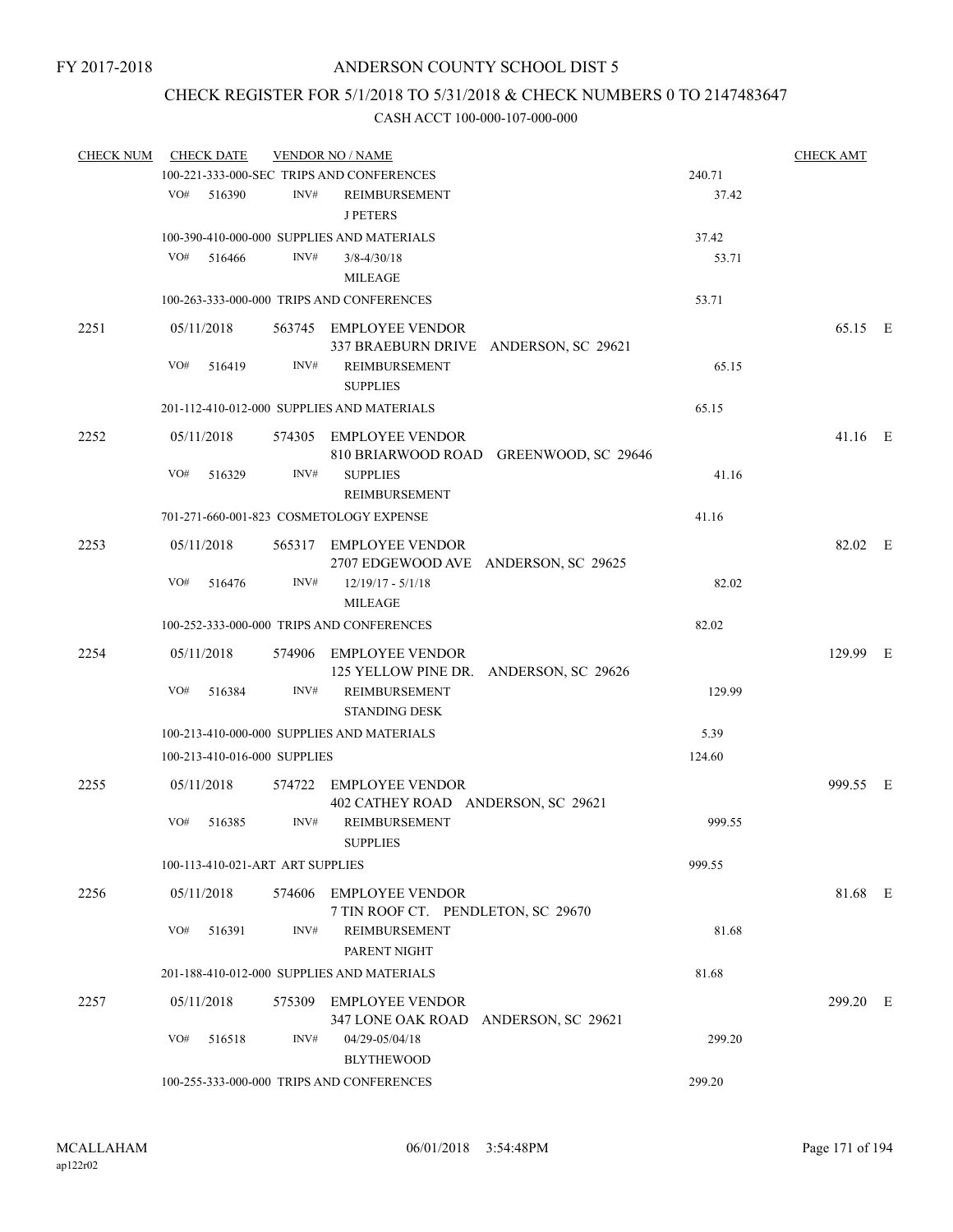## CHECK REGISTER FOR 5/1/2018 TO 5/31/2018 & CHECK NUMBERS 0 TO 2147483647

| <b>CHECK NUM</b> | <b>CHECK DATE</b>                |      | <b>VENDOR NO / NAME</b>                       |        | <b>CHECK AMT</b> |  |
|------------------|----------------------------------|------|-----------------------------------------------|--------|------------------|--|
| 2258             | 05/11/2018                       |      | 574513 EMPLOYEE VENDOR                        |        | 79.24 E          |  |
|                  |                                  |      | 115 VICKI COURT ANDERSON, SC 29624            |        |                  |  |
|                  | VO#<br>516451                    | INV# | APRIL 2018                                    | 31.62  |                  |  |
|                  |                                  |      | <b>MILEAGE</b>                                |        |                  |  |
|                  | 100-221-332-000-000 TRAVEL       |      |                                               | 31.62  |                  |  |
|                  | VO# 516452                       | INV# | APRIL 2018                                    | 47.62  |                  |  |
|                  |                                  |      | <b>MILEAGE</b>                                |        |                  |  |
|                  | 100-221-332-000-000 TRAVEL       |      |                                               | 47.62  |                  |  |
| 2259             | 05/11/2018                       |      | 574685 EMPLOYEE VENDOR                        |        | 18.34 E          |  |
|                  |                                  |      | 515 SELLWOOD CIRCLE SIMPSONVILLE, SC<br>29680 |        |                  |  |
|                  | VO#<br>516335                    | INV# | <b>CUPCAKES</b>                               | 18.34  |                  |  |
|                  |                                  |      | REIMBURSEMENT                                 |        |                  |  |
|                  |                                  |      | 705-271-660-005-411 MISCELLANEOUS EXPENSE     | 18.34  |                  |  |
| 2260             | 05/11/2018                       |      | 573462 EMPLOYEE VENDOR                        |        | 104.75 E         |  |
|                  |                                  |      | 336 S BROAD STREET PENDLETON, SC 29670        |        |                  |  |
|                  | VO#<br>516423                    | INV# | 05/03/18                                      | 30.92  |                  |  |
|                  |                                  |      | <b>GREENVILLE</b>                             |        |                  |  |
|                  |                                  |      | 100-252-333-000-000 TRIPS AND CONFERENCES     | 30.92  |                  |  |
|                  | $VO#$ 516460                     | INV# | $4/12 - 4/25/18$                              | 42.91  |                  |  |
|                  |                                  |      | MILEAGE                                       |        |                  |  |
|                  |                                  |      | 100-252-333-000-000 TRIPS AND CONFERENCES     | 42.91  |                  |  |
|                  | VO# 516495                       | INV# | 04/27/18                                      | 30.92  |                  |  |
|                  |                                  |      | <b>GREENVILLE</b>                             |        |                  |  |
|                  |                                  |      | 100-252-333-000-000 TRIPS AND CONFERENCES     | 30.92  |                  |  |
| 2261             | 05/11/2018                       |      | 469975 EMPLOYEE VENDOR                        |        | 57.89 E          |  |
|                  |                                  |      | 407 PATERS WAY WESTMINSTER, SC 29693          |        |                  |  |
|                  | VO#<br>516340                    | INV# | <b>SUPPLIES</b>                               | 57.89  |                  |  |
|                  |                                  |      | REIMBURSEMENT                                 |        |                  |  |
|                  |                                  |      | 707-190-660-007-201 MISCELLANEOUS EXPENSE     | 57.89  |                  |  |
| 2262             | 05/11/2018                       |      | 574734 EMPLOYEE VENDOR                        |        | 207.60 E         |  |
|                  |                                  |      | 602 CREEK DRIVE EASLEY, SC 29642              |        |                  |  |
|                  | $VO#$ 516399                     | INV# | <b>APRIL 2018</b>                             | 86.46  |                  |  |
|                  |                                  |      | <b>MILEAGE</b>                                |        |                  |  |
|                  | 283-223-333-000-000 TRIPS- ADMIN |      |                                               | 86.46  |                  |  |
|                  | VO# 516468                       | INV# | <b>MARCH 2018</b>                             | 121.14 |                  |  |
|                  |                                  |      | MILEAGE                                       |        |                  |  |
|                  | 283-223-333-000-000 TRIPS- ADMIN |      |                                               | 121.14 |                  |  |
| 2263             | 05/11/2018                       |      | 574979 EMPLOYEE VENDOR                        |        | 21.19 E          |  |
|                  |                                  |      | 332 KNOLLWOOD DRIVE ANDERSON, SC 29625        |        |                  |  |
|                  | VO# 516469                       | INV# | <b>APRIL 2018</b>                             | 21.19  |                  |  |
|                  |                                  |      | <b>MILEAGE</b>                                |        |                  |  |
|                  | 283-223-333-000-000 TRIPS- ADMIN |      |                                               | 21.19  |                  |  |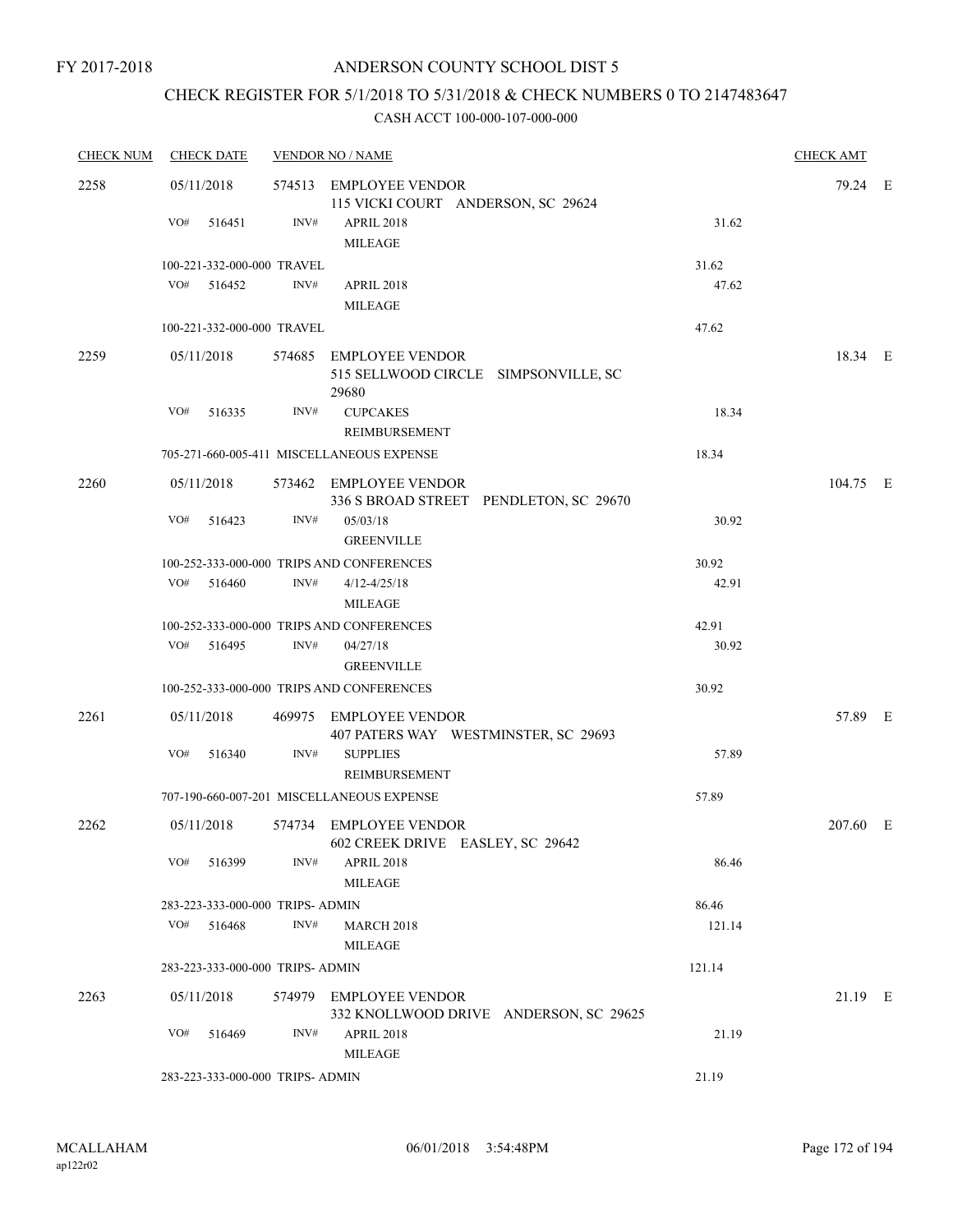## CHECK REGISTER FOR 5/1/2018 TO 5/31/2018 & CHECK NUMBERS 0 TO 2147483647

| <b>CHECK NUM</b> | <b>CHECK DATE</b>                      |      | <b>VENDOR NO / NAME</b>                                                       |        | <b>CHECK AMT</b> |  |
|------------------|----------------------------------------|------|-------------------------------------------------------------------------------|--------|------------------|--|
| 2264             | 05/11/2018                             |      | 574599 EMPLOYEE VENDOR<br>110 LYTTLETON WAY ANDERSON, SC 29621                |        | 169.69 E         |  |
|                  | VO#<br>516331                          | INV# | THE WIZ<br>REIMBURSEMENT                                                      | 98.15  |                  |  |
|                  | 721-190-660-021-647 DRAMA HIGH EXPENSE |      |                                                                               | 98.15  |                  |  |
|                  | VO#<br>516333                          | INV# | <b>GRACES</b><br><b>REIMBURSEMENT</b>                                         | 33.04  |                  |  |
|                  | 721-190-660-021-429 FACULTY EXPENSE    |      |                                                                               | 33.04  |                  |  |
|                  | VO#<br>516380                          | INV# | REIMBURSEMENT<br><b>SUPPLIES</b>                                              | 38.50  |                  |  |
|                  | 377-111-410-000-000 SUPPLIES           |      |                                                                               | 38.50  |                  |  |
| 2265             | 05/11/2018                             |      | 572785 EMPLOYEE VENDOR<br>104 IVORY GLEN COURT GREENVILLE, SC 29611           |        | 157.83 E         |  |
|                  | VO#<br>516494                          | INV# | 03/05-03/06/18<br><b>MOORESVILLE</b>                                          | 157.83 |                  |  |
|                  |                                        |      | 201-224-333-006-000 TRIPS AND CONFERENCES                                     | 157.83 |                  |  |
| 2266             | 05/11/2018                             |      | 572170 EMPLOYEE VENDOR<br>715 W. WHITNER STREET ANDERSON, SC 29624            |        | 50.02 E          |  |
|                  | VO#<br>516463                          | INV# | APRIL 2018<br><b>MILEAGE</b>                                                  | 50.02  |                  |  |
|                  | 283-223-333-000-000 TRIPS- ADMIN       |      |                                                                               | 50.02  |                  |  |
| 2267             | 05/11/2018                             |      | 525400 EMPLOYEE VENDOR<br>9 PEPPERTREE LANE ANDERSON, SC 29621                |        | $7.75$ E         |  |
|                  | VO#<br>516445                          | INV# | REIMBURSEMENT<br><b>FIELD TRIP</b>                                            | 7.75   |                  |  |
|                  |                                        |      | 724-271-660-024-593 FIELD TRIPS-MISC. EXPENSE                                 | 7.75   |                  |  |
| 2268             | 05/11/2018                             |      | 526475 EMPLOYEE VENDOR<br>2901 PLAINFIELD DRIVE ANDERSON, SC 29624            |        | 128.14 E         |  |
|                  | VO#<br>516330                          | INV# | <b>SUPPLIES</b><br>REIMBURSEMENT                                              | 128.14 |                  |  |
|                  |                                        |      | 715-271-660-015-201 MISCELLANEOUS EXPENSE                                     | 128.14 |                  |  |
| 2269             | 05/11/2018                             |      | 572674 EMPLOYEE VENDOR<br>1201 NEW HOPE ROAD ANDERSON, SC 29625               |        | 25.68 E          |  |
|                  | VO#<br>516458                          | INV# | <b>APRIL 2018</b><br><b>MILEAGE</b>                                           | 25.68  |                  |  |
|                  |                                        |      | 600-256-333-002-000 TRIPS AND CONFERENCES                                     | 25.68  |                  |  |
| 2270             | 05/11/2018                             |      | 575112 EMPLOYEE VENDOR<br>200 COUNTRY CLUB LANE APT D13 ANDERSON,<br>SC 29625 |        | 129.13 E         |  |
|                  | VO#<br>516339                          | INV# | <b>FIREHOUSE SUBS</b><br>REIMBURSEMENT                                        | 129.13 |                  |  |
|                  | 701-271-660-001-850 FFA EXPENSE        |      |                                                                               | 129.13 |                  |  |
| 2271             | 05/11/2018                             |      | 574977 EMPLOYEE VENDOR                                                        |        | 83.78 E          |  |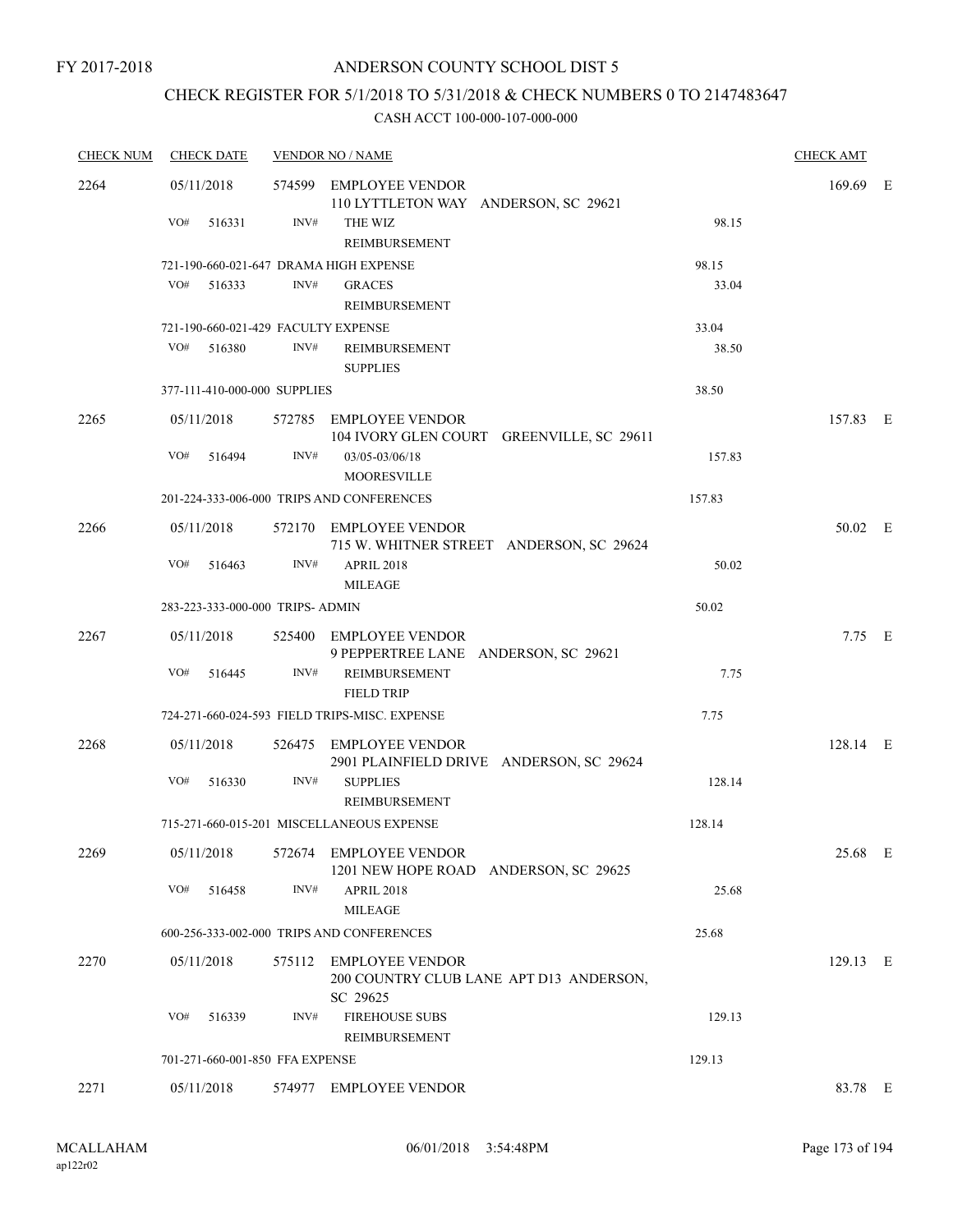FY 2017-2018

## ANDERSON COUNTY SCHOOL DIST 5

## CHECK REGISTER FOR 5/1/2018 TO 5/31/2018 & CHECK NUMBERS 0 TO 2147483647

| <b>CHECK NUM</b> | <b>CHECK DATE</b> |            | <b>VENDOR NO / NAME</b>          | <b>CHECK AMT</b>                                                        |          |            |  |
|------------------|-------------------|------------|----------------------------------|-------------------------------------------------------------------------|----------|------------|--|
|                  |                   |            |                                  | 205 FRETWELL DRIVE ANDERSON, SC 29626                                   |          |            |  |
|                  | VO#               | 516461     | INV#                             | $3/6 - 4/24/18$                                                         | 37.56    |            |  |
|                  |                   |            |                                  | <b>MILEAGE</b>                                                          |          |            |  |
|                  |                   |            | 283-223-333-000-000 TRIPS- ADMIN |                                                                         | 37.56    |            |  |
|                  | VO#               | 516462     | INV#                             | $12/5 - 2/27/18$                                                        | 46.22    |            |  |
|                  |                   |            |                                  | <b>MILEAGE</b>                                                          |          |            |  |
|                  |                   |            | 283-223-333-000-000 TRIPS- ADMIN |                                                                         | 46.22    |            |  |
| 2272             |                   | 05/11/2018 |                                  | 536250 EMPLOYEE VENDOR<br>1420 HARD HILLHOUSE DRIVE ANDERSON, SC        |          | 330.23 E   |  |
|                  |                   |            |                                  | 29626                                                                   |          |            |  |
|                  | VO#               | 516420     | INV#                             | REIMBURSEMENT<br><b>SUPPLIES</b>                                        | 330.23   |            |  |
|                  |                   |            |                                  | 326-112-410-000-000 SCIENCE KITS SUPPLIES                               | 330.23   |            |  |
| 2273             |                   | 05/11/2018 |                                  | 536460 EMPLOYEE VENDOR<br>1303 NORTHHAMPTON ROAD ANDERSON, SC<br>29621  |          | 55.37 E    |  |
|                  | VO#               | 516403     | INV#                             | <b>APRIL 2018</b><br><b>MILEAGE</b>                                     | 55.37    |            |  |
|                  |                   |            | 100-221-332-000-000 TRAVEL       |                                                                         | 55.37    |            |  |
| 2274             |                   | 05/11/2018 |                                  | 574787 EMPLOYEE VENDOR<br>100 MOORE STREET CENTRAL, SC 29630            |          | 20.54 E    |  |
|                  | VO#               | 516326     | INV#                             | APRIL 2018<br><b>MILEAGE</b>                                            | 20.54    |            |  |
|                  |                   |            |                                  | 100-266-332-000-000 IN-DISTRICT TRAVEL                                  | 20.54    |            |  |
| 2275             |                   | 05/15/2018 |                                  | 575316 EMPLOYEE VENDOR<br>111 PARADISE LANE ANDERSON, SC 29625          |          | 388.70 E   |  |
|                  | VO#               | 516575     | INV#                             | DATED 2/28/18<br>REPLACEMENT CHECK                                      | 388.70   |            |  |
|                  |                   |            |                                  | 100-000-108-000-000 CASH - PAYROLL ACCT                                 | 388.70   |            |  |
| 2276             |                   | 05/15/2018 | 344100                           | EMPLOYEE VENDOR<br>119 ALISHA DRIVE ANDERSON, SC 29621                  |          | 5,157.29 E |  |
|                  | VO#               | 516576     | INV#                             | <b>DISNEY</b><br>REIMBURSEMENT                                          | 5,157.29 |            |  |
|                  |                   |            |                                  | 701-271-660-001-838 FBLA-AOF-TRIPS EXPENSE                              | 5,157.29 |            |  |
| 2277             |                   | 05/18/2018 | 574673                           | <b>EMPLOYEE VENDOR</b><br>109 COUNTRY GARDEN LANE ANDERSON, SC<br>29626 |          | 842.51 E   |  |
|                  | VO#               | 516718     | INV#                             | <b>STAMPS</b><br>REIMBURSEMENT                                          | 70.00    |            |  |
|                  |                   |            | 100-115-410-001-000 SUPPLIES     |                                                                         | 70.00    |            |  |
|                  | VO#               | 516719     | INV#                             | <b>EXPENSES</b><br>REIMBURSEMENT                                        | 772.51   |            |  |
|                  |                   |            | 100-115-410-001-000 SUPPLIES     |                                                                         | 721.24   |            |  |
|                  |                   |            |                                  | 701-271-660-001-811 MISCELLANEOUS EXPENSE                               | 51.27    |            |  |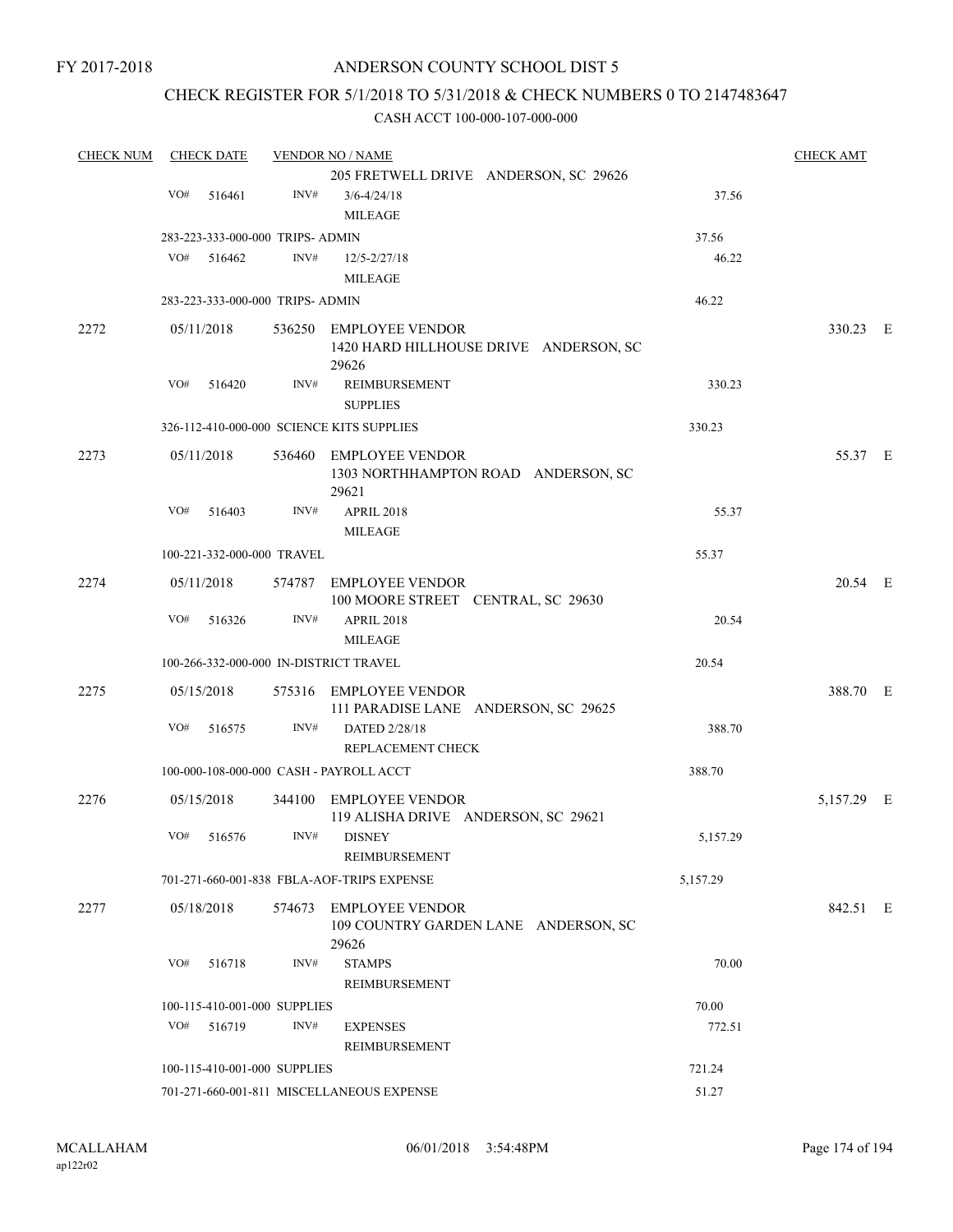## CHECK REGISTER FOR 5/1/2018 TO 5/31/2018 & CHECK NUMBERS 0 TO 2147483647

| <b>CHECK NUM</b> | <b>CHECK DATE</b>                       |        | <b>VENDOR NO / NAME</b>                                                           |        | <b>CHECK AMT</b> |  |
|------------------|-----------------------------------------|--------|-----------------------------------------------------------------------------------|--------|------------------|--|
| 2278             | 05/18/2018<br>VO#<br>516792             | INV#   | 574855 EMPLOYEE VENDOR<br>1402 ANDERSON STREET BELTON, SC 29627<br>$5/4 - 5/6/18$ | 470.56 | 470.56 E         |  |
|                  | 201-224-333-010-000 TRIPS & CONFERENCES |        | <b>CHICAGO</b>                                                                    | 470.56 |                  |  |
| 2279             | 05/18/2018                              |        | 132560 EMPLOYEE VENDOR<br>109 EVERGREEN ST WILLIAMSTON, SC 29697                  |        | 195.85 E         |  |
|                  | VO#<br>516710                           | INV#   | <b>AMAZON</b><br><b>REIMBURSEMENT</b>                                             | 195.85 |                  |  |
|                  | 100-222-410-009-000 SUPPLIES            |        |                                                                                   | 195.85 |                  |  |
| 2280             | 05/18/2018                              |        | 574767 EMPLOYEE VENDOR<br>305 MEETING STREET ANDERSON, SC 29621                   |        | 32.97 E          |  |
|                  | VO#<br>516692                           | INV#   | <b>AMAZON</b><br>REIMBURSEMENT                                                    | 32.97  |                  |  |
|                  | 713-271-660-013-228 ART EXPENSE         |        |                                                                                   | 32.97  |                  |  |
| 2281             | 05/18/2018                              |        | 141455 EMPLOYEE VENDOR<br>201 BOXWOOD LANE ANDERSON, SC 29621                     |        | 6.81 E           |  |
|                  | VO#<br>516699                           | INV#   | <b>WAL MART</b><br><b>REIMBURSEMENT</b>                                           | 6.81   |                  |  |
|                  |                                         |        | 100-213-410-000-000 SUPPLIES AND MATERIALS                                        | 6.81   |                  |  |
| 2282             | 05/18/2018                              |        | 574178 EMPLOYEE VENDOR<br>1514 WEST END AVENUE ANDERSON, SC 29625                 |        | 38.52 E          |  |
|                  | VO#<br>516780                           | INV#   | $3/23 - 5/3/18$<br><b>MILEAGE</b>                                                 | 38.52  |                  |  |
|                  | 283-223-333-000-000 TRIPS- ADMIN        |        |                                                                                   | 38.52  |                  |  |
| 2283             | 05/18/2018                              |        | 147160 EMPLOYEE VENDOR<br>1510 NATURE'S TRAIL ANDERSON, SC 29625                  |        | 423.90 E         |  |
|                  | VO#<br>516790                           | INV#   | $5/4 - 5/6/18$<br><b>CHICAGO</b>                                                  | 423.90 |                  |  |
|                  | 201-224-333-010-000 TRIPS & CONFERENCES |        |                                                                                   | 423.90 |                  |  |
| 2284             | 05/18/2018                              |        | 565413 EMPLOYEE VENDOR<br>104 QUEENSDALE END ANDERSON, SC 29621                   |        | 49.05 E          |  |
|                  | VO#<br>516700                           | INV#   | <b>DONUTS</b><br><b>REIMBURSEMENT</b>                                             | 49.05  |                  |  |
|                  | 100-139-410-013-000 SUPPLIES            |        |                                                                                   | 49.05  |                  |  |
| 2285             | 05/18/2018                              | 147709 | <b>EMPLOYEE VENDOR</b><br>504 AUTUMN OAKS ANDERSON, SC 29621                      |        | 108.97 E         |  |
|                  | VO#<br>516689                           | INV#   | <b>SUPPLIES</b><br>REIMBURSEMENT                                                  | 108.97 |                  |  |
|                  |                                         |        | 717-190-660-017-244 SCHOOL/CLASS DONATIONS EXPENSE                                | 108.97 |                  |  |
| 2286             | 05/18/2018                              | 572771 | <b>EMPLOYEE VENDOR</b><br>124 HIGH C DRIVE ANDERSON, SC 29621                     |        | 290.03 E         |  |
|                  | VO#<br>516696                           | INV#   | <b>J PETERS</b>                                                                   | 88.87  |                  |  |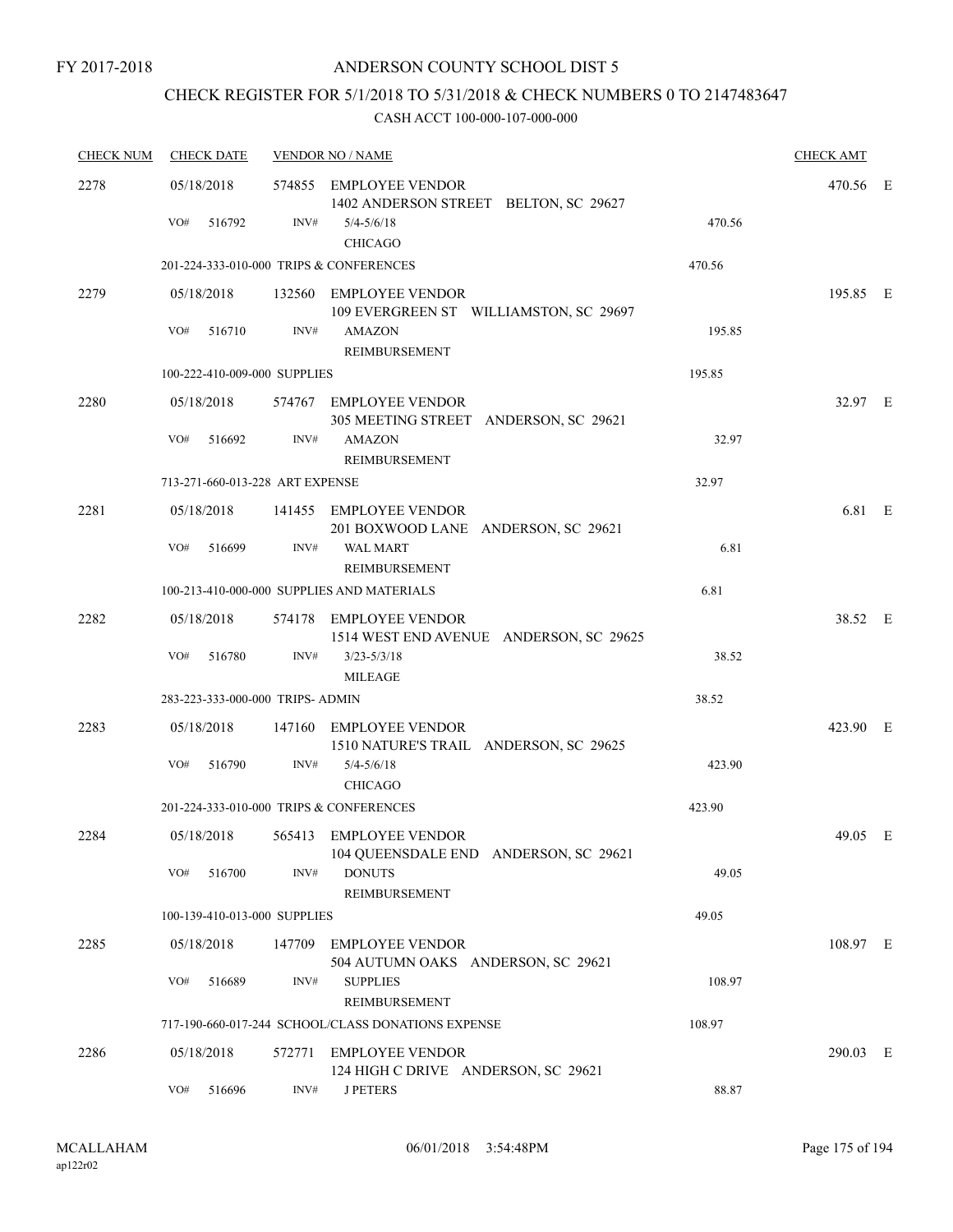## CHECK REGISTER FOR 5/1/2018 TO 5/31/2018 & CHECK NUMBERS 0 TO 2147483647

| <b>CHECK NUM</b> | <b>CHECK DATE</b>                        |        | <b>VENDOR NO / NAME</b>                                                    |        | <b>CHECK AMT</b> |  |
|------------------|------------------------------------------|--------|----------------------------------------------------------------------------|--------|------------------|--|
|                  |                                          |        | <b>REIMBURSEMENT</b>                                                       |        |                  |  |
|                  |                                          |        | 724-271-660-024-410 GENERAL ADMINISTRATION EXPENSE                         | 88.87  |                  |  |
|                  | VO#<br>516697                            | INV#   | <b>YEARBOOKS</b>                                                           | 201.16 |                  |  |
|                  |                                          |        | REIMBURSEMENT                                                              |        |                  |  |
|                  | 724-271-660-024-552 YEARBOOK EXPENSE     |        |                                                                            | 201.16 |                  |  |
| 2287             | 05/18/2018                               |        | 574607 EMPLOYEE VENDOR<br>107 ALENE HILLS WAY ANDERSON, SC 29625           |        | 841.75 E         |  |
|                  | VO#<br>516784                            | INV#   | <b>APRIL 2018</b><br><b>MILEAGE</b>                                        | 62.38  |                  |  |
|                  |                                          |        | 100-223-333-000-JAG TRIPS AND CONFERENCES-JAG                              | 62.38  |                  |  |
|                  | VO#<br>516876                            | INV#   | <b>APRIL 25-26</b><br><b>CHARLESTON</b>                                    | 779.37 |                  |  |
|                  |                                          |        | 100-223-333-000-JAG TRIPS AND CONFERENCES-JAG                              | 779.37 |                  |  |
| 2288             | 05/18/2018                               |        | 574515 EMPLOYEE VENDOR                                                     |        | 24.37 E          |  |
|                  |                                          |        | 3 CATALINA DRIVE GREENVILLE, SC 29609                                      |        |                  |  |
|                  | VO#<br>516759                            | INV#   | <b>REIMBURSEMENT</b><br><b>CAR WASH &amp; GAS</b>                          | 14.00  |                  |  |
|                  | 600-256-323-000-000 REPAIRS TO EQUIPMENT |        |                                                                            | 14.00  |                  |  |
|                  | VO# 516788                               | INV#   | 05/09/18<br><b>ANDERSON</b>                                                | 10.37  |                  |  |
|                  |                                          |        | 600-256-333-000-000 TRIPS AND CONFERENCES                                  | 10.37  |                  |  |
| 2289             | 05/18/2018                               |        | 573021 EMPLOYEE VENDOR<br>111 WEXFORD DRIVE UNIT 300 ANDERSON, SC<br>29621 |        | 33.31 E          |  |
|                  | VO#<br>516711                            | INV#   | <b>SNACKS</b><br>REIMBURSEMENT                                             | 33.31  |                  |  |
|                  | 721-190-660-021-429 FACULTY EXPENSE      |        |                                                                            | 33.31  |                  |  |
|                  |                                          |        |                                                                            |        |                  |  |
| 2290             | 05/18/2018                               | 574886 | EMPLOYEE VENDOR<br>105 THORNCLIFF PLACE ANDERSON, SC 29625                 |        | 41.41 E          |  |
|                  | VO#<br>516787                            | INV#   | $1/24 - 4/18/18$<br><b>MILEAGE</b>                                         | 41.41  |                  |  |
|                  |                                          |        | 600-256-333-009-000 TRIPS AND CONFERENCES                                  | 41.41  |                  |  |
| 2291             | 05/18/2018                               |        | 574586 EMPLOYEE VENDOR<br>246 STREAMS WAY ANDERSON, SC 29625               |        | 379.33 E         |  |
|                  | VO#<br>516798                            | INV#   | 04/25-04/26/18<br><b>CHARLESTON</b>                                        | 379.33 |                  |  |
|                  |                                          |        | 100-221-333-000-ELE TRIPS AND CONFERENCES                                  | 379.33 |                  |  |
| 2292             | 05/18/2018                               | 237613 | <b>EMPLOYEE VENDOR</b>                                                     |        | 75.17 E          |  |
|                  |                                          |        | 302 CHEROKEE STREET ANDERSON, SC 29626                                     |        |                  |  |
|                  | VO#<br>516785                            | INV#   | $9/1/17 - 5/1/18$<br><b>MILEAGE</b>                                        | 75.17  |                  |  |
|                  |                                          |        | 600-256-333-017-000 TRIPS AND CONFERENCES                                  | 75.17  |                  |  |
| 2293             | 05/18/2018                               |        | 565398 EMPLOYEE VENDOR                                                     |        | 249.97 E         |  |
|                  |                                          |        |                                                                            |        |                  |  |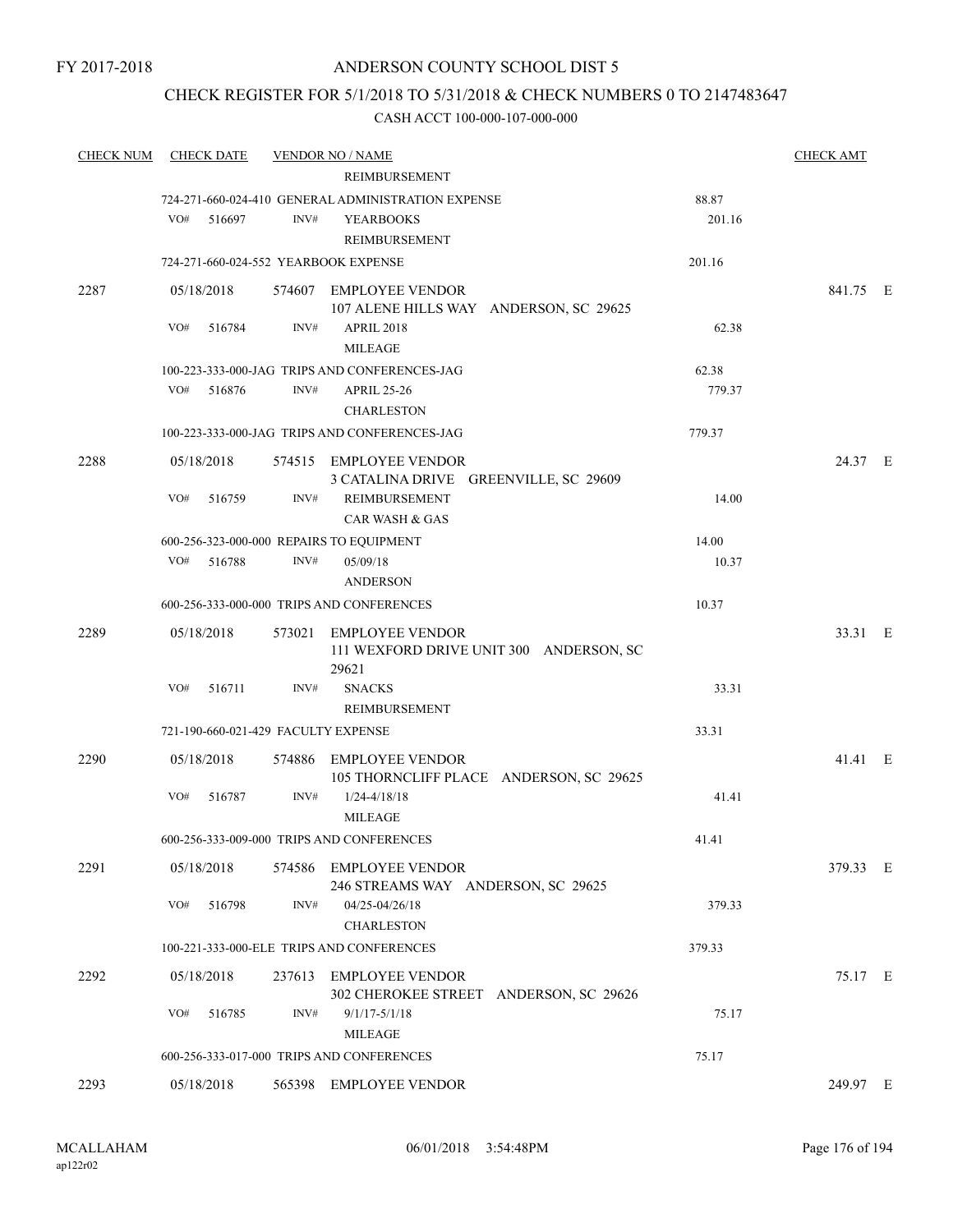## CHECK REGISTER FOR 5/1/2018 TO 5/31/2018 & CHECK NUMBERS 0 TO 2147483647

| <b>CHECK NUM</b> | <b>CHECK DATE</b> |                                  | <b>VENDOR NO / NAME</b> |                                                                               |        | <b>CHECK AMT</b> |  |
|------------------|-------------------|----------------------------------|-------------------------|-------------------------------------------------------------------------------|--------|------------------|--|
|                  | VO#               | 516704                           | INV#                    | 104 BAYBROOKE LANE ANDERSON, SC 29621<br><b>BOJANGLES</b>                     | 249.97 |                  |  |
|                  |                   |                                  |                         | REIMBURSEMENT                                                                 |        |                  |  |
|                  |                   | 100-113-410-006-000 SUPPLIES     |                         |                                                                               | 249.97 |                  |  |
| 2294             |                   | 05/18/2018                       |                         | 574701 EMPLOYEE VENDOR<br>210 METZ ROAD ANDERSON, SC 29621                    |        | 300.00 E         |  |
|                  | VO#               | 516702                           | INV#                    | WHITEHALL<br>REIMBURSEMENT                                                    | 300.00 |                  |  |
|                  |                   |                                  |                         | 719-271-660-019-201 MISCELLANEOUS EXPENSE                                     | 300.00 |                  |  |
| 2295             |                   | 05/18/2018                       |                         | 575140 EMPLOYEE VENDOR<br>1313 NORTHAMPTON ROAD ANDERSON, SC<br>29621         |        | 61.64 E          |  |
|                  | VO#               | 516715                           | INV#                    | <b>SAMS CLUB</b><br><b>REIMBURSEMENT</b>                                      | 61.64  |                  |  |
|                  |                   |                                  |                         | 721-190-660-021-658 ORCHESTRA MIDDLE EXPENSE                                  | 61.64  |                  |  |
| 2296             |                   | 05/18/2018                       | 193600                  | <b>EMPLOYEE VENDOR</b>                                                        |        | 60.80 E          |  |
|                  | VO#               | 516755                           | INV#                    | 104 WINDSONG CT. ANDERSON, SC 29621<br>REIMBURSEMENT<br><b>STUDENT AWARDS</b> | 60.80  |                  |  |
|                  |                   | 100-111-410-012-000 SUPPLIES     |                         |                                                                               | 60.80  |                  |  |
| 2297             |                   | 05/18/2018                       | 261875                  | <b>EMPLOYEE VENDOR</b>                                                        |        | 496.46 E         |  |
|                  | VO#               | 516709                           | INV#                    | 300 DEVON WAY ANDERSON, SC 29621<br><b>ART SUPPLIES</b><br>REIMBURSEMENT      | 496.46 |                  |  |
|                  |                   |                                  |                         | 817-112-410-014-000 SUPPLIES AND MATERIALS                                    | 496.46 |                  |  |
| 2298             |                   | 05/18/2018                       | 574362                  | EMPLOYEE VENDOR<br>215 PUBLIC WELL ROAD ANDERSON, SC 29626                    |        | 26.64 E          |  |
|                  | VO#               | 516783                           | INV#                    | <b>APRIL 2018</b><br><b>MILEAGE</b>                                           | 26.64  |                  |  |
|                  |                   | 100-221-410-002-CDF CDF Supplies |                         |                                                                               | 26.64  |                  |  |
| 2299             |                   | 05/18/2018                       |                         | 572804 EMPLOYEE VENDOR<br>104 REGENCY CIRCLE ANDERSON, SC 29625               |        | 27.98 E          |  |
|                  |                   | VO# 516701                       | INV#                    | WAL MART<br>REIMBURSEMENT                                                     | 27.98  |                  |  |
|                  |                   | 100-212-410-007-000 SUPPLIES     |                         |                                                                               | 27.98  |                  |  |
| 2300             |                   | 05/18/2018                       |                         | 572115 EMPLOYEE VENDOR<br>2121 ROE FORD ROAD GREENVILLE, SC 29617             |        | 514.11 E         |  |
|                  | VO#               | 516789                           | INV#                    | 05/09/18<br><b>ANDERSON</b>                                                   | 10.37  |                  |  |
|                  |                   |                                  |                         | 600-256-333-000-000 TRIPS AND CONFERENCES                                     | 10.37  |                  |  |
|                  | VO#               | 516795                           | INV#                    | $05/10 - 05/11/18$<br><b>CHARLESTON</b>                                       | 503.74 |                  |  |
|                  |                   |                                  |                         | 600-256-333-000-000 TRIPS AND CONFERENCES                                     | 503.74 |                  |  |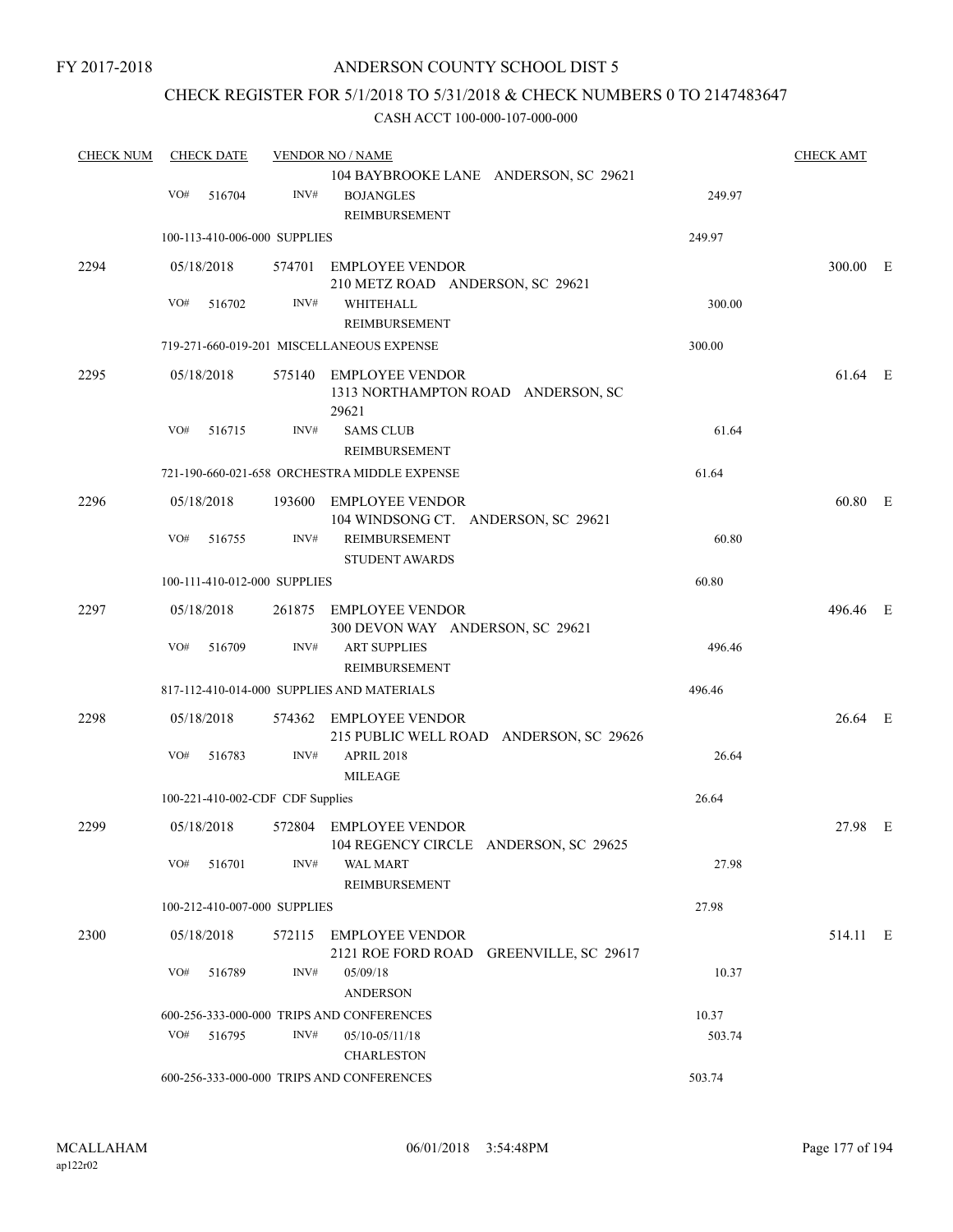## CHECK REGISTER FOR 5/1/2018 TO 5/31/2018 & CHECK NUMBERS 0 TO 2147483647

| <b>CHECK NUM</b> | <b>CHECK DATE</b>                 |      | <b>VENDOR NO / NAME</b>                                                    |        | <b>CHECK AMT</b> |  |
|------------------|-----------------------------------|------|----------------------------------------------------------------------------|--------|------------------|--|
| 2301             | 05/18/2018                        |      | 574889 EMPLOYEE VENDOR<br>118 WISTERIA WAY PENDLETON, SC 29670             |        | 157.34 E         |  |
|                  | VO#<br>516752                     | INV# | REIMBURSEMENT<br><b>BREAKFAST</b>                                          | 157.34 |                  |  |
|                  |                                   |      | 719-271-660-019-201 MISCELLANEOUS EXPENSE                                  | 157.34 |                  |  |
| 2302             | 05/18/2018                        |      | 572054 EMPLOYEE VENDOR<br>227 LAUREL TRACE CIRCLE PIEDMONT, SC<br>29673    |        | 32.10 E          |  |
|                  | VO#<br>516714                     | INV# | <b>SHIRTS</b><br><b>REIMBURSEMENT</b>                                      | 32.10  |                  |  |
|                  |                                   |      | 721-190-660-021-642 CHORUS HIGH EXPENSE                                    | 32.10  |                  |  |
| 2303             | 05/18/2018                        |      | 574124 EMPLOYEE VENDOR<br>403 CUMBERLAND WAY ANDERSON, SC 29621            |        | 128.90 E         |  |
|                  | VO#<br>516797                     | INV# | 04/18-04/22/18<br><b>ORLANDO</b>                                           | 84.90  |                  |  |
|                  |                                   |      | 329-271-312-000-000 PUPIL ACTIV/FIELD TRIPS-WBL                            | 84.90  |                  |  |
|                  | VO#<br>516807                     | INV# | 04/25-04/26/18<br><b>CHARLESTON</b>                                        | 44.00  |                  |  |
|                  |                                   |      | 329-271-312-000-000 PUPIL ACTIV/FIELD TRIPS- WBL                           | 44.00  |                  |  |
| 2304             | 05/18/2018                        |      | 321400 EMPLOYEE VENDOR<br>1 RIVER DRIVE EXTENSION WILLIAMSTON, SC<br>29697 |        | 123.94 E         |  |
|                  | VO#<br>516708                     | INV# | <b>PENCILS</b><br>REIMBURSEMENT                                            | 123.94 |                  |  |
|                  |                                   |      | 817-112-410-014-000 SUPPLIES AND MATERIALS                                 | 123.94 |                  |  |
| 2305             | 05/18/2018                        |      | 325525 EMPLOYEE VENDOR<br>105 VICTORIA CIRCLE ANDERSON, SC 29621           |        | 24.03 E          |  |
|                  | VO#<br>516764                     | INV# | REIMBURSEMENT<br><b>SUPPLIES FOR GATEWAY</b>                               | 24.03  |                  |  |
|                  |                                   |      | 705-271-660-005-645 ENGINEERING CLUB EXPENSE                               | 24.03  |                  |  |
| 2306             | 05/18/2018                        |      | 574152 EMPLOYEE VENDOR<br>107 CAYMAN WAY ANDERSON, SC 29621                |        | 181.11 E         |  |
|                  | VO#<br>516690                     | INV# | <b>TALENT SHOW</b><br>REIMBURSEMENT                                        | 181.11 |                  |  |
|                  | 713-271-660-013-220 MUSIC EXPENSE |      |                                                                            | 181.11 |                  |  |
| 2307             | 05/18/2018                        |      | 573948 EMPLOYEE VENDOR<br>110 BLAIR ROAD BELTON, SC 29627                  |        | 598.62 E         |  |
|                  | VO#<br>516777                     | INV# | <b>APRIL 2018</b><br>MILEAGE                                               | 54.14  |                  |  |
|                  |                                   |      | 100-223-333-000-JAG TRIPS AND CONFERENCES-JAG                              | 54.14  |                  |  |
|                  | VO#<br>516875                     | INV# | <b>APRIL 25-26</b><br><b>CHARLESTON</b>                                    | 544.48 |                  |  |
|                  |                                   |      | 100-223-333-000-JAG TRIPS AND CONFERENCES-JAG                              | 544.48 |                  |  |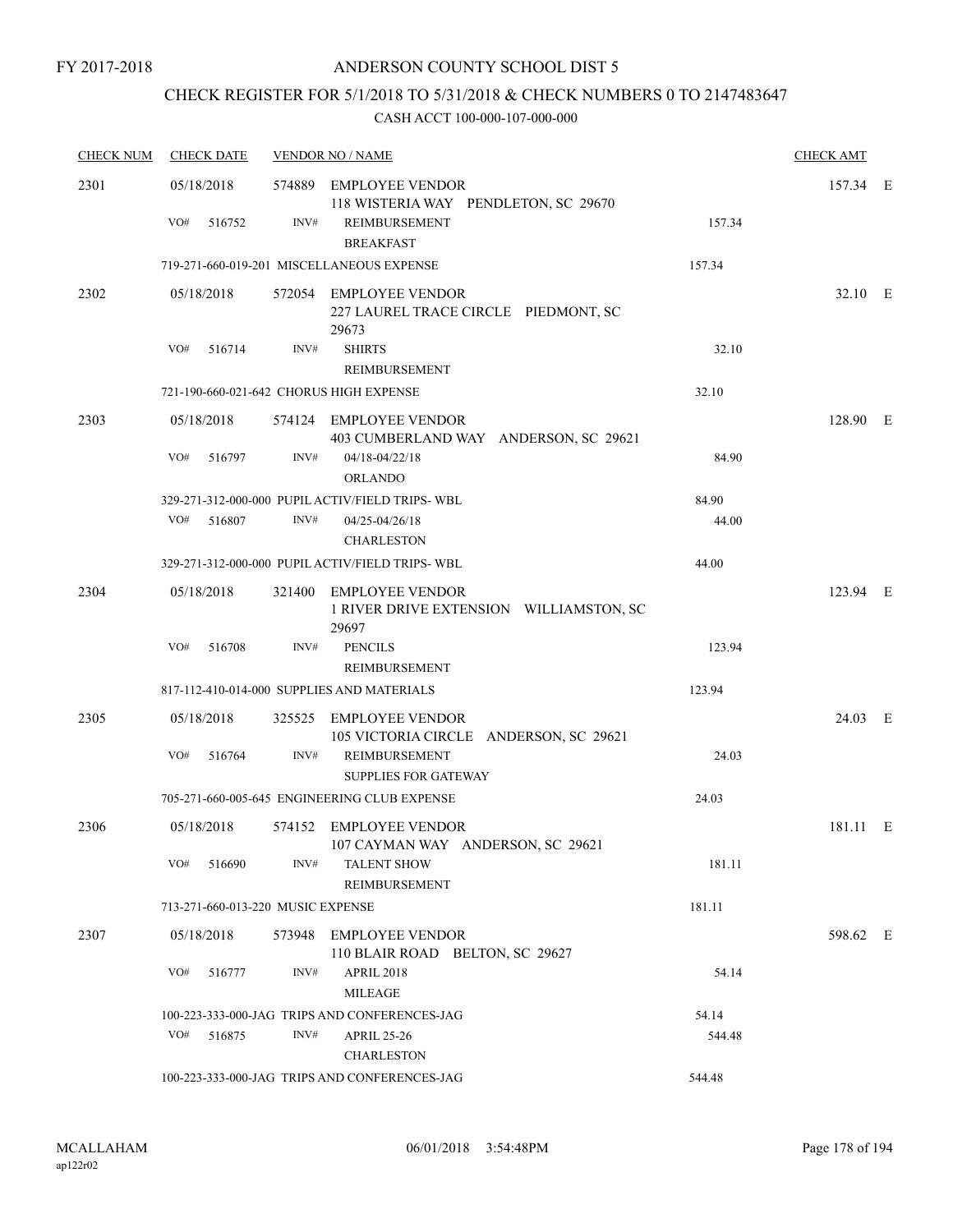## CHECK REGISTER FOR 5/1/2018 TO 5/31/2018 & CHECK NUMBERS 0 TO 2147483647

| <b>CHECK NUM</b> | <b>CHECK DATE</b>                       |        | <b>VENDOR NO / NAME</b>                                                               |        |          |  |
|------------------|-----------------------------------------|--------|---------------------------------------------------------------------------------------|--------|----------|--|
| 2308             | 05/18/2018<br>VO#<br>516806             | INV#   | 332725 EMPLOYEE VENDOR<br>314 PRINCESS GRACE AVE. CLEMSON, SC 29631<br>04/25-04/26/18 | 44.00  | 44.00 E  |  |
|                  |                                         |        | <b>CHARLESTON</b><br>329-271-312-000-000 PUPIL ACTIV/FIELD TRIPS-WBL                  | 44.00  |          |  |
| 2309             | 05/18/2018                              |        | 564511 EMPLOYEE VENDOR<br>313 DUNHILL DR ANDERSON, SC 29625                           |        | 73.68 E  |  |
|                  | VO#<br>516716                           | INV#   | <b>WALGREENS</b><br>REIMBURSEMENT                                                     | 73.68  |          |  |
|                  | 708-271-660-008-375 FACULTY EXPENSE     |        |                                                                                       | 73.68  |          |  |
| 2310             | 05/18/2018                              |        | 574951 EMPLOYEE VENDOR<br>406 TIMBERLAKE ROAD ANDERSON, SC 29625                      |        | 138.61 E |  |
|                  | VO#<br>516793                           | INV#   | 05/04/18<br><b>ATLANTA</b>                                                            | 138.61 |          |  |
|                  | 201-224-333-010-000 TRIPS & CONFERENCES |        |                                                                                       | 138.61 |          |  |
| 2311             | 05/18/2018                              |        | 262185 EMPLOYEE VENDOR<br>107 OLDE TOWNE DRIVE ANDERSON, SC 29621                     |        | 133.75 E |  |
|                  | VO#<br>516800                           | INV#   | 05/04/18<br><b>COLUMBIA</b>                                                           | 133.75 |          |  |
|                  | 311-224-333-000-0AM TRIPS-AMY MCCOY     |        |                                                                                       | 133.75 |          |  |
| 2312             | 05/18/2018                              |        | 575078 EMPLOYEE VENDOR<br>708 CHEROKEE ROAD PELZER, SC 29669                          |        | 271.24 E |  |
|                  | VO#<br>516767                           | INV#   | REIMBURSEMENT<br><b>RECITAL</b>                                                       | 271.24 |          |  |
|                  |                                         |        | 309-113-410-021-000 SUPPLIES AND MATERIALS                                            | 271.24 |          |  |
| 2313             | 05/18/2018                              | 573789 | EMPLOYEE VENDOR<br>102 CARRIE LEIGH LANE PENDLETON, SC 29670                          |        | 815.33 E |  |
|                  | VO#<br>516791                           | INV#   | $5/4 - 5/6/18$<br>CHICAGO                                                             | 815.33 |          |  |
|                  | 201-224-333-010-000 TRIPS & CONFERENCES |        |                                                                                       | 815.33 |          |  |
| 2314             | 05/18/2018                              |        | 574822 EMPLOYEE VENDOR<br>100 TEESIDE COURT ANDERSON, SC 29625                        |        | 44.76 E  |  |
|                  | VO#<br>516688                           | INV#   | <b>MUSIC SUPPLIES</b><br><b>REIMBURSEMENT</b>                                         | 44.76  |          |  |
|                  |                                         |        | 711-271-660-011-201 MISCELLANEOUS EXPENSE                                             | 44.76  |          |  |
| 2315             | 05/18/2018                              | 370175 | <b>EMPLOYEE VENDOR</b><br>427 BROADWAY LAKE RD ANDERSON, SC 29621                     |        | 47.13 E  |  |
|                  | VO#<br>516794                           | INV#   | 05/05/18<br><b>GREENVILLE TECH</b>                                                    | 47.13  |          |  |
|                  |                                         |        | 329-271-312-000-000 PUPIL ACTIV/FIELD TRIPS-WBL                                       | 47.13  |          |  |
| 2316             | 05/18/2018                              | 572158 | <b>EMPLOYEE VENDOR</b><br>922 CAMEO COURT ANDERSON, SC 29621                          |        | 88.00 E  |  |
|                  | VO#<br>516693                           | INV#   | <b>FIELD TRIP</b>                                                                     | 88.00  |          |  |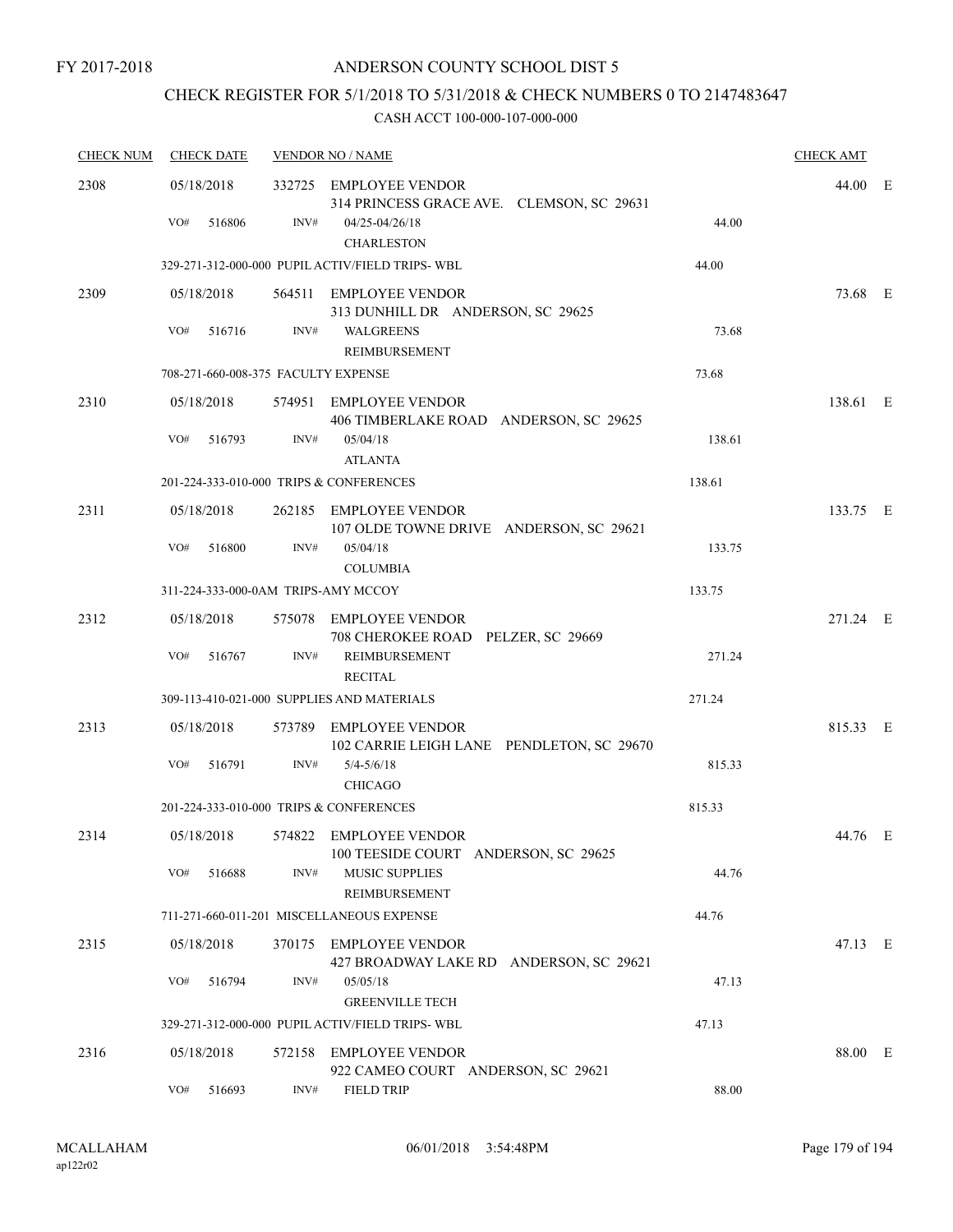## CHECK REGISTER FOR 5/1/2018 TO 5/31/2018 & CHECK NUMBERS 0 TO 2147483647

| <b>CHECK NUM</b> | <b>CHECK DATE</b> |                                        | <b>VENDOR NO / NAME</b>                                                 |        | <b>CHECK AMT</b> |  |
|------------------|-------------------|----------------------------------------|-------------------------------------------------------------------------|--------|------------------|--|
|                  |                   |                                        | <b>REIMBURSEMENT</b>                                                    |        |                  |  |
|                  |                   | 720-271-660-020-442 SPECIAL ED EXPENSE |                                                                         | 88.00  |                  |  |
| 2317             | 05/18/2018        |                                        | 572025 EMPLOYEE VENDOR<br>105 HANOVER CIRCLE ANDERSON, SC 29621         |        | 149.00 E         |  |
|                  | VO#               | INV#<br>516686                         | AASA<br><b>REIMBURSEMENT</b>                                            | 149.00 |                  |  |
|                  |                   |                                        | 100-263-333-000-000 TRIPS AND CONFERENCES                               | 149.00 |                  |  |
| 2318             | 05/18/2018        |                                        | 572183 EMPLOYEE VENDOR<br>4003 BRACKENBERRY DRIVE ANDERSON, SC<br>29621 |        | 598.19 E         |  |
|                  | VO#               | 516685<br>INV#                         | CHAIRS/LUNCH<br><b>REIMBURSEMENT</b>                                    | 464.44 |                  |  |
|                  |                   | 100-221-410-000-SEC SUPPLIES           |                                                                         | 464.44 |                  |  |
|                  | VO#               | 516804<br>INV#                         | 05/02-05/03/18<br><b>COLUMBIA</b>                                       | 133.75 |                  |  |
|                  |                   |                                        | 100-221-333-000-SEC TRIPS AND CONFERENCES                               | 133.75 |                  |  |
| 2319             | 05/18/2018        |                                        | 574722 EMPLOYEE VENDOR<br>402 CATHEY ROAD ANDERSON, SC 29621            |        | 212.67 E         |  |
|                  | VO#               | INV#<br>516707                         | <b>MATERIALS</b><br>REIMBURSEMENT                                       | 212.67 |                  |  |
|                  |                   |                                        | 309-113-410-021-000 SUPPLIES AND MATERIALS                              | 212.67 |                  |  |
| 2320             | 05/18/2018        |                                        | 416375 EMPLOYEE VENDOR<br>405 ALLENBY ROAD ANDERSON, SC 29621           |        | 20.33 E          |  |
|                  | VO#               | 516786<br>INV#                         | $3/2 - 4/30/18$<br><b>MILEAGE</b>                                       | 20.33  |                  |  |
|                  |                   |                                        | 600-256-333-009-000 TRIPS AND CONFERENCES                               | 20.33  |                  |  |
| 2321             | 05/18/2018        |                                        | 563687 EMPLOYEE VENDOR<br>211 GRACEVIEW W ANDERSON, SC 29625            |        | 627.61 E         |  |
|                  | VO#               | INV#<br>516706                         | <b>FLIGHT</b><br><b>REIMBURSEMENT</b>                                   | 583.61 |                  |  |
|                  |                   |                                        | 311-224-333-000-000 TRIPS AND CONFERENCES                               | 583.61 |                  |  |
|                  |                   |                                        | $VO#$ 516801 $INV#$ 04/25-04/26/18<br><b>CHARLESTON</b>                 | 44.00  |                  |  |
|                  |                   |                                        | 329-271-312-000-000 PUPIL ACTIV/FIELD TRIPS-WBL                         | 44.00  |                  |  |
| 2322             | 05/18/2018        |                                        | 573851 EMPLOYEE VENDOR<br>112 ASHLAWN CT ANDERSON, SC 29625             |        | 282.80 E         |  |
|                  | VO#               | INV#<br>516757                         | REIMBURSEMENT<br><b>SUPPLIES</b>                                        | 282.80 |                  |  |
|                  |                   | 325-115-410-000-0CO SUPPLIES (C/O)     |                                                                         | 282.80 |                  |  |
| 2323             | 05/18/2018        |                                        | 574908 EMPLOYEE VENDOR<br>121 JAMES ROAD EASLEY, SC 29642               |        | 95.32 E          |  |
|                  | VO#               | INV#<br>516754                         | REIMBURSEMENT<br>STUDENT INCENTIVES                                     | 95.32  |                  |  |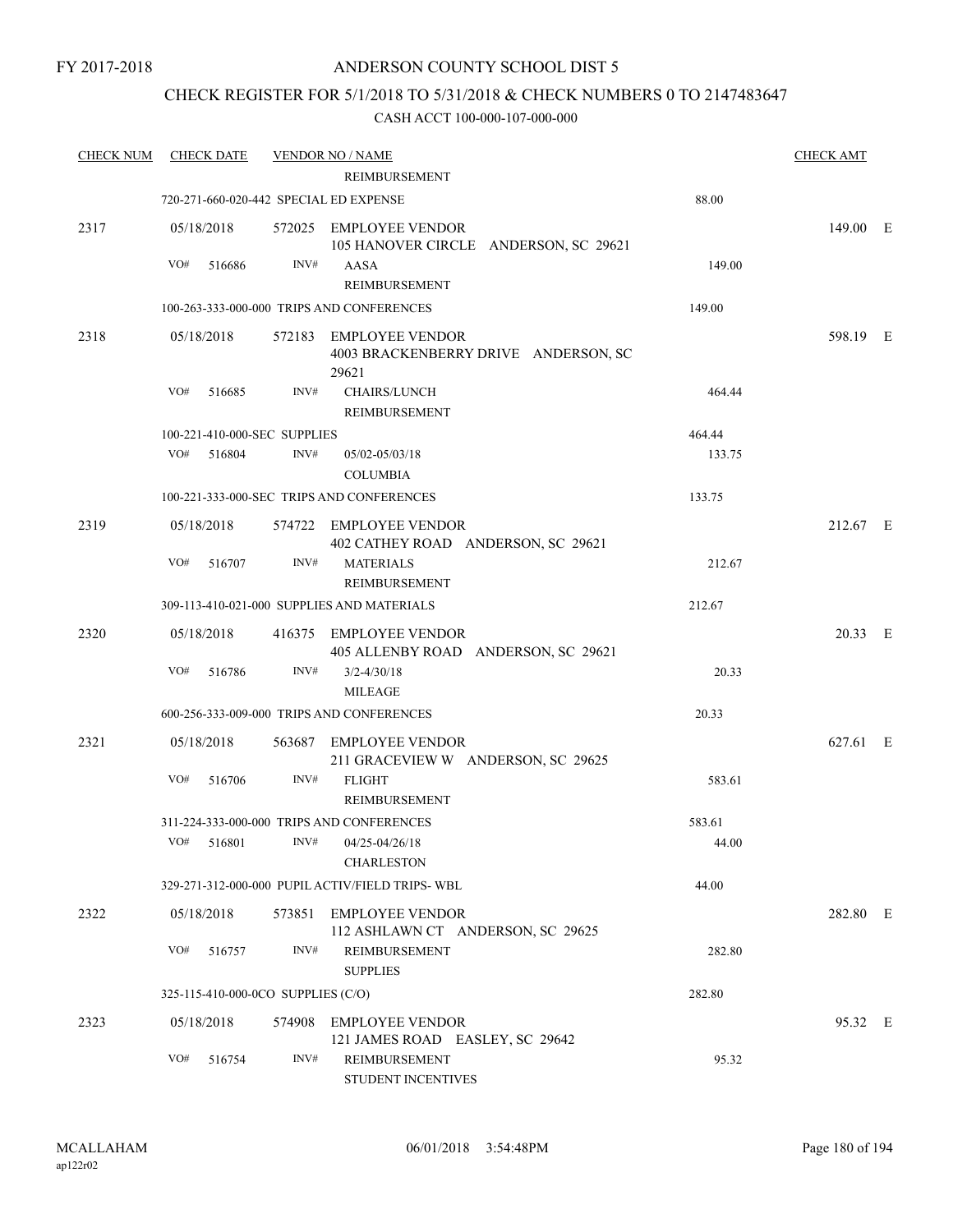### CHECK REGISTER FOR 5/1/2018 TO 5/31/2018 & CHECK NUMBERS 0 TO 2147483647

| <u>CHECK NUM</u> |     | <b>CHECK DATE</b>    |        | <b>VENDOR NO / NAME</b>                                                         |                                           |        | <b>CHECK AMT</b> |  |
|------------------|-----|----------------------|--------|---------------------------------------------------------------------------------|-------------------------------------------|--------|------------------|--|
|                  |     |                      |        | 283-127-410-000-000 SUPPLIES-LD/DD/OHI                                          |                                           | 95.32  |                  |  |
| 2324             | VO# | 05/18/2018<br>516703 | INV#   | 470850 EMPLOYEE VENDOR<br><b>INGLES</b>                                         | 118 GREGORY COURT ANDERSON, SC 29626      | 50.74  | 50.74 E          |  |
|                  |     |                      |        | REIMBURSEMENT                                                                   |                                           |        |                  |  |
|                  |     |                      |        | 719-271-660-019-201 MISCELLANEOUS EXPENSE                                       |                                           | 50.74  |                  |  |
| 2325             |     | 05/18/2018           |        | 571751 EMPLOYEE VENDOR<br>102 CHAD COURT ANDERSON, SC 29621                     |                                           |        | 442.88 E         |  |
|                  | VO# | 516712               | INV#   | <b>LIBRARY STORE</b><br>REIMBURSEMENT                                           |                                           | 311.42 |                  |  |
|                  |     |                      |        | 721-190-660-021-519 LIBRARY EXPENSE                                             |                                           | 311.42 |                  |  |
|                  | VO# | 516713               | INV#   | <b>DEMCO</b><br>REIMBURSEMENT                                                   |                                           | 131.46 |                  |  |
|                  |     |                      |        | 721-190-660-021-519 LIBRARY EXPENSE                                             |                                           | 131.46 |                  |  |
| 2326             |     | 05/18/2018           |        | 574196 EMPLOYEE VENDOR                                                          | 702 NEW HOPE ROAD ANDERSON, SC 29626      |        | 50.00 E          |  |
|                  | VO# | 516717               | INV#   | <b>WORK BOOTS</b><br><b>REIMBURSEMENT</b>                                       |                                           | 50.00  |                  |  |
|                  |     |                      |        | 100-254-410-000-075 UNIFORM PURCHASES                                           |                                           | 50.00  |                  |  |
| 2327             |     | 05/18/2018           |        | 487775 EMPLOYEE VENDOR<br>104 HARLOND DR. ANDERSON, SC 29621                    |                                           |        | 384.60 E         |  |
|                  | VO# | 516799               | INV#   | $04/18 - 04/20/18$<br><b>JEKYLL ISLAND</b>                                      |                                           | 384.60 |                  |  |
|                  |     |                      |        | 720-271-660-020-586 FIELD TRIPS- GR.7 EXPENSE                                   |                                           | 384.60 |                  |  |
| 2328             |     | 05/18/2018           |        | 574605 EMPLOYEE VENDOR<br>SC 29625                                              | 200 COUNTRY CLUB LANE, APT. 26B ANDERSON, |        | 30.00 E          |  |
|                  | VO# | 516687               | INV#   | <b>SUPPLIES</b><br>REIMBURSEMENT                                                |                                           | 30.00  |                  |  |
|                  |     |                      |        | 712-271-660-012-324 POSTIVE BEHAVIOR I.S. EXPENSE                               |                                           | 30.00  |                  |  |
| 2329             |     | 05/18/2018           |        | 571821 EMPLOYEE VENDOR<br>29322                                                 | 113 CHEYENNE RIDGE TRAIL CAMPOBELLO, SC   |        | $11.34 \t E$     |  |
|                  | VO# | 516779               | INV#   | $3/7 - 4/30/18$<br><b>MILEAGE</b>                                               |                                           | 11.34  |                  |  |
|                  |     |                      |        | 600-256-323-018-000 REPAIRS TO EQUIPMENT                                        |                                           | 11.34  |                  |  |
| 2330             |     | 05/18/2018           | 573477 | <b>EMPLOYEE VENDOR</b><br>100 WEST WHITNER STREET APT 104<br>ANDERSON, SC 29624 |                                           |        | 135.40 E         |  |
|                  | VO# | 516803               | INV#   | 04/26/18<br><b>COLUMBIA</b>                                                     |                                           | 135.40 |                  |  |
|                  |     |                      |        | 311-224-312-002-000 PURCHASED SERVICES                                          |                                           | 135.40 |                  |  |
| 2331             |     | 05/18/2018           |        | 508275 EMPLOYEE VENDOR<br>101 CORAL ST WILLIAMSTON, SC 29697                    |                                           |        | 116.63 E         |  |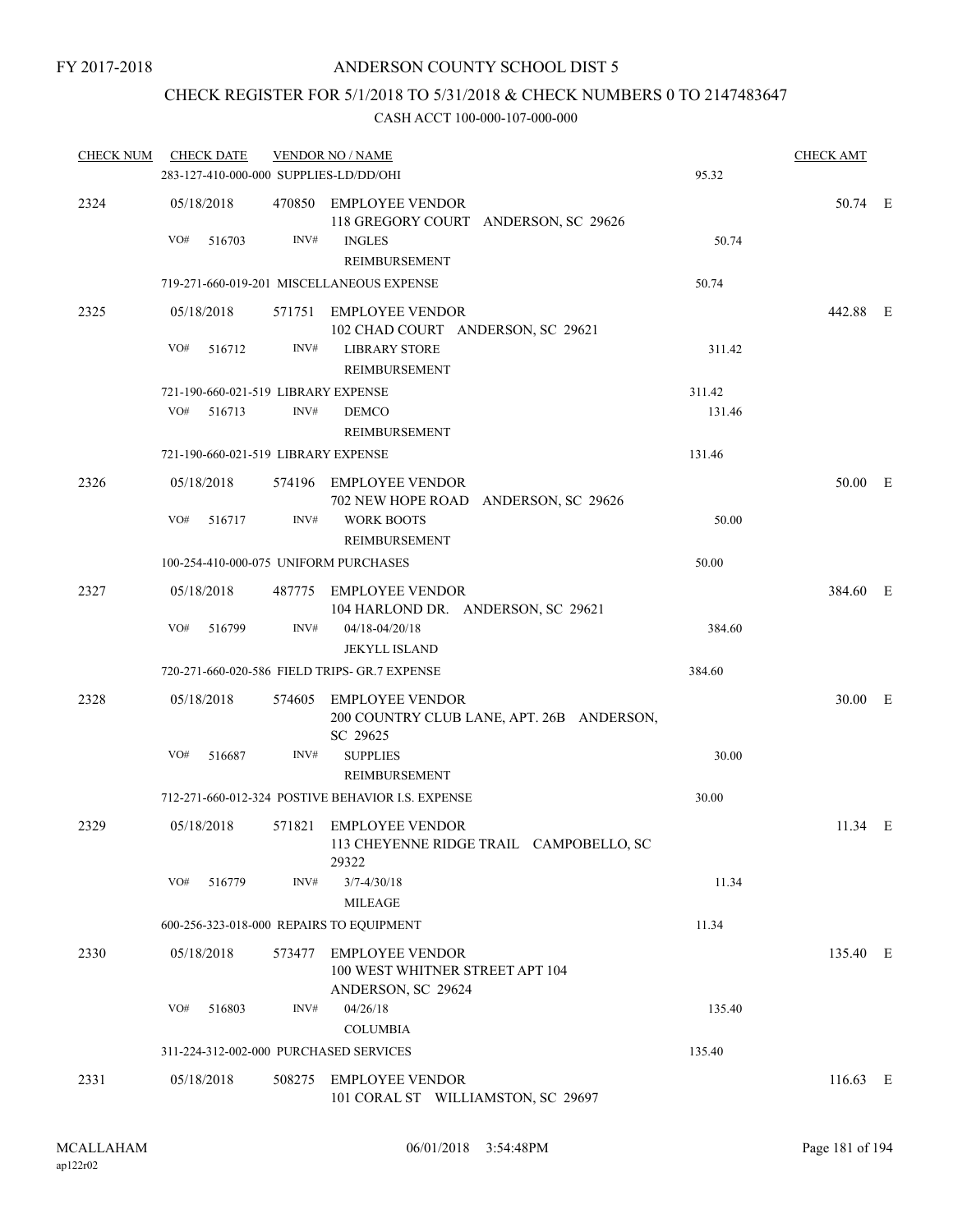# CHECK REGISTER FOR 5/1/2018 TO 5/31/2018 & CHECK NUMBERS 0 TO 2147483647

| <b>CHECK NUM</b> | <b>CHECK DATE</b>                    |        | <b>VENDOR NO / NAME</b>                                                             |        | <b>CHECK AMT</b> |  |
|------------------|--------------------------------------|--------|-------------------------------------------------------------------------------------|--------|------------------|--|
|                  | VO#<br>516802                        | INV#   | 05/02-05/03/18<br><b>COLUMBIA</b>                                                   | 116.63 |                  |  |
|                  |                                      |        | 100-264-333-000-000 TRIPS AND CONFERENCES                                           | 116.63 |                  |  |
| 2332             | 05/18/2018                           |        | 574286 EMPLOYEE VENDOR<br>300 HOLLY RIDGE DRIVE ANDERSON, SC 29621                  |        | 79.39 E          |  |
|                  | VO#<br>516782                        | INV#   | $4/20 - 5/11/18$<br><b>MILEAGE</b>                                                  | 79.39  |                  |  |
|                  | 283-223-333-000-000 TRIPS- ADMIN     |        |                                                                                     | 79.39  |                  |  |
| 2333             | 05/18/2018<br>VO#<br>516691          | INV#   | 525400 EMPLOYEE VENDOR<br>9 PEPPERTREE LANE ANDERSON, SC 29621<br><b>SCHOLASTIC</b> | 254.00 | 254.00 E         |  |
|                  |                                      |        | REIMBURSEMENT                                                                       |        |                  |  |
|                  | 100-221-410-000-TST SUPPLIES-TESTING |        |                                                                                     | 254.00 |                  |  |
| 2334             | 05/18/2018                           |        | 526475 EMPLOYEE VENDOR<br>2901 PLAINFIELD DRIVE ANDERSON, SC 29624                  |        | 318.17 E         |  |
|                  | VO#<br>516758                        | INV#   | <b>REIMBURSEMENT</b><br><b>TEACHER APPRECIATION</b>                                 | 318.17 |                  |  |
|                  |                                      |        | 715-271-660-015-201 MISCELLANEOUS EXPENSE                                           | 318.17 |                  |  |
| 2335             | 05/18/2018                           |        | 574773 EMPLOYEE VENDOR<br>1403 CONCORD ROAD ANDERSON, SC 29621                      |        | 26.98 E          |  |
|                  | VO#<br>516698                        | INV#   | <b>TAPE</b><br>REIMBURSEMENT                                                        | 26.98  |                  |  |
|                  | 100-113-410-000-0PE PE SUPPLIES      |        |                                                                                     | 26.98  |                  |  |
| 2336             | 05/18/2018                           |        | 572324 EMPLOYEE VENDOR<br>223 HARRINGTON DR. ANDERSON, SC 29625                     |        | 30.93 E          |  |
|                  | VO#<br>516766                        | INV#   | <b>REIMBURSEMENT</b><br><b>TEACHER APPRECIATION</b>                                 | 30.93  |                  |  |
|                  |                                      |        | 715-271-660-015-201 MISCELLANEOUS EXPENSE                                           | 30.93  |                  |  |
| 2337             | 05/18/2018                           |        | 574111 EMPLOYEE VENDOR<br>207 ONEAL DRIVE ANDERSON, SC 29625                        |        | 88.92 E          |  |
|                  | VO#<br>516778                        | INV#   | $4/23 - 5/4/18$<br>MILEAGE                                                          | 88.92  |                  |  |
|                  | 100-221-332-000-000 TRAVEL           |        |                                                                                     | 88.92  |                  |  |
| 2338             | 05/18/2018                           | 575112 | <b>EMPLOYEE VENDOR</b><br>200 COUNTRY CLUB LANE APT D13 ANDERSON,<br>SC 29625       |        | 257.57 E         |  |
|                  | VO#<br>516695                        | INV#   | <b>HUTCHES</b><br>REIMBURSEMENT                                                     | 136.39 |                  |  |
|                  | 325-115-410-000-0CO SUPPLIES (C/O)   |        |                                                                                     | 136.39 |                  |  |
|                  | VO#<br>516705                        | INV#   | <b>SUPPLIES</b><br>REIMBURSEMENT                                                    | 121.18 |                  |  |
|                  | 325-115-410-000-0CO SUPPLIES (C/O)   |        |                                                                                     | 121.18 |                  |  |
| 2339             | 05/18/2018                           |        | 574654 EMPLOYEE VENDOR                                                              |        | 32.07 E          |  |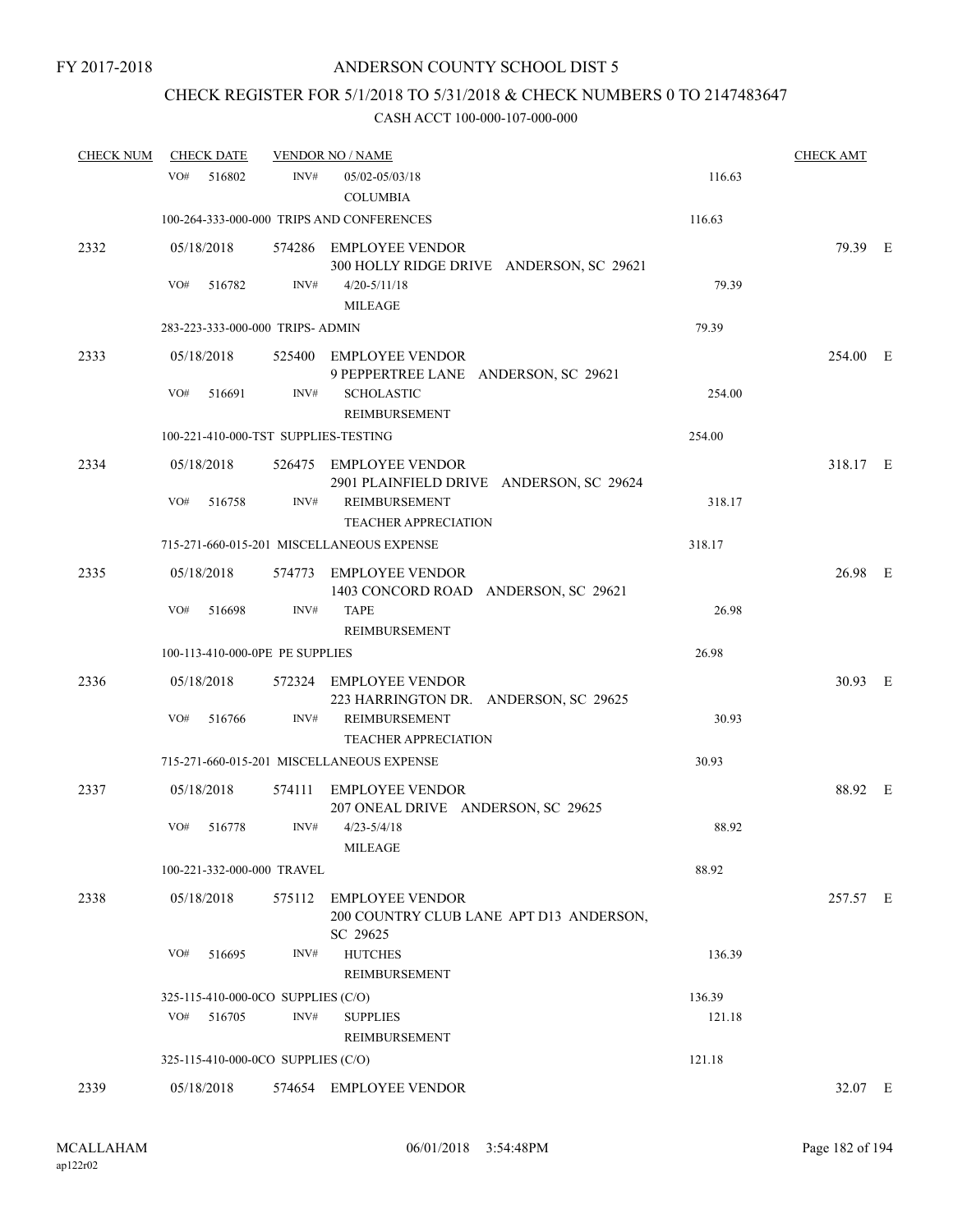FY 2017-2018

### ANDERSON COUNTY SCHOOL DIST 5

### CHECK REGISTER FOR 5/1/2018 TO 5/31/2018 & CHECK NUMBERS 0 TO 2147483647

| <b>CHECK NUM</b> |                   | <b>CHECK DATE</b>    |                                  | <b>VENDOR NO / NAME</b>                                                             |        | <b>CHECK AMT</b> |  |
|------------------|-------------------|----------------------|----------------------------------|-------------------------------------------------------------------------------------|--------|------------------|--|
|                  | VO#               | 516770               | INV#                             | 234 GREENLAND ROAD ANDERSON, SC 29626<br>REIMBURSEMENT<br>PENS & CARDSTOCK          | 32.07  |                  |  |
|                  |                   |                      | 100-111-410-010-000 SUPPLIES     |                                                                                     | 32.07  |                  |  |
| 2340             | VO#               | 05/18/2018<br>516781 | INV#                             | 574771 EMPLOYEE VENDOR<br>206 HERIN DRIVE GREENWOOD, SC 29649<br>MARCH - APRIL 2018 | 196.62 | 196.62 E         |  |
|                  |                   |                      |                                  | <b>MILEAGE</b>                                                                      |        |                  |  |
|                  |                   |                      | 283-223-333-000-000 TRIPS- ADMIN |                                                                                     | 196.62 |                  |  |
| 2341             | 05/25/2018        |                      |                                  | 574983 EMPLOYEE VENDOR<br>901 PINE CONE TRAIL ANDERSON, SC 29621                    |        | 136.00 E         |  |
|                  | VO#               | 517072               | INV#                             | <b>BOOKS</b><br>REIMBURSEMENT                                                       | 136.00 |                  |  |
|                  |                   |                      |                                  | 900-112-410-007-AFA SUPPLIES (ANDERSON)                                             | 136.00 |                  |  |
| 2342             | 05/25/2018        |                      |                                  | 574512 EMPLOYEE VENDOR<br>2001 RIDGEVIEW LANE SENECA, SC 29678                      |        | 23.21 E          |  |
|                  | VO#               | 517075               | INV#                             | <b>BREAKOUT EDU</b><br>REIMBURSEMENT                                                | 23.21  |                  |  |
|                  |                   |                      |                                  | 100-221-410-000-DIS DIGITAL INTEGRATION SUPPLIES                                    | 23.21  |                  |  |
| 2343             | 05/25/2018        |                      |                                  | 573677 EMPLOYEE VENDOR<br>307 READING COURT EASLEY, SC 29642                        |        | 23.54 E          |  |
|                  | VO#               | 517058               | INV#                             | <b>SUPPLIES</b><br>REIMBURSEMENT                                                    | 23.54  |                  |  |
|                  |                   |                      |                                  | 712-271-660-012-201 MISCELLANEOUS EXPENSE                                           | 23.54  |                  |  |
| 2344             | 05/25/2018        |                      |                                  | 133925 EMPLOYEE VENDOR<br>100 TOWN CREEK DRIVE ANDERSON, SC 29621                   |        | 23.00 E          |  |
|                  | VO#               | 517076               | INV#                             | <b>CAMP SUPPLIES</b><br>REIMBURSEMENT                                               | 23.00  |                  |  |
|                  |                   |                      |                                  | 100-221-410-000-TST SUPPLIES-TESTING                                                | 23.00  |                  |  |
| 2345             | 05/25/2018        |                      |                                  | 575109 EMPLOYEE VENDOR<br>116 CROSSCREEK DRIVE ANDERSON, SC 29621                   |        | 254.47 E         |  |
|                  |                   | VO# 517051           |                                  | $INV#$ MAY4<br><b>COLUMBIA</b>                                                      | 254.47 |                  |  |
|                  |                   |                      |                                  | 100-211-333-000-000 TRIPS AND CONFERENCES                                           | 254.47 |                  |  |
| 2346             |                   | 05/25/2018           |                                  | 141455 EMPLOYEE VENDOR<br>201 BOXWOOD LANE ANDERSON, SC 29621                       |        | 31.97 E          |  |
|                  | VO#               | 517069               | INV#                             | <b>SUPPLIES</b><br>REIMBURSEMENT                                                    | 31.97  |                  |  |
|                  |                   |                      |                                  | 100-213-410-000-000 SUPPLIES AND MATERIALS                                          | 31.97  |                  |  |
| 2347             | 05/25/2018<br>VO# |                      | INV#                             | 575329 EMPLOYEE VENDOR<br>502 CORNING ST ANDERSON, SC 29624                         |        | 50.00 E          |  |
|                  |                   | 517168               |                                  | REIMBURSEMENT<br><b>SHOES</b>                                                       | 50.00  |                  |  |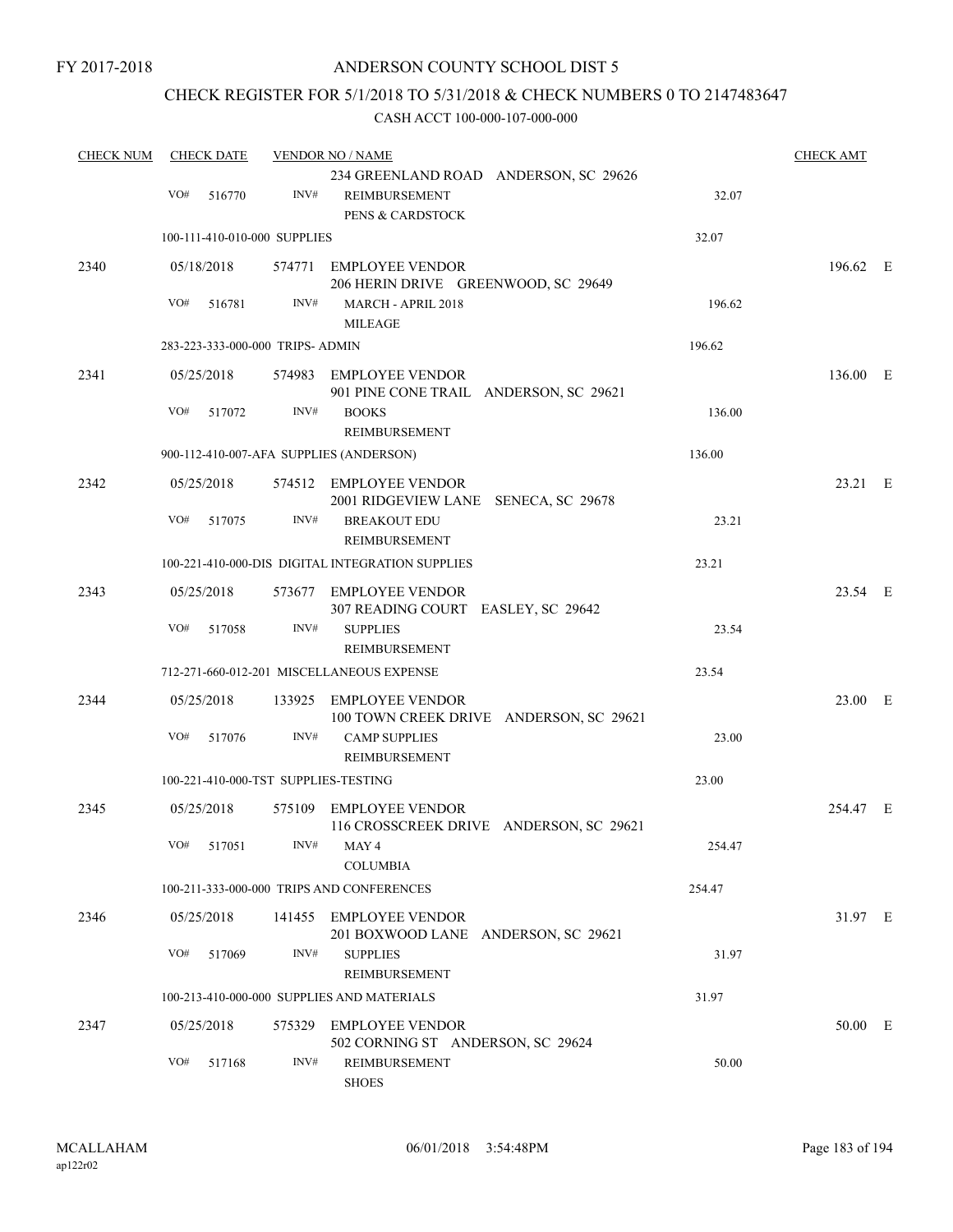FY 2017-2018

### ANDERSON COUNTY SCHOOL DIST 5

# CHECK REGISTER FOR 5/1/2018 TO 5/31/2018 & CHECK NUMBERS 0 TO 2147483647

| <b>CHECK NUM</b> | <b>CHECK DATE</b><br>600-256-410-000-000 SUPPLIES |        | <b>VENDOR NO / NAME</b>                                                           | 50.00  | <b>CHECK AMT</b> |  |
|------------------|---------------------------------------------------|--------|-----------------------------------------------------------------------------------|--------|------------------|--|
|                  |                                                   |        |                                                                                   |        |                  |  |
| 2348             | 05/25/2018<br>VO#<br>517045                       | INV#   | 147160 EMPLOYEE VENDOR<br>1510 NATURE'S TRAIL ANDERSON, SC 29625<br><b>MAY 11</b> | 136.54 | 136.54 E         |  |
|                  |                                                   |        | <b>ATLANTA</b>                                                                    |        |                  |  |
|                  | 201-224-333-010-000 TRIPS & CONFERENCES           |        |                                                                                   | 136.54 |                  |  |
| 2349             | 05/25/2018                                        |        | 147195 EMPLOYEE VENDOR<br>417 BLAIR STREET ANDERSON, SC 29625                     |        | 19.95 E          |  |
|                  | VO#<br>517060                                     | INV#   | <b>DOCS ZONE</b><br>REIMBURSEMENT                                                 | 19.95  |                  |  |
|                  | 124-114-445-024-000 TECHNOLOGY SUPPLIES           |        |                                                                                   | 19.95  |                  |  |
| 2350             | 05/25/2018                                        |        | 574859 EMPLOYEE VENDOR<br>204 CRETEWOOD DRIVE ANDERSON, SC 29621                  |        | 37.09 E          |  |
|                  | VO#<br>517086                                     | INV#   | <b>OFFICE MAX</b><br><b>SUPPLIES</b>                                              | 37.09  |                  |  |
|                  |                                                   |        | 100-263-410-000-000 SUPPLIES AND MATERIALS                                        | 37.09  |                  |  |
| 2351             | 05/25/2018                                        |        | 564954 EMPLOYEE VENDOR<br>115 PUBLIC WELL ROAD ANDERSON, SC 29626                 |        | $100.21$ E       |  |
|                  | VO#<br>517043                                     | INV#   | <b>MARCH-MAY</b><br>MILEAGE                                                       | 100.21 |                  |  |
|                  | 100-221-332-000-000 TRAVEL                        |        |                                                                                   | 100.21 |                  |  |
| 2352             | 05/25/2018                                        |        | 575324 EMPLOYEE VENDOR<br>4 WINDJAMMER LANE GREENVILLE, SC 29617                  |        | 920.12 E         |  |
|                  | VO#<br>517087                                     | INV#   | APR 30-MAY 2<br><b>MYRTLE BEACH</b>                                               | 920.12 |                  |  |
|                  | 100-224-333-000-000 TRIPS/CONFERENCES             |        |                                                                                   | 920.12 |                  |  |
| 2353             | 05/25/2018                                        |        | 574803 EMPLOYEE VENDOR<br>206 WILLIFORD ROAD ANDERSON, SC 29626                   |        | 183.07 E         |  |
|                  | VO#<br>517068                                     | INV#   | <b>SAMS CLUB</b><br>REIMBURSEMENT                                                 | 183.07 |                  |  |
|                  |                                                   |        | 717-190-660-017-353 FIELD TRIPS GRADE 3 EXPENSE                                   | 183.07 |                  |  |
| 2354             | 05/25/2018                                        |        | 573361 EMPLOYEE VENDOR<br>3607 HOPEWELL ROAD ANDERSON, SC 29621                   |        | $7.10$ E         |  |
|                  | VO#<br>517081                                     | INV#   | <b>PICTURES</b><br>REIMBURSEMENT                                                  | 7.10   |                  |  |
|                  |                                                   |        | 719-271-660-019-201 MISCELLANEOUS EXPENSE                                         | 7.10   |                  |  |
| 2355             | 05/25/2018                                        | 211400 | <b>EMPLOYEE VENDOR</b><br>204 ARDEN CHASE ANDERSON, SC 29621                      |        | 215.04 E         |  |
|                  | VO#<br>517084                                     | INV#   | <b>HOTEL</b><br>REIMBURSEMENT                                                     | 215.04 |                  |  |
|                  |                                                   |        | 100-221-333-000-ELE TRIPS AND CONFERENCES                                         | 215.04 |                  |  |
| 2356             | 05/25/2018                                        |        | 571788 EMPLOYEE VENDOR                                                            |        | 19.04 E          |  |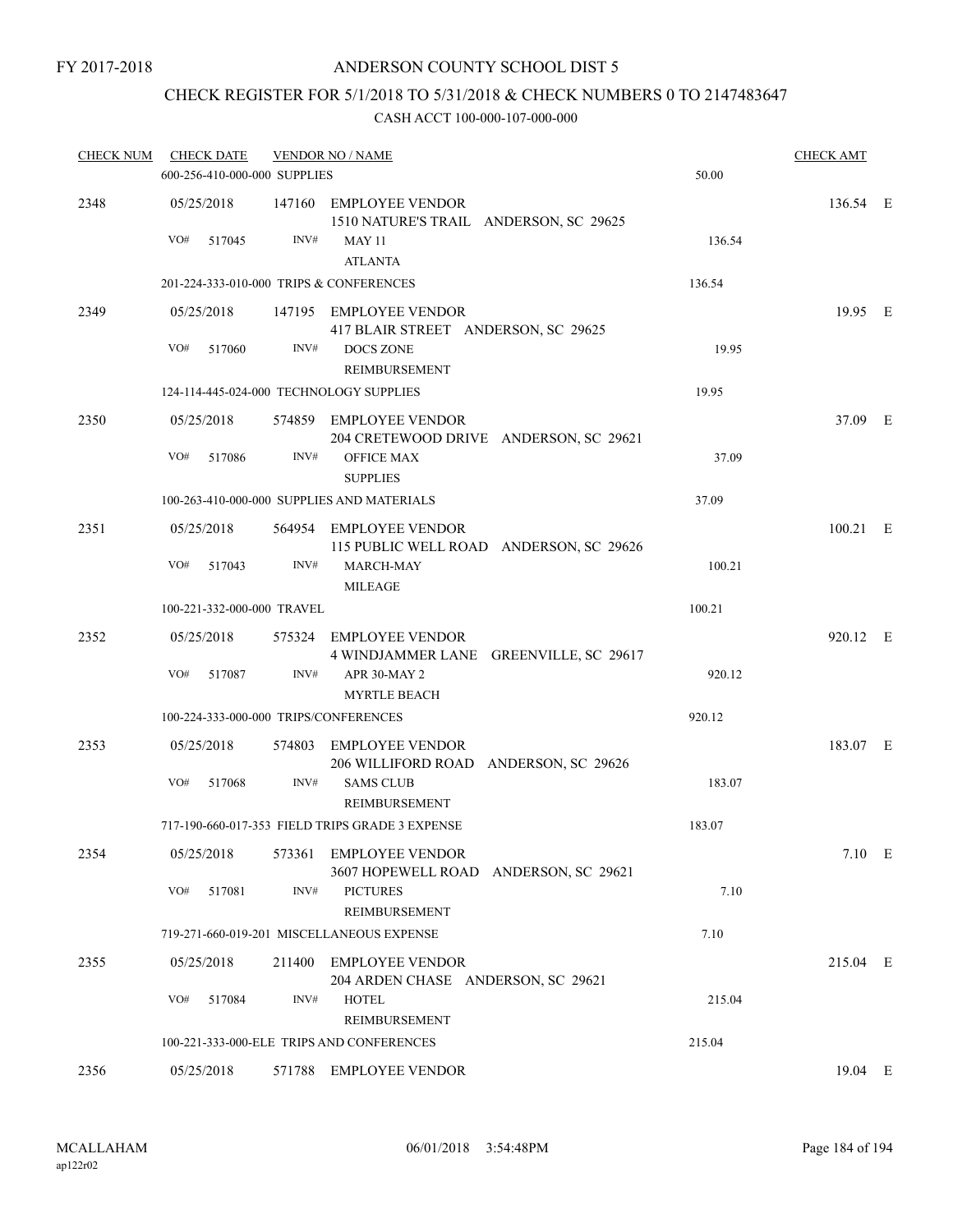### CHECK REGISTER FOR 5/1/2018 TO 5/31/2018 & CHECK NUMBERS 0 TO 2147483647

| <b>CHECK NUM</b> | <b>CHECK DATE</b>                       |      | <b>VENDOR NO / NAME</b>                                                       |        | <b>CHECK AMT</b> |  |
|------------------|-----------------------------------------|------|-------------------------------------------------------------------------------|--------|------------------|--|
|                  |                                         |      | 221 BEDFORD FOREST AVENUE ANDERSON, SC<br>29625                               |        |                  |  |
|                  | VO#<br>517078                           | INV# | <b>AMAZON</b><br>REIMBURSEMENT                                                | 19.04  |                  |  |
|                  |                                         |      | 715-271-660-015-201 MISCELLANEOUS EXPENSE                                     | 19.04  |                  |  |
| 2357             | 05/25/2018                              |      | 565292 EMPLOYEE VENDOR<br>4240 DIXON ROAD ANDERSON, SC 29625                  |        | 50.00 E          |  |
|                  | VO#<br>517074                           | INV# | <b>WORK SHOES</b><br><b>REIMBURSEMENT</b>                                     | 50.00  |                  |  |
|                  | 600-256-410-000-000 SUPPLIES            |      |                                                                               | 50.00  |                  |  |
| 2358             | 05/25/2018                              |      | 573954 EMPLOYEE VENDOR<br>1045 BLYTHWOOD DRIVE PIEDMONT, SC 29673             |        | 40.85 E          |  |
|                  | VO#<br>517173                           | INV# | <b>REIMBURSEMENT</b><br><b>SECRETARY'S LUNCH</b>                              | 40.85  |                  |  |
|                  | 283-127-410-000-000 SUPPLIES-LD/DD/OHI  |      |                                                                               | 40.85  |                  |  |
| 2359             | 05/25/2018                              |      | 262110 EMPLOYEE VENDOR<br>207 MAGNOLIA TERRACE PENDLETON, SC 29670            |        | 151.21 E         |  |
|                  | VO#<br>517046                           | INV# | <b>MAY 18</b><br><b>COLUMBIA</b>                                              | 151.21 |                  |  |
|                  |                                         |      | 100-257-333-000-000 TRIPS AND CONFERENCES                                     | 151.21 |                  |  |
| 2360             | 05/25/2018                              |      | 573862 EMPLOYEE VENDOR<br>3022 BRACKENBERRY DRIVE ANDERSON, SC<br>29621       |        | 37.28 E          |  |
|                  | VO#<br>517047                           | INV# | <b>MAY 17</b><br><b>GREENVILLE</b>                                            | 37.28  |                  |  |
|                  | 100-252-680-000-000 MEMBERSHIP AND DUES |      |                                                                               | 37.28  |                  |  |
| 2361             | 05/25/2018                              |      | 575325 EMPLOYEE VENDOR<br>108 RUNNING FOX LANE BELTON, SC 29627               |        | 50.00 E          |  |
|                  | VO#<br>517088                           | INV# | APR 30-MAY 2<br><b>MYRTLE BEACH</b>                                           | 50.00  |                  |  |
|                  | 100-224-333-000-000 TRIPS/CONFERENCES   |      |                                                                               | 50.00  |                  |  |
| 2362             |                                         |      | 05/25/2018 573252 EMPLOYEE VENDOR<br>512 W. HAMPTON STREET ANDERSON, SC 29624 |        | 134.33 E         |  |
|                  | VO# 517048                              | INV# | <b>MAY 15</b><br><b>COLUMBIA</b>                                              | 134.33 |                  |  |
|                  |                                         |      | 880-224-333-000-000 TRIPS AND CONFERENCES                                     | 134.33 |                  |  |
| 2363             | 05/25/2018                              |      | 575330 EMPLOYEE VENDOR<br>3651 HWY. 187 SOUTH ANDERSON, SC 29626              |        | 50.00 E          |  |
|                  | VO#<br>517169                           | INV# | REIMBURSEMENT<br><b>SHOES</b>                                                 | 50.00  |                  |  |
|                  | 600-256-410-000-000 SUPPLIES            |      |                                                                               | 50.00  |                  |  |
| 2364             | 05/25/2018                              |      | 572054 EMPLOYEE VENDOR<br>227 LAUREL TRACE CIRCLE PIEDMONT, SC<br>29673       |        | 100.00 E         |  |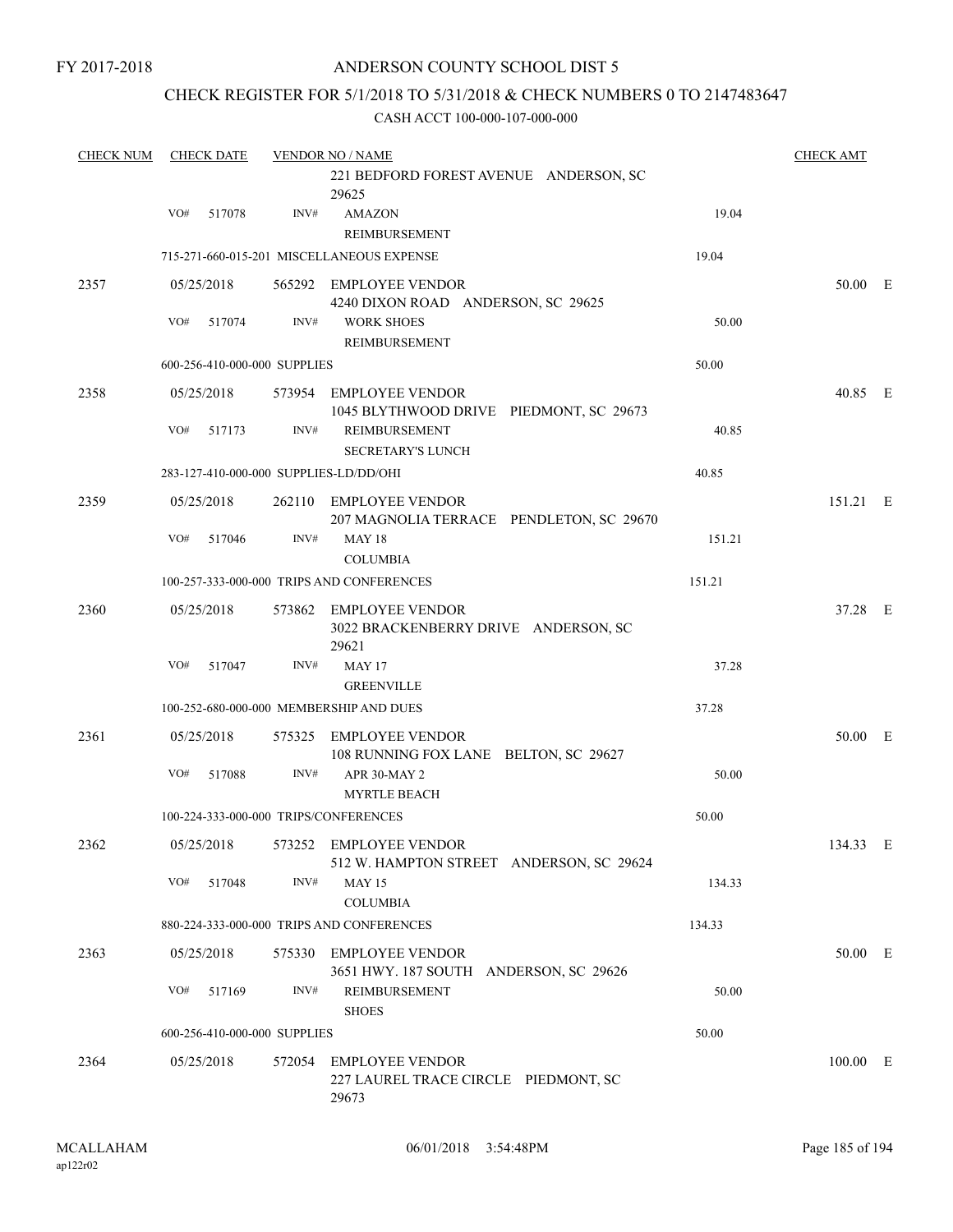## CHECK REGISTER FOR 5/1/2018 TO 5/31/2018 & CHECK NUMBERS 0 TO 2147483647

| <b>CHECK NUM</b> | <b>CHECK DATE</b> |                                       | <b>VENDOR NO / NAME</b>                                                  |        | <b>CHECK AMT</b> |  |
|------------------|-------------------|---------------------------------------|--------------------------------------------------------------------------|--------|------------------|--|
|                  | VO#<br>517064     | INV#                                  | <b>REGISTRATION</b><br><b>REIMBURSEMENT</b>                              | 100.00 |                  |  |
|                  |                   |                                       | 100-113-410-021-COB CHORUS, ORCHESTRA & BAND                             | 100.00 |                  |  |
| 2365             | 05/25/2018        |                                       | 575328 EMPLOYEE VENDOR<br>233 LESTER ASHLEY ROAD HONEA PATH, SC<br>29654 |        | 64.54 E          |  |
|                  | VO#<br>517166     | INV#                                  | <b>REIMBURSEMENT</b><br><b>SNACKS</b>                                    | 64.54  |                  |  |
|                  |                   |                                       | 711-271-660-011-352 FIELD TRIPS GRADE 2 EXPENSE                          | 64.54  |                  |  |
| 2366             | 05/25/2018        |                                       | 314500 EMPLOYEE VENDOR<br>128 TOWNE CREEK TRAIL ANDERSON, SC 29621       |        | 14.45 E          |  |
|                  | VO#<br>517044     | INV#                                  | <b>MARCH 2018</b><br><b>MILEAGE</b>                                      | 14.45  |                  |  |
|                  |                   |                                       | 600-256-323-021-000 REPAIRS TO EQUIPMENT                                 | 14.45  |                  |  |
| 2367             | 05/25/2018        |                                       | 572402 EMPLOYEE VENDOR<br>236 ANDALUSIAN TRL ANDERSON, SC 29625          |        | 648.60 E         |  |
|                  | VO#<br>517059     | INV#                                  | <b>FLIGHT</b><br><b>REIMBURSEMENT</b>                                    | 648.60 |                  |  |
|                  |                   |                                       | 311-224-333-000-000 TRIPS AND CONFERENCES                                | 648.60 |                  |  |
| 2368             | 05/25/2018        |                                       | 572733 EMPLOYEE VENDOR<br>608 WESTVIEW AVE ANDERSON, SC 29625            |        | 51.74 E          |  |
|                  | VO#<br>517063     | INV#                                  | <b>BETA GIFTS</b><br><b>REIMBURSEMENT</b>                                | 51.74  |                  |  |
|                  |                   | 721-190-660-021-602 BETA CLUB EXPENSE |                                                                          | 51.74  |                  |  |
| 2369             | 05/25/2018        |                                       | 574831 EMPLOYEE VENDOR<br>102 BROOKWOOD COURT ANDERSON, SC 29621         |        | 200.38 E         |  |
|                  | VO#<br>517067     | INV#                                  | PARTY SUPPLIES<br>REIMBURSEMENT                                          | 200.38 |                  |  |
|                  |                   |                                       | 717-190-660-017-352 FIELD TRIPS GRADE 2 EXPENSE                          | 200.38 |                  |  |
| 2370             | 05/25/2018        |                                       | 344100 EMPLOYEE VENDOR<br>119 ALISHA DRIVE ANDERSON, SC 29621            |        | 187.10 E         |  |
|                  | VO#<br>517080     | INV#                                  | <b>MARCO'S PIZZA</b><br>REIMBURSEMENT                                    | 96.50  |                  |  |
|                  |                   |                                       | 701-271-660-001-838 FBLA-AOF-TRIPS EXPENSE                               | 96.50  |                  |  |
|                  | VO#<br>517172     | INV#                                  | REIMBURSEMENT<br><b>EOY CELEBRATION</b>                                  | 90.60  |                  |  |
|                  |                   |                                       | 701-271-660-001-838 FBLA-AOF-TRIPS EXPENSE                               | 90.60  |                  |  |
| 2371             | 05/25/2018        | 349250                                | <b>EMPLOYEE VENDOR</b><br>2209 HUNTER DRIVE ANDERSON, SC 29625           |        | 215.80 E         |  |
|                  | VO#<br>517167     | INV#                                  | REIMBURSEMENT<br><b>SUPPLIES</b>                                         | 215.80 |                  |  |
|                  |                   |                                       | 705-271-660-005-582 JEKYLL ISLAND TRIP EXPENSE                           | 215.80 |                  |  |
| 2372             | 05/25/2018        |                                       | 575326 EMPLOYEE VENDOR                                                   |        | 100.00 E         |  |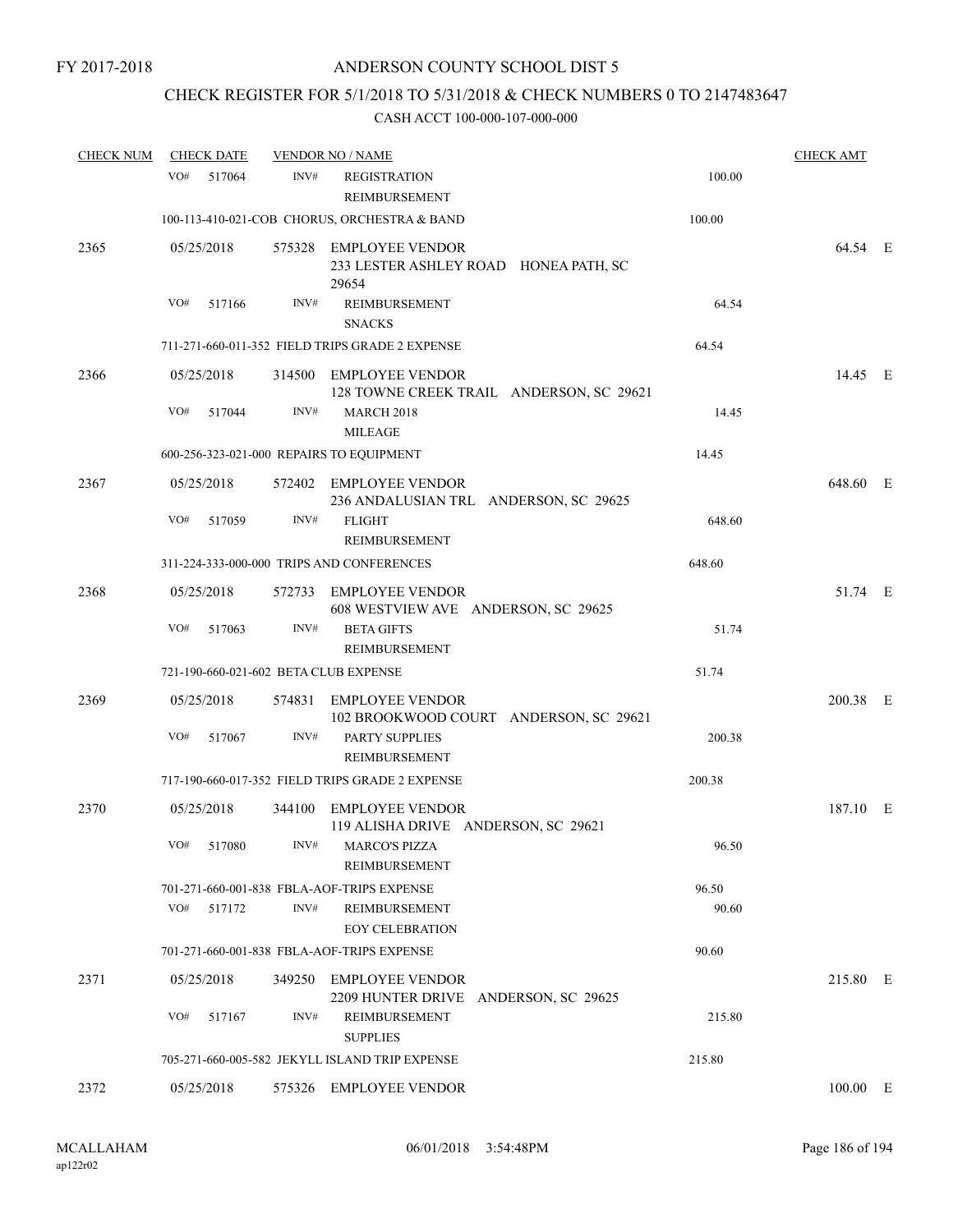### CHECK REGISTER FOR 5/1/2018 TO 5/31/2018 & CHECK NUMBERS 0 TO 2147483647

| <b>CHECK NUM</b> | <b>CHECK DATE</b> |                                     | <b>VENDOR NO / NAME</b>                                                              |        | <b>CHECK AMT</b> |  |
|------------------|-------------------|-------------------------------------|--------------------------------------------------------------------------------------|--------|------------------|--|
|                  | VO#<br>517171     | INV#                                | 5 PEPPERTREE LANE ANDERSON, SC 29621<br>REIMBURSEMENT<br><b>END OF YEAR SUPPLIES</b> | 100.00 |                  |  |
|                  |                   |                                     | 709-271-660-009-201 MISCELLANEOUS EXPENSE                                            | 100.00 |                  |  |
|                  |                   |                                     |                                                                                      |        |                  |  |
| 2373             | 05/25/2018        |                                     | 575011 EMPLOYEE VENDOR<br>210 STREAMS WAY ANDERSON, SC 29625                         |        | 125.00 E         |  |
|                  | VO#<br>517050     | INV#                                | MAY 4<br><b>COLUMBIA</b>                                                             | 125.00 |                  |  |
|                  |                   |                                     | 100-211-333-000-000 TRIPS AND CONFERENCES                                            | 125.00 |                  |  |
| 2374             | 05/25/2018        |                                     | 572025 EMPLOYEE VENDOR                                                               |        | 112.30 E         |  |
|                  |                   |                                     | 105 HANOVER CIRCLE ANDERSON, SC 29621                                                |        |                  |  |
|                  | VO#<br>517061     | INV#                                | <b>CARLEES</b><br>REIMBURSEMENT                                                      | 67.30  |                  |  |
|                  |                   |                                     | 100-390-410-000-000 SUPPLIES AND MATERIALS                                           | 67.30  |                  |  |
|                  | VO# 517085        | INV#                                | <b>TOAST N TOPICS</b><br>REIMBURSEMENT                                               | 45.00  |                  |  |
|                  |                   |                                     | 100-263-410-000-000 SUPPLIES AND MATERIALS                                           | 45.00  |                  |  |
| 2375             | 05/25/2018        |                                     | 565357 EMPLOYEE VENDOR<br>103 LINKSIDE DRIVE ANDERSON, SC 29621                      |        | 5.44 E           |  |
|                  | VO#<br>517062     | INV#                                | <b>PANERA</b><br>REIMBURSEMENT                                                       | 5.44   |                  |  |
|                  |                   | 706-271-660-006-429 FACULTY EXPENSE |                                                                                      | 5.44   |                  |  |
| 2376             | 05/25/2018        |                                     | 398535 EMPLOYEE VENDOR<br>109 TRIDENT COURT ANDERSON, SC 29621                       |        | 11.88 E          |  |
|                  | VO#<br>517182     | INV#                                | 5/4/18<br><b>MILEAGE</b>                                                             | 11.88  |                  |  |
|                  |                   | 100-221-332-000-000 TRAVEL          |                                                                                      | 11.88  |                  |  |
| 2377             | 05/25/2018        |                                     | 574888 EMPLOYEE VENDOR<br>POBOX 325 HARTWELL, GA 30643                               |        | 19.26 E          |  |
|                  | VO#<br>517070     | INV#                                | <b>FRAMES</b><br>REIMBURSEMENT                                                       | 19.26  |                  |  |
|                  |                   |                                     | 701-271-660-001-868 BUSINESS- PLYMEL EXPENSE                                         | 19.26  |                  |  |
| 2378             | 05/25/2018        |                                     | 574722 EMPLOYEE VENDOR<br>402 CATHEY ROAD ANDERSON, SC 29621                         |        | 772.22 E         |  |
|                  | VO#<br>517049     | INV#                                | APRIL 19<br><b>COLUMBIA</b>                                                          | 136.47 |                  |  |
|                  |                   |                                     | 817-224-333-021-000 TRIPS AND CONFERENCES                                            | 136.47 |                  |  |
|                  | VO# 517052        | INV#                                | <b>APRIL 27-28</b><br><b>COLUMBIA</b>                                                | 133.92 |                  |  |
|                  |                   |                                     | 817-224-333-021-000 TRIPS AND CONFERENCES                                            | 133.92 |                  |  |
|                  | VO# 517077        | INV#                                | <b>MUSIC</b><br>REIMBURSEMENT                                                        | 501.83 |                  |  |
|                  |                   |                                     | 309-113-410-021-000 SUPPLIES AND MATERIALS                                           | 501.83 |                  |  |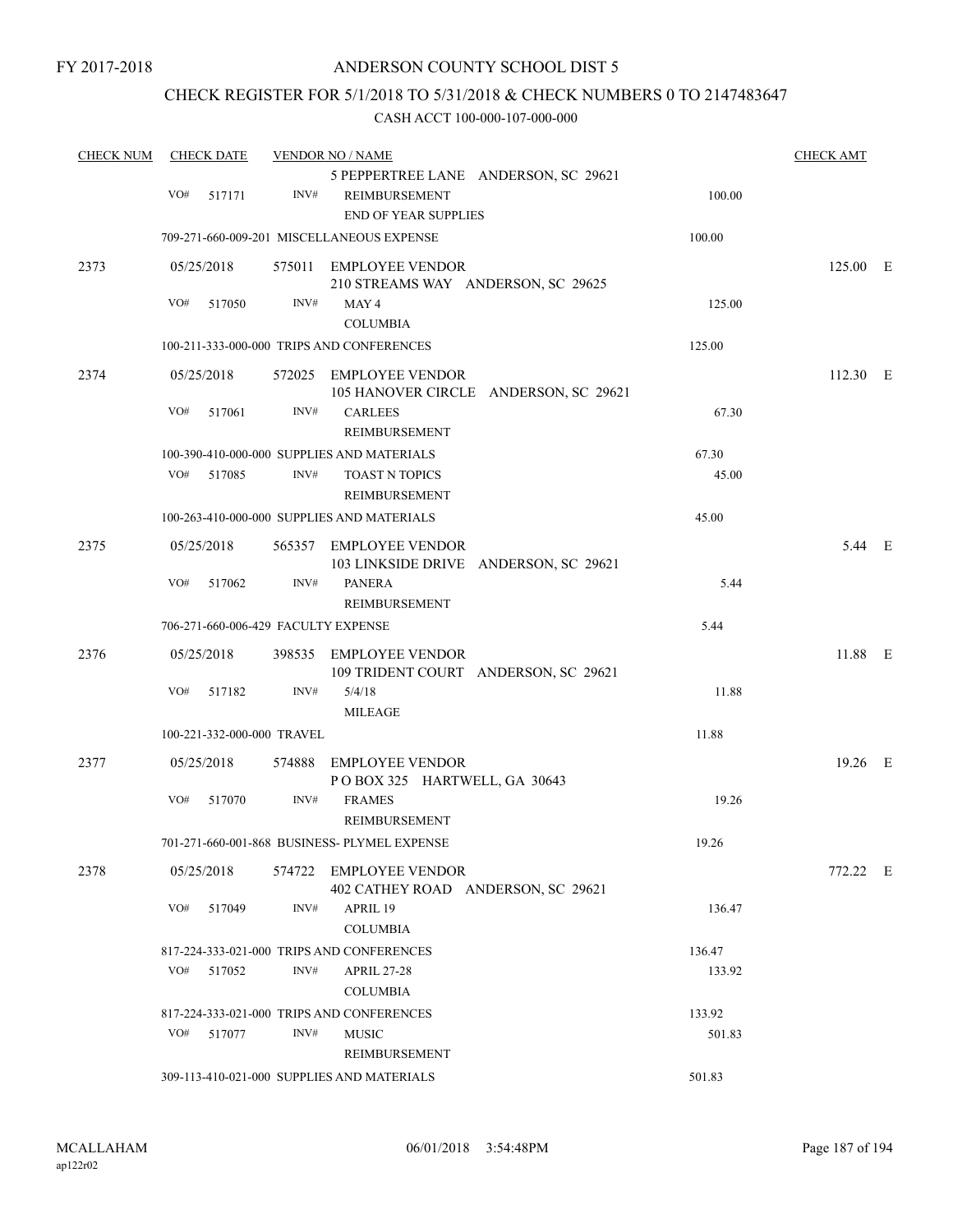# CHECK REGISTER FOR 5/1/2018 TO 5/31/2018 & CHECK NUMBERS 0 TO 2147483647

| <b>CHECK NUM</b> | <b>CHECK DATE</b>                       |      | <b>VENDOR NO / NAME</b>                                             |        | <b>CHECK AMT</b> |  |
|------------------|-----------------------------------------|------|---------------------------------------------------------------------|--------|------------------|--|
| 2379             | 05/25/2018                              |      | 355575 EMPLOYEE VENDOR<br>105 BUCKINGHAM COURT ANDERSON, SC 29621   |        | 154.37 E         |  |
|                  | VO#<br>517164                           | INV# | REIMBURSEMENT<br><b>SNACKS</b>                                      | 154.37 |                  |  |
|                  |                                         |      | 708-271-660-008-350 FIELD TRIPS KINDERGARTEN EXPENSE                | 154.37 |                  |  |
| 2380             | 05/25/2018                              |      | 441825 EMPLOYEE VENDOR<br>363 KNOLLWOOD DR ANDERSON, SC 29625       |        | 129.99 E         |  |
|                  | VO#<br>517170                           | INV# | REIMBURSEMENT<br><b>STANDING DESK</b>                               | 129.99 |                  |  |
|                  |                                         |      | 100-213-410-008-000 SUPPLIES AND MATERIALS                          | 129.99 |                  |  |
| 2381             | 05/25/2018                              |      | 575327 EMPLOYEE VENDOR<br>1108 TIGER BLVD APT 156 CLEMSON, SC 29631 |        | 895.00 E         |  |
|                  | VO#<br>517165                           | INV# | REIMBURSEMENT<br>AP SCIENCE TRAINING                                | 895.00 |                  |  |
|                  |                                         |      | 100-224-312-000-TEF TEACHER EFFECTIVENESS                           | 895.00 |                  |  |
| 2382             | 05/25/2018                              |      | 468850 EMPLOYEE VENDOR<br>404 TIMBER LANE ANDERSON, SC 29621        |        | 99.25 E          |  |
|                  | VO#<br>517073                           | INV# | <b>INCENTIVES</b><br>REIMBURSEMENT                                  | 99.25  |                  |  |
|                  | 714-271-660-014-328 PRODUCTIONS EXPENSE |      |                                                                     | 99.25  |                  |  |
| 2383             | 05/25/2018                              |      | 574599 EMPLOYEE VENDOR<br>110 LYTTLETON WAY ANDERSON, SC 29621      |        | 577.94 E         |  |
|                  | VO#<br>517065                           | INV# | <b>CALCULATORS</b><br>REIMBURSEMENT                                 | 555.95 |                  |  |
|                  | 100-113-410-021-EXT EXTRA SUPPLIES      |      |                                                                     | 555.95 |                  |  |
|                  | VO#<br>517066                           | INV# | <b>BATTERY</b><br>REIMBURSEMENT                                     | 21.99  |                  |  |
|                  |                                         |      | 721-190-660-021-411 MISCELLANEOUS EXPENSE                           | 21.99  |                  |  |
| 2384             | 05/25/2018                              |      | 563805 EMPLOYEE VENDOR<br>102 ISSAC COURT ANDERSON, SC 29625        |        | 11.76 E          |  |
|                  | VO#<br>517071                           | INV# | <b>FRAME</b><br>REIMBURSEMENT                                       | 11.76  |                  |  |
|                  |                                         |      | 871-113-410-000-000 SUPPLIES AND MATERIALS                          | 11.76  |                  |  |
| 2385             | 05/25/2018                              |      | 573295 EMPLOYEE VENDOR<br>113 DOGWOOD DRIVE BELTON, SC 29627        |        | 132.04 E         |  |
|                  | VO#<br>517042                           | INV# | <b>MAY 2018</b><br><b>MILEAGE</b>                                   | 132.04 |                  |  |
|                  | 100-266-332-000-000 IN-DISTRICT TRAVEL  |      |                                                                     | 132.04 |                  |  |
| 2386             | 05/25/2018                              |      | 526475 EMPLOYEE VENDOR<br>2901 PLAINFIELD DRIVE ANDERSON, SC 29624  |        | 149.78 E         |  |
|                  | VO#<br>517079                           | INV# | <b>MICROWAVE</b><br>REIMBURSEMENT                                   | 149.78 |                  |  |
|                  |                                         |      | 715-271-660-015-201 MISCELLANEOUS EXPENSE                           | 149.78 |                  |  |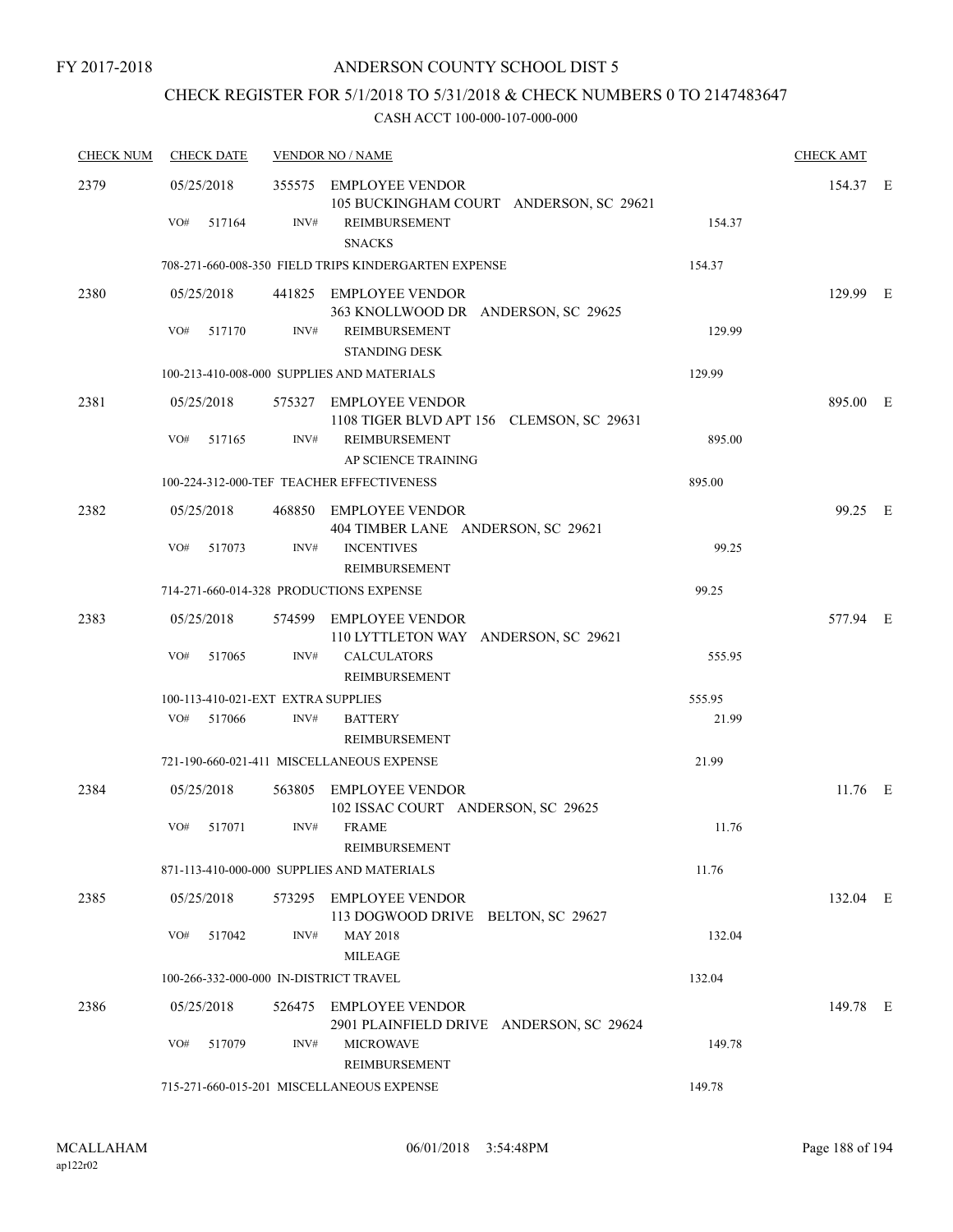FY 2017-2018

### ANDERSON COUNTY SCHOOL DIST 5

# CHECK REGISTER FOR 5/1/2018 TO 5/31/2018 & CHECK NUMBERS 0 TO 2147483647

| <b>CHECK NUM</b> | <b>CHECK DATE</b>                      |      | <b>VENDOR NO / NAME</b>                                                        |        | <b>CHECK AMT</b> |  |
|------------------|----------------------------------------|------|--------------------------------------------------------------------------------|--------|------------------|--|
| 2387             | 05/25/2018                             |      | 574608 EMPLOYEE VENDOR                                                         |        | 336.55 E         |  |
|                  | VO#<br>517083                          | INV# | 245 INDIAN TRAIL ANDERSON, SC 29625<br><b>EXPENSES</b><br><b>REIMBURSEMENT</b> | 336.55 |                  |  |
|                  |                                        |      | 720-271-660-020-411 MISCELLANEOUS EXPENSE                                      | 158.68 |                  |  |
|                  | 720-271-660-020-429 FACULTY EXPENSE    |      |                                                                                | 177.87 |                  |  |
| 2388             | 05/25/2018                             |      | 575112 EMPLOYEE VENDOR<br>200 COUNTRY CLUB LANE APT D13 ANDERSON,<br>SC 29625  |        | 31.02 E          |  |
|                  | VO#<br>517180                          | INV# | REIMBURSEMENT<br><b>FFA BANQUET</b>                                            | 31.02  |                  |  |
|                  | 701-271-660-001-850 FFA EXPENSE        |      |                                                                                | 31.02  |                  |  |
| 2389             | 05/25/2018                             |      | 575026 EMPLOYEE VENDOR<br>2812 ECHO TRAIL ANDERSON, SC 29621                   |        | 118.77 E         |  |
|                  | VO#<br>517082                          | INV# | <b>T-SHIRTS</b><br>REIMBURSEMENT                                               | 118.77 |                  |  |
|                  |                                        |      | 719-271-660-019-302 RELAY FOR LIFE EXPENSE                                     | 118.77 |                  |  |
| 2390             | 05/31/2018                             |      | 575159 EMPLOYEE VENDOR<br>114 JAMES LAWRENCE ORR DRIVE ANDERSON,<br>SC 29621   |        | 18.00 E          |  |
|                  | VO#<br>517380                          | INV# | <b>BLVD LANES</b><br>REIMBURSEMENT                                             | 18.00  |                  |  |
|                  | 283-127-410-000-000 SUPPLIES-LD/DD/OHI |      |                                                                                | 18.00  |                  |  |
| 2391             | 05/31/2018                             |      | 574534 EMPLOYEE VENDOR<br>175 AMBERWOOD DR. ANDERSON, SC 29621                 |        | 18.62 E          |  |
|                  | VO#<br>517377                          | INV# | <b>SNACKS</b><br>REIMBURSEMENT                                                 | 18.62  |                  |  |
|                  |                                        |      | 100-264-312-000-ERP EMPLOYEE RECOGNITION PROGRAM                               | 18.62  |                  |  |
| 2392             | 05/31/2018                             |      | 573849 EMPLOYEE VENDOR<br>218 WILLIAMSTON RD ANDERSON, SC 29621                |        | 19.25 E          |  |
|                  | VO#<br>517418                          | INV# | <b>HOBBY LOBBY</b><br><b>REIMBURSEMENT</b>                                     | 19.25  |                  |  |
|                  |                                        |      | 717-190-660-017-352 FIELD TRIPS GRADE 2 EXPENSE                                | 19.25  |                  |  |
| 2393             | 05/31/2018                             |      | 574589 EMPLOYEE VENDOR<br>509 HARPER ROAD PENDLETON, SC 29670                  |        | 199.70 E         |  |
|                  | VO#<br>517456                          | INV# | <b>SAMS CLUB</b><br>REIMBURSEMENT                                              | 199.70 |                  |  |
|                  |                                        |      | 707-190-660-007-353 FIELD TRIPS GRADE 3 EXPENSE                                | 199.70 |                  |  |
| 2394             | 05/31/2018                             |      | 565413 EMPLOYEE VENDOR<br>104 QUEENSDALE END ANDERSON, SC 29621                |        | 45.28 E          |  |
|                  | VO#<br>517421                          | INV# | <b>4K ITEMS</b><br>REIMBURSEMENT                                               | 45.28  |                  |  |
|                  | 100-139-410-013-000 SUPPLIES           |      |                                                                                | 45.28  |                  |  |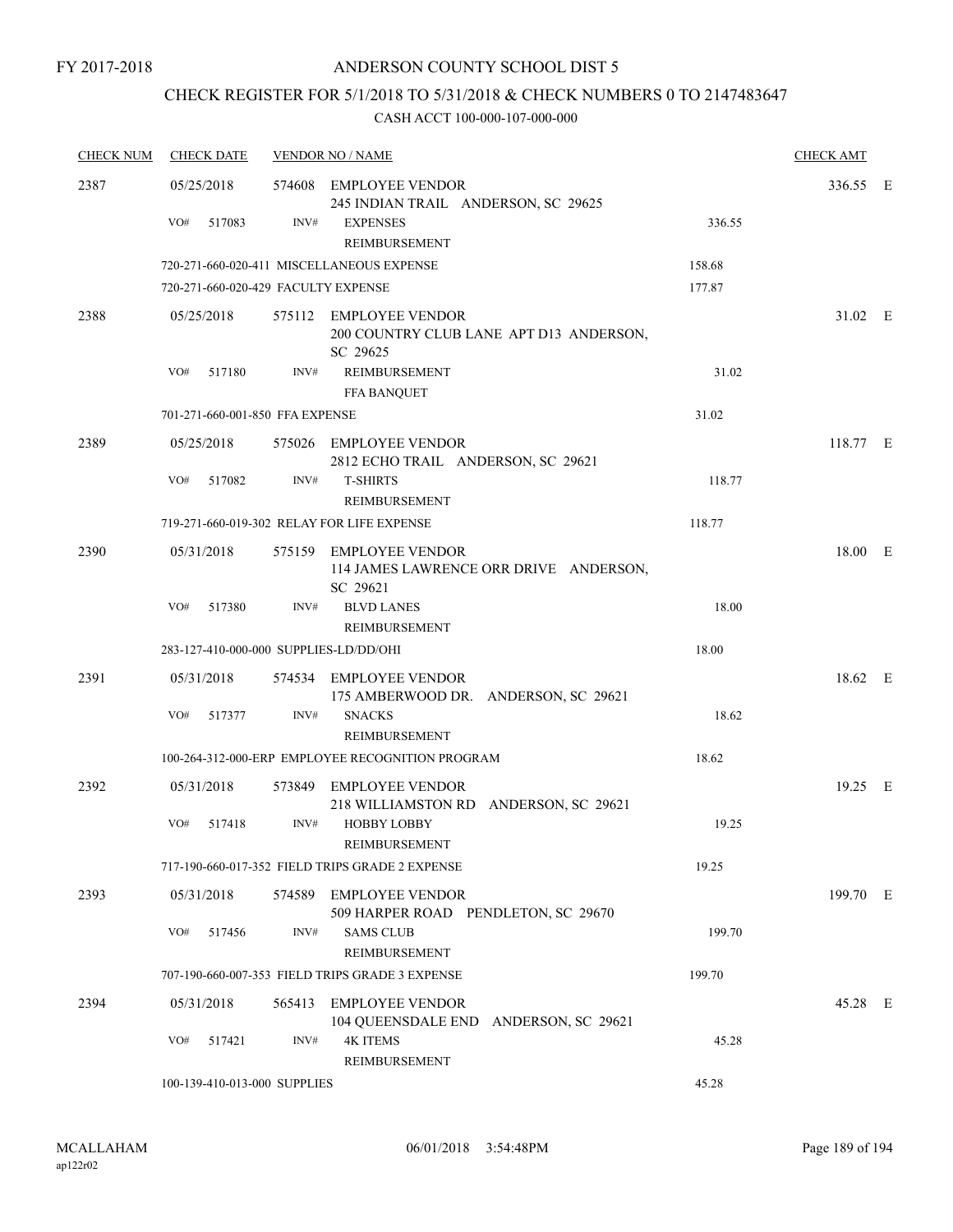# CHECK REGISTER FOR 5/1/2018 TO 5/31/2018 & CHECK NUMBERS 0 TO 2147483647

| <b>CHECK NUM</b> | <b>CHECK DATE</b>                       |        | <b>VENDOR NO / NAME</b>                                                          |        | <b>CHECK AMT</b> |  |
|------------------|-----------------------------------------|--------|----------------------------------------------------------------------------------|--------|------------------|--|
| 2395             | 05/31/2018<br>VO#<br>517451             | INV#   | 147530 EMPLOYEE VENDOR<br>300 GREEN HILL DR ANDERSON, SC 29621<br><b>WALMART</b> | 255.75 | 255.75 E         |  |
|                  |                                         |        | REIMBURSEMENT                                                                    |        |                  |  |
|                  | 100-113-410-006-000 SUPPLIES            |        |                                                                                  | 255.75 |                  |  |
| 2396             | 05/31/2018                              |        | 147625 EMPLOYEE VENDOR<br>201 DANDELION TRAIL ANDERSON, SC 29621                 |        | 156.26 E         |  |
|                  | VO#<br>517457                           | INV#   | <b>SUPPLIES</b><br>REIMBURSEMENT                                                 | 156.26 |                  |  |
|                  |                                         |        | 707-190-660-007-201 MISCELLANEOUS EXPENSE                                        | 156.26 |                  |  |
| 2397             | 05/31/2018                              |        | 574904 EMPLOYEE VENDOR<br>533 DRAYTON CIRCLE ANDERSON, SC 29621                  |        | 13.91 E          |  |
|                  | VO#<br>517366                           | INV#   | <b>MAY 15</b><br><b>PENDLETON</b>                                                | 13.91  |                  |  |
|                  |                                         |        | 356-183-333-000-000 TRIPS AND CONFERENCES                                        | 13.91  |                  |  |
| 2398             | 05/31/2018                              |        | 177260 EMPLOYEE VENDOR<br>702 WOODLAKE ROAD ANDERSON, SC 29621                   |        | 449.81 E         |  |
|                  | VO#<br>517482                           | INV#   | <b>BREAKFAST</b><br>REIMBURSEMENT                                                | 449.81 |                  |  |
|                  |                                         |        | 707-190-660-007-353 FIELD TRIPS GRADE 3 EXPENSE                                  | 449.81 |                  |  |
| 2399             | 05/31/2018                              |        | 575339 EMPLOYEE VENDOR<br>106 WHILTSHIRE COURT ANDERSON, SC 29621                |        | 29.82 E          |  |
|                  | VO#<br>517416                           | INV#   | <b>SUPPLIES</b><br>REIMBURSEMENT                                                 | 29.82  |                  |  |
|                  |                                         |        | 717-190-660-017-301 COMPUTER LAB EXPENSE                                         | 29.82  |                  |  |
| 2400             | 05/31/2018                              |        | 574917 EMPLOYEE VENDOR<br>414 STONEHAVEN DR. ANDERSON, SC 29625                  |        | 195.50 E         |  |
|                  | VO#<br>517371                           | INV#   | <b>FEB-APRIL</b><br><b>MILEAGE</b>                                               | 101.12 |                  |  |
|                  | 283-223-333-000-000 TRIPS- ADMIN        |        |                                                                                  | 101.12 |                  |  |
|                  | VO# 517372                              | INV#   | <b>JAN-FEB</b><br><b>MILEAGE</b>                                                 | 94.38  |                  |  |
|                  | 283-223-333-000-000 TRIPS- ADMIN        |        |                                                                                  | 94.38  |                  |  |
| 2401             | 05/31/2018                              | 564911 | <b>EMPLOYEE VENDOR</b><br>2760 OLD GREENVILLE HWY CENTRAL, SC 29630              |        | 195.77 E         |  |
|                  | VO#<br>517382                           | INV#   | <b>MAIA SUPPLIES</b><br>REIMBURSEMENT                                            | 195.77 |                  |  |
|                  | 717-190-660-017-346 KARATE CLUB EXPENSE |        |                                                                                  | 195.77 |                  |  |
| 2402             | 05/31/2018                              |        | 574254 EMPLOYEE VENDOR<br>110 RICHFIELD DR. ANDERSON, SC 29625                   |        | 84.74 E          |  |
|                  | VO#<br>517369                           | INV#   | APRIL 2018<br><b>MILEAGE</b>                                                     | 49.43  |                  |  |
|                  | 283-223-333-000-000 TRIPS- ADMIN        |        |                                                                                  | 49.43  |                  |  |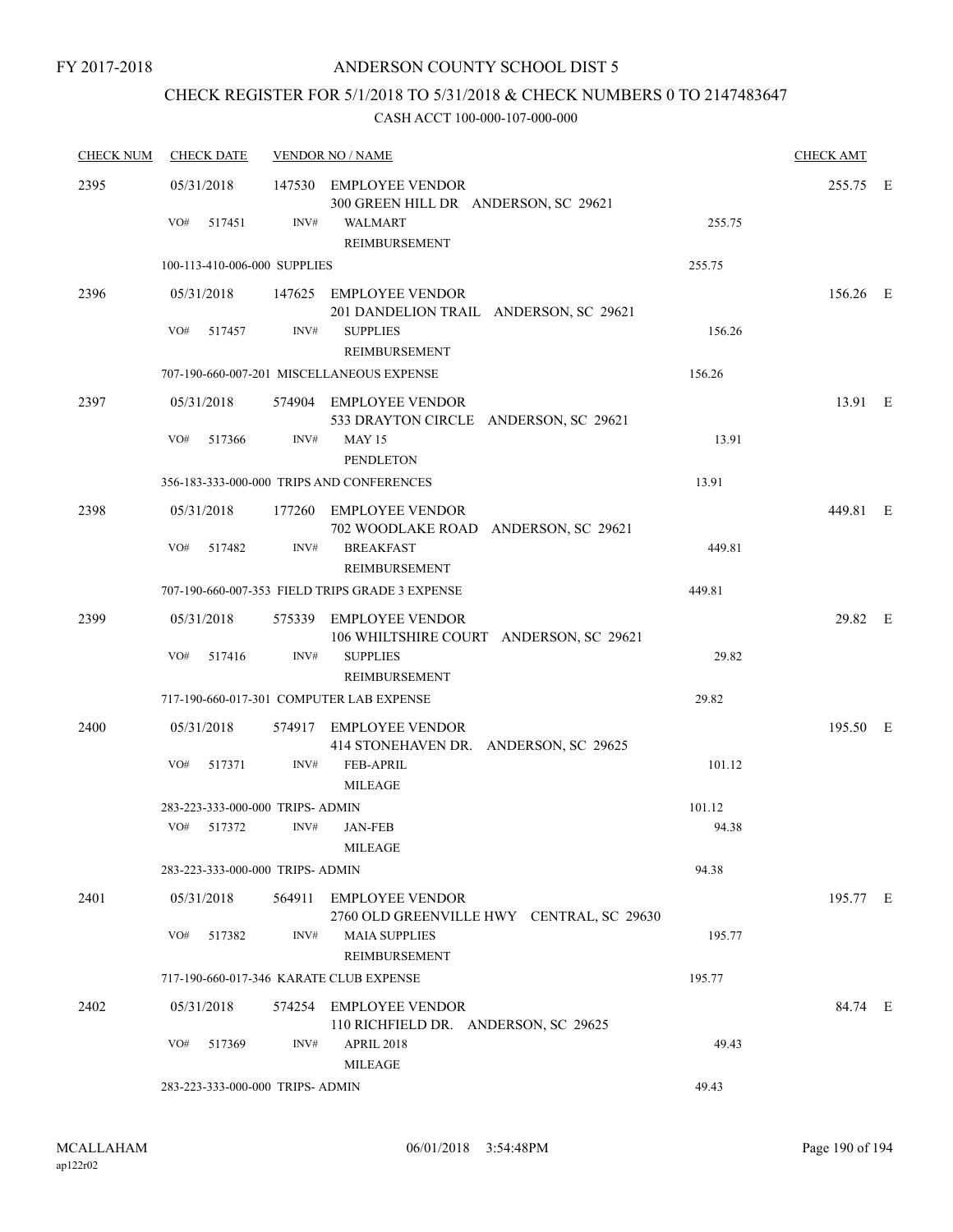# CHECK REGISTER FOR 5/1/2018 TO 5/31/2018 & CHECK NUMBERS 0 TO 2147483647

| <b>CHECK NUM</b> | <b>CHECK DATE</b>                      |        | <b>VENDOR NO / NAME</b>                                                              |        | <b>CHECK AMT</b> |  |
|------------------|----------------------------------------|--------|--------------------------------------------------------------------------------------|--------|------------------|--|
|                  | VO#<br>517370                          | INV#   | <b>MAY 2018</b><br><b>MILEAGE</b>                                                    | 35.31  |                  |  |
|                  | 283-223-333-000-000 TRIPS- ADMIN       |        |                                                                                      | 35.31  |                  |  |
| 2403             | 05/31/2018                             |        | 565422 EMPLOYEE VENDOR<br>126 ELLIOTT CIRCLE ANDERSON, SC 29621                      |        | 51.91 E          |  |
|                  | VO#<br>517414                          | INV#   | TONY'S PIZZA<br><b>REIMBURSEMENT</b>                                                 | 51.91  |                  |  |
|                  |                                        |        | 713-271-660-013-201 MISCELLANEOUS EXPENSE                                            | 51.91  |                  |  |
| 2404             | 05/31/2018<br>VO#<br>517413            | INV#   | 574362 EMPLOYEE VENDOR<br>215 PUBLIC WELL ROAD ANDERSON, SC 29626<br><b>MAY 2018</b> | 43.92  | 43.92 E          |  |
|                  |                                        |        | <b>MILEAGE</b>                                                                       |        |                  |  |
|                  | 100-221-410-002-CDF CDF Supplies       |        |                                                                                      | 43.92  |                  |  |
| 2405             | 05/31/2018                             |        | 572967 EMPLOYEE VENDOR<br>1005 BROWN ROAD ANDERSON, SC 29621                         |        | $110.47$ E       |  |
|                  | VO#<br>517415                          | INV#   | <b>SUPPLIES</b><br><b>REIMBURSEMENT</b>                                              | 110.47 |                  |  |
|                  |                                        |        | 709-271-660-009-360 SCHOOL STORE/COUNCIL EXPENSE                                     | 110.47 |                  |  |
| 2406             | 05/31/2018                             |        | 574514 EMPLOYEE VENDOR<br>410 CONCORD ROAD ANDERSON, SC 29621                        |        | 113.85 E         |  |
|                  | VO#<br>517450                          | INV#   | <b>MAY 2018</b><br><b>MILEAGE</b>                                                    | 113.85 |                  |  |
|                  | 100-266-332-000-000 IN-DISTRICT TRAVEL |        |                                                                                      | 113.85 |                  |  |
| 2407             | 05/31/2018                             |        | 321400 EMPLOYEE VENDOR<br>1 RIVER DRIVE EXTENSION WILLIAMSTON, SC<br>29697           |        | 39.38 E          |  |
|                  | VO#<br>517381                          | INV#   | <b>PAPER</b><br>REIMBURSEMENT                                                        | 39.38  |                  |  |
|                  |                                        |        | 714-271-660-014-328 PRODUCTIONS EXPENSE                                              | 39.38  |                  |  |
| 2408             | 05/31/2018                             |        | 571890 EMPLOYEE VENDOR<br>405 CEDAR LANE BELTON, SC 29627                            |        | 105.29 E         |  |
|                  | VO# 517449                             |        | INV# APRIL-MAY<br>MILEAGE                                                            | 105.29 |                  |  |
|                  | 100-266-332-000-000 IN-DISTRICT TRAVEL |        |                                                                                      | 105.29 |                  |  |
| 2409             | 05/31/2018                             |        | 574631 EMPLOYEE VENDOR<br>918 BRENTWOOD WAY SIMPSONVILLE, SC 29680                   |        | 40.55 E          |  |
|                  | VO#<br>517411                          | INV#   | <b>APRIL 2018</b><br><b>MILEAGE</b>                                                  | 40.55  |                  |  |
|                  | 283-223-333-000-000 TRIPS- ADMIN       |        |                                                                                      | 40.55  |                  |  |
| 2410             | 05/31/2018                             | 564511 | <b>EMPLOYEE VENDOR</b><br>313 DUNHILL DR ANDERSON, SC 29625                          |        | 250.47 E         |  |
|                  | VO#<br>517378                          | INV#   | <b>GIFTS</b><br>REIMBURSEMENT                                                        | 250.47 |                  |  |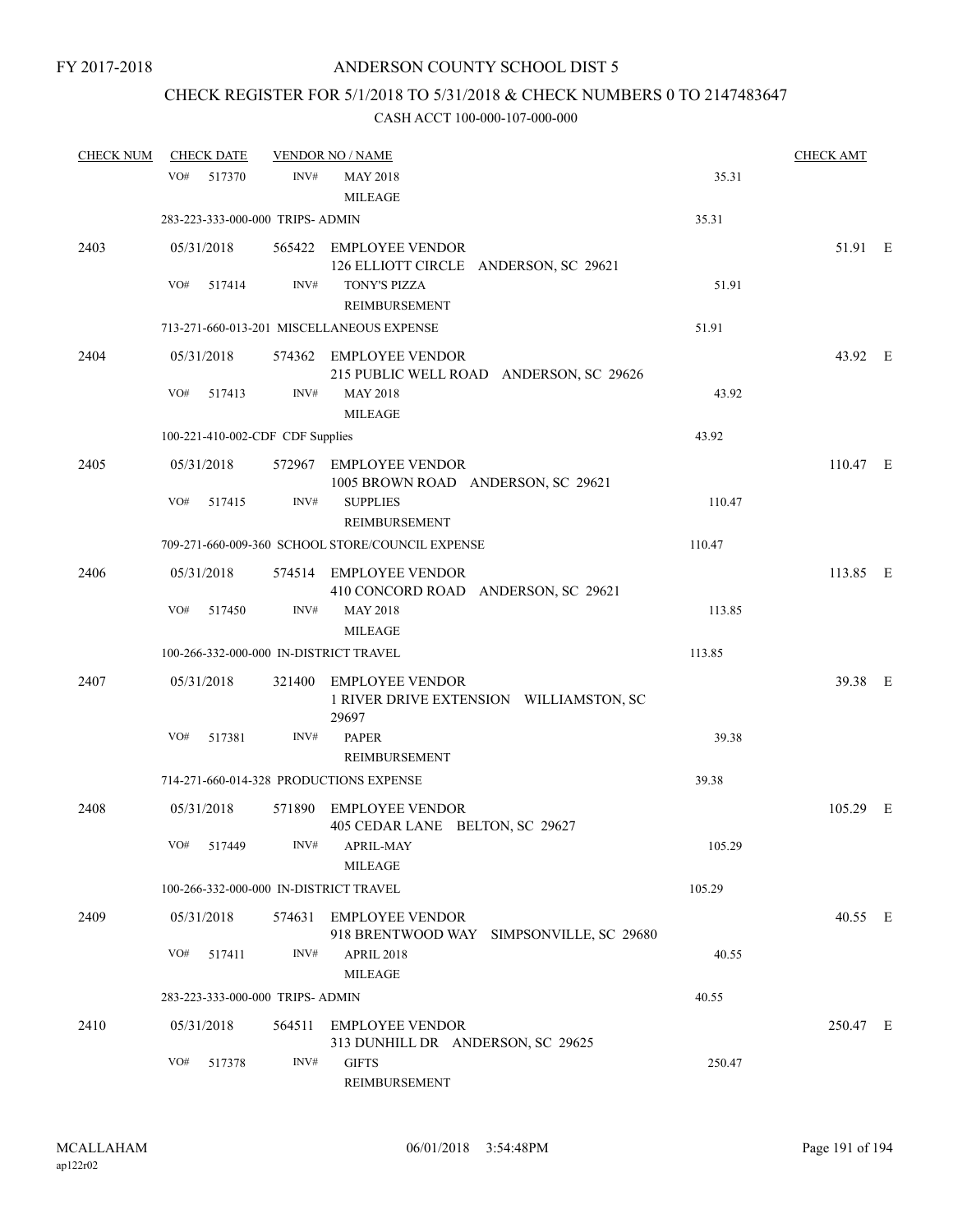### CHECK REGISTER FOR 5/1/2018 TO 5/31/2018 & CHECK NUMBERS 0 TO 2147483647

| <b>CHECK NUM</b> | <b>CHECK DATE</b><br>708-271-660-008-375 FACULTY EXPENSE |      | <b>VENDOR NO / NAME</b>                                                 | 250.47 | <b>CHECK AMT</b> |  |
|------------------|----------------------------------------------------------|------|-------------------------------------------------------------------------|--------|------------------|--|
|                  |                                                          |      |                                                                         |        |                  |  |
| 2411             | 05/31/2018                                               |      | 574708 EMPLOYEE VENDOR<br>17 TIDEWATER ANDERSON, SC 29625               |        | 73.51 E          |  |
|                  | VO#<br>517448                                            | INV# | <b>MAY 2018</b><br><b>MILEAGE</b>                                       | 73.51  |                  |  |
|                  | 100-221-332-000-000 TRAVEL                               |      |                                                                         | 73.51  |                  |  |
| 2412             | 05/31/2018                                               |      | 575312 EMPLOYEE VENDOR<br>694 BROOKWOOD CIRCLE LAURENS, SC 29360        |        | 20.66 E          |  |
|                  | VO#<br>517376                                            | INV# | <b>SUPPLIES</b><br>REIMBURSEMENT                                        | 20.66  |                  |  |
|                  | 325-115-410-000-0CO SUPPLIES (C/O)                       |      |                                                                         | 20.66  |                  |  |
| 2413             | 05/31/2018                                               |      | 339625 EMPLOYEE VENDOR<br>404 REGENCY CIRCLE ANDERSON, SC 29625         |        | 393.33 E         |  |
|                  | VO#<br>517410                                            | INV# | AUG-APRIL<br><b>MILEAGE</b>                                             | 393.33 |                  |  |
|                  | 124-114-332-000-000 IN-DISTRICT TRAVEL                   |      |                                                                         | 393.33 |                  |  |
| 2414             | 05/31/2018                                               |      | 340065 EMPLOYEE VENDOR<br>166 AMBERWOOD DRIVE ANDERSON, SC 29621        |        | 37.66 E          |  |
|                  | VO#<br>517409                                            | INV# | MAY 25-26<br><b>CLEMSON</b>                                             | 37.66  |                  |  |
|                  | 100-221-333-000-TST TESTING TRAVEL                       |      |                                                                         | 37.66  |                  |  |
| 2415             | 05/31/2018                                               |      | 344575 EMPLOYEE VENDOR<br>2492 MAXWELL FARM ROAD DEWY ROSE, GA<br>30634 |        | 29.98 E          |  |
|                  | VO#<br>517417                                            | INV# | <b>FRAMES</b><br>REIMBURSEMENT                                          | 29.98  |                  |  |
|                  |                                                          |      | 719-271-660-019-201 MISCELLANEOUS EXPENSE                               | 29.98  |                  |  |
| 2416             | 05/31/2018                                               |      | 573396 EMPLOYEE VENDOR<br>320 WOOD VALLEY DRIVE ANDERSON, SC 29621      |        | 58.24 E          |  |
|                  | VO#<br>517452                                            | INV# | <b>WALMART</b><br><b>REIMBURSEMENT</b>                                  | 58.24  |                  |  |
|                  |                                                          |      | 707-190-660-007-353 FIELD TRIPS GRADE 3 EXPENSE                         | 58.24  |                  |  |
| 2417             | 05/31/2018                                               |      | 370175 EMPLOYEE VENDOR<br>427 BROADWAY LAKE RD ANDERSON, SC 29621       |        | 23.33 E          |  |
|                  | VO#<br>517367                                            | INV# | <b>MAY 21</b><br><b>PICKENS</b>                                         | 23.33  |                  |  |
|                  | 329-224-333-000-000 TRIPS - WBL/HSTW                     |      |                                                                         | 23.33  |                  |  |
| 2418             | 05/31/2018                                               |      | 572183 EMPLOYEE VENDOR<br>4003 BRACKENBERRY DRIVE ANDERSON, SC<br>29621 |        | 103.19 E         |  |
|                  | VO#<br>517374                                            | INV# | <b>BREAKFAST</b><br>REIMBURSEMENT                                       | 35.39  |                  |  |
|                  | 100-221-410-000-SEC SUPPLIES                             |      |                                                                         | 35.39  |                  |  |
|                  | VO#<br>517375                                            | INV# | <b>HOBBY LOBBY</b>                                                      | 67.80  |                  |  |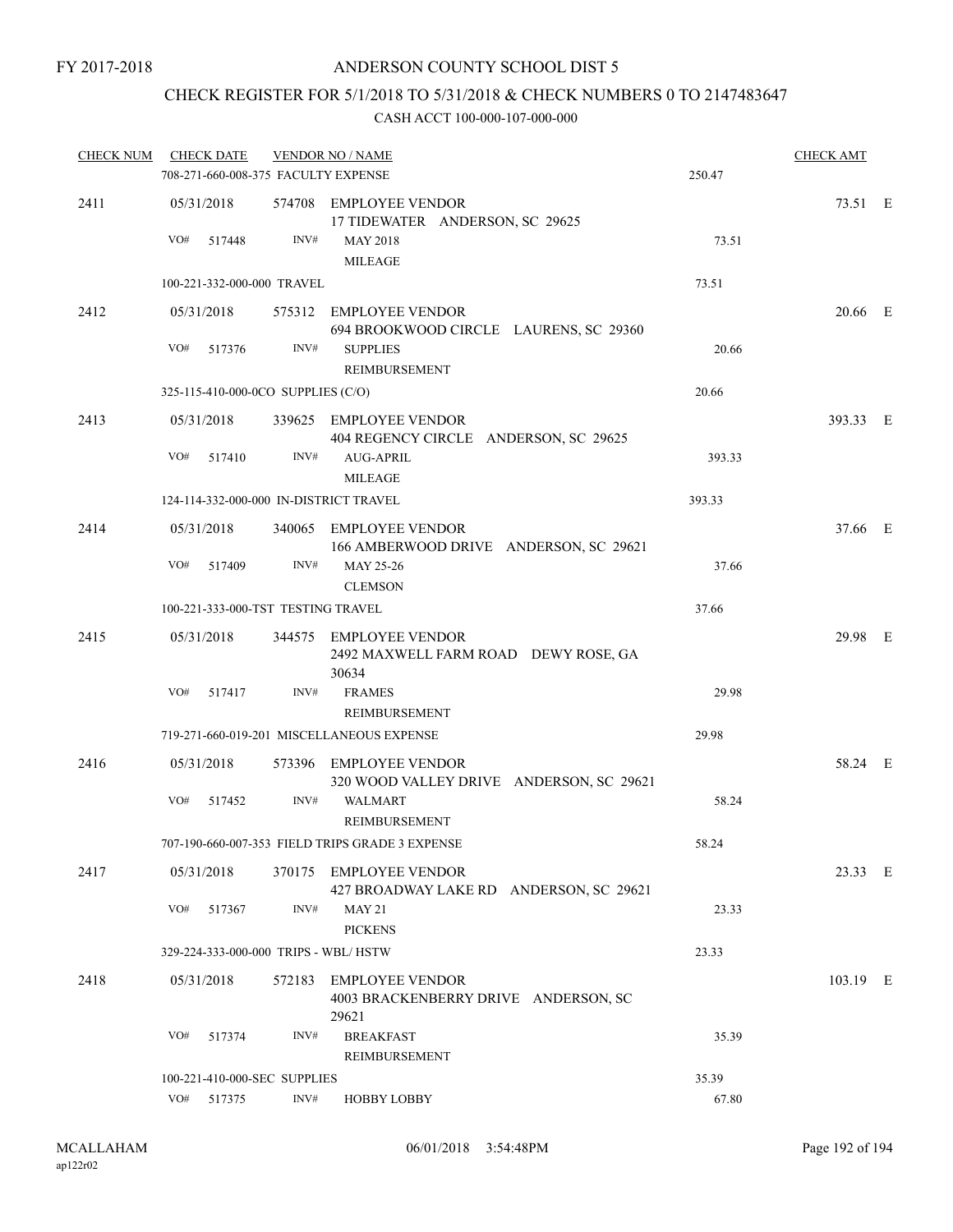### CHECK REGISTER FOR 5/1/2018 TO 5/31/2018 & CHECK NUMBERS 0 TO 2147483647

| <b>CHECK NUM</b> | <b>CHECK DATE</b>                                   |        | <b>VENDOR NO / NAME</b><br>REIMBURSEMENT                         |        | <b>CHECK AMT</b> |  |
|------------------|-----------------------------------------------------|--------|------------------------------------------------------------------|--------|------------------|--|
|                  | 67.80<br>100-231-334-000-000 TRUSTEE EXPENSE        |        |                                                                  |        |                  |  |
| 2419             | 05/31/2018                                          |        | 575340 EMPLOYEE VENDOR<br>105 RICHFIELD DRIVE ANDERSON, SC 29625 |        | 161.57 E         |  |
|                  | VO#<br>517439                                       | INV#   | <b>MARCH 5</b><br>MOORESVILLE NC                                 | 161.57 |                  |  |
|                  |                                                     |        | 201-224-333-006-000 TRIPS AND CONFERENCES                        | 161.57 |                  |  |
| 2420             | 05/31/2018                                          |        | 427745 EMPLOYEE VENDOR<br>27 FAWN HILL DRIVE ANDERSON, SC 29621  |        | 40.00 E          |  |
|                  | VO#<br>517440                                       | INV#   | <b>TUITION</b><br>REIMBURSEMENT                                  | 40.00  |                  |  |
|                  | 100-224-312-000-000 STAFF DEV. - PURCHASED SERVICES |        | 40.00                                                            |        |                  |  |
| 2421             | 05/31/2018                                          |        | 574947 EMPLOYEE VENDOR<br>300 WHITFIELD DR PENDLETON, SC 29670   |        | 313.23 E         |  |
|                  | VO#<br>517453                                       | INV#   | <b>SAMS CLUB</b><br>REIMBURSEMENT                                | 313.23 |                  |  |
|                  | 707-190-660-007-355 FIELD TRIPS GRADE 5 EXPENSE     |        | 313.23                                                           |        |                  |  |
| 2422             | 05/31/2018                                          |        | 573851 EMPLOYEE VENDOR<br>112 ASHLAWN CT ANDERSON, SC 29625      |        | 23.32 E          |  |
|                  | VO#<br>517368                                       | INV#   | <b>MAY 21</b><br><b>PICKENS</b>                                  | 23.32  |                  |  |
|                  | 329-224-333-000-000 TRIPS - WBL/HSTW                |        |                                                                  | 23.32  |                  |  |
| 2423             | 05/31/2018                                          |        | 575338 EMPLOYEE VENDOR<br>113 DEVON DRIVE MAULDIN, SC 29662      |        | 190.94 E         |  |
|                  | VO#<br>517408                                       | INV#   | <b>MAY 7-8</b><br><b>ATLANTA</b>                                 | 190.94 |                  |  |
|                  |                                                     |        | 201-224-333-019-000 TRIPS AND CONFERENCES                        | 190.94 |                  |  |
| 2424             | 05/31/2018                                          |        | 574102 EMPLOYEE VENDOR<br>201 WINDEMERE WAY ANDERSON, SC 29625   |        | 417.24 E         |  |
|                  | VO#<br>517407                                       | INV#   | <b>MAY 7-8</b><br><b>ATLANTA</b>                                 | 417.24 |                  |  |
|                  | 201-224-333-019-000 TRIPS AND CONFERENCES           |        | 417.24                                                           |        |                  |  |
| 2425             | 05/31/2018                                          | 443575 | <b>EMPLOYEE VENDOR</b><br>601 LAUREL CREEK ANDERSON, SC 29621    |        | 583.59 E         |  |
|                  | VO#<br>517373                                       | INV#   | <b>FLIGHT</b><br>REIMBURSEMENT                                   | 583.59 |                  |  |
|                  | 311-224-333-000-000 TRIPS AND CONFERENCES           |        | 583.59                                                           |        |                  |  |
| 2426             | 05/31/2018                                          | 570654 | EMPLOYEE VENDOR<br>1109 WHITE OAK DRIVE ANDERSON, SC 29621       |        | 180.00 E         |  |
|                  | VO#<br>517459                                       | INV#   | <b>QUIK TRIP</b><br><b>REIMBURSEMENT</b>                         | 180.00 |                  |  |
|                  |                                                     |        | 900-181-372-000-015 ADULT ED SCHOLARSHIPS                        | 180.00 |                  |  |
| 2427             | 05/31/2018                                          |        | 574599 EMPLOYEE VENDOR                                           |        | $1,623.53$ E     |  |